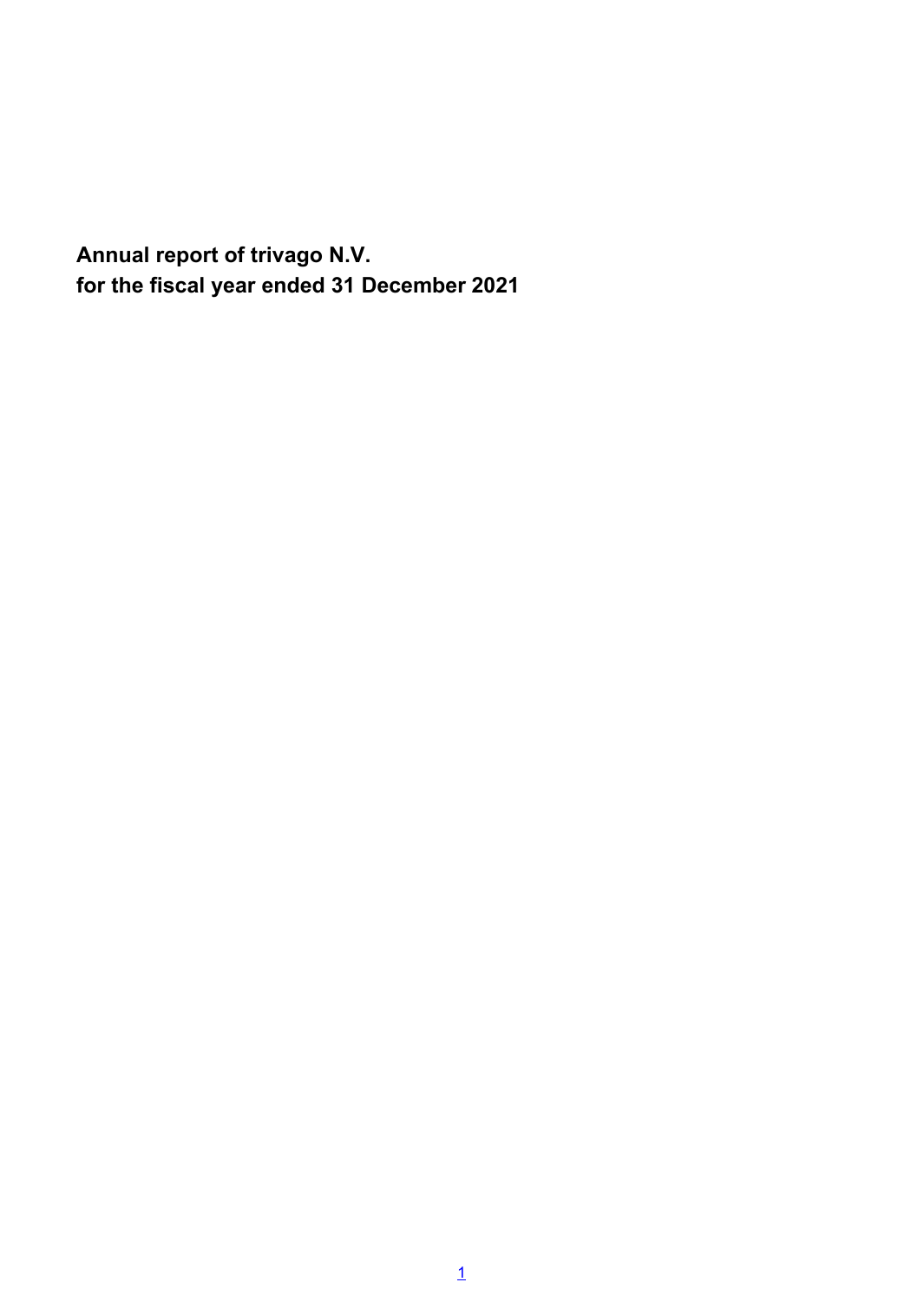# **Table of Contents**

## **Dutch Statutory Board Report**

| 1.  | <b>Introduction</b>                      | $\overline{3}$ |
|-----|------------------------------------------|----------------|
| 2.  | <b>Company and Business Overview</b>     | $\overline{4}$ |
| 3.  | <b>Financial Overview</b>                | <u>14</u>      |
| 4.  | <b>Risk Management and Risk Factors</b>  | 27             |
| 5.  | <b>Corporate Governance</b>              | 51             |
| 6.  | <b>Compensation Report</b>               | 61             |
| 7.  | <b>Related Party Disclosures</b>         | 63             |
| 8.  | <b>Protective Measures</b>               | 66             |
|     | <b>Financial Statements 2021</b>         |                |
| 9.  | <b>Consolidated Financial Statements</b> | <u>67</u>      |
| 10. | <b>Company Financial Statements</b>      | <u>131</u>     |
|     | <b>Other Information</b>                 |                |
| 11. | <b>Other Information</b>                 | 144            |
| 12. | <b>Independent Auditor's Report</b>      | 144            |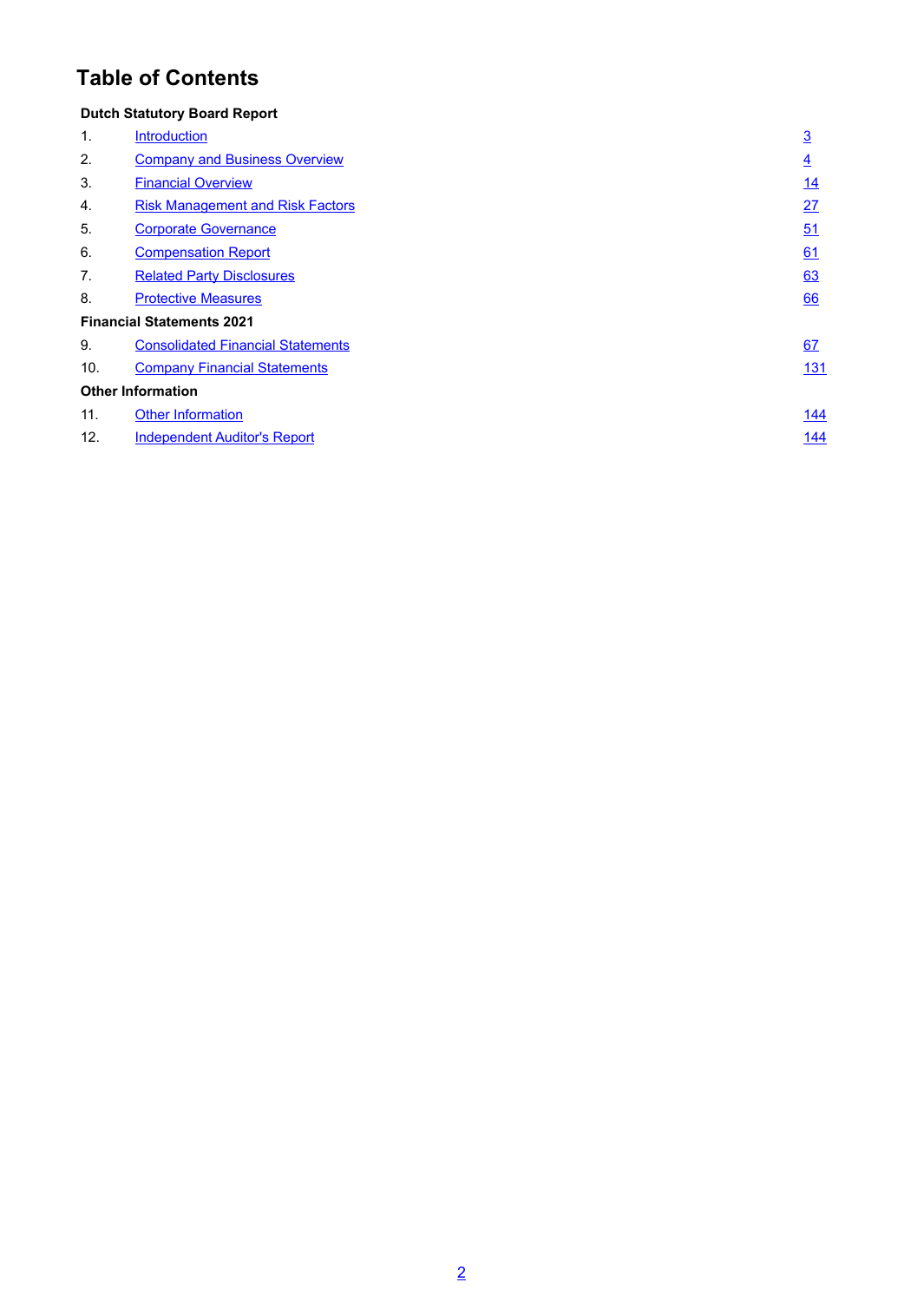# <span id="page-2-0"></span>**1. Introduction**

In this board report, the terms "we," "us," the "company," or "trivago," or similar terms shall mean trivago N.V. and, as the context requires, its subsidiaries. References to "Expedia Group" mean our majority shareholder, Expedia Group, Inc., together with its subsidiaries. References to our "Founders" mean Rolf Schrömgens, Peter Vinnemeier and Malte Siewert, collectively.

Unless otherwise specified, all monetary amounts are in euros. All references in this annual report to "\$," "US\$," "U.S.\$," "U.S. dollars," "dollars" and "USD" mean U.S. dollars, and all references to "€" and "euros," mean euros, unless otherwise noted.

## **1.1. Preparation**

This annual report has been prepared by trivago's management and has been approved by trivago's management board (the "management board") and trivago's supervisory board (the "supervisory board"). It contains (i) the Dutch statutory board report pursuant to Section 2:391 of the Dutch Civil Code ("DCC"), (ii) trivago's Dutch statutory annual accounts as defined in Section 2:361(1) DCC and (iii) the information to be added pursuant to Section 2:392 DCC (to the extent relevant). The financial statements included in sections 9 and 10 of this board report have been prepared in accordance with the International Financial Reporting Standards, as adopted by the European Commission ("EU IFRS") and Part 9 of Book 2 of the DCC. The report of trivago's independent auditor, Ernst & Young Accountants LLP, is included in section 12. The Dutch Corporate Governance Code ("DCGC") recommends that the report includes separate reports from the management board and the supervisory board. The annual report does not include a separate supervisory board report but the board report includes the information that is required to be included in a supervisory board report.

## **1.2. Special note regarding forward-looking statements**

This board report contains forward-looking statements, that are based on our management's beliefs and assumptions and on information currently available to our management. All statements other than present and historical facts and conditions contained in this annual report, including statements regarding our future results of operations and financial positions, business strategy, plans and our objectives for future operations, are forwardlooking statements. When used in this annual report, the words "aim," "anticipate," "assume," "believe," "contemplate," "continue," "could," "due," "estimate," "expect," "goal," "intend," "may," "objective," "plan," "predict," "potential," "positioned," "seek," "should," "target," "will," "would," and other similar expressions that are predictions of or indicate future events and future trends, or the negative of these terms or other comparable terminology identify forward-looking statements. Forward-looking statements include, but are not limited to, statements about:

- the continued material adverse impact of the COVID-19 pandemic on the global and local economy, the travel industry and our business and financial performance;
- any acceleration of long-term changes to consumer behavior and industry structure arising from the COVID-19 pandemic that may continue to have a significant adverse effect on our future competitiveness and profitability;
- changes in sociopolitical and macro-economic factors;
- any additional impairment of goodwill;
- our continued dependence on a small number of advertisers for our revenue and adverse impacts that could result from their reduced spending or changes in their cost-per-click, or CPC, bidding strategy;
- our ability to generate referrals, customers, bookings or revenue and profit for our advertisers on a basis they deem to be cost-effective;
- factors that contribute to our period-over-period volatility in our financial condition and result of operations;
- our dependence on general economic conditions and adverse impacts that could result from declines in travel or discretionary spending;
- the decreased effectiveness of our Advertising Spend as a result of an almost complete stop to television advertising in 2020, resuming only at reduced levels in 2021, which may continue to have a negative impact on the effectiveness of our advertising in coming years;
- our ability to implement our strategic initiatives;
- increasing competition in our industry;
- our ability to innovate and provide tools and services that are useful to our users and advertisers;
- our dependence on relationships with third parties to provide us with content;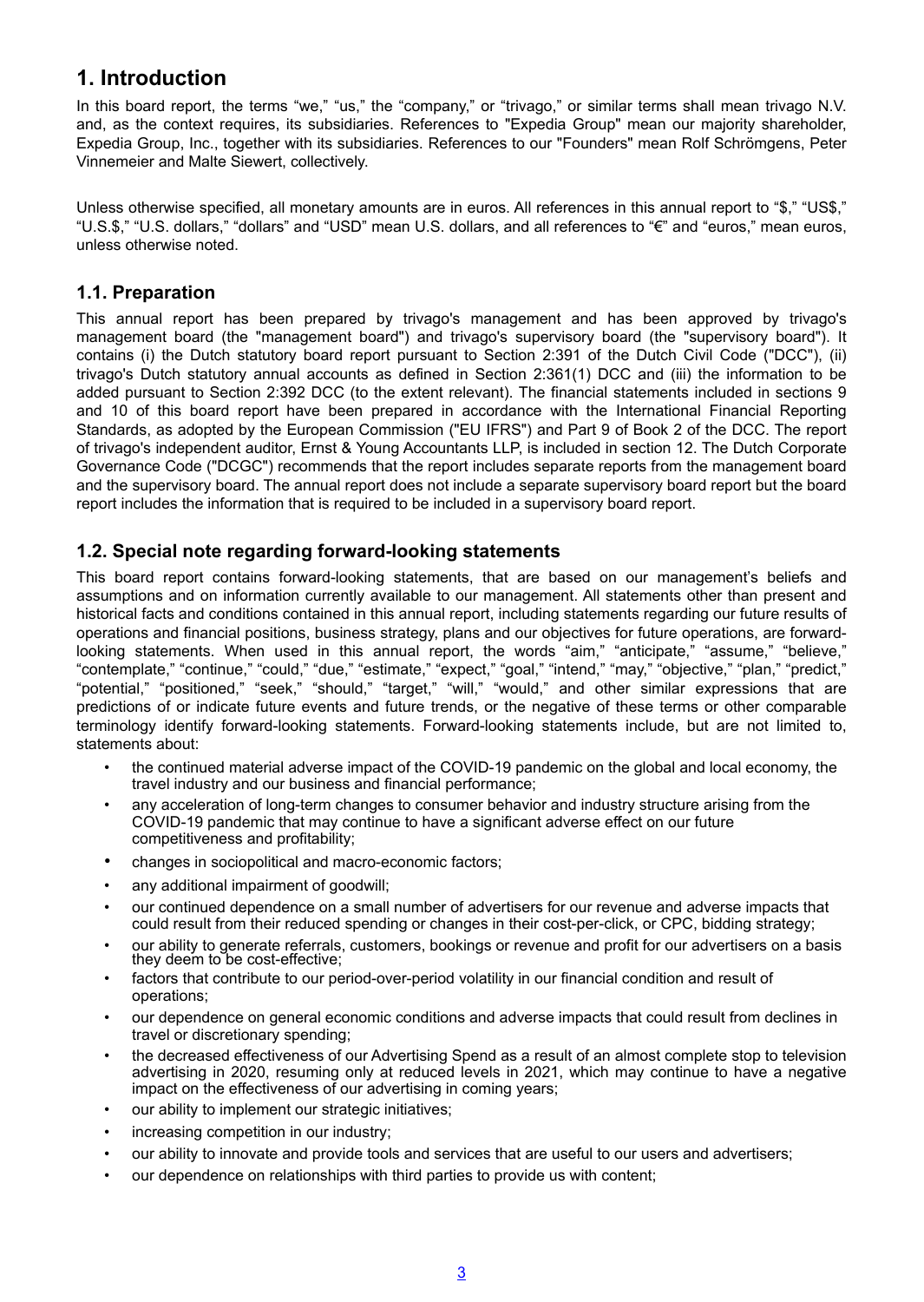- <span id="page-3-0"></span>• our reliance on search engines, particularly Google, which promote its own product and services that competes directly with our accommodation search and may negatively impact our business, financial performance and prospects;
- changes to and our compliance with applicable laws, rules and regulations;
- the impact of any legal and regulatory proceedings to which we are or may become subject;
- potential disruptions in the operation of our systems, security breaches and data protection; and
- impacts from our operating globally.

You should refer to the section 4.2 of this board report for a discussion of important risk factors that may cause our actual results to differ materially from those expressed or implied by our forward-looking statements. As a result of these factors, we cannot assure you that the forward-looking statements in this board report will prove to be accurate. Furthermore, if our forward-looking statements prove to be inaccurate, the inaccuracy may be material. In light of the significant uncertainties in these forward-looking statements, you should not regard these statements as a representation or warranty by us or any other person that we will achieve our objectives and plans in any specified time frame or at all. We undertake no obligation to publicly update any forward-looking statements, whether as a result of new information, future events or otherwise, except as required by law.

You should read this board report and the documents that we reference in this annual report completely and with the understanding that our actual future results may be materially different from what we expect. We qualify all of our forward-looking statements by these cautionary statements.

# **2. Company and Business Overview**

## **2.1. History and development of the Company**

We were incorporated on November 7, 2016 as travel B.V., a private company with limited liability (*besloten vennootschap met beperkte aansprakelijkheid*) under Dutch law. On December 16, 2016, we completed our initial public offering, or IPO, on the Nasdaq Stock Exchange. In connection with our IPO, we converted into a public company with limited liability (*naamloze vennootschap*) under Dutch law pursuant to a deed of amendment and conversion and changed our legal name to trivago N.V. On September 7, 2017, we consummated the cross-border merger of trivago GmbH into and with trivago N.V.

We are registered with the Trade Register of the Chamber of Commerce in the Netherlands (*Kamer van Koophandel*) under number 67222927. Our corporate seat is in Amsterdam, the Netherlands, and our registered office is at Kesselstraße 5 - 7, 40221 Düsseldorf, Germany (under number HRB 79986). Our telephone number is +49-211-3876840000.

As of December 31, 2021, we had 809 employees (prior year: 834 employees).

## **2.2. Organizational structure**

The following chart depicts our corporate structure and percentages of economic interest as of the date hereof based on the number of shares outstanding as of December 31, 2021: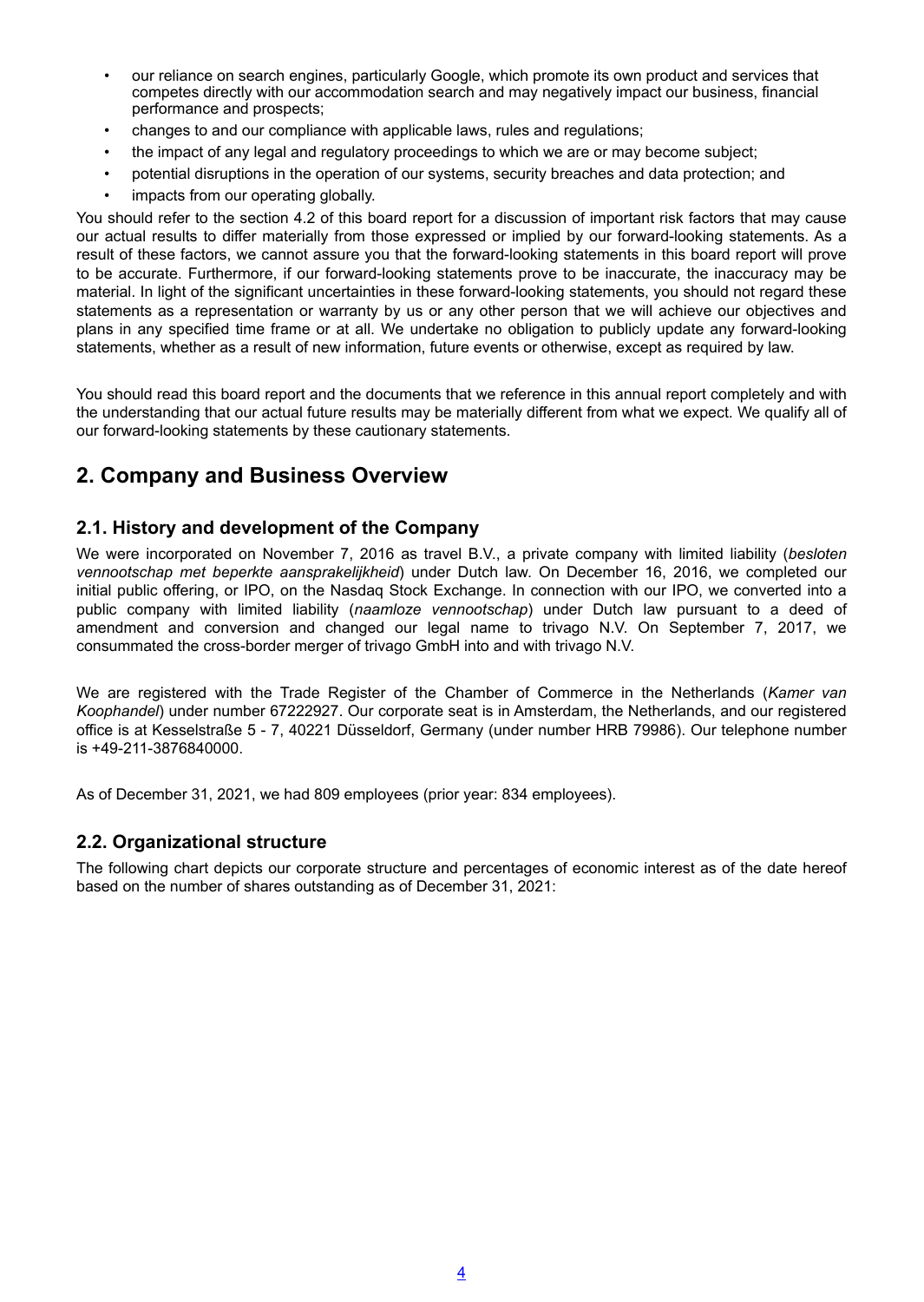

*\* The holders of our Class B shares are entitled to ten votes per share, and holders of our Class A shares are entitled to one vote per share. Each Class B share is convertible into one Class A share at any time by the holder thereof, while Class A shares are not convertible into Class B shares under any circumstances. The chart above includes a number of Class A shares held by Rolf Schrömgens based solely on the Schedule 13D/A that he filed on February 16, 2022.On April 21, 2022, Mr. Vinnemeier converted 23,285,793 Class B shares into Class A shares with the resulting share premium recognized within reserves. Following the conversion, Class B shares are only held by Expedia Group and Rolf Schrömgens. Mr. Schrömgens held Class B shares of trivago N.V. with an ownership interest and voting interest of 7.9% and 11.4%, respectively.*

trivago N.V. is the direct or indirect holding company of our subsidiaries.

## **2.3. Property, plant and equipment**

In June 2018, we moved into our headquarters located in Düsseldorf's media harbor. We currently occupy 21,258 square meters of office space, which has been certified with LEED core & shell Gold - representing a state-of-the-art workplace for trivago. The lease provides for a fixed ten-year term plus two renewal options, each for a term of five years. Initially, trivago N.V. was the sole tenant of the building and the building was, therefore, built to our specifications.

As a result of negotiations of our lease contract for the campus in Düsseldorf, Germany, we signed an amendment to the contract, which became effective in January 2021. The agreement includes the return of unused office spaces and a corresponding reduction of rent, as well as the sale of certain fixed assets related to the space to the landlord.

We also have 381 square meters of leased office space in Spain.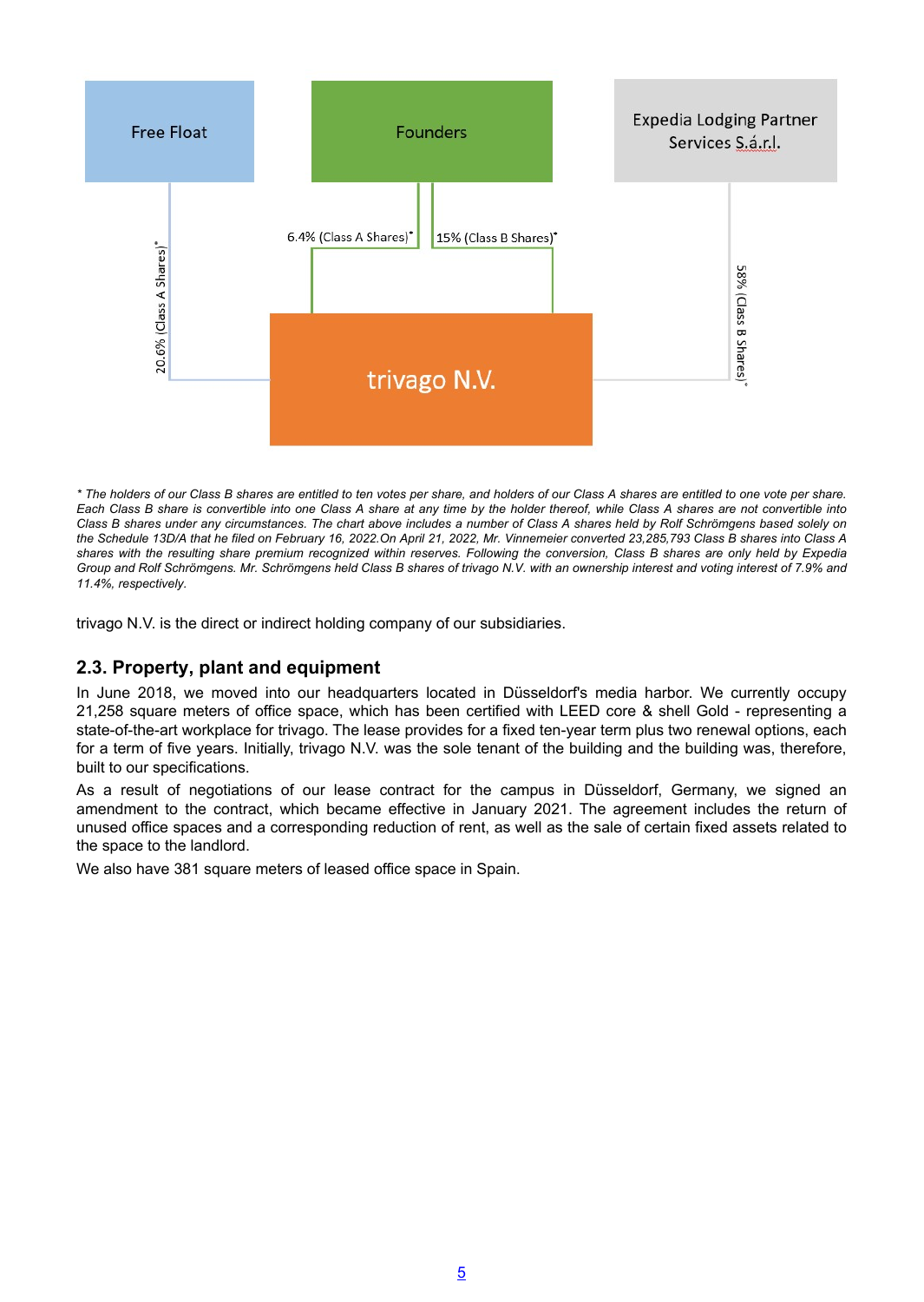## **2.4. Business Overview**

## *2.4.1. Overview*

trivago is a global accommodation search platform. We are focused on reshaping the way travelers search for and compare different types of accommodations, such as hotels, vacation rentals and private apartments, while enabling our advertisers to grow their businesses by providing them with access to a broad audience of travelers via our websites and apps. Our platform allows travelers to make informed decisions by personalizing their search for accommodation and providing them with access to a deep supply of relevant information and prices. In the year ended December 31, 2021, we had 282.2 million Qualified Referrals and, as of that date, offered access to more than 5.0 million hotels and other types of accommodation, including 3.8 million units of alternative accommodation such as vacation rentals and private apartments, in over 190 countries.

We believe that the number of travelers accessing our websites and apps makes us an important and scalable marketing channel for our advertisers, which include online travel agencies, or OTAs, hotel chains, independent hotels and providers of alternative accommodation. Additionally, our ability to refine user intent through our search function allows us to provide advertisers with transaction-ready referrals. Recognizing that advertisers on our marketplace have varying objectives and varying levels of marketing resources and experience, we provide a range of services to enable advertisers to improve their performance on our marketplace.

Our hotel and accommodation search platform can be accessed globally via 53 localized websites and apps available in 31 languages. Users can search our platform on desktop and mobile devices, and benefit from a familiar user interface, resulting in a consistent user experience.

In the year ended December 31, 2021, we generated revenue of €361.4 million and a net loss of €9.4 million, compared to revenue of €248.9 million and a net loss of €39.4 million in 2020.

## *2.4.2. trivago's search platform*

Our accommodation search platform forms the core of our user experience. As we provide a search website, users do not book directly on our platform. When they click on an offer for a hotel room or other accommodation at a certain price, they are referred to our advertisers' websites where they can complete their booking. We maintain one of the largest searchable databases of accommodations in the world. As of December 31, 2021, our database included more than 5.0 million (2020: 5.0 million) hotels and other types of accommodations, gathered through OTAs, hotel chains, independent hotels and providers of alternative accommodations. As of December 31, 2021, we offered access on our search platform to more than 3.8 million (2020: 3.8 million) units of alternative accommodation, such as vacation rentals and private apartments.

Our users initially search via a text-based search function, which supports searches across a broad range of criteria. The search results show a user an accommodation listing page. For hotels, the page contains aggregated information, including:

- *Accommodation information:* We display information that we believe is relevant to the user, such as the name, pictures, amenities, star rating and distance to selected location;
- *trivago ratings index:* We aggregate millions of ratings globally. We produce a score for each property, which is updated daily to render relevant and valuable insights for our users while saving them time when searching for the ideal hotel or other accommodation. The rating is a single, easy-to-use score out of ten;
- *Reviews:* We provide reviews from third parties in a clear and concise format; and
- *Price comparison:* We prominently display a suggested advertised deal for each hotel or other accommodation, while also listing additional available offers from our advertisers in a list format, including room types, amenities and payment options. To learn more about how we determine the prominence given to offers and their placement in our search results, see *2.4.5. Marketplace* below.

Our products are accessible anytime and anywhere, online and on mobile devices. We provide our services through mobile websites and apps. m.trivago.com (or its localized versions) is our mobile-optimized website available on mobile device browsers, and our full-featured native mobile app is available on iPhone, iPad, Android Phone, Android Tablet and Harmony OS.

## *2.4.3. Marketing*

Through test-driven marketing operations, we have positioned our brand as a key part of the process for travelers in finding their ideal hotel or other accommodation. We focus the efforts of our marketing teams and Advertising Spend towards building effective and efficient messaging for a broad audience. We believe that building and maintaining our brand and clearly articulating our role in travelers' hotel or other accommodation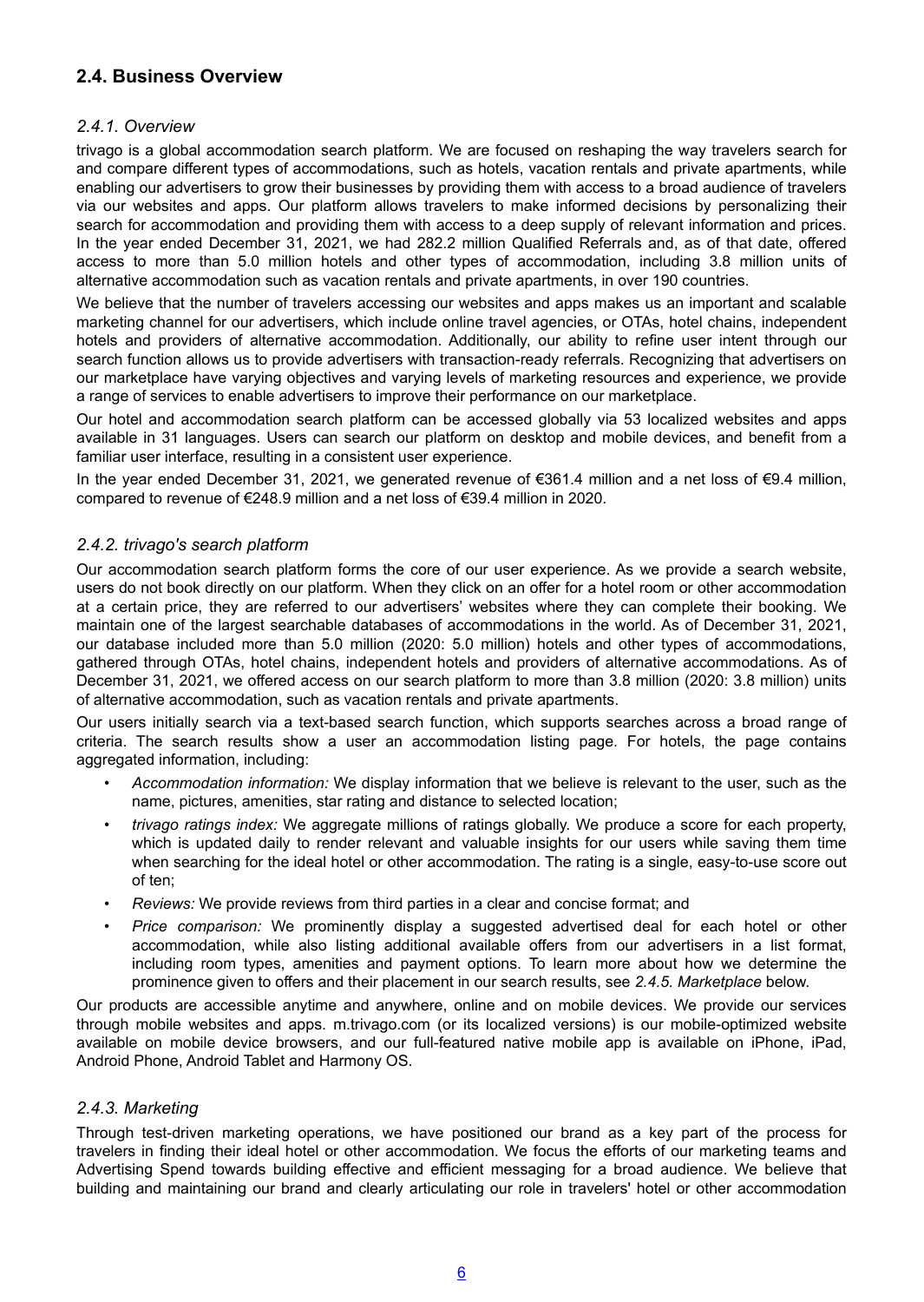discovery journey will continue to drive both travelers and advertisers to our platform to connect in a mutually beneficial way.

Our application of data-led improvement and innovation also informs our marketing strategy, which we believe enables us to become increasingly more effective with our marketing spend. We have built tools that capture data and calculate our return on many elements of our brand and performance marketing measures.

#### *2.4.3.1. Brand marketing*

To grow brand awareness and increase the likelihood that users will visit our websites and use our apps, we invest in brand marketing globally across a broad range of media channels, including TV marketing, on demand video platforms and online video advertising.

The amount and nature of our Advertising Spend varies across our geographic markets, depending on multiple factors including the emphasis we wish to place on profitability versus traffic growth, cost efficiency, marginal effectiveness of our Advertising Spend, local media dynamics, the size of the market and our existing brand presence in that market.

We also generate travel content as a means of engaging with travelers, which is distributed online via social media, our online magazine and email.

#### *2.4.3.2. Performance marketing*

We market our services and directly acquire traffic for our websites by purchasing travel and hotel-related keywords from general search engines and through advertisements on other online marketing channels. These activities include advertisements through search engines, such as Bing, Google, Naver and Yahoo! and through display advertising campaigns on advertising networks, affiliate websites and social media sites. Mobile app marketing remains important given the high usage of that device type.

#### *2.4.3.3. Allocation of marketing spend*

We take a data-driven, testing-based approach to making decisions about allocating marketing spend, where we use tools, processes and algorithms, many of which are proprietary, to measure and optimize performance endto-end, starting with the pretesting of the creative concept and ending with the optimization of media spend. We continue to develop the methodologies we use to inform decisions about how much we spend on each marketing channel. We look at a range of metrics including behavior on the trivago website as well as subsequent booking behavior with our partners to determine the optimal mix of spend. We assess the returns on marketing spend by looking at a range of factors, both short and long-term, including impact on referral revenue, user retention and advertiser engagement.

#### *2.4.4. Sales*

Our sales team seeks to provide tailored advice to each of our existing and prospective OTAs, providers of alternative accommodation, hotel chains and independent hotel advertisers. We have dedicated sales teams that manage the process of onboarding advertisers, maintain ongoing relationships with advertisers, work with advertisers to help them optimize their outcomes from the trivago platform and provide guidance on additional tools and features that could further enhance advertisers' experience. We aim to remain in close dialogue with OTAs and hotel chains to better understand each advertiser's specific needs and objectives in order to offer optimal solutions through our marketplace.

Relationship building with smaller advertisers, including some independent hotels, differs from those with OTAs and sophisticated hotel chains as they are often less familiar with CPC bidding models and online advertising more broadly. This typically ensures a longer sales cycle where the starting point can be building awareness of the relevance of our marketplace or, articulating the opportunities that our platform offers. It often requires onboarding by encouraging the optimization of such advertisers' information and profiles on our site, offering products to further enhance their profiles, and encouragement to start running a CPC or CPA campaign directly on our marketplace. This often multi-stage process requires our sales team to develop close relationships with each accommodation provider.

#### *2.4.4.1. Marketing tools and services for advertisers*

We offer our advertisers a suite of marketing tools to help promote their listings on our platform and drive traffic to their websites. Our tools and services, including the subscription-based trivago Business Studio Pro Apps Package, provide tailored solutions for OTAs, hotel chains and independent hotel advertisers to help them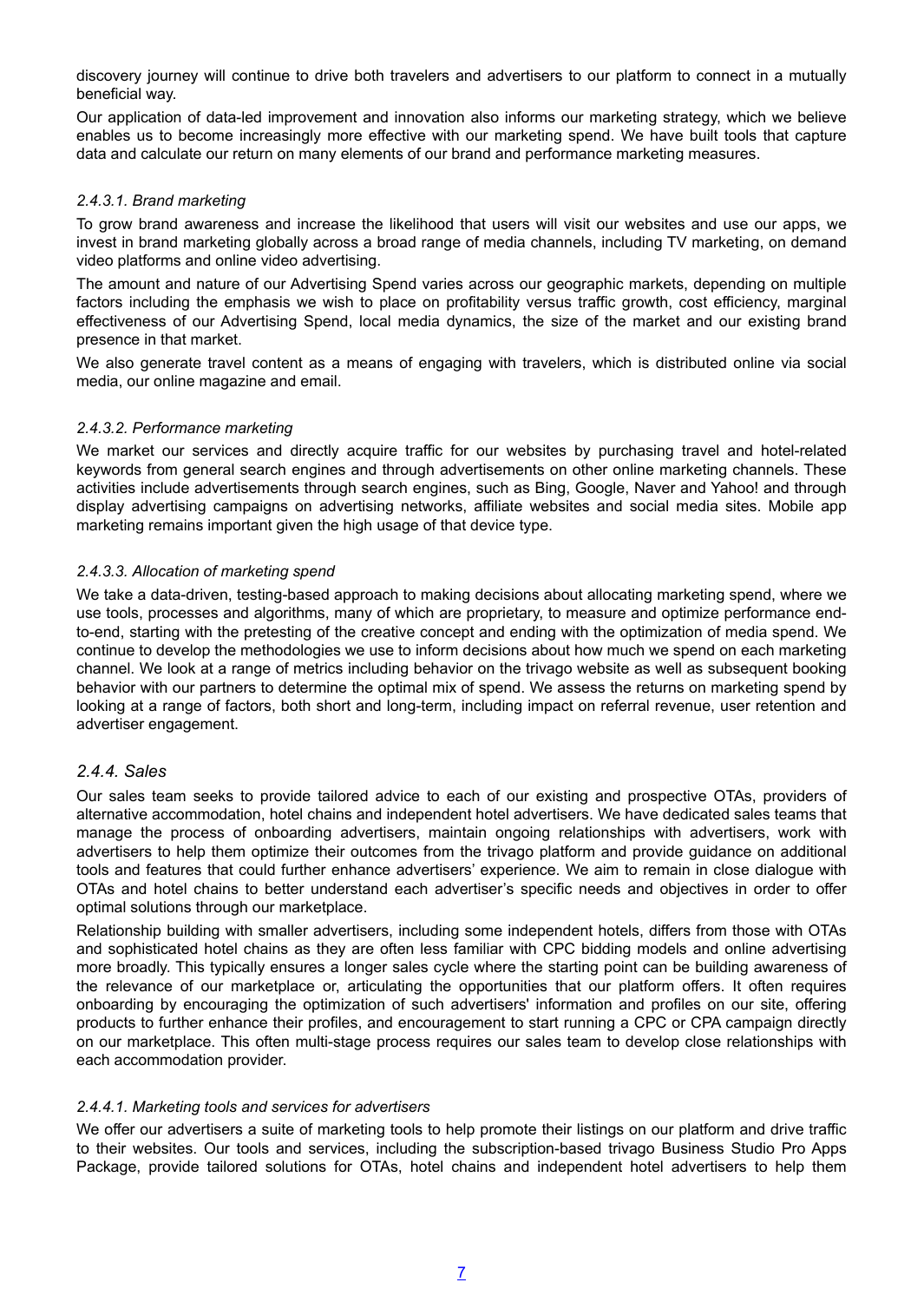manage their presence on our marketplace and steer their investments according to their budget and traffic needs.

### *2.4.5. Marketplace*

We design our algorithm to showcase the hotel room and other accommodation rate offers that we believe will be of most interest to our users, emphasizing those offers that are more likely to be clicked and ultimately booked on our advertisers' websites. We prominently display a suggested deal for each hotel, which is determined based on our algorithm as described below, while also listing additional offers made available to us from our advertisers in a list format.

We consider the completion of hotel and other accommodation bookings, which we refer to as conversion, to be a key indicator of user satisfaction on our website. At the core of our ability to match our users' searches with large numbers of hotel and other accommodation offers is our auction platform, which we call our marketplace. With our marketplace, we provide advertisers a competitive forum to access user traffic by facilitating a vast quantity of auctions on any particular day.

### *2.4.5.1. CPC Bidding Model*

Our advertisers continue to participate in our marketplace primarily through CPC, or cost-per-click, bidding. Advertisers that use this method submit CPC bids for each user click on an advertised rate for a hotel. By clicking on a given rate, an individual user is referred to that advertiser's website where the user can complete the booking. Advertisers can submit and adjust CPC bids on our marketplace frequently - as often as daily - on a property-by-property and market-by-market basis, and provide us with information on hotel room and other accommodation rates and availability on a near-real time basis.

We also offer our advertisers the opportunity to advertise and promote their business through hotel/ accommodation sponsored placements on our websites. This service is generally also priced on a CPC basis, and guarantees that advertiser placement in a pre-selected slot at the top of our search results.

### *2.4.5.2. Cost-per-acquisition model*

Beginning in 2020, we began to offer our advertisers the opportunity to participate in our marketplace on a CPA, or cost-per-acquisition, basis, whereby an advertiser pays us a percentage of the booking revenues that ultimately result from a referral. The CPA model enables our advertisers to be charged only in the event a user ultimately completes a booking, enabling them to reduce their risk as they only pay when an actual booking takes place. Advertisers may set multiple CPA campaigns in a given market, and update CPA inputs for each campaign frequently. When an advertiser opts to participate in our marketplace on a CPA basis, we calculate a CPC bid-equivalent based on potential booking value, and the CPA inputs. This equivalent is then used for the purpose of the ranking and sorting algorithm described below.

#### *2.4.5.3. Ranking and sorting algorithm*

In determining the prominence given to offers and their placement in our search results, including in comparison search results for a given location and on detail pages for a given property, our proprietary algorithm considers a number of factors in a dynamic, self-learning process. These include (but are not limited to) the advertiser's offered rate for the hotel room or other accommodation, the likelihood the offer will match the user's accommodation search criteria, data we have collected on likely booking conversion and the CPC bids submitted by our advertisers (or CPC equivalent, as the case may be).

CPC levels play an important role in determining the prominence given to offers and their placement in our search results. Advertisers can analyze the number of referrals obtained from their advertisements on our marketplace and the consequent value generated from a referral based on the booking value they receive from users referred from our site to determine the amount they are willing to pay. Generally, the higher the potential booking value or conversion generated by a Qualified Referral (as defined in section *3.2.2.2. Qualified Referral*) and the more competitive the bidding, the more an advertiser is willing to bid for an accommodation advertisement on our marketplace. This means that the levels of advertisers' CPC bids generally reflect their view of the likelihood that each click on an offer will result in a booking by a user. We exclude from our marketplace auction offers where the CPC has been set to a de minimis level, as this typically denotes room inventory that the advertiser has withdrawn for some period of time from its active inventory on trivago.

By managing their CPC bids, their CPA campaigns and hotel room and other accommodation rates submitted on our marketplace, our advertisers can influence their own returns on investment and the volumes of referral traffic we generate for them. We believe that by providing services to help our advertisers, we can increase competition and create a more level playing field for our advertisers. By doing this, we aim to mitigate competitive disadvantages for smaller advertisers on our marketplace and to deliver more choice for our users.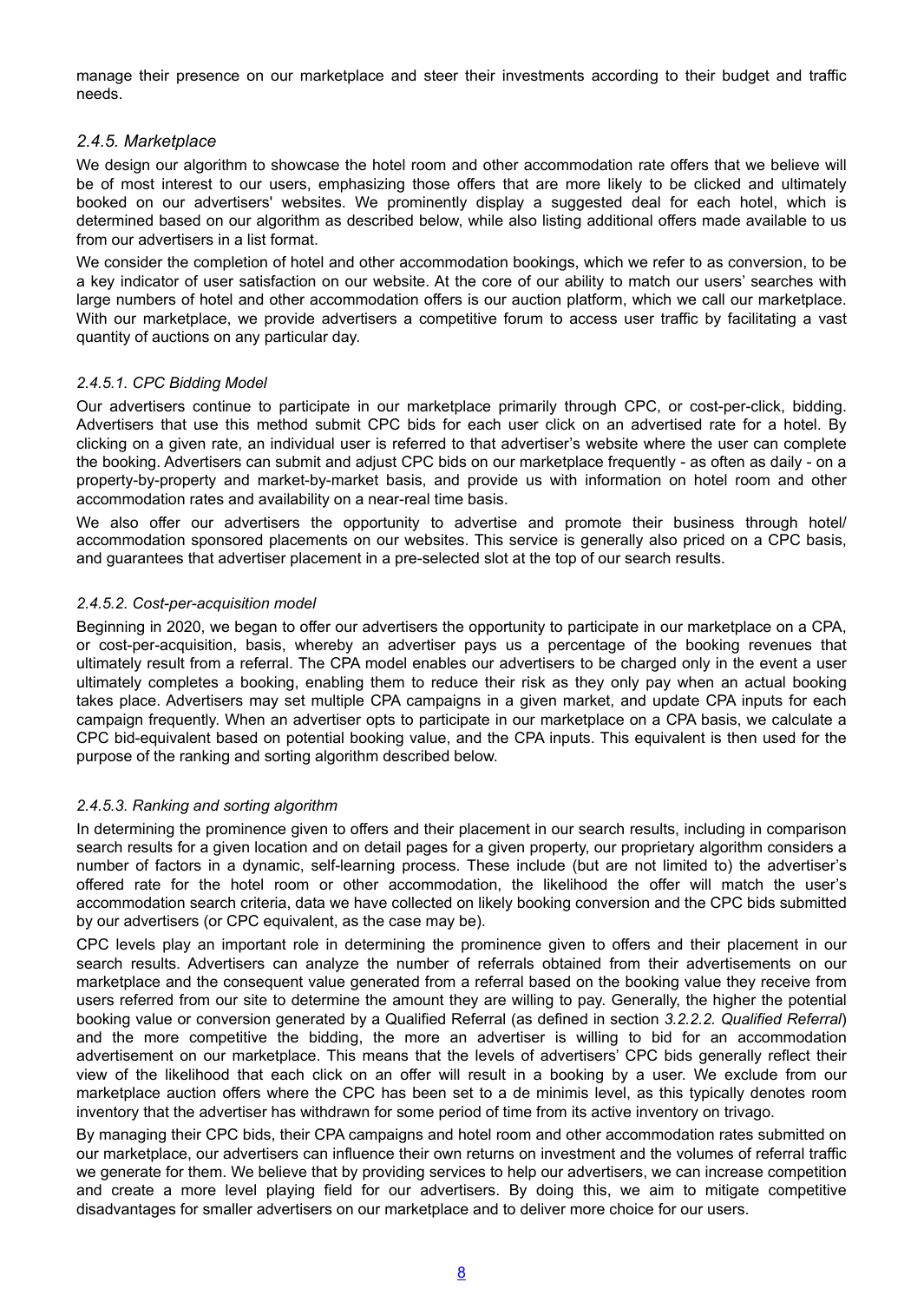### *2.4.6. Our strategy*

Our mission is "to be your companion to experience our world." We seek to enable people to navigate the world of travel and experiences through products that make the vast number of available options accessible and comparable for our users and offer inspiration. To fulfill our mission and successfully support our customers and partners, our strategy is focused on continuous improvement of our existing products, as well as enhancing our value proposition to serve our customers across a broader spectrum of their travel and leisure needs.

Our core travel search product is tailored towards users that have a very specific trip or experience in mind and are searching for the best way to fulfill their needs. With a comprehensive coverage of accommodation options across markets, accommodation categories and rate options, we strive to continue to serve a key need of our users and believe this ability has built our position as a leading global accommodation search platform. We intend to enhance our core offering while assessing which complementary search services are beneficial to our users to help improve their overall search experience.

In addition to consumer products, we have started to develop business-to-business, or B2B solutions that build upon our core capabilities and assets as an accommodation search platform with global scale. Such products include, for example, white label accommodation meta search solutions for integration into our partners' websites.

### *2.4.7. Our customers*

Customers that pay to advertise on trivago include:

- OTAs, including large international players, as well as smaller, regional and local OTAs;
- Hotel chains, including large multi-national hotel chains and smaller regional chains;
- Individual hotels;
- Providers of alternative accommodation, such as vacation rental or private apartments; and
- Industry participants, including metasearch and content providers.

We generate the large majority of our Referral Revenue from OTAs. Certain brands affiliated as of the date hereof with our majority shareholder, Expedia Group, including Brand Expedia, Hotels.com, Orbitz, Travelocity, Hotwire, Wotif, Vrbo and ebookers, in the aggregate, accounted for 26% of our Referral Revenue for the year ended December 31, 2021. Booking Holdings and its affiliated brands, including Booking.com, Agoda and priceline.com, accounted for 55% of our Referral Revenue for the year ended December 31, 2021.

Nearly all of our agreements with advertisers, including our agreements with our largest advertisers, may be terminated at will or upon three to seven days' prior notice by either party. For more information on risks related to the concentration of our revenue and our relationship with our largest advertisers, see *4.2. Risk factors*.

#### *2.4.8. Competition*

We compete with other advertising channels for hotel advertisers' marketing spend. These include traditional offline media and online marketing channels. In terms of user traffic, we compete on the basis of the quality of referrals, CPC rates and advertisers' implied return on investment. While we compete with OTAs, hotel chains and independent hotels for user traffic, these parties also represent the key contributors to our revenue and supply of hotels and other accommodation.

#### *2.4.8.1. Competition for users*

We compete to attract users to our websites and apps to help them research and find hotels and other accommodation. Given our position at the top of the online search funnel, many companies we compete with are also our customers.

Our principal competitors for users include:

- Online metasearch and review websites, such as Google Hotel Ads, Kayak, Qunar, Skyscanner and TripAdvisor;
- Search engines, such as Bing, Google, Naver and Yahoo!;
- Independent hotels and hotel chains, such as Accor, Hilton and Marriott;
- OTAs, such as Booking.com, Ctrip, trip.com and Brand Expedia; and
- Alternative accommodation providers, such as Airbnb and Vrbo.

#### *2.4.8.2. Competition for advertisers*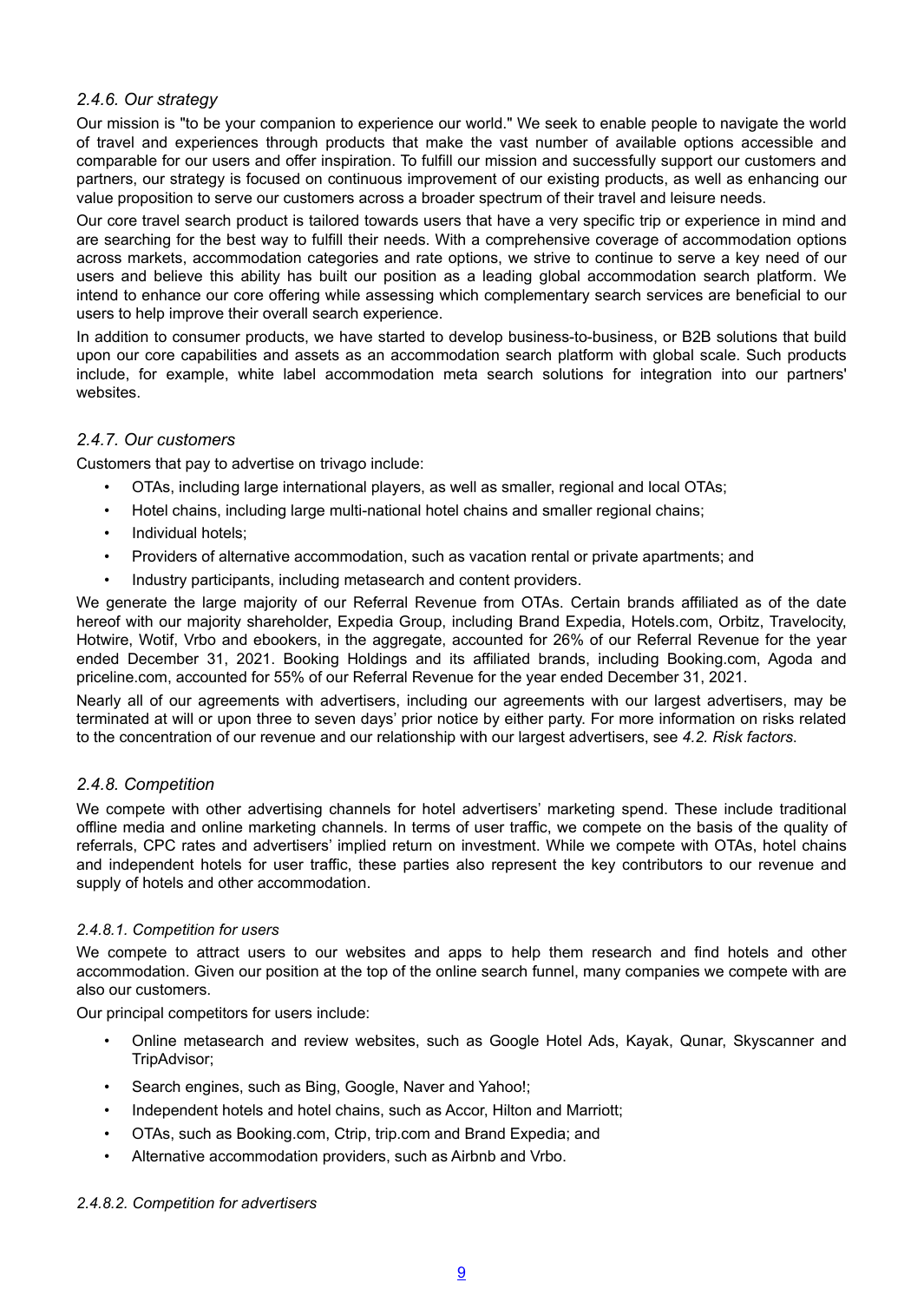We compete with other advertising channels for hotel advertisers' marketing spend. These include traditional offline media and online marketing channels. In terms of user traffic, we compete on the basis of the quality of referrals, CPC rates and advertisers' implied return on investment.

Our principal competitors for advertisers' marketing spend include:

- Print media, such as local newspapers and magazines;
- Other traditional media, such as TV and radio;
- Search engines, such as Bing, Google, Naver and Yahoo!;
- Online metasearch and review websites, such as Kayak, Qunar, Skyscanner, TripAdvisor and Google Hotel Ads;
- Social networking services, such as Facebook and Twitter;
- Websites offering display advertising;
- Email marketing software and tools;
- Online video channels, such as YouTube; and
- Mobile app marketing.

### *2.4.9. Our employees and culture*

We believe that our entrepreneurial corporate culture is a key ingredient to our success. It has been designed to reflect the fast-moving technology space in which we operate, as well as our determination to remain pioneers in our field. Our employees operate as entrepreneurs in their areas of responsibility, continuously striving for innovation and improvement. We encourage our employees to take on new challenges within the company regularly, to broaden their perspective, accelerate their learning, ensure a high level of motivation and foster communication. Cultural fit is a key part of our recruiting process, as we seek to hire individuals comfortable working in a flat organizational structure that rewards those who take initiative and continuously seek to understand and learn, take risks and innovate. We regard failure as an opportunity to learn and improve approaches going forward.

Internally, we distill our values into six core qualities:

- *• Trust:* We want to build an environment in which mutual trust can develop to give us the comfort and safety to discuss matters openly and to act freely.
- *• Authenticity:* We aim to be authentic by staying true to ourselves and welcoming discussion and controversy as we believe that there is no progress without friction.
- *• Entrepreneurial Passion:* We aim to be passionate drivers of change, motivated to question the status quo - for both the organization and ourselves. We believe intrinsic motivation empowers us to take on ownership, to take appropriate risks and to be confident to make decisions.
- *• Power of Proof:* We believe empirical data enables us to make sensible decisions. We want to explore and understand the driving forces behind why our projects succeed or fail.
- *• Unwavering Focus:* We are focused on providing our users with an amazing, five-star experience. We aim to set our priorities based on the added value we believe is generated for trivago. We believe that multiple small, incremental improvements towards this goal add up to long-term success.
- *• Fanatic Learning:* We aim to improve our competitive position by reacting quickly to findings based on our collective experiences, successes and failures. We strongly believe that power comes from sharing knowledge, not from keeping it to ourselves. We are open to continuously changing our beliefs and processes based on changing evidence. We see change as an opportunity to improve.

We consider these values as the foundations of our corporate culture and encourage our employees through regular feedback processes to act and work in accordance with such values.

## *2.4.10. Seasonality*

We experience seasonal fluctuations in the demand for our services as a result of seasonal patterns in travel. For example, searches and consequently our revenue are generally the highest in the first three quarters as travelers plan and book their spring, summer and winter holiday travel. Our revenue typically decreases in the fourth quarter. We generally expect to experience higher Return on Advertising Spend (ROAS) in the first and fourth quarter of the year as we typically expect to advertise less in the periods outside of high travel seasons. Seasonal fluctuations affecting our revenue also affect the timing of our cash flows.

We typically invoice once per month, with customary payment terms. Therefore, our cash flow varies seasonally with a slight delay to our revenue, and is significantly affected by the timing of our Advertising Spend. Changes in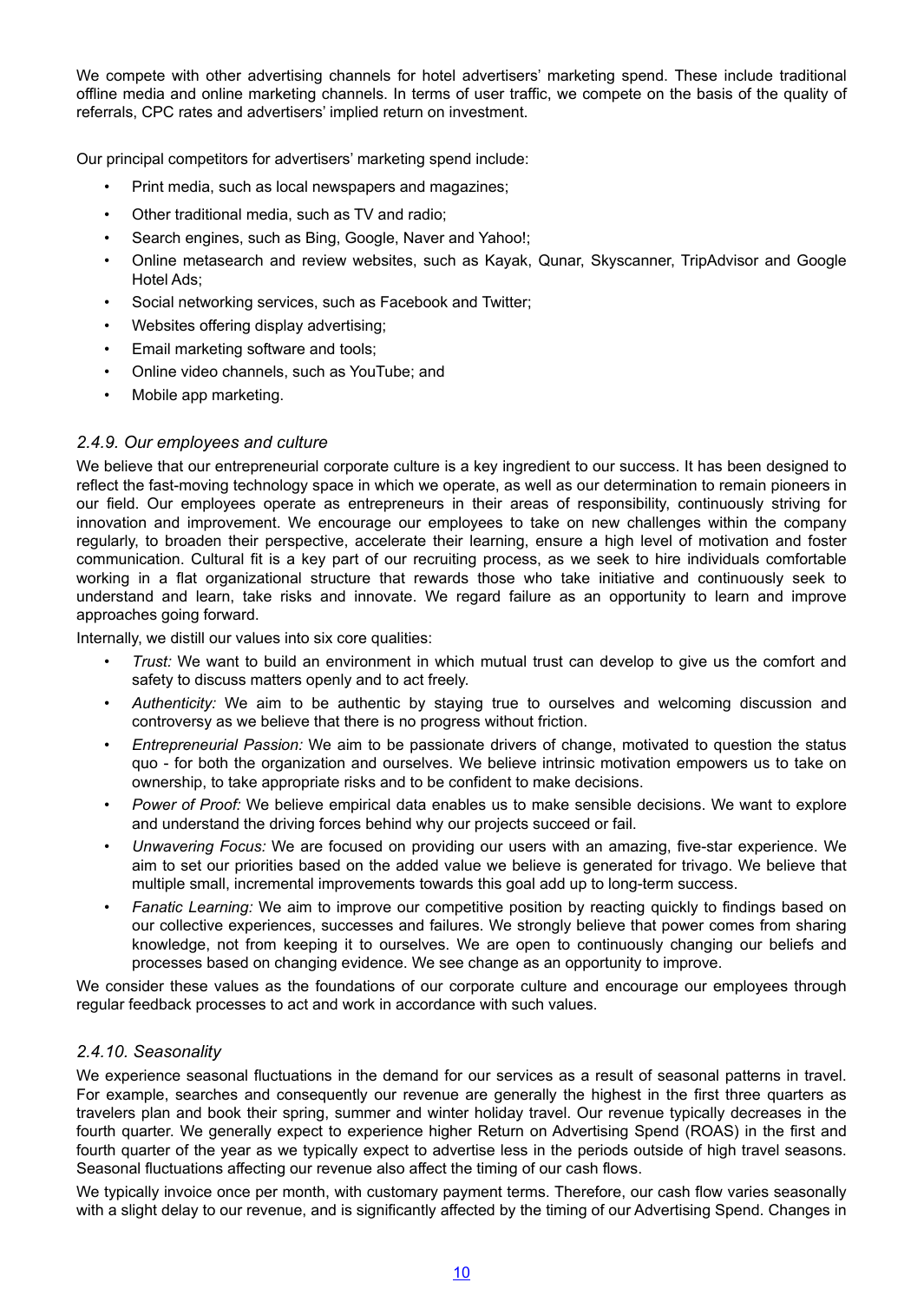the relative revenue share of our offerings in countries and areas where seasonal travel patterns vary from those described above may influence the typical trend of our seasonal patterns in the future. It is difficult to forecast the seasonality for future periods, given the uncertainty related to the duration of the impact from COVID-19 and the shape and timing of any sustained recovery.

## *2.4.11. Intellectual property*

Our intellectual property, including trademarks, is an important component of our business. We rely on confidentiality procedures and contractual provisions with suppliers to protect our proprietary technology and our brands. In addition, we enter into confidentiality and invention assignment agreements with our employees and consultants.

We have registered domain names for websites that we use in our business, such as www.trivago.com, www.trivago.de and www.trivago.co.uk. Our registered trademarks include: trivago, "Hotel? trivago", "trivago Rating Index", Youzhan, our "WABI" trivago logo and our trivago logo. These trademarks are registered in various jurisdictions.

#### *2.4.12. Government regulation*

trivago provides, receives and shares data and information with its users, advertisers and other online advertising providers and conducts consumer facing marketing activities that are subject to consumer protection laws in jurisdictions in which we operate, regulating unfair and deceptive practices. For example, the United States and the European Union, or EU (including at member state level) - but also many other jurisdictions - are increasingly regulating commercial and other activities on the Internet, including the use of information retrieved from or transmitted over the Internet, the display, moderation and use of user-generated content, and are adopting new rules aimed at ensuring user privacy and information security as well as increasingly regulating online marketing, advertising and promotional activities and communications, including rules regarding disclosures in relation to the role of algorithms and price display messages in the display practices of platforms.

There are also new or additional rules regarding the taxation of digital products and services, the quality of products and services as well as addressing liability for third-party activities. Moreover, the applicability to the Internet of existing laws addressing issues such as intellectual property ownership and infringement is uncertain and evolving.

In particular, we are subject to an evolving set of data privacy laws. trivago is subject to the General Data Protection Regulation (GDPR), which has been in effect since May 25, 2018 and which has recently led to the imposition of significant fines on various companies.

Following the UK's exit from the European Union, the UK Government has transposed the GDPR into UK national law, creating the "UK GDPR", which is complemented by the Data Protection Act 2018. The Brazilian General Data Protection Law (LGPD), Federal Law no. 13,709/2018, is in force since September 18, 2020 and its penalties are enforceable since August 2021. The California Consumer Privacy Act of 2018 (CCPA) became effective in January 2020 and is substantially amended by the California Consumer Privacy Rights Acts, which will become operative in January 2023 and will impose new privacy requirements and rights for consumers in California.

Other substantial markets are considering or are about to adopt data protection regulations, which risk being inconsistent or conflicting.

While we strive to monitor and comply with this complex and ever-changing patchwork of laws, a failure or perceived alleged failure to comply with data privacy requirements in one of the jurisdictions where we operate, or target users may significantly harm our businesses. In addition, we could be adversely affected if data privacy regulations are expanded (through new regulation or through legal rulings) to require major changes in our business practices.

The growing complexity of the data protection landscape is exemplified by the regulation regarding international transfer of personal data, which is rapidly evolving and likely to remain uncertain for the foreseeable future. In particular, the GDPR regulates transfers of EU personal data to third countries that have not been found by the European Commission to provide adequate protection to such EU personal data, such as the United States. A considerable number of our service providers and hotels operate in such jurisdictions. In July 2020, the European Court of Justice ("CJEU"), invalidated the EU-U.S. Privacy Shield framework, which provided companies with a mechanism to comply with data protection requirements when transferring personal data from the EU to the United States. At present, companies can rely on the European Commission's Standard Contractual Clauses, provided that certain requirements are met, including carrying out of a "transfer impact assessment". The Standard Contractual Clauses which were significantly updated in September 2021 in the aftermath of the above-mentioned CJEU ruling, to lawfully transfer personal data from Europe to the United States and other countries that have not been found to provide adequate protection to EU personal data. This requires review of existing contractual arrangements for potential changes. Given this, we have no warranty as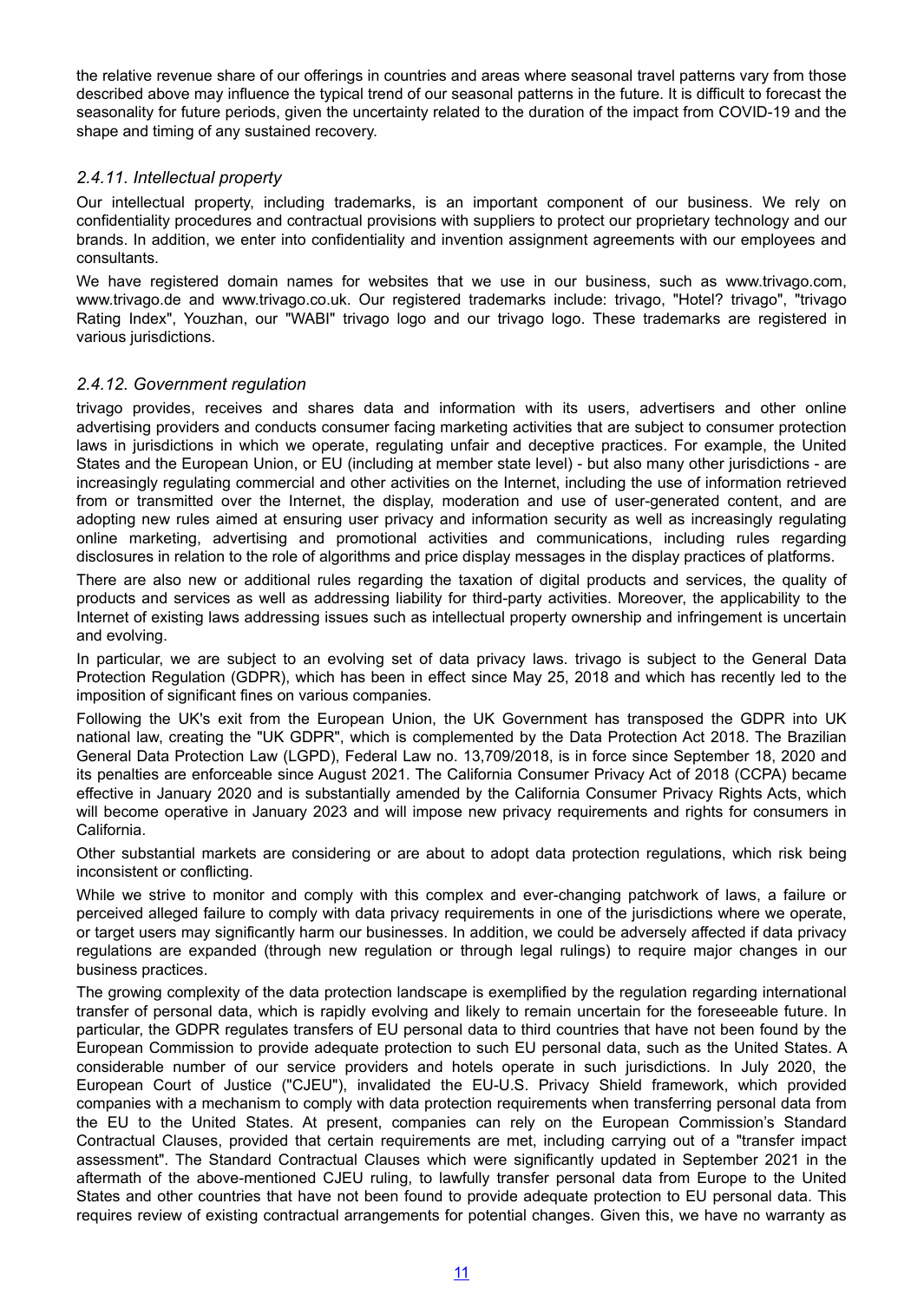to the future viability of these updated Standard Contractual Clauses as a sufficient transfer mechanism for transfers to the US.

Many governmental authorities in the markets in which we operate are also considering additional and potentially diverging legislative and regulatory proposals that would increase the level and complexity of regulation on Internet display, disclosure and advertising activities (for example, the Omnibus Directive and the Unfair Commercial Practices Directive in the European Union's New Deal for Consumers, The EU's Data Governance Act, The EU's Digital Markets Act, The EU's Digital Services Act, ePrivacy Regulation and the European Commission's proposal Artificial Intelligence Act to regulate the development and commercial use of Artificial Intelligence).

It is impossible to predict whether further new taxes or regulations will be imposed on our services and whether or how we might be affected. Increased regulation of the Internet could increase the cost of doing business or otherwise materially adversely affect our business, financial condition or results of operations. In addition, the application and interpretation of existing laws and regulations to our business is often uncertain, given the highly dynamic nature of our business and the sector in which trivago operates.

### *2.4.13. Technology and infrastructure*

#### *2.4.13.1. Data and proprietary algorithms*

We process a large amount of information about user traffic and behavior, advertisers and direct connections into the databases of many of our advertisers. We believe it is central to the success of our business that we effectively capture and parse this data. To achieve this, we have developed proprietary algorithms that drive key actions across our platform, including search, listings and bidding tools. We continue to explore new ways to capture relevant data and feed this into our platform to further enhance the experience for both our users and advertisers.

#### *2.4.13.2. Infrastructure*

We host our platform at three different locations in Germany, the United States and Hong Kong, while also leveraging cloud-hosted services, which we believe offers us secure and scalable storage and processing power at manageable incremental expense. While much of the data we receive and capture is not sensitive, our data centers are compliant with the highest security standards. Where required, our data centers are payment card industry (PCI) compliant and accordingly, it is our policy to store separately the limited amount of relevant sensitive data that we do capture. We have designed our websites, apps and infrastructure to be able to support high-volume demand.

#### *2.4.13.3. Software*

We develop our own software employing a rigorous iterative approach. This includes the proprietary algorithm underlying our search function, internal management tools, data analytics and advertiser tools.

#### *2.4.14. Legal proceedings*

From time to time, we may be involved in various claims and legal proceedings relating to claims arising out of our operations.

A number of regulatory authorities in Europe, Australia, and elsewhere have initiated litigation and/or market studies, inquiries or investigations relating to online marketplaces and how information is presented to consumers using those marketplaces, including practices such as search results rankings and algorithms, discount claims, disclosure of charges and availability and similar messaging.

For example, on August 23, 2018, the Australian Competition and Consumer Commission, or ACCC, instituted proceedings in the Australian Federal Court against us. The ACCC alleged a number of breaches of the Australian Consumer Law, or ACL, relating to certain advertisements in Australia concerning the hotel prices available on our Australian site, our Australian strike-through pricing practice and other aspects of the way offers for accommodation were displayed on our Australian website. The matter went to trial in September 2019 and, on January 20, 2020, the Australian Federal Court issued a judgment finding that we had engaged in conduct in breach of the ACL. On March 4, 2020, we filed a notice of appeal at the Australian Federal Court appealing part of that judgment. On November 4, 2020, the Australian Federal Court dismissed trivago's appeal. On October 18 and 19, 2021, the Australian Federal Court heard submissions from parties in relation to relief. On April 22, 2022, the Australian Federal Court issued a judgment ordering us to pay a penalty of AUD44.7 million (€28.5 million) and to cover the ACCC's costs arising from the proceeding. The court also enjoined us from engaging in misleading conduct of the type found by the Australian Federal Court to be in contravention of the ACL.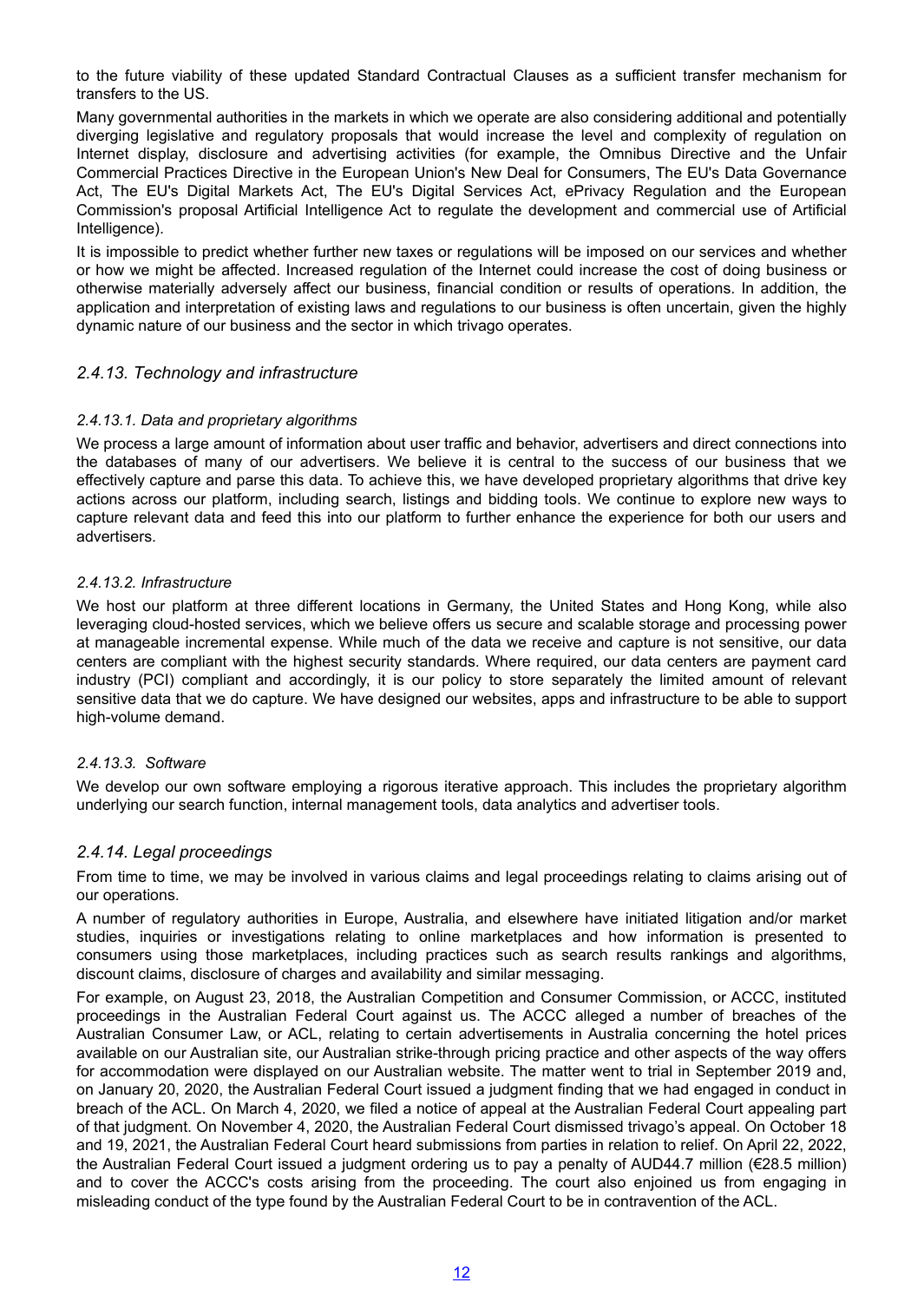In addition, two purported consumer class actions have been filed in Israel and Ontario, Canada, making allegations about our advertising and/or display practices. These matters are still in their early stages.

### *2.4.15. Corporate social responsibility*

trivago acknowledges the importance of corporate social responsibility and aims to conduct its business in the most sustainable manner. In 2021, we committed to create an inclusive workplace. To reflect our growing focus on diversity and inclusion, we created a position within our human relations function to coordinate our efforts and we aim at driving these measures further in 2022. Furthermore, we focused engaging our talents for volunteer activities that support diverse local communities in need, including refugees and disadvantaged youth. Our work has been implemented by collaborating with major charitable institutions that manage diverse educational projects that require support from companies and individuals. We look forward to continuing the development of our community engagement activities.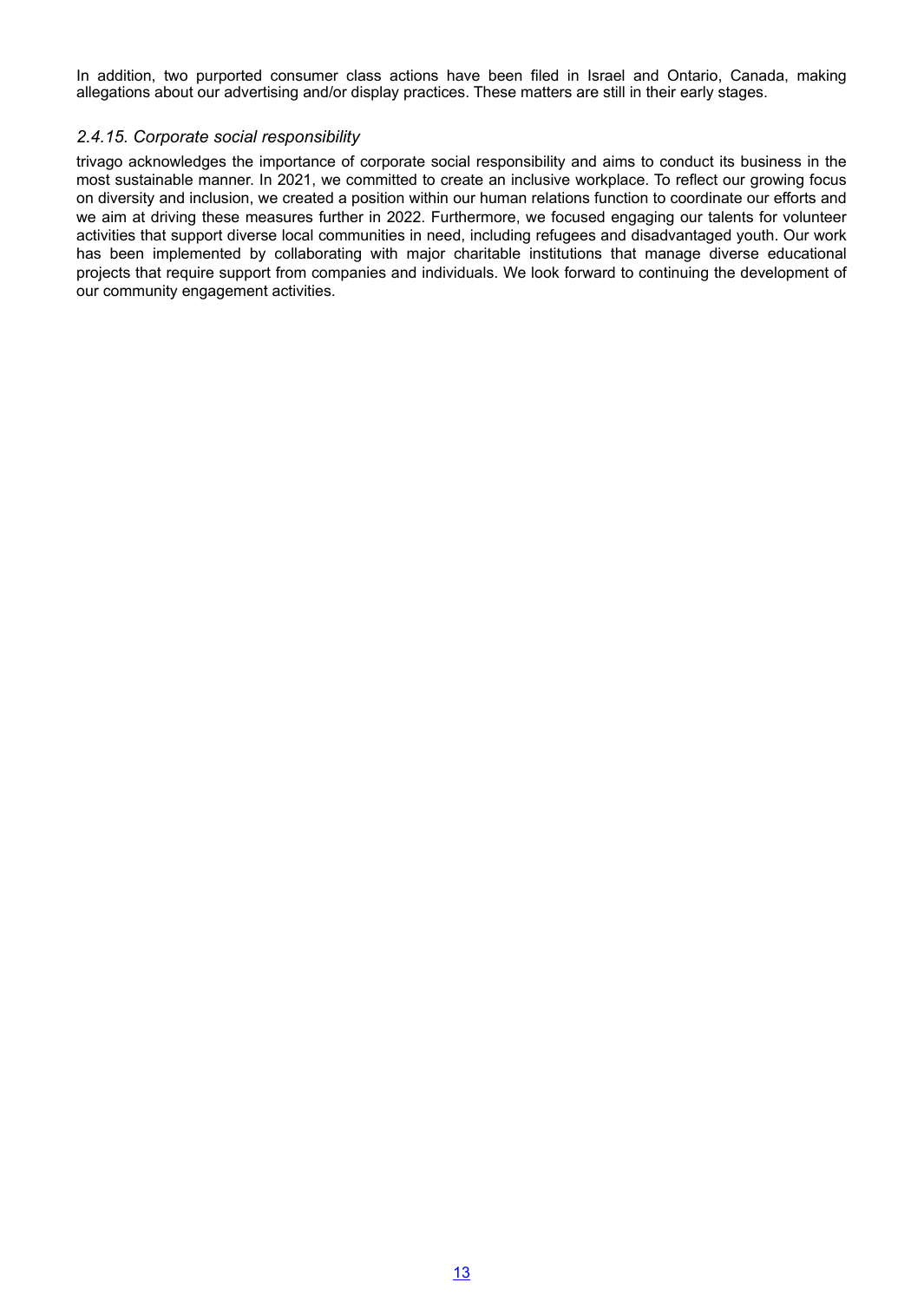# <span id="page-13-0"></span>**3. Financial Overview**

## **3.1. Selected financial data**

The selected consolidated financial data for each of the years ended December 31, 2020 and 2021 have been derived from our audited consolidated financial statements and notes thereto set forth in section 9 of this annual report.

The following selected consolidated financial data should be read in conjunction with *3.2. Management's discussion and analysis of financial condition and results of operations* and our consolidated financial statements and related notes appearing elsewhere in this annual report. Our financial statements included herein are prepared in accordance with EU IFRS and with Part 9 of Book 2 of the DCC.

|                                                                                      |   | 2020      |   | 2021      |
|--------------------------------------------------------------------------------------|---|-----------|---|-----------|
| <b>Consolidated statement of operations:</b>                                         |   |           |   |           |
| Sales                                                                                | € | 248.921   | € | 361,465   |
| Cost of sales                                                                        |   | 10,171    |   | 11,478    |
| <b>Gross profit</b>                                                                  |   | 238,750   |   | 349,987   |
|                                                                                      |   |           |   |           |
| Selling and distribution expenses                                                    |   | 177,563   |   | 248,583   |
| Technology and content                                                               |   | 62,278    |   | 51,440    |
| General and administrative expenses                                                  |   | 42.316    |   | 58,344    |
| Other operating income (expense)                                                     |   | 210       |   | (13, 627) |
| <b>Operating profit/(loss)</b>                                                       |   | (43, 617) |   | 5,247     |
|                                                                                      |   |           |   |           |
| Finance expense                                                                      |   | 3,918     |   | 2,171     |
| Share of profit/(loss) of an associate                                               |   | (739)     |   |           |
| Profit/(loss) before taxes                                                           |   | (48, 274) |   | 3,076     |
| Income taxes                                                                         |   | (8,907)   |   | 12,443    |
| Profit/(loss) for the year                                                           |   | (39, 367) |   | (9, 367)  |
|                                                                                      |   |           |   |           |
| Weighted average shares of Class A and Class B common stock outstanding - basic      |   | 353,338   |   | 357,525   |
| Weighted average shares of Class A and Class B common stock outstanding - diluted    |   | 353,338   |   | 357,525   |
| Earnings per share attributable to Class A and Class B common stockholders - basic   | € | (0.11)    | € | (0.03)    |
| Earnings per share attributable to Class A and Class B common stockholders - diluted | € | (0.11)    | € | (0.03)    |

#### **(in thousands, except share and per share data)**

#### *3.1.1. Selected Consolidated Statement of Financial Position Data:*

The following table sets forth selected consolidated statement of financial position data as of the dates indicated:

|                                  | As of December 31. |         | As of December 31, |         |
|----------------------------------|--------------------|---------|--------------------|---------|
| (in thousands)                   |                    | 2020    |                    | 2021    |
| Cash                             | €                  | 208,353 | €                  | 256,378 |
| Total assets                     |                    | 390,700 |                    | 393,249 |
| <b>Total current liabilities</b> |                    | 37,588  |                    | 71,243  |
| Total equity                     | €                  | 266.490 | €                  | 276,474 |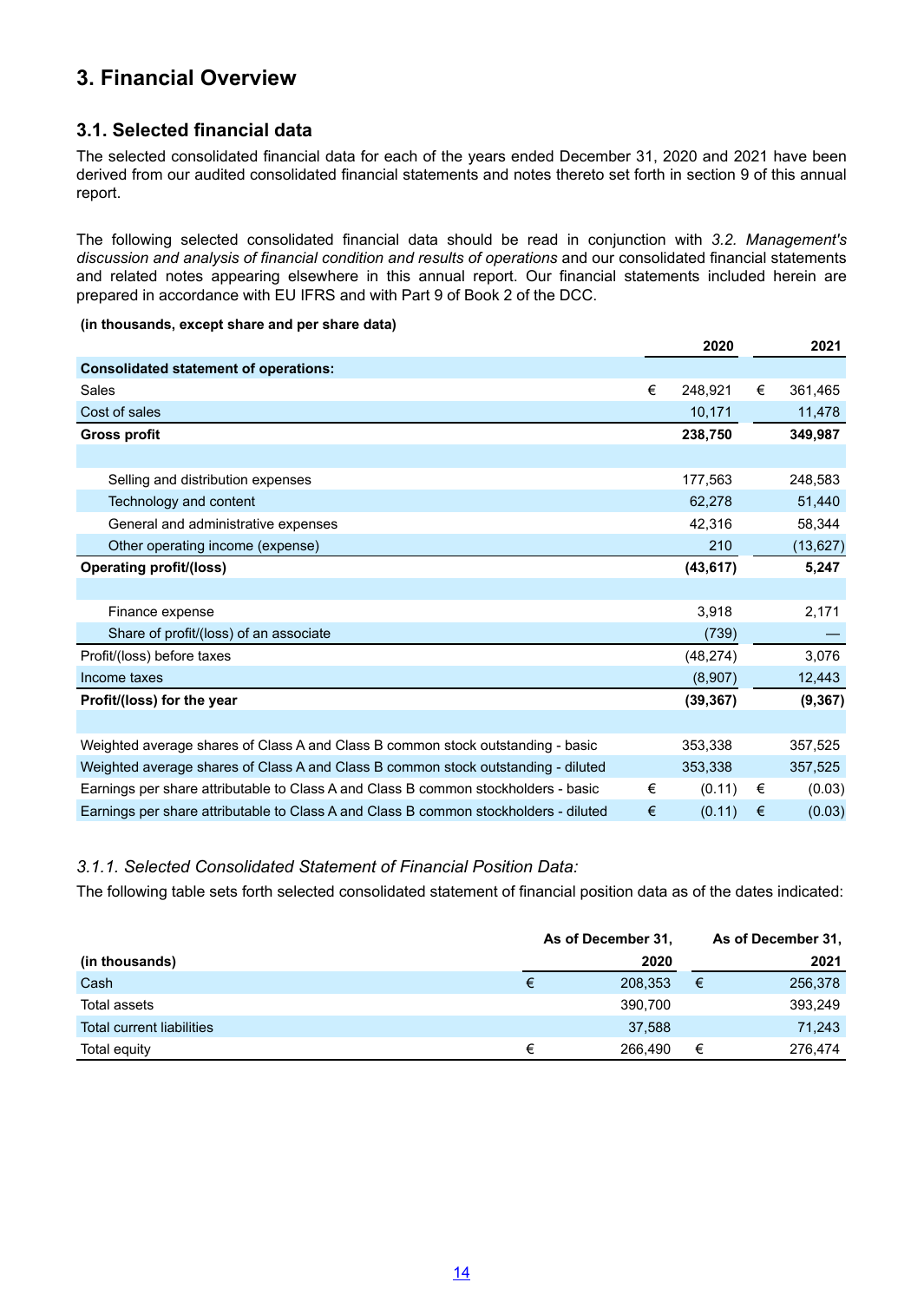## *3.1.2. Selected Consolidated Cash Flow Statement Data:*

The following table sets forth selected consolidated cash flow statement data for the periods indicated:

|                             | Year ended December 31, |           |      |          |
|-----------------------------|-------------------------|-----------|------|----------|
| (in thousands)              | 2020                    |           | 2021 |          |
| Cash provided by (used in): |                         |           |      |          |
| Operating activities        | €                       | 13.290    | €    | 38,781   |
| Investing activities        |                         | (16, 147) |      | 10,031   |
| Financing activities        |                         | (5,621)   |      | (3, 129) |

## **3.2. Management's discussion and analysis of financial condition and results of operations**

#### *3.2.1. Overview*

Our total revenue for the years ended December 31, 2020 and 2021 was €248.9 million and €361.4 million, respectively, representing an increase of 45%. Our Referral Revenue for the years ended December 31, 2020 and 2021 was €238.4 million and €349.4 million, respectively, representing an increase of 47%.

In the year ended December 31, 2021, Referral Revenue increased on a year-over-year basis by 57% and 59% in Americas and Developed Europe, respectively, while it decreased by 1% in Rest of World compared to the year ended December 31, 2020.

Our loss for the year ended December 31, 2020 was €39.4 million, while the loss for the year ended December 31, 2021, was €9.4 million, representing a decrease of €30.0 million from 2020 to 2021.

### *3.2.2. Key factors affecting our financial condition and results of operations*

#### *3.2.2.1. How we earn and monitor revenue*

We earn substantially all of our revenue when users of our websites and apps click on hotel offers or advertisements in our search results and are referred to one of our advertisers. We call this our Referral Revenue. Each advertiser determines the amount that it wants to pay for each referral by bidding for advertisements on our marketplace. We also offer the option for our advertisers to participate in our marketplace on a cost-per-acquisition, or CPA, basis. We continue to onboard additional advertisers to the CPA model. See *2.4.5 Marketplace.*

We also earn revenue by offering our advertisers B2B solutions, such as display advertisements, white label services, and subscription fees earned from advertisers for the trivago Business Studio PRO Package. These revenues do not represent a significant portion of our revenue.

Key metrics we use to monitor our revenue include the number of Qualified Referrals we make, the revenue we earn for each Qualified Referral, or RPQR, and our Return on Advertising Spend, or ROAS.

#### *3.2.2.2. Qualified Referrals*

We use the term "referral" to describe each time a visitor to one of our websites or apps clicks on a hotel offer in our search results and is referred to one of our advertisers. We charge our advertisers for each referral on a cost-per-click, or CPC, basis.

Since a visitor may generate several referrals on the same day, but typically intends to only make one booking on a given day, we track and monitor the number of Qualified Referrals from our platform. We define a "Qualified Referral" as a unique visitor per day that generates at least one referral. For example, if a single visitor clicks on multiple hotel offers in our search results in a given day, they count as multiple referrals, but as only one Qualified Referral. While we charge advertisers for every referral, we believe that the Qualified Referral metric is a helpful proxy for the number of unique visitors to our site with booking intent, which is the type of visitor our advertisers are interested in and which we believe supports bidding levels in our marketplace.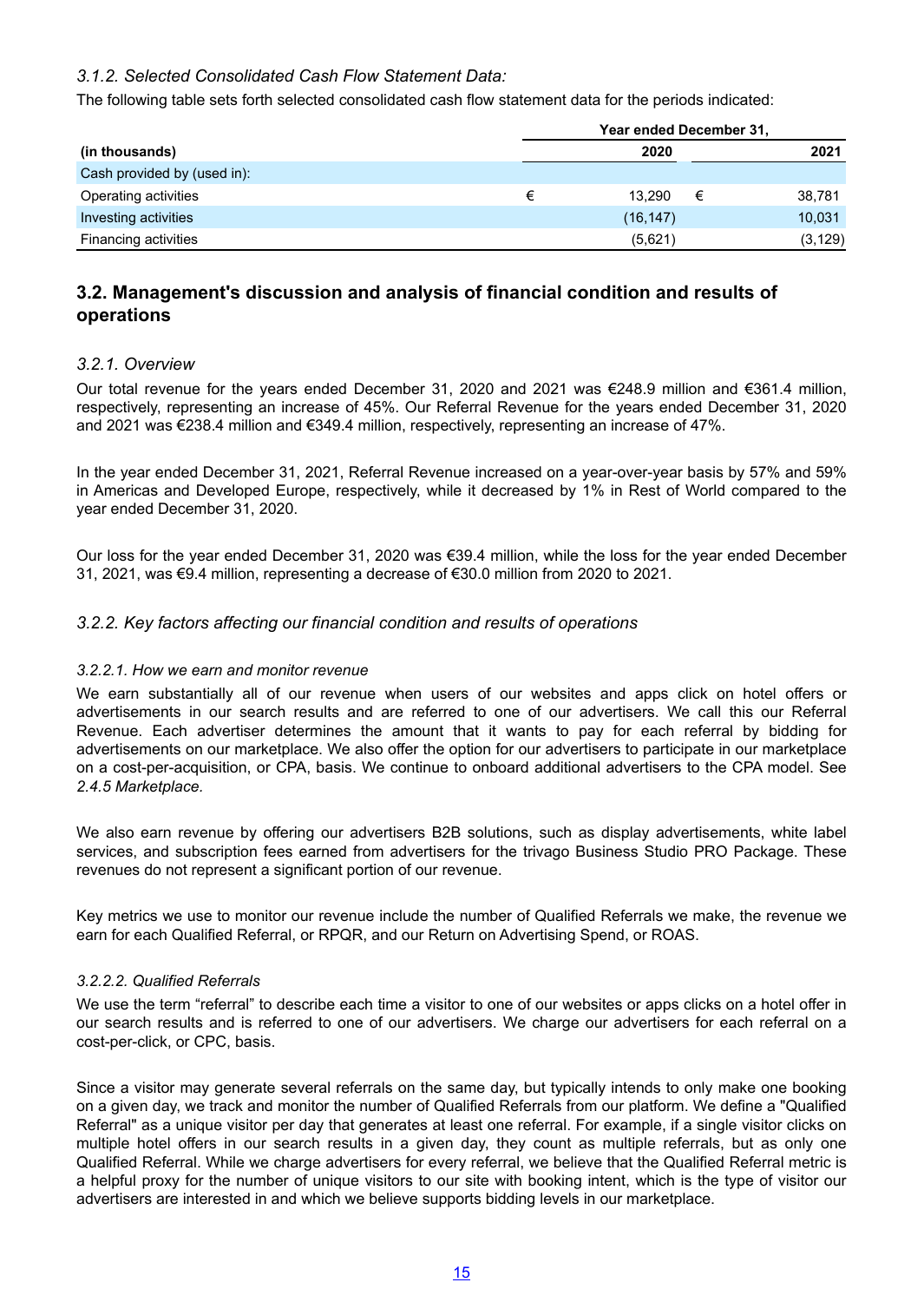We believe the primary factors that drive changes in our Qualified Referral levels are the number of visits to our websites and apps, the booking intent of our visitors, the number of available accommodations on our search platform, content (the quality and availability of general information, reviews and pictures about the hotels), hotel room prices (the price of accommodation as well as the number of price sources for each accommodation), hotel ratings, the user friendliness of our websites and apps and the degree of customization of our search results for each visitor. In the short term, our Qualified Referral levels are also heavily impacted by changes in our investment in Advertising Spend, as we rely on advertisements to attract users to our platform. Ultimately, we aim to increase the number and booking conversion of Qualified Referrals we generate by focusing on making incremental improvements to each of these parameters. In addition to continuously seeking to expand our network in hotel advertisers and alternative accommodations, we partner with such hotels or service providers to improve content, and we constantly test and improve the features of our websites and apps to improve the user experience, including our interface, site usability and personalization for each visitor.

The following table sets forth the number of Qualified Referrals for our reportable segments for the periods indicated:

|                           | Year ended December 31, |       |              |  |
|---------------------------|-------------------------|-------|--------------|--|
| (in millions) (unaudited) | 2020                    | 2021  | 2021 vs 2020 |  |
| Americas                  | 70.5                    | 82.6  | 17.2 %       |  |
| Developed Europe          | 90.9                    | 119.6 | 31.6 %       |  |
| <b>Rest of World</b>      | 79.2                    | 80.0  | 1.0%         |  |
| Total                     | 240.5                   | 282.2 | 17.3 %       |  |

#### *3.2.2.3. Revenue per Qualified Referral (RPQR)*

We use average Revenue per Qualified Referral, or RPQR, to measure how effectively we convert Qualified Referrals to revenue. RPQR is calculated as Referral Revenue divided by the total number of Qualified Referrals in a given period. Alternatively, RPQR can be separated into its price and volume components and calculated as follows:

## RPQR = RPR x click-out rate where RPR = revenue per referral click-out rate = referrals / Qualified Referrals

RPQR is determined by the CPC bids our advertisers submit on our marketplace as the CPC bids submitted by our advertisers play an important role in determining the prominence given to offers and their placement in our search results. Advertisers can analyze the number of referrals obtained from their advertisements on our marketplace and the consequent value generated from a referral based on the booking value they receive from users referred from our site to determine the amount they are willing to bid. Accordingly, the bidding behavior of our advertisers is influenced by the rate at which our Qualified Referrals result in bookings on their websites, or booking conversion, and the amount our advertisers obtain from Qualified Referrals as a result of hotels and other accommodation booked on their sites, or booking value. The quality of the traffic we generate for our advertisers increases when aggregate booking conversion and/or aggregate booking value increases. We estimate overall booking conversion and booking value from data voluntarily provided to us by certain advertisers to better understand the drivers in our marketplace and, in particular, to gain insight into how our advertisers manage their advertising campaigns. Assuming unchanged dynamics in the market beyond our marketplace, we would expect that the higher the potential booking value or conversion generated by a Qualified Referral and the more competitive the bidding, the more an advertiser is willing to bid for a hotel advertisement on our marketplace. The dynamics in the market beyond our marketplace are not static, and we believe that our advertisers continuously review their Advertising Spend on our platform and on other advertising channels, and continuously seek to optimize their allocation of their spending among us and our competitors.

RPQR is a key financial metric that indicates the quality of our referrals, the efficiency of our marketplace and, as a consequence, how effectively we monetize the referrals we provide our advertisers. Furthermore, we use RPQR to help us detect and analyze changes in market dynamics.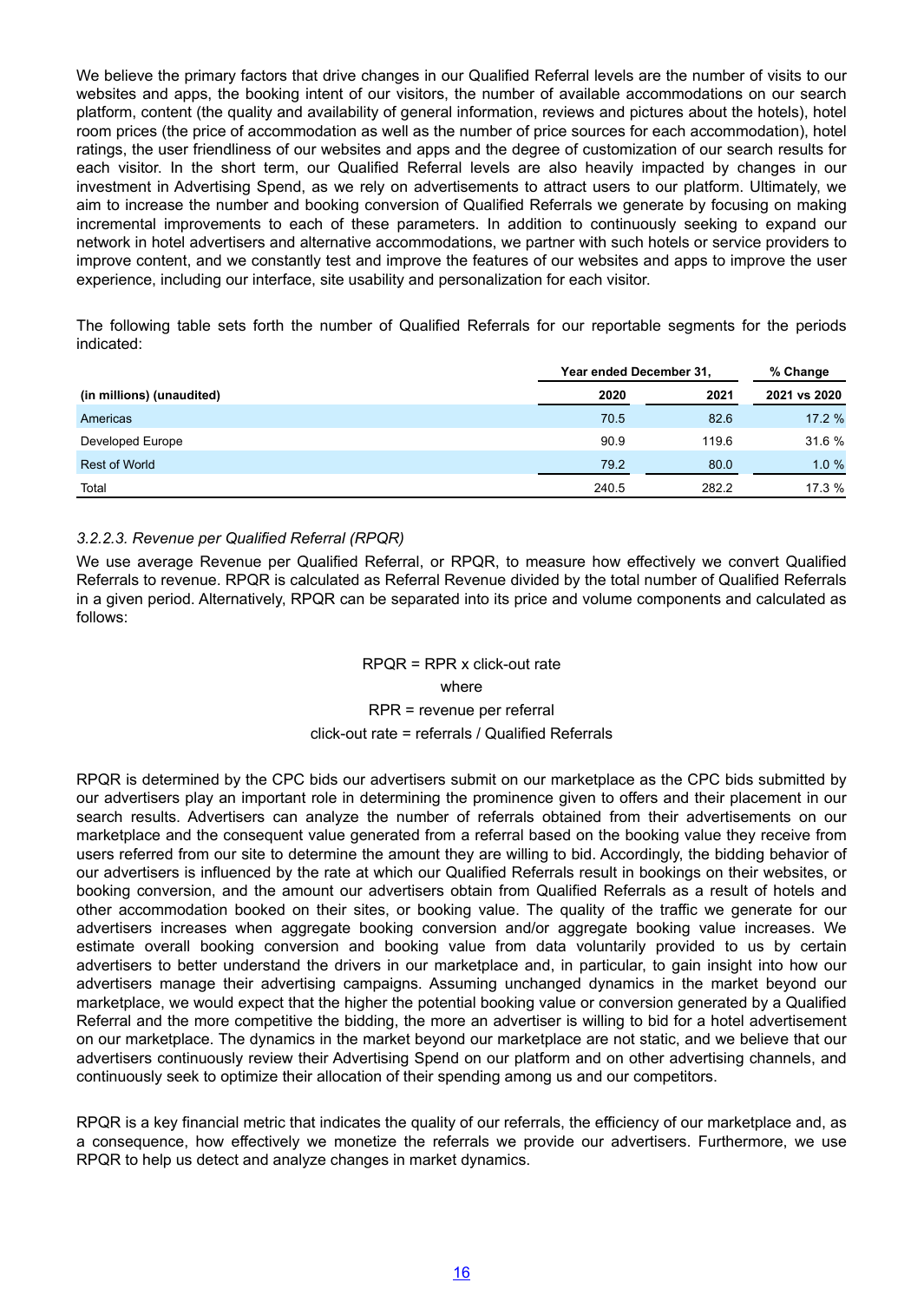The following table sets forth the RPQR for our reportable segments for the periods indicated (based on Referral Revenue):

|                                | Year ended December 31, |      |              |  |
|--------------------------------|-------------------------|------|--------------|--|
| RPQR in $\epsilon$ (unaudited) | 2020                    | 2021 | 2021 vs 2020 |  |
| Americas                       | 1.27                    | 1.70 | 33.9%        |  |
| Developed Europe               | 1.13                    | 1.37 | 21.2%        |  |
| <b>Rest of World</b>           | 0.58                    | 0.57 | (1.7)%       |  |
| Total                          | 0.99                    | 1.24 | 25.3%        |  |

The following tables set forth the percentage change year-over-year in each of the components of RPQR for our reportable segments for the years indicated. Percentages calculated below are based on the unrounded amounts and therefore may not recalculate on a rounded basis.

|                               | Year ended December 31, |
|-------------------------------|-------------------------|
| % increase in RPR (unaudited) | 2021 vs 2020            |
| Americas                      | 37.9 %                  |
| Developed Europe              | 25.4 %                  |
| <b>Rest of World</b>          | $0.0 \%$                |
| Total                         | 27.5 %                  |

|                                                          | Year ended December 31, |
|----------------------------------------------------------|-------------------------|
| % increase/(decrease) in number of referrals (unaudited) | 2021 vs 2020            |
| Americas                                                 | 14.1 %                  |
| Developed Europe                                         | 26.8 %                  |
| <b>Rest of World</b>                                     | $(0.1)\%$               |
| Total                                                    | 13.9 %                  |

|                                               | Year ended December 31, |
|-----------------------------------------------|-------------------------|
| % increase in Qualified Referrals (unaudited) | 2021 vs 2020            |
| Americas                                      | 17.2%                   |
| Developed Europe                              | 31.6 %                  |
| <b>Rest of World</b>                          | 1.0%                    |
| Total                                         | 17.3 %                  |

|                                     | Year ended December 31, |
|-------------------------------------|-------------------------|
| % decrease in click-out (unaudited) | 2021 vs 2020            |
| Americas                            | $(2.6)\%$               |
| Developed Europe                    | $(3.6)\%$               |
| <b>Rest of World</b>                | $(1.0)\%$               |
| Total                               | $(3.1)\%$               |

#### *3.2.2.4. Return on Advertising Spend (ROAS)*

We track the ratio of our Referral Revenue to our advertising expenses, or ROAS. We believe that ROAS is an indicator of the effectiveness of our advertising, and it is our primary operating metric. We believe the development of our ROAS among the reportable segments is primarily related to the different stages of development of our markets. For example, in Developed Europe, where we have operated the longest on average, we have historically experienced the highest average ROAS. Our ROAS in the Rest of World segment, where we have the lowest average ROAS, is also impacted significantly by the number of markets in the segment, including markets that have the lowest brand awareness.

Historically, we believe that our advertising has been successful in generating additional revenue. We invest in many kinds of marketing channels, such as TV, search engine marketing, display and affiliate marketing, email marketing, social media, online video, mobile app marketing and content marketing.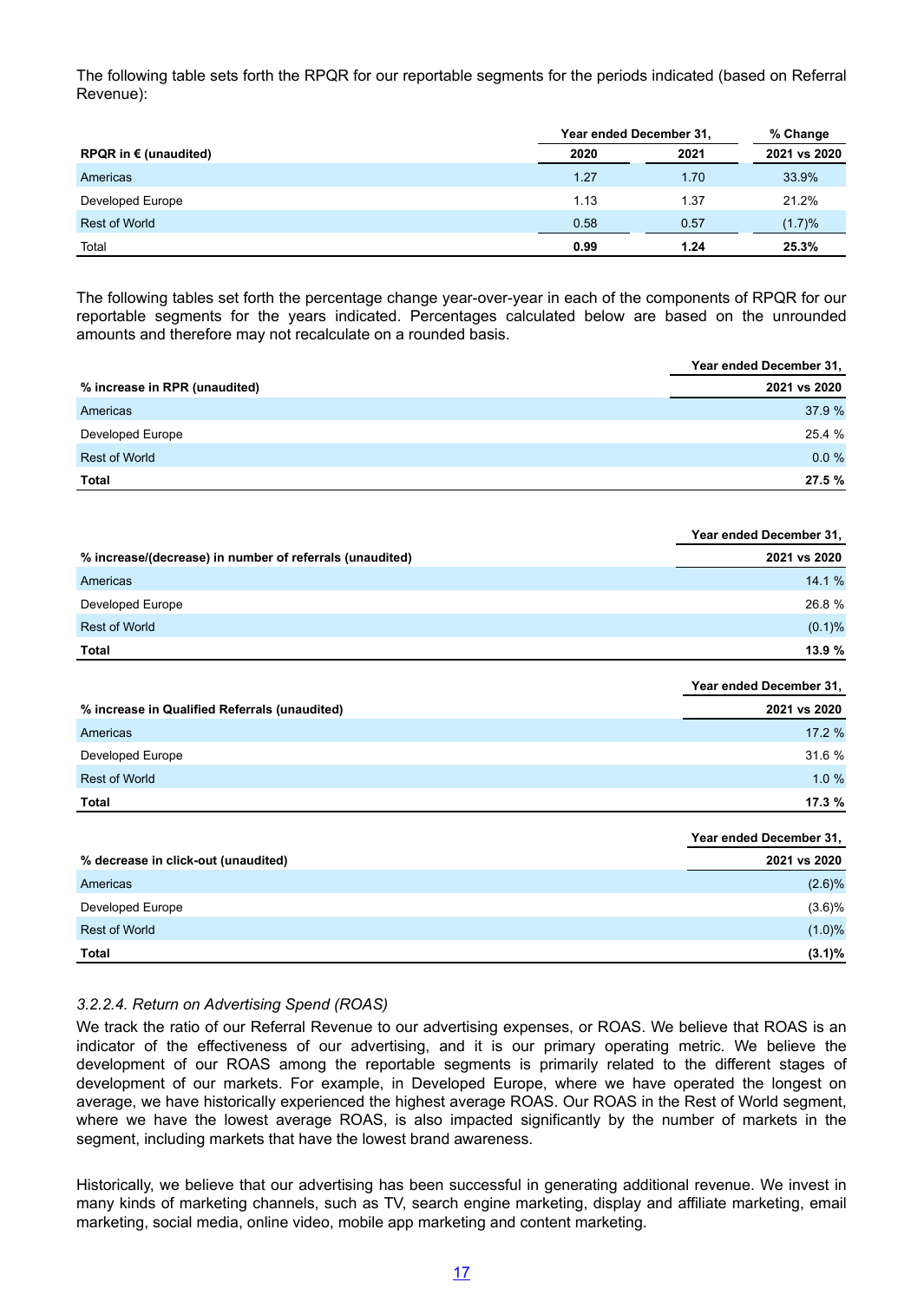Our ROAS by reportable segment for the years ended December 31, 2020 and 2021 was as follows:

|                                    | Year ended December 31, |        |  |  |
|------------------------------------|-------------------------|--------|--|--|
| <b>ROAS by segment (unaudited)</b> | 2020                    | 2021   |  |  |
| Americas                           | 156.8%                  | 148.9% |  |  |
| Developed Europe                   | 169.3%                  | 153.0% |  |  |
| <b>Rest of World</b>               | 143.2%                  | 202.9% |  |  |
| <b>Consolidated ROAS</b>           | 158.9%                  | 156.3% |  |  |

In 2021, Consolidated ROAS decreased to 156.3% compared to 158.9% in the same period in 2020. ROAS decreased by 7.9ppts, 16.3ppts in Americas and Developed Europe, respectively, while it increased by 59.7ppts in RoW, compared to the same period in 2020.

The decreases in ROAS in Americas and Developed Europe were mainly driven by significant increases in Advertising Spend in response to increased travel demand. The increase in ROAS in RoW was driven by a reduction in Advertising Spend in 2021 that more than offset the declines in Qualified Referrals and RPQR, particularly in Asia, where many markets continue to be subject to significant mobility restrictions as a result of the COVID-19 pandemic. Advertising Spend increased by 65.1% and 76.0% in Americas and Developed Europe, respectively, while it decreased by 30.1% in RoW, compared to the same period in 2020.

#### *3.2.2.5. Marketplace dynamics*

Our advertisers regularly adjust the CPC and CPA bids they submit on our marketplace to reflect the levels of referrals, customers, bookings or revenue and profit they intend to achieve with their marketing spend on our platform. In recent years, we have observed a number of factors that can influence their bidding behavior on our marketplace, including:

- The fees advertisers are willing to pay based on how they manage their advertising costs and their targeted return on investment;
- Our advertisers' testing of their bidding strategies and the extent to which they make their inventories available on our marketplace;
- Responses of advertisers to elevated levels of volatility on our marketplace;
- Advertiser competition for the placement of their offers; and
- Our advertisers' response to changes made to our marketplace, such as bid modifiers.

#### *3.2.3. Recent and ongoing trends in our business*

The following recent and ongoing trends have contributed to the results of our consolidated operations, and we anticipate that they will continue to impact our future results.

#### *3.2.3.1. COVID-19 Pandemic*

Our business and operating results for 2021 continued to be negatively impacted by the COVID-19 pandemic, with travel to and within many countries, particularly in Europe, being heavily restricted for a significant part of 2021. Despite the emergence of new variants of the COVID-19 virus and the increasing uncertainty around the effectiveness of vaccines against variants that appear to be more contagious, Referral Revenue, Qualified Referrals and Revenue per Qualified Referrals in 2021 increased significantly compared to 2020, although our business levels in 2021 were significantly below 2019 levels.

Spikes in COVID-19 cases occurred globally with particular severity in the winter of 2021-22 with the emergence of the Omicron variant. However, it appeared that even with the substantial uptick in cases, the COVID-19 virus mutated in such a way that it is causing less severe infections, resulting in the imposition of fewer restrictive measures than had been in place in the winter of 2020-21. Many governments have accepted COVID-19 as endemic and have begun gradually lightening the restrictive measures in place. However, some parts of our business, such as business travel and city trips, continue to be substantially below pre-pandemic levels.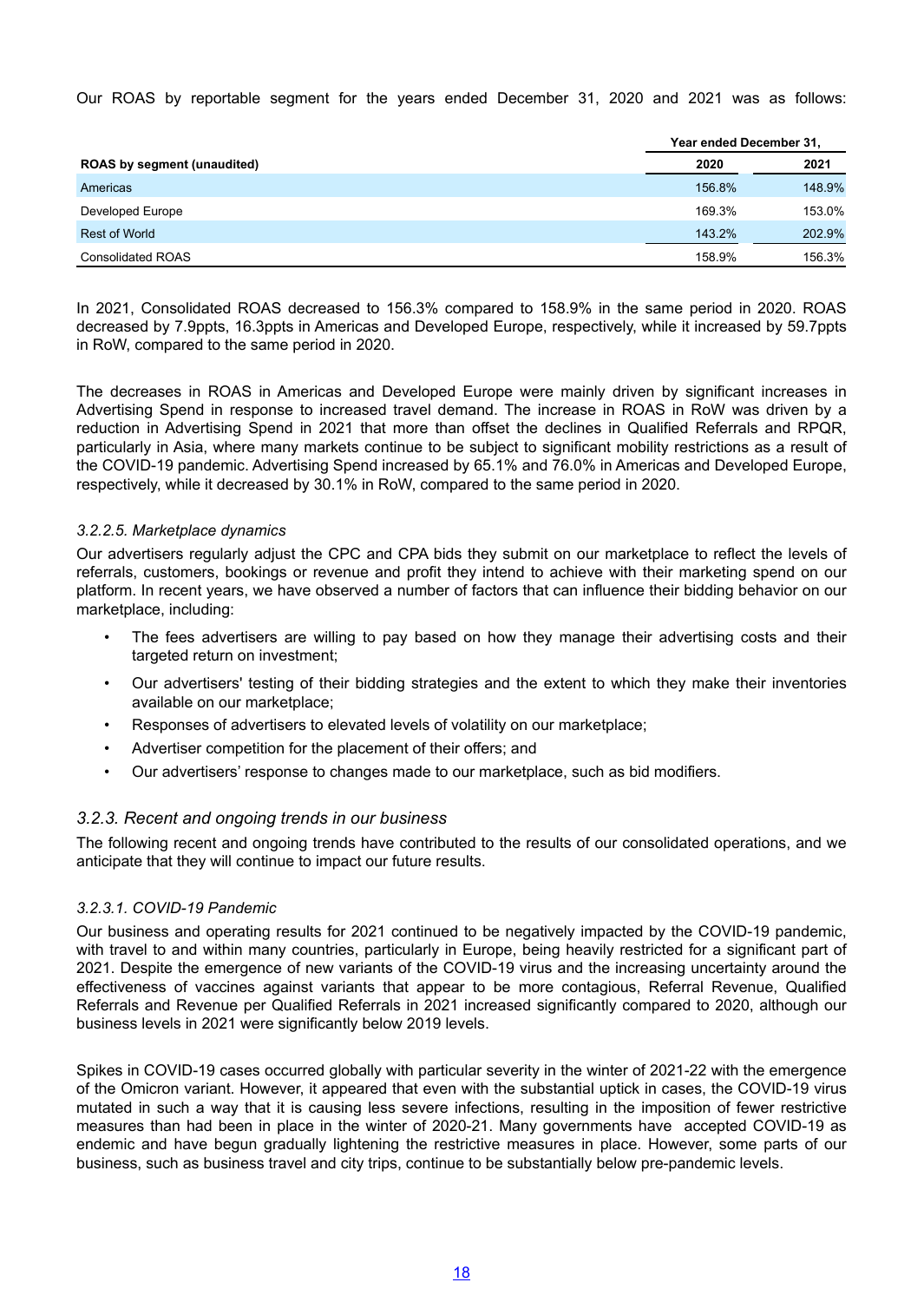The unprecedented impact of the COVID-19 pandemic has helped us better understand our brand marketing performance. As we almost completely ceased advertising on television in 2020 and resumed such advertising at reduced levels in 2021, we anticipate that we will not benefit in the same way in terms of direct traffic to our website from prior campaigns in the next years as had been the case in the past. As a result, we anticipate that we would need to invest in television advertising campaigns in the next years to rebuild our pre-pandemic direct traffic baseline.

Our ultimate financial performance will depend on a number of factors relating to the world's continued emergence from the COVID-19 pandemic, including the threat of future variants of the virus that could prove deadlier or more contagious. Should our recovery from the pandemic progress more slowly than we have assumed or we suffer greater setbacks, this will likely have a significant adverse effect on our future financial performance.

In particular, there is considerable uncertainty to what extent and when our largest advertisers will resume advertising on our platform in the future at levels similar to (or approaching) those preceding the pandemic. Our recovery after the COVID-19 pandemic may be affected by a number of factors including:

- our advertisers' future willingness to emphasize us as a traffic acquisition channel and to increase their bids on our marketplace to pre-pandemic levels;
- our future marginal returns on Advertising Spend once we resume significant marketing activities (particularly on TV);
- the effect on our advertising strategy as a result of the accelerated shift from linear TV to digital formats;
- travelers' preferences for types of destinations (e.g., cities) or accommodation types that we have historically been better able to monetize but have had a declining share during the pandemic;
- the timing of the recovery, if any, of certain kinds of travel (e.g., business travel) as a result of the pandemic;
- further industry consolidation;
- the continued effect of competition on us, particularly from Google Hotel Ads; and
- the continued declining share of first-time users that we can deliver to our largest OTA advertisers, which may have been accelerated by the pandemic and may, in turn, negatively affect RPQR.

#### *3.2.3.2. Restructuring and maintenance of liquidity position*

In response to the challenging environment due to the COVID-19 outbreak, we successfully implemented restructuring measures in 2020 to maintain our cash liquidity and reduce our operating expenses. No restructuring costs were incurred in the year ended December 31, 2021.

Our total cash, cash equivalents and restricted cash increased to €256.4 million as of December 31, 2021 compared to €208.4 million as of December 31, 2020.

#### *3.2.3.3. Mobile products*

Travelers increasingly access the Internet from multiple devices, including desktop computers, smartphones and tablets. We continue to develop our websites and apps to further enhance our hotel search experience across all devices. We offer responsive mobile websites and several apps that allow travelers to use our services from smartphones and tablets running on Android and iOS. In the year ended December 31, 2021, our revenue share from mobile websites and apps continued to exceed 60%.

Visitors to our search platform via mobile phones and tablets generally result in bookings for our advertisers at a lower rate than visitors to our platform via desktop. We believe this is due to a general difference in the usage patterns of mobile phones and tablets. We believe many visitors use mobile phones and tablets as part of their search process, but prefer finalizing hotel selections and completing their bookings on desktop websites. This may be due in part to users generally finding the booking completion processes, including entering payment information, somewhat easier or more secure on a desktop than on a mobile device. We believe that over time and as more travelers become accustomed to mobile transactions, this sentiment may shift.

We have historically had, and currently have, a single price structure for referrals from both desktop and mobile. We may choose to adopt a differentiated pricing model between mobile and desktop applications, which would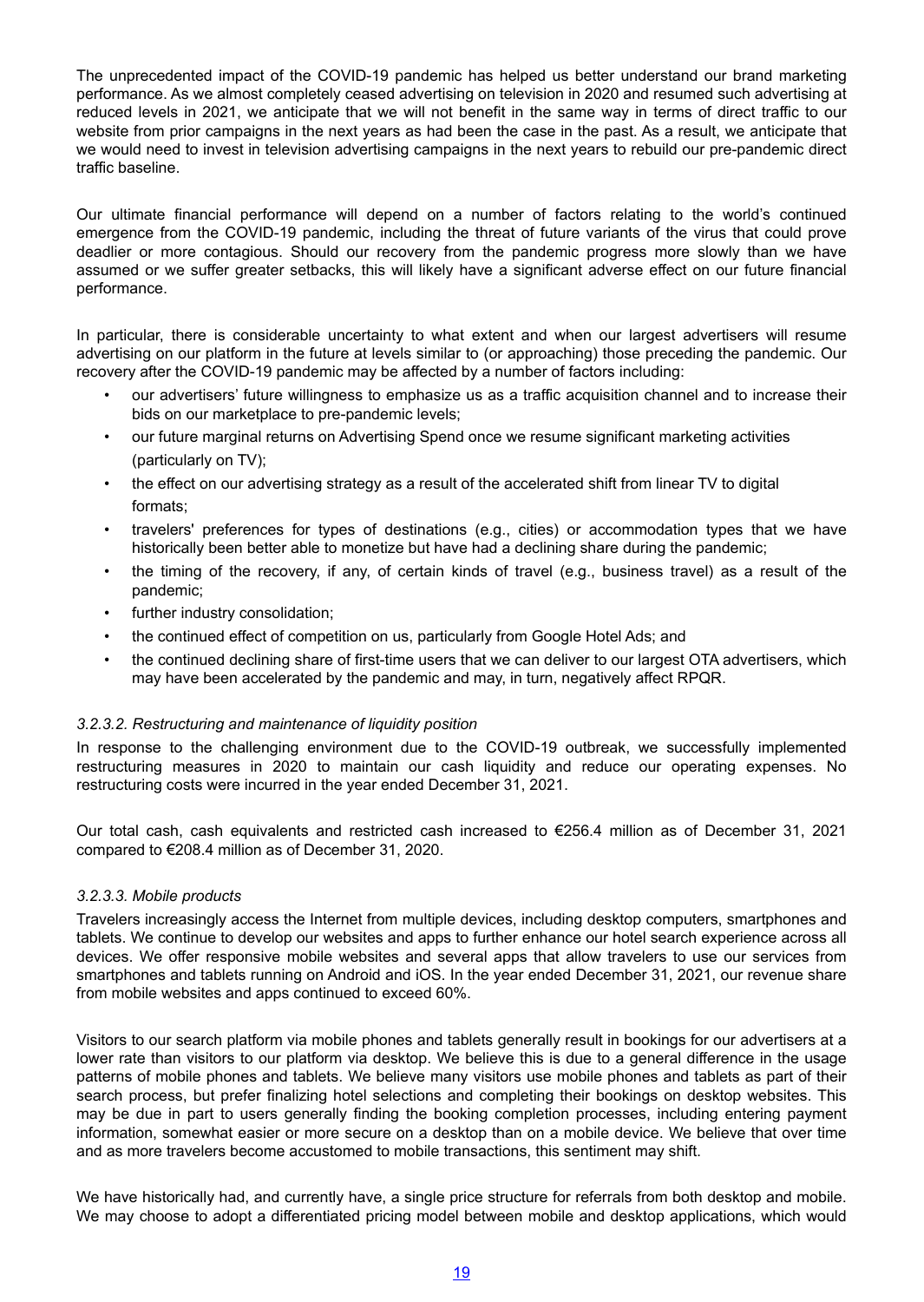likely lead to an increase in desktop revenue share, as the pricing for desktop applications would increase due to higher conversion rates, while the pricing for apps on mobile and tablets would likely decrease. We do not expect this to have a material impact on revenue, as long as there are sufficient active participants on both desktop and mobile to ensure our marketplace functions effectively, as we believe that the current bids advertisers place on our CPC-based bidding system reflect the overall efficacy of the combined desktop and mobile prices they receive.

#### *3.2.3.4. Advertiser structure*

We continue to generate most of our Referral Revenue from a limited number of OTAs. Certain brands affiliated as of the date hereof with our majority shareholder, Expedia Group, including Brand Expedia, Hotels.com, Orbitz, Travelocity, Hotwire, Wotif, Vrbo and ebookers, in the aggregate, accounted for 26% of our Referral Revenue for the year ended 2021. Booking Holdings and its affiliated brands, Booking.com, Agoda and priceline.com accounted for 55% of our Referral Revenue for the year ended 2021. Although we believe we will ultimately receive a portion of the additional booking value we generate for our advertisers, the fact that a significant portion of our Referral Revenue is generated from brands affiliated with Expedia Group and Booking Holdings can permit them to obtain the same or increased levels of referrals, customers, bookings or revenue and profit at lower cost.

#### *3.2.3.5. New business initiatives*

We continue to make efforts to diversify our revenue beyond our core product of accommodation search, although Referral Revenue continues to account for the great majority of our Total Revenue. We have started to develop business-to-business (B2B) solutions including, for example, white label accommodation meta search solutions for integration into our partners' websites. While these efforts are still in their early stages, we believe there is an opportunity to serve our business customers with a broader set of solutions.

#### *3.2.3.6. Government subsidy program*

We took advantage of a COVID-19 subsidy program and received a €12.0 million payment from the German government in the fourth quarter of 2021 recognized as other operating income. The German government provided this assistance to compensate for losses incurred in the fourth quarter of 2020 and the first half in 2021 as a result of the pandemic. Refer to *Note 9.4 Other operating income* within the consolidated financial statements for further details.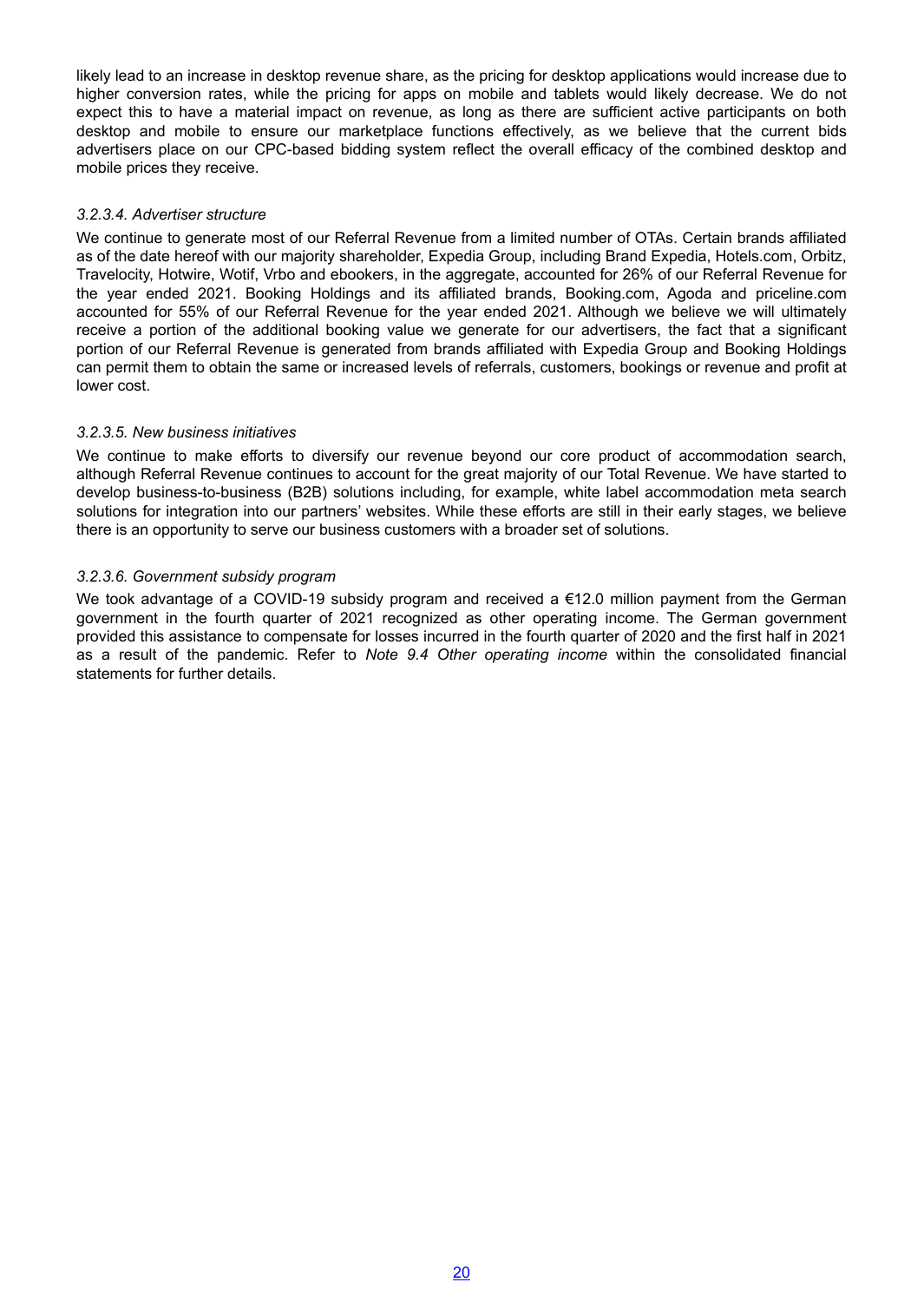## *3.2.4. Results of Operations*

#### *3.2.4.1. Revenue*

Our total revenue in the year ended December 31, 2021 consisted of Referral Revenue of €349.4 million and other revenue of €12.0 million.

Total revenue for the year ended December 31, 2021 was €361.4 million, representing an increase of €112.5 million, or 45.2%, compared to the year ended December 31, 2020. Revenue from related parties for the year ended December 31, 2021 increased by €24.0 million, or 35.5%, compared to the year ended December 31, 2020, while revenue from third parties increased by €88.6 million, or 48.8% for the same period.

Referral Revenue for the year ended December 31, 2021 was €349.4 million, representing an increase of €111.0 million, or 46.6%, compared to the year ended December 31, 2020. The increase in Referral Revenue was primarily driven by increases in Qualified Referrals and RPQR in Americas and Developed Europe, while Qualified Referrals and RPQR in RoW remained virtually flat compared to the year ended December 31, 2020.

The year-over-year increase in Qualified Referrals was most pronounced in Americas and Developed Europe as a result of significant increase in traffic volumes starting in the second quarter of 2021, reflecting the easing of COVID-19 related mobility restrictions in those geographic markets. In RoW, Qualified Referrals remained almost unchanged as traffic volumes continued to be muted in certain geographic markets, particularly in Asia, reflecting the persistence of mobility restrictions.

In the year ended December 31, 2021, the increase in RPQR was mainly driven by higher bidding levels in Americas and Developed Europe starting in the second quarter of 2021. In RoW, RPQR continued to be negatively impacted by mobility restrictions, particularly in many Asian geographical markets.

The breakdown of Referral Revenue by reportable segment is as follows:

|                      | Year ended December 31, |       |   |       | % Change     |  |
|----------------------|-------------------------|-------|---|-------|--------------|--|
| (in millions)        |                         | 2020  |   | 2021  | 2021 vs 2020 |  |
| Americas             | €                       | 89.3  | € | 140.1 | 56.9 %       |  |
| Developed Europe     |                         | 102.9 |   | 163.7 | 59.1 %       |  |
| <b>Rest of World</b> |                         | 46.1  |   | 45.6  | (1.1)%       |  |
| Total                | €                       | 238.4 | € | 349.4 | 46.6 %       |  |

*Note: Some figures may not add due to rounding.*

Referral Revenue in the Americas in the year ended December 31, 2021 increased by €50.8 million, or 56.9%, compared to the year ended December 31, 2020. The year-over year increase in Referral Revenue in this segment was mainly driven by an increase in Qualified Referrals and RPQR.

Qualified Referrals increased significantly starting from the second quarter of 2021, due to the increase in traffic volumes, primarily a result of the easing of COVID-19 related mobility restrictions in those geographic markets. RPQR increased by €0.43, or by 33.9% in the year ended December 31, 2021 compared to the same period in 2020, primarily due to higher bidding levels starting in the second quarter of 2021. RPR increased by 37.9%, compared to the year ended December 31, 2020.

Referral Revenue in Developed Europe in the year ended December 31, 2021 increased by €60.8 million, or 59.1%, compared to the year ended December 31, 2020 which was mainly driven by an increase in Qualified Referrals and RPQR.

RPQR increased by €0.24, or by 21.2% in the year ended December 31, 2021 compared to the year ended December 31, 2020 due to higher bidding levels starting in the second quarter of 2021. The RPR for the period increased by 25.4%, compared to the year ended December 31, 2020.

Referral Revenue in RoW in the year ended December 31, 2021 decreased by €0.5 million, or 1.1%, compared to the year ended December 31, 2020, due to a slight decrease in RPQR partly offset by a slight increase in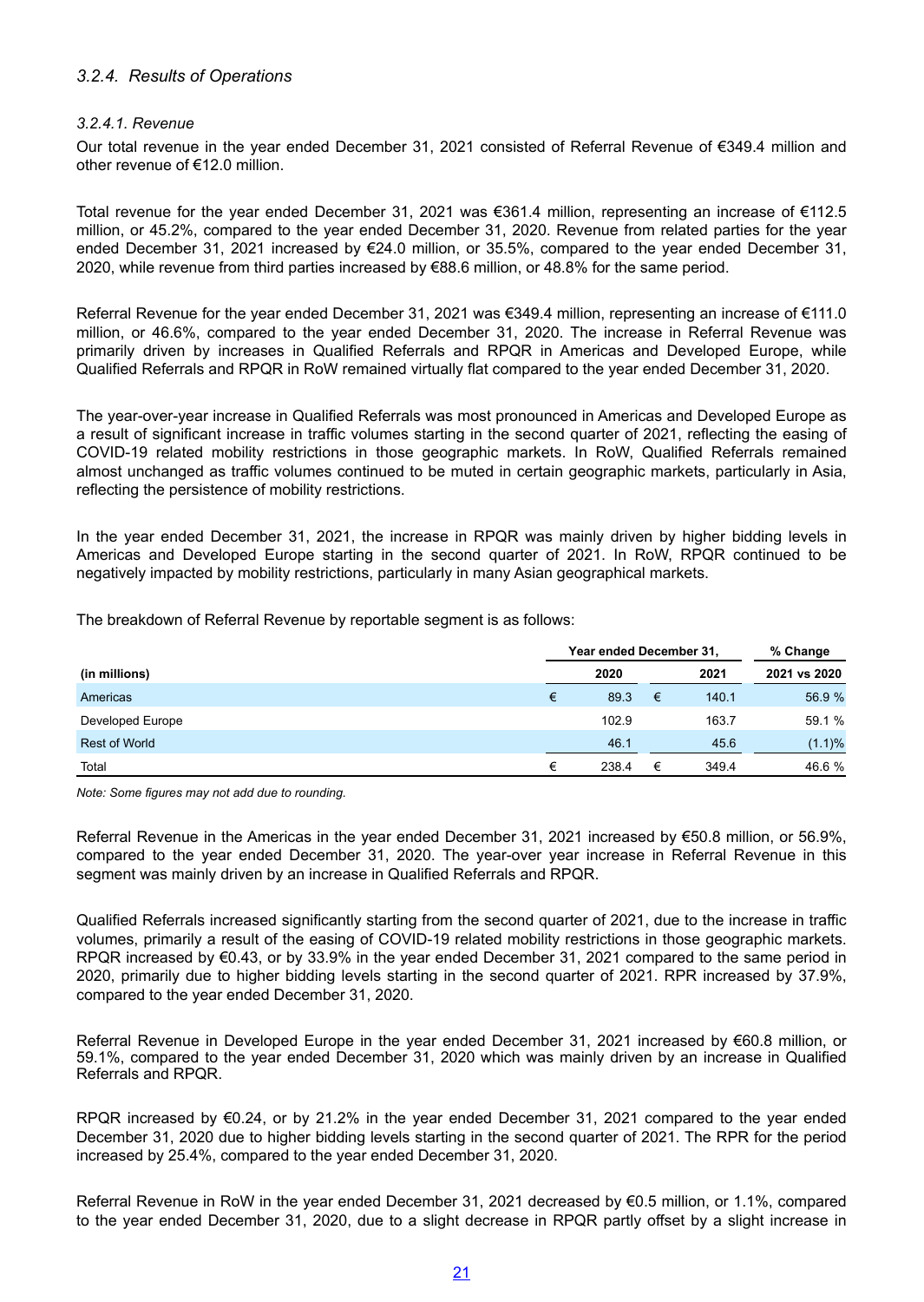Qualified Referrals. In RoW, Qualified Referrals remained almost unchanged as traffic volumes continued to be muted in certain geographic markets, particularly in Asia, reflecting the persistence of mobility restrictions.

RPQR decreased by  $\epsilon$ 0.01, or 1.7% in the year ended December 31, 2021 compared to the year ended December 31, 2020, reflecting the continued negative impact of mobility restrictions, particularly in many Asian geographical markets. The RPR for the period remained the same compared to the year ended December 31, 2020.

#### *3.2.4.2. Cost of revenue*

Our cost of revenue consists primarily of our third-party cloud-related service provider expenses, data center costs, personnel-related expenses and share-based compensation for our data center operations staff and our customer service team.

Cost of revenue was €11.5 million for the year ended December 31, 2021, and increased by €1.3 million, or 12.7%, compared to the year ended December 31, 2020. The increase was mainly driven by higher cloudrelated service provider costs.

#### *3.2.4.3. Selling and marketing*

Selling and marketing is divided into advertising expense and other selling and marketing expenses, as well as share-based compensation expense.

Advertising expense consists of fees that we pay for our various marketing channels like TV, search engine marketing, display and affiliate marketing, email marketing, online video, app marketing and content marketing.

Other selling and marketing expenses include personnel-related expenses for our marketing, sales and hotel relations teams, as well as production costs for our TV spots and other marketing material, and other professional fees such as market research costs.

|                                     |   | Year ended December 31, |   |       |              |  |
|-------------------------------------|---|-------------------------|---|-------|--------------|--|
| (in millions)                       |   | 2020                    |   | 2021  | 2021 vs 2020 |  |
| <b>Advertising expense</b>          | € | 150.0                   | € | 223.6 | 49.1 %       |  |
| % of total revenue                  |   | 60.3%                   |   | 61.9% |              |  |
| Other selling and marketing         |   | 26.7                    |   | 24.1  | (9.7)%       |  |
| % of total revenue                  |   | 10.7%                   |   | 6.7%  |              |  |
| <b>Share-based compensation</b>     |   | 0.9                     |   | 0.9   | — %          |  |
| % of total revenue                  |   | 0.4%                    |   | 0.2%  |              |  |
| Total selling and marketing expense |   | 177.6                   | € | 248.6 | 40.0 %       |  |
| % of total revenue                  |   | 71.4%                   |   | 68.8% |              |  |

Selling and marketing expenses for the year ended December 31, 2021 increased by €71.0 million, or 40.0%, compared to the year ended December 31, 2020, primarily driven by significant increases in Advertising Spend in Americas and Developed Europe.

Advertising Spend increased by €73.6 million or 49.1% in the year ended December 31, 2021 compared to the year ended December 31, 2020. We increased our Advertising Spend to €94.1 million and €107.0 million in Americas and Developed Europe, respectively, while we decreased it to €22.5 million in RoW, compared to €57.0 million, €60.8 million and €32.2 million, respectively, in the year ended December 31, 2020. In Americas and Developed Europe, we increased our Advertising Spend significantly, reflecting the increase in travel demand starting in the second quarter of 2021. In RoW, many geographic markets were adversely affected by the COVID-19 pandemic and related mobility restrictions, and therefore, our marketing activities in those markets were lower than in the markets included in our other segments.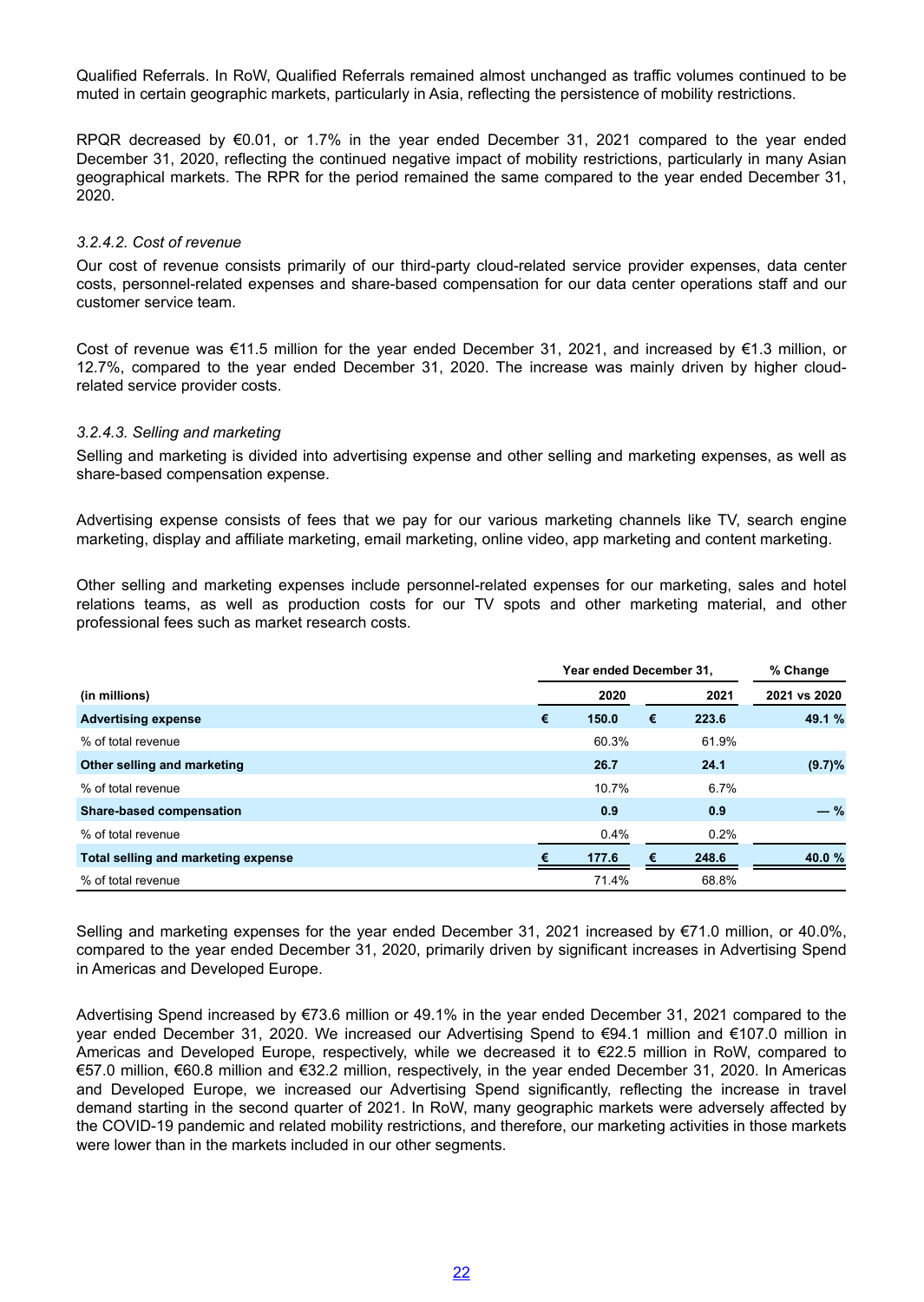Other selling and marketing expenses excluding share-based compensation for the year ended December 31, 2021 decreased by €2.6 million, or 9.7%, compared to the year ended December 31, 2020, primarily driven by lower personnel-related costs, partly offset by higher professional fees and other expenses.

Personnel-related costs for the year ended December 31, 2021 decreased by €5.2 million, or 34%, mainly due to lower headcount and the non-recurrence of restructuring costs compared to the same period in 2020 (see "3.2.4.6 Costs across multiple categories" below). Professional fees and other expenses for the year ended December 31, 2021 increased by €1.4 million, compared to the same period in 2020, mainly driven by higher digital sales tax expenses and expenses incurred to acquire traffic, partly offset by lower office-related expenses (see "3.2.4.6 Costs across multiple categories" below).

#### *3.2.4.4. Technology and content*

Technology and content expense consists primarily of expenses for technology development, product development and hotel search personnel and overhead, depreciation and amortization of technology assets including hardware, purchased and internally developed software and other professional fees (primarily licensing and maintenance expense), including share-based compensation expense.

|                                     | Year ended December 31, | % Change |   |       |              |
|-------------------------------------|-------------------------|----------|---|-------|--------------|
| (in millions)                       |                         | 2020     |   | 2021  | 2021 vs 2020 |
| Personnel                           | €                       | 36.2     | € | 28.4  | $(21.5)\%$   |
| Share-based compensation            |                         | 2.9      |   | 4.1   | 41.4 %       |
| Depreciation of technology assets   |                         | 10.7     |   | 8.4   | $(21.5)\%$   |
| Professional fees and other         |                         | 12.5     |   | 10.5  | $(16.0)\%$   |
| <b>Total technology and content</b> |                         | 62.3     | € | 51.4  | $(17.5)\%$   |
| % of total revenue                  |                         | 25.0%    |   | 14.2% |              |

Technology and content expense for the year ended December 31, 2021 decreased by €10.9 million, or 17.5%, compared to the year ended December 31, 2020, mainly due to lower personnel-related costs and lower professional fees and other expenses.

Share-based compensation increased by €1.2 million, or 41.4%, for the year ended December 31, 2021, which was mainly driven by new grants during the year.

Personnel expenses for the year ended December 31, 2021 decreased by €7.8 million, or 21.5%, mainly due to lower average headcount and the non-recurrence of restructuring costs compared to the same period in 2020.

#### *3.2.4.5. General and administrative*

General and administrative expense consists primarily of personnel-related costs including those of our executive leadership, finance, legal and human resource functions as well as professional fees for external services including legal, tax and accounting. It also includes other overhead costs, depreciation and share-based compensation.

|                                  |   | Year ended December 31, | % Change |       |              |
|----------------------------------|---|-------------------------|----------|-------|--------------|
| (in millions)                    |   | 2020                    |          | 2021  | 2021 vs 2020 |
| Personnel                        | € | 15.5                    | €        | 12.4  | $(20.0)\%$   |
| Share-based compensation         |   | 11.8                    |          | 12.8  | 8.5%         |
| Professional fees and other      |   | 15.0                    |          | 33.2  | 121.3 %      |
| Total general and administrative | € | 42.3                    | €        | 58.4  | 38.1 %       |
| % of total revenue               |   | 17.0%                   |          | 16.2% |              |

General and administrative expense for the year ended December 31, 2021 increased by €16.1 million, or 38.1%, compared to the year ended December 31, 2020, mainly due to an increase in professional fees and other expenses resulting primarily from the accrual of €19.9 million for the penalty and the estimated amounts to cover the ACCC's legal costs arising from the court proceedings (refer to Note *9. Commitments and Contingencies* for further information), partially offset by a decrease in personnel-related costs.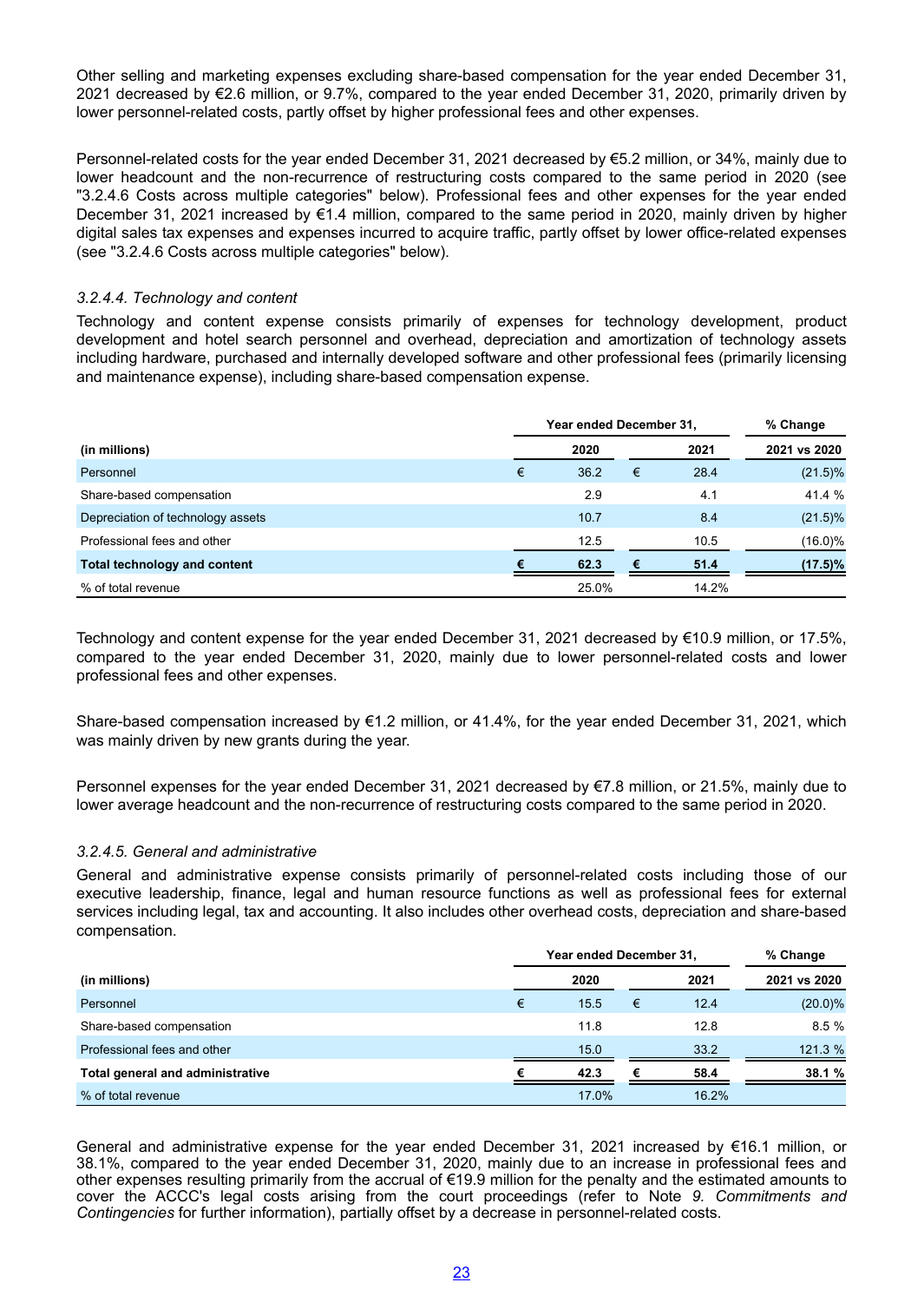Share-based compensation increased by €1.0 million, or 8.5%, for the year ended December 31, 2021, which was mainly driven by new grants during the year.

Personnel expenses for the year ended December 31, 2021 decreased by €3.1 million, or 20.0%, mainly due to the non-recurrence of restructuring costs and lower average headcount compared to the same period in 2020 (see *3.2.4.6. Costs across multiple categories* below).

#### *3.2.4.6. Costs across multiple categories*

In the year ended December 31, 2020, we undertook a restructuring, making significant headcount reductions and consolidating our office locations, all in response to the contraction in our business caused by the COVID-19 pandemic. We also reduced our office space in Düsseldorf and recorded a €2.3 million gain on the campus lease modification in the first quarter of 2021.

As a result of the reduction of the Düsseldorf office space and of the consolidation of our office locations, office expense decreased by €0.8 million in year ended December 31, 2021, compared to the same period in 2020. Office space reductions were also the main driver for the decrease in our depreciation expense of €4.1 million in the year ended December 31, 2021, compared to the same period in 2020.

The reduction of office-related expenses and depreciation expenses led to a decrease of technology and content expense by €2.6 million, selling and marketing expense by €1.3 million and general and administrative expense by €0.8 million in the year ended December 31, 2021, compared to the year ended December 31, 2020.

Personnel costs included restructuring costs of €6.4 million in the year ended December 31, 2020. Charges recorded in technology and content expense were €3.0 million, €1.8 million in selling and marketing expense and €1.6 million in general and administrative expense. No restructuring costs related to personnel were incurred in the year ended December 31, 2021.

### *3.2.4.7. Operating income (loss)*

Our operating income was €5.2 million for the year ended December 31, 2021 compared to operating loss of €43.6 million for the year ended December 31, 2020. The increase was primarily driven by an increase in Referral Revenue of €111.0 million in the year ended December 31, 2021, which was partly offset by an increase in Advertising Spend in an amount of €73.6 million. Reductions in operating expenses (excluding Advertising Spend and goodwill) further contributed to the increase in operating income.

#### *3.2.4.8. Finance expense*

Our finance expense decreased by €1.7 million to €2.2 million for the year ended December 31, 2021, compared to the year ended December 31, 2020, due to reduction in the lease liability resulting from the modification of the lease for our Düsseldorf campus.

#### *3.2.4.9. Expense (benefit) for income taxes*

The income tax expense/(benefit) is mainly driven by income/(loss) before income taxes of €3.1 million in 2021 and €(48.3) million in 2020. Our effective tax rate was 400.0% in 2021 compared to 18.4% in 2020. This is mainly due to additional accrual for penalty and applicant's cost award pursuant to a court ruling and to the share-based compensation expenses (non-deductible for tax purposes).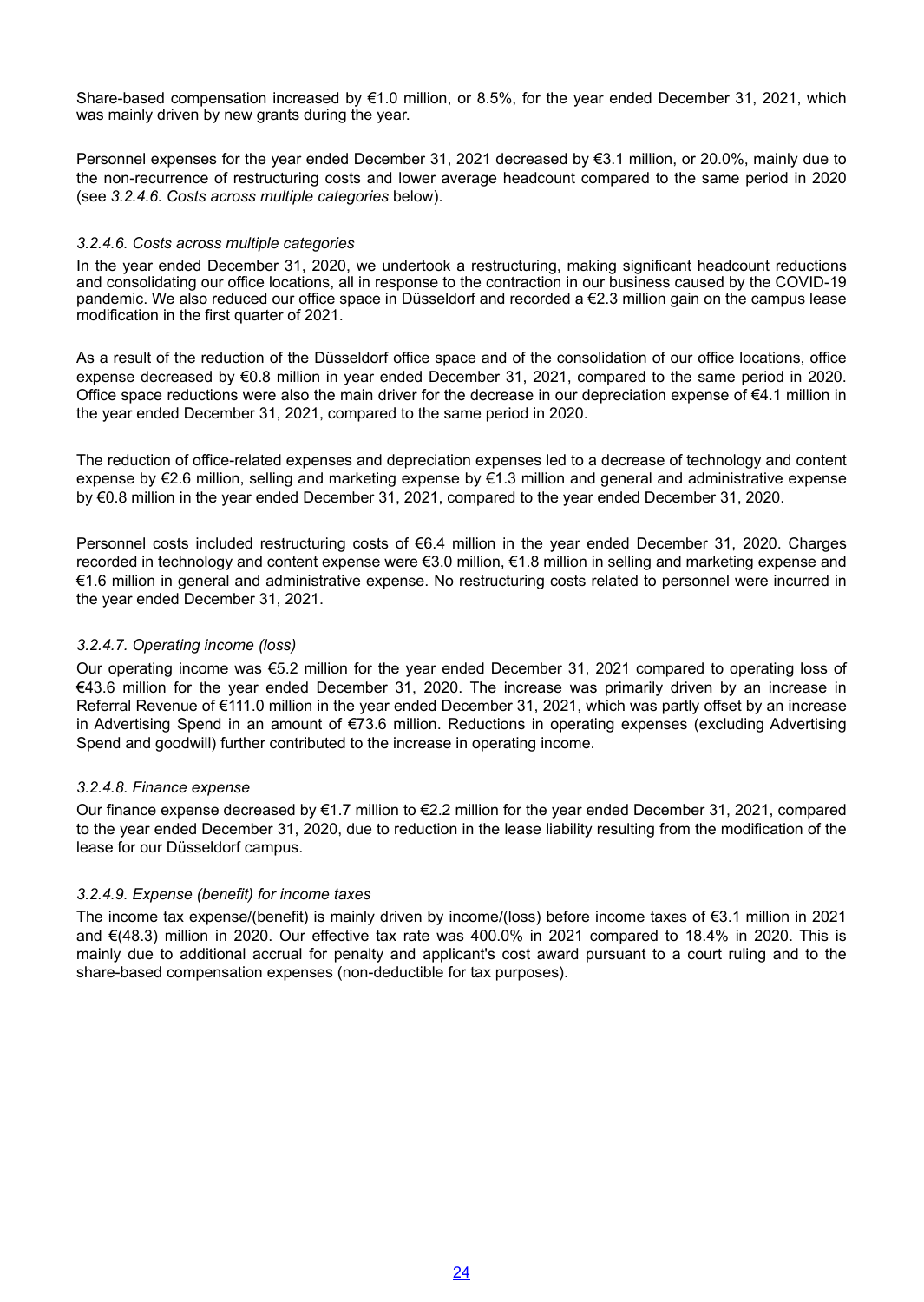### *3.2.5 Seasonality*

We experience seasonal fluctuations in the demand for our services as a result of seasonal patterns in travel. For example, searches and consequently our revenue are generally the highest in the first three quarters as travelers plan and book their spring, summer and winter holiday travel. Our revenue typically decreases in the fourth quarter. We generally expect to experience higher return on advertising spend in the first and fourth quarter of the year as we typically expect to advertise less in the periods outside of high travel seasons. Seasonal fluctuations affecting our revenue also affect the timing of our cash flows. We typically invoice once per month, with customary payment terms. Therefore, our cash flow varies seasonally with a slight delay to our revenue, and is significantly affected by the timing of our advertising spending. Changes in the relative revenue share of our offerings in countries and areas where seasonal travel patterns vary from those described above may influence the typical trend of our seasonal patterns in the future. It is difficult to forecast the seasonality for future periods, given the uncertainty related to the duration of the impact from COVID-19 and the shape and timing of any sustained recovery.

### *3.2.6. Liquidity and Capital Resources*

For the year ended December 31, 2021, total cash, cash equivalents and restricted cash increased by €48.0 million to €256.4 million. The increase in total cash, cash equivalents and restricted cash was mainly driven by the positive cash flows from operating and investing activities.

Our known material liquidity needs for periods beyond the next twelve months are described below in "9. Commitments and Contingencies". We believe that our cash from operations, together with our cash balance are sufficient to meet our ongoing capital expenditures, working capital requirements and other capital needs for at least the next twelve months.

The following table summarizes our cash flows for the years ended December 31, 2020 and 2021:

|                                               | Year ended December 31, |        |   |       |  |  |
|-----------------------------------------------|-------------------------|--------|---|-------|--|--|
| (in millions)                                 |                         | 2020   |   | 2021  |  |  |
| Cash flows provided from operating activities | €                       | 13.3   | € | 38.8  |  |  |
| Cash flows used in investing activities       |                         | (16.1) |   | 10.0  |  |  |
| Cash flows used in financing activities       |                         | (5.6)  |   | (3.1) |  |  |

#### *3.2.6.1 Net Cash Flows From Operating Activities*

For the year ended December 31, 2021, net cash from operating activities increased by €25.5 million to €38.8 million. In the year ended December 31, 2021, net cash from operating activities was mainly driven by changes in operating assets and liabilities, partly offset by negative effects from net loss of €9.4 million, excluding noncash expenses.

This increase was mainly driven by the reduction in net loss adjusted by non-cash items totaling €22.5 million. Net loss includes a cash inflow of €12.0 million from a COVID-19 subsidy received from the German government in the fourth quarter of 2021, offset by negative changes in operating assets and liabilities of €21.1 million. Changes in operating assets and liabilities were primarily due to an increase in accounts receivable of €25.9 million resulting mostly from higher revenues in the fourth quarter of 2021 compared to fourth quarter of 2020, that was offset by an increase in tax payable of €19.4 million and an increase in accrued expenses and other liabilities of €21.0 million.

#### *3.2.6.2 Net Cash Flows From Investing Activities*

For the year ended December 31, 2021, cash received from investing activities increased by €26.2 million to €10.0 million, mainly due to €19.3 million proceeds from sale and maturity investments. These were partly offset by a €4.3 million net cash outflow for a business acquisition in the first quarter of 2021 and €3.2 million cash outflow related to capital expenditures including internal-use software and website development.

#### *3.2.6.3 Net Cash Flows From Financing Activities*

For the year ended December 31, 2021, cash used in financing activities decreased by  $\epsilon$ 2.6 million to  $\epsilon$ 3.1 million, primarily due to a reduction in payments of the principal portion of lease liabilities.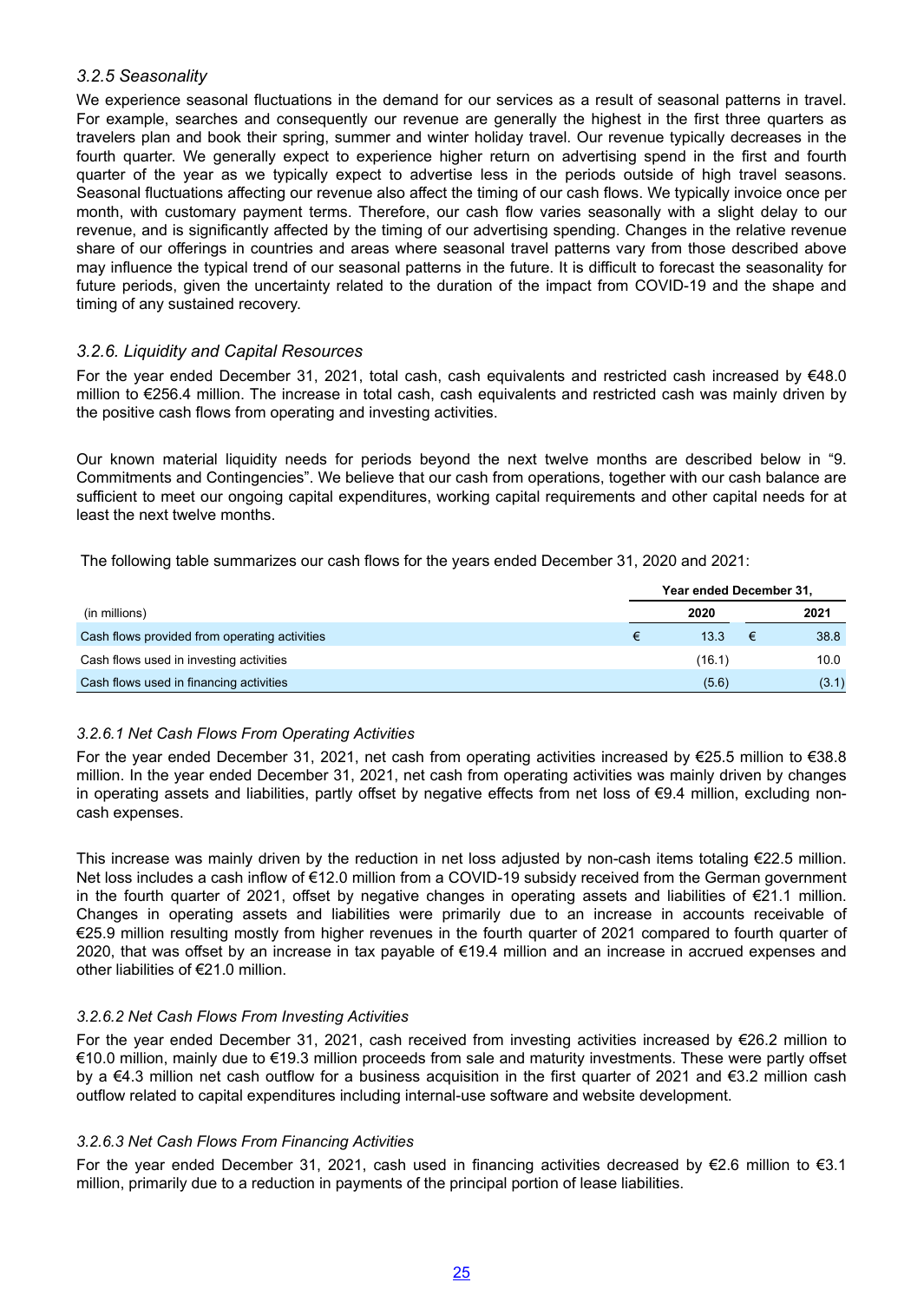## *3.2.7. Research and Development*

We conduct research and development activities to continuously improve our product and are only capitalised if all the conditions stipulated in the applicable accounting standard are met.

Amortisation is recorded in technology and content of the consolidated statement of profit or loss in connection with capitalised research and development activities, which amounted to €3.8 million and €4.3 million for the years ended December 31, 2020 and December 31, 2021, respectively. Expenses related to research activities were insignificant for the years ended December 31, 2020 and December 31, 2021, respectively.

#### *3.2.8. Employees*

During the second quarter of 2020, we announced a restructuring of our organization in order to adjust to the new economic situation due to the COVID-19 pandemic. We decided to consolidate our office locations and to reduce our headcount significantly, in order to shape a leaner organization, enabling us to prepare for the expected market recovery and achieve our long-term profit recovery plan. There were no significant changes in our headcount for the year ending December 31, 2021. We do not plan to increase our headcount materially during the year ending December 31, 2022.

### *3.2.9. Investments*

In 2022, we plan to continue to make investments, for example, in self-developed software.

## **3.3. Impact of COVID-19/Outlook**

For more information on how the COVID-19 pandemic has affected the Company, see *3.2.3.1. COVID-19 Pandemic.*

In the first quarter of 2022, we saw our revenue increase due to the recovery in travel demand in our core markets in Developed Europe and Americas. We expect that almost all COVID-19 related measures will be phased out in the second quarter of 2022 across our core markets. With most restrictions having been lifted, we believe that the recovery is more sustainable than in 2021 and expect a further improvement as we approach the summer months in the northern hemisphere. Going forward, we plan to significantly ramp up our marketing investments in our core markets in the second quarter of 2022, while closely monitoring overall marketing efficiency.

While our business continues to improve as the world emerges from the COVID-19 pandemic, the invasion of Ukraine by Russia has had a negative impact on our business. As a result of the invasion, on March 2, 2022, we discontinued our local Russian platform. Our Eastern European platforms have seen a significant reduction in traffic volumes and continued to be negatively impacted by the war in the weeks following the invasion. We also saw an initial drop in traffic volumes in some of our Western European markets after the invasion, but since then, traffic volumes have mostly recovered to pre-conflict levels. While it is unclear how the Ukrainian crisis will impact travel demand going into the peak summer travel period in Europe, we still expect the lifting of most COVID-19 related restrictions during the last few months in the majority of our core markets will lead to a steady recovery in the second half of the year.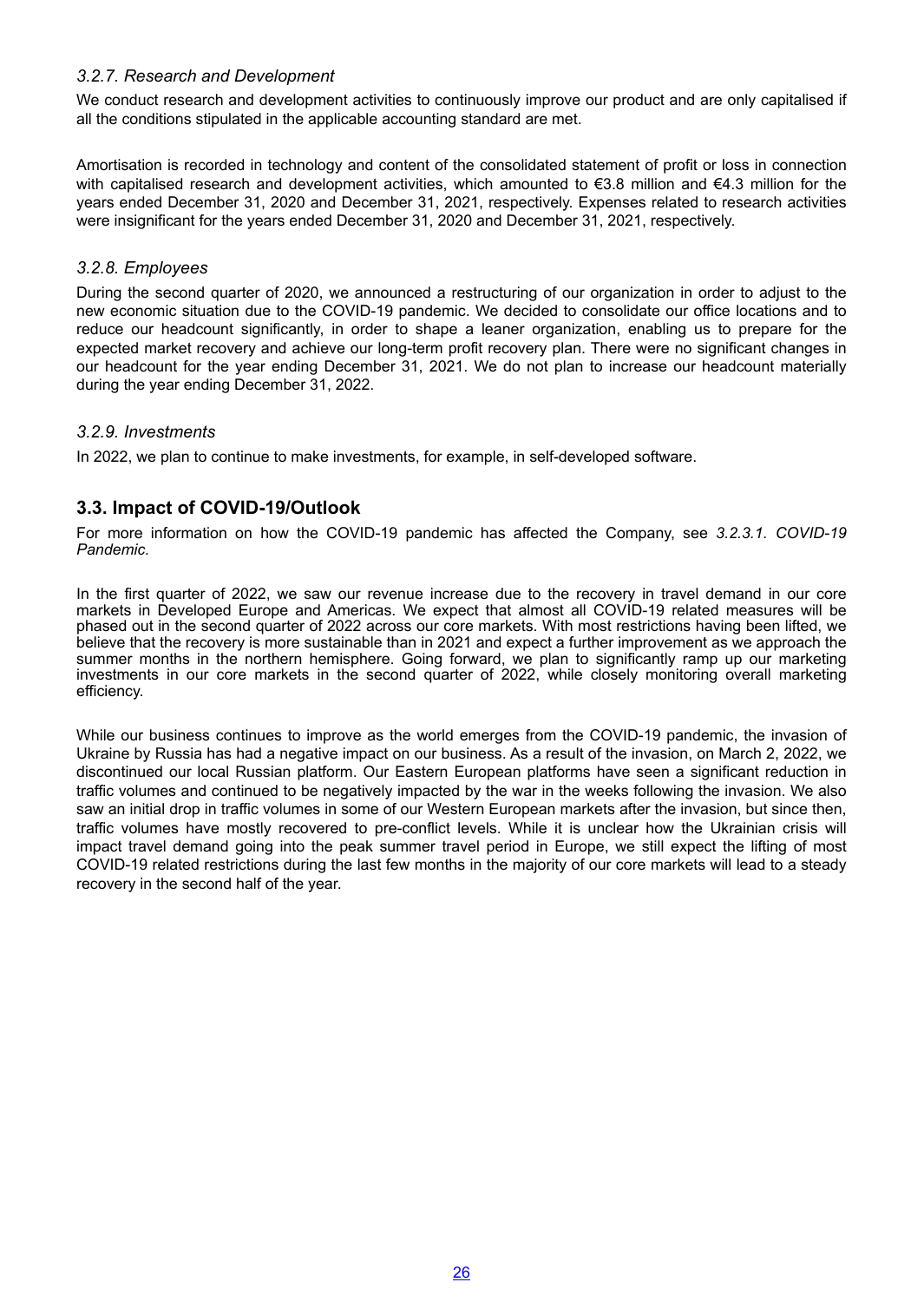# <span id="page-26-0"></span>**4. Risk Management and Risk Factors**

## **4.1. Risk management, risk appetite and control systems**

The management board and supervisory board are responsible for reviewing the Company's risk management and control systems in relation to the financial reporting by the Company. These risk management and control systems have been established to mitigate the risk the Company faces as described in section *4.2. Risk Factors*. The supervisory board has charged its audit committee (the "Audit Committee") with the periodic oversight of these risk management and control systems, with reports being provided to the supervisory board. The Audit Committee assists the supervisory board in monitoring (i) the integrity of the Company's financial statements and its accounting and financial reporting processes, (ii) the effectiveness of the Company's internal control over financial reporting, (iii) the Company's compliance with applicable legal and regulatory requirements (including United States federal securities laws), (iv) the qualifications, independence and performance of the independent auditors, (v) the Company's internal audit function, (vi) the Company's processes and procedures relating to risk assessment and risk management, and (vii) related party transactions.

Our success as a business depends on our ability to identify opportunities while assessing and maintaining an appropriate risk appetite. Our risk management considers a variety of risks, including those related to our industry and business, those related to our ongoing relationship with our shareholders; those related to our intellectual property and those related to the ownership of our Class A shares and American Depositary Shares ('ADS')s. Within each category of risk, we have included risk factors in section *4.2. Risk Factors* that describe our current view of the significance of each risk described therein and have summarized those that we consider as key risks in the section *4.2.1. Summary of key risk factors*. The summary of key risk factors may not include all risks that may affect the Company, and other risks included in section *4.2. Risk Factors* as well as others not described in this report may have a material and adverse impact on our business, strategic objectives, revenues, income, assets, liquidity, capital resources and achievement of our strategic initiatives. Our approach to risk management is designed to provide reasonable, but not absolute, assurance that our assets are safeguarded, the risks facing the business are being assessed and mitigated and all information that may be required to be disclosed is reported to our senior management including, where appropriate, to our Chief Executive Officer and Chief Financial Officer. Our risk appetite is also described in various chapters of this report, including in sections *3.2.3. Recent and ongoing trends in our business* and *3.2.6. Liquidity and Capital Resources* as well as *Note 7 Financial risk management* to the Consolidated Financial Statements (section 9).

The management board and the supervisory board believe that the Company's internal risk management and control systems provide reasonable assurance that the Company's financial reporting does not contain any errors of material importance and that these risk management and control systems worked properly in the fiscal year to which this board report pertains. The management board and supervisory board have no reason to believe that there are material shortcomings associated with the Company's internal risk management and control systems. The risk management and control systems have not been materially revised during the fiscal year to which this board report pertains, and, other than as disclosed herein, no material improvements thereto are currently scheduled.

The Company's internal risk management and control systems are under continuous review and have been discussed by the management board with the Audit Committee and the members of the supervisory board. The same applies to any material weaknesses that are identified.

## *4.1.1. Controls and procedures*

#### *4.1.1.1. Disclosure controls and procedures*

We maintain disclosure controls and procedures, as defined in Rules 13a-15(e) and 15d-15(e) under the Securities Exchange Act of 1934, as amended, or the Exchange Act. Our management, with the participation of our chief executive officer and chief financial officer, has evaluated the effectiveness of the design and operation of our disclosure controls and procedures as of December 31, 2021. Based upon that evaluation, our chief executive officer and chief financial officer concluded that, as of December 31, 2021, the design and operation of our disclosure controls and procedures were effective to accomplish their objectives.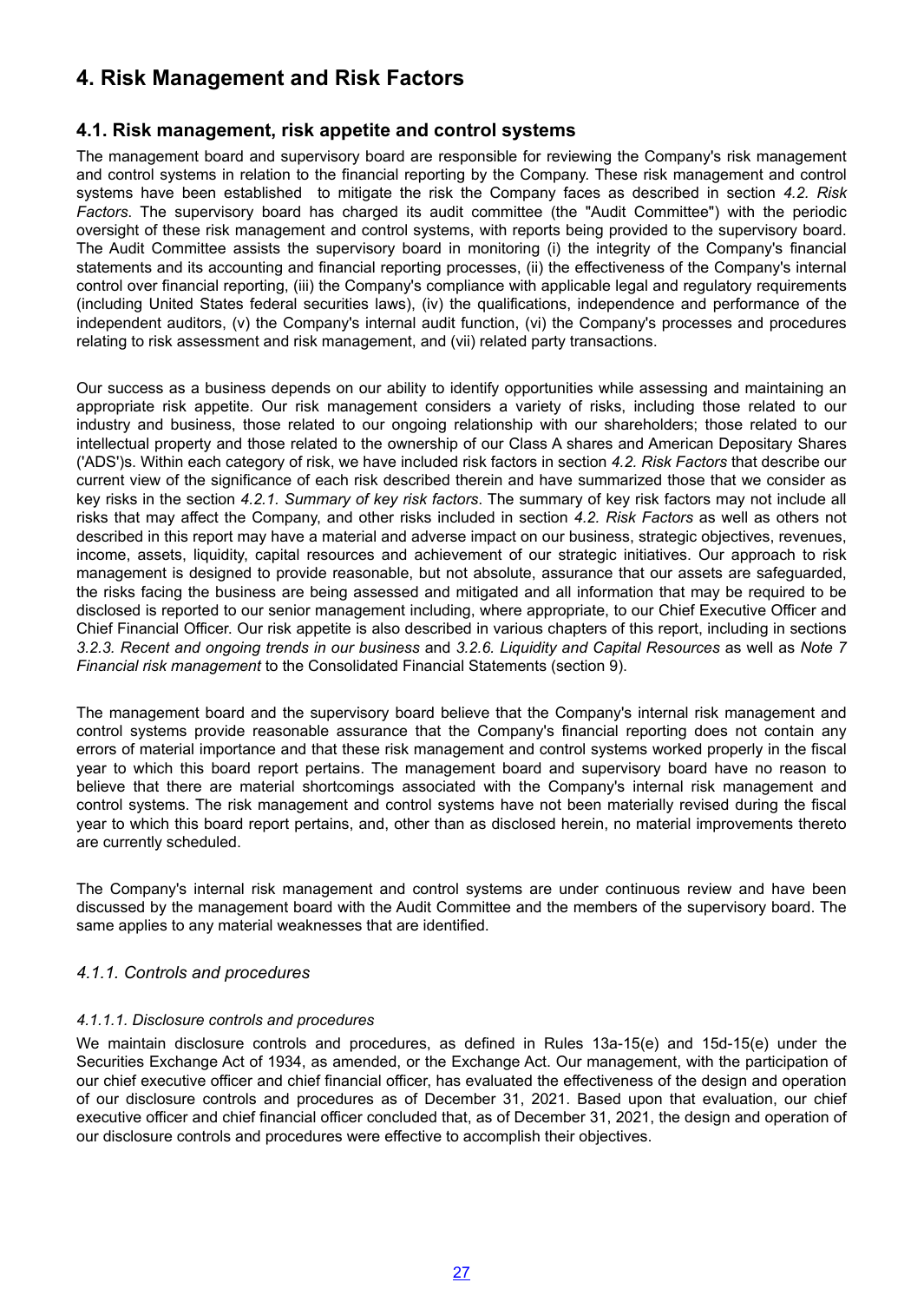#### *4.1.1.2. Management's report on internal control over financial reporting*

Our management is responsible for establishing and maintaining adequate internal control over financial reporting, as defined in Rule 13a-15(f) and 15d-15(f) of the Exchange Act. Internal control over financial reporting is a process designed to provide reasonable assurance regarding the reliability of financial reporting and the preparation of financial statements in accordance with U.S. GAAP.

Management conducted an evaluation of the effectiveness of our internal control over financial reporting based on the criteria for effective control over financial reporting described in Internal Control - Integrated Framework (2013) issued by the Committee of Sponsoring Organizations of the Treadway Commission.

Based on this evaluation, management has concluded that, as of December 31, 2021, the Company's internal control over financial reporting was effective. Management has reviewed its assessment with the Audit **Committee.** 

On the basis of what is described in the paragraph directly above and of periodic reports and information provided to our Managing Directors, coming from different processes, audits and controls, including the internal function and the Audit Committee (which periodically has separate executive sessions with management and the internal audit function discussing relevant topics) and the information it received from management, our management board is of the opinion that:

- this report provides sufficient insight into failings in the effectiveness of the Company's risk management and control systems (if any — none are identified in this report);
- the Company's risk management and control systems provide reasonable assurance that the Company's financial reporting does not contain material inaccuracies;
- based on the Company's state of affairs as at the date of this report and sufficiency of our cash balance to meet the Company's material liquidity needs as described in the penultimate paragraph of section 3.2.6 of this board report, it is justified that the Company's financial reporting is prepared on a going concern basis; and
- this report states those material risks and uncertainties that are relevant to the expectation of the Company's continuity for a period of twelve months after the date of this report.

Management does not expect that our disclosure controls and procedures or our internal control over financial reporting will prevent or detect all cases of error and fraud. Any control system, no matter how well designed and operated, is based upon certain assumptions and can provide only reasonable, not absolute, assurance that its objectives will be met. Further, no evaluation of controls can provide absolute assurance that misstatements due to error or fraud will not occur or that all control issues and instances of fraud, if any, within the Company have been detected.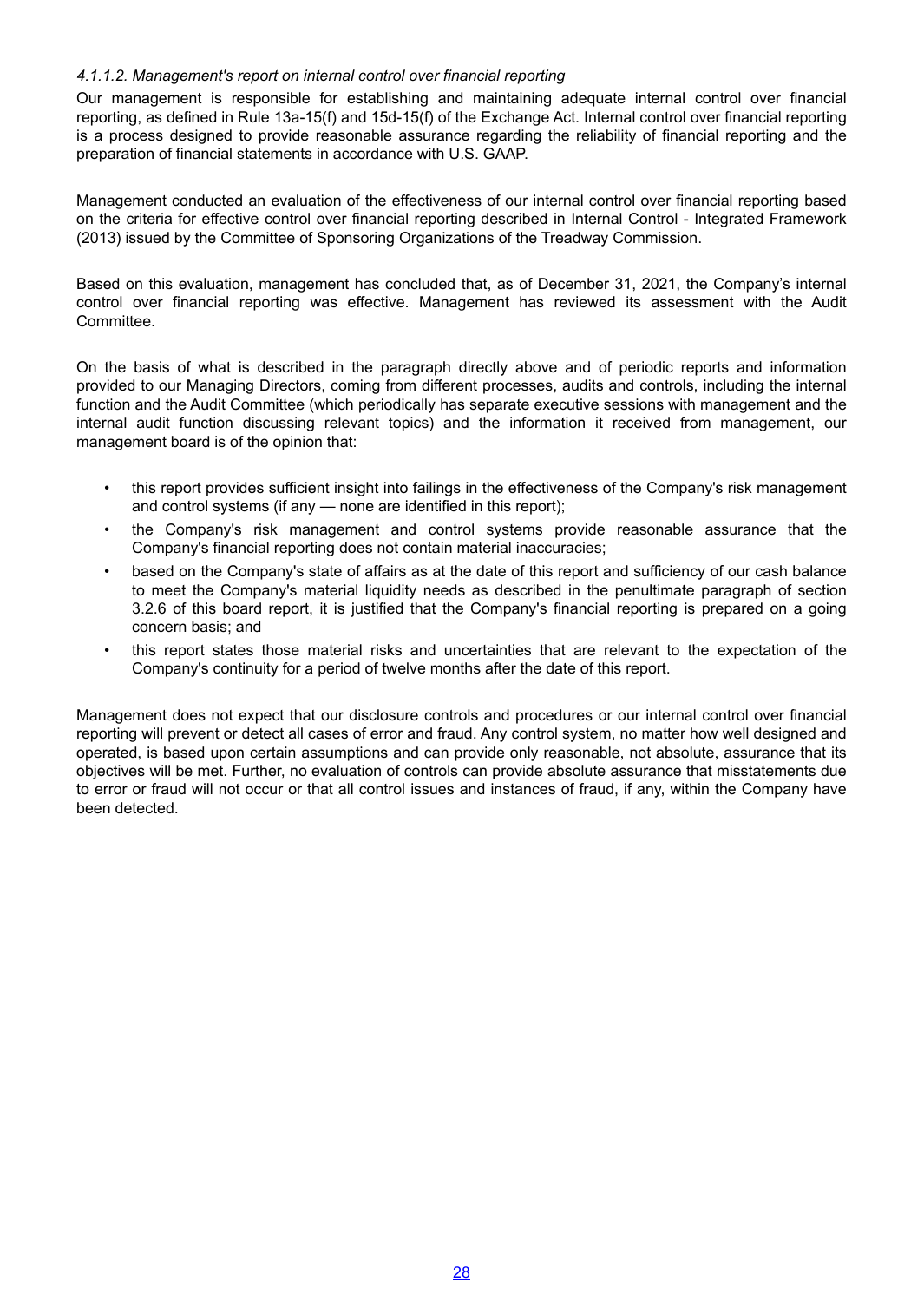## **4.2. Risk factors**

*Our business faces significant risks. You should carefully consider all of the information set forth in this board*  report and in our filings with the United States Securities and Exchange Commission, or the SEC, including the information set forth in our annual report on Form 20-F, filed with the SEC on March 4, 2022, and the following *risk factors which we face and that are faced by our industry. Our business, financial condition or results of operations could be materially adversely affected by any of these risks. This board report also contains forward*looking statements that involve risks and uncertainties. Our results could materially differ from those anticipated *in these forward-looking statements as a result of certain factors including the risks described below and elsewhere in this report and our SEC filings. See 1.2. Special note regarding forward-looking statements" above.* 

### *4.2.1. Summary of key risk factors*

Some of the key risks related to trivago and its business include the following. See chapters 4.2.2. to 4.2.7. of this board report for additional detail and other risks. We urge shareholders to review all of chapter 4.2 for a complete understanding of applicable risk factors.

#### *Risks related to COVID-19, the travel industry and our business*

- **• The COVID-19 pandemic has had, and is expected to continue to have, a material adverse impact on the travel industry and our business, financial performance and liquidity position. Our ultimate financial performance will depend on a number of factors relating to the world's continued emergence from the COVID-19 pandemic, including the threat of future variants of the virus that could prove deadlier or more contagious, requiring governments to again implement travel and mobility restrictions. Should our recovery from the pandemic progress more slowly than we have assumed or we suffer greater setbacks, this will likely have a significant adverse effect on our future financial performance.**
- **• We derive a large portion of our revenue from a relatively small number of advertisers and we have become increasingly reliant on one advertiser since the start of the COVID-19 pandemic. Any further reduction in spending or any additional change in the bidding strategies by any of these advertisers could harm our business and negatively affect our financial condition and results of operations.**
- **• We cannot reliably predict our advertisers' future advertising spend or CPC levels or other strategic goals they hope to achieve through changes in bidding on our marketplace and, as a result, it is difficult for us to forecast advertiser demand, especially since our advertisers can and often do change their CPC bidding levels with little or no notice to us.**
- **• As a result of the COVID-19 pandemic, we have experienced and may in the future experience an impairment of goodwill.**
- **• We are dependent on general economic conditions, and declines in travel or discretionary spending has reduced and in the future, could reduce the demand for our services.**
- **• We expect that an almost complete stop to television advertising in 2020, resuming only at reduced levels in 2021, will continue to have a negative impact on the effectiveness of our advertising in coming years, impairing our ability to maintain and increase brand awareness. Our financial performance is dependent on the effectiveness of our Advertising Spend. Any inability to execute our advertising strategy could harm our business and negatively affect our financial condition and results of operations.**
- **• Increasing competition in our industry could result in a loss of market share and higher traffic acquisition costs or reduce the value of our services to users and a loss of users, which would adversely affect our business, results of operations, financial condition and prospects.**
- **• We rely on search engines, particularly Google, to drive a substantial amount of traffic to our platform. If Google continues to promote its own products and services that compete directly with our accommodation search at the expense of traditional keyword auctions and organic search, our business, financial performance and prospects may be negatively impacted.**
- **If we are unable to implement our strategic plans successfully, we may be unable to achieve our objectives, or we may incur further losses, and our business, results of operations, financial condition and prospects may be materially and adversely affected.**
- **• If we do not continue to innovate and provide tools and services that are useful to users and advertisers, we may not remain competitive, and our revenue and results of operations could suffer.**
- **• Several of our product features depend, in part, on our relationship with third parties to provide us with content and services.**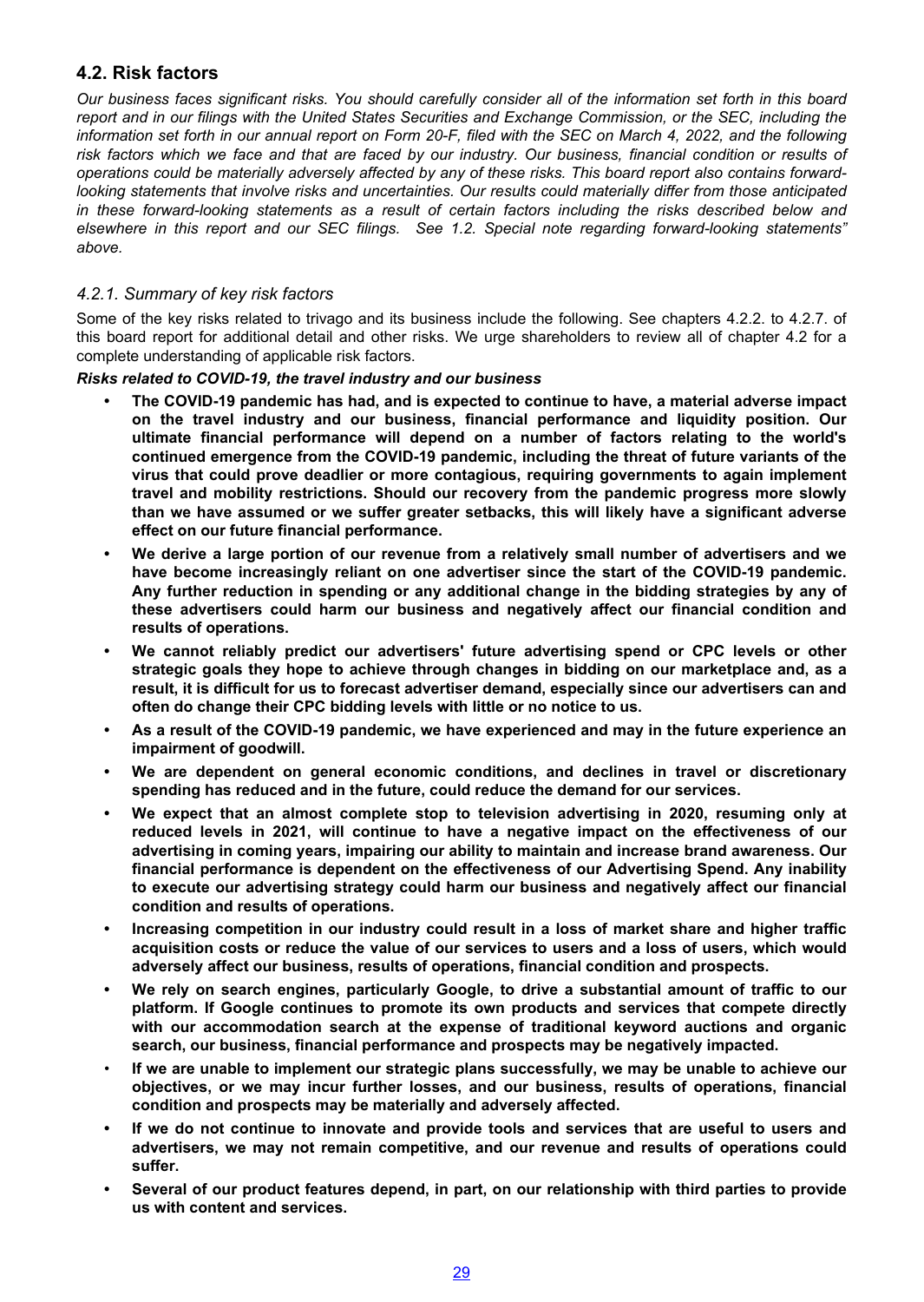#### *Legal and regulatory risks*

- **• We are involved in various legal proceedings and may experience unfavorable outcomes, which could adversely affect our business and financial condition.**
- **• Regulators' continued focus on the consumer-facing business practices of online travel companies may adversely affect our business, financial performance, results of operations or business growth.**
- **• We process, store and use user and employee personal data, which entails reputational, litigation and liability risks associated to any potential failure to protect such data from breaches or to comply with relevant legal obligations, which are constantly evolving.**

#### *Operational Risks*

- **• The competition for highly skilled personnel, including senior management and technology professionals is intense. If we are unable to retain or motivate key personnel or hire, retain, and motivate qualified personnel, our business would be harmed.**
- **• We are dependent upon the quality of traffic in our network to provide value to our travel partners, and any failure in our ability to deliver quality traffic and/or the metrics to demonstrate the value of the traffic could have a material and adverse impact on the value of our websites to our travel partners and adversely affect our revenue.**
- **• We rely on assumptions, estimates and data to make decisions about our business, and any inaccuracies in, or misinterpretation of, such information could negatively impact our business.**
- **• We may experience difficulties in implementing new business and financial systems.**
- **• Increased computer circumvention capabilities could result in security breaches in our information systems, which may significantly harm our business.**
- **• Any significant disruption in service on our websites and apps or in our computer systems, most of which are currently hosted by third-party providers, could damage our reputation and result in a loss of users, which would harm our business and results of operations.**
- **• Our brand is subject to reputational risks and impairment.**

*Risks related to our ongoing relationship with our shareholders* 

- **• Expedia Group controls our company and has the ability to control the direction of our business.**
- **• The Founders have contractual rights to exert control over certain aspects of our business.**
- **• Expedia Group's interests may conflict with our interests, the interests of the Founders and the interests of our shareholders, and conflicts of interest among Expedia Group, the Founders and us could be resolved in a manner unfavorable to us and our shareholders.**

## *4.2.2. Risks related to COVID-19, the travel industry and our business*

#### **The COVID-19 pandemic has had, and is expected to continue to have, a material adverse impact on the travel industry and our business, financial performance and liquidity position.**

The continued impact of the COVID-19 pandemic has severely restricted the level of economic activity around the world and is having an unprecedented effect on the global travel industry. In response to the pandemic and the various waves of infection caused by it, the governments of many countries, states, cities and other geographic regions implemented containment measures, such as imposing travel restrictions, curfews, quarantine requirements, social-distancing, adjusted business operations and vaccination mandates, which tend to adversely affect the ability of businesses to operate in the manner they had prior to the COVID-19 pandemic.

Spikes in COVID-19 cases occurred globally with particular severity in the winter of 2021-22 with the emergence of the Omicron variant. However, it appeared that even with the substantial uptick in cases, the COVID-19 virus mutated in such a way that it is causing less severe infections, resulting in the imposition of fewer restrictive measures than had been in place in the winter of 2020-21. Many governments have accepted COVID-19 as endemic and have begun gradually lightening the restrictive measures in place. However, some parts of our business, such as business travel and city trips, continue to be substantially below pre-pandemic levels.

We are unable to estimate the extent to which consumers will resume travel activities at the same level or in the same manner as was the case prior to the COVID-19 pandemic. The pandemic appears to have accelerated long-term changes to industry structure that may have a significant adverse effect on our future competitiveness and profitability. Google has continued to expand its presence in the online travel industry and competition has increased more generally, the number of first time users of online travel services continues to decline changing the type of users we are able to refer to our largest online travel agency or, OTA, advertisers. Other changes prompted by the pandemic may persist, relating to travelers' increased preference for destinations (e.g., those other than cities) or accommodation types that we have historically been less well able to monetize or the fact that certain kinds of travel (e.g., business travel) may recover very slowly or not at all. The realization of any of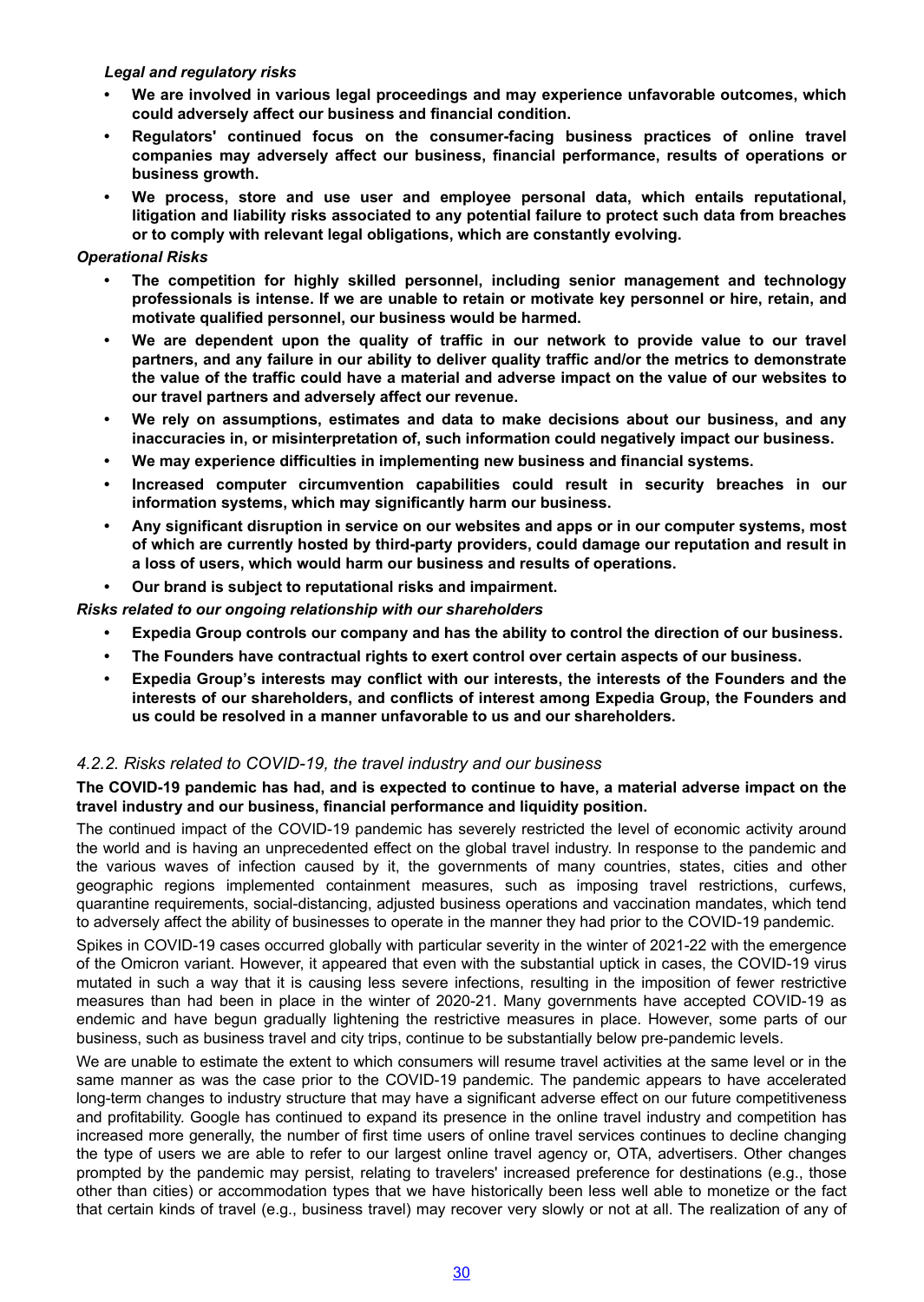these risks could have a material adverse effect on our business, results of operations, financial condition and prospects.

**We derive a large portion of our revenue from a relatively small number of advertisers and we have become increasingly reliant on one advertiser since the start of the COVID-19 pandemic. Any further reduction in spending or any additional change in the bidding strategies by any of these advertisers could harm our business and negatively affect our financial condition and results of operations.** 

Our "cost-per-click," or CPC, pricing for click-based advertising depends, in part, on competition among advertisers on our marketplace, with advertisers that pay higher CPCs generally receiving better advertising placement and more referrals from us. We continue to generate the great majority of our revenue from our largest OTA advertisers, including, to an increasing extent since the start of the pandemic, brands affiliated with Booking Holdings, such as Booking.com and Agoda, and those affiliated with our majority shareholder, Expedia Group, such as Brand Expedia and Hotels.com. The loss of any of our major advertisers on some or all of our platforms, or a further reduction in the amount they spend, or a further concentration in Advertising Spend by one advertiser could result in significant decreases in our revenue and profit or negative impacts on our liquidity position. We experienced a significant reduction in revenue in 2020 when advertisers reduced their spend on our platform or deactivated their campaigns entirely. In 2021 our major advertisers resumed marketing activities on our platform but at levels significantly below those in 2019. We believe our relative share of the advertising budgets of our major advertisers has declined compared to that period.

Our ability to grow and maintain revenue from our advertisers is dependent to a significant extent on our ability to generate referrals, customers, bookings or revenue and profit for our advertisers on a basis they deem to be cost-effective. Any reduction in the value that we deliver to our advertisers or our ability to match the value delivered by our competitors may negatively affect CPC bids on our marketplace. Our advertisers' spend on our platforms may also be adversely affected by other factors such as a weakening of their own financial or business conditions or external economic effects, including the effect of the COVID-19 pandemic on the travel industry in general.

Even if we improve our product and deliver value to our advertisers, the fact that a significant portion of our revenue is generated from brands affiliated with Booking Holdings and Expedia Group can permit these advertisers, depending on marketplace dynamics, to adjust their CPC bids and obtain the same or increased levels of referrals, customers, bookings or revenue and profit at lower cost. This can occur if one or more advertisers with sufficient market share to influence our aggregate CPC levels change their return-on-investment targets for their spend on our marketplace. Our advertisers may also change their CPC bidding on our marketplace in response to changes we may make to our sorting and ranking algorithm, which may also, in turn, negatively impact our revenue levels and profitability or increase the volatility on our marketplace.

#### **We are subject to a number of factors that contribute to significant period-to-period volatility in our financial condition and results of operations.**

Our financial condition and results of operations have varied and may continue to vary considerably from period to period. This was reflected in the quarter-to-quarter changes in our profitability and revenue in 2020 and 2021 as a result of the COVID-19 pandemic. We cannot reliably predict our advertisers' future advertising spend or CPC levels or other strategic goals they hope to achieve through changes in bidding on our marketplace and, as a result, it is difficult for us to forecast advertiser demand, especially since our advertisers can and often do change their CPC bidding levels with little or no notice to us.

We believe that our advertisers continuously review their advertising spend on our platform and on other marketing channels, and continuously seek to optimize the allocation of their spend among us and our competitors. In particular, we regularly compete with our advertisers in auctions for search engine keywords on Google and other search engines, and adjust our spend on search engine marketing based on trends we see in our results. If changes in large advertisers' strategies on our marketplace were to cause us to spend significantly less on these marketing channels, we would also generate fewer Qualified Referrals, and as a result, our revenues and results of operations would be adversely affected. Such advertisers may also experience improvements in their competitiveness on these marketing channels, providing them with additional financial benefits from pursuing such a strategy.

Furthermore, any resulting changes in Referral Revenue, especially as a result of changes in CPC bidding levels by our largest advertisers, could result in our inability to reduce our Advertising Spend, particularly on television, quickly enough to respond to the change in revenue. As we spend the great majority of our revenue on advertising, such a failure to reduce Advertising Spend quickly enough can have, and has in the past had, a sudden and significant adverse effect on our profitability and results of operations. Any resulting inability to meet financial guidance that we may communicate to the market in the future may have a material adverse effect on our business, results of operations, financial condition and prospects.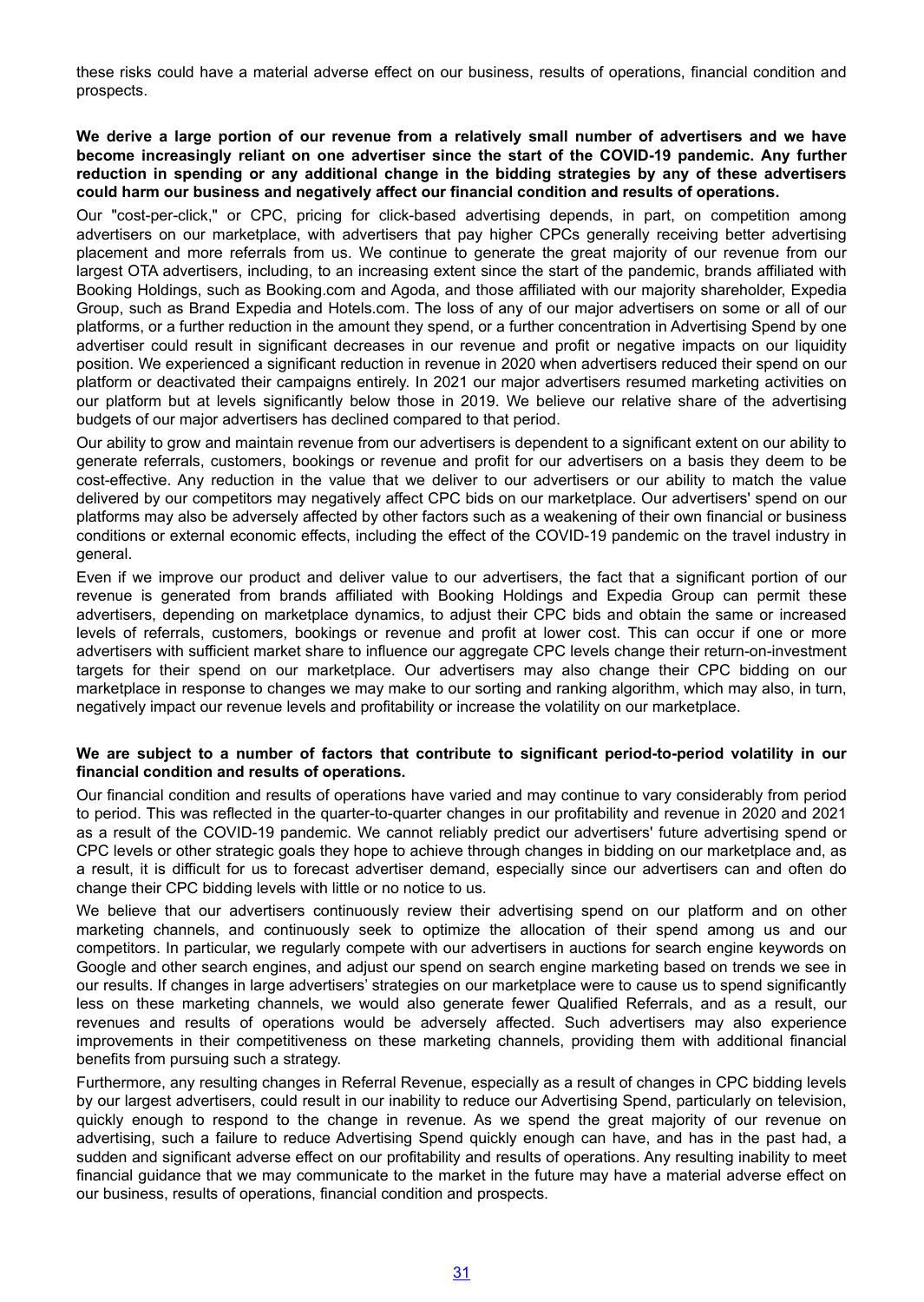#### **As a result of the COVID-19 pandemic, we have experienced and may in the future experience an impairment of goodwill.**

As a result of the continued deterioration of our business due to the COVID-19 outbreak, we performed a goodwill impairment analysis during the first quarter of 2020, as a result of which we recorded an impairment charge of €207.6 million. While we have not recorded an impairment charge in 2021, we may record further impairment charges in the future due to the long-term economic or financial impacts of the COVID-19 pandemic on us and our advertisers.

#### **We are dependent on general economic conditions, and declines in travel or discretionary spending has reduced and in the future, could reduce the demand for our services.**

Our results of operations and financial prospects are significantly dependent upon users of our services and the prosperity and solvency of the OTAs, hotel chains and independent hotels that have relationships with us. Travel, including hotel room reservations, is dependent on personal and business discretionary spending levels, which are directly affected by perceived or actual adverse economic conditions. Conditions such as slowing or negative economic growth, high unemployment rates and inflation, and government responses to such issues such as raised taxes or increased interest rates, have impaired, and could continue to impair, consumer discretionary spending. Any significant decline in travel, consumer discretionary spending or the occurrence of any of the foregoing conditions may reduce demand for our services. They can also cause advertisers to become financially distressed, insolvent or fail to pay us for services we have already provided. The occurrence of any of the above could have a material adverse effect on our business, results of operations, financial condition and prospects, especially when considered together with the inherent attributes of our business discussed above that also contribute to period-to-period volatility in our financial results.

**We expect that an almost complete stop to television advertising in 2020, resuming only at reduced levels in 2021, will continue to have a negative impact on the effectiveness of our advertising in coming years, impairing our ability to maintain and increase brand awareness. Our financial performance is dependent on the effectiveness of our Advertising Spend. Any inability to execute our advertising strategy could harm our business and negatively affect our financial condition and results of operations.**

We rely heavily on the trivago brand. Awareness, perceived quality and perceived differentiated attributes of our brand are important aspects of our efforts to attract and expand the number of users of our websites and apps.

We significantly reduced our advertising budgets as a result of the COVID-19 pandemic and have seen many of our competitors do the same. We believe our prior television advertising campaigns continued to have a significant positive effect on direct traffic volumes, even in periods after the advertising was aired. As we almost completely ceased advertising on television in 2020 and resumed such advertising at reduced levels in 2021, we anticipate that we will not benefit in the same way from prior campaigns in the next years as had been the case in the past. Once we eventually resume significant marketing activities (particularly on TV), it will be difficult for us to predict our future marginal returns on Advertising Spend. In any event, we anticipate that we would need to invest in television advertising campaigns in the next years to rebuild our pre-pandemic direct traffic baseline.

In the future, our competitors may invest in innovative advertisement campaigns to improve their brand awareness, which could make it difficult for us to increase or maintain our own marginal returns on our advertisements. We may face this difficulty even if we make substantial investments in innovative technologies and concepts in our advertising. Increased advertising spend by our competitors, many of which have more resources than we do to promote their brands and services, could also result in significant increases in the pricing of one or more of our marketing and advertising channels, which could increase our costs for advertising (which already consume most of our revenue) or cause us to choose less costly but less effective marketing and advertising channels.

Television advertising has historically accounted for a large percentage of our Advertising Spend, and often has higher costs than other channels. We expect to continue to invest in television marketing campaigns, including in geographies where our brand is less well-known. As we make these investments, we may observe increasing prices in light of increased spending from competitors or may see reduced benefits from our advertising due to, among other things, increasing traffic share growth of search engines as destination sites for users and the declining viewership in certain age groups and changes in viewing patterns that reduce viewer exposure to advertising. In order to maintain or increase the effectiveness of our television advertisements, we have needed to develop new creative concepts in our advertisements, many of which are in a testing phase, and it may be that these advertisements may not be as effective in terms of Return on Advertising Spend as those we have used in the past. We have historically placed orders for television advertising in advance of the campaign season. In the event travel demand is lower than we anticipated at the time we booked that advertising, we could suffer losses if we are unable to cut planned spending.

We believe the COVID-19 pandemic has accelerated the shift from linear TV to digital formats and expect this trend to continue beyond the COVID-19 pandemic. As a result of the downward trend of conventional television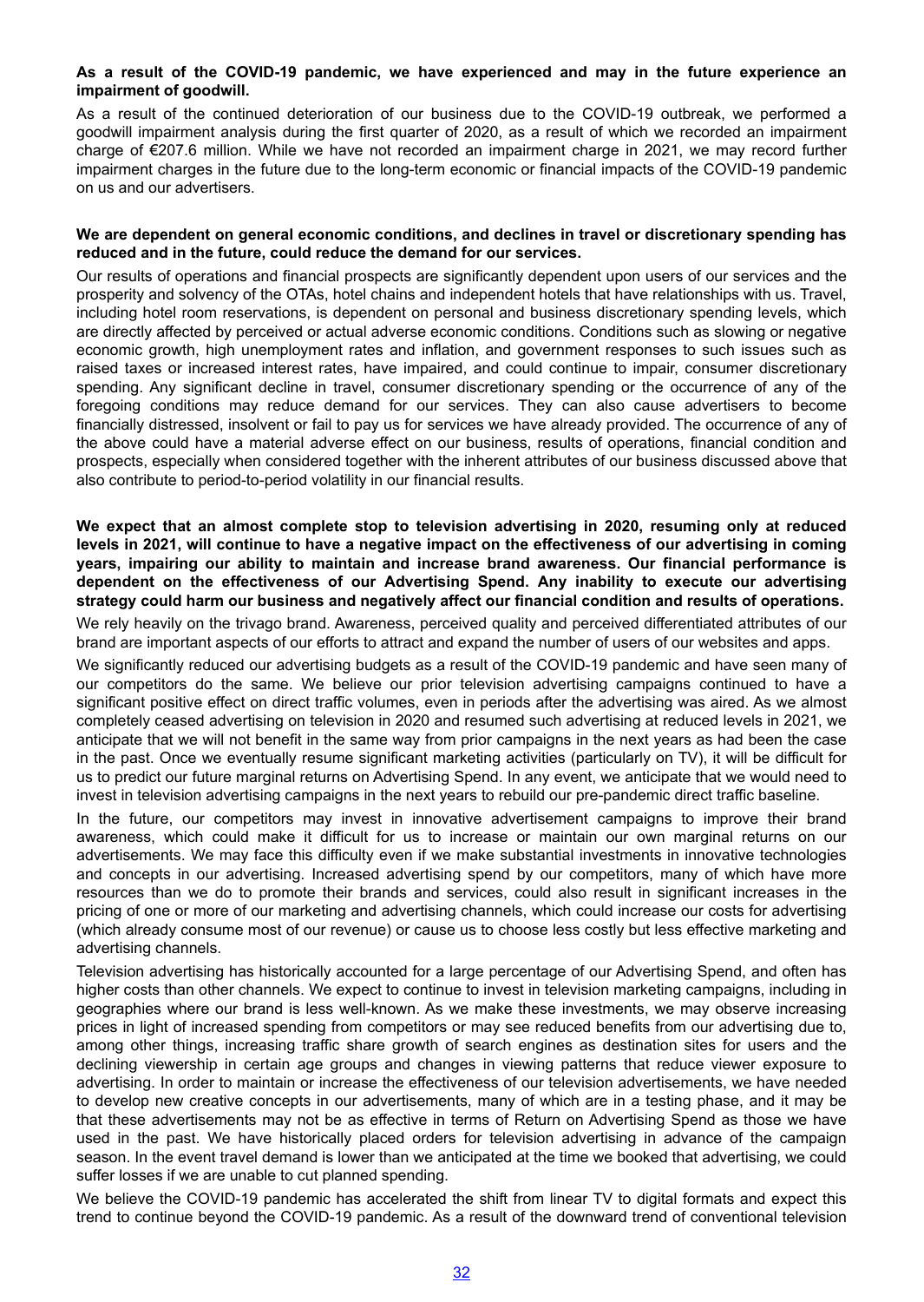viewership in favor of streaming platforms and online video, we have begun investing in other channels that could potentially have a lower marginal Return on Advertising Spend. For example, in order to maintain our brand awareness, we have begun investing in other advertising formats, such as online video, with which we have less experience and which may prove less effective than TV advertising in the long run. If we are unable to maintain or enhance consumer awareness of our brand or to generate demand in a cost-effective manner, it may have a material adverse effect on our business, results of operations, financial condition and prospects.

#### **Increasing competition in our industry could result in a loss of market share and higher traffic acquisition costs or reduce the value of our services to users and a loss of users, which would adversely affect our business, results of operations, financial condition and prospects.**

We operate in an increasingly competitive travel industry. Many of our current and potential competitors, including hotels themselves (both hotel chains and independent hotels), and metasearch engines, such as Kayak, TripAdvisor, Skyscanner and Google Hotel Ads, locally focused metasearch engines, such as Qunar, OTAs, such as Booking.com, Ctrip, trip.com and Brand Expedia, alternative accommodation websites, such as Airbnb and Vrbo (previously HomeAway), and other hotel websites, may have been in existence longer, may have larger user bases, may have wider ranges of products and services and may have greater brand recognition and customer loyalty in certain markets and/or significantly greater financial, marketing, personnel, technical and other resources than we do. Some of these competitors may be able to offer products and services on more favorable terms than we can. Google Hotel Ads and other metasearch websites, continue to expand globally, are increasingly competitive, have access to large numbers of users, and, in some cases, continue to adopt strategies and develop technologies and websites that are very similar to ours. In particular, Google has entered various aspects of the online travel market and has grown rapidly in this area, including by offering a flight meta-search product ("Google Flights"), a hotel meta-search product ("Google Hotel Ads"), a vacation rental meta-search product, its "Book on Google" reservation functionality, Google Travel, a planning tool that aggregates its flight, hotel and packages products in one website, and by integrating its hotel meta-search products and restaurant information and reservation products into its Google Maps app. Competition could result in higher traffic acquisition costs, lower CPC levels and reduced margins on our advertising services, loss of market share, reduced user traffic to our websites and reduced advertising by hotel companies and other accommodation advertisers on our websites. In addition, the competitive structure of the online travel industry has changed significantly as a result of the COVID-19 pandemic, which may make it difficult to regain our prepandemic market share. If fewer advertisers choose to advertise on our website, we will have less information available to display, which already appeared to be the case in 2021, which makes our services less valuable to users.

#### **We rely on search engines, particularly Google, to drive a substantial amount of traffic to our platform. If Google continues to promote its own products and services that compete directly with our accommodation search at the expense of traditional keyword auctions and organic search, our business, financial performance and prospects may be negatively impacted.**

We rely on Bing, Google, Naver, Yahoo! and other Internet search engines to generate a substantial amount of traffic to our websites, principally through the purchase of hotel-related keywords. We obtain a significant amount of traffic via search engines and therefore utilize techniques such as search engine optimization and search engine marketing to improve our placement in relevant search queries. The number of users we attract from search engines to our platform is due in large part to how and where information from, and links to, our websites is displayed on search engine pages. Google and other search engines frequently update and change the logic that determines the placement and display of results of a user's search. If a major search engine changes its algorithms in a manner that negatively affects the search engine ranking, paid or unpaid, of our websites or that of our third-party distribution partners, or if competitive dynamics impact the costs or effectiveness of search engine optimization, search engine marketing or other traffic generating arrangements in a negative manner, it may have a material adverse effect on our business, results of operations, financial condition and prospects. In addition, if search engines, especially smaller players, decline in popularity, we may see adverse impacts as they provide us with fewer relevant leads or even shut down their services completely, resulting in even less competition in general search. In some instances, search and metasearch companies may change their displays or rankings in order to promote their own competing products or services or the products or services of one or more of our competitors. For example, Google, a significant source of traffic to our website, frequently promotes its own hotel search platform (which it refers to as "Hotel Ads") at the expense of traditional keyword auctions and organic search results. This presents a challenge since we have significantly less flexibility to acquire traffic for our website using that platform compared to traditional hotel-related keyword advertising. In addition, our major advertisers might not be amenable in some cases to our using their inventory to compete with them on Hotel Ads, which may present a further difficulty if Google continues to direct traffic in this manner. Google's promotion of its own competing products, or similar actions by Google in the future that have the effect of reducing our prominence or ranking on its search results, could have a substantial negative effect on our business, results of operations, financial condition and prospects.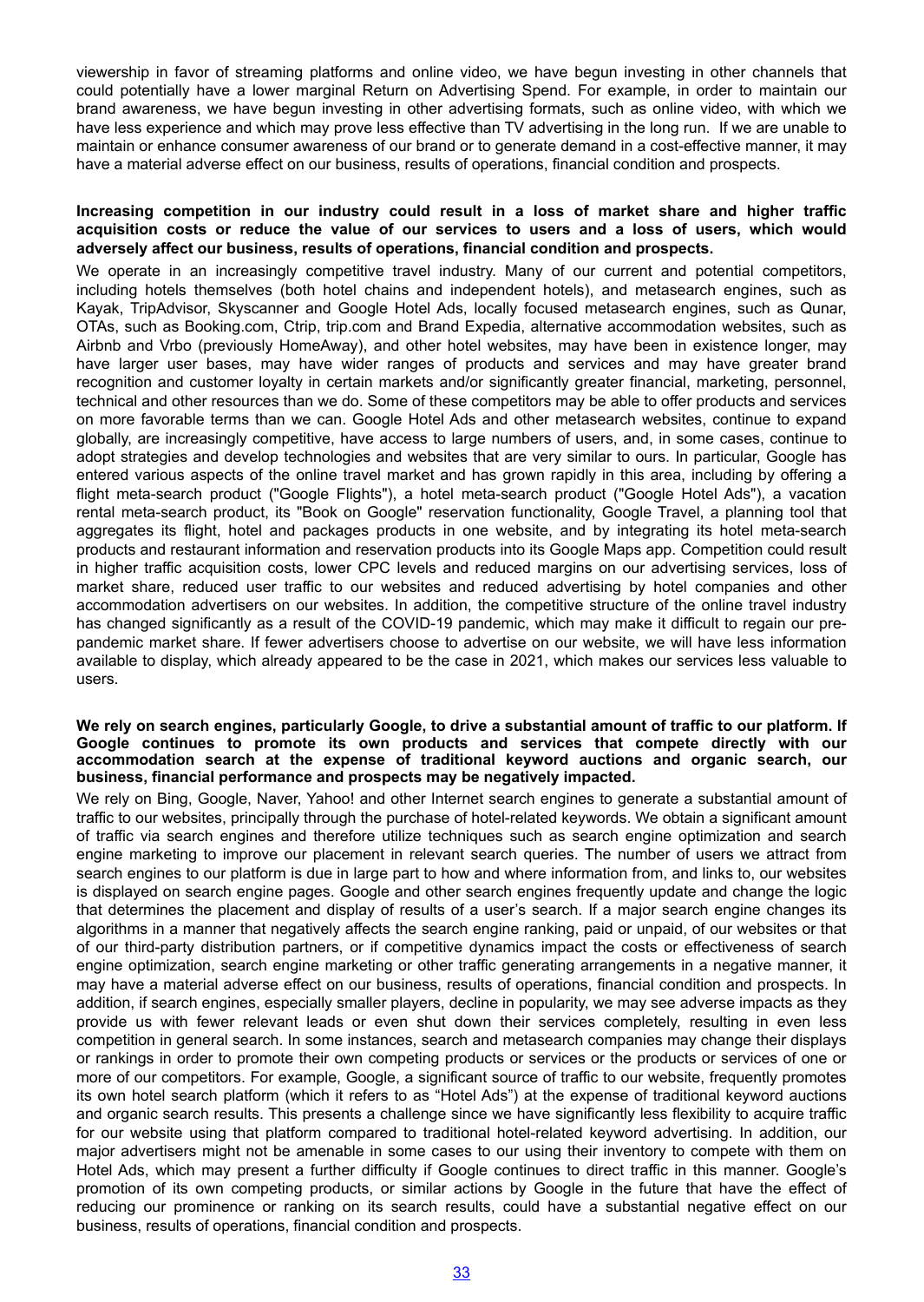#### **If we are unable to implement our strategic plans successfully, we may be unable to achieve our objectives, or we may incur further losses, and our business, results of operations, financial condition and prospects may be materially and adversely affected.**

We have begun to explore potential ways that we can expand our value proposition beyond our historical focus on accommodation search. In 2022, we plan to continue to focus on, in addition to improving our core product of accommodation search, offering inspiration through upper-funnel products and launching and scaling new business-to-business (B2B) solutions, such as offering white label services to partners.

Many of our competitors, including the large OTAs, have substantially more experience with respect to monetizing content and offering various industry participants B2B solutions and have access to more content to promote user interaction with an inspirational product. If our efforts to improve our product, to enhance customers' experience and retention, to monetize additional lines of B2B solutions and to create more inspirational content are unsuccessful, or if our competitors can provide more attractive advertising terms or products to potential advertisers or more attractive content to users, we may be unable to improve our financial performance to the same extent as we plan or at all. As we begin to launch and scale B2B solutions that will refer traffic to our advertisers from more diverse sources, we may be unable to monetize traffic at levels we have achieved in the past. The materialization of any of these risks may have a material adverse effect on our business, results of operations, financial condition and prospects.

#### **If we do not continue to innovate and provide tools and services that are useful to users and advertisers, we may not remain competitive, and our revenue and results of operations could suffer.**

Our success depends on continued innovation to provide features and services that make our websites and apps useful for users. In addition, our competitors are constantly innovating in online hotel-related services and features. As a result, we must continue to invest significant resources in research and development to continuously improve the speed, accuracy and comprehensiveness of our services. The emergence of alternative platforms and the emergence of niche competitors who may be able to optimize services or strategies such platforms have required, and will continue to require, new and costly investments in technology. We have invested, and in the future may invest, in new business strategies and services to maintain competitive. Some of the changes we are implementing may prioritize the quality of user experience over short-term monetization. These strategies and services may not succeed, and, even if successful, our revenue may not increase. In addition, we may fail to adopt and adapt to new technology, especially as Internet search, including through Google and Amazon, potentially moves from a text to voice interface over the coming years, or we may not be successful in developing technologies that operate effectively across multiple devices and platforms. New developments in other areas could also make it easier for competitors to enter our markets due to lower up-front technology costs. If we are unable to continue offering innovative services or do not provide sufficiently comprehensive results for our users, we may be unable to attract additional users and advertisers or retain our current users and advertisers, which may have a material adverse effect on our business, results of operations, financial condition and prospects.

#### **If we do not provide a broad set of offers to our users, we may not remain competitive, and our revenue and results of operations could suffer.**

Our ability to attract users to our services depends in large part on providing a comprehensive set of search results and a broad range of offers across price ranges. To do so, we maintain relationships with OTAs, hotel chains and independent hotels to include their data in our search results. Although we maintain a very large searchable database of hotels from around the world, we do not have relationships with some significant potential advertisers, including some major hotel chains, many independent hotels, smaller chains and certain large providers of alternative accommodations. In addition, consolidation among advertisers, which may occur at increasing levels because of the COVID-19 pandemic, or a change to more coordinated or centralized marketing activities within OTA groups and hotel chains, could reduce the number of offers we have available in our marketplace for each hotel. In recent periods, the large OTAs have moderated their performance marketing spend and have publicly emphasized their desire to increase the efficiency of their performance marketing spend. The reduced participation by existing advertisers in our marketplace or our inability to continue to add more accommodation inventory to our platform may reduce the comprehensiveness of our search results, which could reduce user confidence in the search results we provide, making us less popular and could, because there are fewer offers made on our marketplace, enable advertisers to bid less for offers.

#### **Several of our product features depend, in part, on our relationship with third parties to provide us with content and services.**

We currently license, and incorporate into our websites, content and technology services from third parties. As we continue to improve the overall quality of our products, we may introduce new features that require us to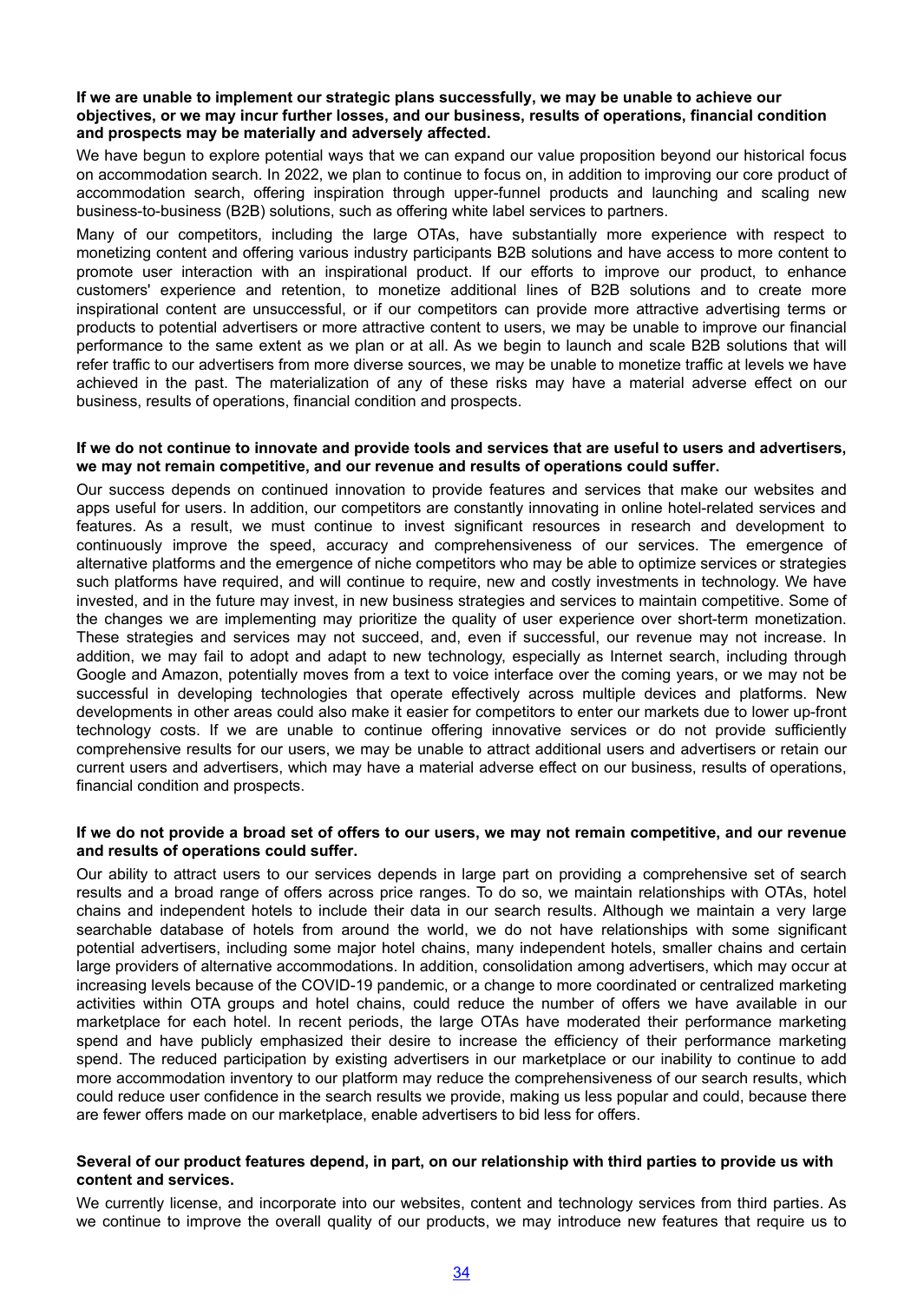incorporate new content or services, and that may require us to license additional rights. We cannot be sure that such technology will be available on commercially reasonable terms, if at all. In particular, certain third parties provide us with consumer reviews that we provide to our users along with our proprietary rating scores. If any of our third-party data providers terminate their relationships with us, the information that we provide to users may be limited or the quality of the information may suffer, which may negatively affect the implementation of our strategic initiatives, users' perception of the value of our product and our reputation.

#### **Many events beyond our control, including geopolitical events, may adversely affect the travel industry.**

Many events beyond our control can adversely affect the travel industry, with a corresponding negative impact on our business and results of operations. Natural disasters, including hurricanes, tsunamis, earthquakes or volcanic eruptions, as well as other natural phenomena, such as outbreaks of the Zika virus, the Ebola virus, avian flu and, most recently, COVID-19, as well as other pandemics and epidemics, have disrupted normal travel patterns and levels in the past. The COVID-19 pandemic has had a significant negative impact on our global business volumes in 2020 and 2021. The travel industry is also sensitive to events that may discourage travel, such as work stoppages or labor unrest, political instability, regional hostilities, increases in fuel prices, imposition of taxes or surcharges by regulatory authorities, travel-related accidents and terrorist attacks or threats. The invasion of Ukraine by Russia has had a negative impact on our business. We saw an initial drop in traffic volumes in some of our Western European markets after the invasion, but since then, traffic volumes have mostly recovered to pre-conflict levels. Should tensions continue to escalate, travel activity levels, particularly in Europe, may be negatively affected. We do not have insurance coverage against loss or business interruption resulting from war and terrorism, and we may continue to be unable to fully recover any losses we sustain due to other factors beyond our control under our existing insurance coverage. The occurrence of any of the foregoing events may have a material adverse effect on our business, results of operations, financial condition and prospects.

#### **Our global operations expose us to risks associated with currency fluctuations, which may adversely affect our business.**

Our platform is available in a large number of jurisdictions outside the Eurozone. As a result, we face exposure to movements in currency exchange rates around the world. Changes in foreign exchange rates can amplify or mute changes in the underlying trends in our Advertising Spend, revenue and Revenue per Qualified Referral. A large portion of our advertising expenses are incurred in the local currency of the particular geographic market in which we advertise, with a significant amount incurred in U.S. dollar. Although we largely denominate our CPCs in euro and have relatively little direct foreign currency translation with respect to our revenue, we believe that our advertisers' decisions on the share of their booking revenue they are willing to pay to us are based on the currency in which the hotels being booked are priced. Accordingly, we have observed that advertisers tend to adjust their CPC bidding based on the relative strengthening or weakening of the euro as compared to the local functional currency in which the booking with our advertisers is denominated. Currency exchange-related exposures also include but are not limited to re-measurement gains and losses from changes in the value of foreign denominated monetary assets and liabilities; translation gains and losses on foreign subsidiary financial results that are translated into euro upon consolidation; fluctuations in hotel revenue and planning risk related to changes in exchange rates between the time we prepare our annual and quarterly forecasts and when actual results occur.

We do not currently hedge our foreign exchange exposure. Depending on the size of the exposures and the relative movements of exchange rates, if we choose not to hedge or fail to hedge effectively our exposure, we could experience a material adverse effect on our financial statements and financial condition. As we have seen in some recent periods, in the event of severe volatility in foreign exchange rates, these exposures can increase, and the impact on our results of operations can be more pronounced. In addition, the current environment and the global nature of our business have made hedging these exposures more complex.

#### **We are subject to counterparty default risks.**

We are subject to the risk that a counterparty to one or more of our customer arrangements will default on its performance obligations. A counterparty may fail to comply with its commercial commitments, which could then lead it to default on its obligations with little or no notice to us. This could limit our ability to take action to mitigate our exposure. Additionally, our ability to mitigate our exposures may be constrained by the terms of our commercial arrangements or because market conditions prevent us from taking effective action. In addition, our ability to recover any funds from financially distressed or insolvent counterparties is limited, and our recovery rates in such instances have historically been very low. Because a majority of our accounts receivable are owed by Booking Holdings and Expedia Group, delays or a failure to pay by any of these advertisers could result in a significant increase in our credit losses, and we may be unable to fund our operations. These counterparties may also be located in countries where enforcement of our creditors' rights is more difficult than in the countries where our major OTA advertisers are located. If one of our counterparties becomes insolvent or files for bankruptcy, our ability to recover any losses suffered as a result of that counterparty's default may be limited by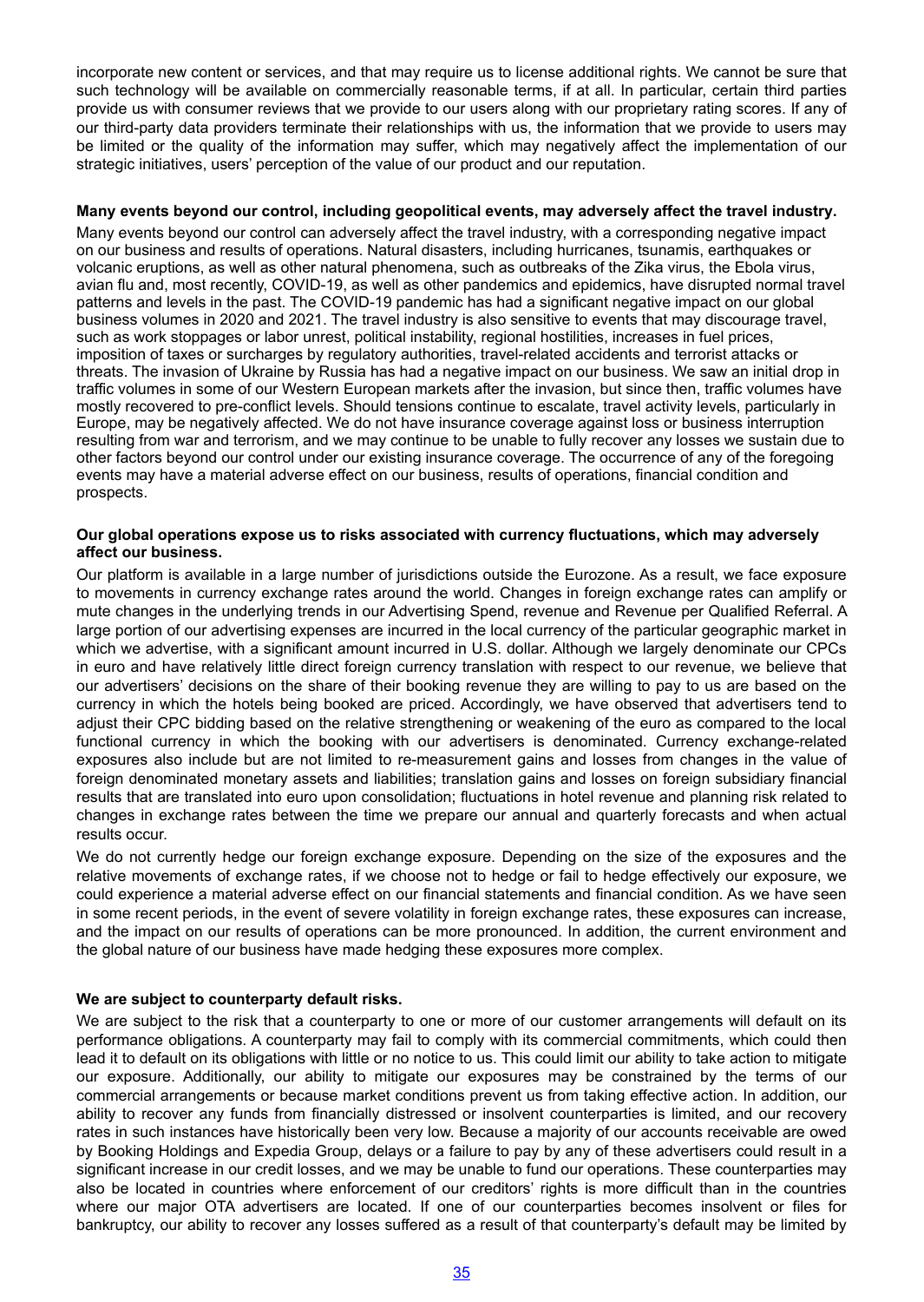the liquidity of the counterparty or the applicable laws governing the bankruptcy proceedings, and in any event, the customers of that counterparty may seek redress from us, even though the booking with that counterparty was not conducted on our platform. In addition, almost all of our agreements with OTAs, hotel chains and independent hotels may be terminated at will or upon three to seven days' prior notice by either party. In the event of such default or termination, we could incur significant losses or reduced revenue, which could adversely impact our business, results of operations, financial condition and prospects.

#### *4.2.3. Legal and regulatory risks*

#### **We are involved in various legal proceedings and may experience unfavorable outcomes, which could adversely affect our business and financial condition.**

We are involved in various legal proceedings and disputes involving alleged infringement of third-party intellectual property rights, competition and consumer protection laws, including, but not limited to, the legal proceedings described in the following risk factors and in section *2.4.14 Legal Proceedings*. These matters may involve claims for substantial amounts of money or for other relief that might necessitate changes to our business or operations. The defense of these actions has been, and will likely continue to be, both time consuming and expensive and the outcomes of these actions cannot be predicted with certainty. Determining provisions for pending litigation is a complex, fact-intensive process that requires significant legal judgment. It is possible that unfavorable outcomes in one or more such proceedings could result in substantial payments that would adversely affect our business, consolidated financial position, results of operations, or cash flows in a particular period.

#### **Regulators' continued focus on the consumer-facing business practices of online travel companies may adversely affect our business, financial performance, results of operations or business growth.**

A number of regulatory authorities in Europe, Australia and elsewhere have initiated litigation and/or market studies, inquiries or investigations relating to online marketplaces and how information is presented to consumers using those marketplaces, including practices such as search results rankings and algorithms, discount claims, disclosure of charges, and availability and similar messaging. For example, on January 20, 2020, the Australian Federal Court issued a judgment in the ACCC's case against us regarding our advertising and website display practices in Australia. Parts of the court's opinion included views that differed significantly from those of other national regulators and raised concerns about the function of our marketplace and the adequacy of disclosures to consumers regarding how advertisers that pay higher CPCs generally receive better advertising placement on our website. Since then, two purported class actions have been filed in Israel and Ontario, Canada, making allegations about our advertising and/or display practices broadly similar to aspects of the case presented by the ACCC.

Should other national courts or regulators take a similar view of our business model to that of the Australian Federal Court and the ACCC, or should changes in our business practices or those prevalent in our sector brought about by the attention brought on by this litigation or other regulatory matters reduce the attractiveness, competitiveness or functionality of our platform and the services we offer, or should our reputation or that of our sector continue to suffer, or should we have to pay substantial amounts in respect or as a result of any such regulatory action or proceeding, our business, results of operations, financial condition and prospects could be adversely affected.

In addition, many governmental authorities in the markets in which we operate are also considering additional and potentially diverging legislative and regulatory proposals that would increase the level and complexity of regulation on Internet display, disclosure and advertising activities. For example, the national competent authorities of the EU and EEA countries have coordinated their actions, through the Consumer Protection Cooperation (CPC) network, in order to address potential infringements of consumer protection legislation. EU regulators have also been cooperating with international counterparts on consumer protection issues internationally, such as within the International Consumer Protection and Enforcement Network. This and possible future related studies and inquiries may adversely affect the way trivago monetizes its offers on its sites. There also are, and will likely continue to be, an increasing number of laws and regulations pertaining to the Internet and online commerce that may relate to liability for information retrieved from, transmitted over or displayed on the Internet, display of certain taxes, charges and fees, online editorial, user-generated or other third-party content, user or other third-party privacy, data security, behavioral targeting and online advertising, taxation, liability for third-party activities and the quality of services.

#### **We process, store and use user and employee personal data, which entails reputational, litigation and liability risks associated to any potential failure to protect such data from breaches or to comply with relevant legal obligations, which are constantly evolving.**

Personal data information is increasingly subject to legislation and regulations in numerous jurisdictions around the world. We are in particular affected by the EU General Data Protection Regulation 2016/679 ("GDPR"), in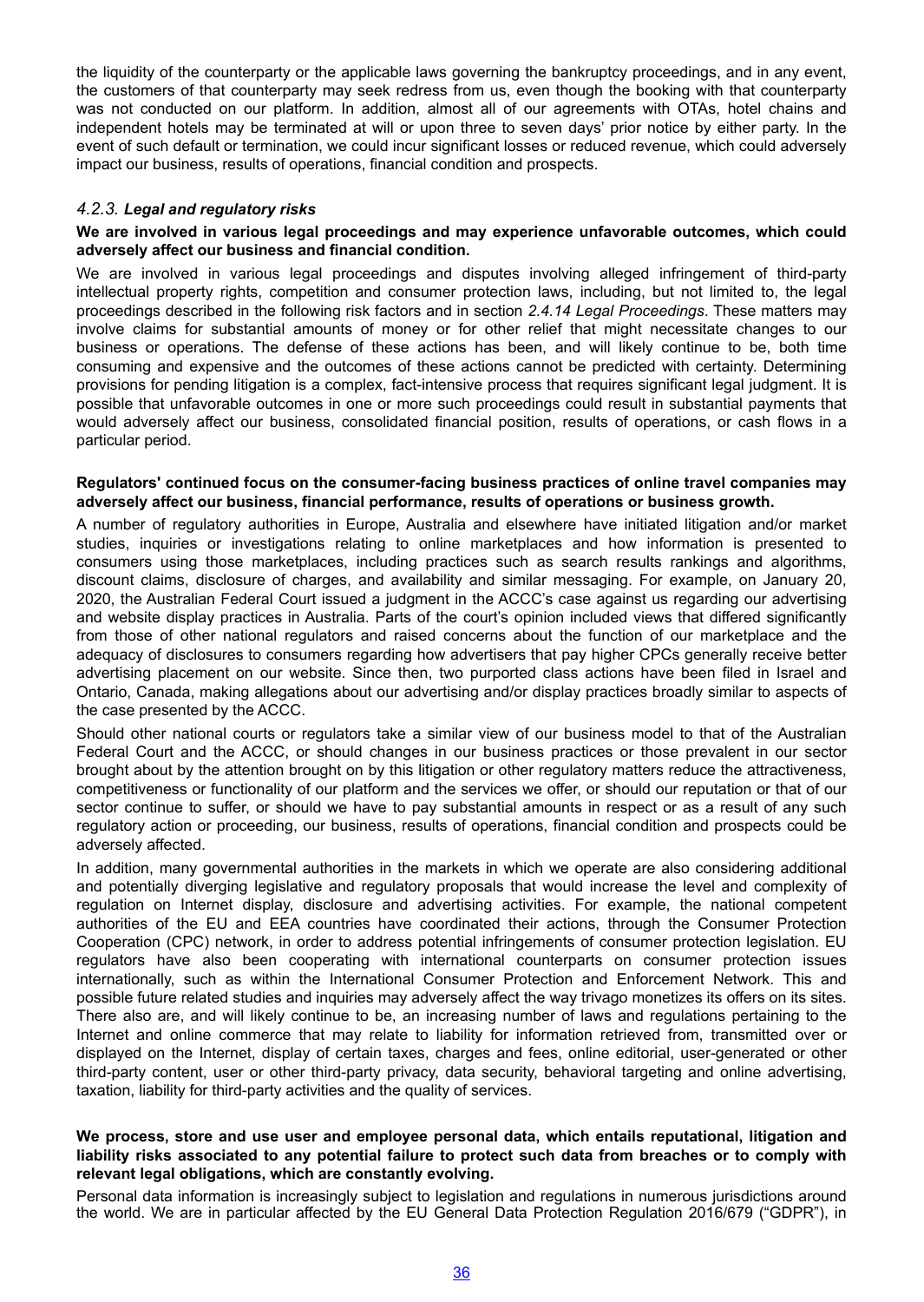effect since May 18, 2018, which has recently led to the imposition of significant fines on various companies by EU data protection authorities. The invalidation of the EU-U.S. Privacy Shield and increase in focus and enforcement action from EU data protection authorities in relation to cross-border transfers of personal data, could have a significant adverse effect on our ability to engage with certain third party service providers where that would require a transfer of personal data outside of the EEA.

Furthermore, several EU data protection authorities have issued new or additional guidance concerning the ePrivacy Directive's requirements regarding the use of cookies and similar technologies, and have in some cases brought (and may seek to bring in the future) enforcement action in relation to those requirements.

Following the UK's exit from the European Union, the UK Government has transposed the GDPR into UK national law, creating the "UK GDPR", which is complemented by the Data Protection Act 2018. The UK is in the process of developing a separate set of Standard Contractual Clauses for transfers from the UK to third countries.

The Brazilian General Data Protection Law (LGPD), Federal Law no. 13,709/2018, is in force since September 18, 2020 and its penalties are enforceable since August 2021. The California Consumer Privacy Act of 2018 (CCPA) became effective in January 2020 and is substantially amended by the California Consumer Privacy Rights Acts, which will become operative in January 2023 and will impose new privacy requirements and rights for consumers in California.

A number of data protection laws (including the GDPR, the UK GDPR and the CCPA) have introduced mandatory breach reporting to regulators and, under certain circumstances, to the individuals whose personal data was compromised in the breach.

Many other jurisdictions are considering or are about to adopt data protection regulations, which are sometimes inconsistent or conflicting. While we strive to monitor and comply with this complex and ever-changing patchwork of laws, a failure or perceived or alleged failure to comply with data privacy requirements in one of the jurisdictions where we operate or target users may significantly harm our businesses. In addition, we could be adversely affected if data privacy regulations are expanded (through new regulation or through legal rulings) to require major changes in our business practices.

#### **Changes in, and continued implementation and enforcement of, international trade and anti-corruption laws and regulations could affect our ability to remain in compliance with such laws and regulations and could have a materially adverse effect on our business, results of operations, financial condition and prospects.**

The United States (acting through, among other government agencies, the SEC, the U.S. Department of Justice and the U.S. Department of the Treasury, Office of Foreign Assets Control (OFAC), as well as other foreign authorities, such as the United Kingdom, continue to be focused on the implementation and enforcement of economic and trade and anti-corruption laws and regulations, across industries. For example, U.S. sanctions generally prohibit transactions conducted within U.S. jurisdiction in, with, involving or relating to certain countries and territories subject to comprehensive sanctions, including, currently, the Crimea region of the Ukraine, Cuba, Iran, North Korea and Syria, and certain specifically designated individuals and entities (including those individuals and entities listed on OFAC's Specially Designated Nationals and Blocked Persons List), as well as parties owned by such designated individuals and entities. We believe that our activities comply with applicable trade and anti-corruption laws and regulations, including the laws and regulations administered and enforced by OFAC, the U.S. Foreign Corrupt Practices Act and the U.K. Bribery Act. As applicable laws and regulations are enacted or amended, and the interpretations of those laws and regulations evolve, we cannot guarantee that our programs and policies will be deemed compliant by all applicable regulatory authorities. In the event that our controls should fail or are found to be not in compliance for any reasons, including as a result of changes to our products and services or the behavior of our advertisers, we could be subject to monetary damages, civil and criminal penalties, litigation and damage to our reputation and the value of our brand.

#### **We may not be able to adequately protect our intellectual property, which could harm the value of our brand and adversely affect our business.**

We regard our intellectual property as critical to our success, and we rely on trademark and confidentiality and license agreements to protect our proprietary rights. If we are not successful in protecting our intellectual property, it could have a material adverse effect on our business, results of operations, financial condition and prospects.

Effective trademark and service mark protection may not be available in every country in which our services are provided. The laws of certain countries do not protect proprietary rights to the same extent as the laws of the United States and, therefore, in certain jurisdictions, we may be unable to protect our proprietary technology adequately against unauthorized third-party copying or use, which could adversely affect our competitive position. In addition, certain characteristics of the Internet, in particular the anonymity, may make the protection and enforcement of our intellectual property difficult and in some cases, even impossible. We have licensed in the past, and expect to license in the future, certain of our proprietary rights, such as trademarks, to third parties. These licensees may take actions that might diminish the value of our proprietary rights or harm our reputation, even if we have agreements prohibiting such activity. Moreover, we utilize intellectual property and technology developed or licensed by third parties, and we may not be able to obtain or continue to obtain licenses and technologies from these third parties at all or on reasonable terms. Also, to the extent that third parties are obligated to indemnify us for breaches of our intellectual property rights, these third parties may be unable to meet these obligations. Any of these events may have a material adverse effect on our business, results of operations, financial condition and prospects.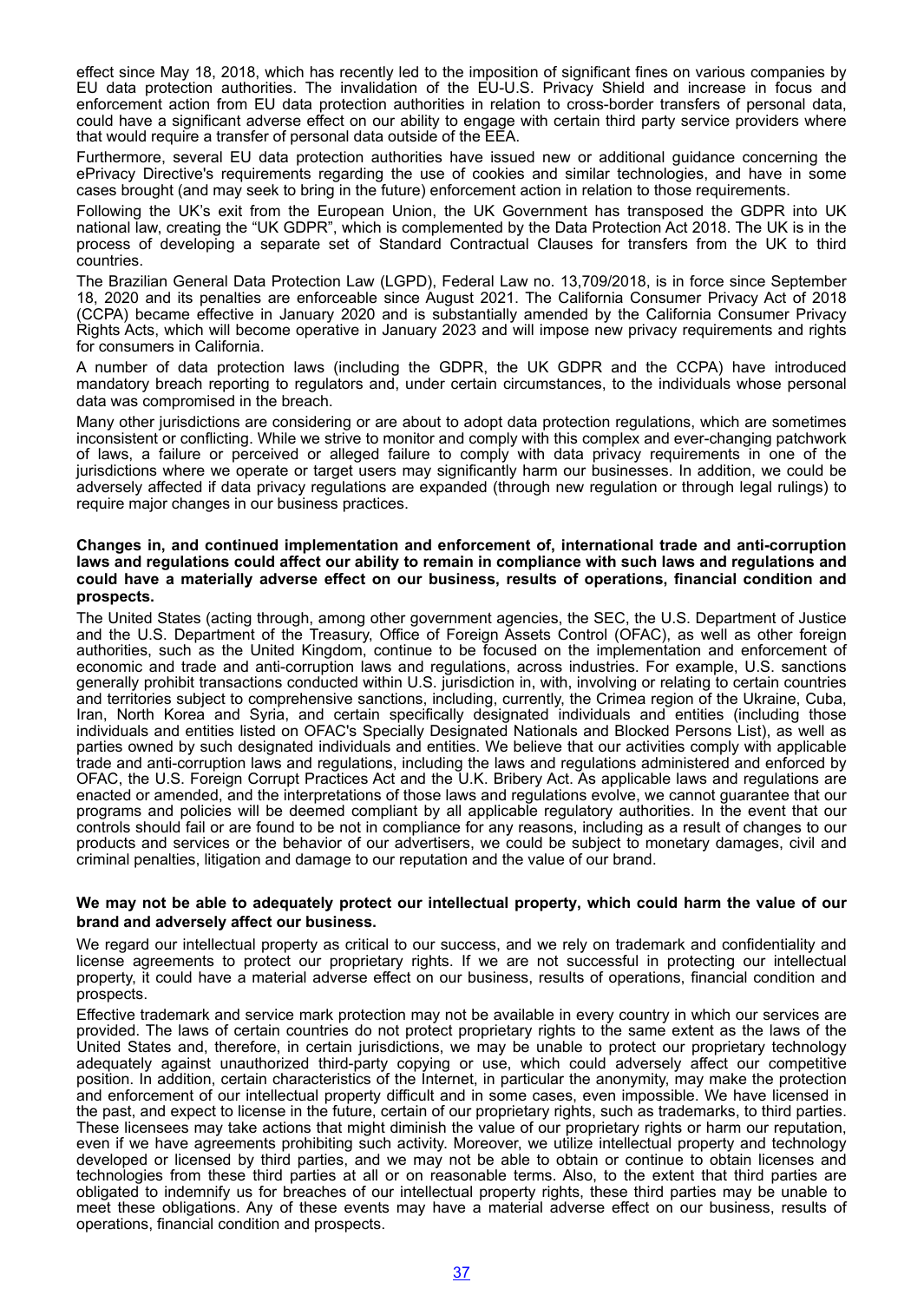We have registered domain names for websites that we use in our business, such as www.trivago.com, www.trivago.de, www.trivago.co.uk and weekend.com. Our competitors could attempt to capitalize on our brand recognition by using domain names similar to ours. Domain names similar to ours have been registered in the United States and elsewhere, and in some countries the top-level domain name "trivago," or spelling variations of it, may be owned by other parties. We may be unable to prevent third parties from acquiring and using domain names that infringe on, are similar to, or otherwise decrease the value of, our brand or our trademarks or service marks. Protecting and enforcing our rights to our domain names and determining the rights of others may require litigation, which, whether or not successful, could result in substantial costs and diversion of management attention, as well as a loss in customer trust in the brand.

### *4.2.4. Operational risks*

#### **The competition for highly skilled personnel, including senior management and technology professionals is intense. If we are unable to retain or motivate key personnel or hire, retain, and motivate qualified personnel, our business would be harmed.**

We believe our success has depended, and continues to depend, on the efforts and talents of our senior management and our highly skilled team members, including our software engineers and other technology professionals who are key to designing code and algorithms necessary to our business. In 2020, we implemented significant headcount reductions and in 2021, we undertook a reorganization to streamline our business. The reduction in workforce in 2020 resulted in the loss of institutional knowledge, relationships or expertise for critical roles. The reorganization may also have a negative impact on employee morale and productivity, and could make it more difficult to retain valuable key employees, divert attention from operating our business, create personnel capacity constraints and hamper our ability to grow, develop innovative products and compete, any of which could impede our ability to operate or meet strategic objectives.

As travel further recovers from the COVID-19 pandemic, we may need to hire qualified individuals, which is typically a time-consuming process. We believe our competitors are in a similar situation and we are therefore facing intense competition for new talent. We compete with companies that have far greater financial resources than we do as well as companies that promise short-term growth opportunities and/or other benefits. These companies may be able to provide attractive offers to employees in critical roles who have gained valuable and marketable experience in our flat organizational structure. The competition for talent in our industry has in the past and may in the future increase our personnel expenses, which may adversely affect our results of operations. In addition, we may be unable to hire or retain certain high-performing employees when the price of our ADSs is low, as a significant portion of the compensation they receive consists of equity grants. If we do not succeed in attracting well-qualified employees, or retaining or motivating existing employees, including senior management, our business would be adversely affected. The loss of the services of any key individual could negatively affect our business.

#### **We are dependent upon the quality of traffic in our network to provide value to our travel partners, and any failure in our ability to deliver quality traffic and/or the metrics to demonstrate the value of the traffic could have a material and adverse impact on the value of our websites to our travel partners and adversely affect our revenue.**

We use technology and processes to monitor the quality of the internet traffic that we deliver to our travel partners and have identified metrics to demonstrate the quality of that traffic and identify low quality clicks such as non-human processes, including robots, spiders, the mechanical automation of clicking and other types of invalid clicks or click fraud. Even with such monitoring in place, there is a risk that a certain amount of low-quality traffic will be delivered to such online advertisers. Such low-quality or invalid traffic may be detrimental to our relationships with travel partners and could adversely affect our advertising pricing and revenue.

#### **We rely on assumptions, estimates and data to make decisions about our business, and any inaccuracies in, or misinterpretation of, such information could negatively impact our business.**

We take a data-driven, testing-based approach to managing our business, where we use our proprietary tools and processes to measure and optimize end-to-end performance of our platform. Our ability to analyze and rapidly respond to the internal data we track enables us to improve our platform and make decisions about allocating marketing spend and ultimately convert any improvements into increased revenue. While the internal data we use to judge the effectiveness of changes to our platform and to make improvements to how we make decisions about allocating Advertising Spend are based on what we believe to be reasonable assumptions and estimates, our internal tools are not independently verified by a third party and have a number of limitations. We only have access to limited information about user behavior compared to many of our competitors that in many cases can record detailed information about users who log onto their websites or who complete a booking or other transaction with them.

In addition, our ability to track user behavior is also subject to considerable limitations, for example, relating to our ability to use cookies and browser extensions to analyze behavior over time, and to difficulties pertaining to users who use multiple devices to conduct their search for accommodation. In particular, users can block or delete cookies through their browsers or "ad-blocking" software or apps. The most common Internet browsers allow users to modify their browser settings to prevent cookies from being accepted by their browsers, or are set to block third-party cookies by default. At least one major browser has introduced extensive privacy features, including the imposition of a strict time limit on tracking tools' lifespans. Any of these developments may inhibit our ability to use cookies to better understand and track our users' preferences to improve our platform, to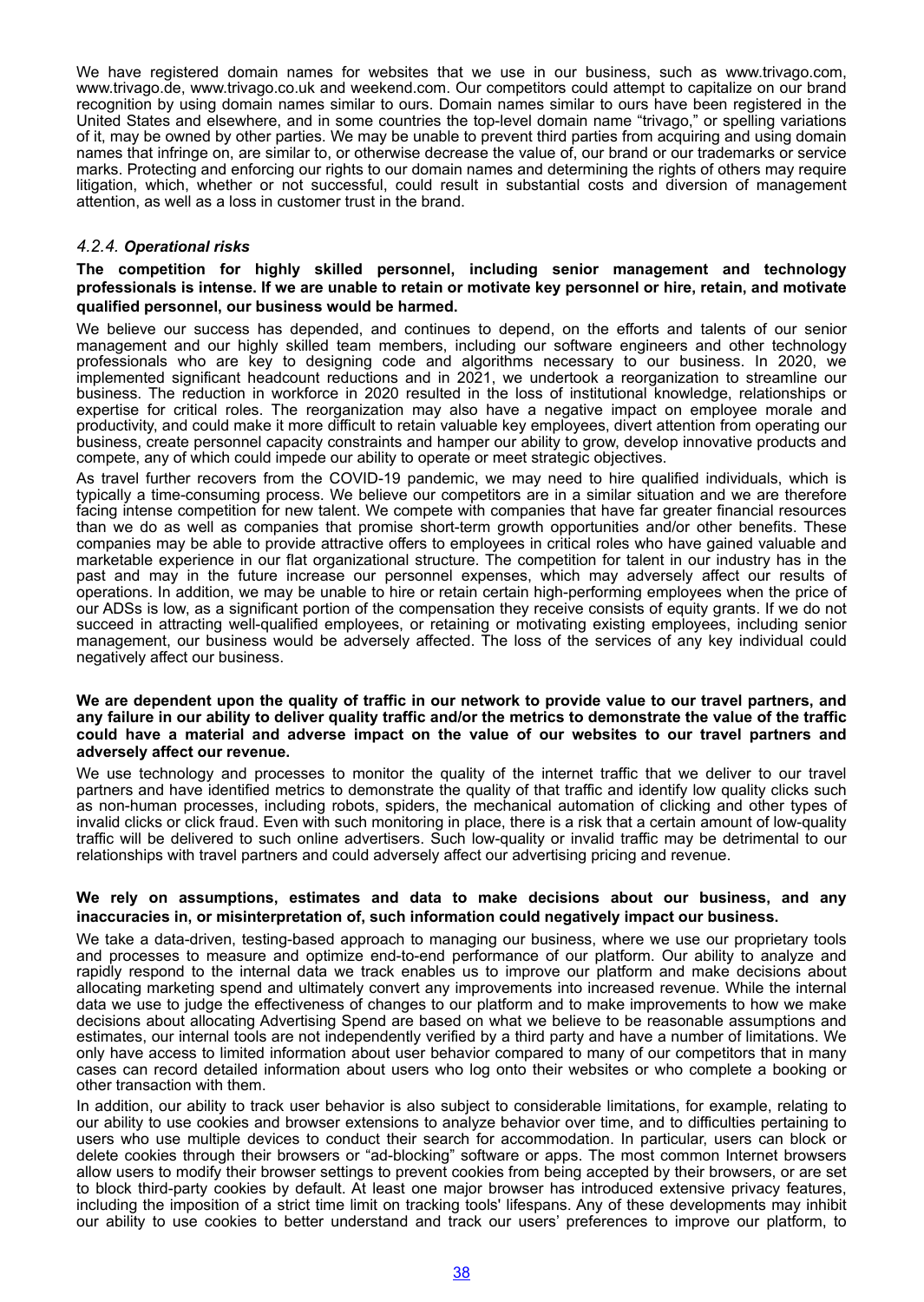optimize our marketing campaigns and our advertisers' campaigns and to detect and prevent fraudulent activities. We believe that many of our competitors, in particular Google, have substantial advantages compared to us in their ability to understand and track users' behavior. In addition, we are to a significant extent dependent upon certain advertisers for specific types of user information, including, for example, as to whether a user ultimately completed a booking. Our or our advertisers' methodologies for tracking this information may change over time. Some countries have already adopted digital services tax, or other taxes of a similar nature, with other countries planning to adopt such taxes in the future. In addition to increasing our operational expenses, digital services tax or other taxes of a similar nature make it more difficult for us to measure the marginal efficiency of our Advertising Spend among marketing channels as such taxes affect not only how we allocate our spend but also how these marketing channels and our advertisers make decisions about their businesses.

If the internal tools we use to judge the effectiveness of changes to our platform produce or are based on information that is incomplete or inaccurate, or we do not have access to important information, or if we are not sufficiently rigorous in our analysis of that information, or if such information is the result of algorithm or other technical or methodological errors, the decisions we make relating to our website, marketplace and allocation of marketing spend may not result in the positive effects in terms of profitability, revenue and user experience that we expect, which may negatively impact our business, results of operations, financial condition and prospects.

#### **In the past, we identified a material weakness in our internal control over financial reporting. If the measures we have implemented, including internal controls, fail to be effective in the future, any such failure could result in material misstatements of our financial statements, cause investors to lose confidence in our reported financial and other public information, harm our business and adversely impact the trading price of our ADSs.**

Our management is responsible for establishing and maintaining internal controls over financial reporting, disclosure controls, and compliance with other requirements of the Sarbanes-Oxley Act and the rules promulgated by the SEC thereunder. Internal control over financial reporting is a process designed to provide reasonable assurance regarding the reliability of financial reporting and the preparation of financial statements in accordance with U.S. GAAP. In addition, our independent registered public accounting firm is required to attest to the effectiveness of our internal control over financial reporting pursuant to Section 404 of the Sarbanes-Oxley Act. Satisfying these requirements requires us to dedicate a significant amount of time and resources, including for the development, implementation, evaluation and testing of our internal controls over financial reporting. Although no material weaknesses were identified in connection with the attestation of the effectiveness of our internal control over financial reporting as of December 31, 2019, 2020 or 2021, our management cannot guarantee that our internal controls and disclosure controls will prevent all possible errors or fraud. In addition, the internal controls that we have implemented could fail to be effective in the future. This failure could result in material misstatements in our financial statements, result in the loss of investor confidence in the reliability of our financial statements and subject us to regulatory scrutiny and sanctions. This could, in turn, harm our business and the market value of our ADSs. In addition, we may be required to incur costs in improving our internal controls system and the hiring of additional personnel.

#### **We may experience difficulties in implementing new business and financial systems.**

We continue to transition certain business and financial systems to systems that reflect the size, scope and complexity of our operations. These systems include an internally developed tool to manage our invoicing and various third-party developed tools to assist us with internal system integration and financial management. The process of migrating our legacy systems could disrupt our ability to timely and accurately process and report key aspects of our financial statements as we will rely on these systems for information that is included in or otherwise relevant for our financial statements. In addition, while the implementation of these systems is intended to increase accuracy of financial reporting and reduce our reliance on manual procedures and actions, the transition may affect the accuracy of reporting as we align some of our processes. With respect to these systems, certain additional financial controls and processes will be required and may result in changes to the current control environment. These changes will need to be assessed for effective implementation and effectiveness in mitigating inherent risk in these processes. This evaluation could result in deficiencies in our internal control over financial reporting, including material weaknesses, in future periods. Any difficulties in implementing the new software or related failures of our internal control over financial reporting could adversely affect our business, results of operations, financial condition and prospects, and could cause harm to our reputation.

#### **Increased computer circumvention capabilities could result in security breaches in our information systems, which may significantly harm our business.**

We cannot guarantee that our security measures or the security measures of external service providers will prevent all security breaches, intrusions or attacks, as computer circumvention tools and techniques become more advanced. A party that is able to circumvent our security systems or the systems of an external service provider could improperly obtain confidential information or cause significant disruptions to our operations. In the past, we have experienced cyber-related fraud and "denial-of-service" type of attacks on our system, which have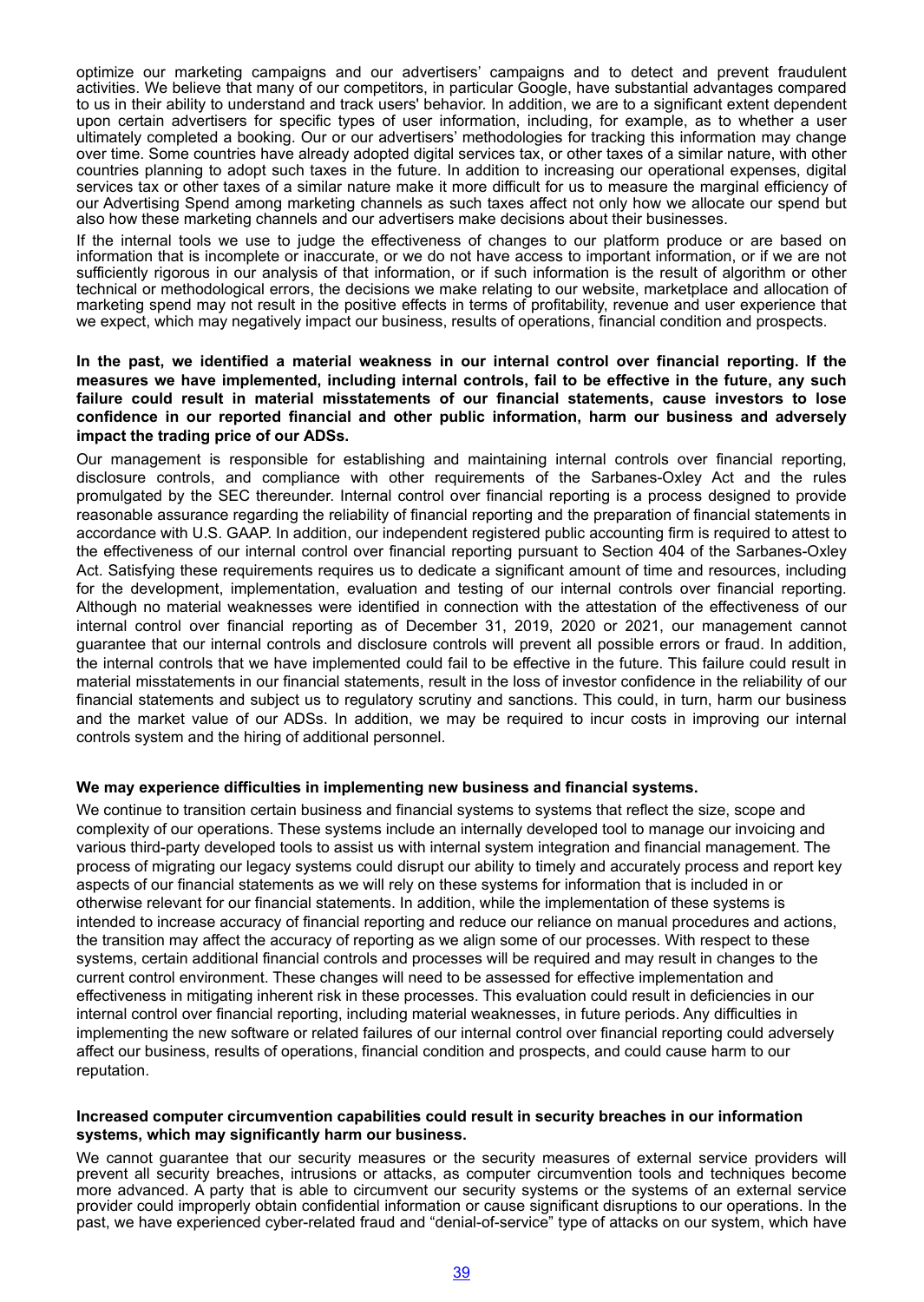made portions of our website unavailable for periods of time. Any actions that impact the availability of our website or apps could cause a loss of substantial business volume during the occurrence of any such incident and such risks are likely to increase as the tools to carry out such actions become more advanced and sophisticated. In addition to the considerable resources needed to address or mitigate their effects, security breaches could result in reputational harm and negative publicity with users and advertisers whether existing or potential, losing confidence in the security of our systems.

Security breaches could also expose us to risk of loss and possible liability and subject us to regulatory or criminal penalties and sanctions as well as civil litigation, including under various data protection laws.

#### **Any significant disruption in service on our websites and apps or in our computer systems, most of which are currently hosted by third-party providers, could damage our reputation and result in a loss of users, which would harm our business and results of operations.**

Our brand, reputation and ability to attract and retain users to use our websites and apps depend upon the reliable performance of our network infrastructure and content delivery processes. We have experienced interruptions in these systems in the past, including server failures that temporarily slowed down the performance of our websites and apps, in particular as we opted to use more cloud-based services. We may experience service interruptions in the future. Interruptions in these systems, whether due to system failures, computer viruses or physical or electronic break-ins, could affect the security or availability of our services on our websites and apps and prevent or inhibit the ability of users to access our service, which, in turn, can have a material adverse effect on our financial condition, business and results of operation. Problems with the reliability or security of our systems could harm our reputation. Damage to our reputation and the cost of remedying these problems could negatively affect our business, financial condition and results of operations.

While we still lease or own servers for internal communication and services, our systems mostly rely on cloudhosted services. We are therefore reliant upon external providers, including Amazon Web Services and Google Cloud Platform, to provide us with cloud computing infrastructure. Any disruption to our use of services furnished by these providers or an unanticipated increase in costs from using those services could negatively impact our business operations. Our systems and operations are vulnerable to damage or interruption from fire, flood, power loss, telecommunications failure, terrorist attacks, acts of war, electronic and physical break-ins, computer viruses, earthquakes and similar events. The occurrence of any of the foregoing events could result in damage to our systems or could cause them to fail completely, and our insurance may not cover such events or may be insufficient to compensate us for losses that may occur.

Our systems are not completely redundant worldwide, so a failure of our system at one site could result in reduced functionality for our users, and a total failure of our systems could cause our websites or apps to be inaccessible to our users. Problems faced by our third-party service providers with the telecommunications network providers with which they contract or with the systems by which they allocate capacity among their users, including us, could adversely affect the experience of our users. Our third-party service providers could decide to close their facilities without adequate notice. Any financial difficulties, such as bankruptcy or reorganization, faced by our third-party service providers or any of the service providers with whom they contract may have negative effects on our business, the nature and extent of which are difficult to predict. If our thirdparty service providers are unable to keep up with our growing needs for capacity, this could have an adverse effect on our business, results of operations, financial condition and prospects. Any errors, defects, disruptions or other performance problems with our services could harm our reputation and may have a material adverse effect on our business, results of operations, financial condition and prospects.

#### **We rely on information technology to operate our business and maintain our competitiveness, and any failure to invest in and adapt to technological developments and industry trends could harm our business.**

We depend on the use of sophisticated information technologies and systems, including technology and systems used for websites and apps, customer service, supplier connectivity, communications, fraud detection and administration. As our operations grow in size, scope and complexity, we need to continuously improve and upgrade our systems and infrastructure to offer an increasing number of user-enhanced services, features and functionalities, while maintaining or improving the reliability and integrity of our systems and infrastructure. In addition, we may not be able to maintain our existing systems or replace or introduce new technologies and systems as quickly as we would like or in a cost-effective manner. If these changes result in our infrastructure being unreliable or if they do not result in the benefits we anticipate, our business, results of operations, financial condition and prospects could be adversely affected.

#### **Our brand is subject to reputational risks and impairment.**

We have developed our trivago brand through extensive marketing campaigns, website promotions, customer referrals and the use of a dedicated sales force. We cannot guarantee that our brand will not be damaged by circumstances that are outside our control or by third parties, such as hackers, or interfaces with their clients, such as subcontractors' employees or sales forces, with a resulting negative impact on our activities. For example, the independent actors we have relied on in various countries where we advertise have come to represent our brand, such as "Mr. trivago" in the United States and "the trivago girl" in Australia. The actions of such actors are not in our control, and negative publicity about such actors may have affected our brand image.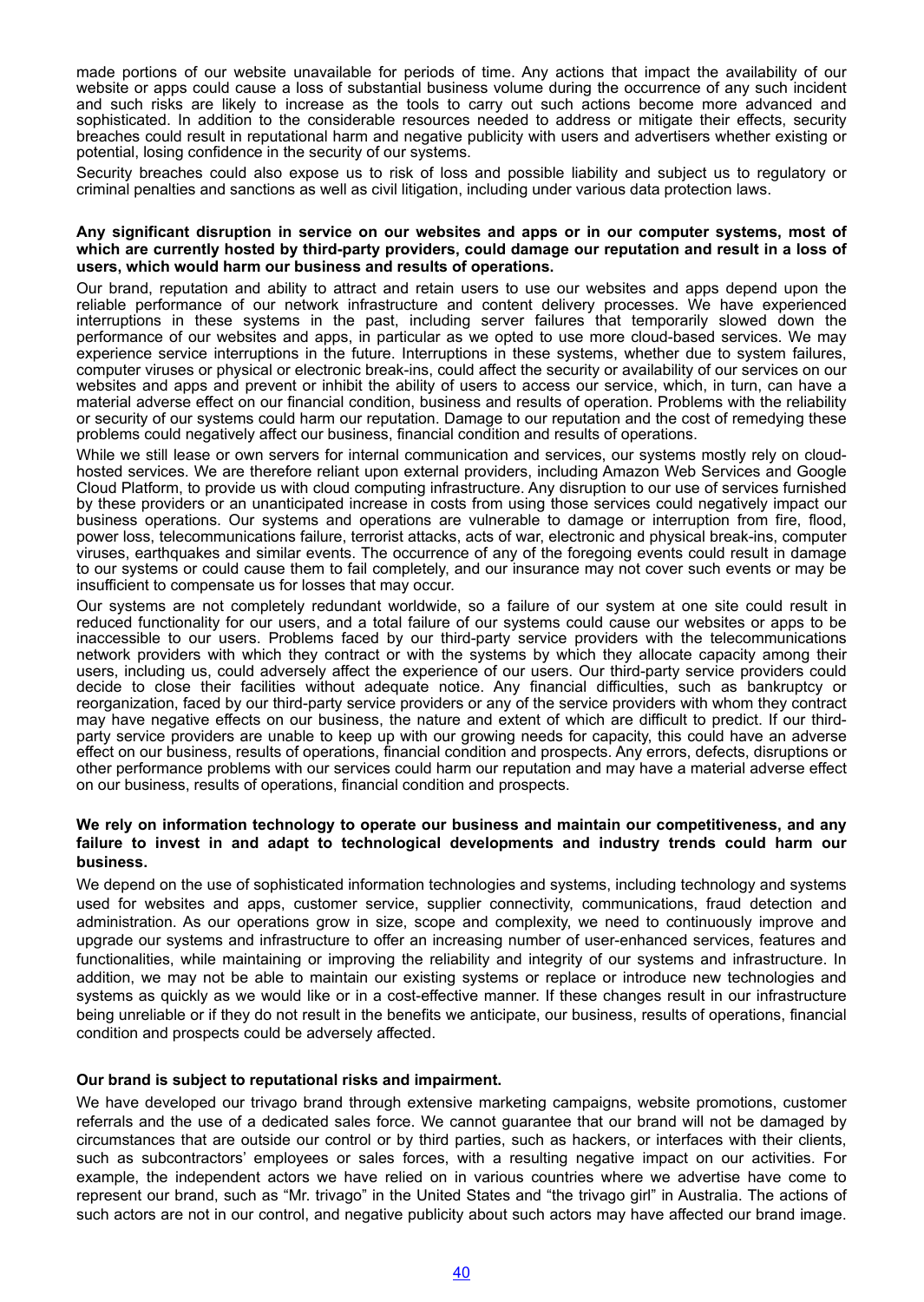We may be subject to negative press accounts or other negative publicity regarding our product, brand or business practices, which may, among other things, cause us reputational harm. Such negative publicity may become more prevalent as a result of announced or future regulatory investigations or litigation relating to practices in our marketplace and related online travel-related market segments. We believe this occurred when the Australian Federal Court issued a judgment finding that we had engaged in conduct in breach of the Australian Consumer Law. Social media's reach may magnify any negative publicity and messages can "go viral" necessitating effective crisis response in real time. A failure on our part to protect our image, reputation and the brand under which we market our products and services may have a material adverse effect on our business, results of operations, financial condition and prospects.

#### **We are subject to risks associated with a corporate culture that promotes entrepreneurialism among our employees and continuous learning.**

We have delegated considerable operational autonomy and responsibility to our employees, including allowing our employees flexible working hours that allow them to determine when, where and for how long they work. We also often make changes to our internal organizational structure to support operational autonomy and individual advancement.

As a consequence, people in key positions may have less experience in the relevant operational areas. As our employees have significant autonomy and may lack experience when performing new operational roles, this could result in poor decision-making. We have also implemented remote working for our employees during the COVID-19 pandemic and plan to permit employees flexibility in this regard going forward. Our remote working arrangements may result in a less cohesive corporate culture, thereby negatively affecting our operations. In addition, our competitors may offer more operational autonomy and flexibility in regard to remote work, which may, in turn, make it difficult for us to retain and motivate our employees. The realization of any of these risks could have a material adverse effect on our business, results of operations, financial condition and prospects.

## **Integration of acquired assets and businesses could result in operating difficulties and other harmful consequences.**

We have made small strategic acquisitions in the past such as the recent acquisition of weekengo GmbH ("Weekengo") in 2021, which operates the online travel search website "weekend.com" and specializes in optimizing the delivery of search results for direct flights and hotel packages with a short-trip focus. We expect to continue to evaluate a wide array of potential strategic transactions. We could enter into transactions that could be material to our financial condition and results of operations. The process of integrating an acquired company, business or technology may create unforeseen operating difficulties and expenditures. The areas where we face risks in respect of acquisitions such as that of Weekengo and subsequent integrations include:

- diversion of management time and focus from operating our business to acquisition diligence, negotiation and closing processes, as well as post-closing integration challenges;
- implementation or remediation of controls, procedures and policies at the acquired company;
- coordination of product, engineering and sales and marketing functions;
- retention of key employees from the businesses we acquire;
- responsibility for liabilities or obligations associated with activities of the acquired company before the acquisition;
- litigation or other claims in connection with the acquired company; and
- in the case of foreign acquisitions, the need to integrate operations across different geographies, cultures and languages and to address the particular economic, currency, political and regulatory risks associated with specific countries.

Furthermore, companies that we have acquired, and that we may acquire in the future, may employ security and networking standards at levels we find unsatisfactory. The process of enhancing infrastructure to improve security and network standards may be time-consuming and expensive and may require resources and expertise that are difficult to obtain. Acquisitions could also increase the number of potential vulnerabilities and could cause delays in detection of a security breach, or the timeliness of recovery from a breach. Failure to adequately protect against attacks or intrusions could expose us to security breaches of, among other things, personal user data and credit card information that may have a material adverse effect on our business, results of operations, financial condition and prospects.

Our failure to address these risks or other problems encountered in connection with our past or future acquisitions and investments could delay or eliminate any anticipated benefits of such acquisitions or investments, incur unanticipated liabilities and may have a material adverse effect on our business, results of operations, financial condition and prospects.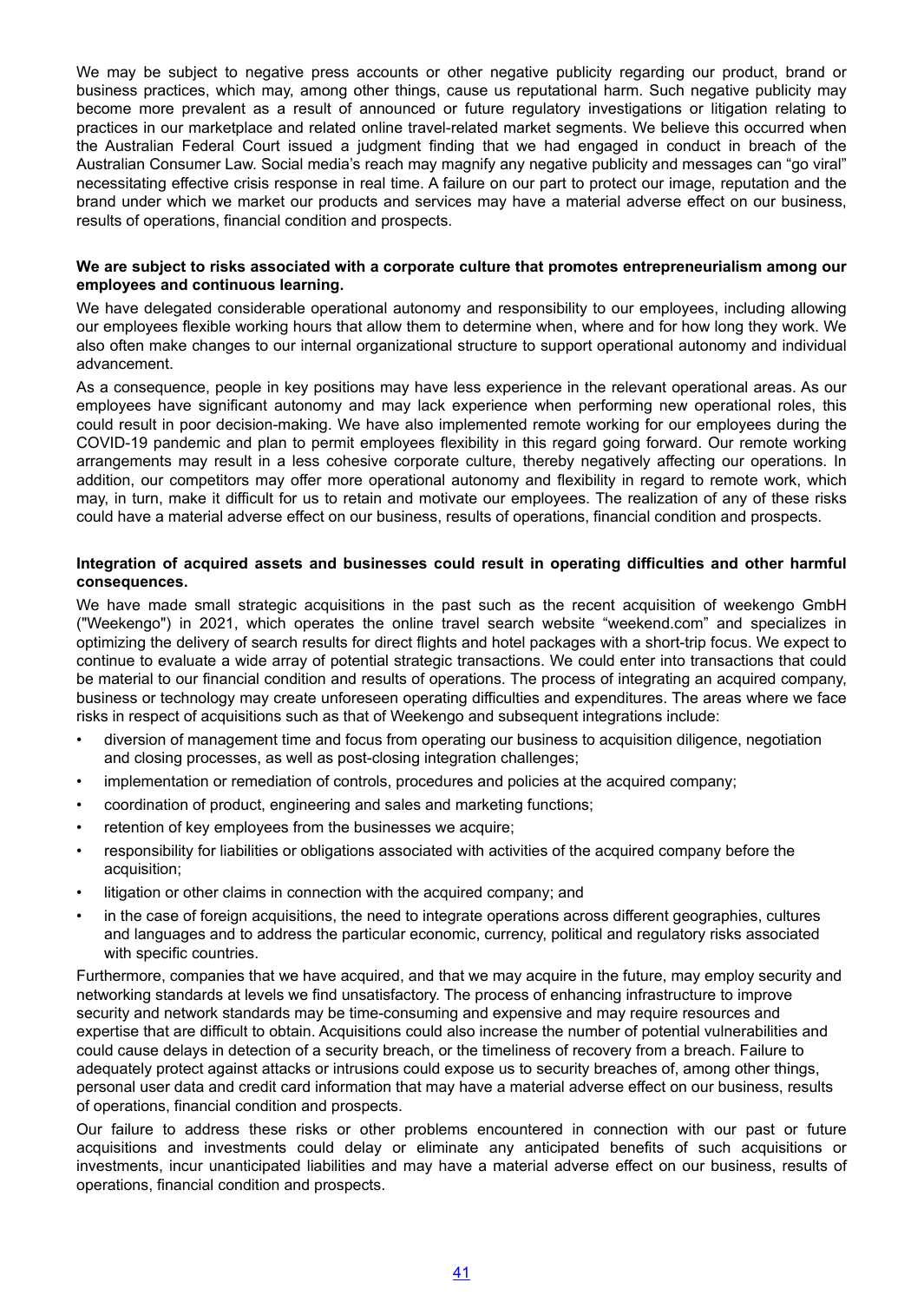## *4.2.5. Risks related to our ongoing relationship with our shareholders*

## **Expedia Group controls our company and has the ability to control the direction of our business.**

As of December 31, 2021, Expedia Group owned Class B shares representing 58.3% of our issued share capital and 76.9% of the voting power in us. As long as Expedia Group owns a majority of the voting power in us, and pursuant to certain rights it has under the Amended and Restated Shareholders' Agreement, Expedia Group will be able to control many corporate actions that require a shareholder vote.

This voting control limits the ability of other shareholders to influence corporate matters and, as a result, we may take actions that shareholders other than Expedia Group do not view as beneficial. This voting control may also discourage transactions involving a change of control of our company, including transactions in which you as a holder of ADSs (representing our Class A shares) might otherwise receive a premium for your shares. Furthermore, Expedia Group generally has the right at any time to sell or otherwise dispose of any Class A shares and Class B shares that it owns, including the ability to transfer a controlling interest in us to a third party, without the approval of the holders of our Class A shares and without providing for the purchase of Class A shares.

### **The Founders have contractual rights to exert control over certain aspects of our business.**

Pursuant to the Amended and Restated Shareholder's Agreement, the Founders have contractual rights to exert control over certain aspects of our business. For example, subject to certain exceptions, as long as the Founders collectively maintain holdings of at least 15% of our outstanding Class A shares and Class B shares (taking into account, for purposes of determining such percentage, each security convertible into or exchangeable for, and any option, warrant, or other right to purchase or otherwise acquire, any share), they (i) have the right to nominate three members of the supervisory board, and (ii) a Founder must consent to certain corporate matters. This second requirement limits the ability of ELPS to control certain corporate matters and, as a result, we may fail to take actions that other shareholders may view as beneficial. This contractual control may also discourage transactions involving a change of control or sale of substantially all assets of our company, including transactions in which you as a holder of ADSs representing our Class A shares might otherwise receive a premium for your shares or dividend of proceeds representing a premium price for such assets.

### **Expedia Group's interests may conflict with our interests, the interests of the Founders and the interests of our shareholders, and conflicts of interest among Expedia Group, the Founders and us could be resolved in a manner unfavorable to us and our shareholders.**

Various conflicts of interest among us, the Founders and Expedia Group could arise. Ownership interests of directors or officers of Expedia Group in our shares, and ownership interests of members of our management board and supervisory board in the stock of Expedia Group, or a person's service as either a director or officer of both companies, could create or appear to create potential conflicts of interest, including when those directors and officers are faced with decisions relating to our company. In recent years, Expedia Group, and brands affiliated with it, consistently accounted for a substantial portion of our revenues.

Potential conflicts of interest could also arise if we decide to enter into any new commercial arrangements with Expedia Group's businesses in the future or in connection with Expedia Group's desire to enter into new commercial arrangements with third parties.

Expedia Group has the right to separately pursue acquisitions of businesses that we may also be interested in acquiring, or companies that may directly compete with us. Expedia Group may choose to pursue these corporate opportunities directly rather than through trivago.

Furthermore, disputes may arise between Expedia Group and us relating to our past and ongoing relationships, and these potential conflicts of interest may make it more difficult for us to favorably resolve such disputes, including those related to:

- tax, employee benefit, indemnification and other matters;
- the nature, quality and pricing of services Expedia Group agrees to provide to us;
- sales, other disposals, purchases or other acquisitions by Expedia Group of shares in us (including when our share price is lower than in comparable prior periods); and
- business combinations involving us.

We may not be able to resolve any potential conflicts, and even if we do, the resolution may be less favorable to us than if we were dealing with an unaffiliated party. While we are controlled by Expedia Group, we may not have the leverage to negotiate amendments to these agreements, if required, on terms as favorable to us as those we would negotiate directly with an unaffiliated third party.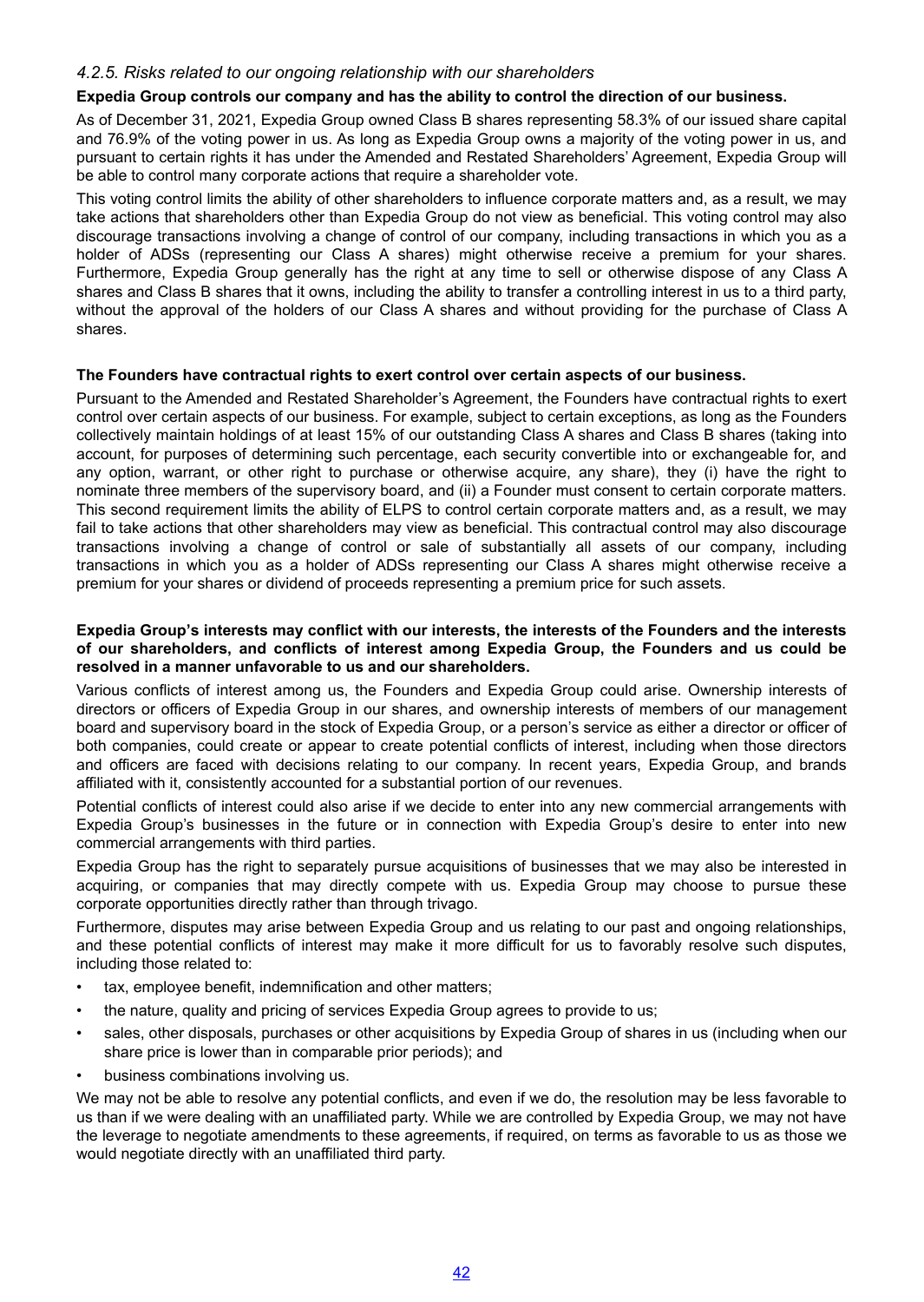## *4.2.6. Risks related to ownership of our Class A shares and ADSs*

#### **You may not be able to exercise your right to vote the Class A shares underlying your ADSs.**

Holders of ADSs may exercise voting rights with respect to the Class A shares represented by their ADSs only in accordance with the provisions of the deposit agreement. The deposit agreement provides that, upon receipt of notice of any meeting of holders of our Class A shares, including any general meeting of our shareholders, the depositary will, as soon as practicable thereafter, fix a record date for the determination of ADS holders who shall be entitled to give instructions for the exercise of voting rights. Upon timely receipt of notice from us, the depositary shall distribute to the holders as of the record date (i) the notice of the meeting or solicitation of consent or proxy sent by us, (ii) a statement that such holder will be entitled to give the depositary instructions and a statement that such holder may be deemed, if the depositary has appointed a proxy bank as set forth in the deposit agreement, to have instructed the depositary to give a proxy to the proxy bank to vote the Class A shares underlying the ADSs in accordance with the recommendations of the proxy bank and (iii) a statement as to the manner in which instructions may be given by the holders.

You may instruct the depositary of your ADSs to vote the Class A shares underlying your ADSs. Otherwise, you will not be able to exercise your right to vote unless you withdraw our Class A shares underlying the ADSs you hold. However, you may not know about the meeting far enough in advance to withdraw those Class A shares. The depositary, upon timely notice from us, will notify you of the upcoming vote and arrange to deliver voting materials to you. We cannot guarantee that you will receive the voting materials in time to ensure that you can instruct the depositary to vote the Class A shares underlying your ADSs. In addition, the depositary and its agents are not responsible for failing to carry out voting instructions or for the manner of carrying out voting instructions. This means that you may not be able to exercise your right to vote, and there may be nothing you can do if the Class A shares underlying your ADSs are not voted as you had requested.

Under the deposit agreement for the ADSs, we may choose to appoint a proxy bank. In this event, the depositary will be deemed to have been instructed to give a proxy to the proxy bank to vote the Class A shares underlying your ADSs at shareholders' meetings if you do not vote in a timely fashion and in the manner specified by the depositary.

The effect of this proxy is that you cannot prevent the Class A shares representing your ADSs from being voted, and it may make it more difficult for shareholders to exercise influence over our company, which could adversely affect your interests. Direct holders of our Class A shares are not subject to this proxy.

#### **You may not receive distributions on the Class A shares represented by our ADSs or any value for them if it is illegal or impractical to make them available to holders of ADSs.**

The depositary of our ADSs has agreed to pay to you the cash dividends or other distributions it or the custodian receives on our Class A shares after deducting its fees and expenses. You will receive these distributions in proportion to the number of our Class A shares your ADSs represent. However, the depositary is not responsible if it decides that it is unlawful or impractical to make a distribution available to any holders of ADSs. We have no obligation to take any other action to permit the distribution to any holders of our ADSs or Class A shares. This means that you may not receive the distributions we make on our Class A shares or any value from them if it is illegal or impractical for us to make them available to you. These restrictions may have a material adverse effect on the value of your ADSs.

#### **You may be subject to limitations on the transfer of your ADSs.**

Your ADSs, which may be evidenced by American Depositary Receipts, are transferable on the books of the depositary. However, the depositary may close its books at any time or from time to time when it deems expedient in connection with the performance of its duties. The depositary may refuse to deliver, transfer or register transfers of your ADSs generally when our books or the books of the depositary are closed, or at any time if we or the depositary think it is advisable to do so because of any requirement of law, government or governmental body, or under any provision of the deposit agreement, or for any other reason.

#### **We do not expect to pay any dividends for the foreseeable future.**

The continued operation of, and strategic initiatives for, our business will require substantial cash. Accordingly, we do not anticipate that we will pay any dividends on our ADSs for the foreseeable future. Any determination to pay dividends in the future will be at the discretion of our management board and will depend upon our results of operations, financial condition, contractual restrictions relating to indebtedness we may incur, restrictions imposed by applicable law and other factors our management board deems relevant.

## *4.2.7. Risks related to our corporate structure*

### **The rights of shareholders in companies subject to Dutch corporate law differ in material respects from the rights of shareholders of corporations incorporated in the United States.**

We are a Dutch public company with limited liability (*naamloze vennootschap*). Our corporate affairs are governed by our articles of association and by the laws governing companies incorporated in the Netherlands. The rights of shareholders and the responsibilities of members of our management board and supervisory board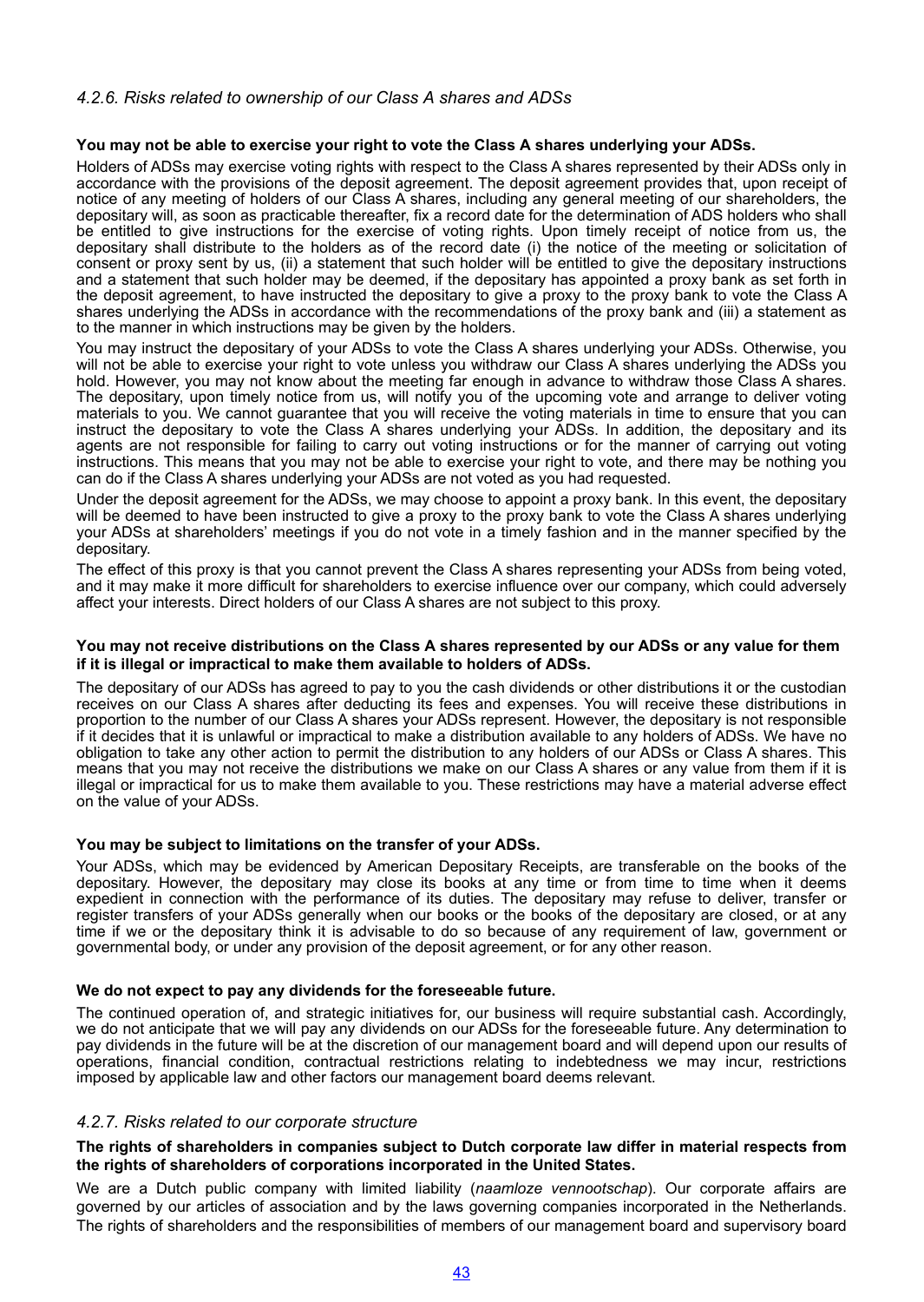may be different from the rights and obligations of shareholders in companies governed by the laws of U.S. jurisdictions. In the performance of their duties, our management board and supervisory board are required by Dutch law to consider the interests of our company, its shareholders, its employees and other stakeholders. It is possible that some of these parties will have interests that are different from, or in addition to, your interests as a holder of ADSs representing our Class A shares.

### **We are not obligated to and do not comply with all the best practice provisions of the Dutch Corporate Governance Code (or the DCGC). This may affect your rights as a shareholder.**

We are a Dutch public company with limited liability (*naamloze vennootschap*) and are subject to the DCGC. The DCGC contains both principles and best practice provisions for management boards, supervisory boards, shareholders and general meetings of shareholders, financial reporting, auditors, disclosure, compliance and enforcement standards. The DCGC applies to all Dutch companies listed on a government-recognized stock exchange, whether in the Netherlands or elsewhere, including Nasdaq.

The DCGC is based on a "comply or explain" principle. Accordingly, companies are required to disclose in their annual reports, filed in the Netherlands whether they comply with the provisions of the DCGC. If they do not comply with those provisions (e.g., because of a conflicting U.S. requirement), the company is required to give the reasons for such non-compliance. We do not comply with all the best practice provisions of the DCGC. This may affect your rights as a shareholder and you may not have the same level of protection as a shareholder in a Dutch company that fully complies with the DCGC. For more information on the DCGC and our compliance therewith, see *5.1 Dutch Corporate Governance Code.*

## **Our dual-class share structure with different voting rights, and certain provisions in the Amended and Restated Shareholders' Agreement, limit your ability as a holder of Class A shares to influence corporate matters and could discourage others from pursuing any change of control transactions that holders of our Class A shares may view as beneficial.**

We have a dual-class share structure such that our share capital consists of Class A shares and Class B shares. In respect of matters requiring the votes of shareholders, based on our dual-class share structure, holders of Class A shares are entitled to one vote per share, while holders of Class B shares are entitled to ten votes per share. Each Class B share is convertible into one Class A share at any time by the holder thereof, while Class A shares are not convertible into Class B shares under any circumstances. Each of our ADSs represents one Class A share.

As of December 31, 2021, Expedia Group owned Class B shares representing 58.3% of our share capital and 76.9% of the voting power in us. As a result of the dual-class share structure and the concentration of ownership, as well as the terms of the Amended and Restated Shareholders' Agreement, Expedia Group (through ELPS) and the Founders have considerable influence over matters such as decisions regarding mergers, consolidations and the sale of all or substantially all of our assets, appointment and dismissal of management board members and supervisory board members and other significant corporate actions. This concentration of ownership may discourage, delay or prevent a change in control of our company, which could have the effect of depriving the holders of ADSs (representing Class A shares) of the opportunity to receive a premium for their shares as part of a sale of our company and may reduce the price of our Class A shares. This concentrated control limits your ability to influence corporate matters that holders of Class A shares may view as beneficial.

#### **German and European insolvency laws are substantially different from U.S. insolvency laws and may offer our shareholders less protection than they would have under U.S. insolvency laws.**

As a company with its registered office in Germany, we are subject to German insolvency laws in the event any insolvency proceedings are initiated against us including, among other things, directive (EU) 2019/1023 of the European Parliament and of the Council of June 20, 2019 on insolvency proceedings). Should courts in another EU jurisdiction determine that the insolvency laws of that EU jurisdiction apply to us in accordance with and subject to such EU regulations, the courts in that country could have jurisdiction over the insolvency proceedings initiated against us. Insolvency laws in Germany or the relevant other European country, if any, may offer our shareholders less protection than they would have under U.S. insolvency laws and make it more difficult for them to recover the amount they could expect to recover in a liquidation under U.S. insolvency laws.

### **Dutch law and our articles of association may contain provisions that may discourage a takeover attempt.**

Dutch law and provisions of our articles of association may in the future impose various procedural and other requirements that would make it more difficult for shareholders to effect certain corporate actions and would make it more difficult for a third party to acquire control of us or to effect a change in the composition of our management board and supervisory board. For example, such provisions include our dual-class share structure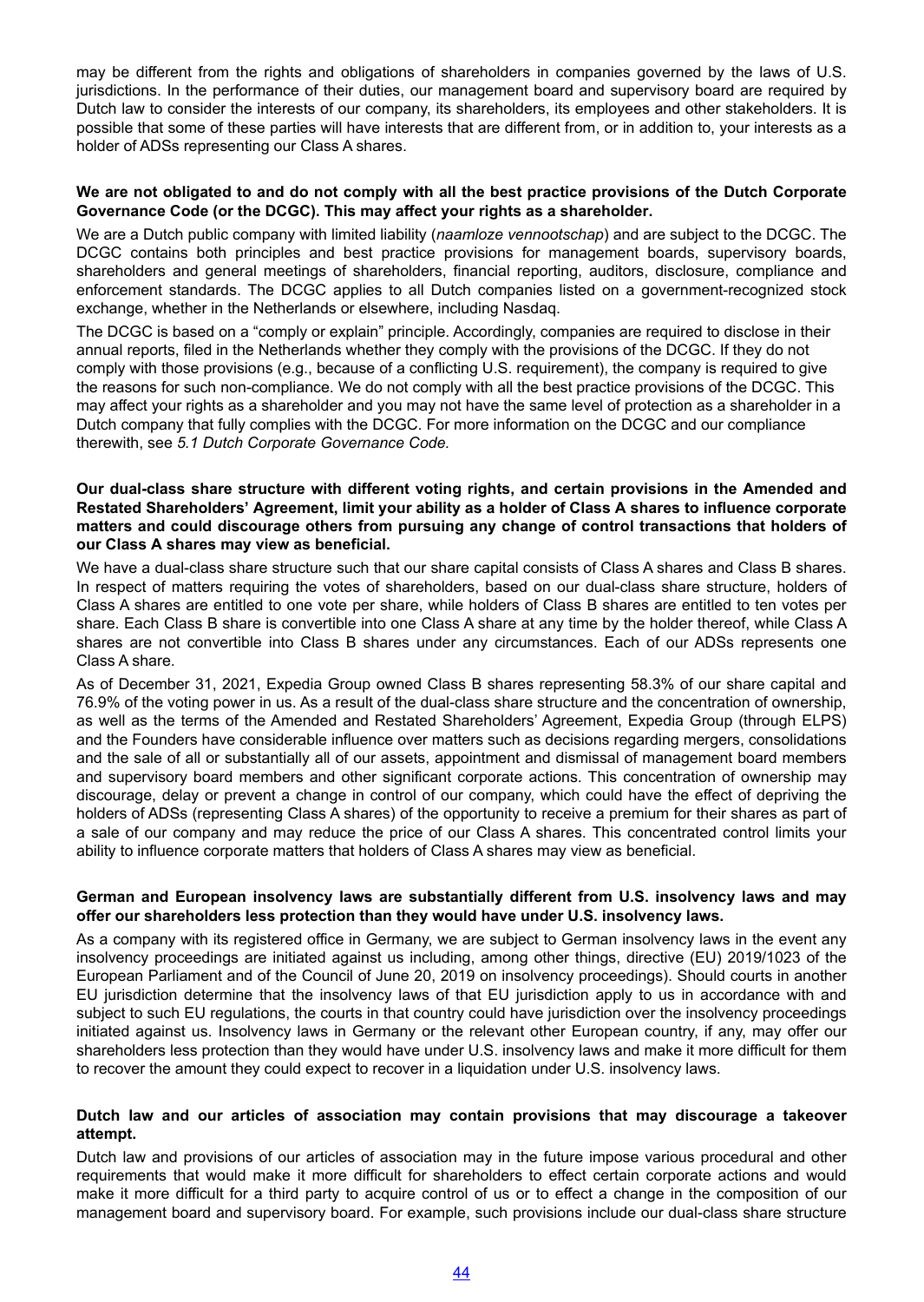that gives greater voting power to the Class B shares owned by Expedia Group and our Founders, the binding nomination structure for the appointment of our management board members and supervisory board members, and the provision in our articles of association which provides that certain shareholder decisions can only be passed if proposed by our management board. Moreover, our management board, with the approval of our supervisory board, can invoke a cooling-off period of up to 250 days when shareholders, using their right to have items added to the agenda for a general meeting or their right to request a general meeting, propose an agenda item for our general meeting to dismiss, suspend or appoint one or more managing directors or supervisory directors (or to amend any provision in our articles of association dealing with those matters) or when a public offer for our company is made or announced without our support, provided, in each case, that our management board believes that such proposal or offer materially conflicts with the interests of trivago and its business. During a cooling-off period, our general meeting cannot dismiss, suspend or appoint managing directors and supervisory directors (or amend the provisions in our articles of association dealing with those matters) except at the proposal of our management board.

#### **U.S. investors may have difficulty enforcing civil liabilities against us or members of our management board and supervisory board.**

We are organized and existing under the laws of the Netherlands, and, as such, under Dutch private international law rules the rights of our shareholders and the civil liability of our directors and executive officers are governed in certain respects by the laws of the Netherlands. Most members of our management board and supervisory board are non-residents of the United States. The ability of our shareholders in certain countries other than the Netherlands to bring an action against us, our directors and executive officers may be limited under applicable law. In addition, substantially all of our assets are located outside the United States.

As a result, it may not be possible for shareholders to effect service of process within the United States upon us or our directors and executive officers or to enforce judgments against us or them in U.S. courts, including judgments predicated upon the civil liability provisions of the federal securities laws of the United States. In addition, it is not clear whether a Dutch court would impose civil liability on us or any of our directors and executive officers in an original action based solely upon the federal securities laws of the United States brought in a court of competent jurisdiction in the Netherlands.

As of the date of this annual report, the United States and the Netherlands do not have a treaty providing for the reciprocal recognition and enforcement of judgments, other than arbitration awards, in civil and commercial matters. With respect to choice of court agreements in civil or commercial matters, it is noted that the Hague Convention on Choice of Court Agreements entered into force for the Netherlands, but has not entered into force for the United States. Accordingly, a judgment rendered by a court in the United States, whether or not predicated solely upon U.S. securities laws, would not automatically be recognized and enforced by the competent Dutch courts. However, if a person has obtained a judgment rendered by a court in the United States that is enforceable under the laws of the United States and files a claim with the competent Dutch court, the Dutch court will in principle give binding effect to a foreign judgment if (i) the jurisdiction of the foreign court was based on a ground of jurisdiction that is generally acceptable according to international standards, (ii) the judgment by the foreign court was rendered in legal proceedings that comply with the Dutch standards of proper administration of justice including sufficient safeguards (*behoorlijke rechtspleging*), (iii) binding effect of such foreign judgment is not contrary to Dutch public order (*openbare orde*) and (iv) the judgment by the foreign court is not incompatible with a decision rendered between the same parties by a Dutch court, or with a previous decision rendered between the same parties by a foreign court in a dispute that concerns the same subject and is based on the same cause, provided that the previous decision qualifies for recognition in the Netherlands. Even if such a foreign judgement is given binding effect, a claim based thereon may, however, still be rejected if the foreign judgment is not or no longer formally enforceable. Dutch courts may deny the recognition and enforcement of punitive damages or other awards. Moreover, a Dutch court may reduce the amount of damages granted by a U.S. court and recognize damages only to the extent that they are necessary to compensate actual losses or damages. Enforcement and recognition of judgments of U.S. courts in the Netherlands are solely governed by the provisions of the Dutch Code of Civil Procedure (*Wetboek van Burgerlijke Rechtsvordering*).

Based on the lack of a treaty as described above, U.S. investors may not be able to enforce against us or our directors, representatives or certain experts named herein who are residents of the Netherlands or countries other than the United States any judgments obtained in U.S. courts in civil and commercial matters, including judgments under the U.S. federal securities laws.

#### **We rely on the foreign private issuer and controlled company exemptions from certain corporate governance requirements under Nasdaq rules.**

As a foreign private issuer whose ADSs are listed on Nasdaq, we are permitted to follow certain home country corporate governance practices pursuant to exemptions under Nasdaq rules. A foreign private issuer must disclose in its annual reports filed with the SEC each requirement under Nasdaq rules with which it does not comply, followed by a description of its applicable home country practice. Our Dutch home country practices may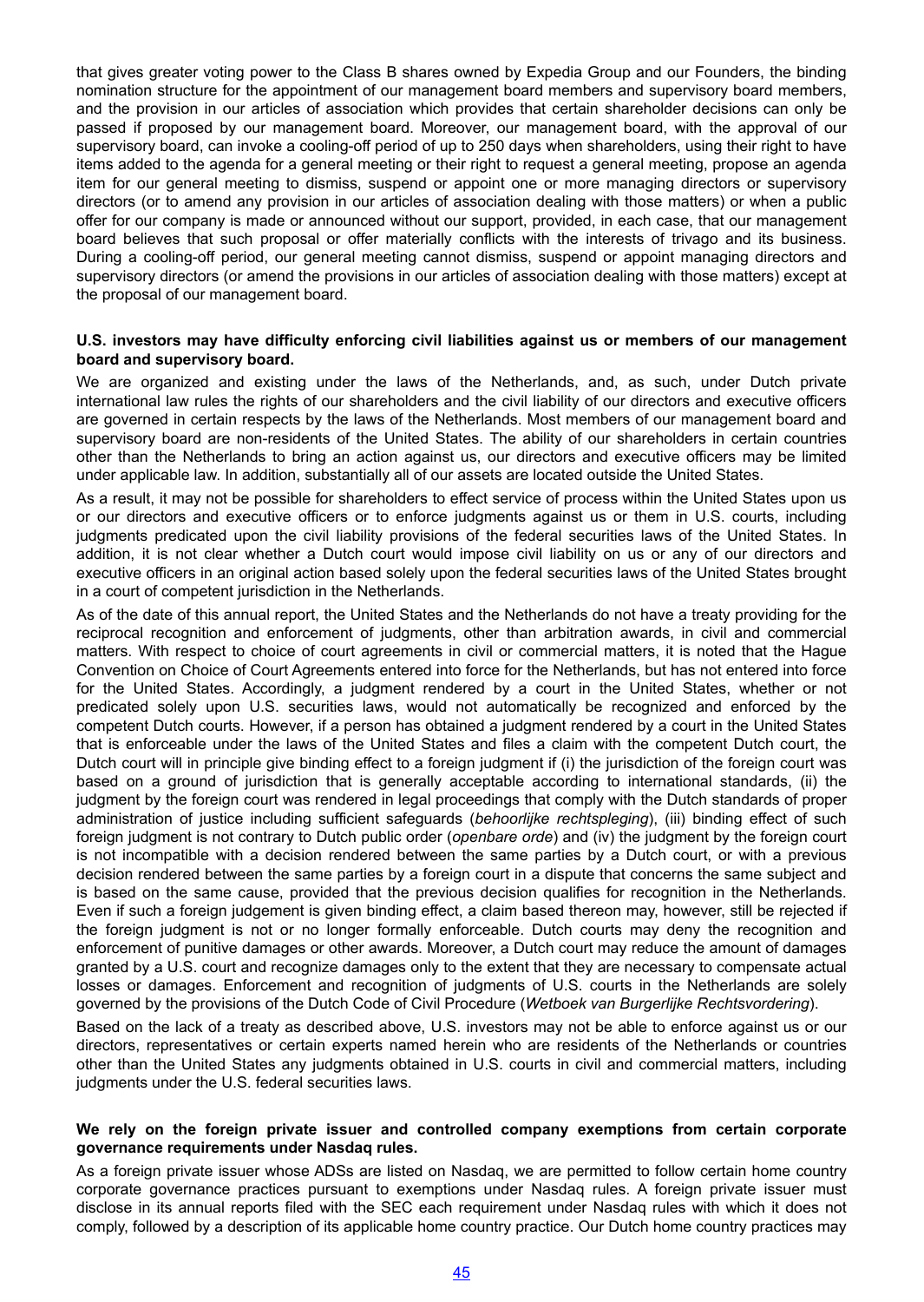afford less protection to holders of our ADSs. We follow in certain cases our home country practices and rely on certain exemptions provided by Nasdaq rules to foreign private issuers, including, among others, an exemption from the requirement to hold an annual meeting of shareholders no later than one year after an issuer's fiscal year end, exemptions from the requirement that a board of directors be comprised of a majority of independent directors, exemptions from the requirements that an issuer's compensation committee should be comprised solely of independent directors, and exemptions from the requirement that share incentive plans be approved by shareholders. See "*5. Corporate Governance*" for more information on the significant differences between our corporate governance practices and those followed by U.S. companies under Nasdaq rules. As a result of our reliance on the corporate governance exemptions available to foreign private issuers, you will not have the same protection afforded to shareholders of companies that are subject to all of Nasdaq's corporate governance requirements.

In addition to the exemptions we rely on as a foreign private issuer, we also rely on the "controlled company" exemption under Nasdaq corporate governance rules. A "controlled company" under Nasdaq corporate governance rules is a company of which more than 50% of the voting power is held by an individual, group or another company. Our principal shareholder, Expedia Group, controls a majority of the combined voting power of our outstanding shares, making us a "controlled company" within the meaning of Nasdaq corporate governance rules. As a controlled company, we have elected not to comply with certain corporate governance standards, including the requirement that a majority of our supervisory board members are independent and the requirement that our compensation committee consist entirely of independent directors.

### *4.2.8. Risks related to taxation*

#### **We may become taxable in a jurisdiction other than Germany, and this may increase the aggregate tax burden on us.**

Since our incorporation, we have had, on a continuous basis, our place of effective management in Germany. Therefore, we believe that we are a tax resident of Germany under German national tax laws. As an entity incorporated under Dutch law, however, we also qualify as a tax resident of the Netherlands under Dutch national tax laws. However, given that substantially all of our operations (along with all employees, management board members and fixed assets) are in Germany, based on current tax laws of the United States, Germany and the Netherlands, as well as applicable income tax treaties, and current interpretations thereof, we believe that we are tax resident solely in Germany for the purposes of the 2012 convention between the Federal Republic of Germany and the Netherlands for the avoidance of double taxation with respect to taxes on income.

The applicable tax laws, tax treaties or interpretations thereof may change. Furthermore, whether we have our place of effective management in Germany and are as such wholly tax resident in Germany is largely a question of fact and degree based on all the circumstances, rather than a question of law, which facts and degree may also change. Changes to applicable tax laws, tax treaties or interpretations thereof and changes to applicable facts and circumstances (e.g., a change of board members or the place where board meetings take place), or changes to applicable income tax treaties, including a change to MLI tie-breaker reservation, may result in our also becoming a tax resident of the Netherlands or another jurisdiction (other than Germany), potentially also triggering an exit tax liability in Germany or the Netherlands. As a consequence, our overall effective income tax rate and income tax expense could materially increase, which could have a material adverse effect on our business, results of operations, financial condition and prospects, which could cause our ADS price and trading volume to decline.

#### **Application of existing tax laws, rules or regulations are subject to interpretation by taxing authorities.**

The application of various national and international income and non-income tax laws, rules and regulations to our historical and new services is subject to interpretation by the applicable taxing authorities. These taxing authorities have become more aggressive in their interpretation and enforcement of such laws, rules and regulations over time, as governments are increasingly focused on ways to increase revenue. This has contributed to an increase in the audit activity and harsher stances taken by tax authorities. As such, additional taxes or other assessments may be in excess of our current tax reserves or may require us to modify our business practices to reduce our exposure to additional taxes going forward, any of which may have a material adverse effect on our business, results of operations, financial condition and prospects.

Significant degrees of judgment and estimation are required in determining our worldwide tax liabilities. In the ordinary course of our business, there are transactions and calculations, including intercompany transactions and cross-jurisdictional transfer pricing for which the ultimate tax determination is uncertain or otherwise subject to interpretation. Tax authorities may disagree with our intercompany charges, including the amount of or basis for such charges, cross-jurisdictional transfer pricing or other matters and assess additional taxes. Although we believe our tax estimates are reasonable, the final determination of tax audits could be materially different from our historical income tax provisions and accruals in which case we may be subject to additional tax liabilities,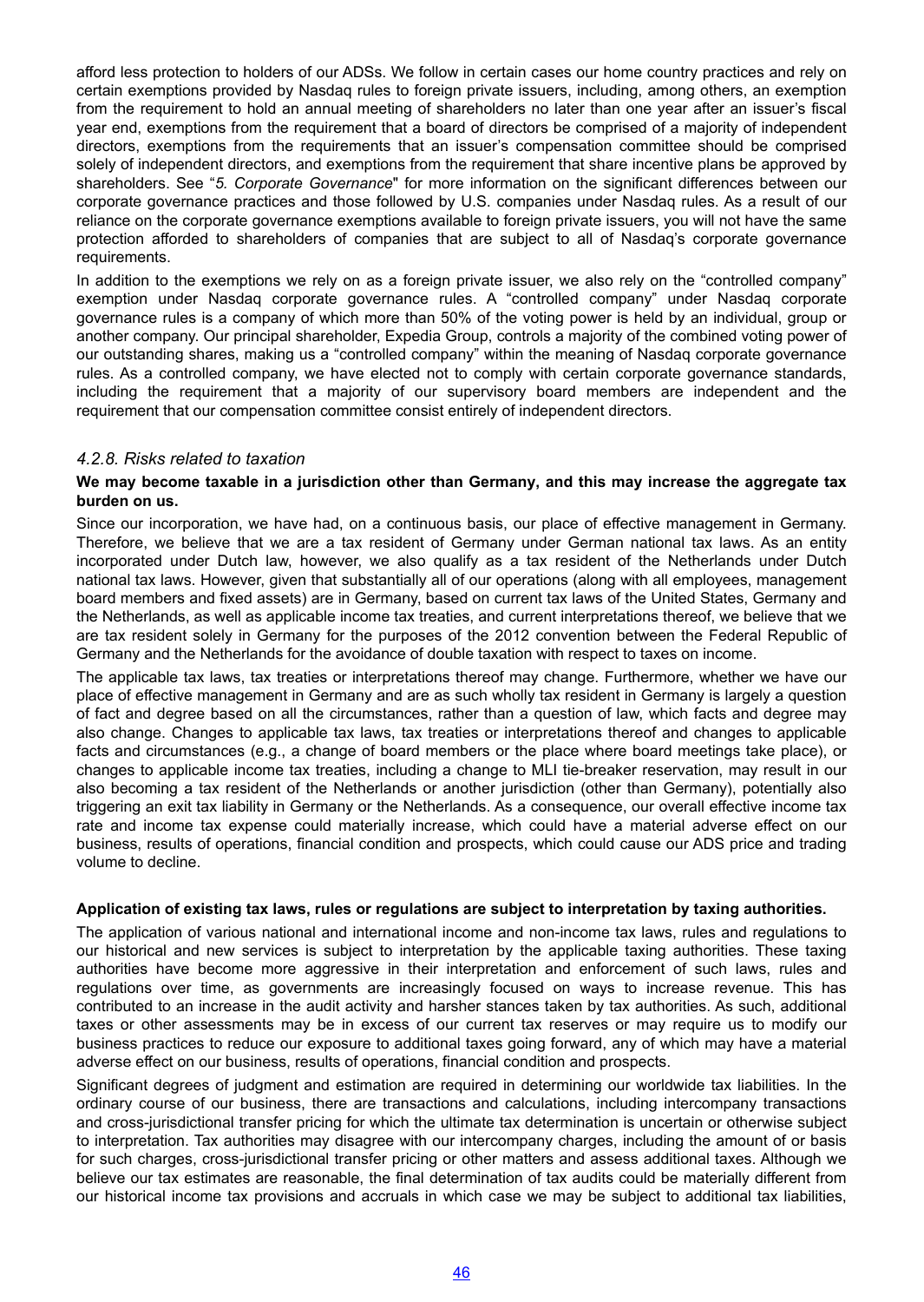possibly including interest and penalties, which could have a material adverse effect on our business, results of operations, financial condition and prospects.

#### **Amendments to existing tax laws, rules or regulations or enactment of new unfavorable tax laws, rules or regulations could have an adverse effect on our business and financial performance.**

Many of the underlying laws, rules or regulations imposing taxes and other obligations were established before the growth of the digital economy. If the tax or other laws, rules or regulations were amended, or if new unfavorable laws, rules or regulations were enacted, the results could increase our tax payments or other obligations, prospectively or retrospectively, subject us to interest and penalties, decrease the demand for our services if we pass on such costs to the user, result in increased costs to update or expand our technical or administrative infrastructure or effectively limit the scope of our business activities if we decided not to conduct business in particular jurisdictions. As a result, these changes may have a material adverse effect on our business, results of operations, financial condition and prospects.

In addition, in the past, Germany and foreign governments have introduced proposals for tax legislation, or have adopted tax laws, that could have a significant adverse effect on our tax rate, or increase our tax liabilities, the carrying value of deferred tax assets, or our deferred tax liabilities. For example, pursuant to the release of "base erosion and profit shifting" (BEPS) final Action Plans in October 2015, and its implementation through the MLI, several countries, including the countries in which we operate, have begun implementing the adopted MLI positions. By December 2021, 96 member countries of the OECD/G20 Inclusive Framework of BEPS ("IF member countries") including Germany, have signed the MLI. Out of these 96 countries, 68 including Germany have ratified the MLI. Germany has ratified the MLI in December 2020 and it subsequently entered into force in April 2021. Further, in October 2021, the OECD released a statement on a two pillar solution to address the tax challenges arising from the digitalization of the economy, to which 137 IF member countries have agreed. Several countries have unilaterally adopted digital services taxes or other similar taxes, while some other countries are planning to adopt such taxes in the future. Such ongoing developments and other new initiatives could result, depending on how they are ultimately implemented, in incremental taxes, and thus may adversely impact our business, results of operations, financial condition and prospects.

We are constantly exploring changes to our business structures to support our operations while managing operational and financial risk for ourselves and our shareholders and to make our services more financially attractive to our customers. Though these changes would be undertaken to manage operational and financial risk, we may experience unanticipated material tax liabilities which could have a material adverse effect on our business, results of operations, financial condition and prospects.

Our effective tax rate in the future could also be adversely affected by changes to our operating structure, changes in the mix of earnings in countries with differing statutory tax rates, or changes in the deferred tax assets and liabilities position.

#### **We may be classified as a passive foreign investment company, or PFIC, which could result in adverse U.S. federal income tax consequences to U.S. Holders of the ADSs.**

Based on the market price of our ADSs and the composition of our income, assets and operations, we do not believe that we should be treated as a PFIC for U.S. federal income tax purposes for the taxable year ended December 31, 2021 or in the foreseeable future. However, the application of the PFIC rules to us is subject to certain ambiguity. In addition, this is a factual determination that must be made annually after the close of each taxable year. Therefore, there can be no assurance that we will not be classified as a PFIC for the taxable year ended December 31, 2021 or for any future taxable year. We would be classified as a PFIC for any taxable year if, after the application of certain look-through rules, either: (1) 75% or more of our gross income for such year is "passive income" (as defined in the relevant provisions of the Internal Revenue Code of 1986, as amended), or (2) 50% or more of the value of our assets (determined on the basis of a quarterly average) during such year is attributable to assets that produce or are held for the production of passive income. Certain adverse U.S. federal income tax consequences could apply to a U.S. Holder if we are treated as a PFIC for any taxable year during which such U.S. Holder holds ADSs.

### **Certain of our ADS holders may be unable to claim tax credits to reduce German withholding tax applicable to the payment of dividends.**

We do not anticipate paying dividends on our ADSs for the foreseeable future. As a Dutch-incorporated but German tax resident company, however, if we pay dividends, such dividends will be subject to German (and potentially Dutch) withholding tax. Currently, the applicable German withholding tax rate is 26.375% of the gross dividend. This German tax can be reduced to the applicable double tax treaty rate, however, by an application filed by the tax payer for a specific German tax certificate with the German Federal Central Tax Office (*Bundeszentralamt für Steuern*). If a tax certificate cannot be delivered to the ADS holder due to applicable settlement mechanics or lack of information regarding the ADS holder, holders of the shares or ADSs of a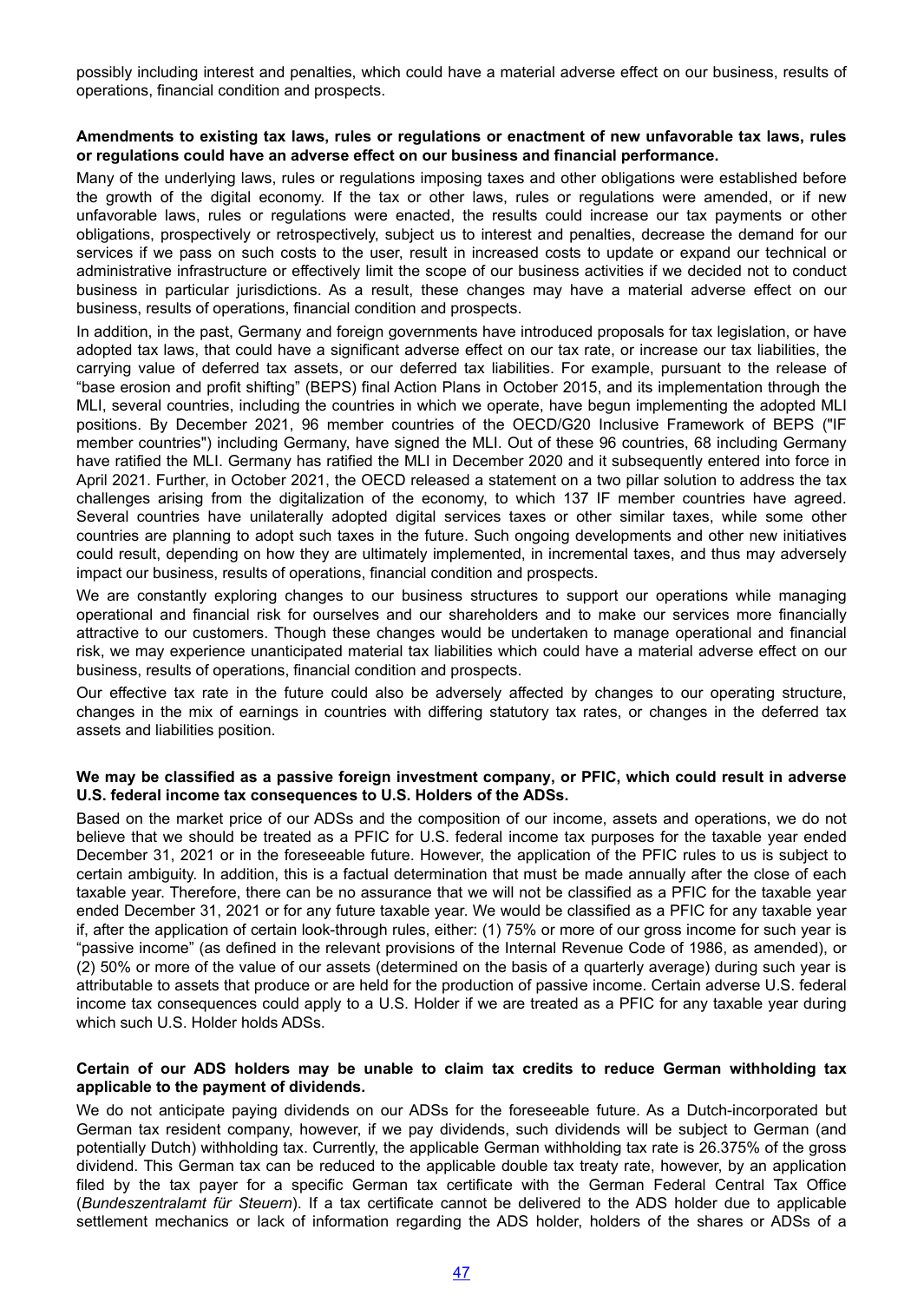German tax resident company may be unable to benefit from any available double tax treaty relief while they may be unable to file for a credit of such withholding tax in its jurisdiction of residence. Further, the payment made to the ADS holder equal to the net dividend may, under the tax law applicable to the ADS holder, qualify as taxable income that is in turn subject to tax, which could mean that a dividend is effectively taxed twice. Our ADSs have been issued by a depositary with a direct link to the U.S. Depository Trust Company, or DTC, which should reduce the risk that the applicable German withholding tax certificate cannot be delivered to the ADS holder. However, there can be no guarantee that the information delivery requirement can be satisfied in all cases, which could result in adverse tax consequences for affected ADS holders.

Investors should note that the interpretation circular (*Besteuerung von American Depositary Receipts (ADR) auf inländische Aktien*) issued by the German Federal Ministry of Finance (*Bundesministerium der Finanzen*) dated May 24, 2013 (reference number IV C 1-S2204/12/10003), or ADR Tax Circular, is not binding for German courts and it is not clear whether or not a German tax court will follow the ADR Tax Circular in determining the German tax treatment of our specific ADSs. Further concerns regarding the applicability of the ADR Tax Circular may arise due to the fact that the ADR Tax Circular refers only to German stock and not to shares in a Dutch N.V. If the ADSs are determined not to fall within the scope of application of the ADR Tax Circular, and thus profit distributions made with respect to the ADSs are not treated as a dividend for German tax purposes, the ADS holder would not be entitled to a refund of any taxes withheld on the dividends under German tax law.

#### **If we ever pay dividends, we may need to withhold tax on such dividends payable to holders of our ADSs in both Germany and the Netherlands.**

We do not intend to pay any dividends to holders of ADSs. However, if we do pay dividends, we may need to withhold tax on such dividends both in Germany and the Netherlands. As an entity incorporated under Dutch law, any dividends distributed by us are subject to Dutch dividend withholding tax on the basis of Dutch domestic law. However, on the basis of the double tax treaty between Germany and the Netherlands, the Netherlands will be restricted in imposing these taxes if we continue to be a tax resident of Germany and our place of effective management is in Germany. However, Dutch dividend withholding tax is still required to be withheld from dividends if and when paid to Dutch resident holders of our ADSs (and non-Dutch resident holders of our ADSs that have a permanent establishment in the Netherlands to which their shareholding is attributable). As a result, upon a payment of dividends, we will be required to identify our shareholders and/or ADS holders in order to assess whether there are Dutch residents (or non-Dutch residents with a permanent establishment in the Netherlands to which the shares are attributable) in respect of which Dutch dividend tax has to be withheld. Such identification may not always be possible in practice. If the identity of our shareholders and/or ADS holders cannot be determined, withholding of both German and Dutch dividend tax from such dividend may occur upon a payment of dividends.

Furthermore, the withholding tax restriction referred to above is based on the current reservation of Germany under the MLI with respect to the dual resident entities. If Germany changes its MLI reservation on Article 4 of the MLI, we may not be entitled to any benefits of the double tax treaty between Germany and the Netherlands, including the withholding tax restriction, as long as Germany and the Netherlands do not reach an agreement on our tax residency for purposes of the double tax treaty between Germany and the Netherlands, except to the extent and in such manner as may be agreed upon by the authorities. As a result, any dividends distributed by us during the period till when no such agreement has been reached between Germany and the Netherlands, may be subject to withholding tax both in Germany and the Netherlands.

In addition, a proposed law is currently pending before the Dutch parliament, namely the Emergency act conditional exit dividend tax (*Spoedwet conditionele eindafrekening dividendbelasting*) which would, if enacted, impose a dividend withholding (exit) tax on certain deemed distributions if we cease to be a Dutch tax resident and become a tax resident of a jurisdiction that is not a member of the EU or the EEA, when such jurisdiction does not satisfy certain conditions. In some cases, we would have a right to recover the amount of tax from our shareholders when such shareholder is not entitled to an exemption. If enacted in the form in which it is presently pending before the Dutch parliament, the proposed law will have retroactive effect to December 8, 2021.

## *4.2.7. General risk factors*

## **Our share price may be volatile or may decline regardless of our operating performance.**

The market price for our ADSs has been, and will likely continue to, be volatile, and there continues to be relatively few ADSs outstanding, resulting in relatively low liquidity in our ADSs. Our results of operations are also subject to material quarterly fluctuations that may affect the volatility of our ADSs. In addition, the market price of our ADSs may fluctuate significantly in response to a number of factors, most of which we cannot control, including:

- actual or anticipated fluctuations in our results of operations;
- variance in our financial performance from the expectations of market analysts or from the financial guidance that we have communicated;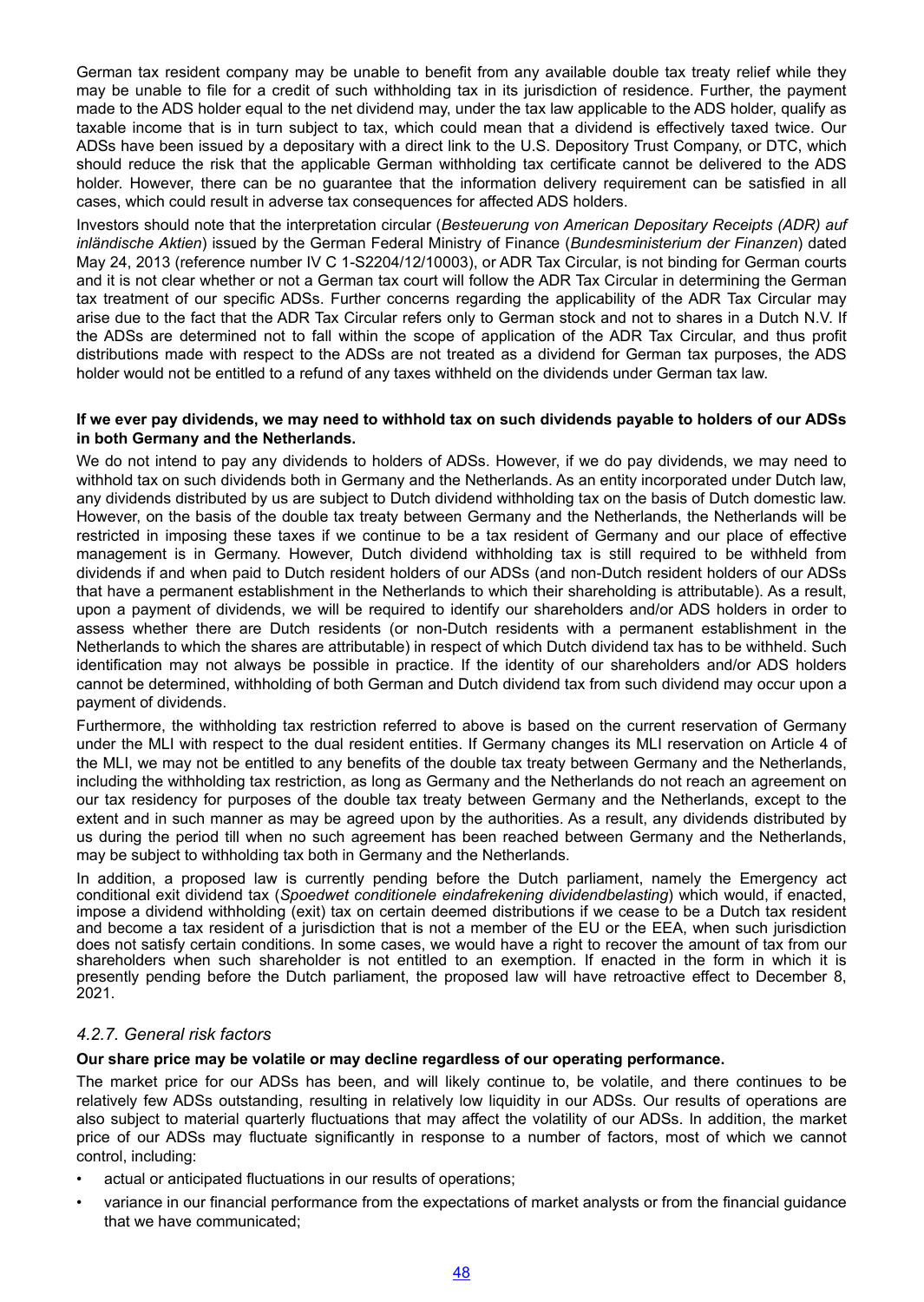- announcements by us or our competitors of significant business developments, acquisitions or expansion plans;
- changes in the prices of our competitors or those paid to us by our customers;
- our involvement in litigation or regulatory investigations;
- our sale of ADSs or other securities in the future;
- a sale of ADSs by our major shareholders in the future;
- market conditions in our industry;
- changes in key personnel;
- the trading volume of our ADSs;
- changes in the estimation of the future size and growth rate of our markets; and
- general economic and market conditions.

The stock markets, including Nasdaq, have in the past experienced extreme price and volume fluctuations that have affected and continue to affect the market prices of equity securities of many Internet companies.

## **Future sales and/or issues of our ADSs, or the perception in the public markets that such sales may occur, may depress our ADS price.**

Sales of a substantial number of our ADSs in the public market, or the perception that these sales could occur, could adversely affect the price of our ADSs and could impair our ability to raise capital through the sale of additional ADSs. Our Founders continue to hold a significant shareholding in us, and one of them has made significant sales of ADSs in recent years. Our Founders may conduct further significant sales of ADSs in the future. The ADSs are freely tradable without restriction under the Securities Act, except for any of our ADSs that may be held or acquired by our management board members, supervisory board members, executive officers and other affiliates, as that term is defined in the Securities Act or ADSs sold in transactions not subject to the registration requirements of the Securities Act, which will in each case be restricted securities under the Securities Act. Restricted securities may not be sold in the public market unless the sale is registered under the Securities Act or an exemption from registration is available.

## **Our Class B shares are convertible into Class A shares, which may be sold subject to certain restrictions in the Amended and Restated Shareholders' Agreement.**

In the future, we may also issue our securities in connection with investments or acquisitions. The amount of ADSs issued in connection with an investment or acquisition could constitute a material portion of our thenoutstanding ADSs. Any issuance of additional securities in connection with investments or acquisitions may result in additional dilution to you.

## **If securities or industry analysts publish inaccurate or unfavorable research about our business, our ADS price could decline.**

The trading market for our ADSs depends in part on the research and reports that securities or industry analysts publish about us or our business. If securities or industry analyst coverage results in downgrades of our ADSs or publishes inaccurate or unfavorable research about our business, our ADS price would likely decline.

## **Our global operations involve additional risks.**

Our platform is available in a number of jurisdictions. We face complex, dynamic and varied risk landscapes in the jurisdictions in which our platform is available. We must tailor our services and business models to the unique circumstances of each of the many countries and markets in which our platform is available. This can be complex, difficult, costly and divert management and personnel resources. In addition, we may face competition in other countries from companies that may have more experience with operations in such countries or with global operations in general. Laws and business practices that favor local competitors or prohibit or limit foreign ownership of certain businesses or our failure to adapt our practices, systems, processes and business models effectively to the user and supplier preferences in each country in which our platform is available, could slow our growth. Certain markets in which we operate are characterized by lower margins in our business and related businesses than is the case in more mature markets, which could have a negative impact on our overall margins as our revenue from these markets grows over time.

In addition to the risks outlined elsewhere in this section, our global operations are subject to a number of other risks, including:

• changing political conditions, including risk of rising protectionism, restrictions on immigration or imposition of new trade barriers;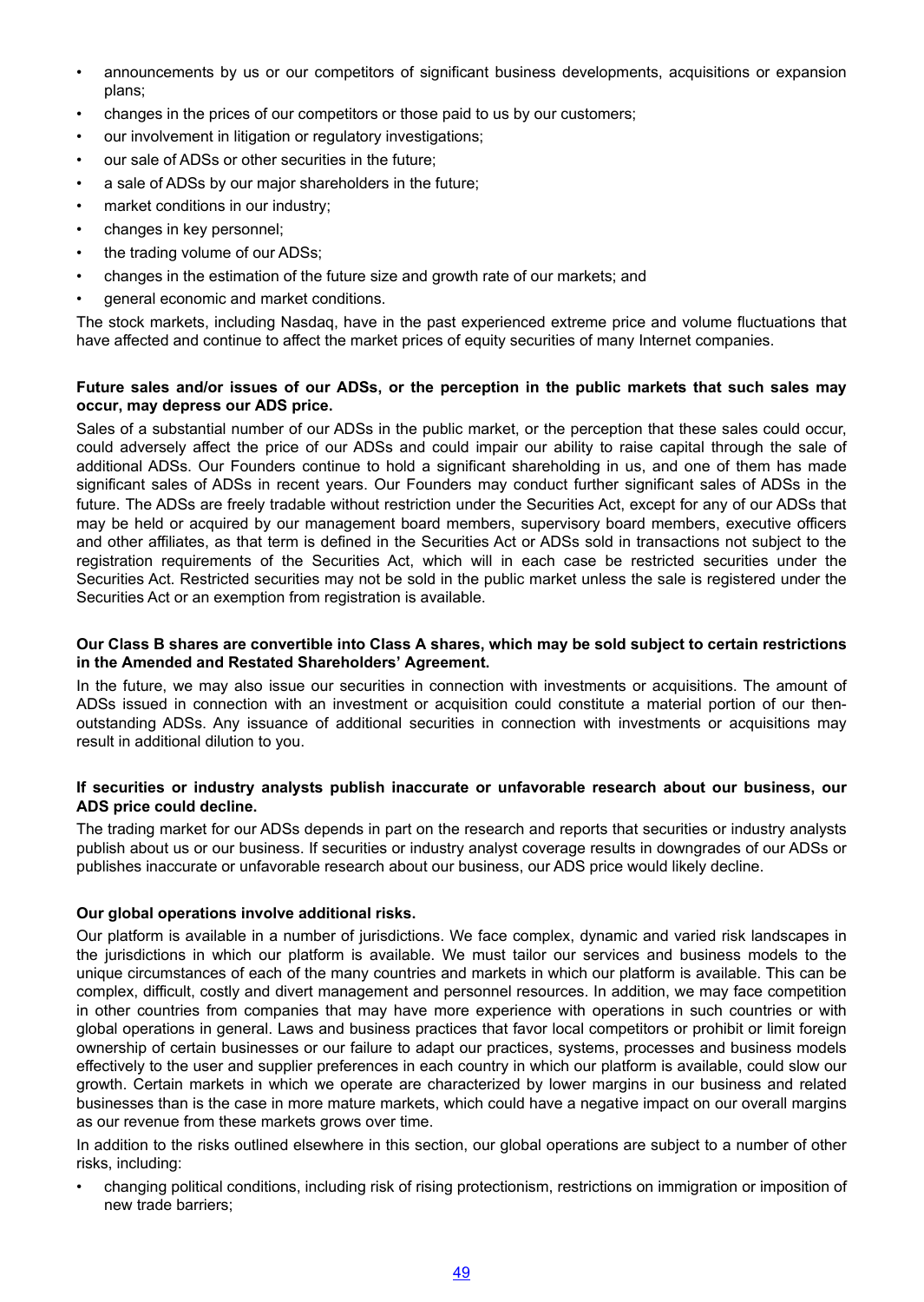- local political or labor conditions, including being individually targeted by local regulators or being adversely affected by national labor strikes;
- compliance with various regulatory laws and requirements relating to anti-corruption, antitrust or competition, economic sanctions, data content and privacy, consumer protection, employment and labor laws, health and safety, and advertising and promotions;
- differences, inconsistent interpretations and changes in various laws and regulations, including international, national and local tax laws;
- weaker or uncertain enforcement of our contractual and intellectual property rights;
- preferences by local populations for local providers;
- slower adoption of the Internet as an advertising, broadcast and commerce medium and the lack of appropriate infrastructure to support widespread Internet usage in those markets;
- our ability to support new technologies that may be more prevalent in certain local markets; and
- uncertainty regarding liability for services and content, including uncertainty as a result of local laws and lack of precedent.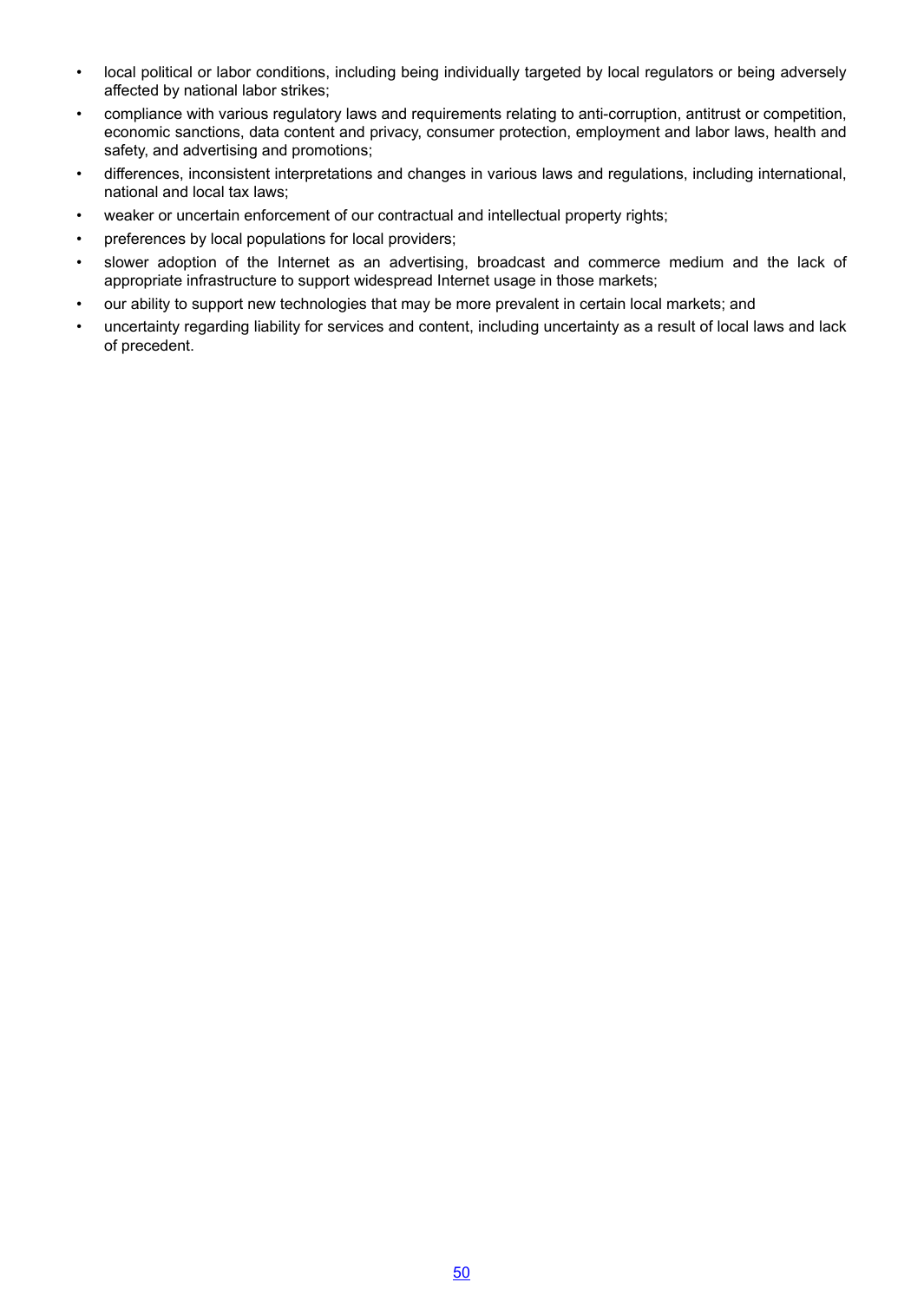# **5. Corporate Governance**

# **5.1. Dutch Corporate Governance Code**

The Dutch Corporate Governance Code 2016 ("DCGC") applies to trivago. The text of the DCGC is publicly available on the website of the Monitoring Committee Corporate Governance Code:

## http://www.mccg.nl.

We acknowledge the importance of good corporate governance. However, at this stage, we do not comply with all the best practice provisions of the DCGC, to a large extent because such provisions conflict with or are inconsistent with the corporate governance rules of Nasdaq and U.S. securities laws that apply to us, or because such provisions do not reflect best practices of international companies listed on Nasdaq.

The Company's most substantial deviations from the best practice provisions of the DCGC are summarized below. We may deviate from additional best practice provisions in the future.

In order to safeguard independence of the supervisory board, the DCGC recommends that:

- i. for each ten percent- shareholder or group of affiliated shareholders, there is at most one supervisory board member who can be considered to be a shareholder representative;
- ii. there is at most one non-independent supervisory board member who cannot be considered as independent due to circumstances other than being a shareholder representative; and
- iii. the total number of non-independent supervisory board members should account for less than half of the total number of supervisory board members.

A majority of our supervisory board members is independent. See section "*5.6 Supervisory Board*". It is our view that given the nature of our business and the practice in our industry and considering our shareholder structure, it is justified that only four supervisory board members will be independent. We may need to deviate from the DCGC's independence definition for supervisory board members either because such provisions conflict with or are inconsistent with the corporate governance rules of Nasdaq and U.S. securities laws that apply to us, or because such provisions do not reflect best practices of global companies listed on Nasdaq. We may need to further deviate from the DCGC's independence definition for supervisory board members when looking for the most suitable candidates. For example, a future supervisory board candidate may have particular knowledge of, or experience in our industry, but may not meet the definition of independence in the DCGC. As such background is very important to the efficacy of our supervisory board, our supervisory board may decide to nominate candidates for appointment who do not fully comply with the criteria as listed under best practice provision 2.1.8 of the DCGC.

- The DCGC recommends that our supervisory board establish a selection and appointment committee. Because we will be a "controlled company" within the meaning of the Nasdaq corporate governance standards, we do not believe that a selection and appointment committee will be beneficial for our governance structure. We will not establish a selection and appointment committee.
- The DCGC further recommends that the compensation committee is not chaired by the chairman of the supervisory board. The chairman of our supervisory board is also the chairman of our compensation committee. Given the chairman's expertise and vision, we consider him to be the best person for the job.
- Consistent with corporate practice for non-executive members of a board in the U.S., the terms of office of our supervisory board members run and end simultaneously. Our supervisory board continuously monitors succession of its members as well as the managing board members. In light of this, we have not drawn up a retirement schedule.
- The DCGC recommends that management board members are appointment for a maximum period of four years. During our 2018 annual general meeting, Axel Hefer (CFO) was re-appointed for a five-year term, given his important role within the company.
- Under our articles of association (the "Articles"), members of the management board and the supervisory board shall be appointed on the basis of a binding nomination prepared by the supervisory board. This means that the nominee shall be appointed to the management board or supervisory board, as the case may be, unless the general meeting of shareholders (the "General Meeting") strips the binding nature of the nomination (in which case a new nomination shall be prepared for a subsequent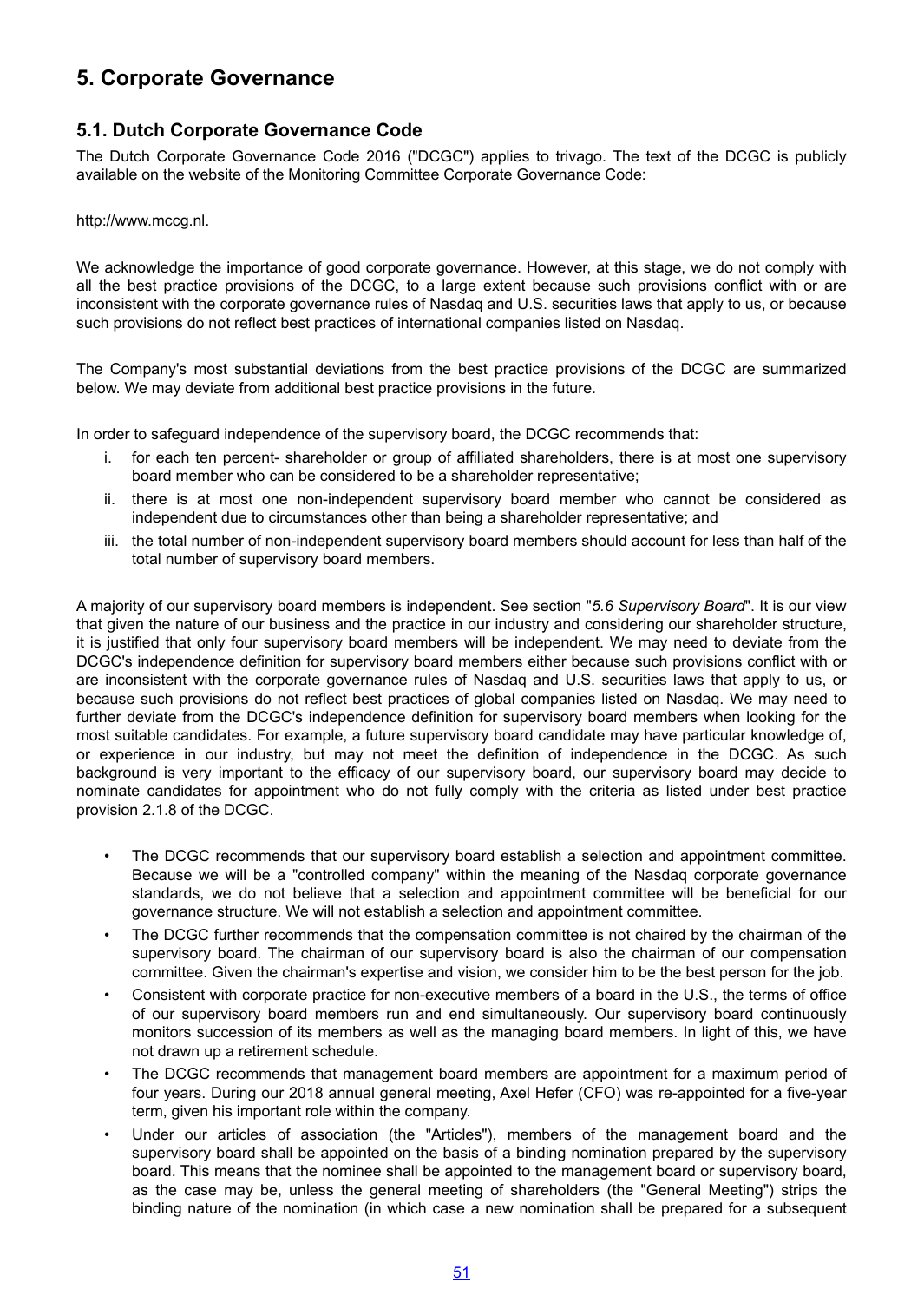General Meeting). Our articles of association will provide that the General Meeting can only pass such resolution by a two thirds majority representing at least half of the issued share capital. However, the DCGC recommends that the general meeting can pass such resolution by simple majority, representing no more than one-third of the issued share capital.

- Under the Articles, members of the management board and the supervisory board can only be dismissed by the General Meeting by simple majority, provided that the supervisory board proposes the dismissal. In other cases, the general meeting can only pass such resolution by a two-thirds majority representing at least half of the issued share capital. Similar to what has been described above, the DCGC recommends that the General Meeting can pass a resolution to dismiss a member of the management board or supervisory board by simple majority, representing no more than one-third of the issued share capital.
- The DCGC recommends against providing equity awards as part of the compensation of a supervisory board member. However, the company deviates from this recommendation and grants equity awards to its supervisory board members, consistent with corporate practice for non-executive members of a board in the U.S., where the company has its listing.
- The DCGC further recommends that the management board appoints the senior internal auditor and the company secretary, subject to approval by the supervisory board. We have simplified this process as our CFO appoints the senior internal auditor and the company secretary, and allow the audit committee to express its views regarding the proposes senior internal auditor.
- The DCGC recommends having diversity policy for the composition of the management board and supervisory board. We acknowledge the importance of diversity in the broadest sense and consider aspects of diversity relevant to our company. The supervisory board believes that it is important for its members to represent diverse viewpoints and further that the personal backgrounds and qualifications of the managing and supervisory directors, considered as a group, should provide a significant composite mix of experience, knowledge and abilities. See section "5.7 Diversity Disclosures."
- The DCGC recommends that certain aspects need to be taken into consideration when formulating the compensation policy. The Company's current Compensation Policy (established before the current DCGC entered into force) does not take the following aspects into account: (i) pay ratios within the Company, (ii) variable compensation for management board members being based on measurable metrics, (iii) a retention period for shares granted as equity compensation and (iv) options for shares not being exercisable for the first three years after being granted. The reason for the deviation from the recommendations under (i) and (ii) is that our supervisory board has deemed it more suitable to base management board compensation on a qualitative evaluation. The reason for the deviation from the recommendations under (iii) and (iv) is to be consistent with corporate practice for non-executive members of a board in the U.S., where the company has its listing.
- The DCGC further recommends that the compensation report include, among other things, statements on (i) scenario analysis's being performed, (ii) the pay ratios within the company and (iii) the relationship between the variable part of a director's compensation (and the measurable metrics on which the variable compensation is based) on the one hand and the contribution of such compensation to longterm value creation and the underlying performance on the other hand. Although we have been working, also involving a specialized consultant, on a variety of aspects around our compensation program and related disclosure including some of the above, we do not fully comply with the relevant provisions from the DCGC. The main reason for each of (i) through (iii) above, is that our supervisory board has deemed other elements more suitable to base management board compensation and related disclosure on.
- The DCGC suggests that the annual statements of the Company include a (separate) report by the supervisory board. For purposes of consistency with our US annual report, this annual report does not include a separate supervisory report. However, the elements that the DCGC recommends to be covered by the (separate) supervisory board report are covered throughout this annual report, which is signed by each of our supervisory directors.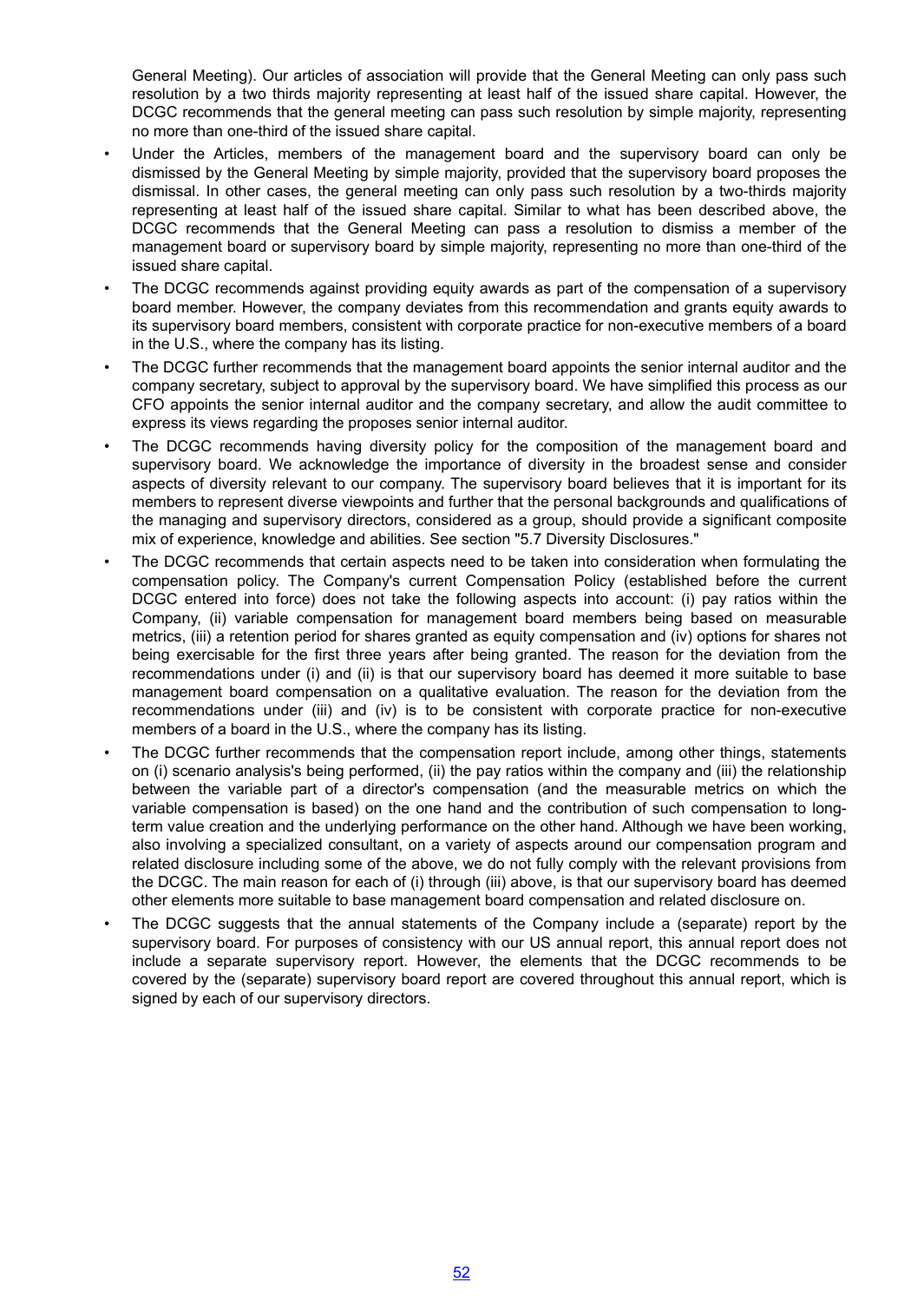# **5.2. Other Codes of Conduct or Corporate Governance Practices**

In addition to the DCGC, trivago is subject to and complies with its Code of business conduct and ethics. The text of trivago's Code of business conduct and ethics is publicly available on our website:

http://ir.trivago.com/phoenix.zhtml?c=254450&p=irol-govHighlights

## **5.3 Risk management and control systems**

See chapter *4.1 Risk management, risk appetite and control systems* of this report for an overview of the main characteristics of the Company's risk management and control systems relating to the process of financial reporting by the Company and the Company's group companies whose financial information is included in the Consolidated Financial Statements.

# **5.4. General meeting of shareholders**

The General Meeting may be held in Amsterdam, Arnhem, Assen, The Hague, Haarlem, 's-Hertogenbosch, Groningen, Leeuwarden, Lelystad, Maastricht, Middelburg, Rotterdam, Schiphol (Haarlemmermeer), Utrecht or Zwolle, the Netherlands.

The Company must hold at least one General Meeting each year, to be held within six months after the end of our fiscal year. This annual General Meeting shall be called by the management board and/or the supervisory board in accordance with applicable law. In addition, a General Meeting must also be held within three months if our management board has determined it to be likely that the Company's equity has decreased to an amount equal to or lower than half of its paid up and called up capital. If the management board and/or the supervisory board has/have failed to ensure that a General Meeting as referred to in the preceding sentences is held in a timely fashion, each shareholder and other person entitled to attend General Meetings may be authorized by the Dutch court to convene the General Meeting.

Our management board and/or supervisory board may convene extraordinary General Meetings whenever they so decide. One or more shareholders and/or others entitled to attend General Meetings, alone or jointly representing at least 10% of our issued share capital, may on their application, be authorized by the Dutch court to convene a General Meeting. The Dutch court will disallow the application if it does not appear that the applicants have previously requested the management board and the supervisory board to convene a General Meeting and that neither the management board nor the supervisory board has taken the necessary steps so that such General Meeting could be held within six weeks after the request.

General Meetings are convened in the manner and with reference to applicable law and stock exchange requirements, with due observance of a convening notice of at least 15 days, by a notice which includes (i) the subjects to be discussed, (ii) the place and time of the General Meeting, (iii) the procedures for participation in the General Meeting and the exercise of voting rights in person or by proxy, and (iv) such other items as must be included in the notice pursuant to applicable law and stock exchange rules. One or more shareholders and/or others entitled to attend General Meetings, alone or jointly representing at least 3% of the issued share capital, have the right to request the inclusion of additional items on the agenda of General Meetings. Such requests must be made in writing, substantiated and received by us no later than on the 60th day before the day of the relevant General Meeting. No resolutions are to be adopted on items other than those which have been included on the agenda as voting items.

Under the DCGC, shareholders and others entitled to attend General Meetings who wish to exercise their rights to request the convening of a General Meeting or to put matters on the agenda, as discussed above, should first consult the management board. If the envisaged exercise of such rights might result in a change to the Company's strategy, the DCGC allows the management board to invoke a response period of up to 180 days. If invoked, the management board should use such response period for further deliberation and constructive consultation and explore alternatives. This shall be monitored by the supervisory board. The response period may be invoked only once for any given General Meeting and shall not apply (i) in respect of a matter for which a response period has been previously invoked, or (ii) if a shareholder holds at least 75% of the Company's issued share capital as a consequence of a successful public bid.

Shareholders as well as others entitled to attend General Meetings, are entitled, in person or by proxy, to address the General Meeting and, to the extent that they have such right, to vote at the General Meeting, in each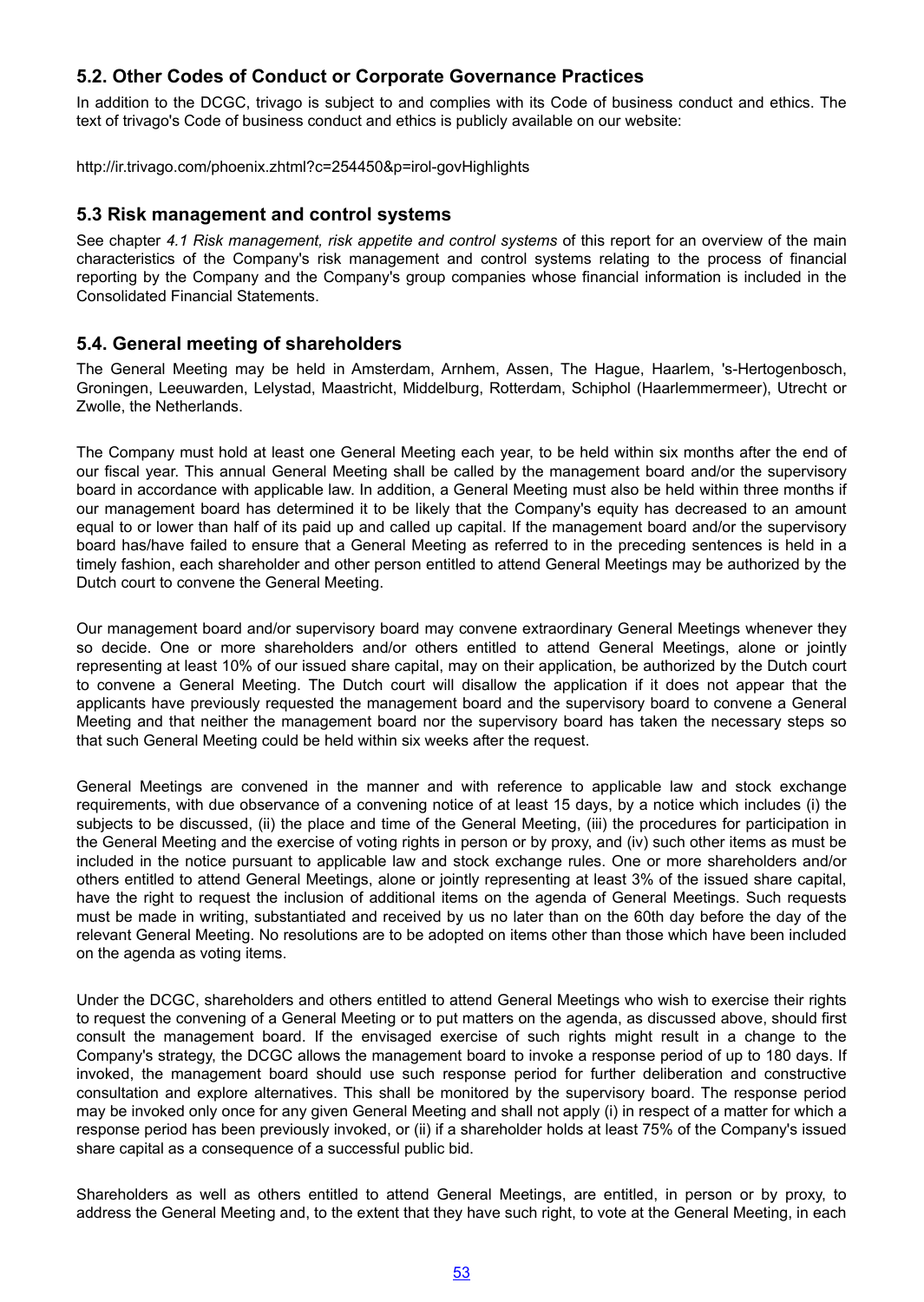case provided that such shareholder or other person has notified the Company of his intention to attend the General Meeting no later than seven days before the day of the meeting, unless the convening notice indicates otherwise.

Unless otherwise provided for by the management board or applicable law, and regardless of who would be entitled to attend the General Meeting in the absence of a record date as set forth in the applicable provisions of the Dutch Civil Code, persons entitled to attend the General Meeting are those who, on the record date (if determined by the management board), have voting rights and/or meeting rights and have been registered as such in a register designated by the management board for that purpose. The record date (if determined by the management board) must be the 28th day prior to that of the General Meeting concerned.

The Articles do not attribute specific powers to the General Meeting, in addition to those which follow from Dutch law.

# **5.5. Management Board**

| <b>Name</b>       | Age | <b>Position</b>                                                                                           |
|-------------------|-----|-----------------------------------------------------------------------------------------------------------|
| Axel Hefer        | 44  | Managing Director for Legal, Marketplace, People and Culture, and<br>Technology (Chief Executive Officer) |
| Matthias Tillmann | 38  | Managing Director for Finance, Marketing and Product (Chief Financial<br>Officer)                         |

The following paragraphs set forth biographical information regarding our management board members as well as our chief financial officer.

**Axel Hefer** currently serves as chief executive officer of the company. He was initially appointed as managing director and chief financial officer of the company in 2016. He also serves as a non-executive director of Spark Networks SE and Patrizia AG as well as chairman of the supervisory board of FC Schalke 04. Prior to joining trivago GmbH, Mr. Hefer was CFO and COO of Home24 AG, an online home furniture and decor company, and managing director of One Equity Partners, the former Private Equity Division of J.P. Morgan Chase. Mr. Hefer holds a diploma in management from Leipzig Graduate School of Management (HHL) and an M.B.A. from INSEAD.

**Matthias Tillmann** currently serves as chief financial officer of the company and was initially appointed as managing director in 2020. He joined trivago in 2016 and has held a variety of leadership responsibilities in the finance department. He co-led the team as Senior Vice President, Head of Corporate Finance and prior to that was Head of Strategy and Investor Relations. Prior to joining trivago, he was a senior investment banker at Deutsche Bank AG. Mr. Tillmann holds a diploma in mathematics and economics from the University of Münster (WWU).

## *5.5.1. Changes to our management board in 2021*

On November 1, 2021, we announced that James Carter would resign from the management board effective December 31, 2021. Mr. Carter continues to act as an advisor to trivago on strategic and technical matters and will transition from his current operational responsibilities in the first half of 2022.

The size and composition of our management board and the combined experience and expertise of its members should reflect the best fit for trivago's profile and strategy, irrespective of gender. This aim for the best fit, in combination with the availability of qualifying candidates, has resulted in trivago, as of the date of this board report, having a management board in which both members are male.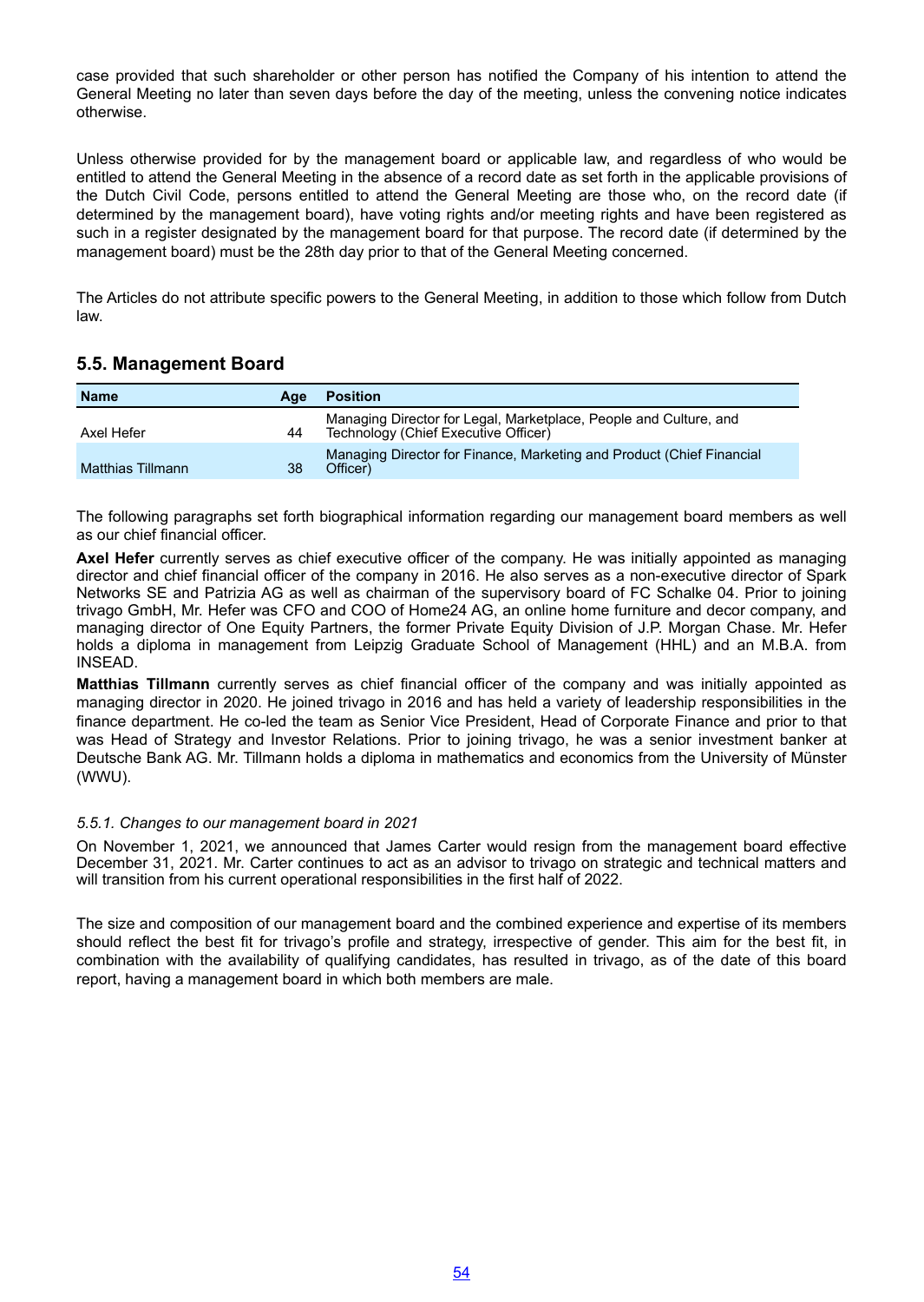# **5.6. Supervisory Board**

| Name                     | Age | Gender | <b>Nationality</b> | <b>First appointment</b> | <b>Term of office</b> | Attendance rate SB<br>meetings |
|--------------------------|-----|--------|--------------------|--------------------------|-----------------------|--------------------------------|
| Joana Breidenbach        | 57  | F      | German             | June 30, 2021            | 2024 AGM              | 100%                           |
| <b>Robert Dzielak</b>    | 51  | M      | <b>USA</b>         | June 8, 2018             | 2024 AGM              | 100%                           |
| Eric Hart                | 46  | M      | <b>USA</b>         | February 25, 2021        | 2024 AGM              | 100%                           |
| Peter M. Kern (Chairman) | 54  | M      | <b>USA</b>         | December 16, 2016        | 2022 AGM              | 100%                           |
| Hiren Mankodi            | 48  | M      | <b>USA</b>         | June 28, 2019            | 2022 AGM              | 100%                           |
| Mieke De Schepper*       | 46  | F      | Dutch              | March 1, 2022            | 2025 AGM              |                                |
| Niklas Östberg           | 42  | M      | Swedish            | December 8, 2016         | 2022 AGM              | 67%                            |

*\*On March 1, 2022, Mieke De Schepper was designated as temporary member of our supervisory board, pending her appointment at our general meeting of shareholders scheduled for later in 2022. For more information, see 5.6.1. Changes to our supervisory board below.*

The following is a brief summary of the business experience of our supervisory board members.

**Joana Breidenbach** is an internet entrepreneur, author and anthropologist. She is a member of the supervisory board of gut.org gAG, co-founder of the donation platform betterplace.org and founder of the think tank betterplace lab. Ms. Breidenbach holds a PhD degree from the Ludwig Maximilians University in Munich.

**Robert J. Dzielak** has served as Expedia Group's Chief Legal Officer and Secretary since March 2018, previously serving as its Executive Vice President, General Counsel and Secretary since April 2012. Mr. Dzielak had previously served as Senior Vice President and acting General Counsel since October 2011. Since joining the Expedia Group as Assistant General Counsel in April 2006 and through his service as Vice President and Associate General Counsel between February 2007 and October 2011, Mr. Dzielak held primary responsibility for the worldwide litigation portfolio of Expedia Group and its brands. Prior to joining Expedia Group, Mr. Dzielak was a partner at the law firm of Preston, Gates and Ellis, LLP (now K&L Gates LLP), where his practice focused on commercial and intellectual property litigation. Mr. Dzielak received his J.D. from The John Marshall Law School.

**Eric M. Hart** has served as the Chief Financial Officer of Expedia Group since April 2020, overseeing Expedia Group's accounting, financial reporting and analysis, investor relations, treasury, internal audit, tax, and real estate teams. Mr. Hart had served as acting Chief Financial Officer since the departure of the former Chief Financial Officer in December of 2019. Mr. Hart has also served as Expedia Group's Chief Strategy Officer since November 1, 2019 with responsibility for Expedia Group's strategy and business development, as well as global M&A and investments. Prior to assuming the Chief Strategy Officer position, Mr. Hart served as the General Manager of Expedia Group's CarRentals.com brand for nearly three years. Prior to that, he oversaw corporate strategy for the Expedia Group, leading some of Expedia Group's largest acquisitions. Before joining Expedia Group, Mr. Hart spent time as a Vice President at Lake Capital, as a Project Leader at Boston Consulting Group, and as a Consultant at Accenture. Mr. Hart holds a bachelor's degree from Georgia State University and a Master's in Business Administration from University of Chicago Booth School of Business.

**Peter M. Kern** has been a director of Expedia Group since completion of the IAC/Expedia Group spin-off, has served as Vice Chairman of Expedia Group since June 2018, and has served as Chief Executive Officer of Expedia Group since April 2020. Mr. Kern served on the board of directors of Tribune Media Company from October 2016 through the completion of Tribune Media's merger with Nextstar Media Group, Inc. in September 2019, and served as Tribune Media's Chief Executive Officer from March 2017 through September 2019. Mr. Kern is a Managing Partner of InterMedia Partners VII, LP, a private equity firm. Prior to joining InterMedia, Mr. Kern was Senior Managing Director and Principal of Alpine Capital LLC. Prior to Alpine Capital, Mr. Kern founded Gemini Associates in 1996 and served as President from its inception through its merger with Alpine Capital in 2001. Prior to founding Gemini Associates, Mr. Kern was at the Home Shopping Network and Whittle Communications. In addition to serving as the Chairman of the Supervisory Board of trivago N.V., Mr. Kern also currently serves as Chairman of the board of directors of Hemisphere Media Group, Inc., a publicly-traded Spanish-language media company and on the boards of several private companies. Mr. Kern holds a B.S. degree from the Wharton School at the University of Pennsylvania.

**Hiren Mankodi** currently serves as Managing Director for Charlesbank Capital Partners, leading the firm's technology investing efforts. Previously he was a co-founding partner at Pamplona TMT, a private equity firm focusing on the technology, media and telecom private equity sector. Prior to that, he was a Managing Director at Audax Private Equity where he led the firm's technology investing efforts. He has over 20 years of private equity and venture capital investing experience, including investments in the enterprise software, infrastructure software, digital media, healthcare IT, technology-enabled services, and industrial technology sectors.

Mieke De Schepper currently serves as Chief Commercial Officer of Trustpilot. She previously served as Executive Vice President, Online Travel and Managing Director Asia Pacific, Amadeus IT Group until April 2022. Before Amadeus, Mieke worked for Expedia Group, where she held the role of Senior Vice President and Chief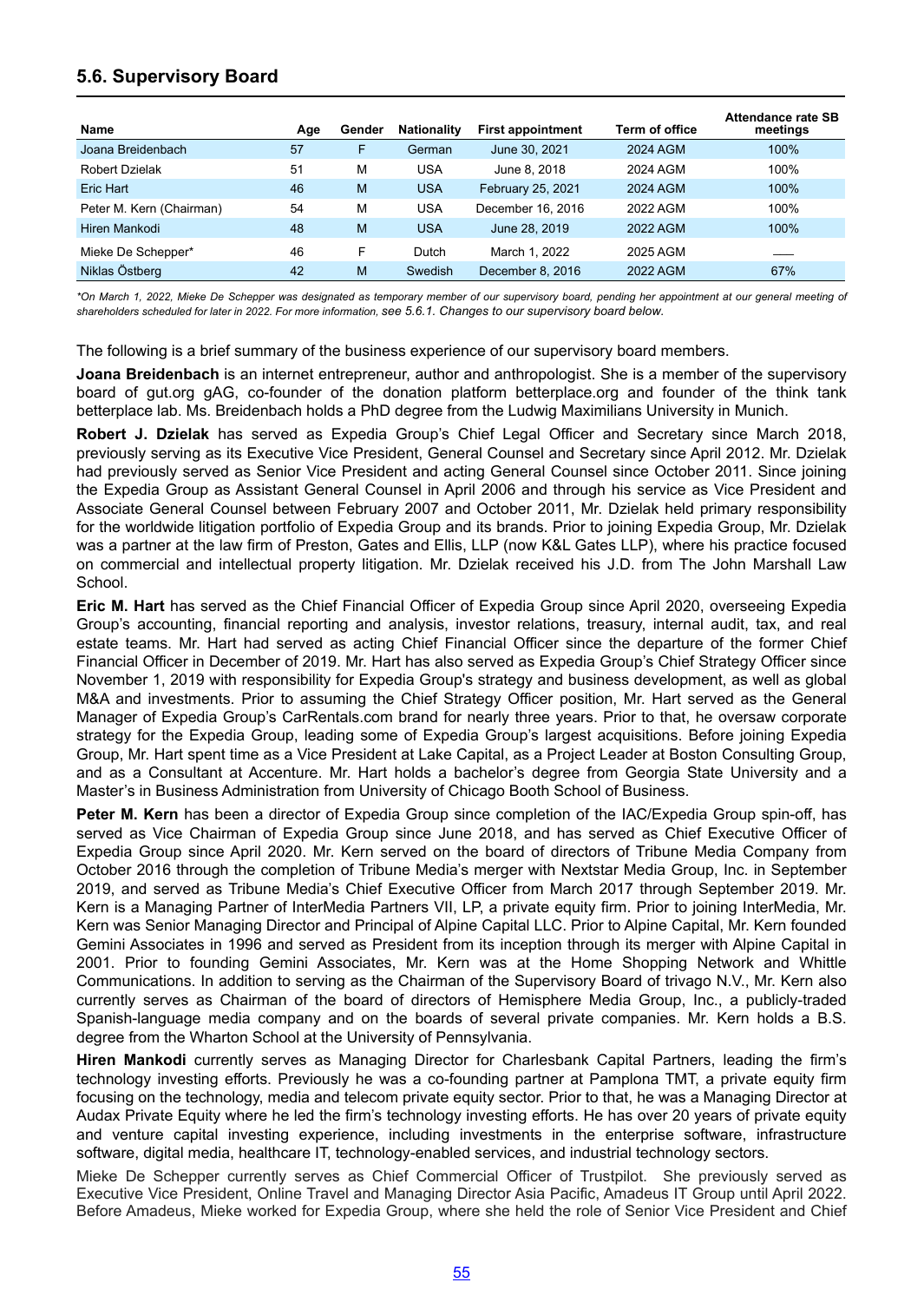Commercial Officer of Egencia and as Vice President of Expedia Group's Lodging Partner Solutions Asia Pacific. Prior to Expedia Group, she spent ten years with Phillips Electronics having held various global, regional and local leadership roles in product, marketing and sales. She started her professional career with McKinsey. Mieke holds an MBA from INSEAD and an MSc in Industrial Design Engineering from the Delft University of Technology.

**Niklas Östberg** is the co-founder of Delivery Hero SE and has served as its Chief Executive Officer since May 2011. He also served as director of the board until its public offering in July 2017. Prior to this, Mr. Östberg was co-founder and chairman of the board of Online Pizza Norden AB from 2008 and May 2011. Mr. Östberg holds a Master's degree from the Royal Institute of Technology in Stockholm, Sweden.

## *5.6.1. Changes to our supervisory board in 2021 and 2022*

- On February 25, 2021, Ariane Gorin resigned from our supervisory board and compensation committee.
- On June 30, 2021, Rolf Schrömgens, did not stand for reelection as a member of our supervisory board at our annual general meeting of shareholders.
- On June 30, 2021, the Supervisory Board appointed Joana Breidenbach, Robert Dzielak and Eric Hart to the Supervisory Board, with terms expiring at our annual general meeting to be held in 2024.
- Prior to his formal appointment Eric Hart was designated on February 25, 2021, as temporary member of our supervisory board. On June 30, 2021, the Supervisory Board appointed Eric Hart to the Supervisory Board, with a term expiring at our annual general meeting to be held in 2024.
- On March 1, 2022, Frédéric Mazzella resigned from our supervisory board and audit committee. On the same date, the supervisory board designated Mieke De Schepper as temporary member of our supervisory board, pending her appointment at our general meeting of shareholders scheduled for later in 2022, and appointed her to our audit committee. Upon her designation as temporary member of the supervisory board, Ms. De Schepper has all powers and responsibilities of a supervisory board member, as if she had been appointed at the general meeting of shareholders.

The following members, including the chairman, of the supervisory board are, given their respective positions within the Expedia Group, materially not independent for purposes of the DCGC: Mr. Kern, Mr. Dzielak and Mr. Hart. For more information on our corporate governance structure, see section *7. Related Party Disclosures*.

The size and composition of our supervisory board and the combined experience and expertise of its members should reflect the best fit for trivago's profile and strategy, irrespective of gender. This aim for the best fit, in combination with the availability of qualifying candidates, has resulted in trivago, as of the date of this board report, having two female members.

# **5.7. Diversity Disclosures**

The Company is committed to supporting, valuing and leveraging the value of diversity, but also believes that there is a fine line between diversity and unintentional discrimination. For that reason, the importance of diversity, in and of itself, should not set aside the overriding principle that someone should be recommended, nominated and appointed for being "the right person for the job".

The Company believes that it is important for the management board and the supervisory board to represent a diverse composite mix of personal backgrounds, experiences, qualifications, knowledge, abilities and viewpoints. The Company seeks to combine the skills and experience of long-standing members of the management board and the supervisory board with the fresh perspectives, insights, skills and experiences of new members.

To further increase the range of viewpoints, perspectives, talents and experience within the management board and the supervisory board, the Company strives for a mix of ages in the composition of those bodies. With a view to the existing composition of the supervisory board and the term of appointment of its members, the Company targets that over a period of the upcoming four years, the supervisory board shall consist of at least two women and at least two men, with the objective that following the Company's annual general shareholder meeting in 2026, the supervisory board shall consist for at least one-third of women and at least one third of men (in each case rounded up to the nearest integer). Separately, with a view to the existing composition of the management board and the Company's senior management, the Company targets that the management board and the Company's senior management shall consist of at least two women and at least two men.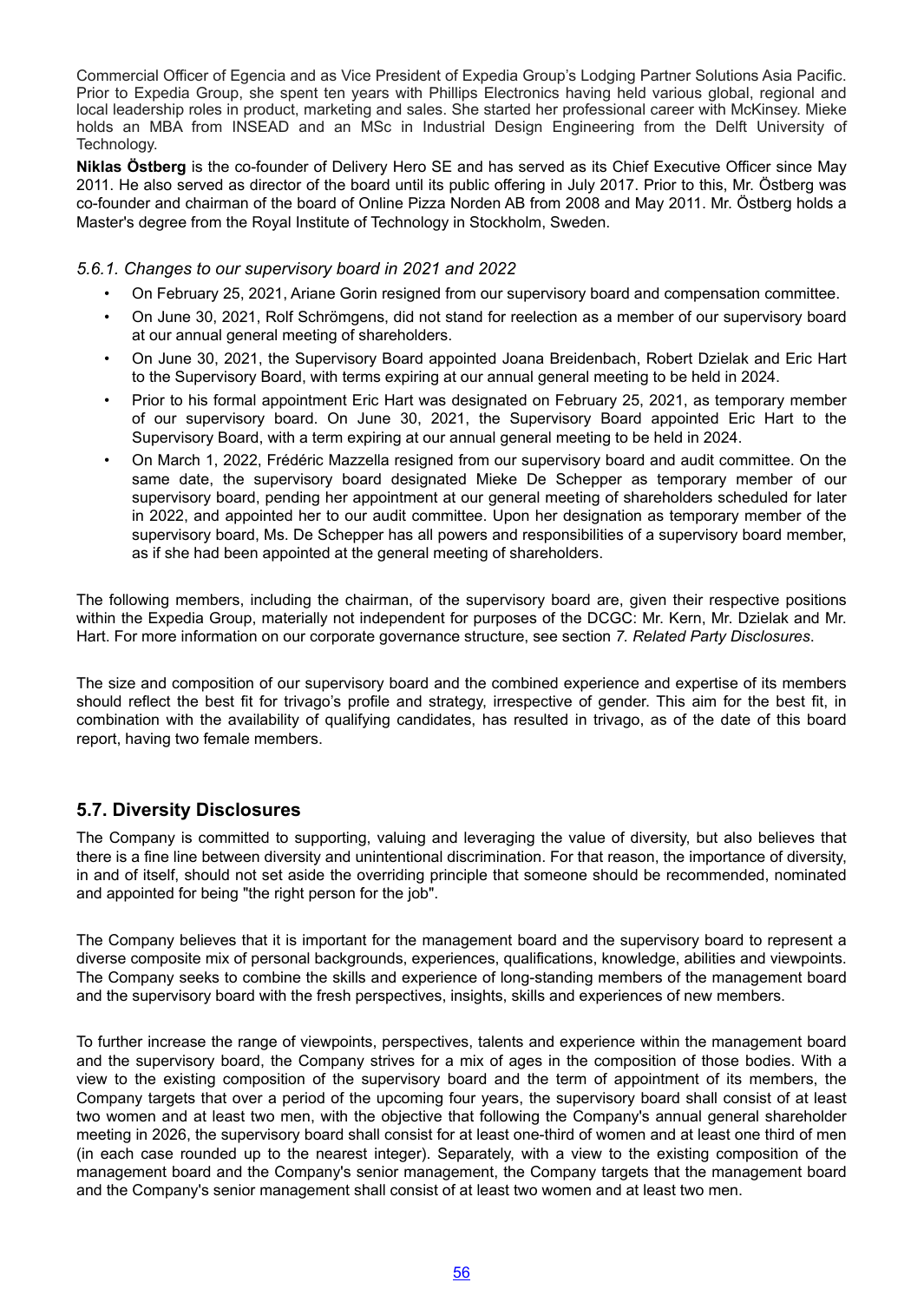In order to reach such target, at the time any vacancy within the management board, supervisory board and/or the Company's senior management arises, the Company may take various measures, such as amending the profile for its directors and officers, setting up a transparent recruitment and selection process and/or further develop and explain its policy.

The following information was provided by the members of our supervisory board members on a voluntary basis.

## **Board Diversity Matrix (As of March 4, 2022)**

| <b>Country of Principal Executive Offices</b>     |        |      | Germany     |                  |  |
|---------------------------------------------------|--------|------|-------------|------------------|--|
| Foreign Private Issuer                            |        |      | Yes         |                  |  |
| Disclosure Prohibited Under Home Country Law      |        |      | <b>No</b>   |                  |  |
| <b>Total Number of Directors</b>                  |        |      |             | 7                |  |
|                                                   | Female | Male | Non-Binary  | Did not disclose |  |
| <b>Part I:</b> Gender Identity                    |        |      |             |                  |  |
| <b>Directors</b>                                  | 2      | 5    | $\mathbf 0$ | $\mathbf 0$      |  |
|                                                   |        |      |             |                  |  |
| Part II: Demographic Background                   |        |      |             |                  |  |
| Underrepresented<br>Individual in Home<br>Country | 2      |      |             |                  |  |
| I GRTO+                                           | U      |      |             |                  |  |

| ⊤שו טט∟                                       |  |
|-----------------------------------------------|--|
| Did Not Disclose<br>Demographic<br>Background |  |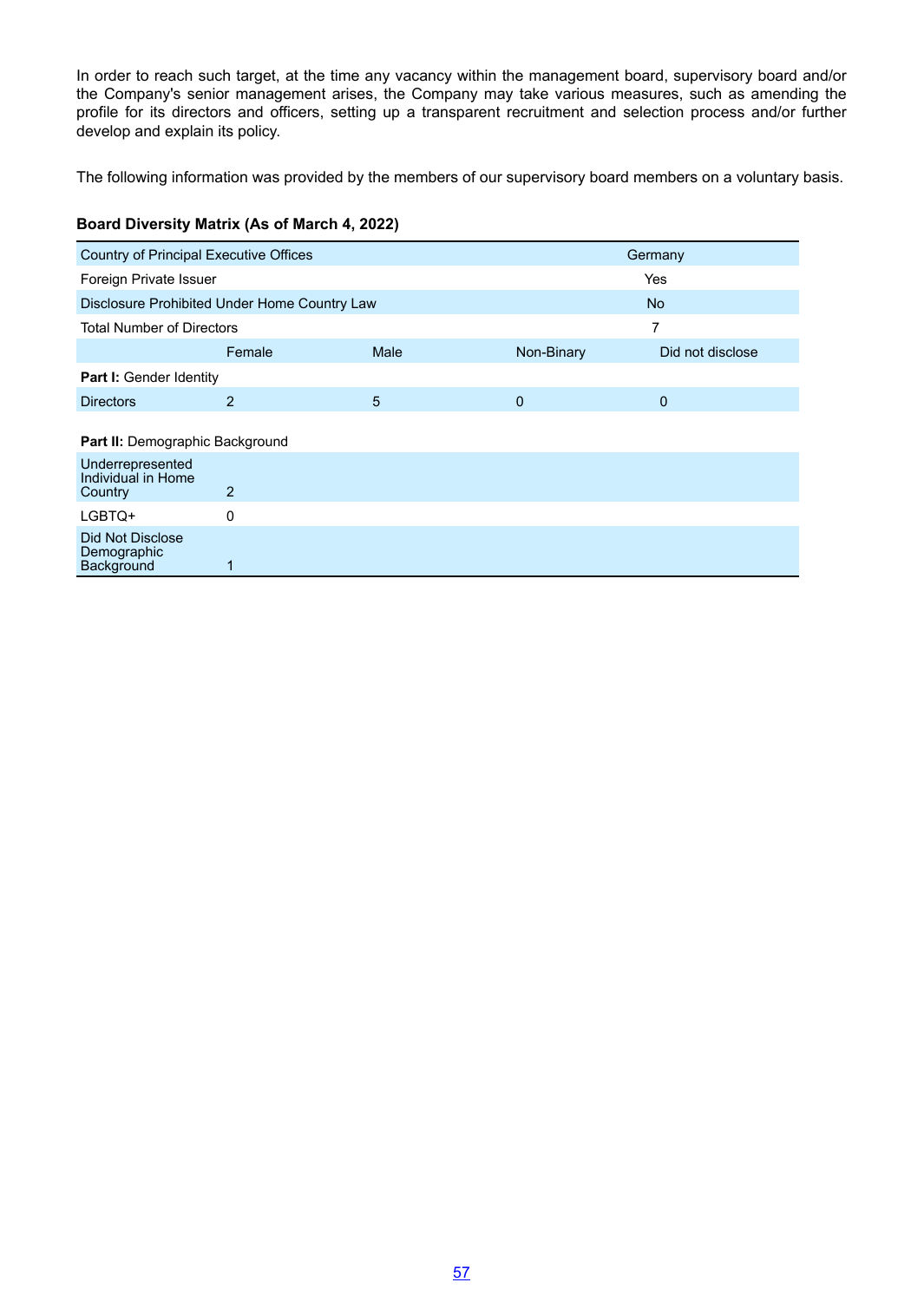# **5.8. Activities of and evaluation by the Supervisory Board**

Our supervisory board is responsible for supervising the conduct of and providing advice to our management board and for supervising our business generally, subject to our articles of association, the Amended and Restated Shareholders' Agreement and the internal rules of our supervisory board (which we refer to as Supervisory Board Rules). Our supervisory board also has the authority to, at its own initiative, provide our management board with advice and may request any information from our management board that it deems appropriate. In performing its duties, our supervisory board is required to take into account the interests of our business as a whole.

Our supervisory board is comprised of seven members, including one temporary board members (pending appointments at the general meeting). Pursuant to the Amended and Restated Shareholders' Agreement, four supervisory board members were selected by Expedia Group (through ELPS) and three supervisory board members were selected by the Founders. Each supervisory board member (other than the temporary members) was appointed for a term of three years.

Our current supervisory board members (other than Ms. De Schepper who was appointed as a temporary member on March 1, 2022) were appointed at our general meetings of shareholders upon the binding nomination by our supervisory board. Pursuant to the Amended and Restated Shareholders' Agreement, ELPS and the Founders have agreed that any new supervisory board member will be proposed for nomination by either ELPS or the Founders as applicable, depending on which supervisory board member resigns, is not reappointed to, or is removed from the supervisory board. ELPS and the Founders have agreed to consult one another on their respective proposals. A supervisory board member may, subject to compliance with certain Dutch statutory procedures, be removed with or without cause by a shareholder resolution passed by a majority of at least a two thirds of the votes cast by those present in person or by proxy at a meeting and who are entitled to vote, provided such majority represents more than half of the issued share capital, unless the proposal was made by the supervisory board in which case a simple majority of the votes cast is sufficient. Pursuant to the Amended and Restated Shareholders' Agreement, ELPS and the Founders have agreed that ELPS may designate the chairman of the supervisory board. The chairman will be entitled to cast a tie-breaking vote.

The supervisory board met four times in 2021 and discussed, among other topics, the impact of the COVID-19 pandemic on the Company's strategy, financial condition and prospects and the Company's financial results and public disclosures.

During the fiscal year to which this report relates, the supervisory board has evaluated its own functioning, the functioning of the committees of the supervisory board and that of the individual members of the supervisory board and management board on the basis of self-evaluation form distributed to, and completed by, the managing directors and supervisory directors. As part of these evaluations, the supervisory board has considered (i) substantive aspects, mutual interaction and the interaction between the supervisory board and the management board, (ii) events that occurred in practice from which lessons may be learned and (iii) the desired profile, composition, competencies and expertise of the supervisory board. In addition, the management board has evaluated its own functioning and that of the individual managing directors. These evaluations are intended to facilitate an examination and discussion by the management board and the supervisory board of their effectiveness and areas for improvement. On the basis of these evaluations, the supervisory board has concluded that the management board and the supervisory board are functioning properly.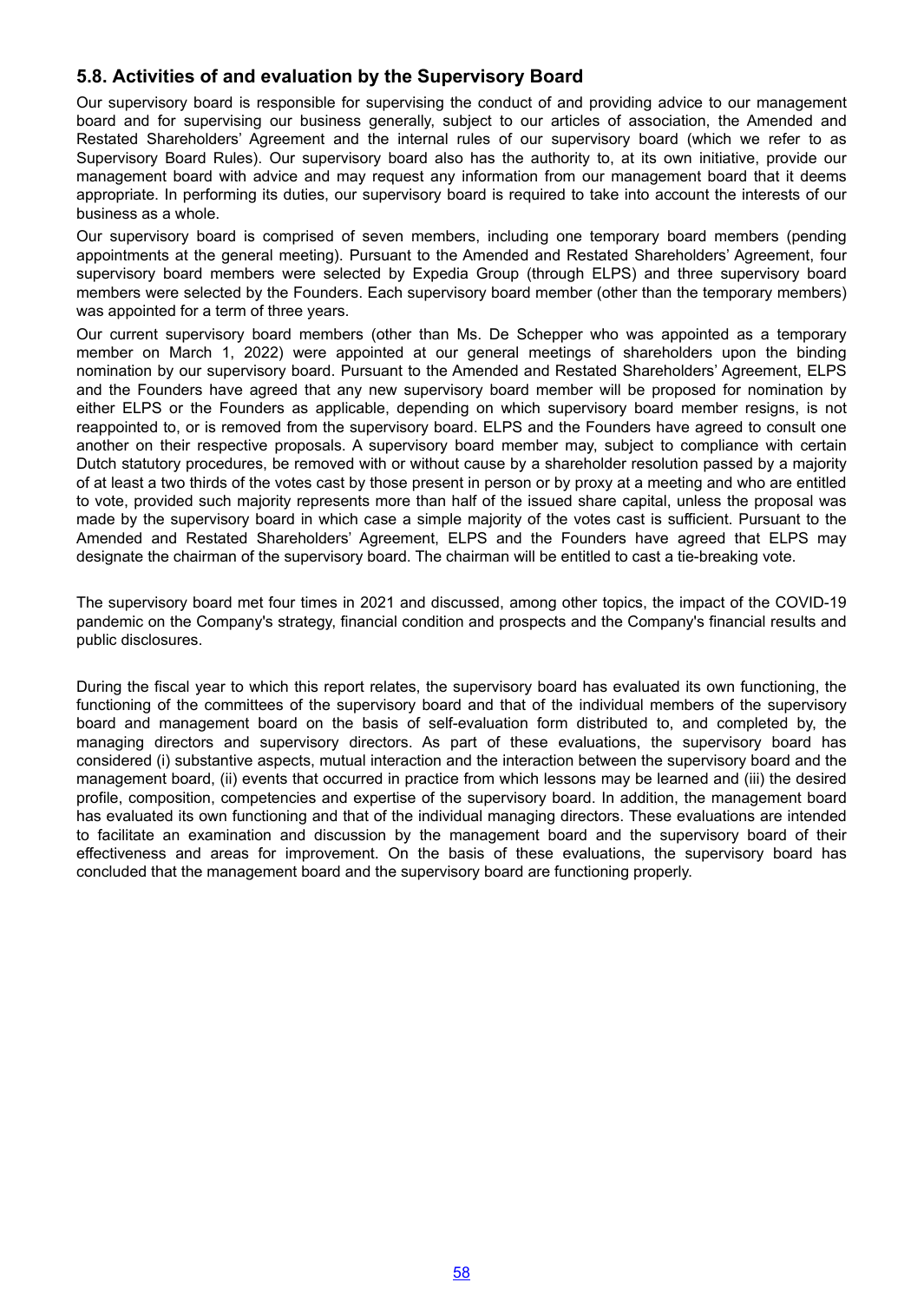# **5.9. Committees**

# *5.9.1. Introduction*

Our supervisory board has established two committees: the Audit Committee and a compensation committee (the "**Compensation Committee**").

| As             | at | December            | 31 | 2021 | the                          | committees                                             | were | composed                                 | as  | follows: |
|----------------|----|---------------------|----|------|------------------------------|--------------------------------------------------------|------|------------------------------------------|-----|----------|
| <b>Name</b>    |    |                     |    |      |                              | <b>Compensation Committee (and</b><br>attendance rate) |      | Audit committee (and attendance<br>rate) |     |          |
| Hiren Mankodi* |    |                     |    |      |                              | N/A                                                    |      | $X$ (88 % attendance)                    |     |          |
| Niklas Östberg |    |                     |    |      | N/A<br>$X$ (50 % attendance) |                                                        |      |                                          |     |          |
|                |    | Frédéric Mazzella** |    |      | N/A<br>$X(100 %$ attendance) |                                                        |      |                                          |     |          |
| Bob Dzielak*** |    |                     |    |      | $X(100 %$ attendance)<br>N/A |                                                        |      |                                          |     |          |
| Eric Hart      |    |                     |    |      |                              | $X(100 %$ attendance)                                  |      |                                          | N/A |          |

*\* Chairman of the Audit Committee*

*\*\* Ceased to be a member of the Audit Committee on March 1, 2022.*

*\*\*\* Chairman of the Compensation Committee*

*\*\*\*\*Ceased to be a member of the Compensation Committee February 25, 2021.*

Copies of the committee charters of trivago are available on trivago's website at http://ir.trivago.com/ phoenix.zhtml?c=254450&p=irol-govHighlights or in print to shareholders upon request, addressed to trivago N.V.'s Corporate Secretary at Kesselstraße 5 - 7, 40221 Düsseldorf, Germany.

# *5.9.2. Audit Committee and Audit Committee Financial Expert*

The audit committee currently consists of Messrs. Mankodi, Östberg and Ms. Mieke De Schepper, who was appointed on March 1, 2022, to replace Mr. Mazzella. The audit committee assists the supervisory board in overseeing our accounting and financial reporting processes and the audits of our financial statements. Mr. Mankodi serves as chairman of the committee. The audit committee consists exclusively of members of our supervisory board who are financially literate, and Mr. Mankodi is considered an "audit committee financial expert" as defined by the SEC. Our supervisory board has made an affirmative determination that each of our audit committee members is independent under Nasdaq rules and Rule 10A-3 of the Exchange Act. The audit committee is governed by a charter that complies with Nasdaq rules.

The audit committee is responsible for:

- the appointment, retention, oversight and compensation of the work of, and the relationship with, the independent registered public accounting firm;
- the appointment, retention, oversight and compensation of any accounting firm engaged for the purpose of preparing or issuing an audit report or performing other audit services;
- pre-approving the audit and non-audit services to be provided by our independent auditor before they are engaged to render such services;
- evaluating the independent auditor's qualifications, performance and independence, and presenting its conclusions to the full supervisory board on at least an annual basis;
- reviewing and discussing our annual audited financial statements and quarterly financial statements with the management board and the independent auditor, prior to the filing of the respective reports;
- reviewing our compliance with laws and regulations, including major legal and regulatory initiatives and also reviewing any major litigation or investigations against us that may have a material impact on our financial statements; and
- approving or ratifying any related person transaction, as defined in our related person transaction policy, in accordance with said policy.

The audit committee will meet as often as one or more members of the audit committee deem necessary, but in any event will meet at least four times per year. The audit committee will meet at least once per year with our independent auditor, without members of our management board being present.

During the fiscal year to which this report relates, the Audit Committee met eight times in order to carry out its responsibilities. The main items discussed at those meetings included the Company's financial results, public disclosures, internal control over financial reporting, and the status of the audit.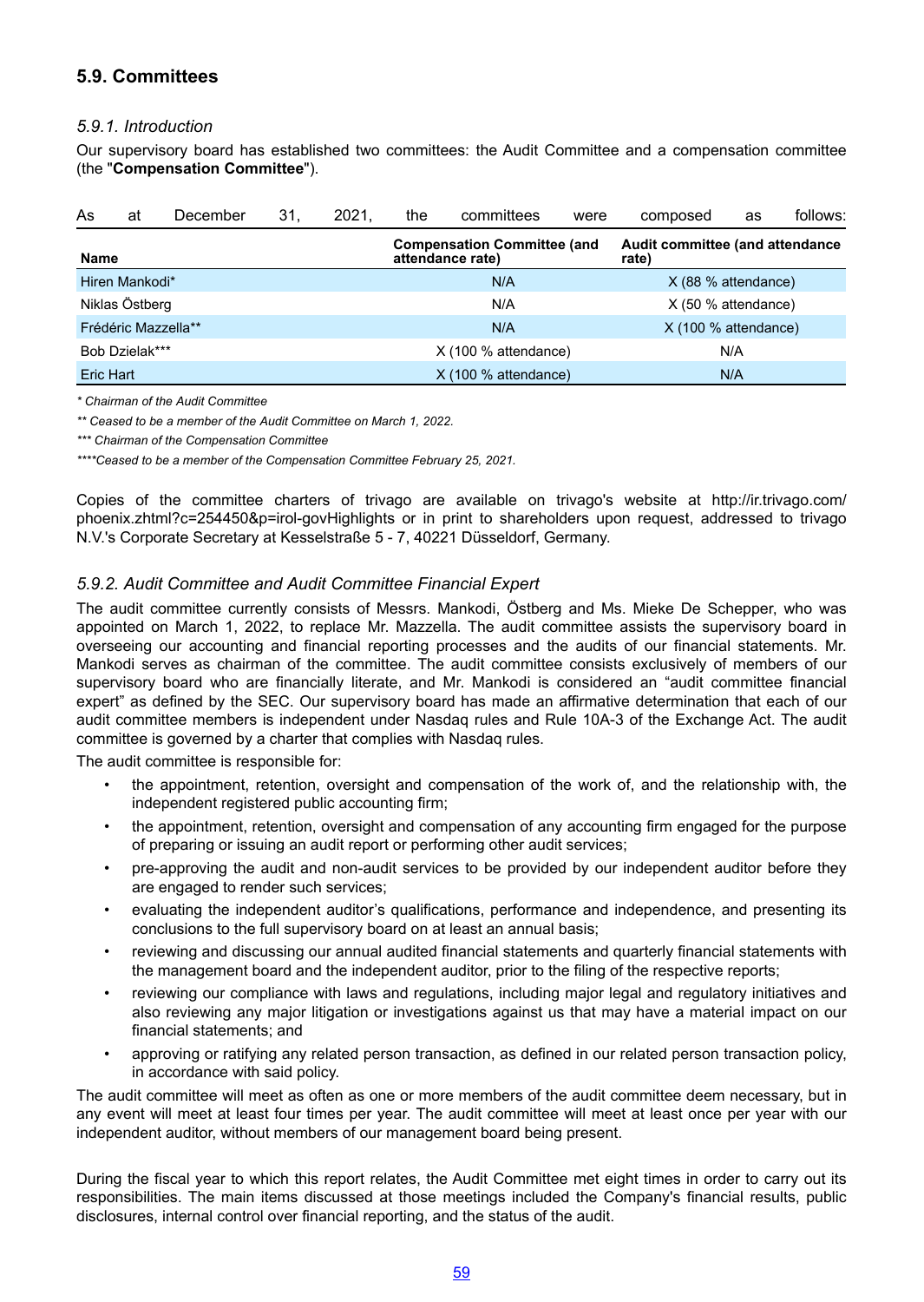## *5.9.3. Compensation Committee*

The compensation committee currently consists of Mr. Dzielak and Mr. Hart, and assists the supervisory board in determining the compensation of the management board and the supervisory board, in accordance with the remuneration policy that has been determined by the general meeting of shareholders. Mr. Dzielak serves as chairman of the committee. Under SEC and Nasdaq rules, there are heightened independence standards for members of the compensation committee, including a prohibition against the receipt of any compensation from us other than standard supervisory board member compensation. Pursuant to exemptions from such independence standards as a result of being a controlled company, the members of our compensation committee may not be independent under such standards.

The compensation committee is responsible for:

- recommending compensation for the managing directors and supervisory directors to the supervisory board;
- identifying, reviewing and approving corporate goals and objectives relevant to management and supervisory board compensation;
- reviewing, approving and/or making recommendations for incentive compensation and equity-based plans and arrangements;
- reviewing and discussing with management the compensation disclosures to be included in filings and submissions with the SEC;
- preparing an annual compensation committee report; and
- reporting its activities to the supervisory board on a regular basis.

During the fiscal year to which this report relates, the Compensation Committee met three times in order to carry out its responsibilities. The main items discussed at those meetings included the Company's compensation policy, the Omnibus Incentive Plan and executive compensation.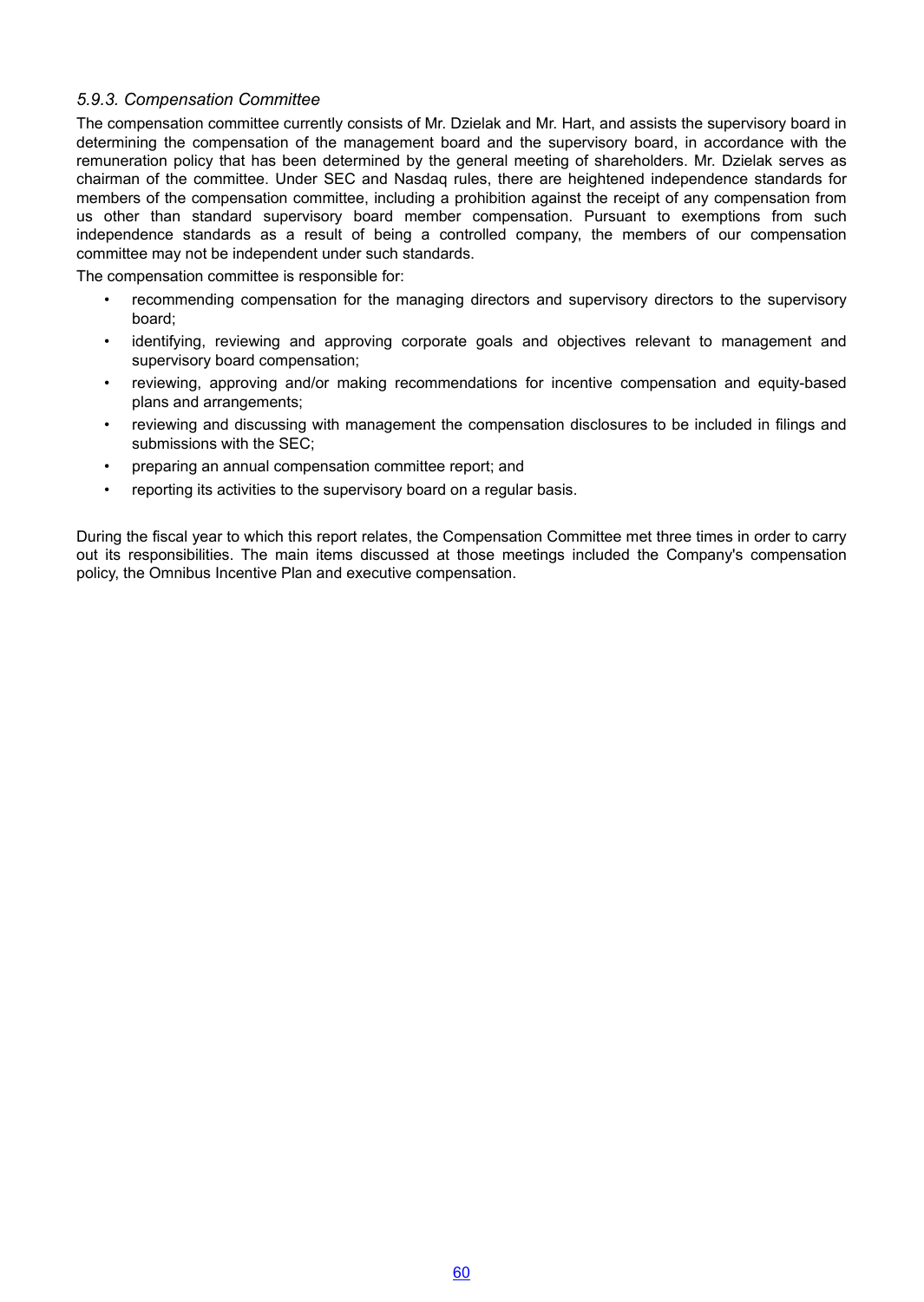# **6. Compensation Report**

# **6.1. Compensation policy**

Pursuant to Section 2:135(1) DCC, our General Meeting has adopted a compensation policy for our management board members (the "**Compensation Policy**"). The Compensation Policy is designed to:

- attract, retain and motivate management board members with the leadership qualities, skills and experience needed to support and promote the growth and sustainable success of the Company and its business;
- drive strong business performance, promote accountability, give management board members the incentive to achieve short and long-term performance targets with the objective of substantially increasing the Company's equity value;
- assure that the interests of the management board members are closely aligned to those of the Company, its business and its stakeholders; and
- ensure the overall market competitiveness of the compensation packages which may be granted to the management board members, while providing the supervisory board sufficient flexibility to tailor the Company's compensation practices on a case-by-case basis, depending on the market conditions from time to time.

We believe that this approach and philosophy will benefit the realization our long-term objectives while keeping with our risk profile.

The supervisory board is currently not contemplating to propose any change to the Compensation Policy or the implementation thereof in the upcoming fiscal years.

## *6.1.1. Compensation principles*

## *6.1.1.1. Senior management*

The primary objective of our senior management's compensation program is to attract, motivate, reward and retain the managerial talent needed to achieve our business objectives and drive sustainable business performance. We have mandated an external compensation specialist to benchmark our management's compensation, both in terms of their base cash compensation, cash bonus and equity incentive award, against that of the management of similarly situated companies in the United States and Europe including companies with a similar financial profile or those in the same sector (e.g., technology and online travel). While we have targeted total compensation amounts for senior management comparable to those of similarly situated companies, in 2021, we have compensated our senior management with performance-based equity grants, based on performance targets (e.g., stock price improvement). We have opted to focus on this type of compensation to incentivize our management's value contribution to our business and to promote long-term value creation. Base salaries for our senior management were therefore a relatively smaller component of total compensation and were lower than base salaries of senior management at many of our peers. Bonus payments for our senior management are determined with respect to a given year based on primarily qualitative goals. For the purpose of determining the bonus amounts and compensation more generally, our supervisory board and compensation committee conduct an individualized analysis of each member of senior management and measure the performance of senior management with reference to alignment with our goals, the business impact of senior management on those goal and the team building capabilities of senior management. The base salary, any bonus payments and any equity award compensation are proposed by the CEO to our compensation committee. The proposal is then discussed (and amended, if needed) by the committee. The amount of compensation of the management board and those executives reporting to the CEO is then determined at the discretion of our supervisory board.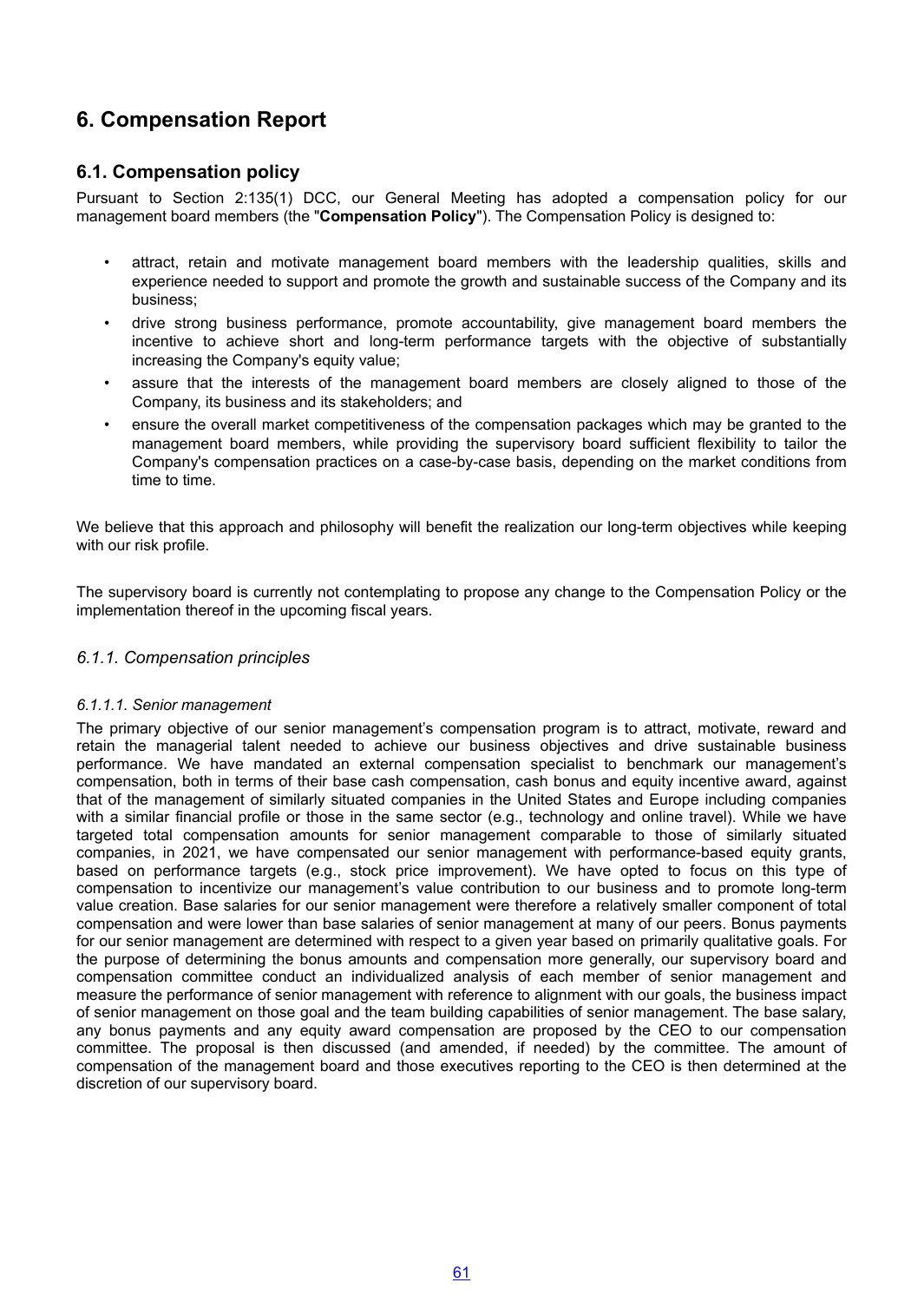## *6.1.1.2. Employees*

We believe in cultivating an inspiring environment where our employees can thrive and feel empowered to do their best. Our aim is to attract intrinsically motivated individuals, and nurture and retain the most capable and driven of them to support our culture of learning, authenticity and entrepreneurship.

Our remuneration policy is designed to attract and retain employees, and reward them for achieving our goals and objectives as a business, and working productively together based on the "core values". See above *2.4.9. Our employees and culture*.

We use an individualized approach to compensation that reflects the value contribution of each employee to our organization. We believe that employees who contribute significantly to our success should receive increased compensation and measures should be taken to retain them, for example through the award of stock options. The unique context of the position profile - in particular in relation to similar roles both at trivago and externally as well as the scope of responsibilities taken on by that employee are other important factors for the development of employee compensation.

Salaried employees are rewarded on a total rewards basis, which includes fixed income and long-term incentive awards, such as stock options. Compensation is awarded on a fixed rather than variable basis in order to emphasize intrinsic (rather than extrinsic) motivation. We aim to ensure that each employee's compensation is fair and is aligned to the scope and breadth of his or her activities as well as to the value that person creates. At trivago, we review our compensation decisions on a yearly basis. We believe that fairness is created by analyzing compensation at one point in time for all our employees. Rather than negotiating salary increases, we aim to run a fair, objective and merit-based process for compensation decisions.

# **6.2. Compensation of managing directors**

See note 11 in the Notes to the Consolidated Financial Statements (section 9).

# **6.3. Compensation of supervisory directors**

See note 11 in the Notes to the Consolidated Financial Statements (section 9).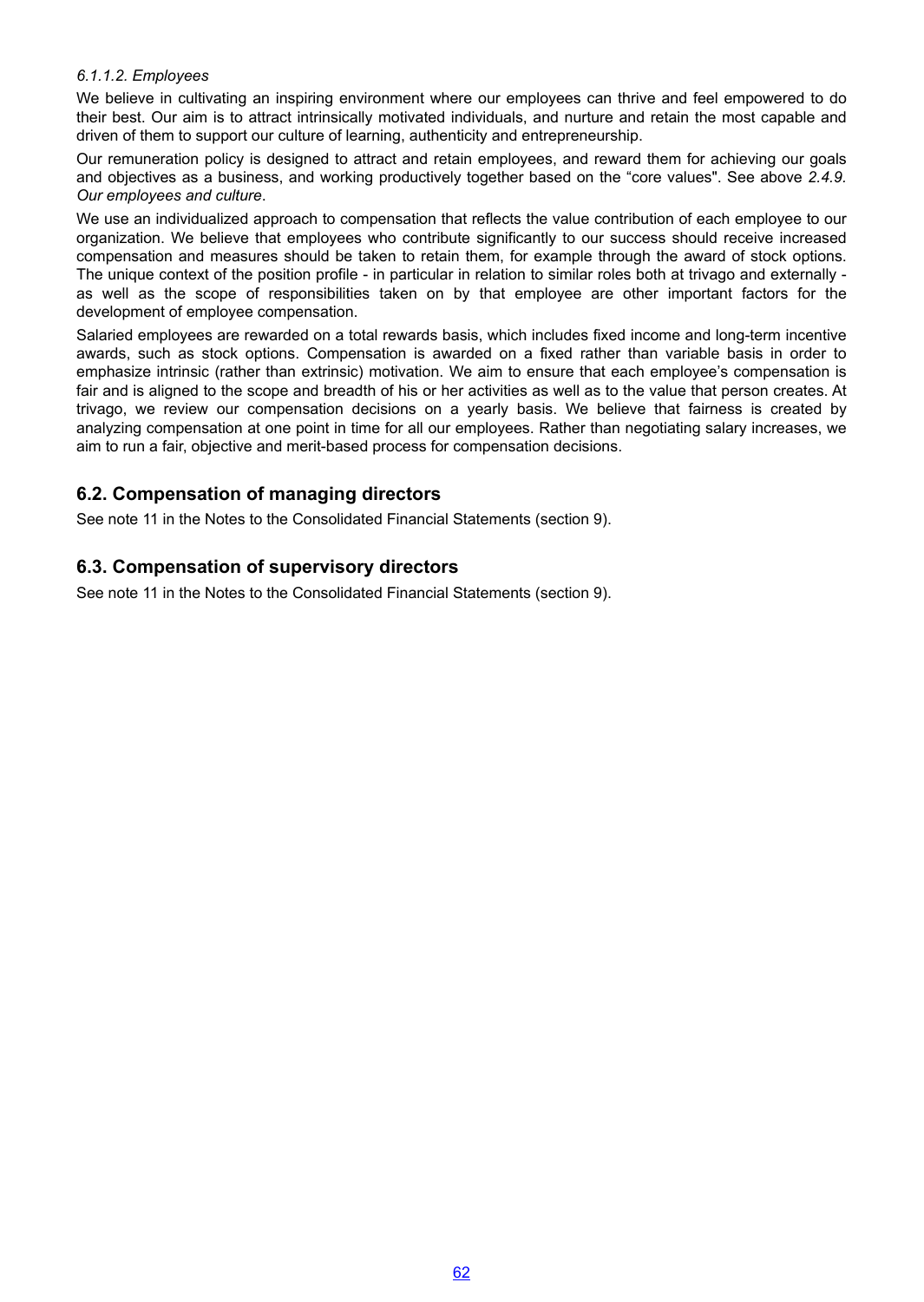# **7. Related Party Disclosures**

For related party transactions that occurred in 2021, see *Note 11 - Related Party Disclosures* in the Notes to the Company Financial Statements (section 10). Best practice provision 2.7.5 of the DCGC, has been observed with regard to such transactions. No transactions of significance in which members of our management board or our supervisory board had a conflict of interest, occurred in 2021.

# **7.1. Amended and Restated Shareholders' Agreement of trivago N.V.**

In connection with our IPO, travel B.V. (which subsequently converted into trivago N.V.), trivago GmbH, the Founders, Expedia Lodging Partner Services S.à.r.l. (ELPS) and certain other Expedia Group parties entered into an amended and restated shareholders' agreement, which we refer to as the Amended and Restated Shareholders' Agreement. On August 22, 2017, the parties thereto amended the Amended and Restated Shareholders' Agreement to make a technical correction to the definition of "Secondary Shares" in the agreement. On February 7, 2019, the parties thereto amended the Amended and Restated Shareholders' Agreement to reflect the change in number of members of the management board and the number of members of the Compensation Committee.

# *7.1.1. Agreements regarding the supervisory board*

The Amended and Restated Shareholders' Agreement provides that our supervisory board be comprised of seven members who will each serve for a three year term. Subject to applicable law, including applicable Nasdaq standards: (a) for so long as the Founders and their affiliates hold, collectively, at least 15% of the total number outstanding of Class A and Class B shares, which are deemed to include any securities convertible into or exchangeable for, or any option, warrant, or other right to purchase or otherwise acquire, any Class A or Class B share (calculated as if all such securities had been converted, exercised or exchanged), the Founders will be entitled to designate for binding nomination three members to our supervisory board, all of whom must be independent; and (b) ELPS is entitled to designate for binding nomination all other members of our supervisory board, one of whom will be the chairperson of the board with a tie breaking vote and, if the nominee is qualified, one of whom will be the chairman of our audit committee. ELPS is entitled to increase or decrease the size of the supervisory board, provided that the number of members who the Founders are entitled to appoint is not less than three-sevenths (rounded to the nearest whole number) of the members of the supervisory board.

The Amended and Restated Shareholders' Agreement also sets forth agreements regarding the committees of the supervisory board and the rules of procedure.

Our supervisory board members were appointed by our shareholders acting at a general meeting of shareholders upon a binding nomination by the supervisory board as described in "5. Corporate Governance." Therefore, ELPS and each Founder is required to vote the shares held by them at the general meeting of shareholders in accordance with the voting arrangements set forth in the Amended and Restated Shareholders' Agreement.

# *7.1.2. Agreements regarding the management board*

Pursuant to the Amended and Restated Shareholders' Agreement, certain transition arrangements have been agreed for succession of our Chief Executive Officer. Mr. Schrömgens ceased to serve as our Chief Executive Officer on December 31, 2019, on which date a "Transition Period" of three years commenced. Also, during the Transition Period, the Amended and Restated Shareholders' Agreement stipulates certain arrangements for the appointment of our (successor) Chief Executive Officer, including by expanding our supervisory board by two seats (one of which to be filled on the basis of a selection by the Founders and the other on the basis of a selection by ELPS) and the formation of a three-person nomination committee of the supervisory board which shall be entitled to nominate a successor Chief Executive Officer, subject to the approval of ELPS, and thereafter, the supervisory board.

# *7.1.3. Registration and other rights*

Pursuant to the Amended and Restated Shareholders' Agreement, ELPS and the Founders have certain demand registration rights, short-form registration rights and piggyback registration rights in respect of any Class A shares and Class B shares, and related indemnification rights from the company, subject to customary restrictions and exceptions. All fees, costs and expenses of registrations, other than underwriting discounts and commissions, are expected to be borne by us.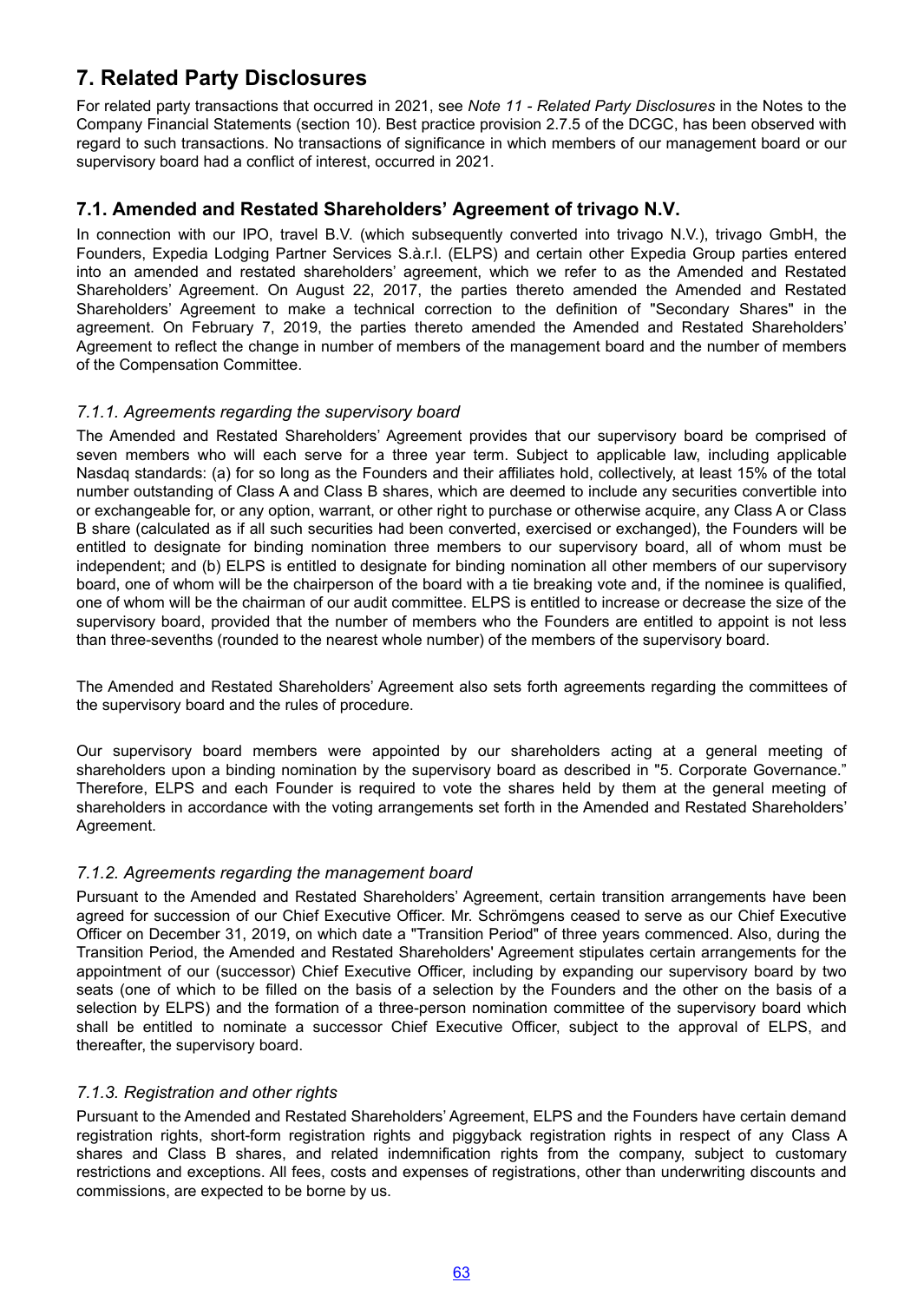The Amended and Restated Shareholders' Agreement also grants appropriate information rights to ELPS and the Founders.

ELPS and the Founders also agreed in the Amended and Restated Shareholders' Agreement that certain resolutions of the general meeting of shareholders require the consent of one Founder.

## *7.1.4. Share transfer restrictions*

The Amended and Restated Shareholders' Agreement provides certain restrictions on the transferability of the Class A shares and Class B shares held by ELPS and the Founders, including prohibitions on transfers by the Founders to our competitors. The Founders have tag-along rights on transfers of Class A or Class B shares to certain specified parties, and based on certain conditions. ELPS has the right to drag the Founders in connection with a sale of all of its Class A shares and Class B shares. Expedia and the Founders agreed to grant each other a right of first offer on any transfers of Class A shares or Class B shares to a third party.

# *7.1.5. Call and put rights*

If the Founders have to sell ordinary shares to pay taxes realized in connection with the cross-border merger or to repay a loan obtained by the Founders to pay such taxes, the ownership levels at which they lose certain rights in the Amended and Restated Shareholders' Agreement shall be equitably adjusted such that, in effect, all or a portion of the shares so sold are treated as having been retained by the Founders.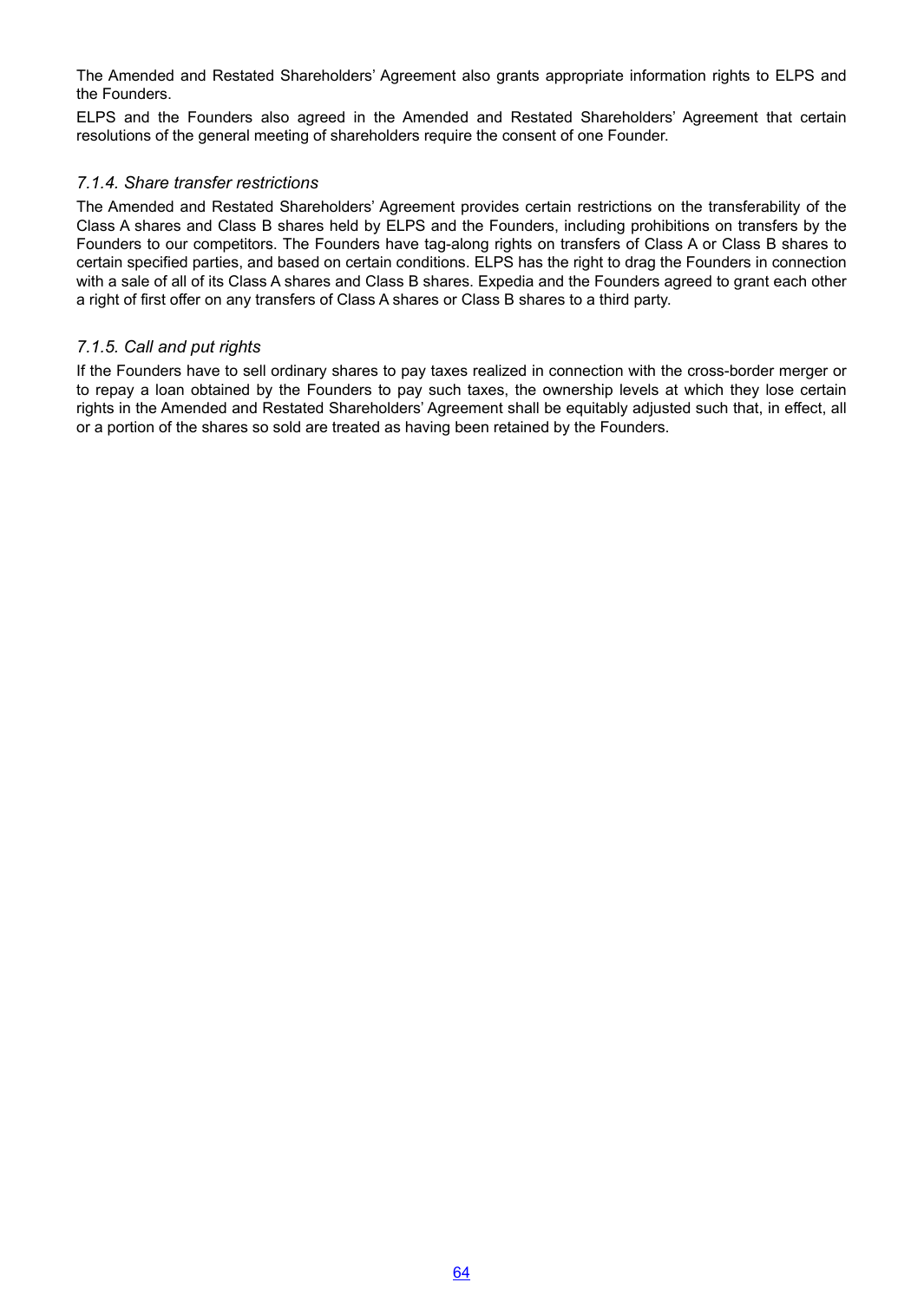# **7.2. Contribution Agreement**

On August 21/22, 2017, the Founders, ELPS, trivago GmbH, trivago N.V. and certain other Expedia Group parties entered into a contribution agreement with respect to potential tax liability arising out of the cross-border merger, which we refer to as the contribution agreement. Following our IPO, we requested binding tax rulings from the German tax authorities regarding the tax neutrality to trivago GmbH, trivago N.V. and the Founders of the cross-border merger. Under the rulings, the German tax authorities have taken the opinion that trivago GmbH is liable for an immaterial tax amount. Under the contribution agreement, ELPS undertook, subject to the occurrence of a final, non-appealable and unchangeable tax assessment notice issued to us, to make an informal immaterial capital contribution (*informele kapitaalstorting*) on the Class B shares in cash in the amount of any (a) German Corporate Income Tax (*Körperschaftsteuer*), (b) German solidarity surcharge (*Solidaritätszuschlag*) thereon, and (c) German Trade Tax (*Gewerbesteuer*) that would not be made in exchange for any shares issued by us. In accordance with the terms and conditions of the contribution agreement, we and ELPS acknowledged that this contribution would be treated as share premium (*agio*) attached to the Class B shares and that the amount of this contribution would be attributed to our share premium reserve (*agioreserve*) attached to the Class B shares. The parties to the contribution agreement agreed that this contribution by ELPS shall be treated as a tax neutral shareholder contribution (*verdeckte Einlage*) at the trivago N.V. level for corporate tax purposes to the greatest extent possible. If and to the extent that German tax authorities challenge the neutral treatment of the contribution amount at the trivago N.V. level for corporate tax purposes, ELPS will contribute to us, in addition to the contribution amount referenced above, such additional amount as is necessary to ensure that the net amount actually received by us (after taking into account the payment by us of corporate taxes imposed on the contribution amount and any additional amounts payable to us pursuant the requiring payment of such additional amounts) that equals the full amount that we would have received had no such corporate taxes been imposed on the contribution amount.

# **7.3. Services Agreement**

On May 1, 2013, we entered into an Asset Purchase Agreement, pursuant to which Expedia Group purchased certain computer hardware and software from us, and a Data Hosting Services Agreement, pursuant to which Expedia Group provides us with certain data hosting services relating to all of the servers we use that are located within the United States. Either party may terminate the Data Hosting Services Agreement upon 30 days' prior written notice. We have not incurred material expenses under this agreement.

# **7.4. Services and Support Agreement**

On September 1, 2016, we entered into a Services and Support Agreement, pursuant to which ELPS agreed to provide us with certain services in connection with localizing content on our websites, such as translation services. Either party may terminate the Services and Support Agreement upon 90 days' prior notice. We have not incurred material expenses under this agreement.

# **7.5. Commercial relationships**

We currently have commercial relationships with many Expedia Group affiliated brands, including Brand Expedia, Hotels.com, Orbitz, Travelocity, Hotwire, Wotif, Vrbo and ebookers. These are arrangements terminable at will or upon three to seven days' prior notice by either party and on customary commercial terms that enable Expedia Group's brands to advertise on our platform, and we receive payment for users we refer to them. We are also party to a letter agreement pursuant to which Expedia Group refers traffic to us when a particular hotel or region is unavailable on the applicable Expedia Group website. In 2020, we and Expedia Partner Solutions ("EPS") entered into an additional agreement pursuant to which EPS powers our platform with a template (hotels.com for partners). For the years ended December 31, 2019, 2020 and 2021, Expedia Group and its brands in each of the years accounted for 34%, 27% and 25% of our total revenues,

# **7.7. Agreements with management board or supervisory board members**

For a description of our agreements with our management board and supervisory board members, please see section *5.5. Management Board* and *5.6. Supervisory Board*.

# **7.8. myhotelshop**

Subsequent to the deconsolidation of myhotelshop in December 2017, myhotelshop remained a related party to trivago. Related party revenue of €2.8 million, €1.1 million for the years ended December 31, 2019 and 2020, respectively, primarily consists of referral revenue. Related party revenue for the year ended December 31, 2021 was not significant.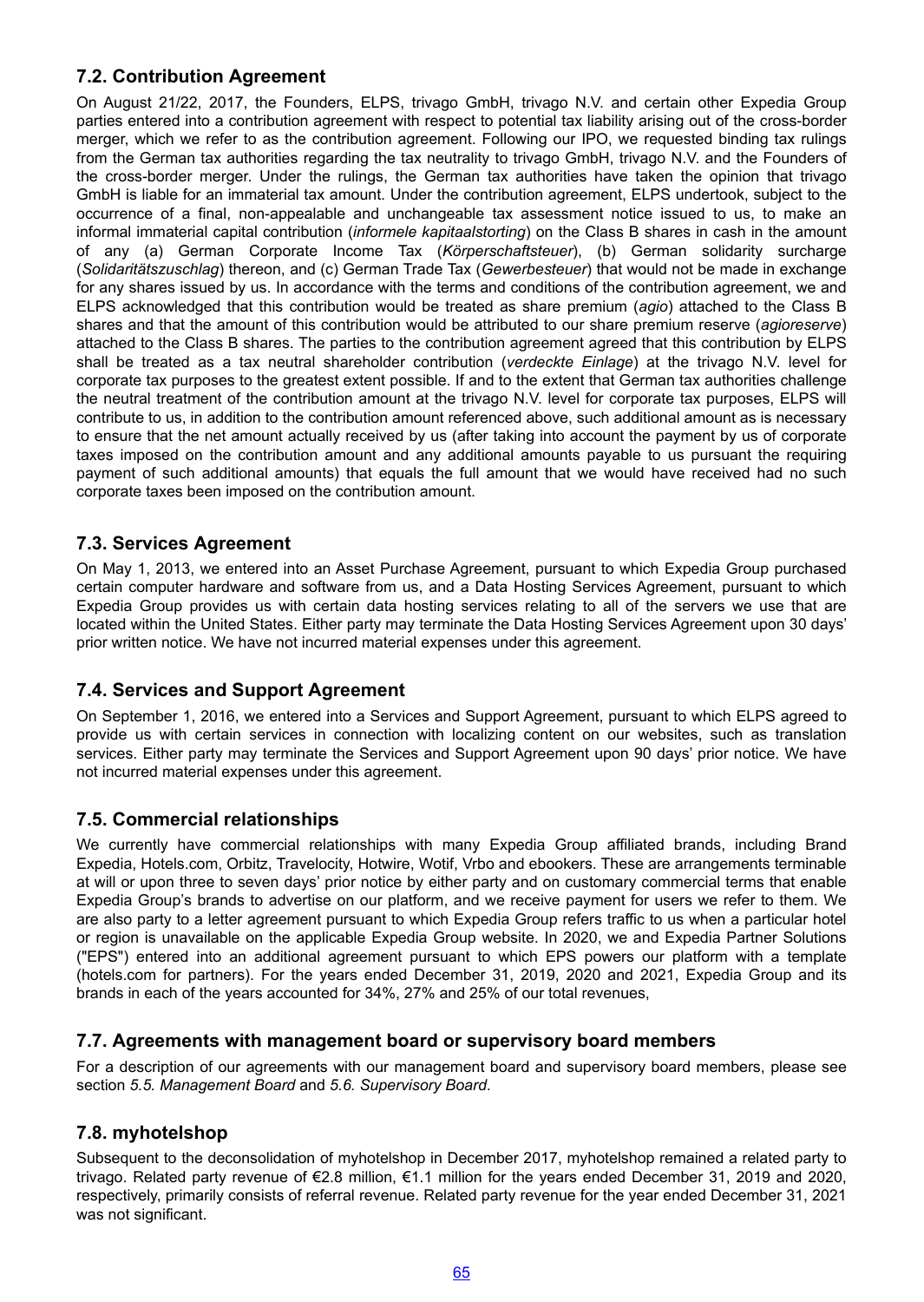In December 2020, we entered into an agreement to sell our minority interest in myhotelshop to its majority shareholder. As a result of the sale, we derecognized the remaining equity method investment of €70 thousand on our consolidated balance sheet. The closing conditions were fulfilled on January 28, 2021, with myhotelshop not being a related party to us from that date on. For more information see *Note 9.2. Business combinations* to the audited consolidated financial statements included elsewhere in this annual report.

# **7.9. Indemnification agreements**

We have entered into indemnification agreements with members of our management board and our supervisory board. Our articles of association require us to indemnify our management board members and supervisory board members to the fullest extent permitted by law.

# **8. Protective Measures**

Dutch law allows Dutch companies to have certain protective measures in place, in order to safeguard the interests of a company, its business and its stakeholders. The Articles include certain provisions that may discourage a potential bidder and may be perceived as protective measures.

- The authorized share capital of the Company includes and the Company has issued class B shares, which are not listed and carry ten votes in the General Meeting each, whereas a class A shares (represented by the Nasdaq listed American Depositary Shares) carry only one vote in the General Meeting each.
- Management board members and supervisory board members can be appointed only pursuant to a binding nomination prepared by the supervisory board. This means that the nominee shall be appointed to the management board or supervisory board, as the case may be, unless the General Meeting strips the binding nature of the nomination, which requires a resolution by a two thirds majority representing at least half of the issued share capital.
- Certain material resolutions can only be adopted by the General Meeting at the proposal of the management board subject to the approval of the supervisory board. These resolutions include the resolutions to issue shares, to exclude preemption rights, to decrease the issued share capital, to amend the Articles, to enter into a merger or demerger or to liquidate the company.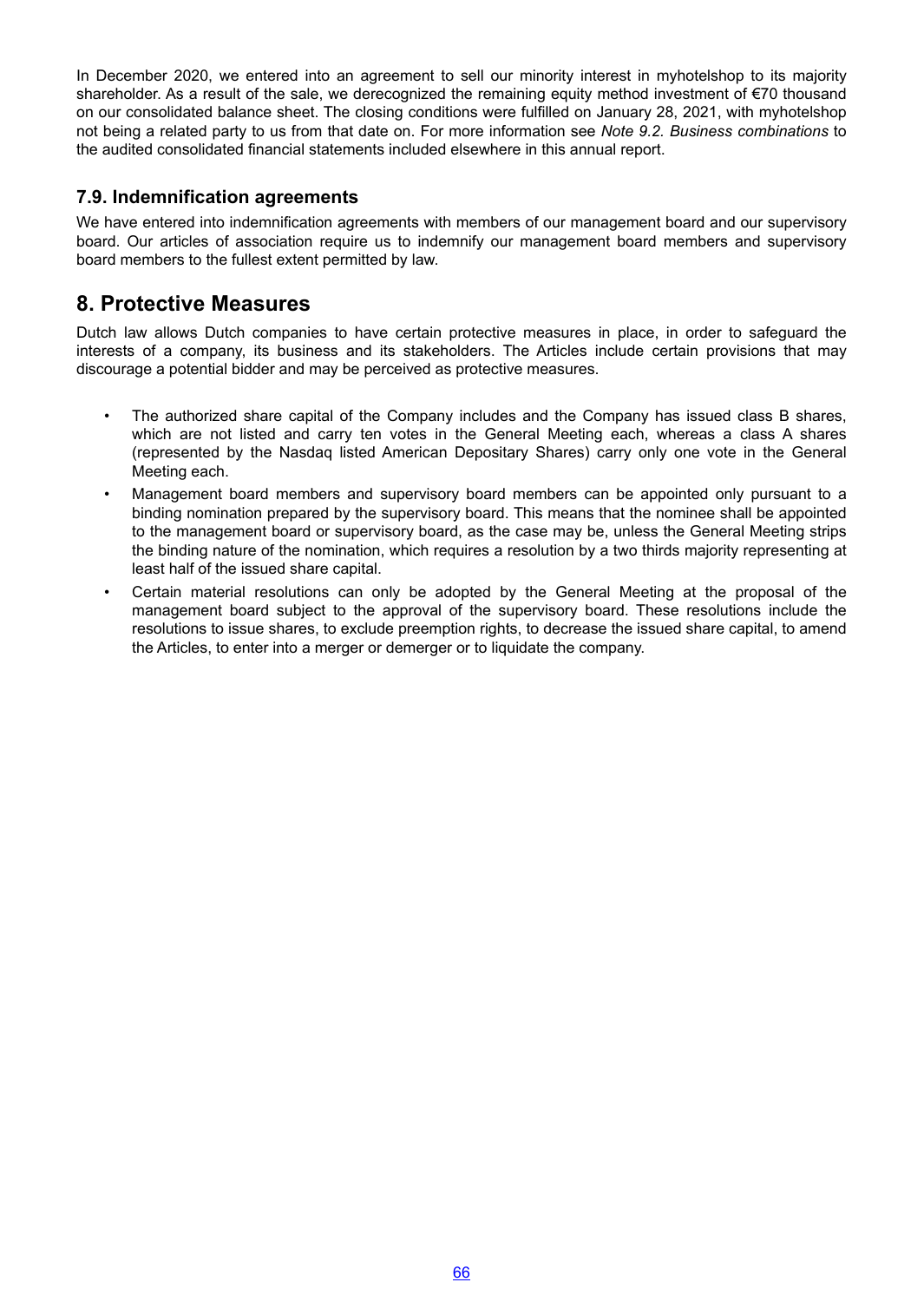**9. trivago N.V.**

# **Consolidated Financial Statements as of December 31, 2021**

trivago N.V.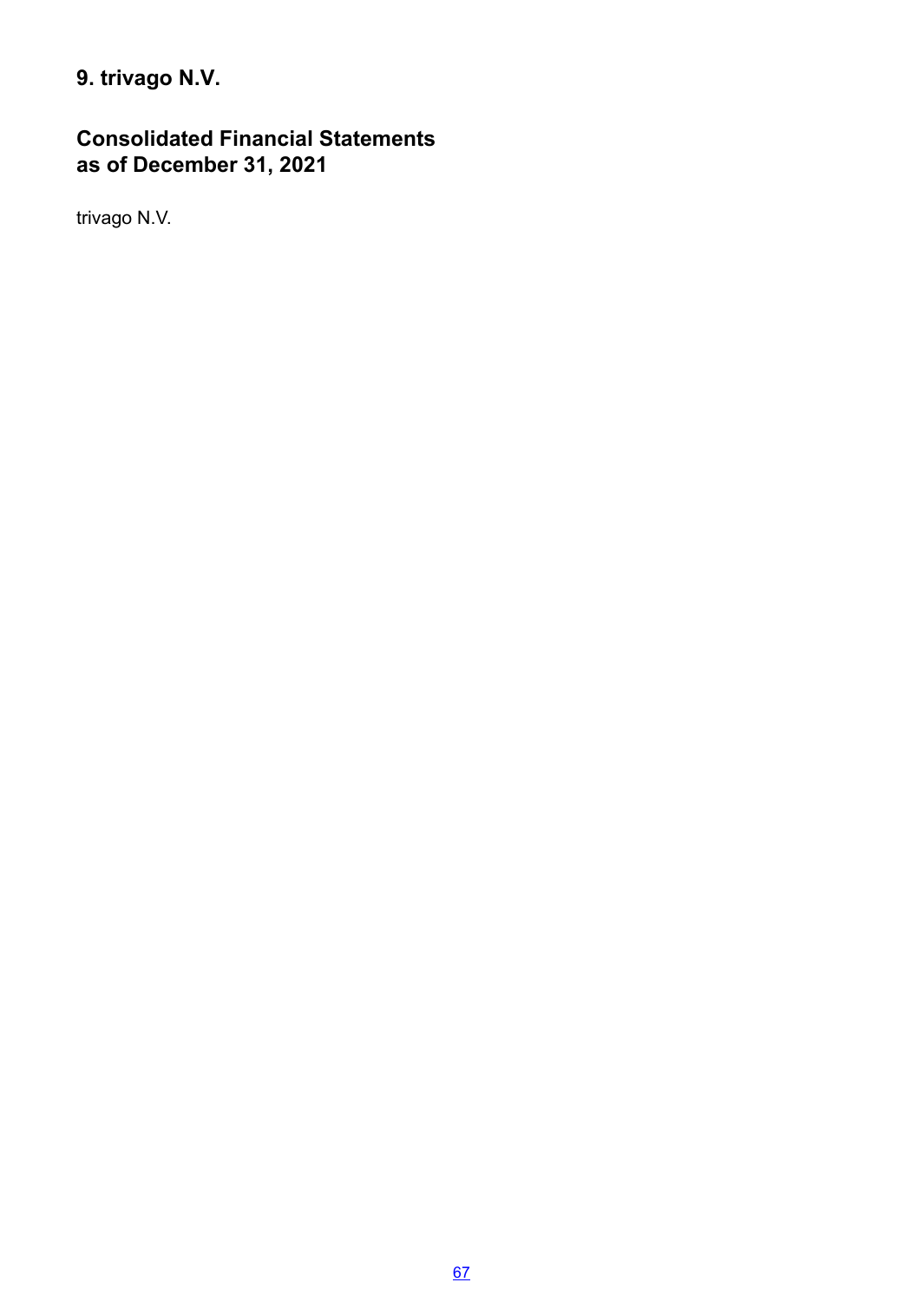# **trivago N.V. Consolidated Statement of Profit or Loss for the year ended December 31, 2021**

| in kEUR, except per share amounts                                                  | <b>Notes</b> | 2021      | 2020            |
|------------------------------------------------------------------------------------|--------------|-----------|-----------------|
|                                                                                    |              |           |                 |
| Revenue from contracts with customers                                              | 4.1          | 361,465   | 248,921         |
| Cost of sales                                                                      | 4.2          | 11,478    | 10,171          |
| <b>Gross profit</b>                                                                |              | 349,987   | 238,750         |
| Selling and distribution expenses                                                  | 4.3          | 248,583   | 177,563         |
| Technology and content expenses                                                    | 4.4          | 51,440    | 62,278          |
| General and administrative expenses                                                | 4.5          | 58,344    | 42,316          |
| Other operating expense/(income), net                                              | 4.6          | (13, 627) | 210             |
| <b>Operating profit/(loss)</b>                                                     |              | 5,247     | (43, 617)       |
| Finance expense                                                                    | 4.9          | 2,171     | 3,918           |
| Share of profit/(loss) of an associate                                             |              |           | (739)           |
| Profit/(loss) before taxes                                                         |              | 3,076     | (48, 274)       |
| Income taxes expense/(income)                                                      | 4.10         | 12,443    | (8,907)         |
| Profit/(loss) for the year                                                         |              | (9, 367)  | <u>(39,367)</u> |
| <b>Earnings per share</b>                                                          |              |           |                 |
| Basic, profit for the year attributable to ordinary equity holders of the parent   | 4.11         | (0.03)    | (0.11)          |
| Diluted, profit for the year attributable to ordinary equity holders of the parent | 4.11         | (0.03)    | (0.11)          |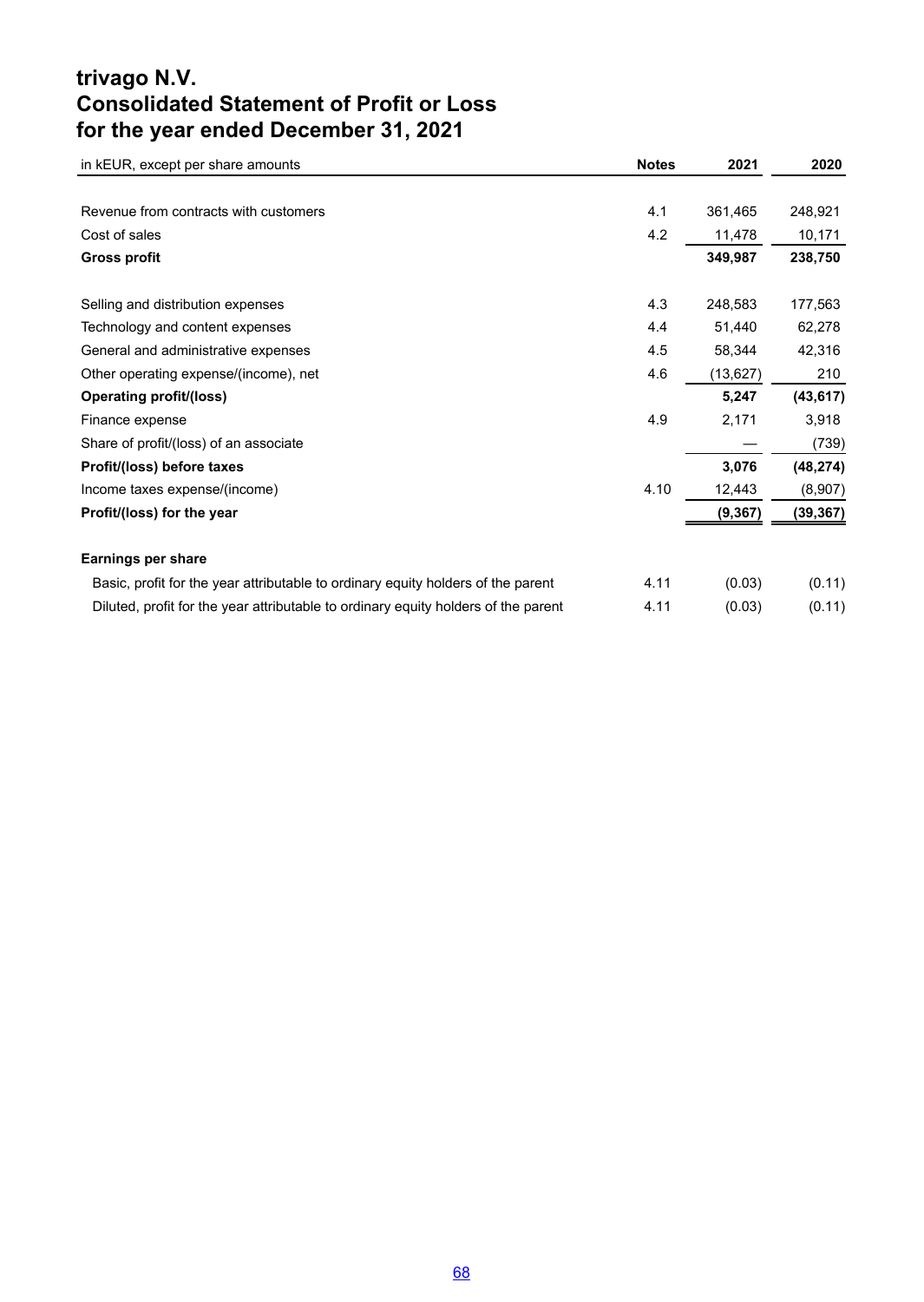# **trivago N.V. Consolidated Statement of Other Comprehensive Income or Loss for the year ended December 31, 2021**

| in kEUR                                                                                                | <b>Notes</b> | 2021     | 2020      |
|--------------------------------------------------------------------------------------------------------|--------------|----------|-----------|
| Profit/(loss) for the year                                                                             |              | (9, 367) | (39, 367) |
| Other comprehensive income/(loss)                                                                      |              |          |           |
| Other comprehensive income/(loss) that may be reclassified to profit or loss in<br>subsequent periods: |              |          |           |
| Exchange differences on translation of foreign operations                                              | 1.3          | 32       | (58)      |
| Other comprehensive income/(loss) for the year (net of tax)                                            |              | 32       | (58)      |
| Total comprehensive income/(loss) for the year                                                         |              | (9, 335) | (39,425)  |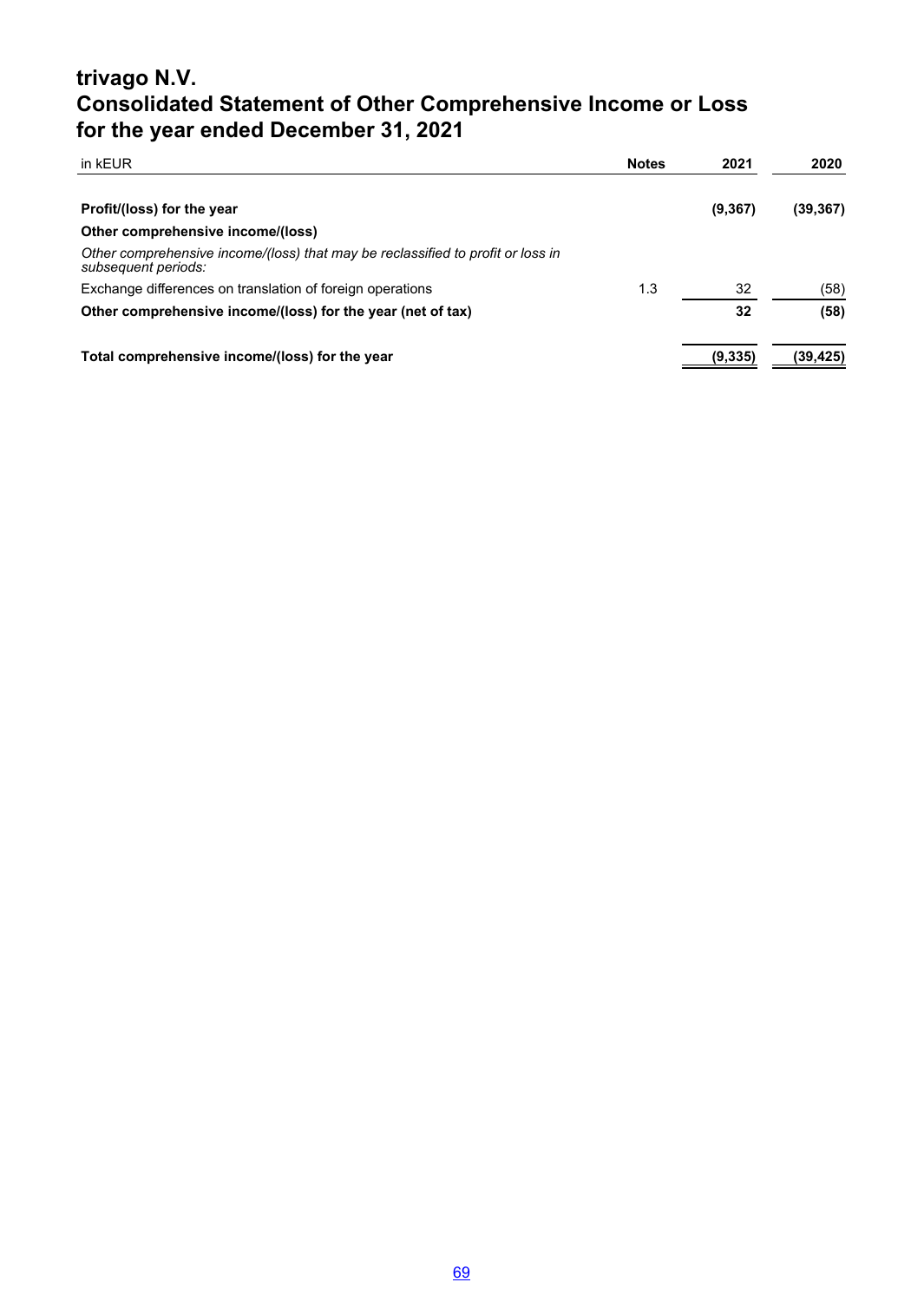# **trivago N.V. Consolidated Statement of Financial Position as at December 31, 2021**

|                                    | Year ended December 31, |            |            |  |  |  |
|------------------------------------|-------------------------|------------|------------|--|--|--|
| in kEUR                            | <b>Notes</b>            | 2021       | 2020       |  |  |  |
|                                    |                         |            |            |  |  |  |
| Property, plant and equipment      | 5.2                     | 8,858      | 19,220     |  |  |  |
| Goodwill                           | 5.1                     | 7,062      | 3,187      |  |  |  |
| Intangible assets                  | 5.1                     | 7,507      | 7,245      |  |  |  |
| Right-of-use assets                | 5.9                     | 46,123     | 84,410     |  |  |  |
| Other assets                       | 5.5                     | 2,884      | 3,725      |  |  |  |
| Deferred tax assets                | 4.10                    | 10,237     | 11,782     |  |  |  |
| <b>Non-current assets</b>          |                         | 82,671     | 129,569    |  |  |  |
| Trade receivables                  | 5.3                     | 22,346     | 10,176     |  |  |  |
| Trade receivables, related parties | 5.4                     | 16,506     | 2,969      |  |  |  |
| Short-term investments             | 6.0                     |            | 19,448     |  |  |  |
| Other assets                       | 5.5                     | 11,821     | 12,346     |  |  |  |
| Income tax receivables             | 4.10, 5.5               | 3,527      | 7,839      |  |  |  |
| Cash and cash equivalents          | 5.6                     | 256,378    | 208,353    |  |  |  |
| <b>Current assets</b>              |                         | 310,578    | 261,131    |  |  |  |
| <b>Assets</b>                      |                         | 393,249    | 390,700    |  |  |  |
|                                    |                         |            |            |  |  |  |
| Common stock A shares              | 5.7                     | 5,802      | 3,358      |  |  |  |
| Common stock B shares              | 5.7                     | 157,178    | 178,913    |  |  |  |
| Other capital reserves             | 5.7                     | 158,514    | 119,904    |  |  |  |
| <b>Contribution from Parent</b>    | 5.7                     | 122,307    | 122,307    |  |  |  |
| Retained earnings                  |                         | (167, 406) | (158, 039) |  |  |  |
| Other comprehensive income         | 5.7                     | 79         | 47         |  |  |  |
| <b>Total stockholder's equity</b>  |                         | 276,474    | 266,490    |  |  |  |
| Lease liabilities                  | 5.9                     | 45,297     | 86,121     |  |  |  |
| Other liabilities                  | 5.8                     | 235        | 501        |  |  |  |
| <b>Non-current liabilities</b>     |                         | 45,532     | 86,622     |  |  |  |
| Lease liabilities                  | 5.9                     | 2,374      | 7,399      |  |  |  |
| Trade payables                     | 5.8                     | 14,053     | 6,730      |  |  |  |
| Income tax liabilities             | 4.10                    | 13,207     | 2,973      |  |  |  |
| <b>Other liabilities</b>           | 5.8                     | 41,609     | 20,486     |  |  |  |
| <b>Current liabilities</b>         |                         | 71,243     | 37,588     |  |  |  |
| <b>Equity and liabilities</b>      |                         | 393,249    | 390,700    |  |  |  |
|                                    |                         |            |            |  |  |  |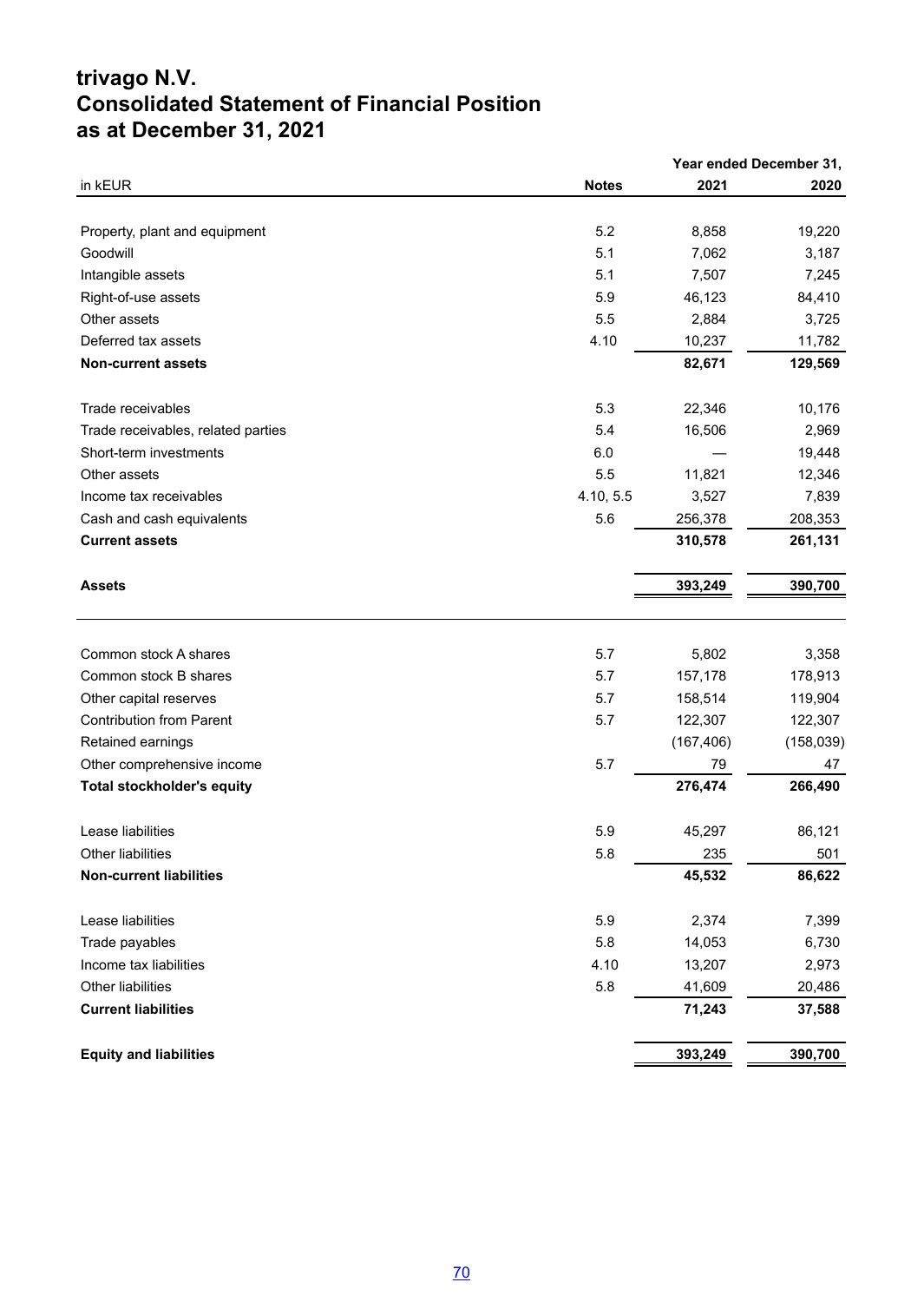# **trivago N.V. Consolidated Statement of Changes of Equity for the year ended December 31, 2021**

|                                            |              | Common            | Common            | Other               |                                    |                             | <b>Accumulated</b><br>other |                        |
|--------------------------------------------|--------------|-------------------|-------------------|---------------------|------------------------------------|-----------------------------|-----------------------------|------------------------|
| in kEUR                                    | <b>Notes</b> | stock A<br>shares | stock B<br>shares | capital<br>reserves | <b>Contribution</b><br>from Parent | <b>Retained</b><br>earnings | comprehensive<br>income     | <b>Total</b><br>equity |
|                                            |              |                   |                   |                     |                                    |                             |                             |                        |
| <b>January 1, 2020</b>                     |              | 3,049             | 181,013           | 102,250             | 122,307                            | (118, 672)                  | 105                         | 290,052                |
| Profit/(loss) for the year                 |              |                   |                   |                     |                                    | (39, 367)                   |                             | (39, 367)              |
| Other comprehensive income (net<br>of tax) |              |                   |                   |                     |                                    |                             | (58)                        | (58)                   |
| Total comprehensive income/(loss)          |              |                   |                   |                     |                                    | (39, 367)                   | (58)                        | (39, 425)              |
| Issued capital, options exercised          | 8.0          | 99                |                   | (12)                |                                    |                             |                             | 87                     |
| Share-based compensation<br>expense        | 8.0          |                   |                   | 15,776              |                                    |                             |                             | 15,776                 |
| Conversion of Class B shares               | 5.7          | 210               | (2, 100)          | 1,890               |                                    |                             |                             |                        |
| December 31, 2020                          |              | 3,358             | 178,913           | 119,904             | 122,307                            | (158, 039)                  | 47                          | 266,490                |
| <b>January 1, 2021</b>                     |              | 3,358             | 178,913           | 119,904             | 122,307                            | (158, 039)                  | 47                          | 266,490                |
| Profit/(loss) for the year                 |              |                   |                   |                     |                                    | (9,367)                     |                             | (9, 367)               |
| Other comprehensive income (net<br>of tax) |              |                   |                   |                     |                                    |                             | 32                          | 32                     |
| Total comprehensive income/(loss)          |              |                   |                   |                     |                                    | (9,367)                     | 32                          | (9, 335)               |
| Share-based compensation<br>expense        | 8.0          |                   |                   | 18,049              |                                    |                             |                             | 18,049                 |
| Issued capital, options exercised          | 8.0          | 270               |                   | 1,000               |                                    |                             |                             | 1,270                  |
| Conversion of Class B shares               | 5.7          | 2,174             | (21, 735)         | 19,561              |                                    |                             |                             |                        |
| December 31, 2021                          |              | 5,802             | 157,178           | 158,514             | 122,307                            | (167, 406)                  | 79                          | 276,474                |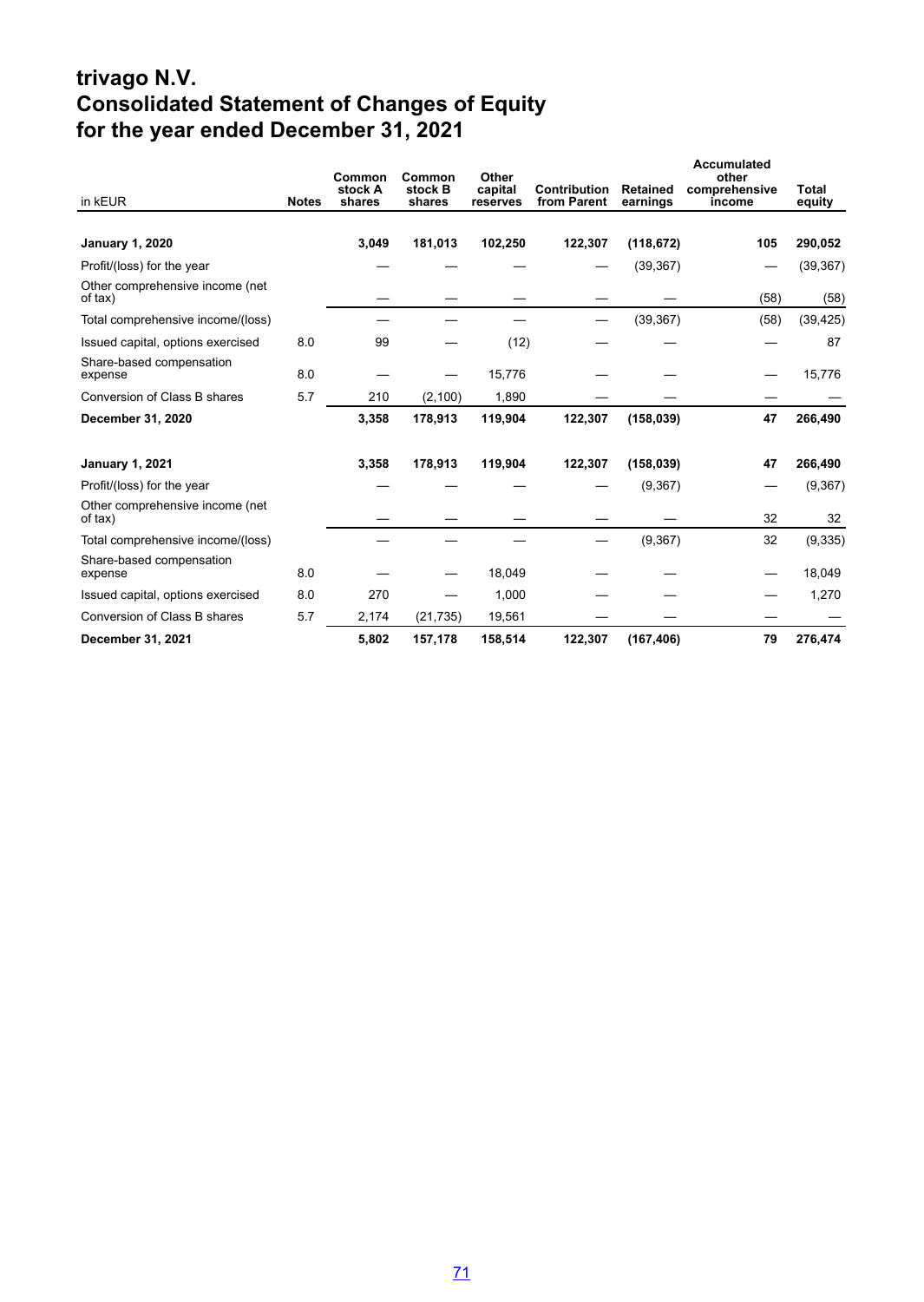# **trivago N.V. Consolidated Statement of Cash Flows for the year ended December 31, 2021**

| in kEUR                                                                       | <b>Notes</b> | 2021      | 2020      |
|-------------------------------------------------------------------------------|--------------|-----------|-----------|
| Cash flow from operating activities                                           |              |           |           |
| Profit/(loss) for the year                                                    |              | (9,367)   | (39, 367) |
| Adjustments to reconcile profit/(loss) to net cash flows:                     |              |           |           |
| Finance expense                                                               | 4.9          | 2,171     | 3,918     |
| Deferred income taxes                                                         | 4.10         | 2,792     | (8,663)   |
| Foreign exchange (gain)/loss                                                  | 7.0          | (1, 554)  | 798       |
| Bad debt (recovery)/expense                                                   |              | 255       | 573       |
| Depreciation of property, plant and equipment and right-of-use assets         | 5.2, 5.9     | 7,088     | 12,000    |
| Amortization and impairment of intangible assets                              | 5.1          | 5,224     | 4,954     |
| Share-based payment expense                                                   | 8.0          | 18,049    | 15,776    |
| Share of profit of an associate                                               |              |           | 739       |
| Gain on divestitures                                                          | 2.0          |           | (445)     |
| Loss on disposal of property, plant and equipment                             |              | 317       | 150       |
| Gain from lease termination and modification, net                             | 5.9          | (2, 477)  | (236)     |
| Gain on settlement of asset retirement obligation                             |              | (5)       | (102)     |
|                                                                               |              | 22,493    | (9,905)   |
| <b>Working capital adjustments:</b>                                           |              |           |           |
| Change in Accounts receivable, including related party                        |              | (25, 861) | 53,733    |
| Change in Other assets                                                        |              | (272)     | (806)     |
| Change in Accounts payable                                                    |              | 6,916     | (26, 556) |
| Change in Accrued expenses and other liabilities                              |              | 20,959    | (3, 418)  |
| Change in Taxes payable/receivable, net                                       |              | 19,394    | 726       |
|                                                                               |              | 21,136    | 23,679    |
| Income tax paid, net of (refunds)                                             |              | (4,848)   | (484)     |
| Net cash flows from operating activities                                      |              | 38,781    | 13,290    |
| Cash flow from investing activities                                           |              |           |           |
| Acquisition of business, net of cash acquired                                 | 9.2          | (4, 302)  |           |
| Purchase of property, plant and equipment                                     | 5.2          | (608)     | (1, 185)  |
| Purchase and development of intangible assets                                 | 5.1          | (3, 160)  | (4,274)   |
| Proceeds from sale of investments                                             | 6.0          | 19,338    |           |
| Purchase of financial instruments                                             | 6.0          | (1, 351)  | (8, 850)  |
| Prepayment for pending business acquisition                                   | 5.5          |           | (3,038)   |
| Proceeds from sale of business (net of cash sold)                             | 2.0          |           | 556       |
| Proceeds from the sale of property, plant and equipment and intangible assets | 5.2          | 114       | 644       |
| Net cash flows from investing activities                                      |              | 10,031    | (16, 147) |
| Cash flow from financing activities                                           |              |           |           |
| Payment of principal portion of lease liability                               | 5.9          | (2, 235)  | (1, 851)  |
| Interest paid                                                                 | 5.9          | (2, 164)  | (3, 857)  |
| Proceeds from exercise of option awards                                       | 8.0          | 1,270     | 87        |
| Net cash flows from financing activities                                      |              | (3, 129)  | (5,621)   |
| Net foreign exchange difference                                               |              | 2,342     | (1, 275)  |
| Net increase/(decrease) in cash and cash equivalents                          |              | 48,025    | (9, 753)  |
| Cash and cash equivalents at beginning of the period                          |              | 208,353   | 218,106   |
| Cash and cash equivalents at end of the period                                | 5.6          | 256,378   | 208,353   |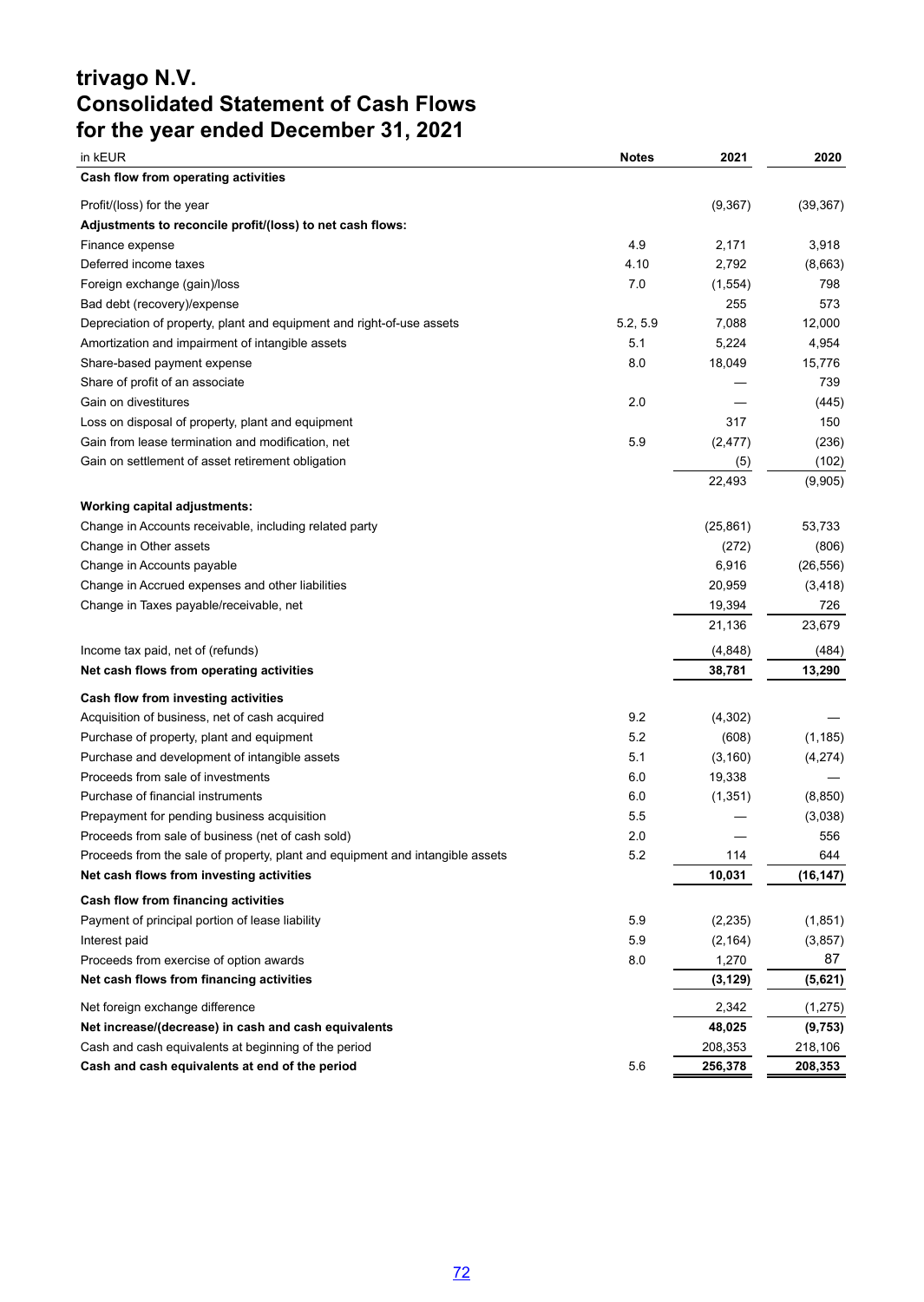# **Notes to the Consolidated Financial Statements**

# **1. General Information**

### **1.1. Corporate Information**

The corporate seat of trivago N.V. (formerly travel B.V.) ("trivago", the "trivago Group," the "Company," "us", "we" and "our") is in Amsterdam, the Netherlands, and the registered office of the Company is at Kesselstraße 5 - 7, 40221 Düsseldorf, Germany. We are registered with the trade register (*handelsregister*) of the Chamber of Commerce (*Kamer van Koophandel*) in the Netherlands under number 67222927.

trivago also prepares financial statements under U.S. GAAP which are included in the consolidated financial statements of the Expedia Group, Inc. (formerly Expedia, Inc.; the "Parent" or "Expedia Group").

trivago and its subsidiaries offers online meta-search for hotel and accommodation through online travel agencies ("OTAs"), hotel chains and independent hotels. The search-driven marketplace, delivered on websites and apps, provides users with a tailored search experience via our proprietary matching algorithms. We generally employ a 'cost-per-click' (or "CPC") pricing structure, allowing advertisers to control their own return on investment and the volume of lead traffic we generate for them. Beginning in 2020, we began to offer a 'cost-peracquisition' (or "CPA") pricing structure, whereby an advertiser pays us a percentage of the booking revenues that ultimately result from a referral.

As of December 31, 2021, Expedia's ownership interest and voting interest in trivago N.V. is 58.3% and 76.9%, respectively. The Class B shares of trivago N.V. held by Messrs. Schrömgens, Vinnemeier and Siewert (whom we collectively refer to as our Founders) as of December 31, 2021, had an ownership interest and voting interest of 14.8% and 19.5%, respectively. The Founders may also own Class A shares in addition to the Class B shares held. The holders of Class A shares are entitled to one vote per share compared to Class B shares which are entitled to ten votes per share. The additional ownership of Class A shares by the Founders would not significantly change ownership or voting interest.

The Supervisory Board approved the consolidated financial statements of 2021 at its meeting on May 24, 2022.

### **1.2 Basis of preparation**

The consolidated financial statements of trivago Group have been prepared in accordance with International Financial Reporting Standards "IFRS EU" or "IFRS" as issued by the International Accounting Standards Board (IASB) and adopted by the EU and Part 9 of Book 2 Dutch Civil Code.

The financial statements have been prepared on the basis that trivago Group will continue to operate as a going concern.

### **General presentation**

The consolidated financial statements are presented in Euros, the functional and presentation currency of trivago N.V. Unless stated otherwise, all amounts are in million of Euros (mEUR).

The consolidated statement of financial position is classified using the current/non-current distinction. trivago Group classifies assets as current if they are expected to be realized within twelve months after the end of the reporting period. Inventories are considered current assets even if they are not expected to be realized within twelve months after the end of the reporting period. Similarly, liabilities are classified as current if trivago is contractually required or has a constructive obligation to settle them within twelve months after the end of the reporting period.

The consolidated financial statements comprise the financial statements of the Company and its subsidiaries as at December 31, 2021.

The financial statements of all entities included in these consolidated financial statements have been prepared as of the same date as these consolidated financial statements.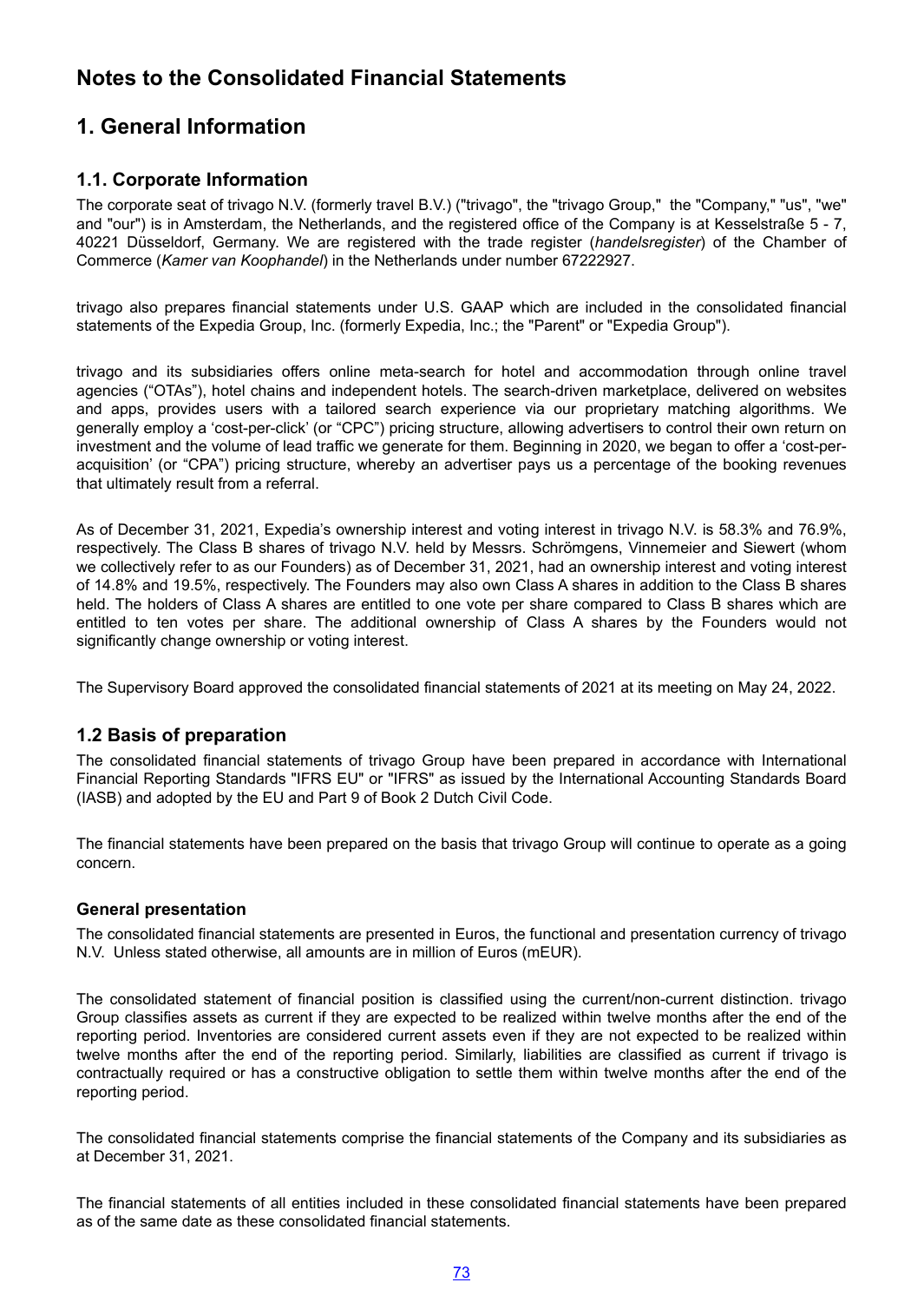As amounts (in mEUR) and percentages have been rounded, rounding differences may occur.

### **Measurement bases**

Assets and liabilities are generally measured on the basis of historical cost. Financial instruments recorded at fair value through profit or loss represent an exception, as they are measured at fair value.

### **Estimation uncertainty and management judgment**

In the preparation of financial statements in accordance with IFRS as adopted in the EU, management exercises judgment in making appropriate estimates and assumptions affecting the application of accounting policies and the reported amounts of assets and liabilities, income and expenses. Actual amounts may differ from these estimates.

The key assumptions concerning the future and other key sources of estimation uncertainty at the reporting date, that have a significant risk of causing a material adjustment to the carrying amounts of assets and liabilities within the next financial year, are described below. The Group based its assumptions and estimates on parameters available when the consolidated financial statements were prepared. Existing circumstances and assumptions about future developments, however, may change due to market changes or circumstances arising that are beyond the control of the Group. Such changes are reflected in the assumptions when they occur.

Estimates and the basis on which assumptions are made are reviewed regularly. Changes in estimates are recognized in the period in which the changes are made as well as in all subsequent periods affected by the changes.

The following significant issues are subject to estimation uncertainty with respect to the application of accounting policies and management judgment:

- identification of cash-generating units and determination of recoverable amounts for purposes of impairment tests of goodwill and non-current assets, (Reference is made to Note 5.1 of the Financial Statements).
- income taxes and the assessment of the recoverability of deferred tax assets (Reference is made to Note 4.10 of the Financial Statements),
- recognition of legal and tax contingencies (Reference is made to Note 9 of the Financial Statements),
- business combinations (Reference is made to Note 2 of the Financial Statements),
- share-based payment (Reference is made to Note 8 of the Financial Statements),
- determining the lease term of contracts with renewal and termination options (Reference is made to Note 1.3 *Leases* of the Financial Statements).

The COVID-19 pandemic has had, and is expected to continue to have, a material adverse impact on the travel industry, which may have a significant adverse effect on our business and results of operations. The uncertainty associated with COVID-19 increased the level of judgement applied in our estimates and assumptions. Our estimates may change in future periods as a result of new events arising from the COVID-19 pandemic.

### **1.3 Summary of significant accounting policies**

The accounting policies set out below have been applied consistently by all trivago Group entities for all periods presented in these consolidated financial statements.

### **Consolidation principles**

The consolidated financial statements comprise the financial statements of trivago Group and its subsidiaries as at December 31, 2021. Control is achieved when the Group is exposed, or has rights, to variable returns from its involvement with the investee and has the ability to affect those returns through its power over the investee.

• Power over the investee (i.e., existing rights that give it the current ability to direct the relevant activities of the investee)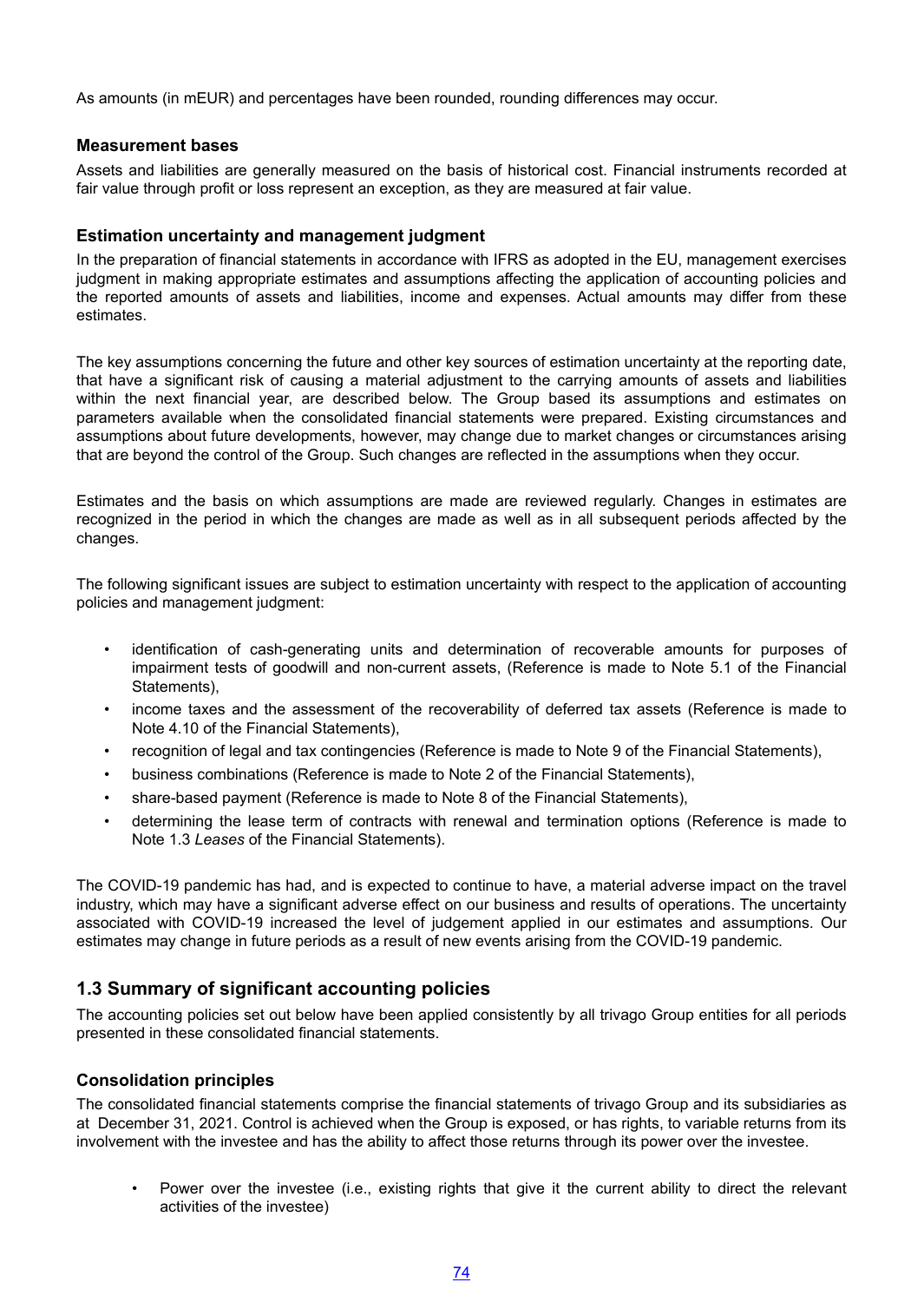- Exposure, or rights, to variable returns from its involvement with the investee
- The ability to use its power over the investee to affect its returns

Generally, there is a presumption that a majority of voting rights results in control. To support this presumption and when the Group has less than a majority of the voting or similar rights of an investee, the Group considers all relevant facts and circumstances in assessing whether it has power over an investee, including:

- The contractual arrangement(s) with the other vote holders of the investee
- Rights arising from other contractual arrangements
- The Group's voting rights and potential voting rights

The Group re-assesses whether or not it controls an investee if facts and circumstances indicate that there are changes to one or more of the three elements of control. Consolidation of a subsidiary begins when the Group obtains control over the subsidiary and ceases when the Group loses control of the subsidiary. Assets, liabilities, income and expenses of a subsidiary acquired or disposed of during the year are included in the consolidated financial statements from the date the Group gains control until the date the Group ceases to control the subsidiary.

Profit or loss and each component of OCI are attributed to the equity holders of the parent of the Group and to the non-controlling interests, even if this results in the non-controlling interests having a deficit balance. When necessary, adjustments are made to the financial statements of subsidiaries to bring their accounting policies into line with the Group's accounting policies. All intra-group assets and liabilities, equity, income, expenses and cash flows relating to transactions between members of the Group are eliminated in full on consolidation. A change in the ownership interest of a subsidiary, without a loss of control, is accounted for as an equity transaction.

If the Group loses control over a subsidiary, it derecognises the related assets (including goodwill), liabilities, non-controlling interest and other components of equity, while any resultant gain or loss is recognised in profit or loss. Any investment retained is recognised at fair value.

As at December 31, 2021 the consolidated financial statements of trivago Group include:

#### **Group companies**

| <b>Name</b>                                | <b>Principle activities</b>              | <b>Country of</b><br>incorporation | Equity<br>interest |
|--------------------------------------------|------------------------------------------|------------------------------------|--------------------|
| base7booking.com S.à.r.l. (in liquidation) | Software Development                     | Switzerland                        | 100 %              |
| base7Germany GmbH                          | Software Development                     | Germany                            | 100 %              |
| Stichting trivago Warehousing              | <b>Share Foundation</b>                  | The Netherlands                    | 100 %              |
| TGO (Thailand) Ltd.                        | Sales and Marketing                      | Thailand                           | 100 %              |
| trivago Hong Kong Ltd.                     | Sales and Marketing                      | Hong Kong                          | 100 %              |
| trivago Hotel Relations GmbH               | Sales and Marketing                      | Germany                            | 100 %              |
| Trivago Hotel Relations Spain S.L.U        | Sales and Marketing                      | Spain                              | 100 %              |
| trivago Service B.V.                       | Corporate Administration The Netherlands |                                    | 100 %              |
| trivago Services US LLC                    | <b>Data Hosting Services</b>             | <b>United States</b>               | 100 %              |
| weekengo GmbH                              | Sales and Marketing                      | Germany                            | 100 %              |

trivago Group acquired 100% of weekengo GmbH on January 12, 2021. Refer to *Note 9.2 Business Combinations* for additional details.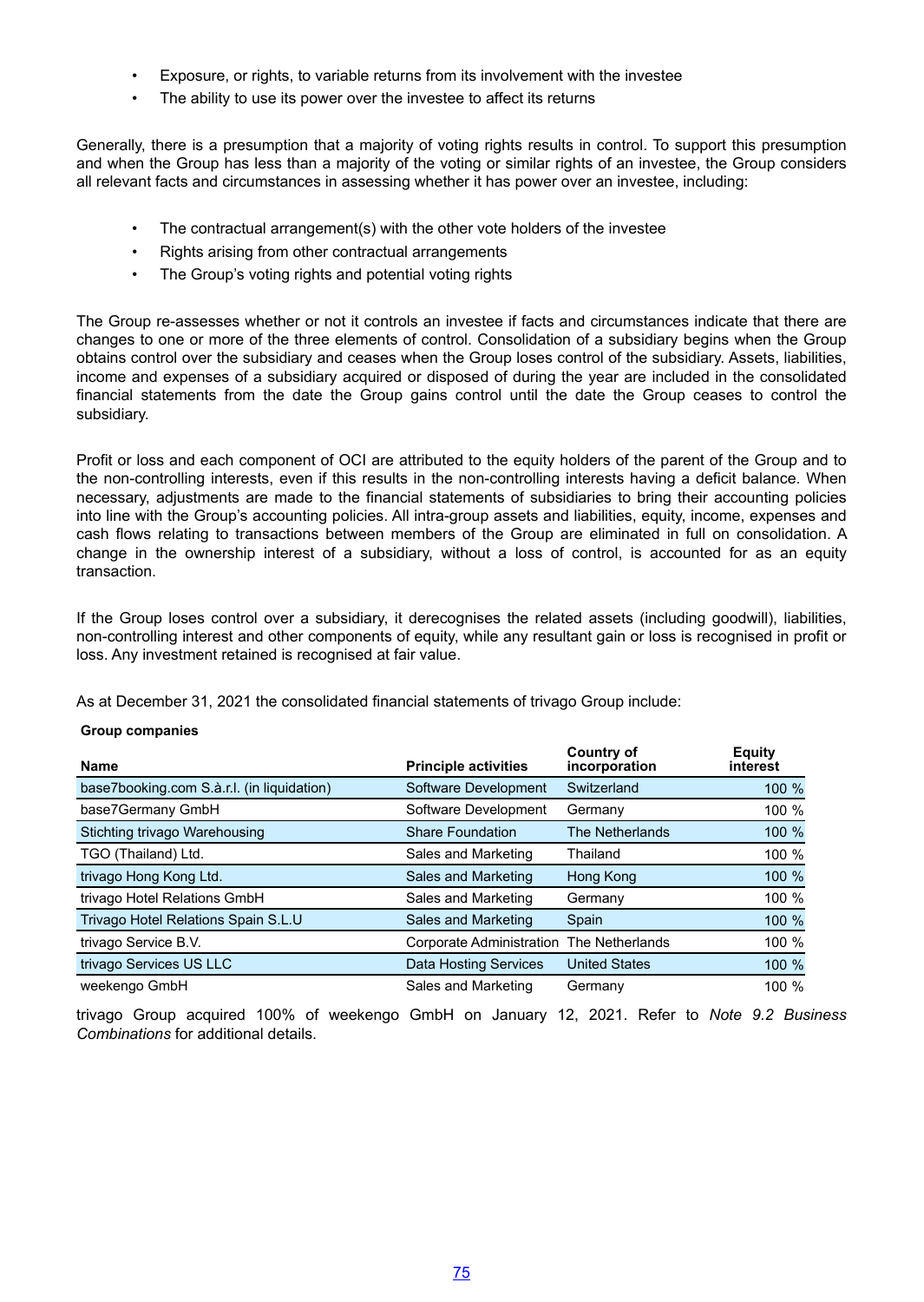As at December 31, 2020 the consolidated financial statements of trivago Group include:

| <b>Name</b>                                                            | <b>Principle activities</b>  | <b>Country of</b><br>incorporation | <b>Equity interest</b> |
|------------------------------------------------------------------------|------------------------------|------------------------------------|------------------------|
| base7booking.com S.á.r.l. (in liquidation)                             | Software Development         | Switzerland                        | 100 %                  |
| base7Germany GmbH                                                      | Software Development         | Germany                            | 100 %                  |
| Stichting trivago Warehousing                                          | <b>Share Foundation</b>      | <b>Netherlands</b>                 | 100 %                  |
| Tell Charlie B.V. (in liquidation)                                     | Software Development         | <b>Netherlands</b>                 | 100 %                  |
| TGO (Thailand) Ltd.                                                    | Sales and Marketing          | Thailand                           | 100 %                  |
| trivago (Shanghai) Information Consulting Co. Ltd.<br>(in liquidation) | Sales and Marketing          | China                              | 100 %                  |
| trivago Hong Kong Ltd.                                                 | Sales and Marketing          | Hong Kong                          | 100 %                  |
| trivago Hotel Relations GmbH                                           | Sales and Marketing          | Germany                            | 100 %                  |
| trivago Hotel Relations Spain                                          | Software Development         | Spain                              | 100 %                  |
| trivago Service B.V. (in liquidation)                                  | Corporate Administration     | <b>Netherlands</b>                 | 100 %                  |
| trivago services US LLC                                                | <b>Data Hosting Services</b> | <b>USA</b>                         | 100 %                  |

Balances and transactions with consolidated subsidiaries and any related income and expenses are eliminated in full in preparing the consolidated financial statements. Intercompany profits or losses on intra-group transactions and dividends paid within trivago Group are also eliminated in full. Deferred taxes on temporary differences related to the elimination of such balances and transactions are measured at the tax rate of the acquiring entity.

### **Foreign currency translation**

#### **Foreign currency transactions**

Transactions in foreign currencies are initially recorded by the Group entities at their respective functional currency spot rate at the date the transaction first qualifies for recognition.

Monetary assets and liabilities denominated in foreign currencies are retranslated at the functional currency spot rate of exchange ruling at the reporting date.

Differences arising on settlement or translation of monetary items are recognised in profit or loss with the exception of monetary items that are designated as part of the hedge of the Group's net investment of a foreign operation. These are recognised in OCI until the net investment is disposed of, at which time, the cumulative amount is classified to profit or loss. Tax charges and credits attributable to exchange differences on those monetary items are also recorded in OCI.

Non-monetary items that are measured in terms of historical cost in a foreign currency are translated using the exchange rates as at the dates of the initial transactions. Non-monetary items measured at fair value in a foreign currency are translated using the exchange rates at the date when the fair value is determined. The gain or loss arising on translation of non-monetary measured at fair value is treated in line with the recognition of gain or loss on change in fair value in the item (i.e., the translation differences on items whose fair value gain or loss is recognised in OCI or profit or loss are also recognised in OCI or profit or loss, respectively).

### **Foreign entities**

trivago Group presents its financial statements in Euros, trivago's functional currency. Assets, including goodwill, and liabilities of subsidiaries whose functional currency is not the Euro are translated at the spot rate at the end of the reporting period. The components of equity are translated at historical rates, and items in the consolidated financial profit or loss are translated at the weighted average rate for each reporting period. The resulting translation differences are recognized in OCI and reported in accumulated other comprehensive income. The impact of currency translation recognized in shareholders' equity is reversed to profit or loss when consolidation of the subsidiary ceases.

Items in the consolidated statement of cash flows are translated at the weighted average exchange rate for the period except for cash and cash equivalents, which are translated at the spot rate at the end of the reporting period.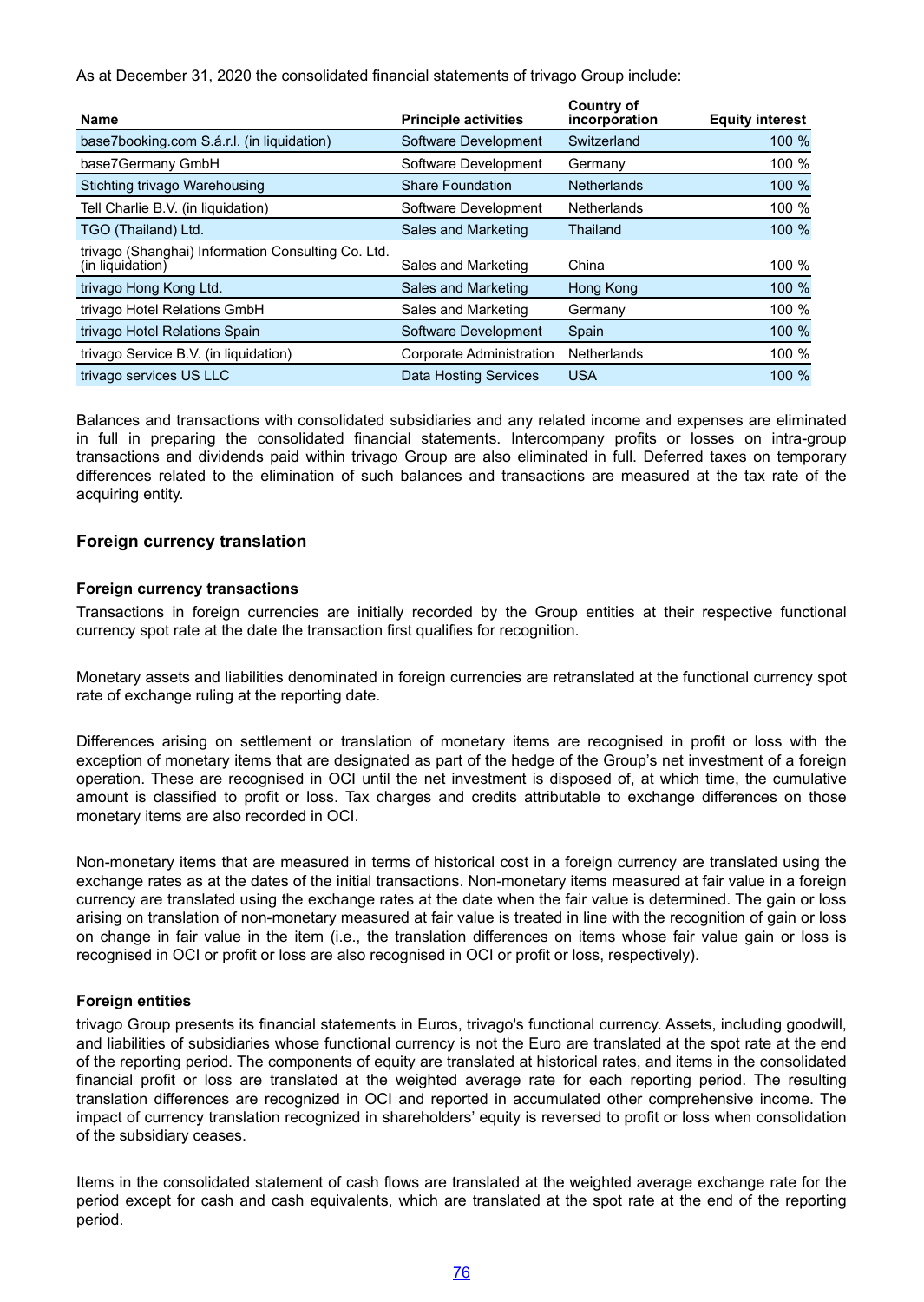The exchange rates of major currencies developed as follows:

#### **Foreign exchange rates**

|             | <b>Closing rate</b> |            | Average rate |        |
|-------------|---------------------|------------|--------------|--------|
|             | 12/31/2021          | 12/31/2020 | 2021         | 2020   |
| U.S. dollar | 1.1326              | 1.2271     | 1.1829       | 1.1421 |

### **Business combination and Goodwill**

Business combination are accounted for using the acquisition method. This involves the recognition of all identifiable assets and liabilities of the acquired operation at fair value.

Goodwill arising from a business combination is initially measured at cost, being the excess of the acquisition cost of the operation over the fair value of the identifiable assets, liabilities and contingent liabilities acquired. Following initial recognition, goodwill is valued at cost less any accumulated impairment losses. Goodwill is subjected to an impairment test at a (group of) cash-generating units (CGUs) at least once annually or whenever there is any event or change in circumstance which might indicate impairment.

In order to test whether there is any impairment, goodwill acquired in the course of a business combination must be allocated from the date of acquisition to each of the CGUs of the trivago Group which are to profit from the synergy effects of the combination. This does not depend on whether other assets and liabilities of trivago Group are already allocated to these CGUs.

The impairment needs to be determined by comparing the recoverable amount of the CGUs to which goodwill refers with their carrying value. The recoverable amount of an asset or a CGU is the higher of fair value of the asset or CGU less costs of disposal and its value in use. In order to determine the value in use, expected future cash flows are discounted to their present value using a pre-tax discount rate which reflects current market assessments of the time value of money and the specific risks of the asset. A suitable valuation model is used to determine fair value less costs of disposal. This is based on Discounted Cash Flow models, valuation multiples, quoted prices for publicly traded companies or other available indicators for fair value.

If the carrying amount of an asset or CGU exceeds its recoverable amount, the asset or CGU is regarded as impaired and is written down to the recoverable amount. An impairment loss recognized for goodwill may not be reversed in the following reporting periods. trivago Group performs its annual impairment test for goodwill as of September 30.

### **Intangible assets**

### **Other intangible assets**

Intangible assets acquired separately are measured on initial recognition at cost. The cost of intangible assets acquired in a business combination is their fair value as at the date of acquisition. Following initial recognition, intangible assets are carried at cost less accumulated amortisation and accumulated impairment losses, if any. Internally generated intangible assets, excluding capitalised development costs, are not capitalised and expenditure is recognised in the statement of profit or loss when it is incurred.

The useful lives of intangible assets are assessed as either finite or indefinite. Intangible assets with finite lives are amortised over their useful economic lives and assessed for impairment whenever there is an indication that the intangible asset may be impaired. The amortisation period and the amortisation method for an intangible asset with a finite useful life are reviewed at least at the end of each reporting period. Changes in the expected useful life or the expected pattern of consumption of future economic benefits embodied in the asset are accounted for by changing the amortisation period or method, as appropriate, and are treated as changes in accounting estimates. The amortisation expense on intangible assets with finite lives is recognised in the statement of profit or loss in the expense category consistent with the function of the intangible assets.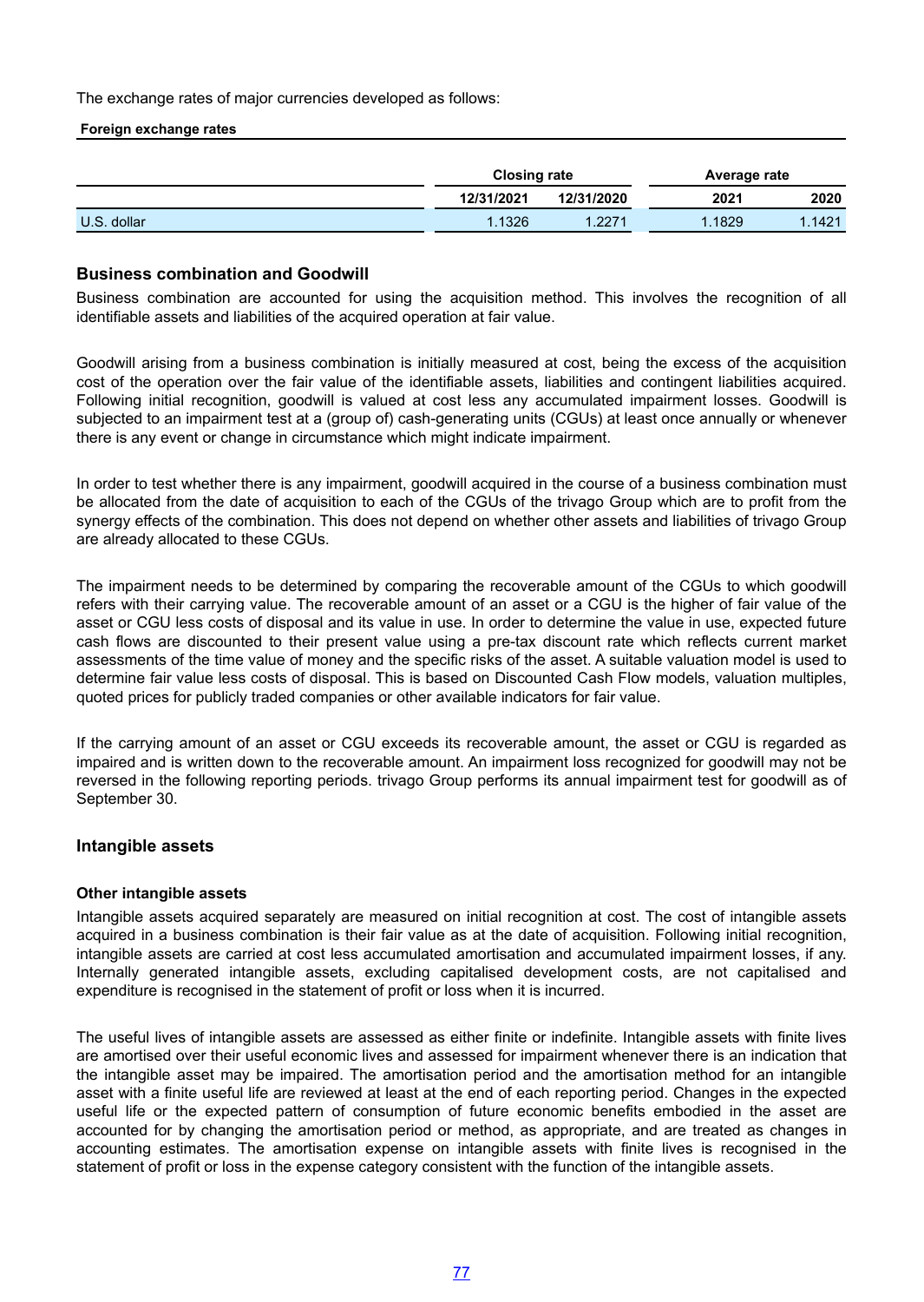Intangible assets with indefinite useful lives are not amortised, but are tested for impairment annually, either individually or at the CGU level. The assessment of indefinite life is reviewed annually to determine whether the indefinite life continues to be supportable. If not, the change in useful life from indefinite to finite is made on a prospective basis.

An intangible asset is derecognised upon disposal (i.e., at the date the recipient obtains control) or when no future economic benefits are expected from its use or disposal. Any gain or loss arising upon derecognition of the asset (calculated as the difference between the net disposal proceeds and the carrying amount of the asset) is included in the statement of profit or loss.

A summary of the policies applied to trivago Group's intangible assets is as follows:

### **Useful life of intangible assets**

|                                         | Amortization method used | Useful life |
|-----------------------------------------|--------------------------|-------------|
| Technology                              | straight line            |             |
| Software and software development costs | straight line            |             |
| Trademarks / internet domains           | straight line            |             |

### **Research and development costs**

Research costs are expensed as incurred. Development expenditures on an individual project are recognised as an intangible asset when trivago Group can demonstrate:

- The technical feasibility of completing the intangible asset so that it will be available for use or sale
- Its intention to complete and its ability to use or sell the asset
- How the asset will generate future economic benefits
- The availability of resources to complete the asset
- The ability to measure reliably the expenditure during development

Following initial recognition of the development expenditure as an asset, the cost model is applied requiring the asset to be carried at cost less any accumulated amortisation and accumulated impairment losses. Amortisation of the asset begins when development is complete and the asset is available for use. It is amortised over the period of expected future benefit. Amortisation is recorded in selling and distribution costs, technology and content and general and administrative expenses. During the period of development, the asset is tested for impairment annually.

### **Property, plant, and equipment**

Property, plant and equipment are stated at cost, net of accumulated depreciation and/or accumulated impairment losses, if any. Such cost includes the cost of replacing part of the property, plant and equipment and borrowing costs for long-term construction projects if the recognition criteria are met. When significant parts of property, plant and equipment are required to be replaced at intervals, trivago Group recognises such parts as individual assets with specific useful lives and depreciates them accordingly. All other repair and maintenance costs are the profit or loss as incurred. The present value of the expected cost for the decommissioning of an asset after its use is included in the cost of the respective asset if the recognition criteria for a provision are met.

A summary of the policies applied to trivago Group's property, plant and equipment is as follows:

#### **Useful life of property, plant and equipment**

|                        | Amortization method used | <b>Useful life</b>                                      |
|------------------------|--------------------------|---------------------------------------------------------|
| Computer equipment     | straight line            | $3 - 8$                                                 |
| Furniture and fixtures | straight line            | $3 - 8$                                                 |
| Office equipment       | straight line            | $3 - 8$                                                 |
| Leasehold Improvements | straight line            | Lesser of useful life or lease term<br>$(1 - 20$ years) |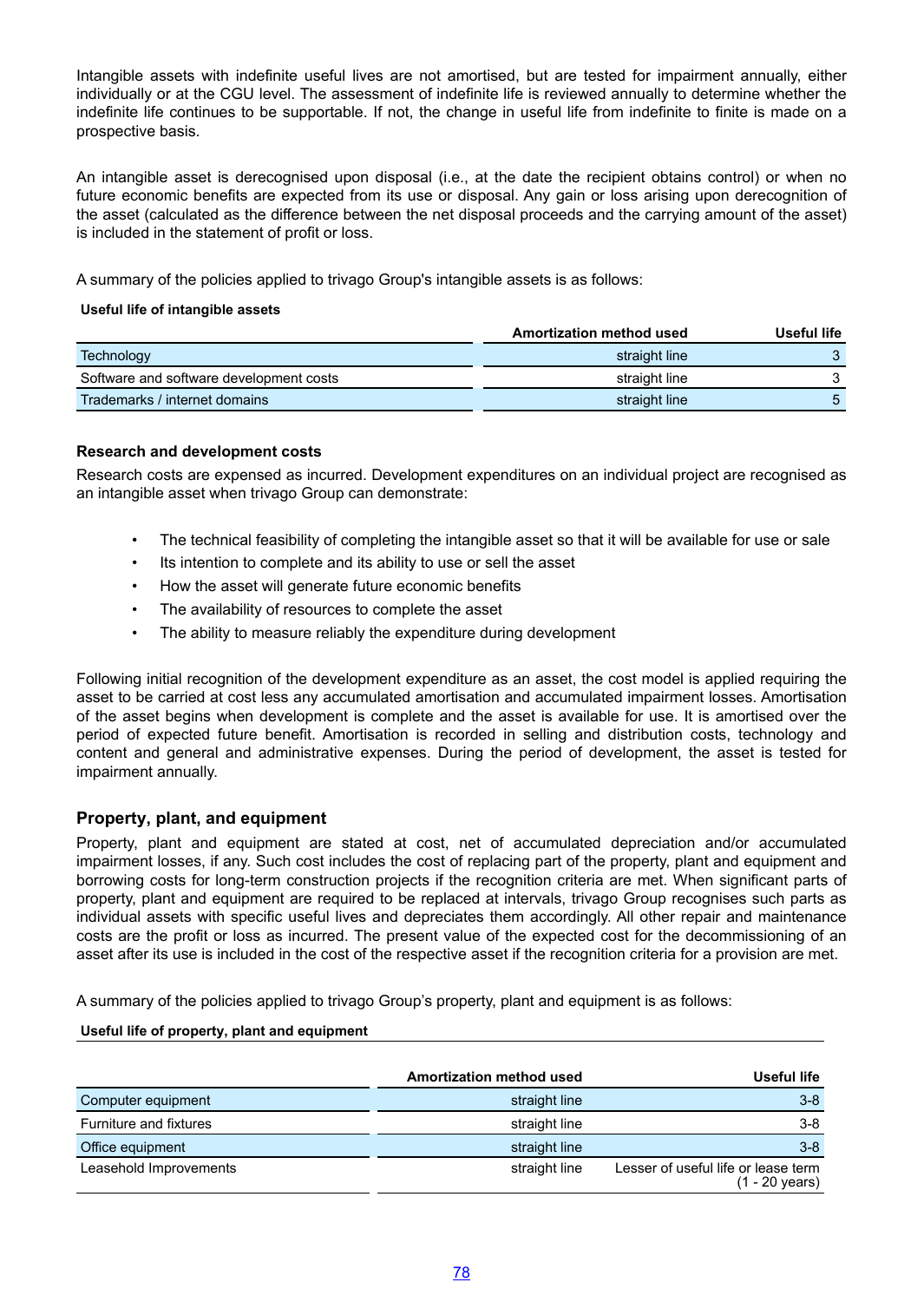An item of property, plant and equipment and any significant part initially recognised is derecognised upon disposal (i.e., at the date the recipient obtains control) or when no future economic benefits are expected from its use or disposal. Any gain or loss arising on derecognition of the asset (calculated as the difference between the net disposal proceeds and the carrying amount of the asset) is included in the statement of profit or loss when the asset is derecognised.

The residual values, useful lives and methods of depreciation of property, plant and equipment are reviewed at each financial year end and adjusted prospectively, if appropriate.

### **Leases**

trivago assesses at contract inception whether a contract is, or contains, a lease. That is, if the contract conveys the right to control the use of an identified asset for a period of time in exchange for consideration.

#### **trivago as a Lessee**

trivago applies a single recognition and measurement approach for all leases, except for short-term leases and leases of low-value assets. trivago Group recognises lease liabilities for future lease payments and right-of-use assets representing the right to use the underlying assets.

#### *Right-of-use assets*

Right-of-use assets are recognised at the commencement date of the lease (i.e., the date the underlying asset is available for use). Right-of-use assets are measured at cost, less any accumulated depreciation and impairment losses, and adjusted for any remeasurement of lease liabilities. The cost of right-of-use assets includes the amount of lease liabilities recognised, initial direct costs incurred, lease payments made at or before the commencement date less any lease incentives received and decommissioning costs. Right-of-use assets are depreciated on a straight-line basis over the shorter of the lease term or the estimated useful lives of the assets, as follows:

#### **Useful life right-of-use assets**

| <b>Leased asset</b> | Amortization method used Useful life |                                                    | <b>Remaining useful life</b><br>at December 31, 2021 |
|---------------------|--------------------------------------|----------------------------------------------------|------------------------------------------------------|
| Office space        | straight line                        | Lesser of useful life or lease term $1 - 16$ years |                                                      |
| Office equipment    | straight line                        | Lesser of useful life or lease term                | vear                                                 |

If ownership of the leased asset transfers to trivago Group at the end of the lease term or the cost reflects the exercise of a purchase option, depreciation is calculated using the estimated useful life of the asset. The right-ofuse assets are also subject to impairment.

### *Lease liabilities*

At the commencement date of the lease, trivago Group recognises lease liabilities measured at the present value of lease payments to be made over the lease term. trivago determines the lease term as the noncancellable term of the lease, together with any periods covered by an option to extend the lease if it is reasonably certain to be exercised, or any periods covered by an option to terminate the lease, if it is reasonably certain not to be exercised.

The lease payments included in the measurement of the lease liability comprise the following:

- fixed payments (including in-substance fixed payments) less any lease incentives receivable
- variable lease payments that depend on an index or a rate
- amounts expected to be paid under residual value guarantees
- the exercise price of a purchase option reasonably certain to be exercised by trivago
- payments of penalties for terminating the lease, if the lease term reflects the trivago Group exercising the option to terminate

Variable lease payments that do not depend on an index or a rate are recognised as expenses in the period in which the event or condition that triggers the payment occurs.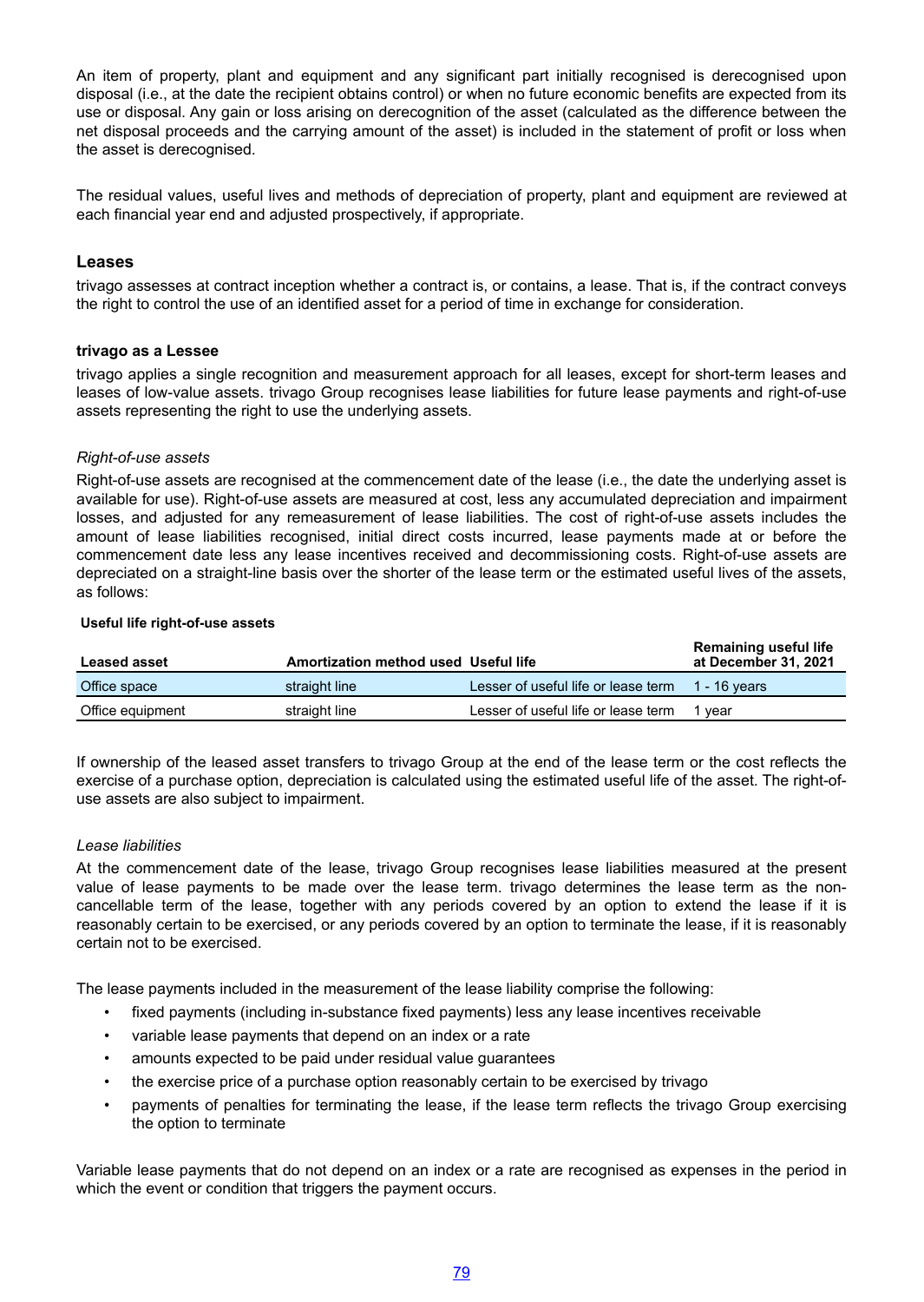The company uses its estimated incremental borrowing rate ("IBR") as the discount rate in measuring the present value of lease payments given the rate implicit in our leases is not typically readily determinable. The IBR is the rate of interest that the company would have to pay to borrow over a similar term, and with a similar security, the funds necessary to obtain an asset of a similar value to the right-of-use asset in a similar economic environment. Estimating the incremental borrowing rate requires assessing a number of inputs including an estimated synthetic credit rating, collateral adjustments and interest rates. After the commencement date, the amount of lease liabilities is increased to reflect the accretion of interest and reduced for the lease payments made. In addition, the carrying amount of lease liabilities is remeasured if there is a modification, a change in the lease term, a change in the lease payments (e.g. changes to future payments resulting from a change in an index or rate used to determine such lease payments) or a change in the assessment of an option to purchase the underlying asset. Reference is made to Note 5.9.

#### *Short-term leases and leases of low-value assets*

The trivago Group applies the short-term lease recognition exemption to its short-term leases (i.e. those leases that have a lease term of 12 months or less from the commencement date and do not contain a purchase option). It also applies the lease of low-value assets recognition exemption to leases that are considered to be low value. Lease payments on short-term leases and leases of low-value assets are recognised as expense on a straight-line basis over the lease term.

#### **trivago as a Lessor**

Leases in which trivago does not transfer substantially all the risks and rewards incidental to ownership of an asset are classified as operating leases. Rental income arising is accounted for on a straight-line basis over the lease terms and is included in revenue in the statement of profit or loss due to its operating nature. Initial direct costs incurred in negotiating and arranging an operating lease are added to the carrying amount of the leased asset and recognised over the lease term on the same basis as rental income. Contingent rents are recognised as revenue in the period in which they are earned.

### **Financial instruments**

A financial instrument is any contract that gives rise to a financial asset of one entity and a financial liability or equity instrument of another entity.

### **Financial assets**

#### *(i) Recognition and initial measurement*

Financial assets are classified, at initial recognition, as subsequently measured at amortised cost, fair value through other comprehensive income (OCI), and fair value through profit or loss.

The classification of financial assets at initial recognition depends on the financial asset's contractual cash flow characteristics and the Group's business model for managing them. With the exception of trade receivables that do not contain a significant financing component or for which the Group has applied the practical expedient, the Group initially measures a financial asset at its fair value plus, in the case of a financial asset not at fair value through profit or loss, transaction costs. Trade receivables that do not contain a significant financing component or for which the Group has applied the practical expedient are measured at the transaction price.

The Group's business model for managing financial assets refers to how it manages its financial assets in order to generate cash flows. The business model determines whether cash flows will result from collecting contractual cash flows, selling the financial assets, or both.

Purchases or sales of financial assets that require delivery of assets within a time frame established by regulation or convention in the market place (regular way trades) are recognised on the trade date, i.e. the date that the Group commits to purchase or sell the asset.

#### *(ii) Classification and subsequent measurement*

For purposes of subsequent measurement, financial assets are classified in four categories:

- Financial assets at amortised cost (debt instruments)
- Financial assets at fair value through OCI with recycling of cumulative gains and losses (debt instruments)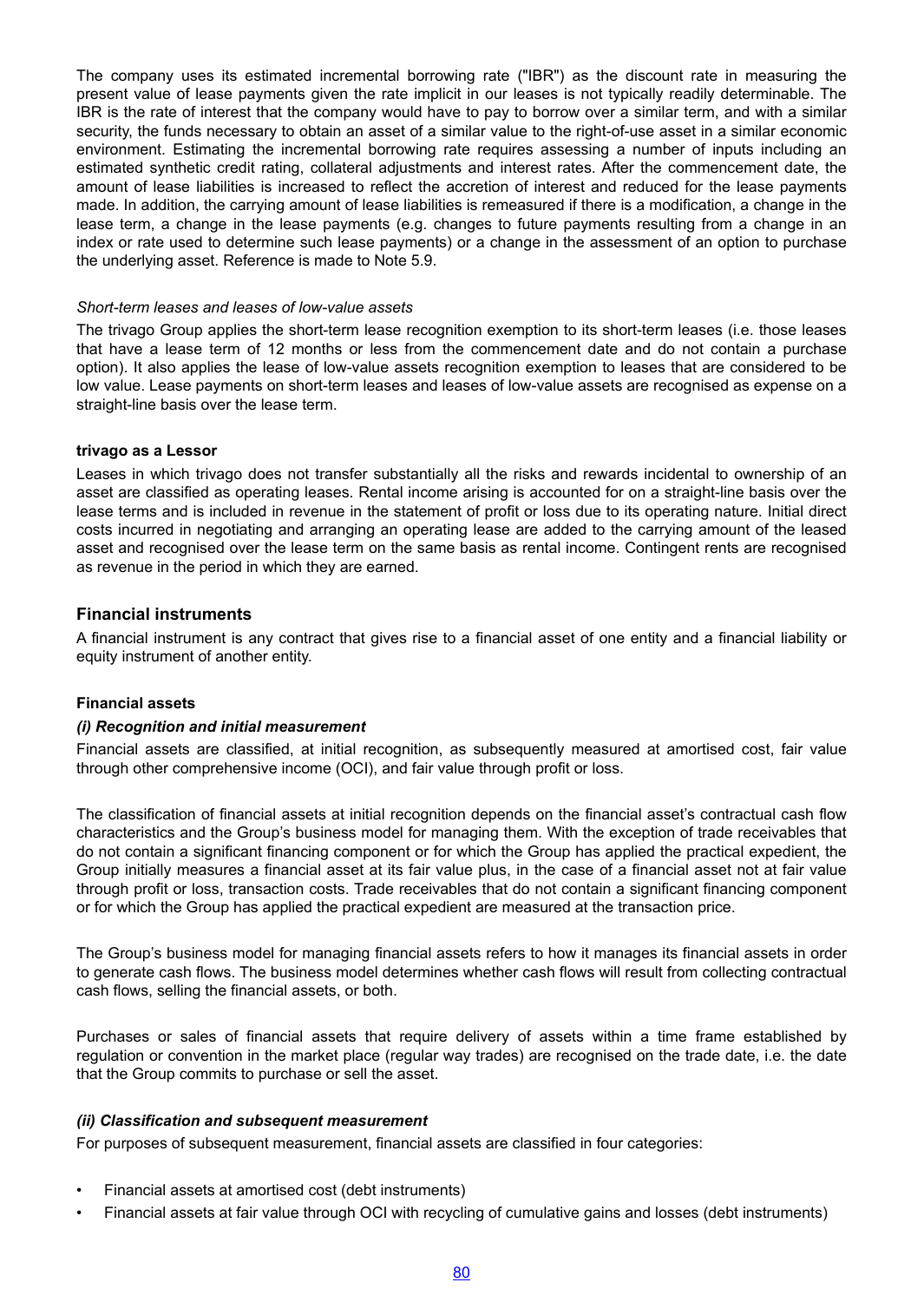- Financial assets designated at fair value through OCI with no recycling of cumulative gains and losses upon derecognition (equity instruments)
- Financial assets at fair value through profit or loss

#### *Financial assets at amortised cost (debt instruments)*

The Group measures financial assets at amortised cost if both of the following conditions are met:

- The financial asset is held within a business model with the objective to hold financial assets in order to collect contractual cash flows and
- The contractual terms of the financial asset give rise on specified dates to cash flows that are 'solely payments of principal and interest (SPPI)' on the principal amount outstanding. This assessment is referred to as the SPPI test and is performed at an instrument level.

Financial assets at amortised cost are subsequently measured using the effective interest (EIR) method and are subject to impairment. Gains and losses are recognised in profit or loss when the asset is derecognised, modified or impaired.

The Group's financial assets at amortised cost includes trade receivables, term deposits, certain current and non-current financial assets, and cash and cash equivalents.

#### *Financial assets at fair value through OCI (debt instruments)*

The trivago Group measures debt instruments at fair value through OCI if both of the following conditions are met:

- The financial asset is held within a business model with the objective of both holding to collect contractual cash flows and selling and
- The contractual terms of the financial asset give rise on specified dates to cash flows that are 'solely payments of principal and interest (SPPI)' on the principal amount outstanding. This assessment is referred to as the SPPI test and is performed at an instrument level.

For debt instruments at fair value through OCI, interest income, foreign exchange revaluation and impairment losses or reversals are recognised in the consolidated statement of profit or loss and computed in the same manner as for financial assets measured at amortised cost. The remaining fair value changes are recognised in OCI. Upon derecognition, the cumulative fair value change recognised in OCI is recycled to profit or loss.

No financial assets were classified as debt instruments at fair value through OCI in the reporting period.

#### *Financial assets designated at fair value through OCI (equity instruments)*

Upon initial recognition, the Group can elect to classify irrevocably its equity investments as equity instruments designated at fair value through OCI when they meet the definition of equity under IAS 32 Financial Instruments: Presentation and are not held for trading. The classification is determined on an instrument-by-instrument basis.

Gains and losses on these financial assets are never recycled to profit or loss. Dividends are recognised as other income in the consolidated statement of profit or loss when the right of payment has been established, except when the Group benefits from such proceeds as a recovery of part of the cost of the financial asset, in which case, such gains are recorded in OCI. Equity instruments designated at fair value through OCI are not subject to impairment assessment.

No financial assets were classified as equity instruments designated at fair value through OCI in the reporting period.

#### *Financial assets at fair value through profit or loss*

Financial assets that do not meet the criteria for amortised cost or fair value through OCI are measured at fair value through profit or loss. This includes all derivative financial assets. Notwithstanding the criteria for debt instruments to be classified at amortised cost or at fair value through OCI, as described above, debt instruments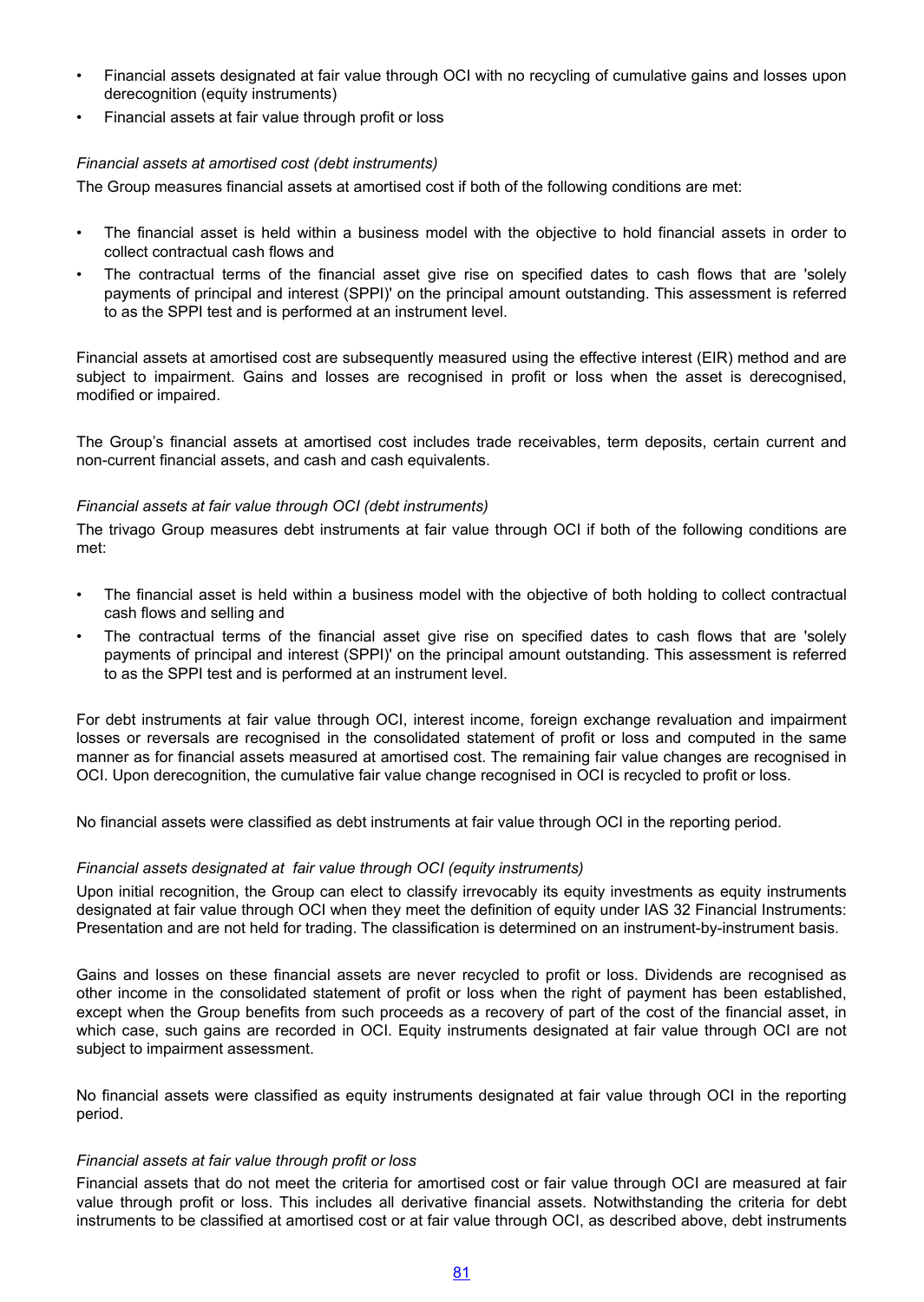may be designated at fair value through profit or loss on initial recognition if doing so eliminates, or significantly reduces, an accounting mismatch. A gain or loss on a debt investment that is subsequently measured at fair value through profit or loss is recognised in profit or loss and presented net within other gains/(losses) in the period in which it arises.

Financial assets at fair value through profit or loss are carried in the consolidated statement of financial position at fair value with net changes in fair value recognised in the consolidated statement of profit or loss.

This category includes derivative instruments and equity investments which the Group had not irrevocably elected to classify at fair value through OCI. Dividends on listed equity investments are also recognised as other income in the statement of profit or loss when the right of payment has been established.

#### *(iii) Derecognition*

A financial asset (or, where applicable, a part of a financial asset or part of a group of similar financial assets) is primarily derecognised (i.e., removed from the Group's consolidated statement of financial position) when:

- The rights to receive cash flows from the asset have expired, or
- The Group has transferred its rights to receive cash flows from the asset or has assumed an obligation to pay the received cash flows in full without material delay to a third party under a 'pass-through' arrangement; and either (a) the Group has transferred substantially all the risks and rewards of the asset, or (b) the Group has neither transferred nor retained substantially all the risks and rewards of the asset, but has transferred control of the asset.

#### *Impairment of financial assets*

The Group recognises an allowance for expected credit losses (ECL) for all debt instruments not held at fair value through profit or loss. ECLs are based on the difference between the contractual cash flows due in accordance with the contract and all the cash flows that the Group expects to receive, discounted at an approximation of the original effective interest rate. The expected cash flows will include cash flows from the sale of collateral held or other credit enhancements that are integral to the contractual terms.

ECLs are recognised in two stages. For credit exposures for which there has not been a significant increase in credit risk since initial recognition, ECLs are provided for credit losses that result from default events that are possible within the next 12-months (a 12-month ECL). For those credit exposures for which there has been a significant increase in credit risk since initial recognition, a loss allowance is required for credit losses expected over the remaining life of the exposure, irrespective of the timing of the default (a lifetime ECL).

For trade receivables and contract assets, the Group applies a simplified approach in calculating ECLs. Therefore, the Group does not track changes in credit risk, but instead recognises a loss allowance based on lifetime ECLs at each reporting date. The Group has established a provision matrix that is based on its historical credit loss experience, adjusted for forward-looking factors specific to the debtors and the economic environment.

The Group considers a financial asset in default when contractual payments are 90 days past due. However, in certain cases, the Group may also consider a financial asset to be in default when internal or external information indicates that the Group is unlikely to receive the outstanding contractual amounts in full before taking into account any credit enhancements held by the Group. A financial asset is written off when there is no reasonable expectation of recovering the contractual cash flows.

Financial assets and liabilities are offset and the net amount reported in the consolidated balance sheet only if there is a currently enforceable legal right to offset the recognized amounts and there is an intention to settle on a net basis or to realize the assets and settle the liabilities simultaneously.

#### *Provision for expected credit losses of trade receivables and contract assets*

The trivago Group uses a provision matrix to calculate ECLs for trade receivables and contract assets. The provision rates are based on days past due for groupings of various customer segments that have similar loss patterns (i.e., by geography, product type, customer type and rating, and coverage by letters of credit and other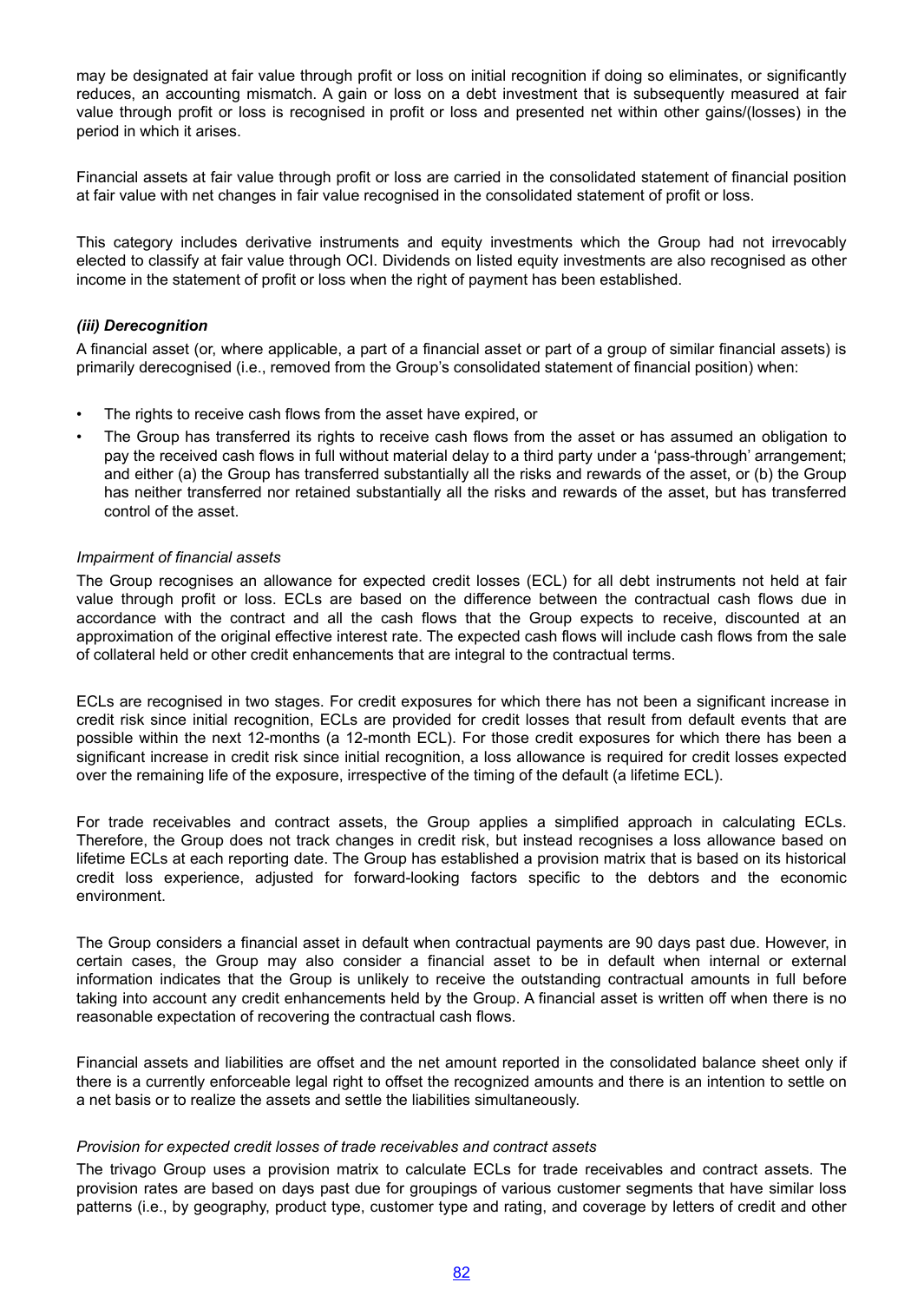forms of credit insurance). We consider accounts outstanding longer than the contractual payment terms as past due.

The provision matrix is initially based on the Group's historical observed default rates. The Group will calibrate the matrix to adjust the historical credit loss experience with forward-looking information. At every reporting date, the historical observed default rates are updated and changes in the forward-looking estimates are analysed.

The Group assesses the correlation between historical observed default rates and forecasted economic conditions. The amount of ECLs is sensitive to changes in circumstances and of forecast economic conditions. The Group's historical credit loss experience and forecast of economic conditions may also not be representative of customer's actual default in the future.

#### **Financial liabilities**

trivago Group's financial liability mainly compromise trade payables and other liabilities.

Financial liabilities are classified, at initial recognition, into the following categories:

- Financial liabilities at amortized cost;
- Financial liabilities at fair value through profit or loss.

trivago Group determines the classification of its financial liabilities at initial recognition. Where permissible, any reclassifications deemed necessary are performed at the end of the reporting period.

All financial liabilities are recognised initially at fair value and, in the case of loans and borrowings and payables, net of directly attributable transaction costs.

After initial recognition, they are measured at amortized cost using the effective interest method.

A financial liability is derecognised when the obligation under the liability is discharged or cancelled or expires. When an existing financial liability is replaced by another from the same lender on substantially different terms, or the terms of an existing liability are substantially modified, such an exchange or modification is treated as the derecognition of the original liability and the recognition of a new liability. The difference in the respective carrying amounts is recognised in the consolidated statement of profit or loss.

#### **Fair value measurement**

In some cases, assets and liabilities are measured either on initial recognition or during subsequent valuations at fair value.

Fair value is the price that would be received to sell an asset or paid to transfer a liability in an orderly transaction between market participants at the measurement date. The fair value measurement is based on the presumption that the transaction to sell the asset or transfer the liability takes place either:

- In the principal market for the asset or liability, or
- In the absence of a principal market, in the most advantageous market for the asset or liability

The principal or the most advantageous market must be accessible by trivago Group.

The fair value of an asset or a liability is measured using the assumptions that market participants would use when pricing the asset or liability, assuming that market participants act in their economic best interest.

A fair value measurement of a non-financial asset takes into account a market participant's ability to generate economic benefits by using the asset in its highest and best use or by selling it to another market participant that would use the asset in its highest and best use.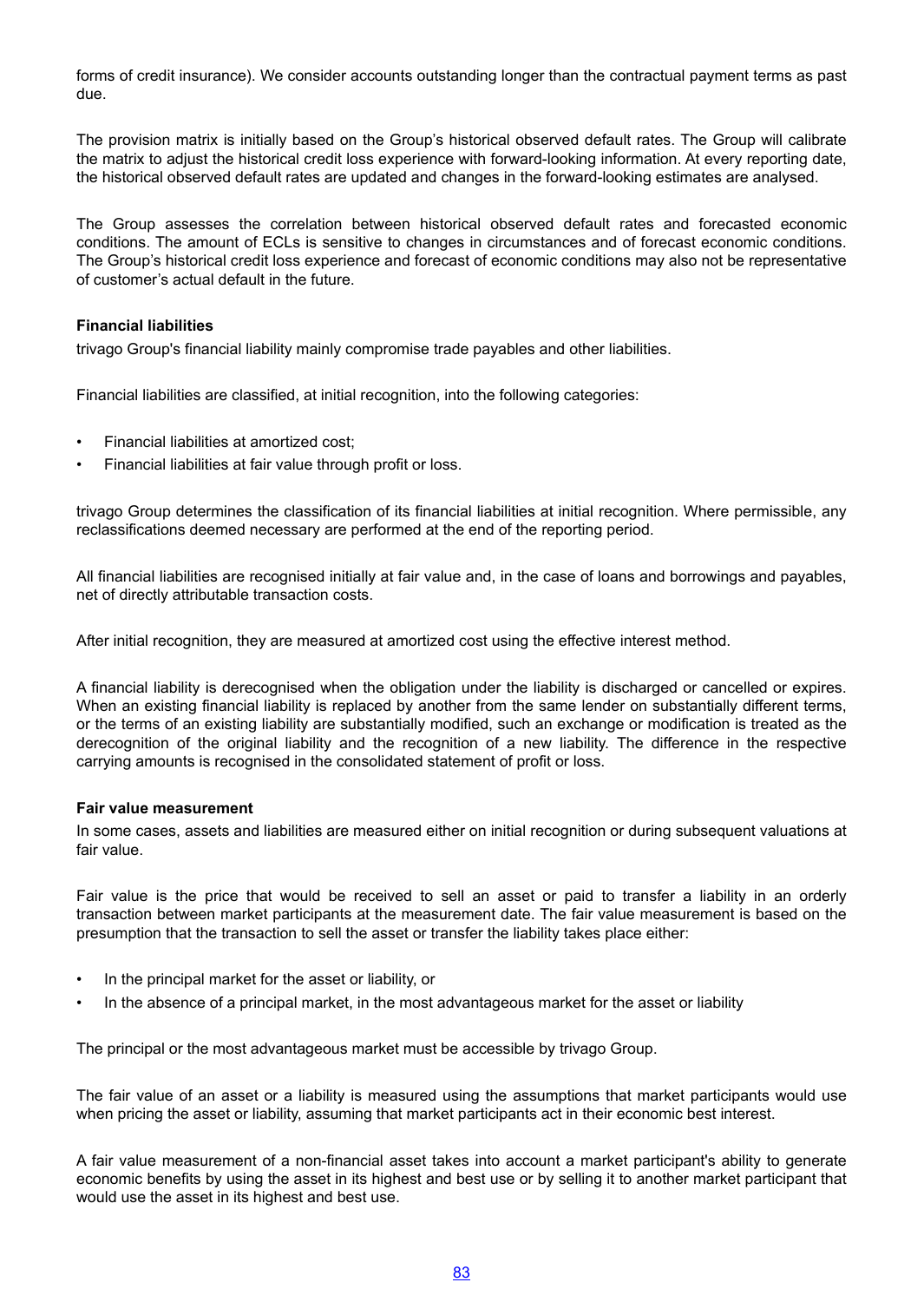trivago Group uses valuation techniques that are appropriate in the circumstances and for which sufficient data are available to measure fair value, maximising the use of relevant observable inputs and minimising the use of unobservable inputs.

All assets and liabilities for which fair value is measured or disclosed in the consolidated financial statements are categorised within the fair value hierarchy, described as follows, based on the lowest level input that is significant to the fair value measurement as a whole:

- **Level 1**: Quoted (unadjusted) market prices in active markets for identical assets or liabilities
- **Level 2:** Valuation techniques for which the lowest level input that is significant to the fair value measurement is directly or indirectly observable
- **Level 3:** Valuation techniques for which the lowest level input that is significant to the fair value measurement is unobservable

For assets and liabilities that are recognized in the consolidated financial statements on a recurring basis, the Group determines whether transfers have occurred between Levels in the hierarchy by re-assessing categorisation (based on the lowest level input that is significant to the fair value measurement as a whole) at the end of each reporting period.

An analysis of fair values of financial instruments and further details on how they are measured are provided in Note 6 "Financial instruments".

### **Cash and cash equivalents**

Cash and cash equivalents comprise bank balances, checks and cash in hand and liquid financial instruments, consisting of money market funds, which are readily accessible mutual funds that invest in high-quality, shortterm debt, and time deposit investments, which all have a high degree of liquidity and maturities of 3 months or less when purchased.

### **Short-term investments**

Our short-term investments consist of time deposit and term deposit accounts with original maturities of more than three but fewer than 12 months.

### **Other provisions**

Provisions are recognised when trivago Group has a present obligation (legal or constructive) as a result of a past event, it is probable that an outflow of resources embodying economic benefits will be required to settle the obligation and a reliable estimate can be made of the amount of the obligation. When trivago Group expects some or all of a provision to be reimbursed, for example under an insurance contract, the reimbursement is recognised as a separate asset but only when the reimbursement is virtually certain. The expense relating to a provision is presented in the consolidated statement of profit or loss net of any reimbursement.

If the effect of the time value of money is material, provisions are discounted using a current pre-tax rate that reflects, when appropriate, the risks specific to the liability. When discounting is used, the increase in the provision due to the passage of time is recognised as a finance cost.

### **Share-based payment transactions**

Share-based compensation expense relates to stock awards granted in connection with the Omnibus Incentive Plan, as further discussed in Note *8. Share-based Payment Plans.*

#### **Equity-settled transactions**

The cost of equity-settled transactions is determined by the fair value at the date when the grant is made using the Black-Scholes option pricing model or for awards which contain market-based vesting conditions, the Monte Carlo simulation pricing model. The expected volatility is based on historical volatility of our common stock. The expected term assumptions are based on the terms and conditions of the employee share option agreements, and scheduled exercise windows.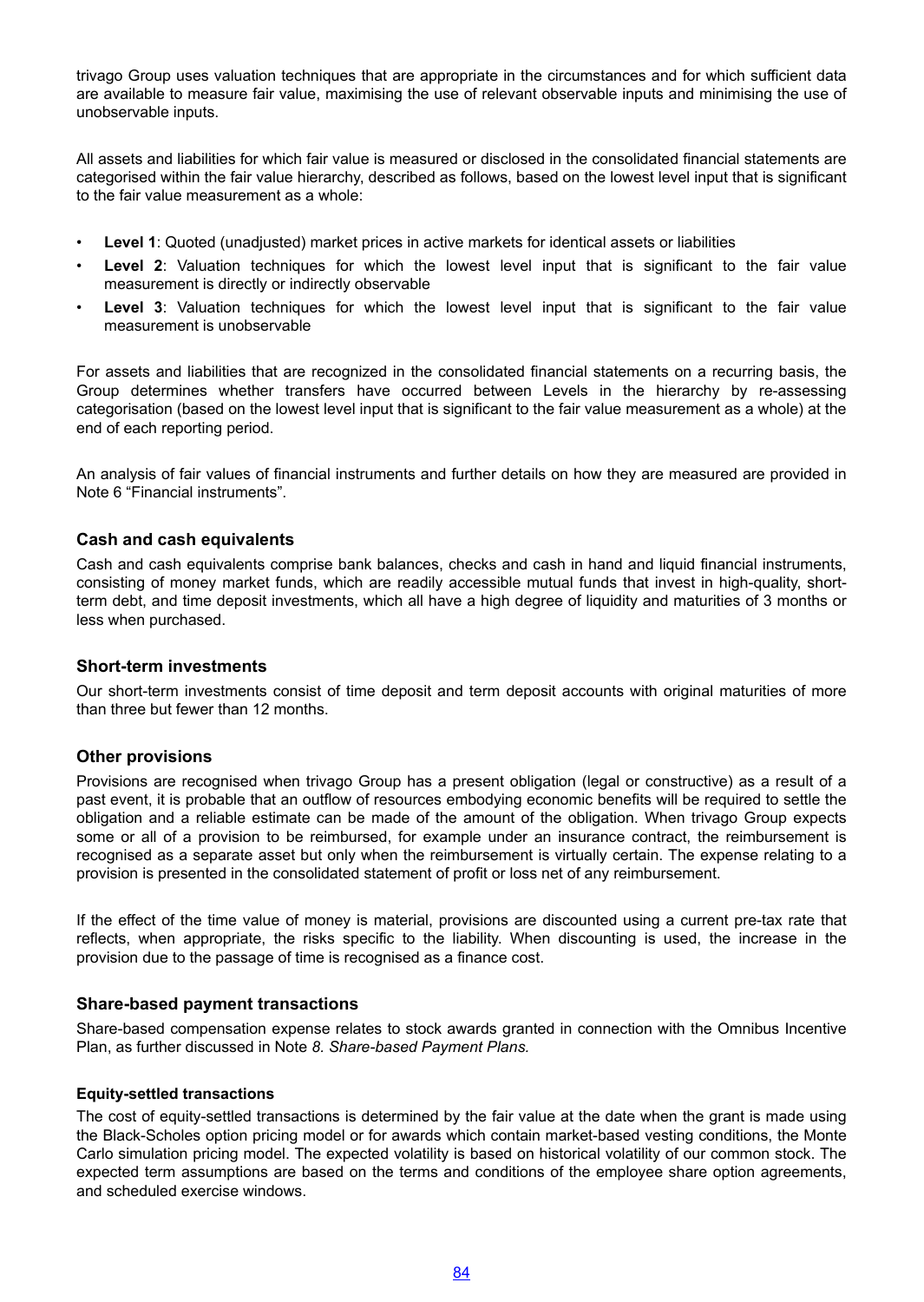In addition to share options, the Company also grants Restricted Stock Units ("RSUs"), which are stock awards entitling the holder to shares of common stock as the award vests. For RSU awards with only service-based vesting conditions, we measure the fair value based on the quoted price of our common stock at the date of grant. For RSU awards which contain market conditions, we estimate the fair value using the Monte Carlo simulation model.

That cost is recognized in employee benefits expense, together with a corresponding increase in equity, over the period in which the service conditions and, where applicable, the performance conditions are fulfilled (the vesting period). Certain awards granted contain market conditions which vest upon achievement of certain market-based targets, in addition to containing service conditions.

The cumulative expense recognized for equity-settled transactions at each reporting date until the vesting date reflects the extent to which the vesting period has expired and the Group's best estimate of the number of equity instruments that will ultimately vest. The expense or credit in the consolidated statement of profit or loss for a period represents the movement in cumulative expense recognized as at the beginning and end of that period.

Service and non-market performance conditions are not taken into account when determining the grant date fair value of awards, but the likelihood of the conditions being met is assessed as part of the Group's best estimate of the number of equity instruments that will ultimately vest. Market performance conditions are reflected within the grant date fair value. Any other conditions attached to an award, but without an associated service requirement, are considered to be non-vesting conditions. Non-vesting conditions are reflected in the fair value of an award and lead to an immediate expensing of an award unless there are also service and/or performance conditions.

No expense is recognized for awards that do not ultimately vest because non-market performance and/or service conditions have not been met. Where awards include a market or non-vesting condition, the transactions are treated as vested irrespective of whether the market or non-vesting condition is satisfied, provided that all other performance and/or service conditions are satisfied. We recognize the effect of forfeitures in the period that the award was forfeited.

When the terms of an equity-settled award are modified, the minimum expense recognized is the grant date fair value of the unmodified award, provided the original terms of the award are met. An additional expense, measured as at the date of modification, is recognized for any modification that increases the total fair value of the share-based payment transaction, or is otherwise beneficial to the employee. Where an award is canceled by the entity or by the counterparty, any remaining element of the fair value of the award is expensed immediately through profit or loss. The majority of share options and units vest between one and three years and have contractual terms that align with prescribed liquidation windows.

### **Cash-settled transactions**

A liability is recognised for the fair value of cash-settled transactions. The fair value is measured initially and at each reporting date up to and including the settlement date, with changes in fair value recognized in employee benefits expense. The fair value is expensed over the period until the vesting date with recognition of a corresponding liability.

#### **Significant estimates and assumptions for cash-settled transactions**

Estimating fair value for share-based payment transactions requires determination of the most appropriate valuation model, which depends on the terms and conditions of the grant. This estimate also requires determination of the most appropriate inputs to the valuation model including the expected life of the share option or appreciation right, volatility and dividend yield and making assumptions about them. The Group initially measures the cost of cash-settled transactions with employees using a binomial model to determine the fair value of the liability incurred. For cash-settled share-based payment transactions, the liability needs to be remeasured at the end of each reporting period up to the date of settlement, with any changes in fair value recognized in profit or loss. This requires a reassessment of the estimates used at the end of each reporting period.

### **Revenue from contracts with customers**

Revenue from contracts with customers is recognised when control of services are transferred to the customer at an amount that reflects the consideration to which the trivago Group expects to be entitled in exchange for those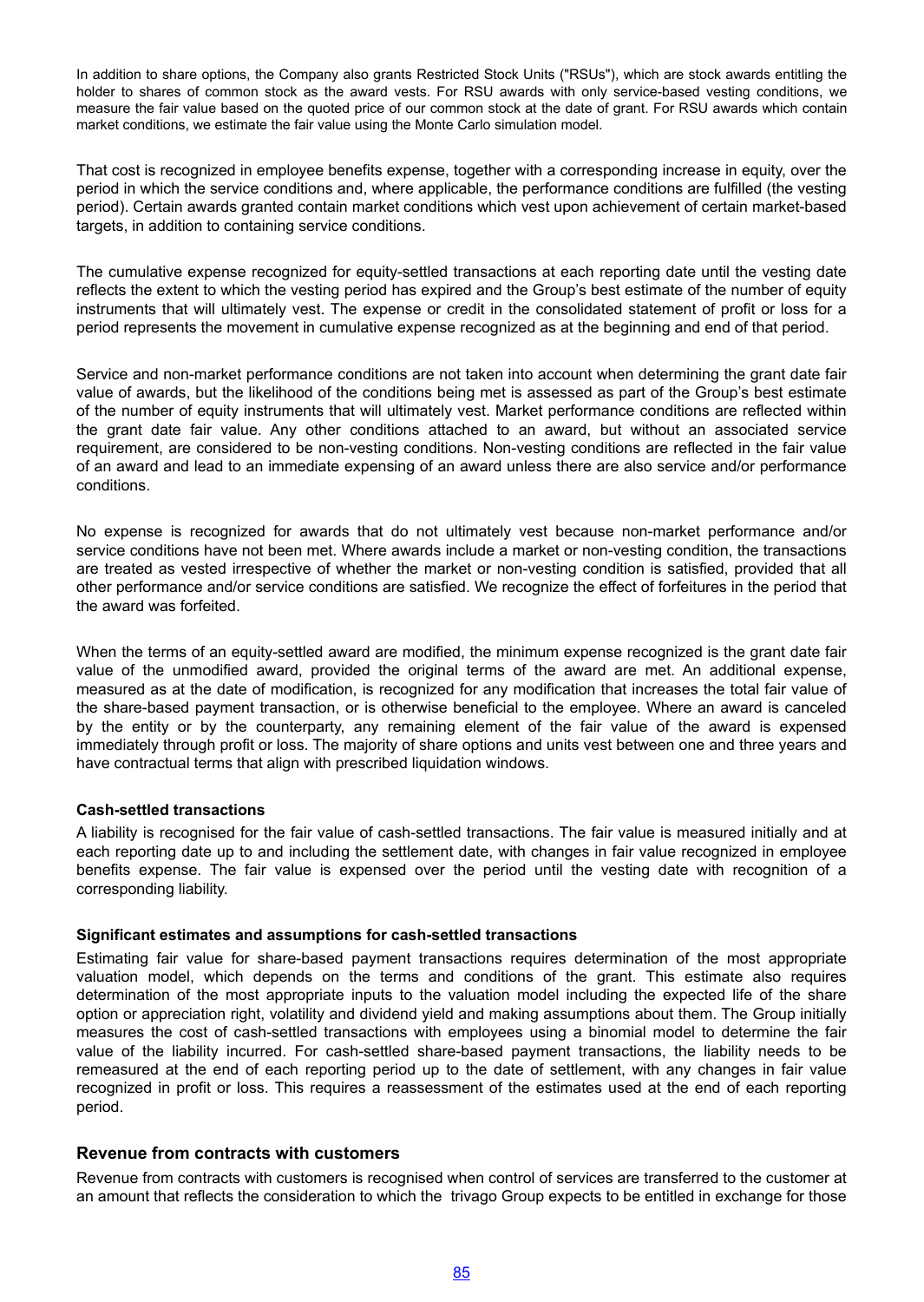services. The Group has generally concluded that it is the principal in its revenue arrangements because it typically controls the services before transferring them to the customer.

Information about the Group's performance obligations are summarised below:

#### **Referral Revenue**

We earn referral revenue using cost-per-click (CPC) and cost-per-acquisition ("CPA") models. Both relate to fees earned on the display of a customer's (advertiser's) link on the trivago website.

CPC revenue is recognized after the traveler makes the click-through to the related advertiser's website. Control is deemed to have transferred at a point in time, being when the link or advertisement has been displayed and the click-through to the customer's website has occurred.

CPA revenue is recognized when the click-through to the related advertiser's website results in a booking, as control is deemed to have transferred at that point in time. We consider the performance obligation to be satisfied when the booking has occurred. The price that an advertiser pays for a click that results in a booking is based on a percentage of the booking revenue.

The prices per click for an advertising campaign, which generally have a duration of one month or less, are negotiated in advance, thus, the amount to be recognized as revenue for the respective click is fixed and determinable when the performance obligation has been satisfied.

Most of trivago Group revenue is invoiced on a monthly basis after the performance obligation has been satisfied with payment terms between 10 to 90 days. For some advertisers we require prepayments.

#### **Subscription Revenue**

Revenue from subscription services is recognized ratably over the contract term, which is generally 12 months or less from the subscription commencement date. This revenue is recognized when trivago Business Studio Pro Apps Package services are performed over the subscription period with contract liabilities recognized upon receipt of payment in advance of revenue recognition. Customers may choose to be billed annually or monthly via SEPA or credit card. The price per subscription is fixed and determinable when the contract commences. This revenue is generated through subscription-based services earned through trivago Business Studio Pro Apps Package.

The trivago Group considers whether there are other promises in the contract that are separate performance obligations to which a portion of the transaction price needs to be allocated. In determining the transaction price, the Group considers the effects of variable consideration, the existence of significant financing components, noncash consideration, and consideration payable to the customer (if any).

If the consideration in a contract includes a variable amount, the trivago Group estimates the amount of consideration to which it will be entitled in exchange for transferring the goods to the customer. The variable consideration is estimated at contract inception and constrained until it is highly probable that a significant revenue reversal in the amount of cumulative revenue recognised will not occur when the associated uncertainty with the variable consideration is subsequently resolved.

The trivago Group provides retrospective volume rebates to certain customers once the referrals generated during the period exceeds a threshold specified in the contract. Rebates are offset against amounts payable by the customer. To estimate the variable consideration for the expected future rebates, the trivago Group applies the most likely amount method for contracts with a single-volume threshold and the expected value method for contracts with more than one volume threshold. The selected method that best predicts the amount of variable consideration is primarily driven by the number of volume thresholds contained in the contract. The trivago Group then applies the requirements on constraining estimates of variable consideration and recognises a refund liability for the expected future rebates.

Using the practical expedient in IFRS 15, the trivago Group does not adjust the promised amount of consideration for the effects of a significant financing component if it expects, at contract inception, that the period between the transfer of the promised good or service to the customer and when the customer pays for that good or service will be one year or less.

The Group in general does not receive non-cash considerations from the customers.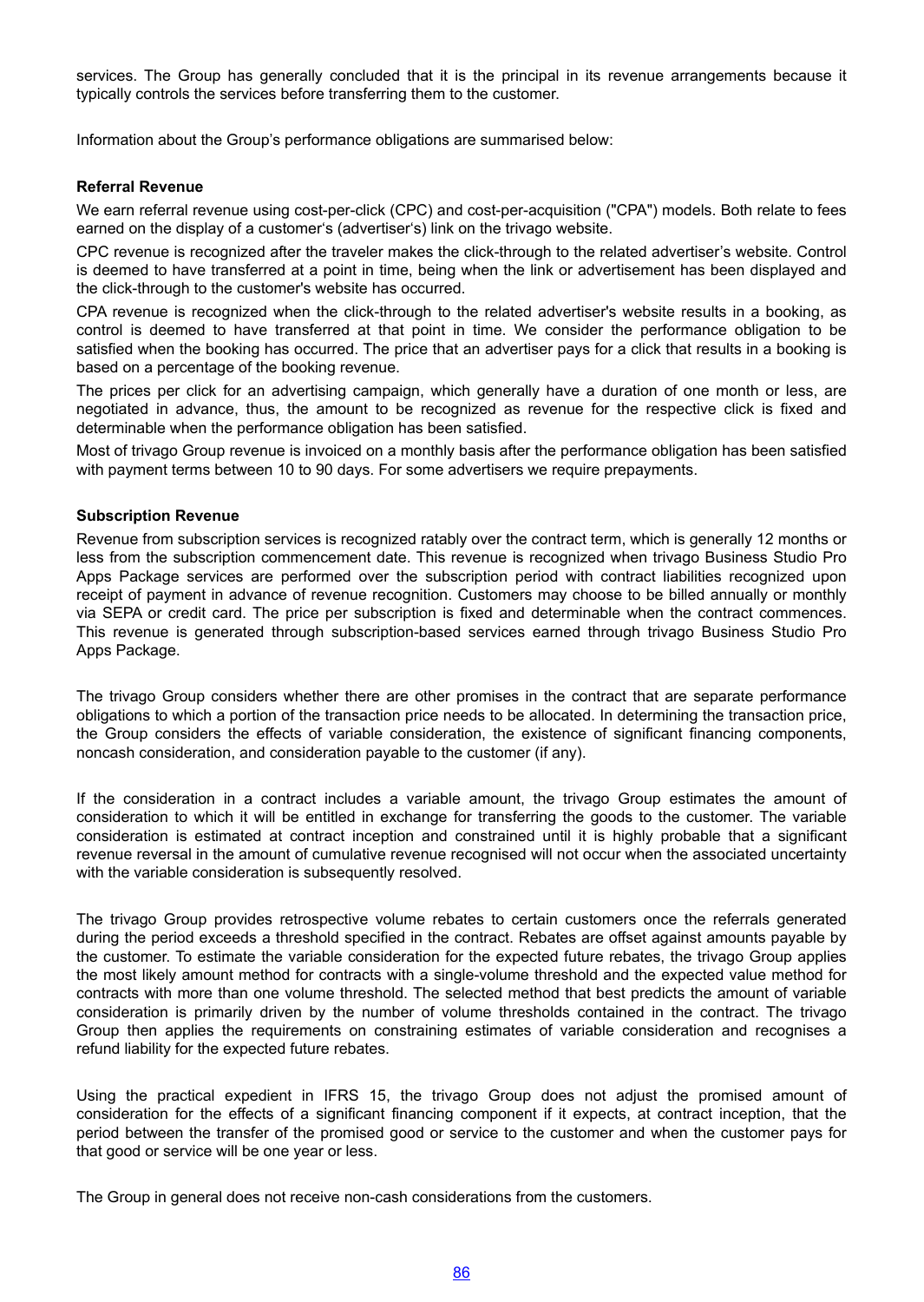A trade receivable represents the trivago Group's right to an amount of consideration that is unconditional (i.e., only the passage of time is required before payment of the consideration is due). Refer to accounting policies of financial assets in section Financial instruments – initial recognition and subsequent measurement.

A refund liability is the obligation to refund some or all of the consideration received (or receivable) from the customer and is measured at the amount the Group ultimately expects it will have to return to the customer. The trivago Group updates its estimates of refund liabilities (and the corresponding change in the transaction price) at the end of each reporting period.

### **Government grants**

Government grants are recognised when there is reasonable assurance that the grant will be received and all attached conditions will be complied with by the Company . A government grant that compensates for expenses incurred is recognised in our consolidated statements of profit or loss as a deduction from relevant expenses on a systematic basis over the periods in which these expenses have been recognised. A government grant that becomes receivable for losses already incurred or for the purpose of giving immediate financial support to the Company with no future related costs is recognised as other operating income in the period in which it becomes receivable.

### **Taxes**

The income tax expense or credit for the period is the tax payable on the current period's taxable income, based on the applicable income tax rate, adjusted by changes in deferred tax assets and liabilities attributable to temporary differences and to unused tax losses.

### **a. Current income tax**

Current income tax assets and liabilities for the current period are measured at the amount expected to be recovered from or paid to the taxation authorities. The tax rates and tax laws used to compute the amount are those that are enacted, or substantively enacted at the reporting date in the countries where the Group operates and generates taxable income.

Management periodically evaluates positions taken in tax returns with respect to situations in which applicable tax regulation is subject to interpretation and considers whether it is probable that a taxation authority will accept an uncertain tax treatment.

Current tax assets and tax liabilities are offset where the entity has a legally enforceable right to offset and intends either to settle on a net basis, or to realize the asset and settle the liability simultaneously.

### **b. Deferred tax**

Deferred tax is provided using the liability method on temporary differences between the tax bases of assets and liabilities and their carrying amounts for financial reporting purposes at the reporting date. Deferred tax liabilities are recognised for all taxable temporary differences, except:

- When the deferred tax liability arises from the initial recognition of goodwill or an asset or liability in a transaction that is not a business combination and, at the time of the transaction, affects neither the accounting profit nor taxable profit or loss
- In respect of taxable temporary differences associated with investments in subsidiaries, associates and interests in joint arrangements, when the timing of the reversal of the temporary differences can be controlled and it is probable that the temporary differences will not reverse in the foreseeable future

Regarding leases, we consider the right-of-use asset and lease liability recognized at the commencement of a lease as a single transaction that gives rise to both a taxable temporary difference (on the asset) and a deductible temporary difference (on the liability).

Deferred tax assets are recognised for the carry forward of unused tax credits and unused tax losses to the extent that it is probable that taxable profit will be available against which the deductible temporary differences. The carry forward of unused tax credits and unused tax losses can be utilised, except: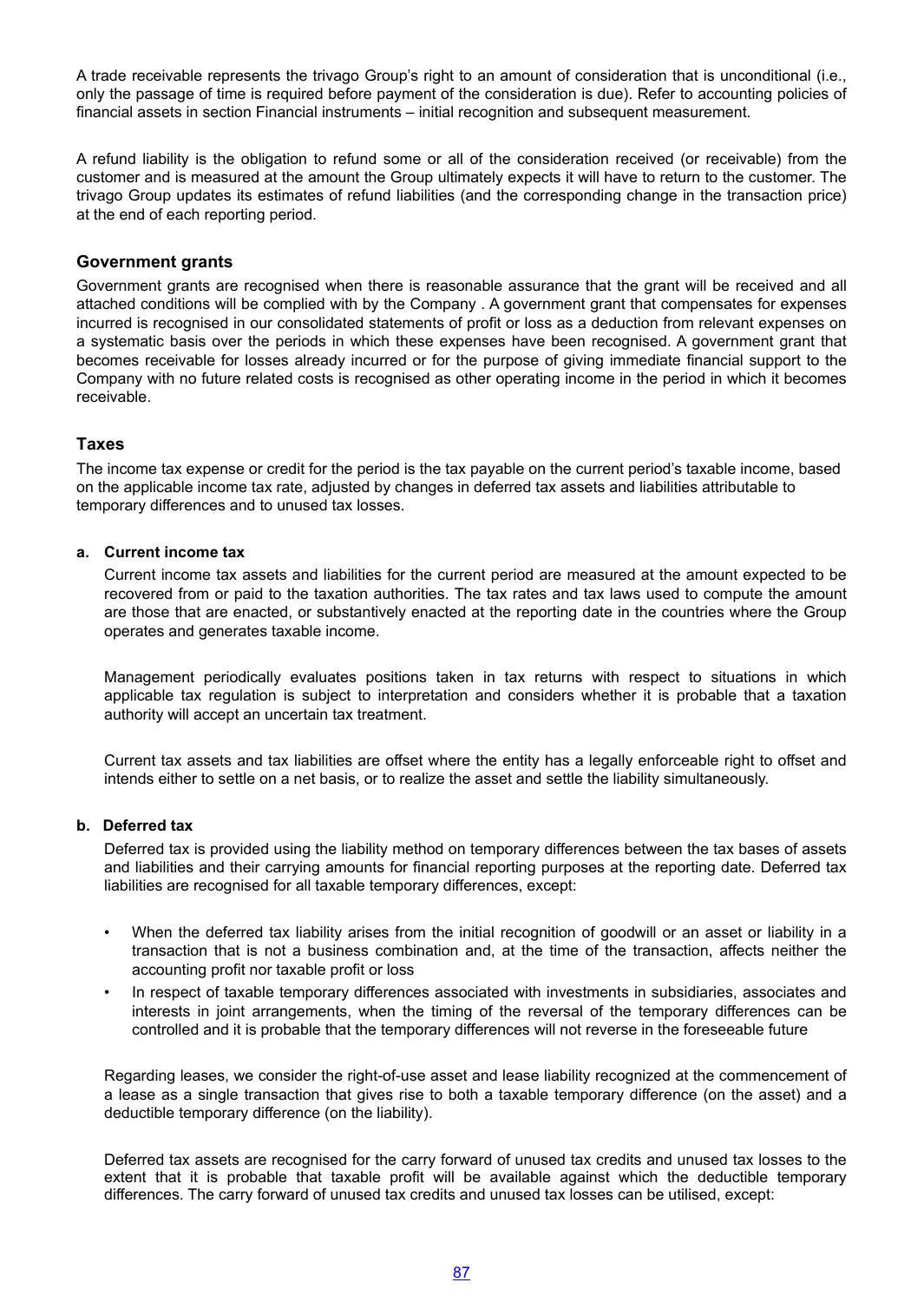- When the deferred tax asset relating to the deductible temporary difference arises from the initial recognition of an asset or liability in a transaction that is not a business combination and, at the time of the transaction, affects neither the accounting profit nor taxable profit or loss
- In respect of deductible temporary differences associated with investments in subsidiaries, associates and interests in joint arrangements, deferred tax assets are recognised only to the extent that it is probable that the temporary differences will reverse in the foreseeable future and taxable profit will be available against which the temporary differences can be utilised
- Deferred tax assets are recognized only if it is probable that sufficient taxable profit will be available to allow the deductible temporary difference to be utilized.

The carrying amount of deferred tax assets is reviewed at each reporting date and reduced to the extent that it is no longer probable that sufficient taxable profit will be available to allow all or part of the deferred tax asset to be utilised. Unrecognized deferred tax assets are reassessed at each reporting date and are recognized to the extent that it has become probable that future taxable profits will allow the deferred tax asset to be recovered.

Deferred tax assets and liabilities are measured at the tax rates that are expected to apply in the year when the asset is realised or the liability is settled, based on tax rates (and tax laws) that have been enacted or substantively enacted at the reporting date.

Deferred tax assets and deferred tax liabilities are offset if a legally enforceable right exists to set off current tax assets against current income tax liabilities and the deferred taxes relate to the same taxable entity and the same taxation authority or different entities that intend to realise the asset and settle the liability at the same time.

Current and deferred tax is recognised in profit or loss, except to the extent that it relates to items recognised in other comprehensive income or directly in equity. In this case, the tax is also recognised in other comprehensive income or directly in equity, respectively.

### **1.4 Standards issued but not yet effective**

The new and amended standards and interpretations that are issued, but not yet effective, up to the date of issuance of trivago Group's consolidated financial statements, and that are expected to have an impact on trivago Group's consolidated financial position or performance, are disclosure below. trivago Group has not early adopted these new or amended standards in preparing these consolidated financial statements and intends to adopt these standards, if applicable, when they become effective.

### **Amendments to IAS 1: Classification of Liabilities as Current or Non-current (Open - Not yet adopted by the EU)**

In January 2020, the IASB issued amendments to paragraphs 69 to 76 of IAS 1 to specify the requirements for classifying liabilities as current or non-current. The amendments clarify:

- What is meant by a right to defer settlement
- That a right to defer must exist at the end of the reporting period
- That classification is unaffected by the likelihood that an entity will exercise its deferral right
- That only if an embedded derivative in a convertible liability is itself an equity instrument would the terms of a liability not impact its classification

The amendments are effective for annual reporting period beginning on or after 1 January 2023 and must be applied retrospectively. As of December 31, 2021, these amendments are not expected to have a significant impact on trivago Group's consolidated financial statements.

### **Onerous Contracts - Costs of Fulfilling a Contract - Amendments to IAS 37 (Adopted by the EU)**

In May 2020, the IASB issued Amendments to IAS 37 to specify which costs an entity needs to include when assessing whether a contract is onerous or loss-making.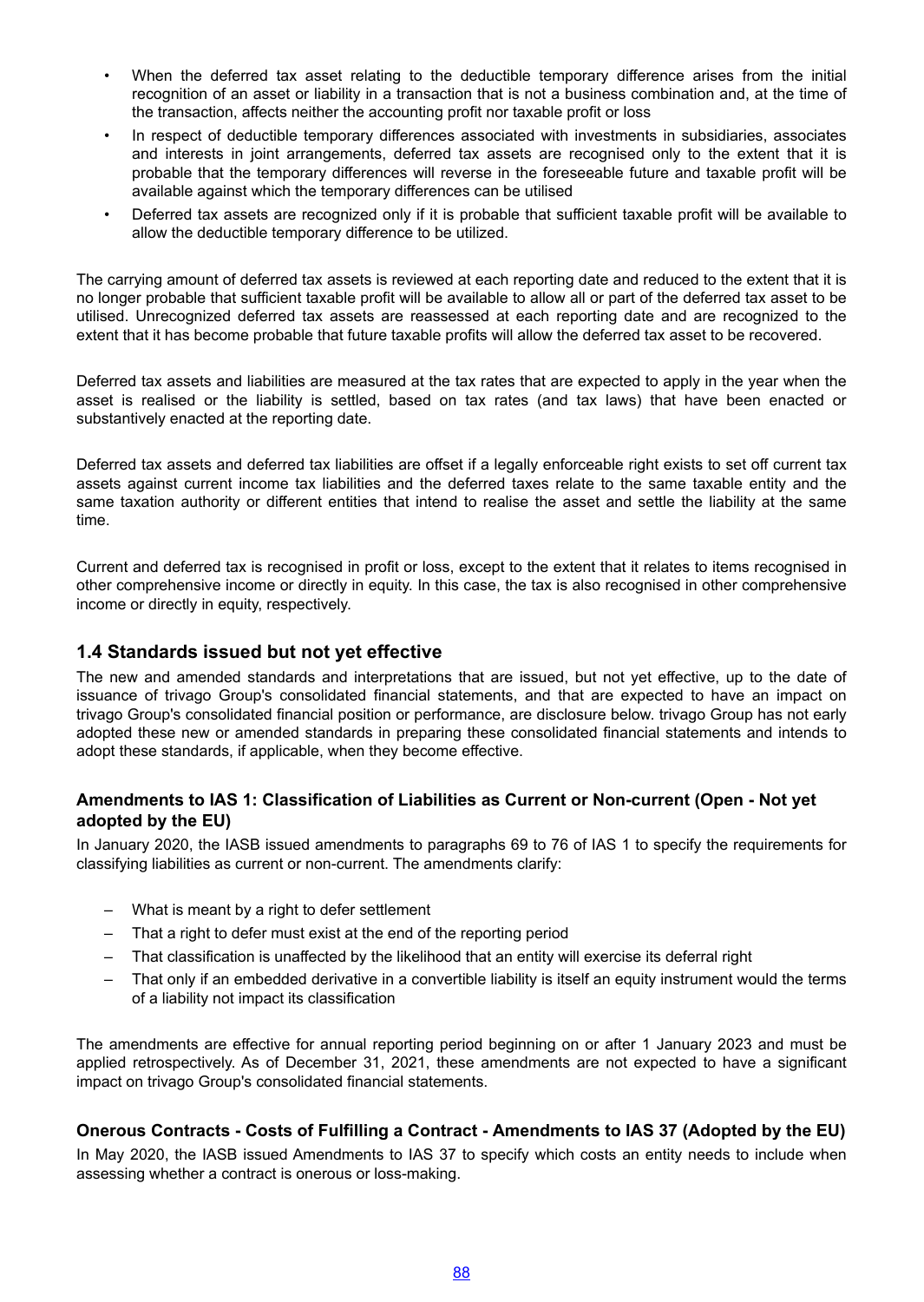The amendments apply a "directly related cost approach". The costs that relate directly to a contract to provide goods or services include both incremental costs and an allocation of costs directly related to contract activities. General and administrative costs do not relate directly to a contract and are excluded unless that are explicitly chargeable to the counterparty under the contract.

The amendments are effective for annual reporting periods beginning on or after 1 January 2022. As of December 31, 2021, these amendments are not expected to have a significant impact on trivago Group's consolidated financial statements.

### **Definition of Accounting Estimates - Amendments to IAS 8 (Open - Not yet adopted by the EU)**

In February 2021, the IASB issued amendments to IAS 8, in which it introduces a definition of 'accounting estimates'. The amendments clarify the distinction between changes in accounting estimates and changes in accounting policies and the correction of errors. Also, they clarify how entities use measurement techniques and inputs to develop accounting estimates.

The amendments are effective for annual reporting periods beginning on or after 1 January 2023 and apply to changes in accounting policies and changes in accounting estimates that occur on or after the start of that period. Earlier application is permitted as long as this fact is disclosed. The amendments are not expected to have a significant impact on trivago Group's consolidated financial statements.

### **Disclosure of Accounting Policies - Amendments to IAS 1 and IFRS Practice Statement 2 (Open - Not yet adopted by the EU)**

In February 2021, the IASB issued amendments to IAS 1 and IFRS Practice Statement 2 Making Materiality Judgements, in which it provides guidance and examples to help entities apply materiality judgements to accounting policy disclosures. The amendments aim to help entities provide accounting policy disclosures that are more useful by replacing the requirement for entities to disclose their 'significant' accounting policies with a requirement to disclose their 'material' accounting policies and adding guidance on how entities apply the concept of materiality in making decisions about accounting policy disclosures.

The amendments to IAS 1 are applicable for annual periods beginning on or after 1 January 2023 with earlier application permitted. Since the amendments to the Practice Statement 2 provide non-mandatory guidance on the application of the definition of material to accounting policy information, an effective date for these amendments is not necessary. trivago Group is currently assessing the impact of the amendments to determine the impact they will have on the Group's accounting policy disclosures.

### **Deferred Tax related to Assets and Liabilities arising from a Single Transaction (Amendments to IAS 12) (Open - Not yet adopted by the EU)**

The amendments narrow the scope of the initial recognition exemption to exclude transactions that give rise to equal and offsetting temporary differences – e.g. leases and decommissioning liabilities. For leases and decommissioning liabilities, the associated deferred tax asset and liabilities will need to be recognised from the beginning of the earliest comparative period presented, with any cumulative effect recognised as an adjustment to retained earnings or other components of equity at that date. For all other transactions, the amendments apply to transactions that occur after the beginning of the earliest period presented.

The amendments apply for annual reporting periods beginning on or after 1 January 2023. trivago Group is currently assessing the impact of the amendments to determine the impact they will have on the Group's accounting policy disclosures.

### **Other standards**

The following new and amended standards are not expected to have an impact on the trivago Group's consolidated financial statements.

– Property, Plant and Equipment: Proceeds before Intended Use (Amendments to IAS 16) - effective for annual reporting periods beginning on or after 1 January 2022 and must be applied retrospectively to items of property, plant and equipment made available for use on or after the beginning of the earliest period presented when the entity first applies the amendment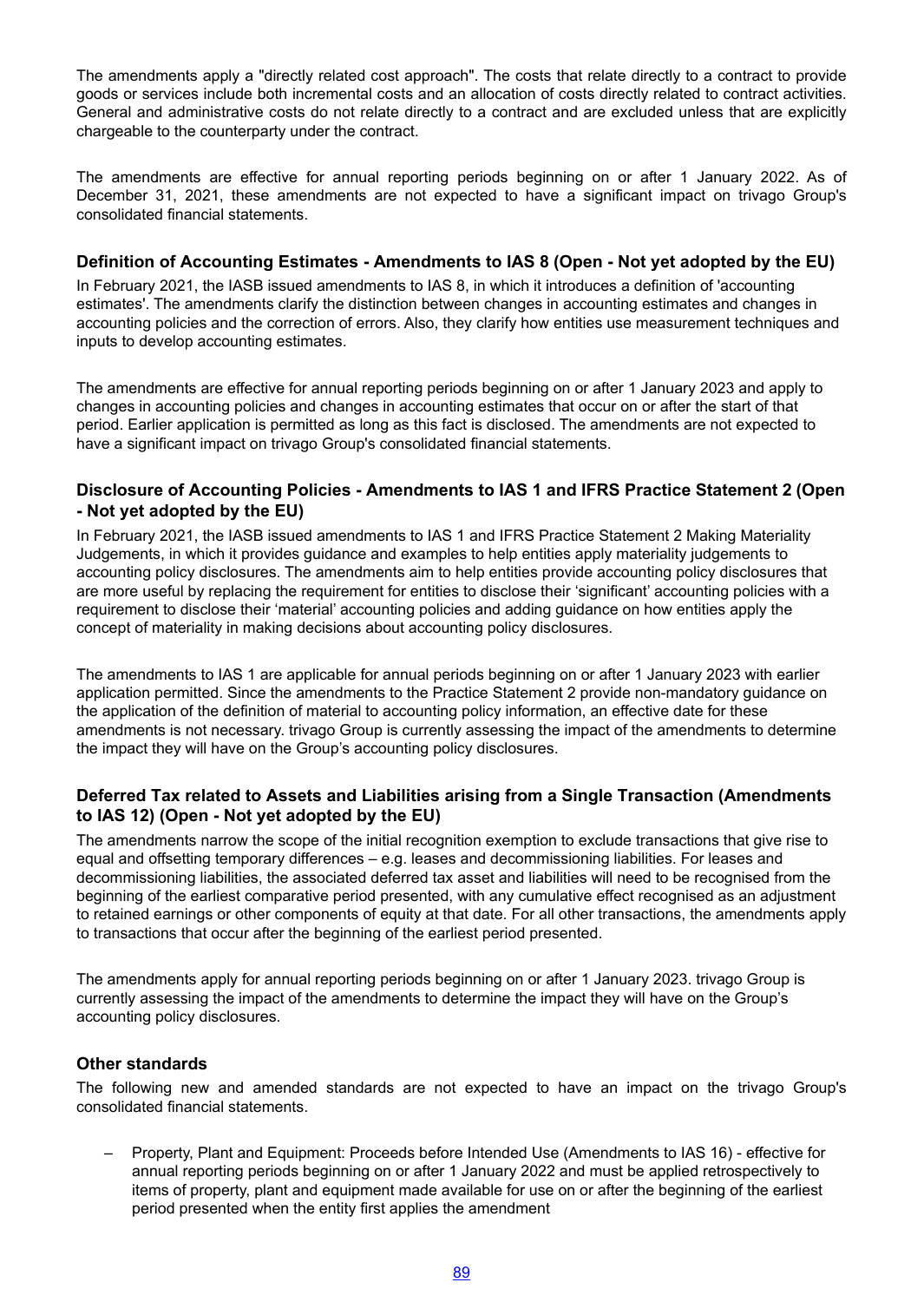- Reference to Conceptual Framework (Amendments to IFRS 3, Adopted by the EU) effective for annual reporting periods beginning on or after 1 January 2022 and apply prospectively
- IFRS 17 Insurance Contracts and amendments to IFRS 17 Insurance Contracts ( Adopted by the EU) effective for reporting periods beginning on or after 1 January 2023. Early application is permitted, provided the entity also applies IFRS 9 and IFRS 15 on or before the date it first applies IFRS 17
- Annual Improvements to IFRS Standards 2018-2020 effective for annual reporting periods beginning on or after 1 January 2022

# **1.5 Changes in accounting policies and disclosures**

### **Amended Standards and Interpretations Effective in 2021**

The following new and amended standards applied for the first time in 2021 did not have an impact on the trivago Group's consolidated financial statements.

- Amendments to IFRS 4, IFRS 7, IFRS 9, IFRS 16 and IAS 39 Interest Rate Benchmark Reform Phase 2
- Covid-19-Related Rent Concessions beyond 30 June 2021 (Amendment to IFRS 16)

### **2. Business combinations**

### *Acquisitions*

Effective on January 12, 2021, we acquired 100% of weekengo GmbH ("Weekengo") shares for €6.7 million from former shareholders and the domain and related trademark for €0.7 million from a former shareholder, for an aggregate cash purchase price of €7.4 million of which €0.5 million are held in escrow to be released to the former shareholders one year after closing. Refer to *Note 14 - Events after the Reporting Date* for details on the escrow release subsequent to December 31, 2021. Weekengo is a company based in Germany that operates the online travel search website "weekend.com", which specializes in optimizing the delivery of search results for direct flights and hotel packages with a short-trip focus. A portion of the purchase consideration was paid in December 2020 as partial fulfillment of closing conditions amounting to €3.0 million. This amount was included in other assets on the consolidated statement of financial position as of December 31, 2020.

The acquisition was accounted for as a business combination using the acquisition method of accounting. Accordingly, we have allocated the consideration paid for Weekengo to the identifiable assets acquired and the liabilities assumed based on their estimated acquisition-date fair values. Goodwill represents the excess of the consideration transferred over the net of the acquisition-date fair values of the identifiable assets acquired and the liabilities assumed.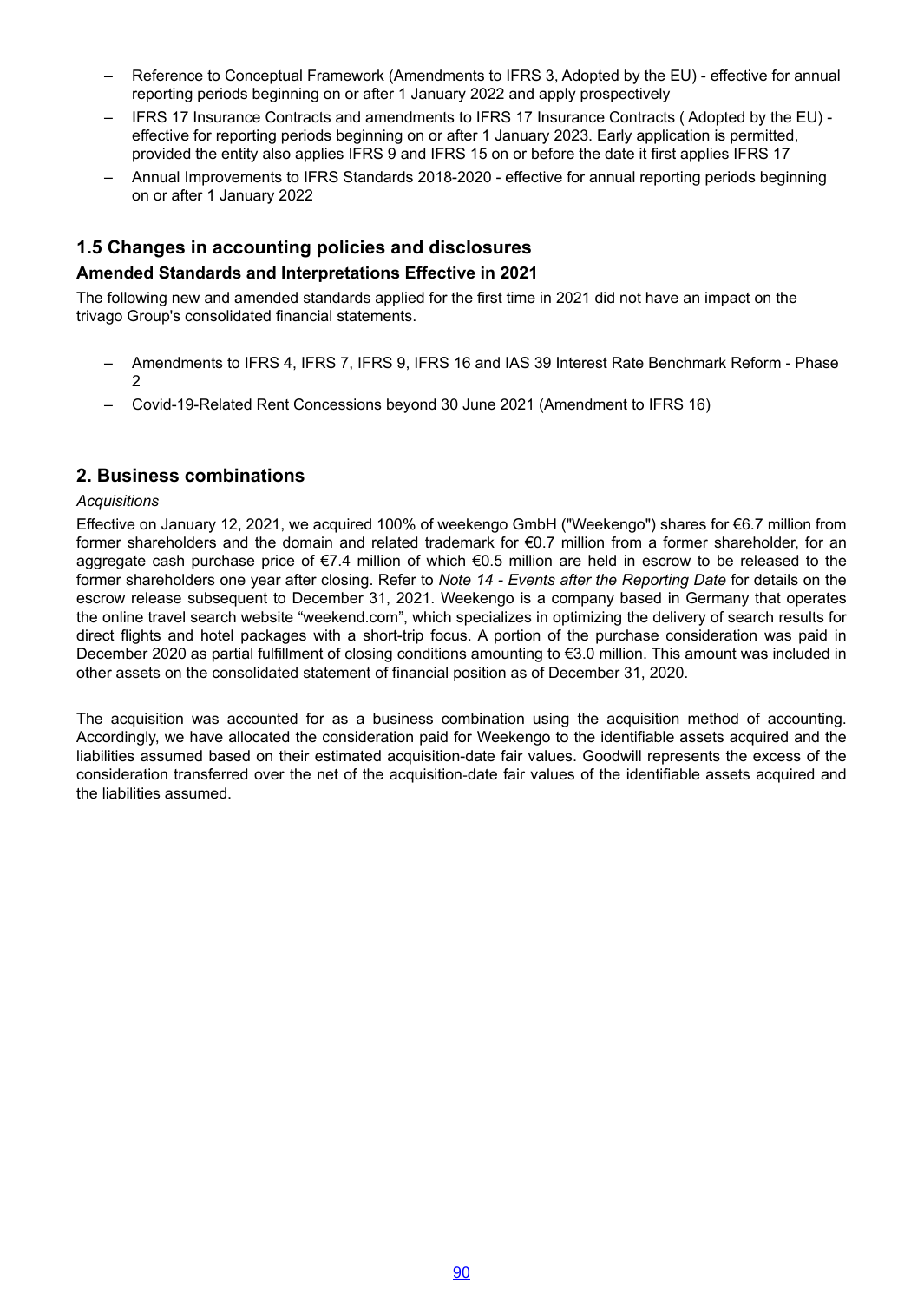The following table summarizes the final acquisition date fair values of the assets acquired and liabilities assumed:

| (in mEUR)                                   |   | Fair value recognised<br>on acquisition |
|---------------------------------------------|---|-----------------------------------------|
| <b>Assets</b>                               |   |                                         |
| Property and equipment                      |   | 0.0                                     |
| Intangible assets                           |   | 2.3                                     |
| Deferred tax assets                         |   | 1.2                                     |
| Other assets                                |   | 0.1                                     |
| Cash and cash equivalents                   |   | 0.1                                     |
|                                             | € | 3.7                                     |
|                                             |   |                                         |
| <b>Liabilities</b>                          |   |                                         |
| Trade payables                              |   | (0.1)                                   |
| <b>Other liabilities</b>                    |   | (0.0)                                   |
|                                             |   | (0.1)                                   |
| Total identifiable net assets at fair value | € | 3.6                                     |
|                                             |   |                                         |

The Company applied variations of the cost approach to estimate the fair values of the acquired trademark and domain "WEEKEND.com" of €0.7 million with an estimated useful life of 5 years, and capitalized software and software development costs of €1.6 million with an estimated useful life of 3 years. These assets have been recognized within intangible assets on our consolidated statement of financial position.

The goodwill recognized of €3.8 million has been assigned to the Developed Europe and Americas segments in the amounts of €2.5 million and €1.3 million, respectively. The goodwill largely reflects our access to Weekengo's development team and know-how, and expected synergies to strengthen our presence in the weekend getaway market. Goodwill is not expected to be deductible for tax purposes.

As of December 31, 2021, our accounting for the business combination is complete.

Revenues from Weekengo included in the Company's consolidated statement of profit or loss for the year ended December 31, 2021 were €0.2 million. Net loss from Weekengo included in the Company's consolidated statement of profit or loss for the same period was €2.3 million. The Company did not incur material transaction costs with respect to the Weekengo acquisition during the year ended December 31, 2021.

### *Disposals*

trivago Spain S.L.U. ("Palma") was a wholly-owned subsidiary of trivago. In the third quarter of 2020, we entered into an agreement to sell 100% of our shares in Palma to a third-party buyer for cash consideration of €1.3 million. The transaction closed in September 2020. As a result of the sale, we also recorded an impairment loss of €0.5 million on property and equipment for the year ended December 31, 2020, which was recognized within our operating expenses on our consolidated statement of profit or loss.

base7booking.com Sarl ("base7") is a wholly-owned subsidiary of trivago. In the fourth quarter of 2020, we entered into an agreement to sell substantially all assets of base7 to a third-party buyer for cash consideration of €0.8 million, subject to subsequent net working capital and subscription revenue adjustments. The transaction closed in November 2020. We recognized a gain on sale of €0.5 million in other operating expense/(income), net and derecognized €0.3 million of goodwill associated with the disposal group in the year ended December 31, 2020.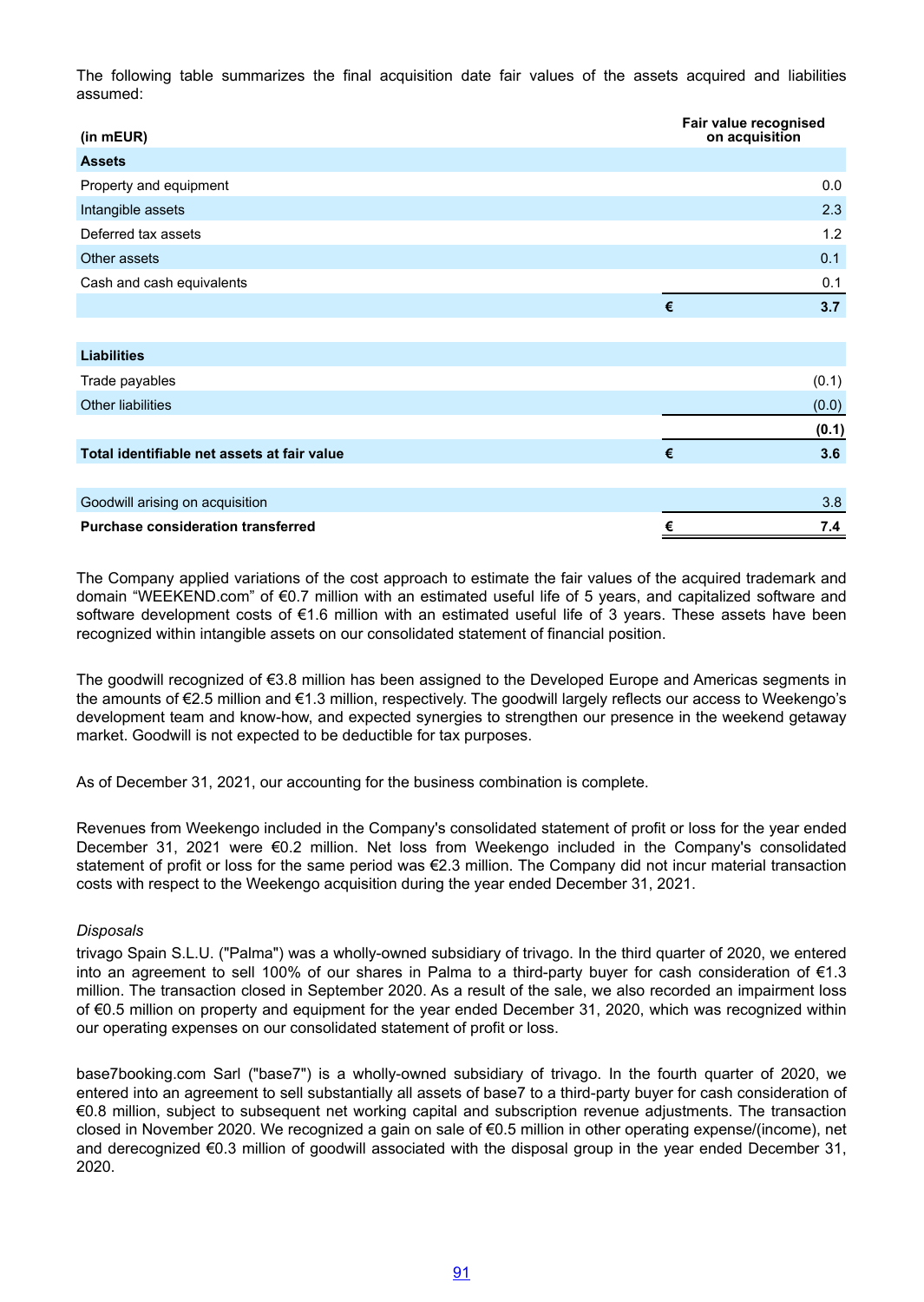In December 2020, we entered into an agreement to sell our minority interest (49%) in myhotelshop GmbH ("myhotelshop") for a cash consideration of €70 thousand to its majority shareholder, who is not a related party to trivago. One of the closing conditions of the agreement was for myhotelshop to repay the outstanding shareholder loan to us. As of December 31, 2020, the outstanding loan and accrued interest of €1.0 million with myhotelshop had been fully repaid. Due to the imminent closing of the transaction, we recognized an impairment loss of €1.1 million based on the difference between the consideration and the carrying amount of the minority interest, and this amount had been included in share of profit/(loss) of an associate for the year ended December 31, 2020. The sale of myhotelshop closed on January 28, 2021. As a result of the conclusion of the sale, we derecognized the remaining investment in an associate of €70 thousand on our consolidated balance sheet with no further gain or loss recognized between the consideration and the carrying amount. Refer to *Note 11 - Related Party Disclosures* for related party considerations arising from myhotelshop.

### **3. Segment information**

According to IFRS 8, the identification of operating segments to be included in the reporting process is based on the so-called management approach. External reporting should therefore be based on the Group's internal organization and management structure, as well as internal financial reporting to the Chief Operating Decision Maker. In the trivago Group, the Managing Directors are responsible for assessing and controlling the success of the various segments.

The Managing Directors focus on managing the business to reflect unique market opportunities and competitive dynamics inherent in the business within each of the operating segments. The Managing Directors identified the following three operating segments:

- **Americas**
- Developed Europe
- Rest of World

Our Americas segment is comprised of Argentina, Barbados, Brazil, Canada, Chile, Colombia, Costa Rica, Ecuador, Mexico, Panama, Peru, Puerto Rico, the United Sates and Uruguay. Our Developed Europe segment is comprised of Austria, Belgium, Denmark, Finland, France, Germany, Ireland, Italy, Luxembourg, Malta, the Netherlands, Norway, Portugal, Spain, Sweden, Switzerland and the United Kingdom. Rest of World segment represents all regions outside of the Americas and Developed Europe.

The Managing Directors mainly monitor the operating segments on the basis of key earning figures, with performance primarily being measured on Return on Advertising Spend ("ROAS"), which compares referral revenue to advertising spend. ROAS includes the allocation of revenue by operating segment based on the location of the website, or domain name, regardless of where the consumer resides. This is consistent with how management monitors and runs the business.

trivago Group's financing (including finance expenses and finance income) and income taxes are not managed on an operating segment level.

Corporate and Eliminations also includes all corporate functions and expenses except for direct advertising. In addition, amortization of intangible assets and any related impairment, as well as share-based compensation expense, restructuring and related reorganization charges, legal reserves, occupancy tax and other, and other items excluded from segment operating performance were recorded in Corporate and Eliminations.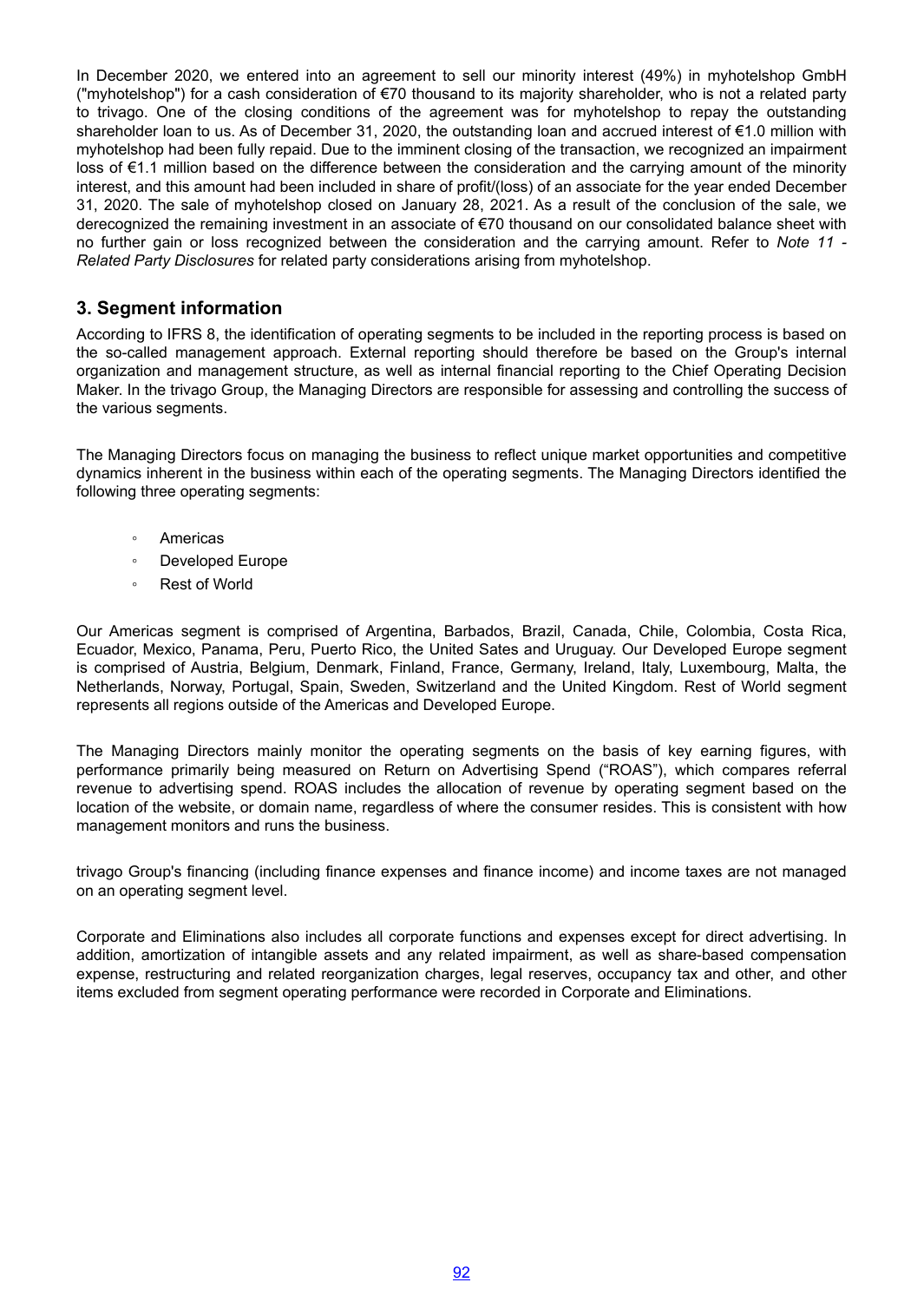The following tables present the segment information:

#### **ROAS of each segment**

| <b>2021 in mEUR</b>      | <b>Developed</b><br><b>Europe</b> | <b>Americas</b> | <b>Rest of World</b> | Corporate<br>and<br><b>Eliminations</b> | Total |
|--------------------------|-----------------------------------|-----------------|----------------------|-----------------------------------------|-------|
| <b>Referral sales</b>    | 163.7                             | 140.1           | 45.6                 |                                         | 349.4 |
| Other sales              |                                   |                 |                      | 12.0                                    | 12.0  |
| <b>Total sales</b>       | 163.7                             | 140.1           | 45.6                 | 12.0                                    | 361.4 |
| <b>Advertising Spend</b> | 107.0                             | 94.1            | 22.5                 |                                         | 223.6 |
| ROAS contribution        | 56.7                              | 46.0            | 23.1                 | 12.0                                    | 137.9 |

| <b>2020 in mEUR</b>      | <b>Developed</b><br><b>Europe</b> | <b>Americas</b> | <b>Rest of World</b> | Corporate<br>and<br><b>Eliminations</b> | <b>Total</b> |
|--------------------------|-----------------------------------|-----------------|----------------------|-----------------------------------------|--------------|
| <b>Referral sales</b>    | 102.9                             | 89.3            | 46.1                 |                                         | 238.4        |
| Other sales              |                                   |                 |                      | 10.6                                    | 10.6         |
| <b>Total sales</b>       | 102.9                             | 89.3            | 46.1                 | 10.6                                    | 248.9        |
| <b>Advertising Spend</b> | 60.8                              | 57.0            | 32.2                 |                                         | 150.0        |
| <b>ROAS</b> contribution | 42.1                              | 32.3            | 13.9                 | 10.6                                    | 98.9         |

*Note: Some figures may not add due to rounding.*

In 2021, the trivago Group generated sales of €288.7 million (prior year: €178.1 million) from the top three key customers, representing approximately 83% (prior year: 72%) of total group sales. Segment revenue is comprised entirely of Referral Revenue. The Referral Revenue contribution from the top three key customers to trivago Group generated sales, in terms of amounts and percentages based on operating segments is as follows:

- Developed Europe (2021:  $€130.1$  million and 79%, 2020:  $€71.8$  million and 70%)
- Americas (2021: €122.6 million and 88%, 2020: €71.1 million and 80%)
- Rest of World (2021: €36.0 million and 79%, 2020: €35.2 million and 76%)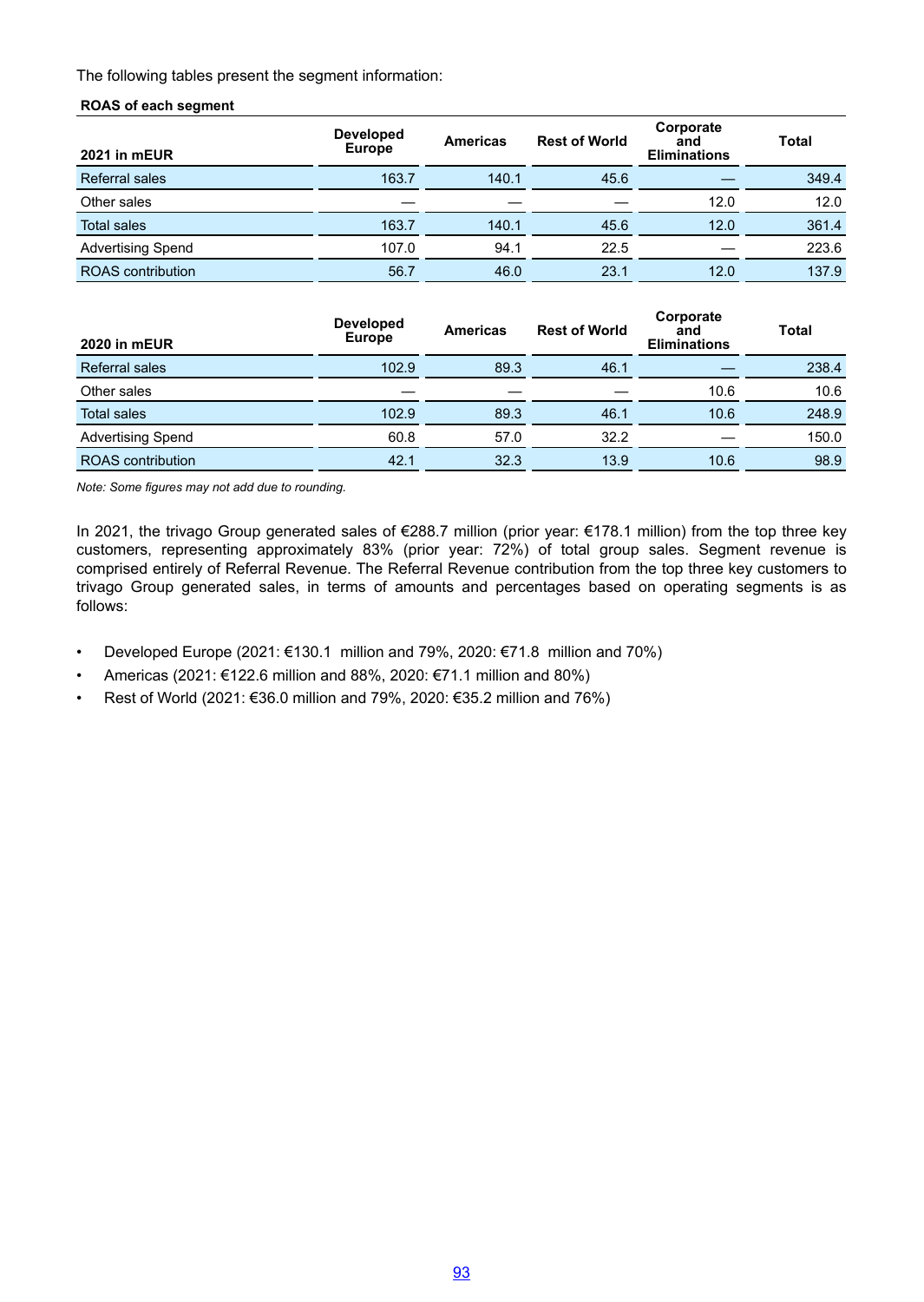The following table shows the reconciliation from ROAS to profit for the year of trivago Group:

### **Reconciliation of segment information**

| in mEUR                             | 2021  | 2020   |
|-------------------------------------|-------|--------|
| Referral sales                      | 349.4 | 238.4  |
| Other sales                         | 12.0  | 10.6   |
| <b>Total sales</b>                  | 361.4 | 248.9  |
| <b>Advertising Spend</b>            | 223.6 | 150.0  |
| <b>ROAS</b> contribution            | 137.9 | 98.9   |
|                                     |       |        |
| Cost of sales                       | 11.5  | 10.2   |
| Other selling and marketing         | 25.0  | 27.6   |
| Technology and content              | 51.4  | 62.3   |
| General and administrative expenses | 38.4  | 42.3   |
| Other operating income/(expense)    | 13.6  | (0.2)  |
| <b>Operating profit/(loss)</b>      | 25.2  | (43.6) |
| Finance expense                     | 2.2   | 3.9    |
| Share of profit of an associate     |       | (0.7)  |
| Profit/(loss) before taxes          | 23.0  | (48.3) |
| Income taxes                        | 12.7  | (8.9)  |
| Profit/(loss) for the year          | 10.3  | (39.4) |

*Note: Some figures may not add due to rounding.*

The following table shows non-current assets by geographic area:

| in mEUR                       | 2021 | 2020  |
|-------------------------------|------|-------|
| Property, plant and equipment | 8.9  | 19.2  |
| Intangible assets             | 7.5  | 7.2   |
| Right-of-use assets           | 46.1 | 84.5  |
| Other assets                  | 2.9  | 3.7   |
| Deferred taxes                | 4.0  | 11.8  |
| <b>Total</b>                  | 69.3 | 126.4 |
| thereof: Germany              | 68.9 | 125.6 |
| thereof: All other countries  | 0.4  | 0.8   |
|                               |      |       |

*Note: Some figures may not add due to rounding.*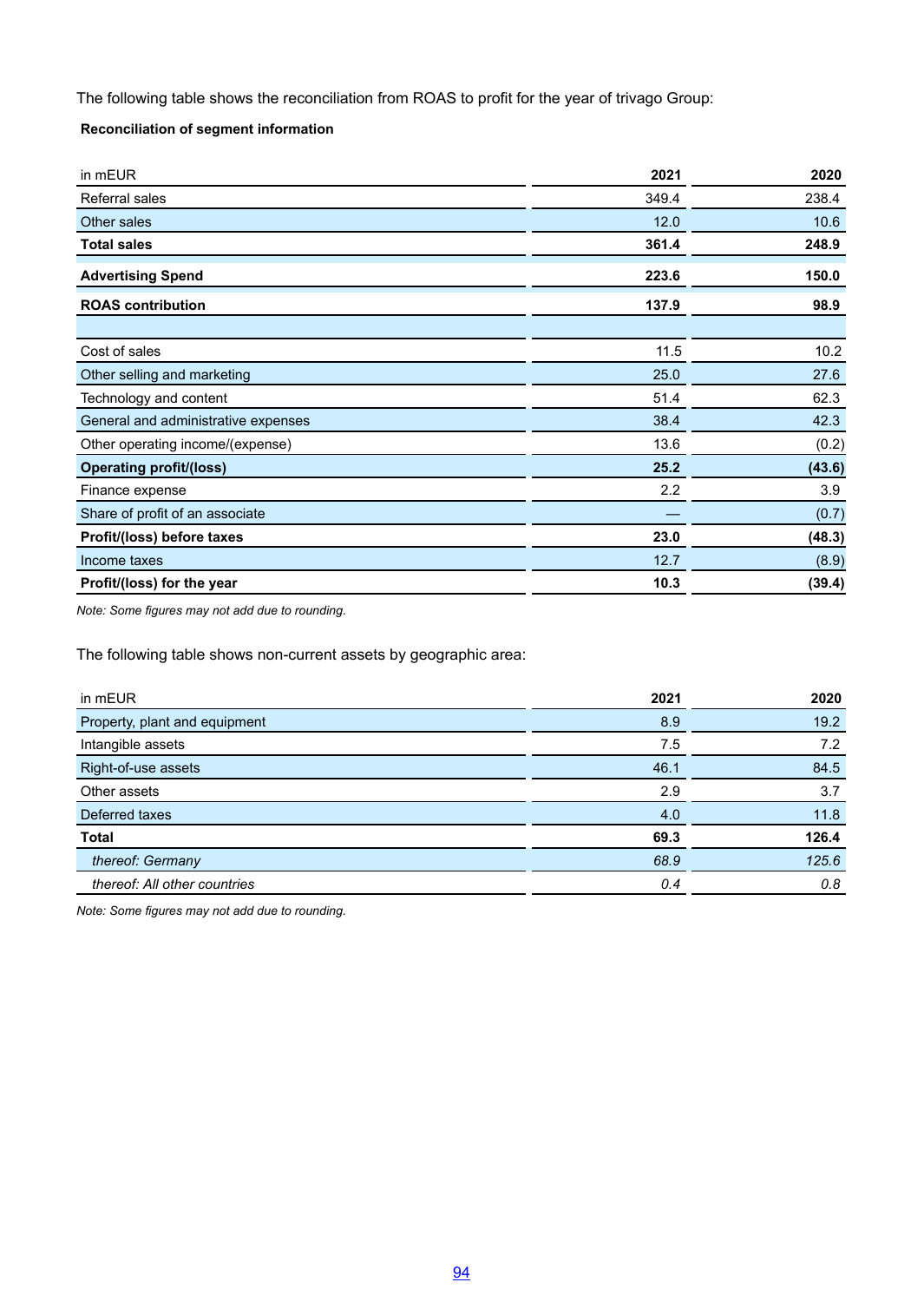# **4. Notes to the statement of profit or loss**

### **4.1. Revenue from contracts with customers**

**Revenue from contracts with customers**

| in mEUR          | 2021  | 2020  |
|------------------|-------|-------|
| Referral revenue | 349.4 | 238.4 |
| Other revenue    | 12.0  | 10.6  |
| <b>Total</b>     | 361.4 | 248.9 |

*Note: Some figures may not add due to rounding.*

The term "referral" describes each time a visitor to one of trivago's websites or apps clicks on a hotel offer in search results and is referred to one of trivago's advertisers. trivago charges advertisers for each referral on a cost-per-click or on a cost-per-acquisition basis.

Referral Revenue for the year ended December 31, 2021 was €349.4 million, representing an increase of €111.0 million or 46.6%, compared to the year ended December 31, 2020. The increase in Referral Revenue was primarily driven by increases in Qualified Referrals and RPQR in Americas and Developed Eurppe, while Qualified Referrals and RPQR in RoW remained virtually flat compared to the year ended December 31, 2020.

Other revenue is mainly related to trivago Business Studio Pro Apps Package, which is sold on a subscription basis and allows hotels to enhance their profile with more advanced features and functionalities. Other revenue for the year ended December 31, 2021 was €12.0 million, representing an increase of €1.4 million or 13.2%, compared to the year ended December 31, 2020.

The following table presents revenue by geographic area. Referral sales were allocated by country using the same methodology as the allocation of segment sales, while non-referral sales were allocated based upon the location of the customer using the service.

**Revenue by geographic area**

| in mEUR              | 2021  | 2020  |
|----------------------|-------|-------|
| <b>United States</b> | 102.7 | 57.4  |
| Germany              | 42.3  | 27.5  |
| United Kingdom       | 41.4  | 26.6  |
| All other countries  | 175.1 | 137.4 |
| <b>Total</b>         | 361.4 | 248.9 |

*Note: Some figures may not add due to rounding.*

### **4.2. Cost of sales**

Cost of sales consists of expenses that are directly or closely correlated to sales generation, including third-party cloud-related service provider costs, data center costs, personnel-related expenses and share-based compensation for our data center operations staff and our customer service team who are directly involved in sales generation.

Cost of sales for the year ended December 31, 2021 increased by €1.3 million, or 12.7%, compared to the year ended December 31, 2020. The increase was primarily driven by higher cloud-related service provider costs.

Cost of sales includes share-based compensation expenses in the amount of €0.2 million (2020: €0.2 million). For further explanation see *Note 8. Share-based Payment Plans.* 

### **4.3. Selling and distribution expenses**

Selling and distribution costs consists of all selling and marketing related costs and is divided into advertising expense and other selling and marketing expenses, as well as share-based compensation expense.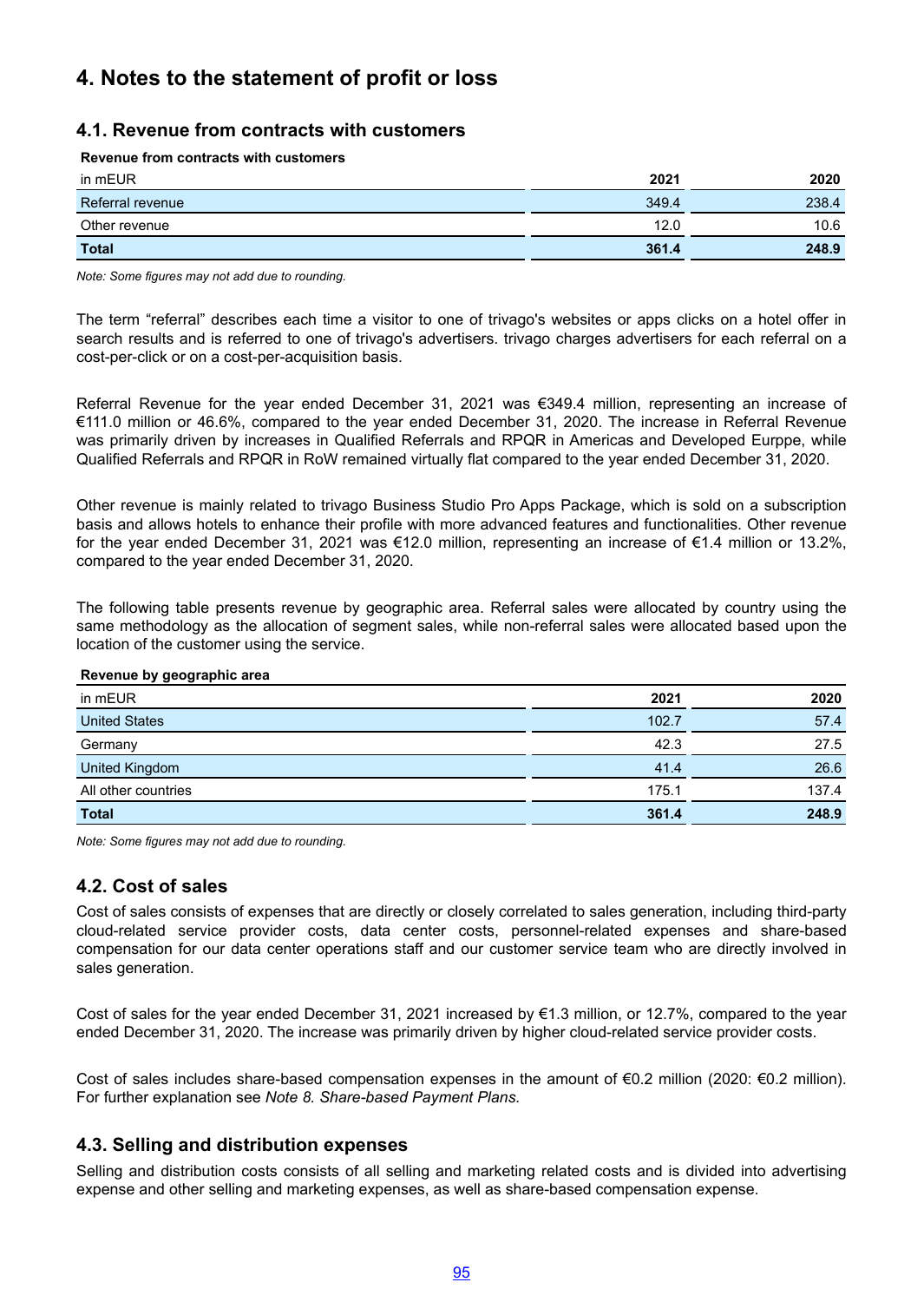Advertising expense consists of fees that we pay for our various marketing channels like TV, search engine marketing, display and affiliate marketing, email marketing, online video, app marketing and content marketing.

Other selling and marketing expenses include personnel-related expenses for our marketing, sales and hotel relations teams, as well as production costs for our TV spots and other marketing material, and other professional fees such as market research costs.

#### **Selling and distribution costs**

| in mEUR                              | 2021  | 2020  |
|--------------------------------------|-------|-------|
| Advertising expenses                 | 223.6 | 150.0 |
| Other selling and marketing expenses | 25.0  | 27.6  |
| thereof: Share-based compensation    | 0.9   | 0.9   |
| Total                                | 248.6 | 177.6 |

Selling and marketing expenses for the year ended December 31, 2021 increased by  $\epsilon$ 71.0 million, or 40.0% compared to the year ended December 31, 2020, primarily driven by significant increases in Advertising Spend in Americas and Developed Europe.

Advertising Spend increased by €73.6 million, or 49.1% in the year ended December 31, 2021 compared to the year ended December 31, 2020. We increased our Advertising Spend to €94.1 million and €107.0 million in Americas and Developed Europe, respectively, while we decreased it to €22.5 million in RoW, compared to €57.0 million, €60.8 million and €32.2 million, respectively, in the year ended December 31, 2020. In Americas and Developed Europe, we increased our Advertising Spend significantly, reflecting the increase in travel demand starting in the second quarter of 2021. In RoW, many geographic markets were adversely affected by the COVID-19 pandemic and related mobility restrictions, and therefore, our marketing activities in those markets were lower than in the markets included in our other segments.

Other selling and marketing expenses excluding share-based compensation for the year ended December 31, 2021 decreased by €2.6 million, or 9.7%, compared to the year ended December 31, 2020, primarily driven by lower personnel-related costs, partly offset by higher professional fees and other expenses.

Personnel-related costs for the year ended December 31, 2021 decreased by €5.2 million, or 34%, mainly due to lower headcount and the non-recurrence of restructuring costs compared to the same period in 2020 (see "*Note 3.2.4.6 Costs across multiple categories*").

Professional fees and other expenses for the year ended December 31, 2021 increased by €1.4 million, compared to the same period in 2020, mainly driven by higher digital sales tax expenses and expenses incurred to acquire traffic, partly offset by lower office-related expenses (see "*Note 3.2.4.6 Costs across multiple categories*").

### **4.4. Technology and content expenses**

Technology and content expense consists primarily of expenses for technology development, product development and hotel search personnel and overhead, depreciation and amortization of technology assets including hardware, purchased and internally developed software and other professional fees (primarily licensing and maintenance expense), including share-based compensation expense.

## **Technology and content** in mEUR **2021 2020** Personnel costs 28.4 36.2 Share-based compensation **2.9** 2.9 Depreciation and amortization 8.4 10.7 Other 10.5 12.5 **Total 51.4 62.3**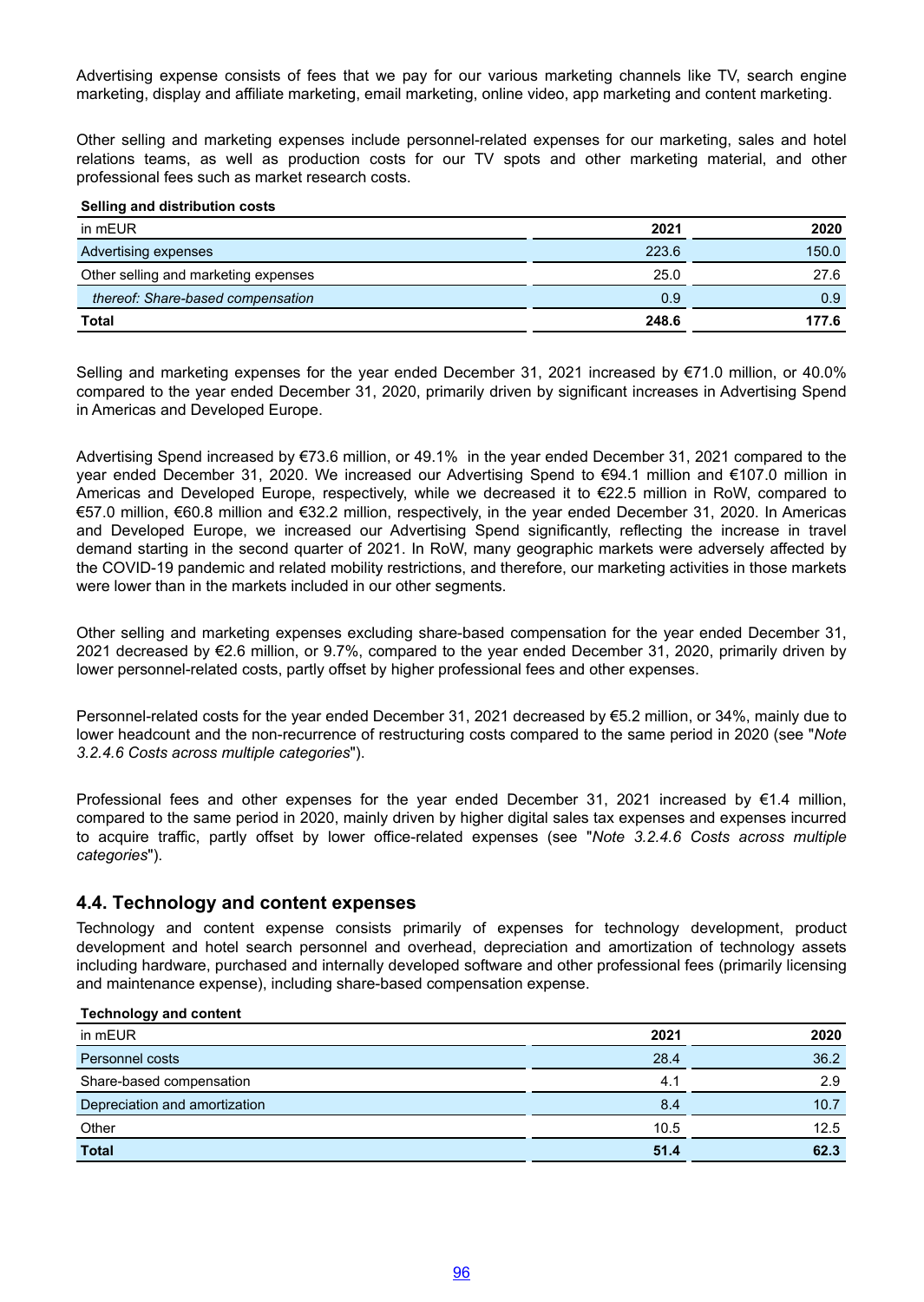Technology and content expense for the year ended December 31, 2021 decreased by €10.9 million, or 17.5%, compared to the year ended December 31, 2020, mainly due to lower personnel-related costs and lower professional fees and other expenses.

Share-based compensation increased by €1.2 million, or 41.4%, for the year ended December 31, 2021, which was mainly driven by new grants during the year.

Personnel expenses for the year ended December 31, 2021 decreased by €7.8 million, or 21.5%, mainly due to lower average headcount and the non-recurrence of restructuring costs compared to the same period in 2020.

### **4.5. General and administrative expenses**

General and administrative expense consists primarily of personnel-related costs including those of our executive leadership, finance, legal and human resource functions, as well as professional fees for external services including legal, tax and accounting. It also includes other overhead costs, depreciation and share-based compensation.

#### **General and administrative expenses**

| in mEUR                     | 2021 | 2020 |
|-----------------------------|------|------|
| Personnel costs             | 12.4 | 15.5 |
| Share-based compensation    | 12.8 | 11.8 |
| Professional fees and other | 33.2 | 15.0 |
| <b>Total</b>                | 58.4 | 42.3 |

General and administrative expense for the year ended December 31, 2021 increased by €16.1 million, or 38.1%, compared to the year ended December 31, 2020, mainly due to an increase in professional fees and other expenses resulting primarily from the accrual of €19.9 million for the penalty and the estimated amounts to cover the ACCC's legal costs arising from the court proceedings (refer to Note 9. Commitments and Contingencies for further information), partially offset by a decrease in personnel-related costs.

Share-based compensation increased by €1.0 million, or 8.5%, for the year ended December 31, 2021, which was mainly driven by new grants during the year.

Personnel expenses for the year ended December 31, 2021 decreased by €3.1 million, or 20.0%, mainly due to the non-recurrence of restructuring costs and lower average headcount compared to the same period in 2020 (see *"Costs across multiple categories"* below).

#### *Costs across multiple categories*

See *Note 4.7. Personnel expenses - Restructuring* for further details regarding our restructuring activities in the years ended December 31, 2020 and 2021.

In the first quarter of 2021, we reduced our Düsseldorf office space and recorded a €2.3 million gain on the campus lease modification. As a result, office-related expenses decreased by €0.8 million and depreciation expenses decreased by €4.1 million in the year ended December 31, 2021, compared to the year ended December 31, 2020.

As result of the above explained office-related expenses and depreciation expense decreases, technology and content expenses in this area decreased by €2.6 million, selling and marketing expense by €1.3 million and general and administrative expense by €0.8 million in the year ended December 31, 2021, compared to the year ended December 31, 2020.

Personnel costs included in technology and content expenses, selling and marketing expenses and general and administrative expenses decreased by €7.8 million, €5.2 million and €3.1 million in the year ended December 31, 2021, compared to the year ended December 31, 2020 due to a reduction in headcount and restructuring costs. No restructuring costs related to personnel were incurred in the year ended December 31, 2021 (see *Note "4.7. Personnel expenses - Restructuring"* below).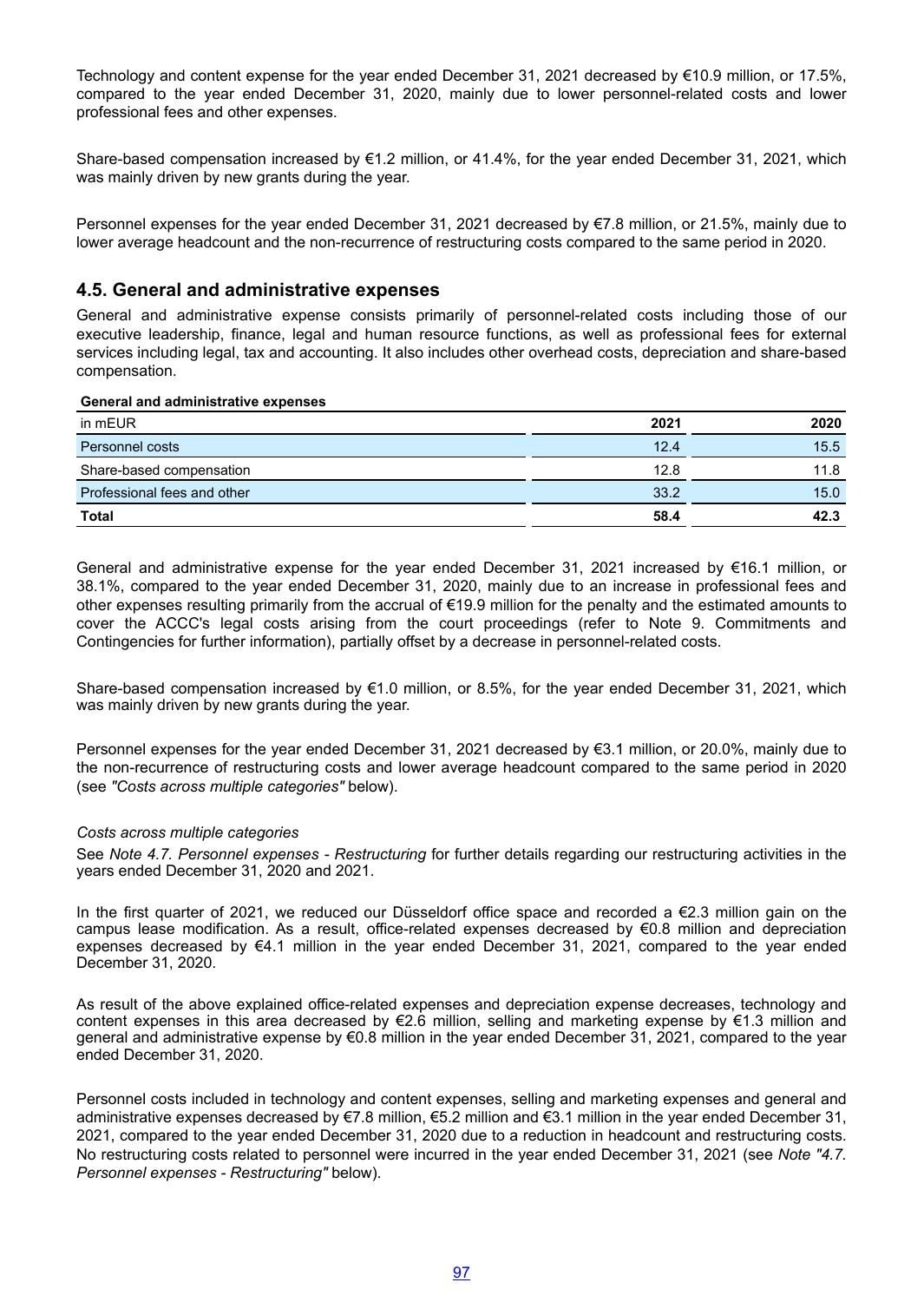### **4.6. Other operating income and expense**

During the year ended December 31, 2021, the Company took advantage of a COVID-19 subsidy program and received a €12 million grant from the German government. The German government provided this assistance to compensate for losses incurred in the fourth quarter of 2020 and the first half in 2021 as a result of the pandemic. As of December 31, 2021 the full amount was received and all conditions attached to the grant were met. The grant was recognised and presented within the line item other operating income and expense in the consolidated statement of profit or loss.

Other operating income and expense also includes net foreign exchange rate gains of €1.6 million for the year ended December 31, 2021 (prior year: €0.8 million).

### **4.7. Personnel expenses**

Personnel expenses are divided among the various cost types as follows:

| Personnel expenses by cost type |      |      |
|---------------------------------|------|------|
| in mEUR                         | 2021 | 2020 |
| Wages and salaries              | 62.3 | 72.1 |
| Social security costs           | 8.5  | 9.5  |
| Pension expenses                | 0.1  | 0.2  |
| Termination benefits            | 0.4  | 3.2  |
| <b>Total</b>                    | 71.3 | 85.0 |

With regard to company pension plans, trivago Group only has defined contribution plans. trivago Group pays contributions to publicly or privately administered pension insurance plans on a mandatory, contractual or voluntary basis. There are no other benefit obligations for trivago Group after payment of the contributions. The current contribution payments are disclosed as an expenses in the respective year. For further explanation of share-based compensation see Note *8. "Share-based payment plan"*.

The number of employees decreased from 834 in the prior year to 809 at the end of the reporting period. The average number of employees in the fiscal year 2021 amounted to 822 (prior year: 1,041), of which 814 (prior year: 984) were employed in Germany and 4 (prior year: 1) were employed in the Netherlands.

Personnel expenses are divided among the various divisions as follows:

| <b>Personnel expenses</b>           |      |      |
|-------------------------------------|------|------|
| in mEUR                             | 2021 | 2020 |
| Cost of sales                       | 2.8  | 2.7  |
| Selling and distribution expenses   | 10.7 | 15.9 |
| Technology and content              | 32.5 | 39.1 |
| General and administrative expenses | 25.3 | 27.3 |
| <b>Total</b>                        | 71.3 | 85.0 |

#### *Restructuring*

During 2020, we announced a restructuring of our organization in order to adjust to the new economic situation due to the COVID-19 pandemic. We decided to consolidate our office locations and to reduce our headcount significantly, in order to shape a leaner organization, enabling us to prepare for the expected market recovery and achieve our long-term profit recovery plan.

During 2020, the Company recorded €6.4 million of charges associated with the restructuring activity, mainly consisting of severance and benefit charges. The charges were comprised of €1.8 million being recorded in selling and distribution expense, €3.0 million in technology and content expense and €1.6 million in general and administrative expense. Charges recorded in cost of revenue were insignificant. No restructuring charges were incurred in the year ended December 31, 2021.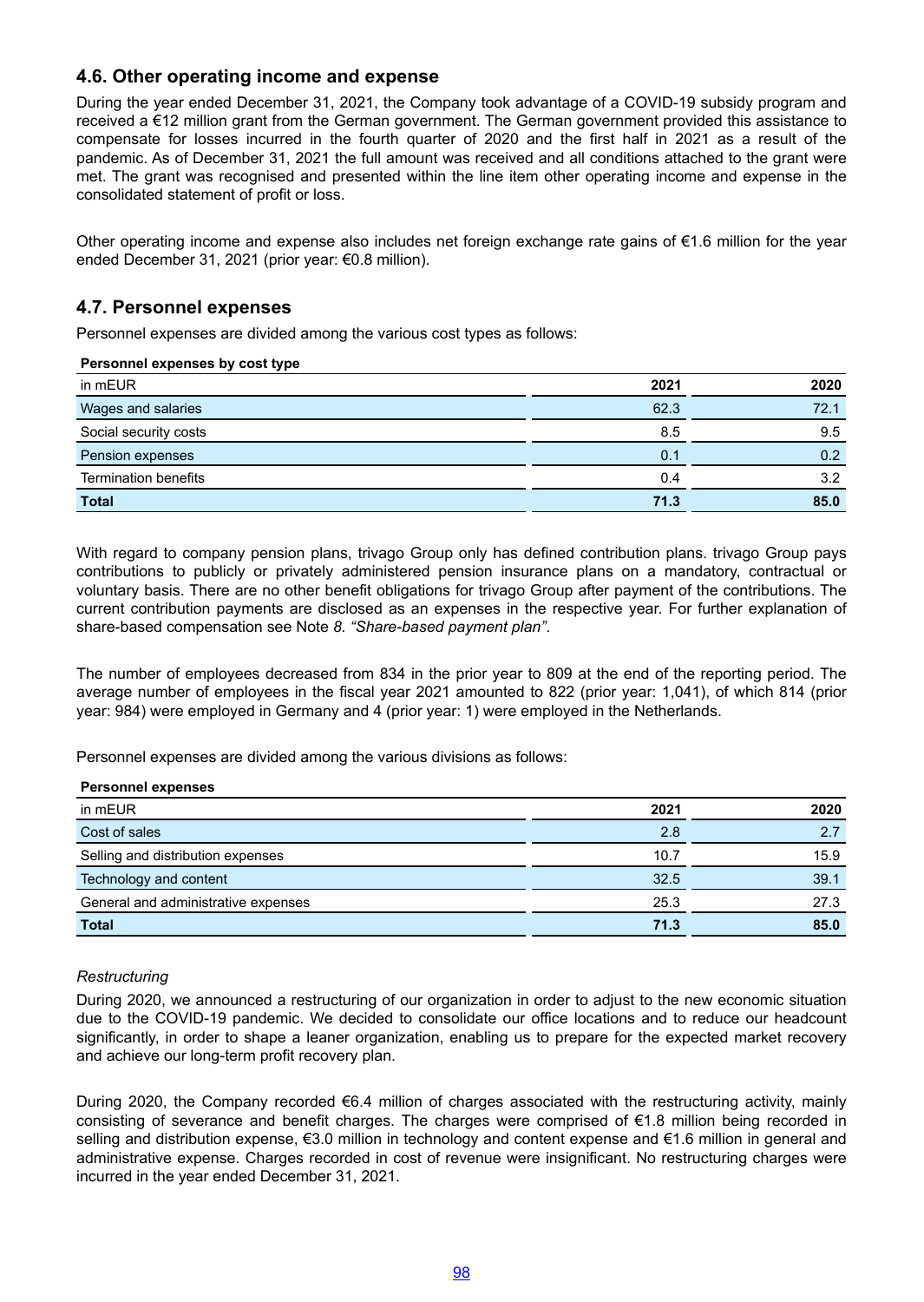As of December 31, 2020, €0.2 million of total restructuring charges related to employee related costs remained in other current liabilities in the consolidated statement of financial position. The remaining restructuring costs accrued were fully paid during 2021. The restructuring was complete as of December 31, 2021.

### **4.8. Depreciation and amortization**

| 2021 | 2020          |
|------|---------------|
| 0.8  | 1.0           |
| 1.2  | $2.2^{\circ}$ |
| 8.4  | 10.7          |
| 1.9  | 2.6           |
| 12.3 | 16.5          |
|      |               |

### **4.9. Finance expense**

| <b>Finance expenses</b>                  |      |         |
|------------------------------------------|------|---------|
| in mEUR                                  | 2021 | 2020    |
| Interest on debts and borrowings         | 0.4  | $0.2\,$ |
| Interest on lease liabilities (Note 5.9) | 1.8  | 3.7     |
| <b>Total</b>                             | 2.2  | 3.9     |

### **4.10. Income taxes**

trivago is subject to unlimited tax liability for German corporate income tax (Körperschaftsteuer) and trade tax (Gewerbesteuer) purposes due to its effective place of management in Germany and notwithstanding the fact that it is incorporated in the Netherlands.

The rate of the corporate income tax is a standard 15% for both distributed and retained earnings, plus a solidarity surcharge (Solidaritätszuschlag) amounting to 5.5% on the corporate income tax liability (i.e. 15.825% in total). Trade tax is levied on a company´s taxable income adjusted for certain revenues which are not subject to such tax and for certain expenses which are not deductible for purposes of trade tax. The effective trade tax rate depends on the municipality in which the company operates. The average trade tax rate in fiscal year 2021 amounts to approximately 15.4% (prior year: 15.4%).

**Income taxes**

| in mEUR            | 2021 | 2020   |
|--------------------|------|--------|
| Current income tax | 3.7  | $-0.2$ |
| Deferred taxes     |      | -8.,   |
| <b>Total</b>       | 12.4 | $-8.9$ |

Deferred tax expense relates to the origination and reversal of temporary differences in the amount of €8.7 million (deferred tax income in prior year of €8.7 million).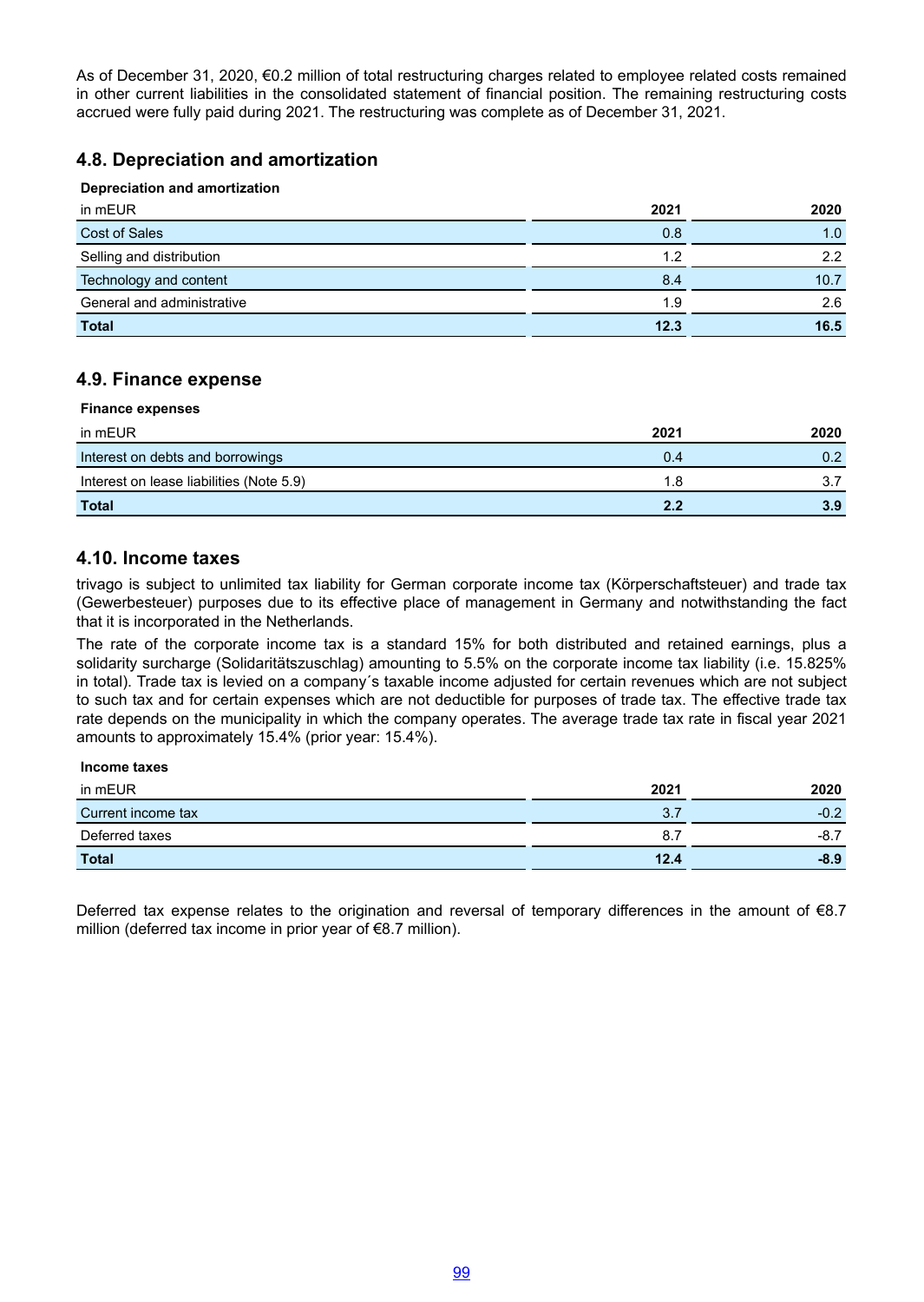#### Deferred taxes result from the following items:

#### **Deferred assets and liabilities**

|                                      |      | as of December 31, |
|--------------------------------------|------|--------------------|
| in mEUR                              | 2021 | 2020               |
| Intangible assets                    |      |                    |
| Other receivables and assets         | 0.4  | 1.4                |
| Trade payables and other liabilities | 6.4  |                    |
| Tax losses carry-forward             | 4.3  | 11.3               |
| Lease liabilities                    | 14.9 | 28.2               |
| Other                                |      | 0.3                |
| <b>Deferred tax assets</b>           | 26   | 41.2               |
| Intangible assets                    | 0.7  | 2.9                |
| Cash and cash equivalents            | 0.7  |                    |
| Right-of-use assets                  | 14.4 | 26.4               |
| Other                                |      | 0.1                |
| <b>Deferred tax liabilities</b>      | 15.8 | 29.4               |
|                                      |      |                    |
| Amount recognized in profit and loss | 8.7  | (8.7)              |
| Amount recognized in equity          |      |                    |

On December 31, 2021, trivago Group had net operating loss carryforwards ("NOLs") for a tax-effected amount of approximately 4.3 mEUR. The tax-effected NOL carryforwards decreased by 7 mEUR from the amount recorded on December 31, 2020 primarily due to the utilization of the losses at the level of the trivago N.V.

trivago N.V. is a Dutch listed entity, however it is tax resident in Germany. As of December 31, 2021, deferred tax assets of 1.4 mEUR for accumulated tax loss carryforwards of domestic and foreign subsidiaries were not recognized as we have considered these tax loss carryforwards as not realizable. Accordingly, the valuation allowance increased by 0.9 mEUR from the amount recorded as of December 31, 2020, with 0.8 mEUR resulting from the acquisition of weekengo, primarily due to the absence of potential future taxable profits necessary to use tax loss carryforwards.

The amount of the deferred tax asset considered realizable, however, could be adjusted if estimates of future taxable income during the carryforward period change, or if objective negative evidence in the form of cumulative losses is no longer present and additional weight may be given to subjective evidence such as our projections for growth.

The total cumulative amount of undistributed earnings related to investments in certain foreign subsidiaries where the foreign subsidiary has or will invest undistributed earnings indefinitely was 1,7 mEUR at December 31, 2021. In terms of undistributed earnings of domestic investments, we have recognized deferred income taxes on taxable temporary difference of 0.01 mEUR, as only 5% refer to a taxable temporary difference under German tax law. Any capital gains on the sale of participations would be 95% exempt under German tax law.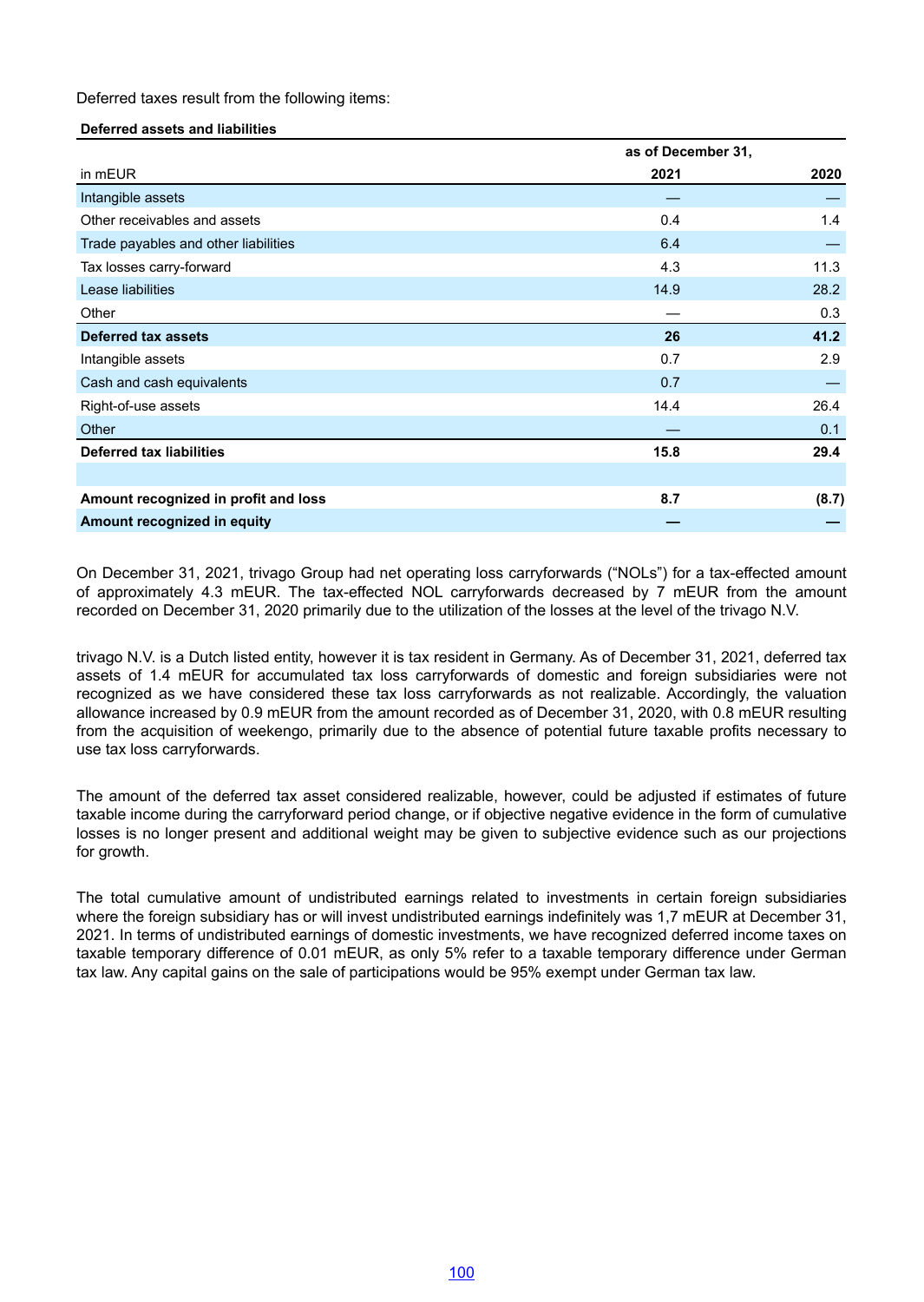The aggregate tax rate is reconciled to the effective tax rate as follows:

| <b>Tax reconciliation</b>                                           |         |         |
|---------------------------------------------------------------------|---------|---------|
| in mEUR                                                             | 2021    | 2020    |
| <b>Result before income tax</b>                                     | 3.1     | $-48.3$ |
| Group tax rate                                                      | 31.23 % | 31.23 % |
| Income taxes based on group statutory tax rate                      | 1.0     | $-14.8$ |
|                                                                     |         |         |
| Foreign rate differential                                           | 0.0     | 0.0     |
| Non-deductible share-based compensation                             | 5.6     | 4.9     |
| Changes in uncertain tax positions                                  | 6.0     | 0.0     |
| Losses for which no deferred tax is<br>recognized                   | 0.1     | 0.5     |
| Income tax effect resulting from<br>weekengo asset deal transaction | 1.9     |         |
| Initial recognition of tax deductible<br>goodwill and intangibles   | $-1.9$  |         |
| Other differences                                                   | $-0.3$  | 0.5     |
| Effective tax expenses as per income statement                      | 12.4    | $-8.9$  |

*(the figures appearing for Result before Income tax for 2020 of -48.3 mEUR includes loss on MHS equity investment impairment of 0.8 mEUR)*

Following the weekengo share deal in January 2021, an intragroup asset deal took place in August 2021. The asset deal resulted in deferred income tax benefit of 1.9 mEUR on the level of trivago N.V. and tax deductible goodwill and intangible assets. Correspondingly, an income tax expense resulted on the weekengo level split into deferred tax asset of 1.3 mEUR (utilization of tax loss carry forwards) and current tax expense of 0.6 mEUR (minimum taxation).

The group statutory tax rate corresponds to the tax rate of the parent company, trivago N.V., which is a German tax resident.

The uncertain tax positions as of December 31, 2021 and 2020 were as follows:

| in kEUR                                                | 2021    | 2020    |
|--------------------------------------------------------|---------|---------|
| Balance, beginning of year                             | 2,871.3 | 2,857   |
| Increases to tax positions related to the current year |         |         |
| Increases to tax positions related to prior years      |         |         |
| Interest and penalties                                 | 5.978.3 | 14.3    |
| Balance, end of year                                   | 8.849.6 | 2,871.3 |

### **4.11. Earnings per Share**

Basic and diluted earnings per share of Class A and Class B common stock is computed by dividing profit/(loss) by the weighted average number of Class A and Class B common stock outstanding during the same period. Diluted earnings per share is calculated using our weighted-average outstanding common shares including the dilutive effect of stock awards as determined under the treasury stock method.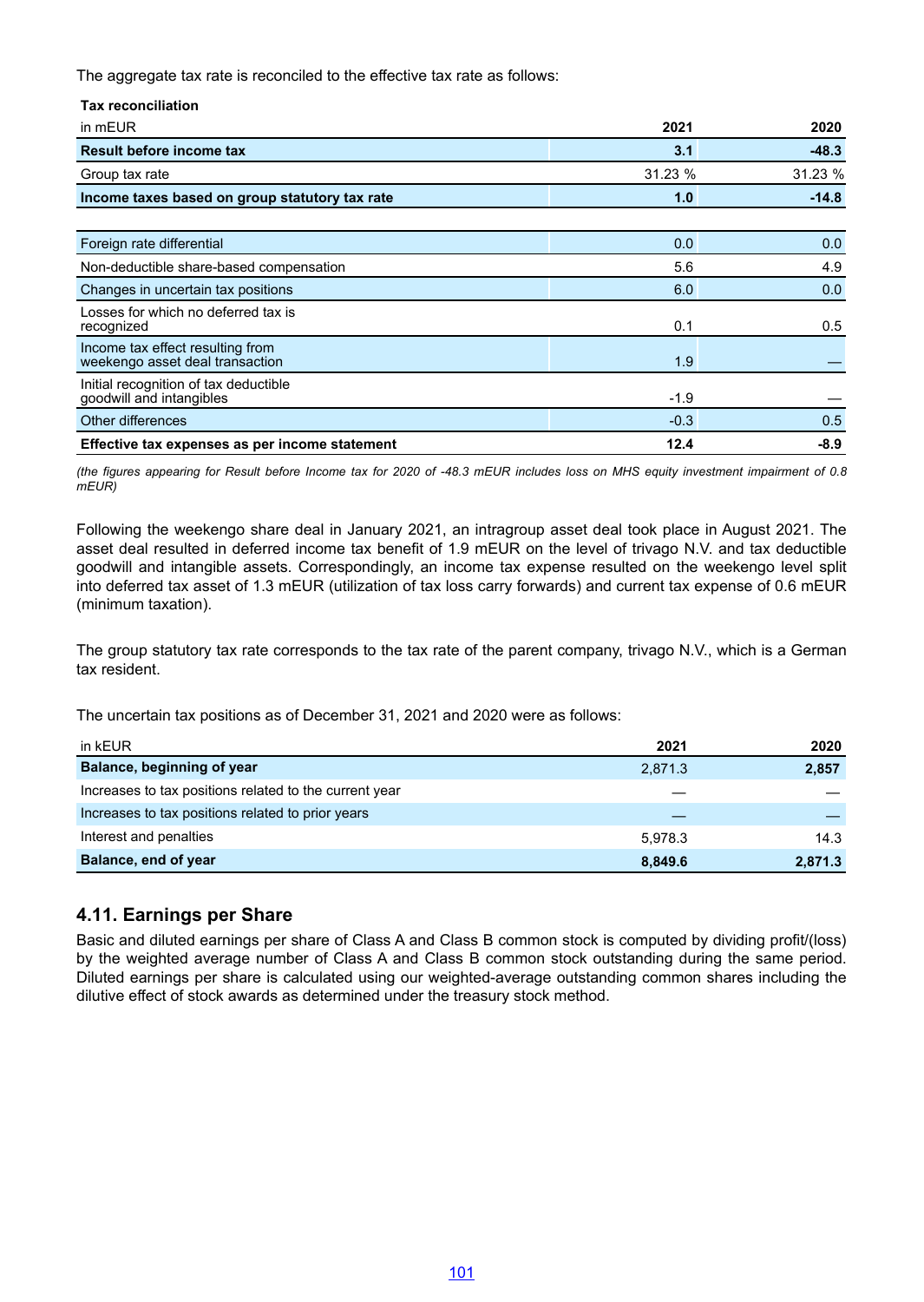The following table presents our basic and diluted earnings per share:

| <b>Earnings per share</b>                                                                                |         |         |
|----------------------------------------------------------------------------------------------------------|---------|---------|
| (in thousands, except per share amounts)                                                                 | 2021    | 2020    |
| Earnings per share attributable to trivago N.V. available to Class A<br>and Class B common stockholders: |         |         |
| Basic                                                                                                    | (0.03)  | (0.11)  |
| <b>Diluted</b>                                                                                           | (0.03)  | (0.11)  |
|                                                                                                          |         |         |
| Weighted average number of outstanding shares in units                                                   |         |         |
| Weighted average shares of Class A and Class B common stock<br>outstanding - basic                       | 357.525 | 353.338 |
| Weighted average shares of Class A and Class B common stock<br>outstanding - diluted                     | 357,525 | 353,338 |

Diluted weighted average common shares outstanding for the years ended December 31, 2021 and 2020 does not include the effects of the exercise of outstanding stock options and contingently issuable shares from market based awards granted as the inclusion of these instruments would have been anti-dilutive.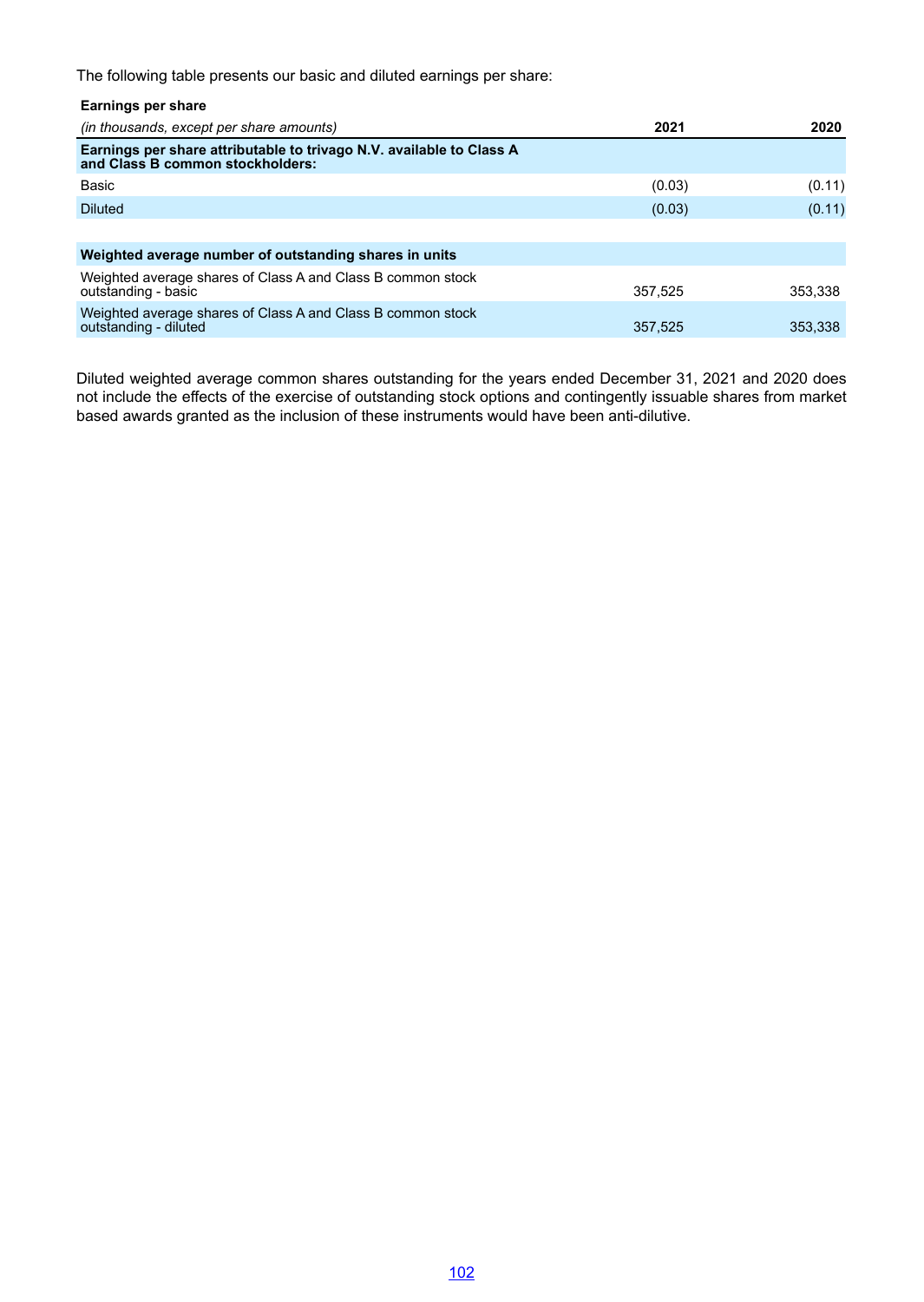# **5. Notes to the statement of financial position**

### **5.1 Intangible assets**

| in mEUR                              | Goodwill | <b>Capitalized</b><br><b>Software</b> | Other<br><b>Intangibles</b> | <b>Total</b> |
|--------------------------------------|----------|---------------------------------------|-----------------------------|--------------|
| <b>Historical cost</b>               |          |                                       |                             |              |
| As of 01/01/2020                     | 3.5      | 24.3                                  | 0.5                         | 28.3         |
| <b>Additions</b>                     |          | 4.3                                   |                             | 4.3          |
| Disposals                            | (0.3)    | (3.8)                                 |                             | (4.1)        |
| Exchange rate differences            |          |                                       |                             |              |
| As of 12/31/2020                     | 3.2      | 24.8                                  | 0.5                         | 28.5         |
|                                      |          |                                       |                             |              |
| As of 01/01/2021                     | 3.2      | 24.8                                  | 0.5                         | 28.5         |
| <b>Additions</b>                     | 3.8      | 4.7                                   | 0.7                         | 9.2          |
| Disposals                            |          |                                       |                             |              |
| Exchange rate differences            | 0.1      |                                       |                             | 0.1          |
| As of 12/31/2021                     | 7.1      | 29.5                                  | $1.2$                       | 37.8         |
|                                      |          |                                       |                             |              |
|                                      |          |                                       |                             |              |
| <b>Accumulated depreciation</b>      |          |                                       |                             |              |
| As of 01/01/2020                     |          | (16.3)                                | (0.4)                       | (16.7)       |
| <b>Additions</b>                     |          | (4.9)                                 | (0.1)                       | (5.0)        |
| Impairments                          |          | (0.1)                                 |                             | (0.1)        |
| <b>Disposals</b>                     |          | 3.7                                   |                             | 3.7          |
| As of 12/31/2020                     |          | (17.6)                                | (0.5)                       | (18.1)       |
|                                      |          |                                       |                             |              |
| As of 01/01/2021                     |          | (17.6)                                | (0.5)                       | (18.1)       |
| Additions                            |          | (5.0)                                 | (0.1)                       | (5.1)        |
| Impairments                          |          |                                       |                             |              |
| <b>Disposals</b>                     |          |                                       |                             |              |
| As of 12/31/2021                     |          | (22.6)                                | (0.6)                       | (23.2)       |
|                                      |          |                                       |                             |              |
| Net carrying amount as of 1/1/2020   | 3.5      | 8.0                                   | 0.1                         | 11.6         |
| Net carrying amount as of 12/31/2020 | 3.2      | 7.2                                   |                             | 10.4         |
| Net carrying amount as of 12/31/2021 | 7.1      | 6.9                                   | 0.6                         | 14.6         |

Goodwill amounts to €7.1 million as of December 31, 2021 (€3.2 million as of December 31, 2020). Refer to *Note 9.2 Business combinations* for details on additions acquired through acquisitions.

Certain direct development costs associated with website and internal-use software are capitalised during the application development stage. Capitalised costs include external direct costs of services and payroll costs. The payroll costs are for employees devoting time to the software development projects principally related to website and mobile app development, including support systems, software coding, designing system interfaces and installation and testing of the software. These costs are generally amortised over a period of three years beginning when the asset is ready for use. Costs incurred that are expected to result in additional features or functionality are capitalised and amortised over the estimated useful life of the enhancements, which is generally a period of three years. Costs incurred during the preliminary project stage, as well as maintenance and training costs, are expensed as incurred.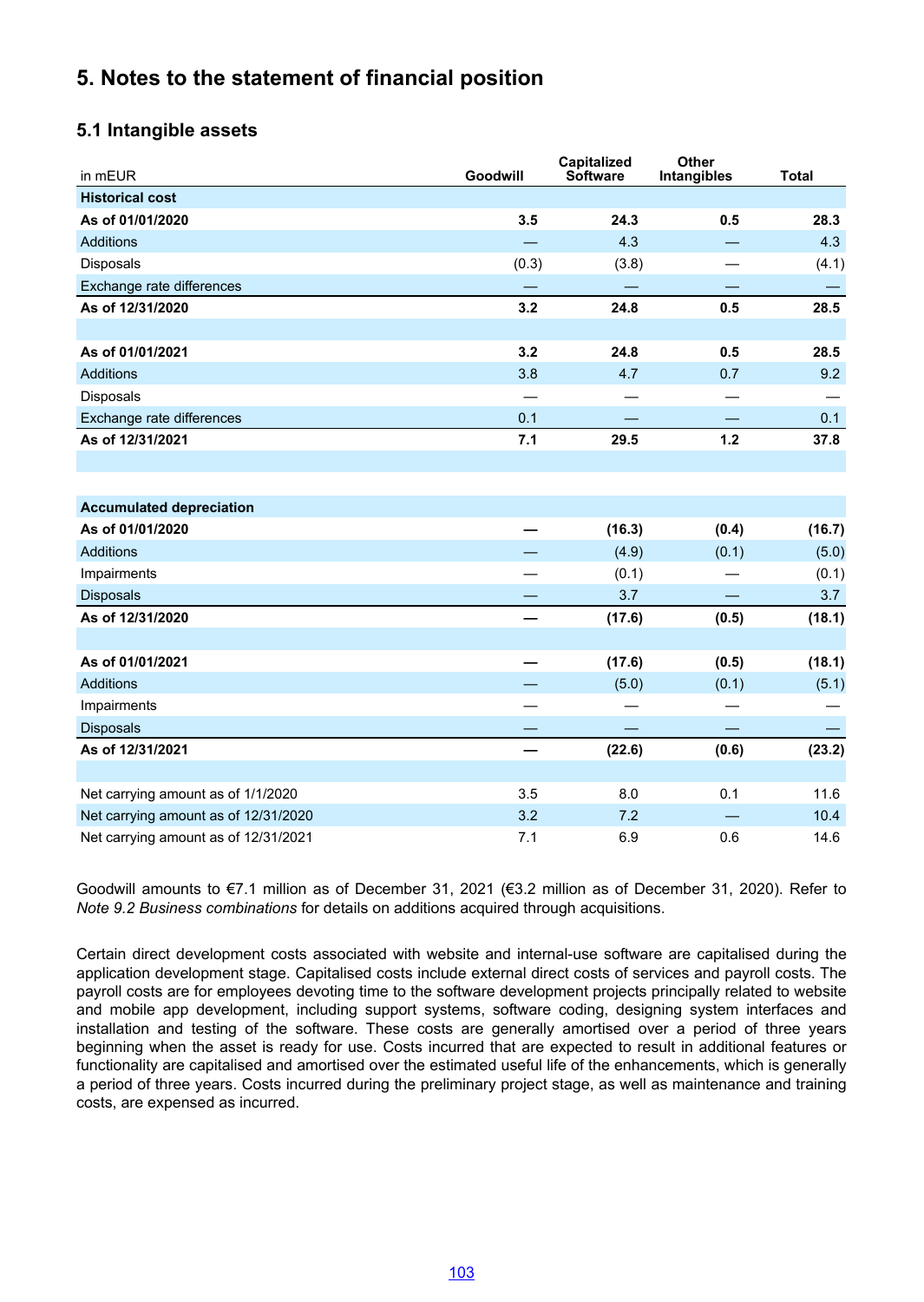### **Goodwill**

Goodwill is subjected to an impairment test at least annually as of September 30. Goodwill is allocated for impairment test purposes to cash-generating units ("CGUs"), which corresponds to the Group's three operating segments of Developed Europe, Americas and Rest of World. Refer to *Note 9.2 Business combinations* for goodwill acquired and allocated.

Carrying amount of goodwill allocated to each of the CGUs:

|                      |      | As of December 31, |
|----------------------|------|--------------------|
| in mEUR              | 2021 | 2020               |
| Americas             | 2.6  | 1.3                |
| Developed Europe     | 3.9  | 1.3                |
| <b>Rest of World</b> | 0.6  | 0.6                |
| <b>Total</b>         | 7.1  | 3.2                |

The Group performed its annual impairment test of goodwill as of September 30, 2021 and determined there was no impairment at that time for the Group's goodwill balance as the recoverable amount for each of the three CGUs was in excess of their respective carrying amounts.

The recoverable amount is determined based on the higher of the value in use or fair value less costs of disposal calculations. The fair value less costs of disposal calculation resulted in a higher recoverable amount.

The recoverable amounts of the CGUs were determined to be their fair values less costs of disposal during the annual impairment test. Fair value less cost of disposal was calculated using various assumptions and estimates, including weighted average cost of capital, revenue growth rates, profitability of the business and long-term rate of growth. Within the scope of the impairment test, sensitivity analyses were considered in relation to the main value drivers. For this purpose, alternative calculations with consideration of an increase/decrease of the assumed free cash flow and in consideration of an reasonably possible increase/decrease in the discount factor (WACC) would not lead to a different result.

As of December 31, 2021, the Group's consolidated net asset value was approximately €276.5 million, and the Group's recoverable amount was in excess of this amount. In addition, since the market capitalisation of the Group's publicity traded shares exceeded USD 781 million as of December 31, 2021, we concluded that there is no risk of impairment on allocated goodwill.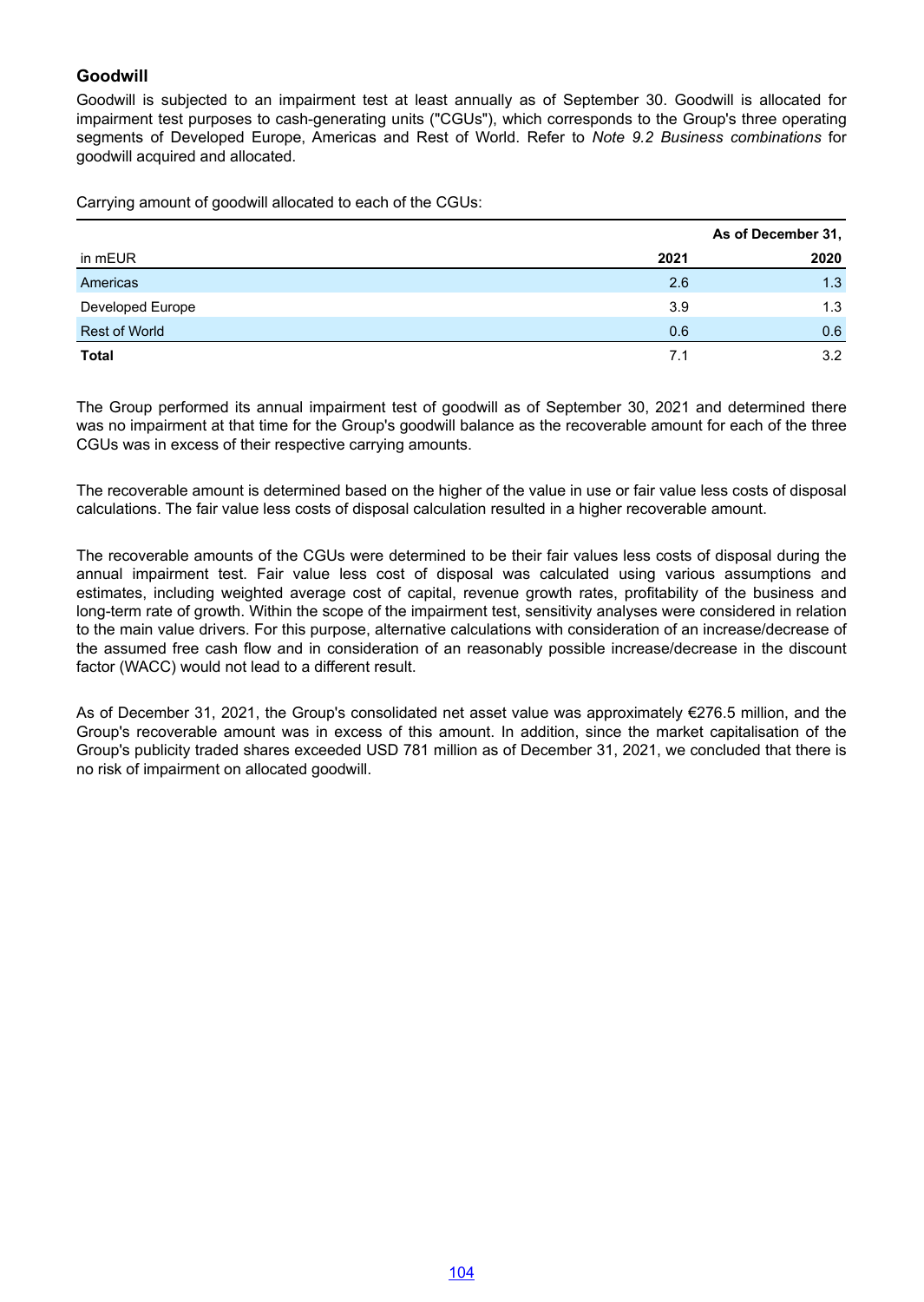### **5.2 Property, plant and equipment**

| in mEUR                                 | <b>Computer</b><br>equipment | <b>Furniture and</b><br>fixtures | <b>Office</b><br>equipment | Leasehold<br><b>improvements</b> | <b>Construction</b><br>in progress | <b>Total</b> |
|-----------------------------------------|------------------------------|----------------------------------|----------------------------|----------------------------------|------------------------------------|--------------|
| <b>Historical cost</b>                  |                              |                                  |                            |                                  |                                    |              |
| As of 01/01/2020                        | 18.2                         | 6.0                              | 2.3                        | 17.3                             | 0.1                                | 43.9         |
| Adoption of IFRS 16                     |                              |                                  |                            |                                  |                                    |              |
| <b>Additions</b>                        | 1.1                          |                                  |                            | 0.1                              |                                    | 1.2          |
| <b>Disposals</b>                        | (2.1)                        | (2.9)                            |                            | (2.4)                            |                                    | (7.4)        |
| <b>Transfers</b>                        | 0.1                          | 2.3                              | (2.3)                      |                                  | (0.1)                              |              |
| As of 12/31/2020                        | 17.3                         | 5.4                              |                            | 15.0                             |                                    | 37.7         |
| As of 01/01/2021                        | 17.3                         | 5.4                              |                            | 15.0                             |                                    | 37.7         |
| Additions                               | 0.4                          | 0.1                              |                            | 0.0                              |                                    | 0.5          |
| <b>Disposals</b>                        | (1.9)                        | (2.5)                            |                            | (8.3)                            |                                    | (12.7)       |
| <b>Transfers</b>                        |                              |                                  |                            |                                  |                                    |              |
| As of 12/31/2021                        | 15.8                         | 3.0                              |                            | 6.7                              |                                    | 25.5         |
|                                         |                              |                                  |                            |                                  |                                    |              |
|                                         |                              |                                  |                            |                                  |                                    |              |
| <b>Accumulated depreciation</b>         |                              |                                  |                            |                                  |                                    |              |
| As of 01/01/2020                        | (12.9)                       | (3.6)                            | (1.0)                      | (1.6)                            |                                    | (19.1)       |
| Adoption of IFRS 16                     |                              |                                  |                            |                                  |                                    |              |
| Additions                               | (2.9)                        | (0.7)                            |                            | (1.7)                            |                                    | (5.3)        |
| Impairments                             | (0.1)                        |                                  |                            | (0.2)                            |                                    | (0.3)        |
| <b>Disposals</b>                        | 1.9                          | 2.6                              |                            | 1.7                              |                                    | 6.2          |
| <b>Transfers</b>                        |                              | (1.0)                            | 1.0                        |                                  |                                    |              |
| As of 12/31/2020                        | (14.0)                       | (2.7)                            | -                          | (1.8)                            |                                    | (18.5)       |
|                                         |                              |                                  |                            |                                  |                                    |              |
| As of 01/01/2021                        | (14.0)                       | (2.7)                            |                            | (1.8)                            |                                    | (18.5)       |
| Additions                               | (2.0)                        | (0.5)                            |                            | (0.5)                            |                                    | (3.0)        |
| Impairments                             |                              |                                  |                            |                                  |                                    |              |
| <b>Disposals</b>                        | 1.9                          | 1.7                              |                            | 1.2                              |                                    | 4.8          |
| <b>Transfers</b>                        |                              |                                  |                            |                                  |                                    |              |
| As of 12/31/2021                        | (14.1)                       | (1.5)                            |                            | (1.1)                            |                                    | (16.7)       |
|                                         |                              |                                  |                            |                                  |                                    |              |
| Net carrying amount<br>as of 12/31/2020 | 3.3                          | 2.7                              |                            | 13.2                             |                                    | 19.2         |
| Net carrying amount<br>as of 12/31/2021 | 1.7                          | 1.5                              |                            | 5.6                              |                                    | 8.8          |
|                                         |                              |                                  |                            |                                  |                                    |              |

### **Development of property, plant and equipment**

We record property and equipment at cost, net of accumulated depreciation and impairment. We compute depreciation using the straight-line method over the estimated useful lives of the assets, which is generally three to eight years for computer equipment and furniture and other equipment. We depreciate leasehold improvement using the straight-line method, over the shorter of the estimated useful life of the improvement or the remaining term of the lease.

As part of the amendment to the campus lease agreement on January 29, 2021, we transferred long-lived assets with a net book value of €7.5 million related to the terminated floor space to the landlord. We recognized a gain of €0.2 million on the sale of the fixed assets. Refer to *Note 5.9 Leases* for additional information on the campus lease modification transaction.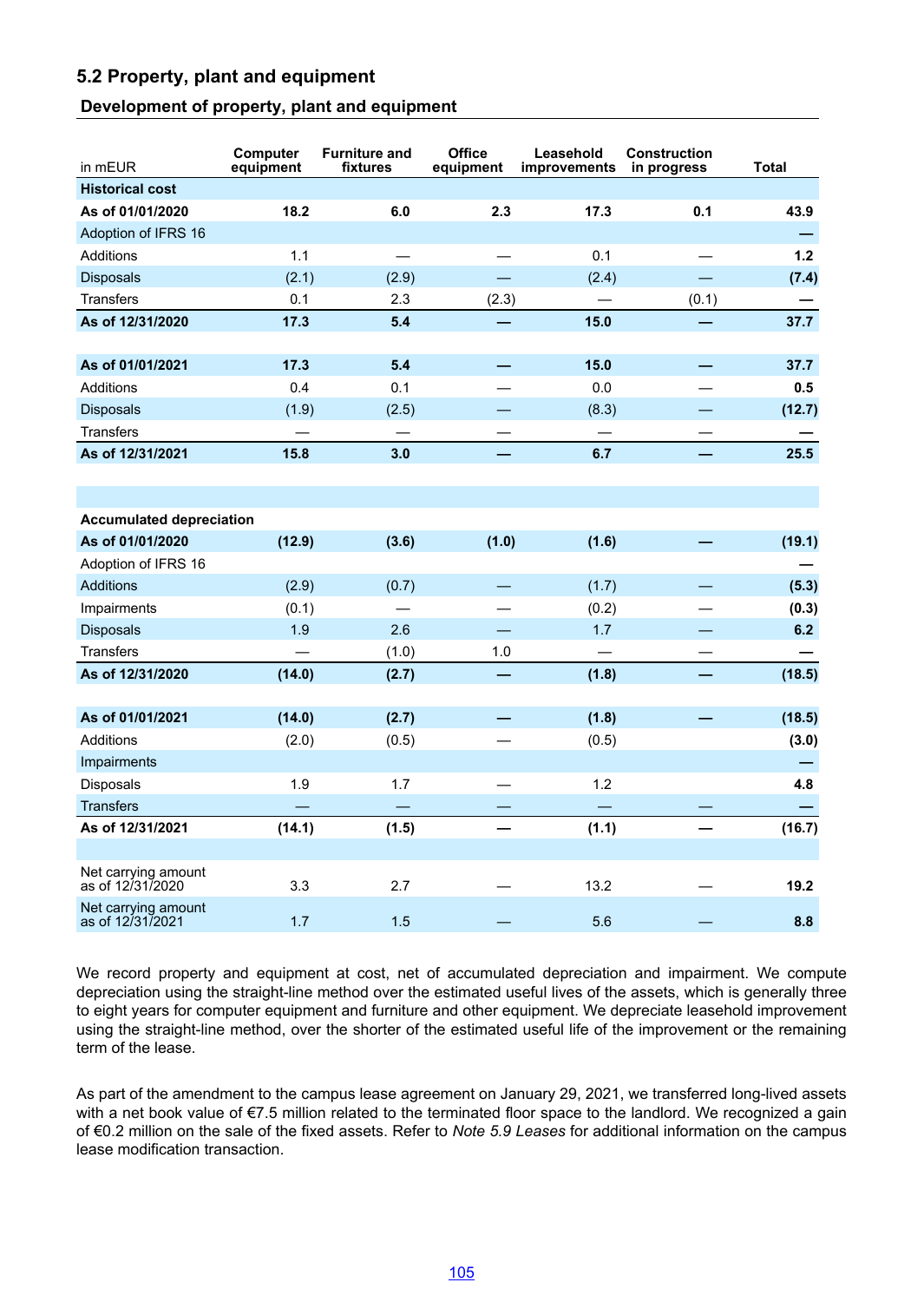### **5.3 Trade receivables**

| Trade receivables         |       |                    |
|---------------------------|-------|--------------------|
|                           |       | As of December 31, |
| in mEUR                   | 2021  | 2020               |
| Trade receivables (gross) | 23.0  | 10.5               |
| Expected credit losses    | (0.7) | (0.3)              |
| Trade receivables (net)   | 22.3  | 10.2               |

As of December 31, 2021 impairment allowances for trade receivables amounts to €0.7 million (2020: €0.3 million). The development of allowance for expected credit losses in 2021 and impairment allowances for trade receivables in prior year can be seen below:

#### **Impairment of trade receivables and allowances for expected credit losses**

| in mEUR                  | 2021 | 2020  |
|--------------------------|------|-------|
| As of January 1          | 0.3  | 0.2   |
| <b>Additions</b>         | 0.3  | 0.5   |
| <b>Utilisation</b>       | 0.0  | (0.4) |
| <b>As of December 31</b> | 0.7  | 0.3   |

*Note: Some figures may not add due to rounding.*

Set out below is the information about the credit risk exposure on the trivago Group's trade receivables using a provision matrix:

|                                                  | Days past due                             |                                     |                                      |                       |        |  |
|--------------------------------------------------|-------------------------------------------|-------------------------------------|--------------------------------------|-----------------------|--------|--|
| in kEUR                                          | <b>Current or</b><br>less than<br>30 days | <b>Between</b><br>31 and 90<br>days | <b>Between</b><br>91 and<br>180 days | More than<br>180 days | Total  |  |
| Trade receivables as of 12/31/2020               | 10,176                                    | 41                                  | 307                                  |                       | 10,524 |  |
| Expected credit loss rate                        | 0.66%                                     | 12.20%                              | 89.90 %                              |                       |        |  |
| Estimated total gross carrying amount at default | 67                                        | 5                                   | 276                                  |                       | 348    |  |
|                                                  |                                           |                                     |                                      |                       |        |  |
| Trade receivables as of 12/31/2021               | 22,329                                    | 173                                 | 502                                  |                       | 23,004 |  |
| Expected credit loss rate                        | 0.60%                                     | 58.38 %                             | 84.26 %                              |                       |        |  |
| Estimated total gross carrying amount at default | 134                                       | 101                                 | 423                                  |                       | 658    |  |

As of the reporting date, all receivables are due within one year.

### **5.4 Trade receivables, related parties**

#### **Trade receivables, related parties**

|                               | As of December 31, |      |  |  |
|-------------------------------|--------------------|------|--|--|
| in mEUR                       | 2021               | 2020 |  |  |
| Trade receivables (gross)     | 16.5               | 3.0  |  |  |
| <b>Expected credit losses</b> | 0.0                | 0.0  |  |  |
| Trade receivables (net)       | 16.5               | 3.0  |  |  |

Management believes that the credit quality of trade receivables from related parties that are not past due or impaired are not of a high risk as their credit risk is considered to be very low. Consequently, as none of the trade receivables from related parties are past due at period end, there is no material expected credit loss expected on these receivables.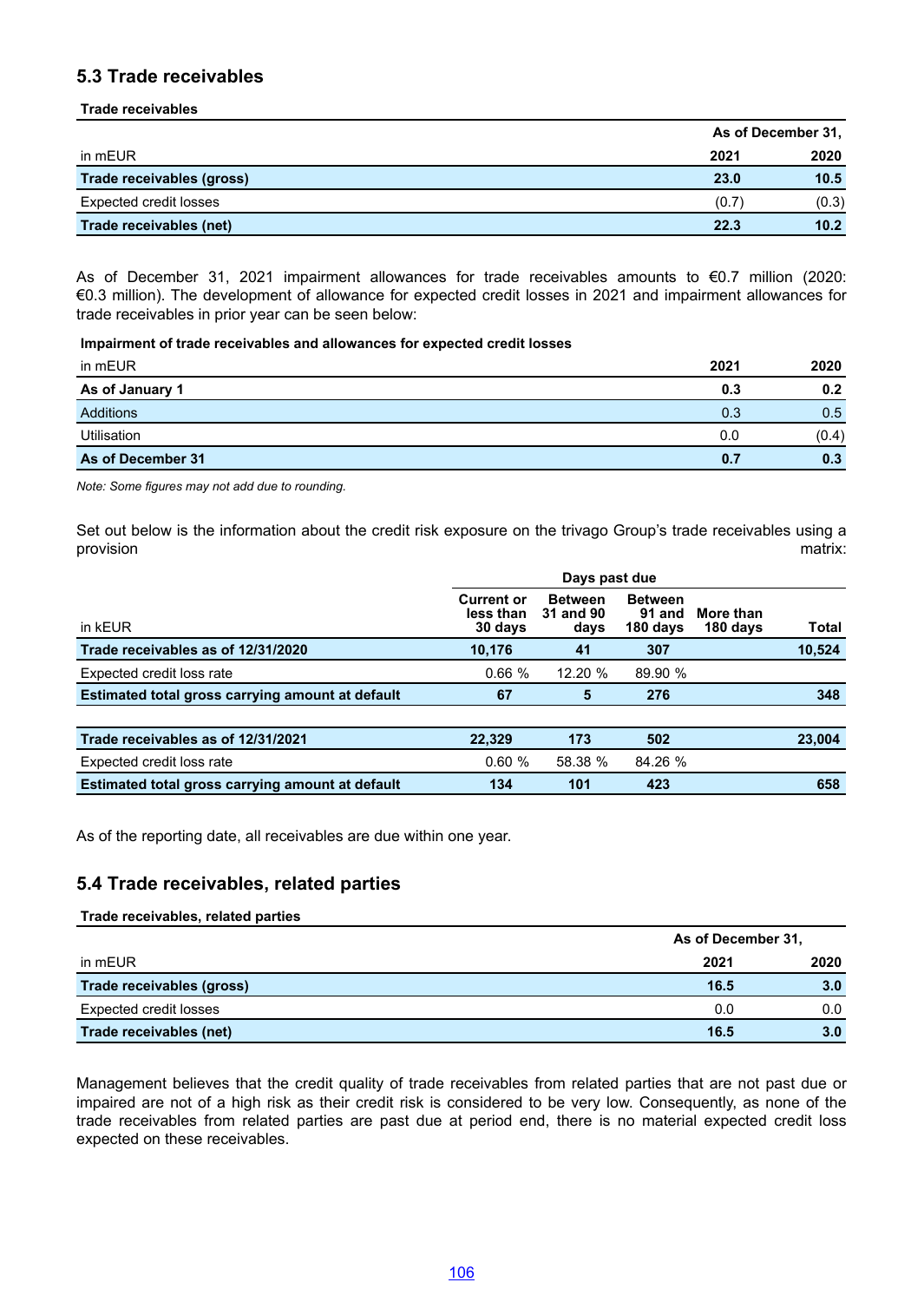### **5.5 Other assets**

#### **Other financial assets**

|                               | As of December 31, |                 |                                     |         |                 |                                     |
|-------------------------------|--------------------|-----------------|-------------------------------------|---------|-----------------|-------------------------------------|
|                               |                    | 2021            |                                     | 2020    |                 |                                     |
| in mEUR                       | Current            | Non-<br>current | <b>Total</b><br>financial<br>assets | Current | Non-<br>current | <b>Total</b><br>financial<br>assets |
| Restricted cash               |                    | 1.7             | 1.7                                 | 0.1     | 2.3             | 2.4                                 |
| Creditors with debit balances | 0.2                |                 | 0.2                                 | 0.9     |                 | 0.9                                 |
| Non-trade receivables         | 1.2                |                 | 1.2                                 | 1.0     |                 | 1.0                                 |
| Deposits                      |                    | 0.1             | 0.1                                 |         |                 |                                     |
| <b>Total</b>                  | 1.4                | 1.8             | 3.2                                 | 2.0     | 2.3             | 4.3                                 |

#### **Other non-financial assets**

|                                      | As of December 31, |                 |                        |                |                 |                        |
|--------------------------------------|--------------------|-----------------|------------------------|----------------|-----------------|------------------------|
|                                      |                    | 2021            |                        |                | 2020            |                        |
| in mEUR                              | <b>Current</b>     | Non-<br>current | <b>Total</b><br>assets | <b>Current</b> | Non-<br>current | <b>Total</b><br>assets |
| Prepaid expenses                     | 5.1                |                 | 5.1                    | 4.5            |                 | 4.5                    |
| Prepaid pending business acquisition |                    |                 |                        | 3.0            |                 | 3.0                    |
| Advance payments                     | 5.1                | 1.1             | 6.2                    | 2.4            | 1.3             | 3.7                    |
| Income tax receivable                | 3.5                |                 | 3.5                    | 7.8            |                 | 7.8                    |
| <b>VAT</b>                           | 0.2                |                 | 0.2                    | 0.5            |                 | 0.5                    |
| Other                                |                    |                 |                        |                | 0.1             | 0.1                    |
| <b>Total</b>                         | 13.9               | 1.1             | 15.0                   | 18.2           | 1.4             | 19.6                   |

Restricted cash primarily consists of funds held as guarantees in connection with corporate leases and funds held in escrow accounts in the event of default on corporate credit card statements. The carrying value of restricted cash approximates its fair value.

As of December 31, 2021 and as of December 31, 2020 no other financial assets and other assets are overdue. No impairment allowances for other financial assets and other assets were recognized.

### **5.6 Cash and cash equivalents**

Cash and cash equivalents consist of cash at banks and on hand amounting to €256.4 million as of December 31, 2021 and €208.4 million as of December 31, 2020. The development and application of cash and cash equivalents is stated in the consolidated statement of cash flows.

### **5.7 Equity**

### **Class A and Class B common stock**

As of December 31, 2021, we had ADSs representing 96,704,815 Class A shares outstanding (700,000,000 authorized) and 261,962,688 Class B shares outstanding (320,000,000 authorized). Each Class B share is convertible into one Class A share at any time by the holder. During 2021 and 2020, 36,225,279 and 3,500,000 Class B shares were converted into Class A shares, respectively.

Class A and Class B common stock has a par value of €0.06 and €0.60, respectively. The holder of our Class B shares, Expedia and Founders, are entitled to ten votes per share, and holders of our Class A shares are entitled to one vote per share. All other terms and preferences of Class A and Class B common stock are the same.

### **Other capital reserves**

Other capital reserves primarily represents share premium as result of the corporate reorganization and IPO. Further effects to the other capital reserves are due to the merger of trivago GmbH with and into trivago N.V. in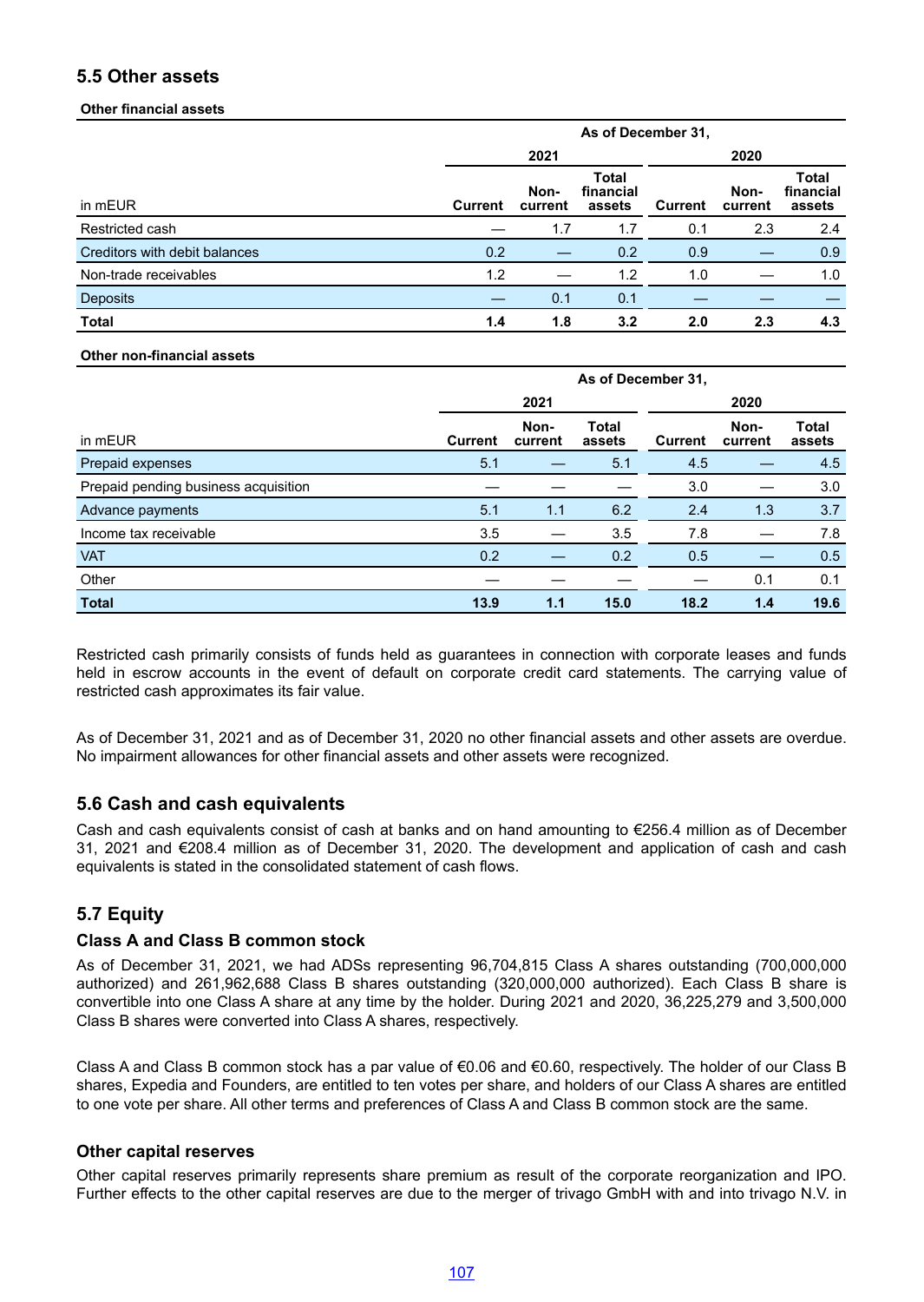2017, current period share-based compensation expense, exercises of employee stock options and the effect of the Founders' conversion of Class B shares to Class A shares.

### **Accumulated other comprehensive income (loss)**

Accumulated other comprehensive income represents foreign currency translation adjustments for our subsidiaries in foreign locations. As of December 31, 2021, we do not expect to reclassify any amounts included in accumulated other comprehensive income/(loss) into earnings during the next 12 months.

### **Contribution from Parent**

The beginning contribution from Parent balance relates to corporate expenses allocated to trivago by the Expedia Group.

### **5.8 Trade payables and other liabilities**

Trade payables recognized at the reporting date are non-interest bearing and are settled within one month. The fair value therefore corresponds to the carrying amount. As of the end of the year, trade payables and other liabilities consist of the following:

#### **Trade payables and other liabilities**

|                                 | As of December 31, |                 |       |                |                 |       |  |
|---------------------------------|--------------------|-----------------|-------|----------------|-----------------|-------|--|
|                                 |                    | 2021            |       | 2020           |                 |       |  |
| in mEUR                         | <b>Current</b>     | Non-<br>current | Total | <b>Current</b> | Non-<br>current | Total |  |
| Trade payables                  | 14.1               |                 | 14.1  | 6.7            |                 | 6.7   |  |
| Other financial liabilities     | 34.8               |                 | 34.8  | 4.0            | 0.4             | 4.4   |  |
| Other non-financial liabilities | 6.8                | 0.2             | 7.0   | 16.5           | 0.1             | 16.6  |  |
| Total                           | 55.7               | 0.2             | 55.9  | 27.2           | 0.5             | 27.7  |  |

Other financial liabilities as of December 31, 2021 mainly includes the accrual for the penalty of €28.5 million (AUD44.7 million) and the estimated amounts to cover the ACCC's costs arising from the proceeding (refer to *Note 9. Commitments and Contingencies* for further information) and outstanding invoices amounting to €3.1 million. In the prior year, the balance mainly includes outstanding invoices amounting to  $\epsilon$ 2.5 million.

Other non-financial liabilities is primarily comprised of €2.2 million current contract liabilities (2020: €2.8 million current contract liabilities) from subscription-based services earned through trivago Hotel Manager Pro applications. Revenue from subscription services is recognized ratably over the contract term, which is generally 12 months or less from the subscription commencement date.

### **5.9 Leases**

### **trivago as lessee**

For the year ended December 31, 2021, we have leases for office space and office equipment, as we terminated all remaining apartment leases in 2020. Our leases have remaining terms of less than one year to 16 years, some of which include options to extend the leases for up to ten years, and some of which include options to terminate the leases within one year.

For the year ended December 31, 2021, variable lease costs of €0.4 million mainly includes short payment of rent to the landlord on account of defects identified in the office space in our corporate headquarters. Variable lease costs for the year ended December 31, 2020 was insignificant. The Company also had subleases mainly for office space under agreements which were terminated by the end of 2021. Sublease income from such agreements was €0.9 million and €0.1 million for the years ended December 31, 2020 and 2021, respectively.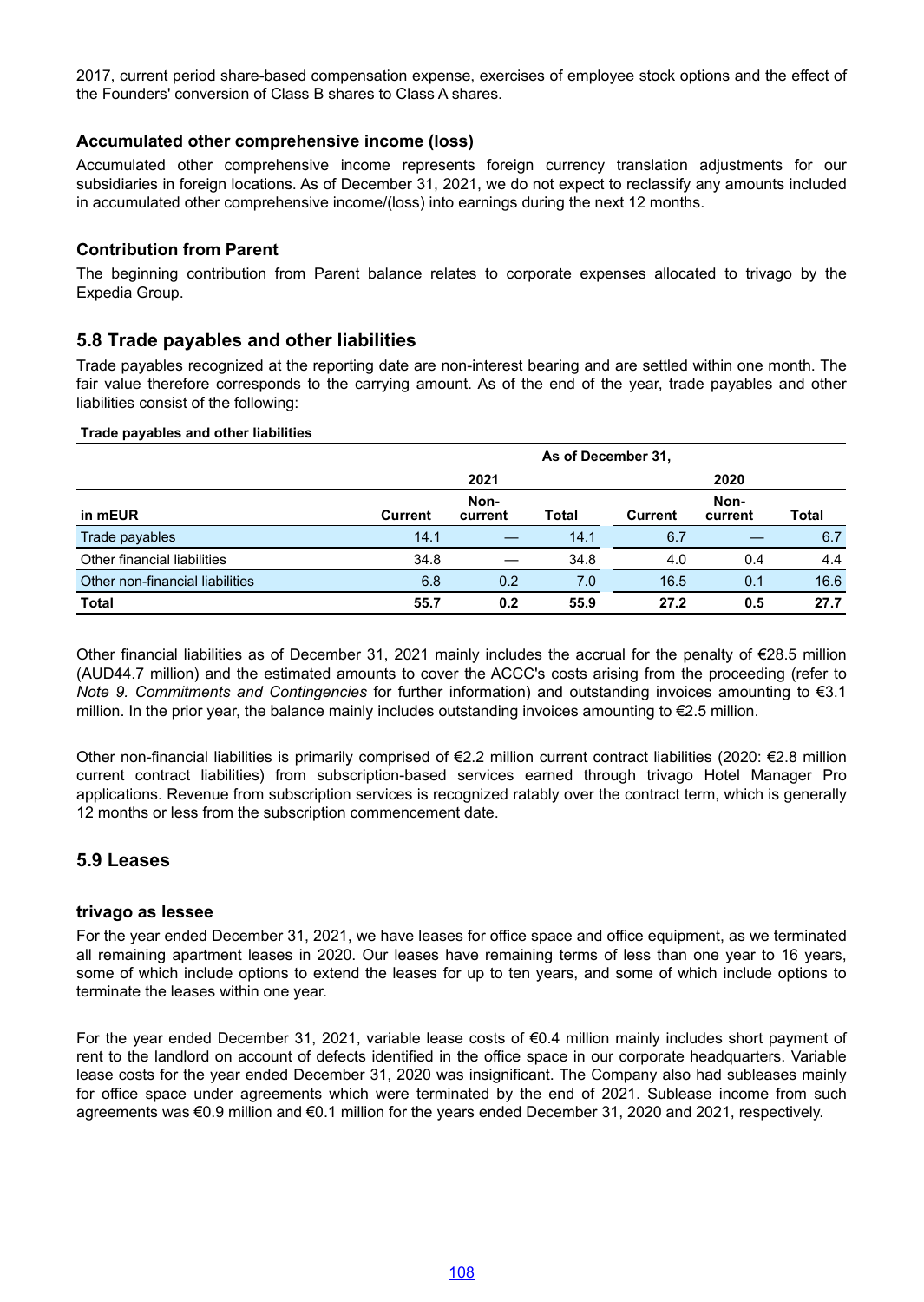On January 29, 2021, we entered into an amendment to the lease agreement for office space in our corporate headquarters, whereby the landlord agreed to grant us partial termination of the lease related to certain floor spaces from January 1, 2021 for a penalty of €6.7 million, and from May 31, 2023 for a penalty of €2.3 million. The amendment was treated as a modification to the existing lease agreement with an effective date of January 29, 2021 and the termination penalties will be expensed over the remaining lease term. As part of the amendment, the landlord agreed to pay trivago €2.6 million as a settlement of prior claims for defects in the leased office space, which has been treated as a lease incentive and will reduce lease expense over the lease term. As a result of this lease modification, we recognized a gain of €2.3 million on the lease modification, agreed to pay €0.5 million as a settlement of prior claims for defects that had previously been accrued for and reduced our lease right-of-use assets and lease liability by €33.5 million and €36.4 million, respectively.

#### **Right-of-use assets**

The changes in the net book value of the Company's right-of-use assets, during the years ended December 31, 2020 and 2021, respectively, were as follows:

| in mEUR                        | <b>Office Space</b> | <b>Apartments</b> | <b>Office Equipment</b> | <b>Total</b> |
|--------------------------------|---------------------|-------------------|-------------------------|--------------|
| Cost                           |                     |                   |                         |              |
| As of January 1, 2020          | 100.9               | 0.2               | 1.3                     | 102.4        |
| <b>Additions</b>               | 0.4                 |                   |                         | 0.4          |
| Derecognitions and other items | (6.5)               | (0.2)             | (0.1)                   | (6.8)        |
| As of December 31, 2020        | 94.8                |                   | $1.2$                   | 96.0         |
|                                |                     |                   |                         |              |
| Cost                           |                     |                   |                         |              |
| As of January 1, 2021          | 94.8                |                   | $1.2$                   | 96.0         |
| <b>Additions</b>               |                     |                   |                         |              |
| Derecognitions and other items | (45.4)              |                   | (0.3)                   | (45.7)       |
| As of December 31, 2021        | 49.4                |                   | 0.9                     | 50.3         |
|                                |                     |                   |                         |              |
| Accumulated depreciation       |                     |                   |                         |              |
| As of January 1, 2020          | 6.2                 |                   | 0.5                     | 6.8          |
| <b>Additions</b>               | 6.0                 |                   | 0.3                     | 6.3          |
| Derecognitions and other items | (1.4)               |                   | (0.1)                   | (1.5)        |
| As of December 31, 2020        | 10.8                |                   | 0.7                     | 11.6         |
|                                |                     |                   |                         |              |
| Accumulated depreciation       |                     |                   |                         |              |
| As of January 1, 2021          | 10.8                |                   | 0.7                     | 11.6         |
| <b>Additions</b>               | 3.9                 |                   | 0.3                     | 4.2          |
| Derecognitions and other items | (11.3)              |                   | (0.3)                   | (11.6)       |
| As of December 31, 2021        | 3.4                 |                   | 0.7                     | 4.2          |
|                                |                     |                   |                         |              |
| Net book value                 |                     |                   |                         |              |
| As of January 1, 2020          | 94.7                | 0.2               | 0.8                     | 95.6         |
| As of December 31, 2020        | 84.0                |                   | 0.5                     | 84.4         |
| As of December 31, 2021        | 46.0                |                   | 0.2                     | 46.1         |

*Note: Some figures may not add due to rounding.*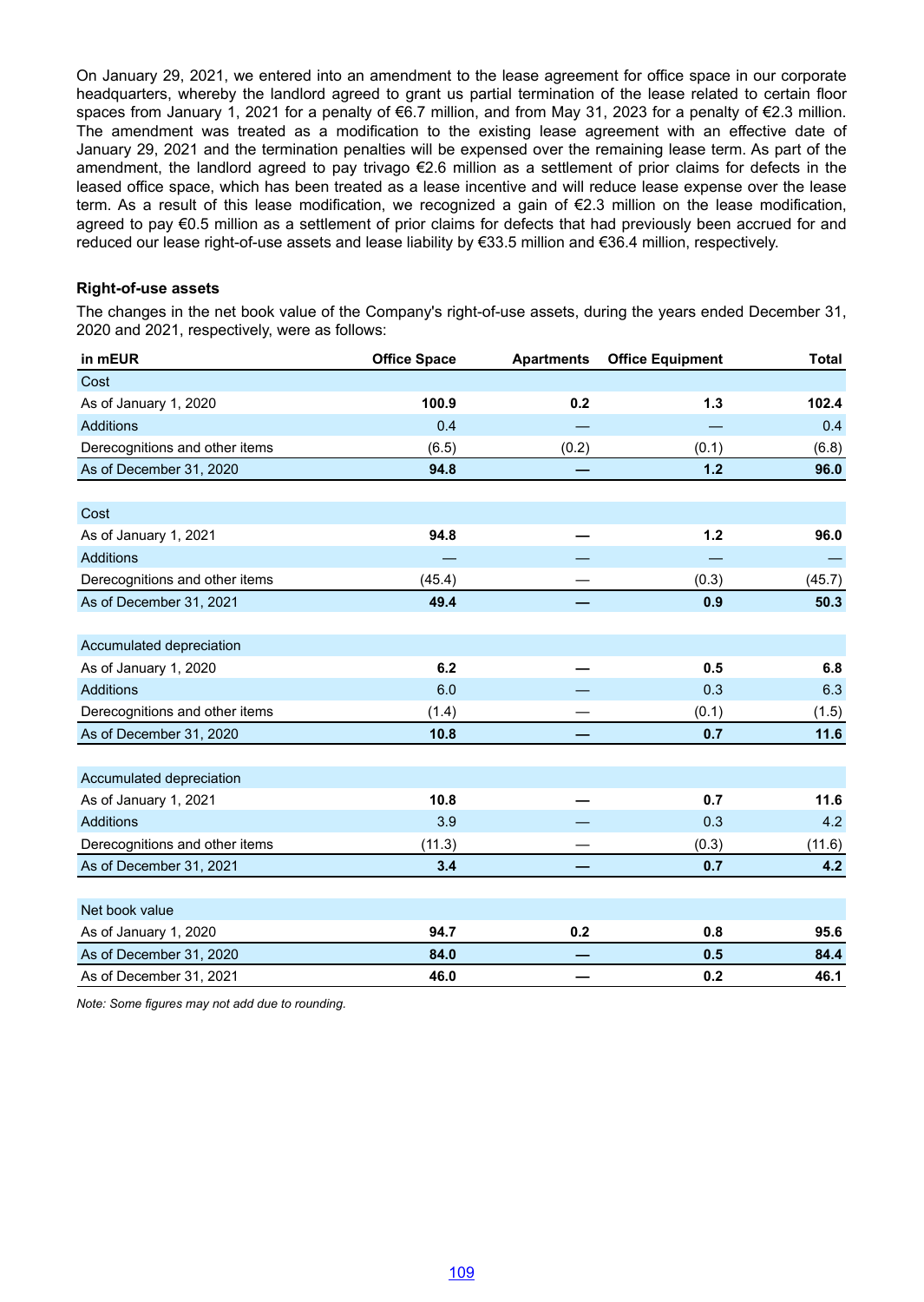## **Amounts recognized in profit or loss**

The following are the amounts recognized in profit or loss:

| in mEUR                               | 31.2021 | Year ended December Year ended December<br>31, 2020 |
|---------------------------------------|---------|-----------------------------------------------------|
| Depreciation expense                  | 4.2     | 6.3                                                 |
| Gain on lease modification            | (2.3)   |                                                     |
| Lease expense on short-term leases    |         | 0.1                                                 |
| Interest expense on lease liabilities | 1.8     | 3.7                                                 |
| Amounts expensed in profit or loss    | 3.7     | 10.1                                                |

### **Lease liabilities**

Set out below are the carrying amounts of lease liabilities and the movements during the period:

| in mEUR                        | <b>Year ended December</b><br>31, 2021 | <b>Year ended December</b><br>31, 2020 |
|--------------------------------|----------------------------------------|----------------------------------------|
| Balance, beginning of year     | 93.5                                   | 100.5                                  |
| Additions                      | 0.0                                    | 0.4                                    |
| Derecognitions and other items | (37.0)                                 | (5.6)                                  |
| Accretion of interest          | 1.8                                    | 3.7                                    |
| Payments                       | (10.6)                                 | (5.5)                                  |
| Balance, end of year           | 47.7                                   | 93.5                                   |
| Of which:                      |                                        |                                        |
| Current                        | 2.4                                    | 7.4                                    |
| Non-current                    | 45.3                                   | 86.1                                   |

## **Lease Payments**

The required lease payments of the lease liability are as follows:

| in mEUR           | 31.2021 | Year ended December Year ended December<br>31, 2020 |
|-------------------|---------|-----------------------------------------------------|
| Less than 1 year  | 3.9     | 10.8                                                |
| 1-5 years         | 20.4    | 35.9                                                |
| More than 5 years | 37.1    | 80.2                                                |

The total cash outflow for leases in 2021 was €10.7 million (2020: €5.6 million), which includes redemptions of principal and interest payments.

# **6. Financial instruments**

The carrying amounts and fair values of financial instruments by class of the consolidated statement of financial position and by category per IFRS 7.25 are summarized below. No financial instruments were reclassified between categories.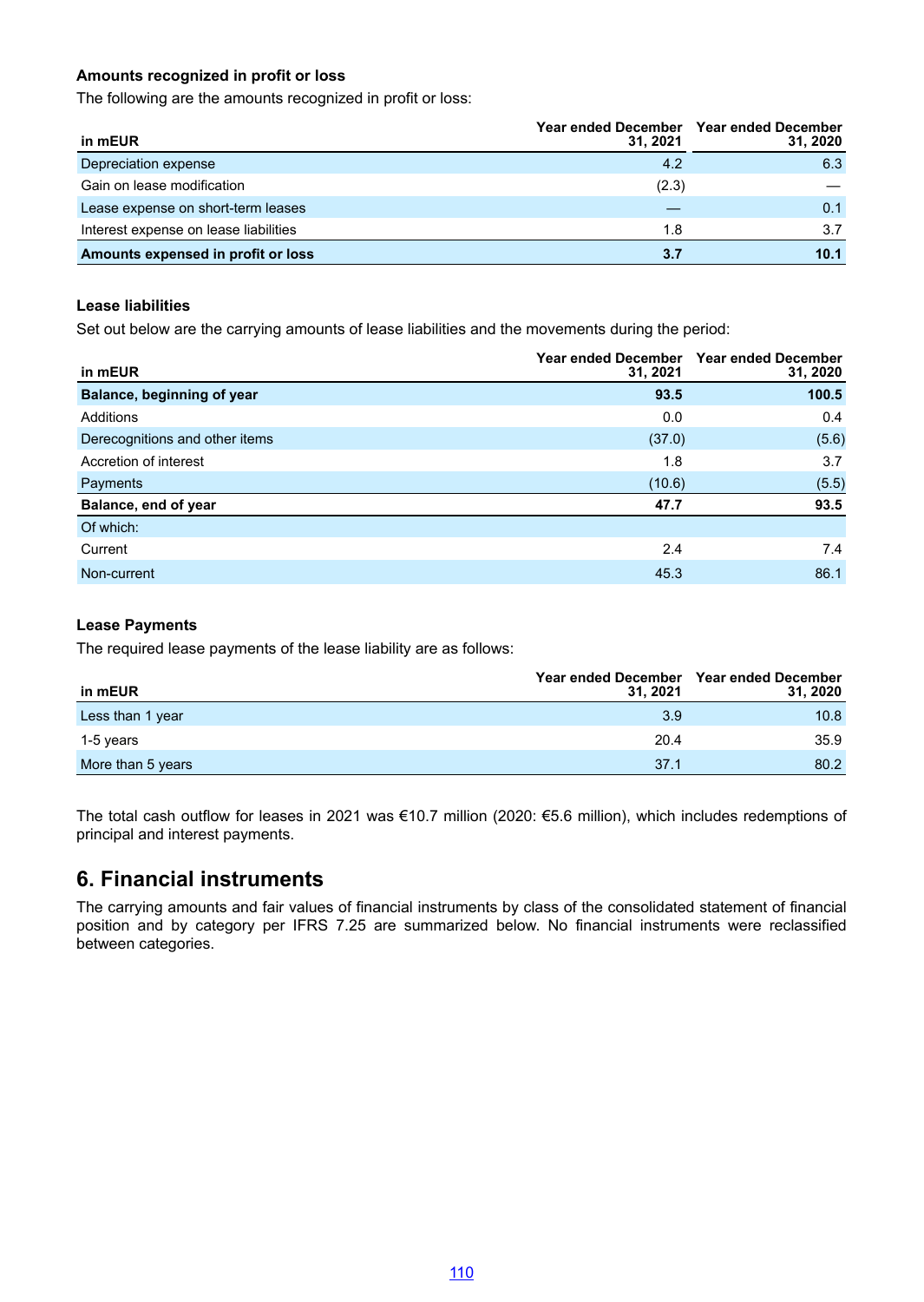| in mEUR                            | Carrying<br>amount | <b>Amortized</b><br>cost | <b>Fair value</b><br>through OCI | <b>Fair value</b><br>recognized in<br>profit and loss | <b>Fair value</b> |
|------------------------------------|--------------------|--------------------------|----------------------------------|-------------------------------------------------------|-------------------|
| <b>Financial Assets</b>            |                    |                          |                                  |                                                       |                   |
| Trade receivables                  | 22.3               | 22.3                     |                                  |                                                       | 22.3              |
| Trade receivables, related parties | 16.5               | 16.5                     |                                  |                                                       | 16.5              |
| Other financial assets             | 3.2                | 3.2                      |                                  |                                                       | 3.2               |
| Cash and cash equivalents          | 256.4              | 256.4                    |                                  |                                                       | 256.4             |
| <b>Financial Liabilities</b>       |                    |                          |                                  |                                                       |                   |
| Trade payables                     | 14.1               | 14.1                     |                                  |                                                       | 14.1              |
| Other financial liabilities        | 5.2                | 5.2                      |                                  |                                                       | 5.2               |

|                                    |                    |                   | 2020                             |                                                       |                   |
|------------------------------------|--------------------|-------------------|----------------------------------|-------------------------------------------------------|-------------------|
|                                    |                    |                   |                                  |                                                       |                   |
| in mEUR                            | Carrying<br>amount | Amortized<br>cost | <b>Fair value</b><br>through OCI | <b>Fair value</b><br>recognized in<br>profit and loss | <b>Fair value</b> |
| <b>Financial Assets</b>            |                    |                   |                                  |                                                       |                   |
| Trade receivables                  | 10.2               | 10.2              |                                  |                                                       | 10.2              |
| Trade receivables, related parties | 3.0                | 3.0               |                                  |                                                       | 3.0               |
| Other financial assets             | 4.3                | 4.3               |                                  |                                                       | 4.3               |
| Short-term investments             | 19.4               | 19.4              |                                  |                                                       | 19.4              |
| Cash and cash equivalents          | 208.4              | 208.4             |                                  |                                                       | 208.4             |
| <b>Financial Liabilities</b>       |                    |                   |                                  |                                                       |                   |
| Trade payables                     | 6.8                | 6.8               |                                  |                                                       | 6.8               |
| Other financial liabilities        | 4.4                | 4.4               |                                  |                                                       | 4.4               |

Financial assets include non-current assets amounting to €1.8 million as of December 31, 2021 (prior year: €2.3 million).

Cash and cash equivalents, other financial assets as well as trade receivables mainly have short remaining maturities. For this reason, their carrying amounts at the reporting date approximate their fair values. Trade payables and other financial liabilities mostly have short terms. Their carrying values on the reporting date are thus similar to fair value. The same applies to current liabilities due to banks.

The Group uses the following hierarchy for determining and disclosing the fair value of financial instruments by valuation technique:

- Level 1: Quoted prices (unadjusted) in active markets for identical assets or liabilities.
- Level 2: Inputs other than quoted prices included within level 1 that are observable for the asset or liability, either directly (that is, as prices) or indirectly (that is, derived from prices)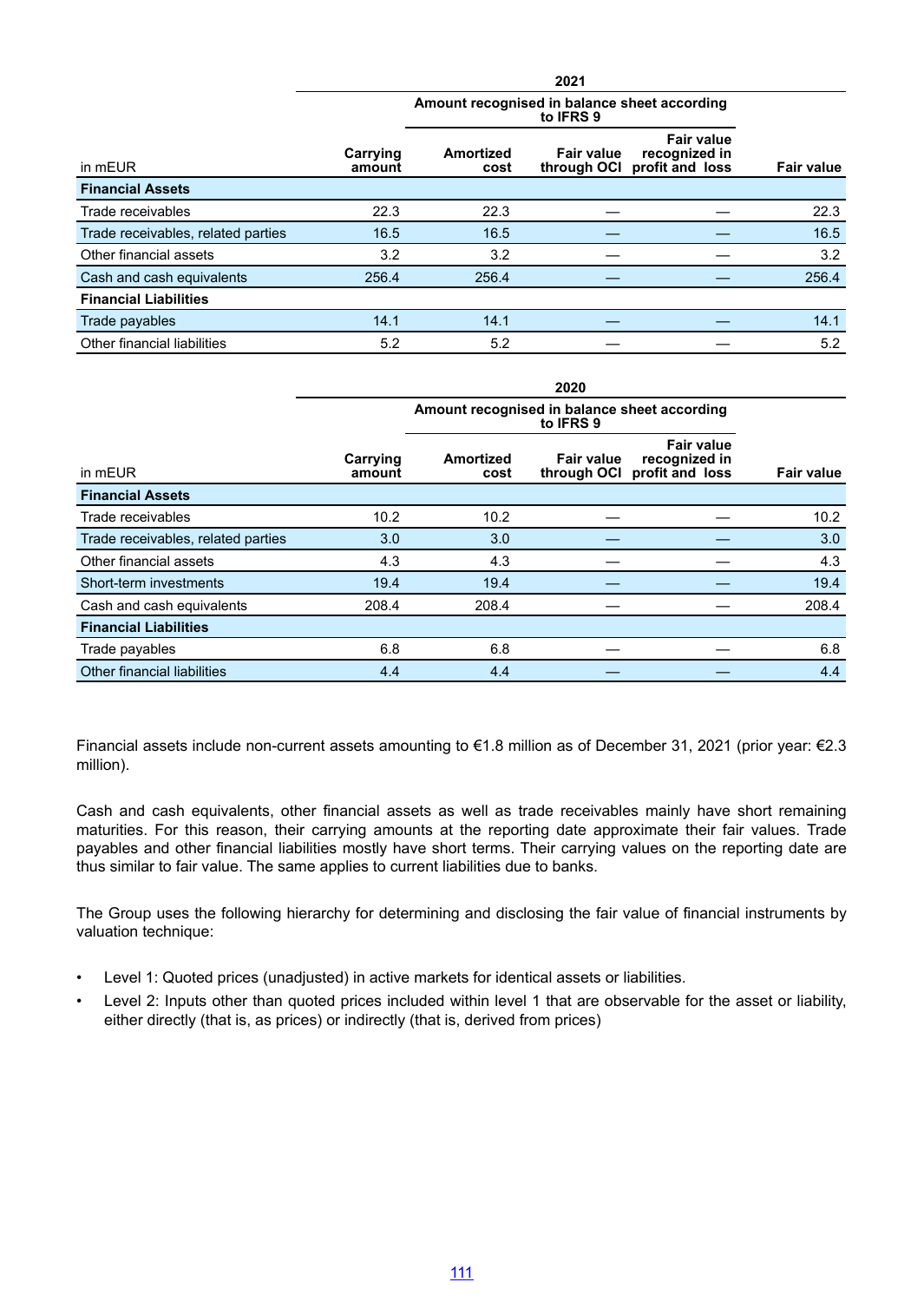• Level 3: Inputs for the assets or liabilities that are not based on observable market data (that is, unobservable

### **Fair value measurement hierarchy for assets as at December 31:**

|                           |         | As of December 31, |         |  |  |
|---------------------------|---------|--------------------|---------|--|--|
|                           |         | 2021               |         |  |  |
| in mEUR                   | Level 1 | Level <sub>2</sub> | Level 3 |  |  |
| Short-term investments    |         |                    |         |  |  |
| Term deposits             |         | 1.4                |         |  |  |
| Cash and cash equivalents |         |                    |         |  |  |
| Money market funds        | 19.9    |                    |         |  |  |
| Total                     | 19.9    | 1.4                |         |  |  |
|                           |         | As of December 31, |         |  |  |
|                           |         | 2020               |         |  |  |
| in mEUR                   | Level 1 | Level 2            | Level 3 |  |  |
| Short-term investments    |         |                    |         |  |  |
| Term deposits             |         | 9.4                |         |  |  |
| Cash and cash equivalents |         |                    |         |  |  |
| Money market funds        | 65.1    |                    |         |  |  |
| <b>Total</b>              | 65.1    | 9.4                |         |  |  |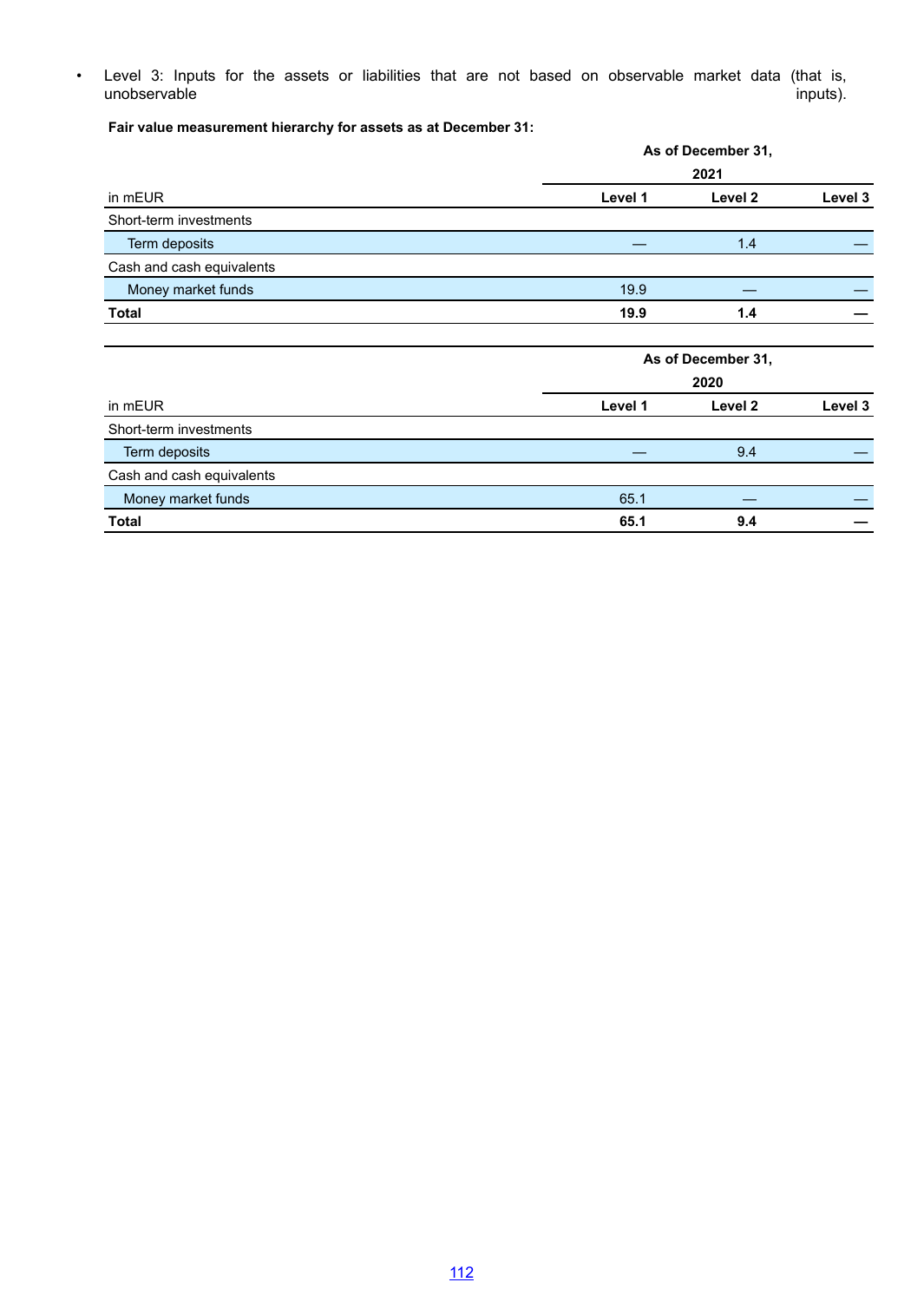Net gains and losses by category of financial instruments in accordance with IFRS 7.20 are as follows:

|                          | As of December 31, |                                      |                                          |                                                         |                         |            |               |
|--------------------------|--------------------|--------------------------------------|------------------------------------------|---------------------------------------------------------|-------------------------|------------|---------------|
|                          |                    | 2021                                 |                                          |                                                         |                         |            |               |
|                          |                    |                                      |                                          | From subsequent measurement                             |                         |            |               |
| in mEUR                  | <b>From</b>        | <b>From</b><br>interest remuneration | At<br>fair value<br>recognized<br>in OCI | At<br>fair value<br>recognized<br>in profit and<br>loss | Currency<br>translation | Impairment | Net result    |
| Financial<br>Assets      |                    |                                      |                                          |                                                         | 1.6                     | (0.3)      | 1.3           |
| Financial<br>Liabilities | 2.2                |                                      |                                          |                                                         |                         |            | $2.2^{\circ}$ |
| <b>Total</b>             | 2.2                |                                      |                                          |                                                         | 1.6                     | (0.3)      | 3.5           |

|                            |             |                                      |                                          | As of December 31,                                      |                         |                   |                   |
|----------------------------|-------------|--------------------------------------|------------------------------------------|---------------------------------------------------------|-------------------------|-------------------|-------------------|
|                            |             |                                      |                                          | 2020                                                    |                         |                   |                   |
|                            |             |                                      |                                          | From subsequent measurement                             |                         |                   |                   |
| in mEUR                    | <b>From</b> | <b>From</b><br>interest remuneration | At<br>fair value<br>recognized<br>in OCI | At<br>fair value<br>recognized<br>in profit and<br>loss | Currency<br>translation | <b>Impairment</b> | <b>Net result</b> |
| Financial<br><b>Assets</b> |             |                                      |                                          |                                                         | (0.8)                   | (0.5)             | (1.3)             |
| Financial<br>Liabilities   | 3.9         |                                      |                                          |                                                         |                         |                   | 3.9               |
| <b>Total</b>               | 3.9         |                                      |                                          |                                                         | (0.8)                   | (0.5)             | 2.6               |

The components of the net result are recognized as finance income or finance expenses, except for impairments on trade receivables, which are reported under other operating expenses and currency gains and losses in connection with trade receivables respectively trade payables, which are reported under other operating income respectively under other operating expenses.

The interest result from financial liabilities of the category "Financial liabilities measured at amortized cost" primarily consists of interest expenses.

# **7. Financial risk management**

As an internationally operating Group, trivago Group is exposed to a variety of risks. Management is aware of both the risks and the opportunities and deploys suitable measures to manage them so as to be able to react quickly to changes in the competitive environment and the general market environment.

As a group that does business internationally, trivago Group is exposed to both entrepreneurial and industryspecific risks. Consciously controlling opportunities and risks is an integral part of management and decisionmaking within the Group.

To be adequately prepared for changes in competitive and environmental conditions and to control value creation efficiently in trivago Group, the Management has implemented a risk management system.

Risk management processes, limits to be observed, and the use of financial instruments to manage risks are defined in the risk management manual and in supplementary guidelines for trivago Group. The aim of the risk management system is to identify and assess risks that arise. Identified risks are communicated, managed, and monitored in a timely manner.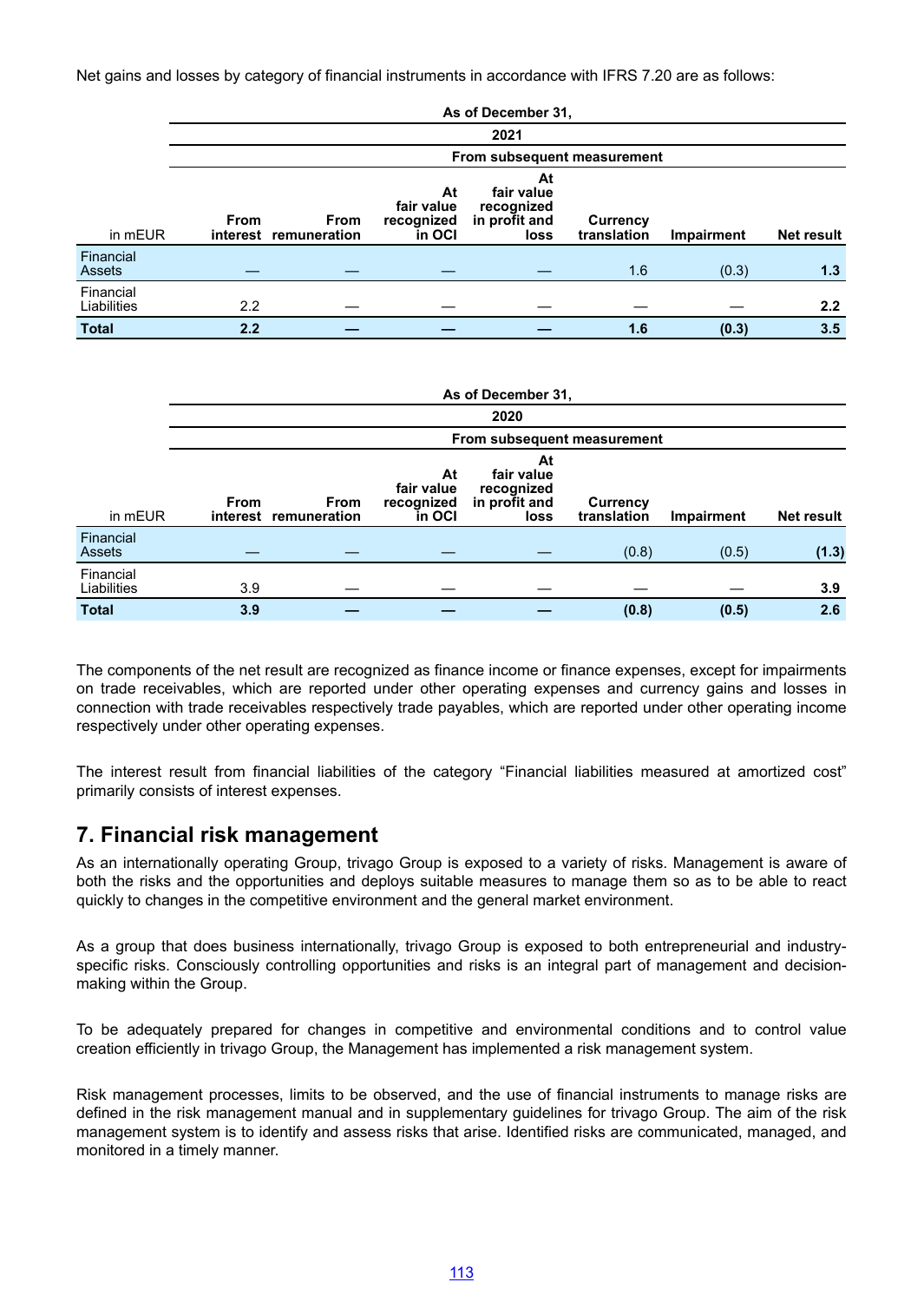The Group is mainly exposed to liquidity risks, credit risks, interest rate risks, and foreign currency risks. Our exposure to these risks includes our cash, accounts receivable, intercompany receivables, investments and accounts payable.

## **Liquidity risks**

The Group's liquidity risk consists of being unable to meet existing or future payment obligations due to insufficient availability of funds. Limiting and managing the liquidity risk are among the primary tasks for trivago Group's management. trivago Group monitors the current liquidity situation on a daily basis. In order to manage future liquidity requirements, monthly liquidity plan is used. In addition, management continually evaluates key financial figures. trivago Group's financial liabilities mature within one year.

All instruments held as of the reporting date and for which payments were already contractually agreed were included. Planning data for future new liabilities is not included. Amounts in foreign currencies were translated at the year-end spot rate. Variable interest payments arising from the financial instruments were calculated using the most recent interest rates fixed before the reporting date. Financial liabilities that can be repaid at any time are always assigned to the earliest possible time period.

## **Credit risk**

trivago Group's business is subject to certain risks and concentrations including dependence on relationships with our advertisers, dependence on third-party technology providers, and exposure to risks associated with online commerce security. Our concentration of credit risk relates to depositors holding our cash and customers with significant accounts receivable balances. The maximum exposure to credit risk is the carrying amounts of financial assets.

trivago works with several banks to mitigate credit risk exposure.

trivago Group's customer base includes primarily OTAs, hotel chains and independent hotels. trivago Group performs ongoing credit evaluations of the customers and maintain allowances for potential credit losses. trivago Group generally do not require collateral or other security from our customers. Expedia Group and affiliates represented 25% of our total revenue for the year ended December 31, 2021 and 41% of total accounts receivable as of December 31, 2021. Booking Holdings and its affiliates represented 54% of our revenue for the year ended December 31, 2021 and 31% of total accounts receivable as of December 31, 2021.

## **Interest rate risk**

We did not experience any significant impact from changes in interest rates during the year ended December 31, 2021.

## **Foreign currency risk**

trivago Group conduct business in many countries throughout the world. Because trivago Group operates in markets globally, we have exposure to different economic climates, political arenas, tax systems and regulations that could affect foreign exchange rates. trivago Group's primary exposure to foreign currency risk relates to transacting in foreign currency and recording the activity in euros. Changes in exchange rates between the functional currency of consolidated entities and these other currencies will result in transaction gains or losses, which are recognized in profit or loss. The foreign exchange risk relates primarily to the exchange rate between the U.S. dollar and the euro. A meaningful portion of sales is generated in U.S. dollars, while expenses, other than advertising expenses denominated in U.S. dollars, are primarily incurred in euros.

Changes in foreign exchange rates can amplify or mute changes in the underlying trends in our revenues and RPQR. Although we have relatively little direct foreign currency translation with respect to our revenue, we believe that our advertisers' decisions on the share of their booking revenues they are willing to pay to us are based on the currency in which the hotels being booked are priced. Accordingly, we have observed that advertisers tend to adjust their CPC bidding based on the relative strengthening or weakening of the euro as compared to the local functional currency in which the booking with our advertisers is denominated.

Future net transaction gains and losses are inherently difficult to predict as they are reliant on how the multiple currencies in which we transact our business fluctuate in relation to the functional currency of the consolidated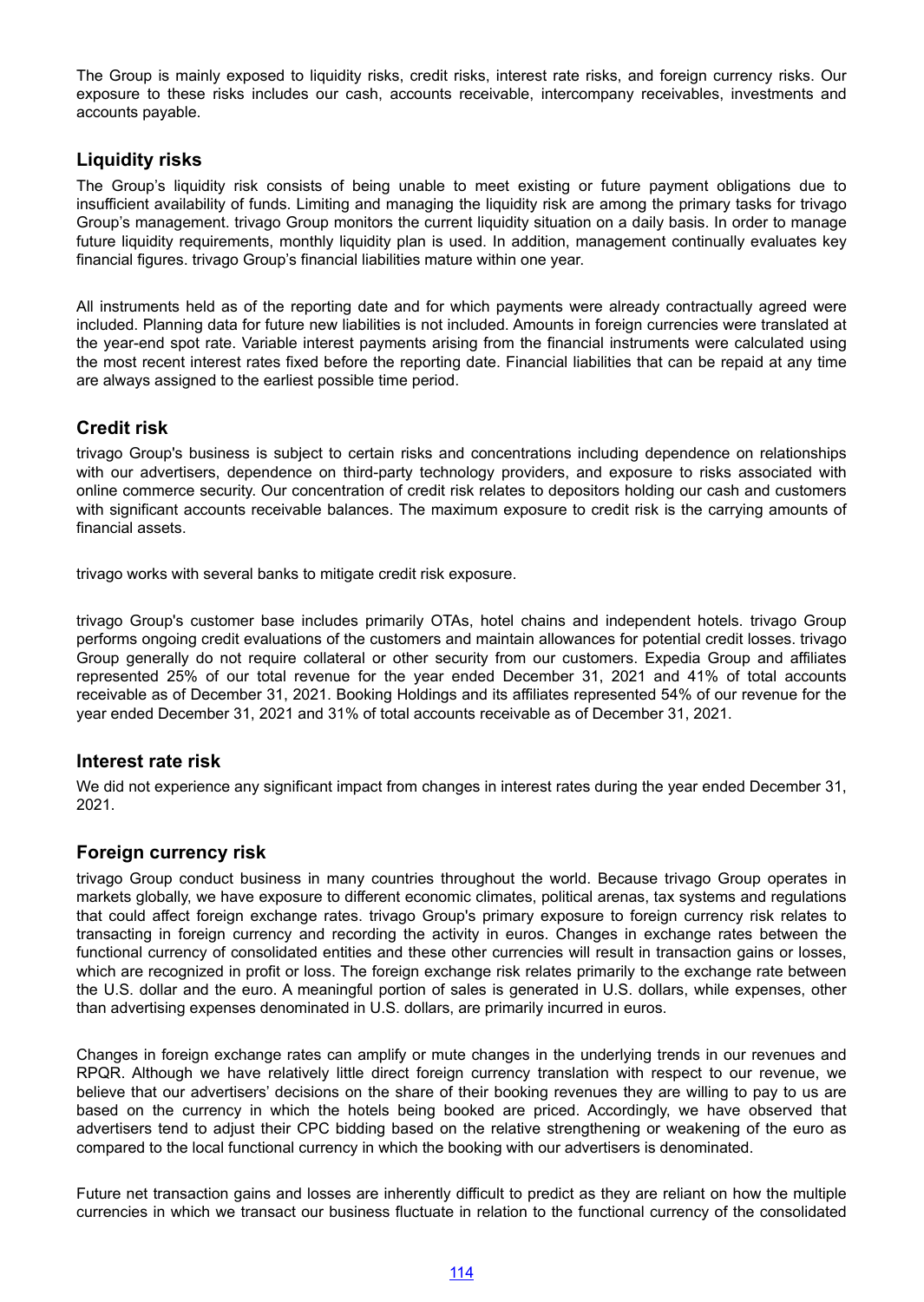entities, the relative composition and denomination of current assets and liabilities for each period, and the effectiveness at forecasting and managing, through balance sheet netting, such exposures. As an example, if the foreign currencies in which trivago Group hold net asset balances were all to weaken by 10% against the euro and other currencies in which trivago Group hold net liability balances were all to strengthen by 10% against the euro, trivago Group would recognize foreign exchange losses of €2.9 million based on the net asset or liability balances of foreign denominated cash, accounts receivable, and accounts payable balances as of December 31, 2021. As the net composition of these balances fluctuate frequently, even daily, as do foreign exchange rates, the example loss could be compounded or reduced significantly within a given period.

During the years ended December 31, 2021, we had net foreign exchange rate gains of €1.6 million compared to net foreign exchange rate losses of €0.8 million in the year ended December 31, 2020.

# **8. Share-based Payment Plans**

# **2016 Omnibus Incentive Plan**

In connection with our IPO, we established the trivago N.V. 2016 Omnibus Incentive Plan, which we refer to as the 2016 Plan, with the purpose of giving us a competitive advantage in attracting, retaining and motivating officers, employees, management board members, supervisory board members, and/or consultants by providing them incentives directly linked to shareholder value. The maximum number of Class A shares available for issuance under the 2016 Plan as of December 31, 2021 are 59,635,698 Class A shares (34,711,009 as of December 31, 2020), which does not include any Class B share conversions. Class A shares issuable under the 2016 Plan are represented by ADSs for such Class A shares.

The 2016 Plan is administered by a committee of at least two members of our supervisory board, which we refer to as the plan committee. The plan committee must approve all awards to directors. Our management board may approve awards to eligible recipients other than directors, subject to annual aggregate and individual limits as may be agreed by the supervisory board. Subject to applicable law or the listing standards of the applicable exchange, the plan committee may delegate to other appropriate persons the authority to grant equity awards under the 2016 Plan to eligible award recipients. Management board members, supervisory board members, officers, employees and consultants of the company or any of our subsidiaries or affiliates, and any prospective directors, officers, employees and consultants of the company who have accepted offers of employment or consultancy from the company or our subsidiaries or affiliates are eligible for awards under the 2016 Plan.

Awards include options, performance-based stock options, share appreciation rights, restricted stock units, performance-based stock units and other share-based and cash-based awards. Awards may be settled in stock or cash. The option exercise price for options under the 2016 Plan can be less than the fair market value of a Class A share as defined in the 2016 Plan on the relevant grant date. To the extent that listing standards of the applicable exchange require the company's shareholders to approve any repricing of options, options may not be repriced without shareholder approval.

Options and share appreciation rights shall vest and become exercisable at such time and pursuant to such conditions as determined by the plan committee and as may be specified in an individual grant agreement. The plan committee may at any time accelerate the exercisability of any option or share appreciation right. Restricted shares may vest based on continued service, attainment of performance goals or both continued service and performance goals. The plan committee at any time may waive any of these vesting conditions.

Options and share appreciation rights will have a term of not more than ten years. The 2016 Plan has a ten year term, although awards outstanding on the date the 2016 Plan terminates will not be affected by the termination of the 2016 Plan.

We issue new shares to satisfy the exercise or release of share-based awards. The contractual term of the share options is seven years and there are no cash settlement alternatives. trivago does not have a past practice of cash settlement for these awards.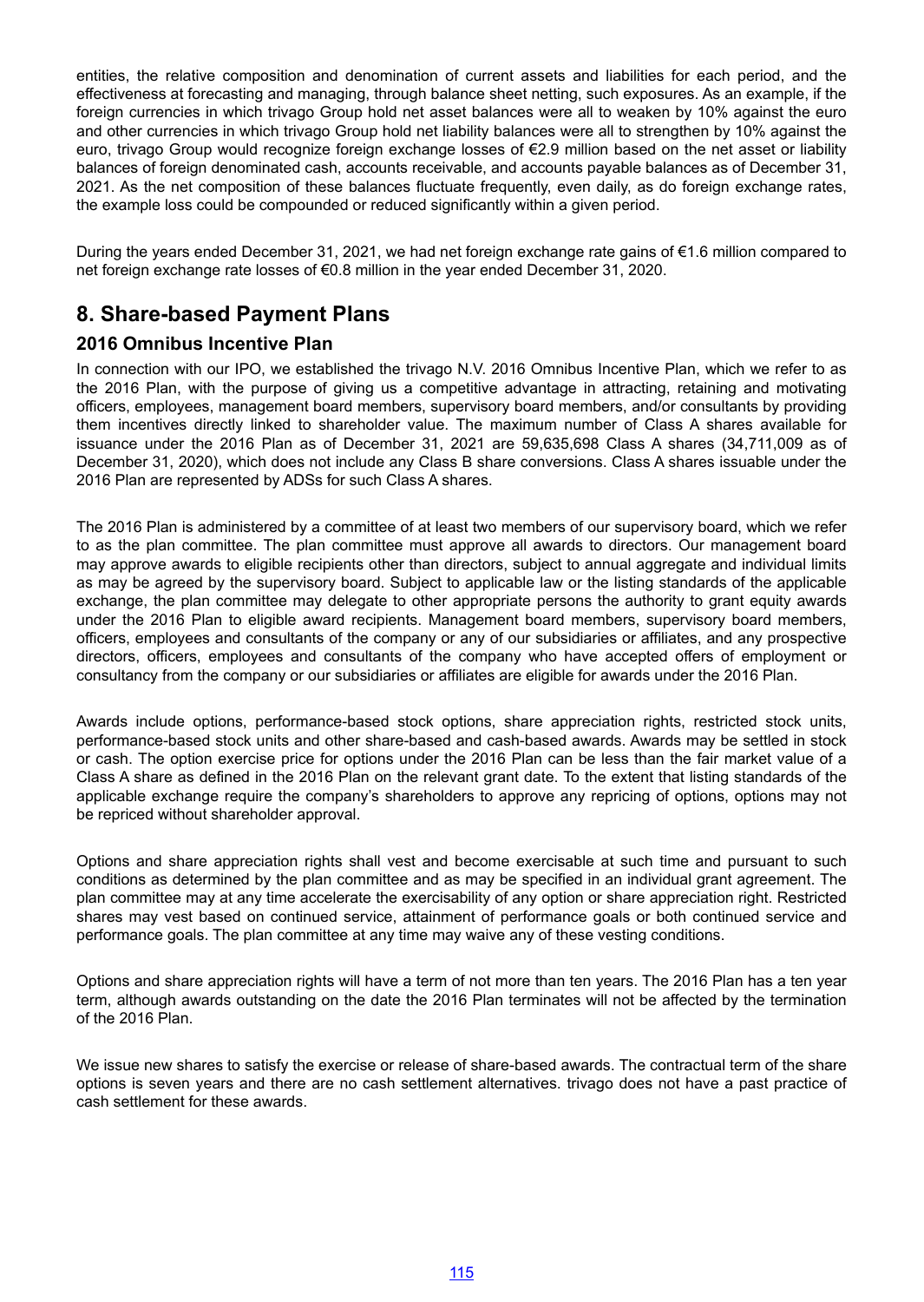The expense recognized for employee services received during the year is shown in the following table:

#### **Expense arising from share-based payment transactions**

| in mEUR                                                              | 2021 | 2020 |
|----------------------------------------------------------------------|------|------|
| Expense arising from equity-settled share-based payment transactions | 18.0 | 15.8 |
| Expense arising from cash-settled share-based payment transactions   |      |      |
| Total expense arising from share-based payment transactions          | 18.0 | 15.8 |
| Additional modification charges                                      |      | 1.0  |

On October 22, 2020, a modification was made to the vesting conditions for market-based awards, which impacted 3,580,049 awards granted to three grantees on March 11, 2020. The grants modified contain performance conditions including compound annual growth rate (CAGR) of trivago's share price or achievement of a volume-weighted average share price over a specified target for duration of time. The additional incremental compensation expense was calculated by comparing the fair value of the original award immediately before the modification and the modified award conditions immediately after modification. As of the modification date, additional incremental compensation expense of €1.0 million is being amortized over the remaining service period.

The following table presents a summary of our share option activity:

#### **Movements during the year of share-based compensation**

|                                                     | <b>Number</b> | Weighted<br>average<br>exercise<br>prices | Remaining<br>contractual<br>life (years) | Aggregate<br>intrinsic value |
|-----------------------------------------------------|---------------|-------------------------------------------|------------------------------------------|------------------------------|
| Balance as of January 1, 2020                       | 21, 173, 713  |                                           |                                          |                              |
| Granted                                             | 8,550,753     | 0.06                                      |                                          | 12,359                       |
| Exercised                                           | 1,405,583     | 0.06                                      |                                          | 2,168                        |
| Cancelled                                           | 1,971,734     | 4.28                                      |                                          | 1,214                        |
| Balance as of December 31, 2020                     | 26,347,149    | 3.29                                      | 12                                       | 28,356                       |
| Exercisable as of December 31, 2020                 | 14,204,833    | 5.01                                      | 17                                       | 10,018                       |
| Vested and expected to vest after December 31, 2020 | 26,347,149    | 3.29                                      | 12                                       | 28,356                       |
|                                                     |               |                                           |                                          |                              |
| Granted                                             | 5,979,438     | 0.06                                      |                                          | 20,865                       |
| Exercised                                           | 3,960,319     | 0.32                                      |                                          | 10,769                       |
| Cancelled                                           | 4,538,322     | 6.16                                      |                                          | 2,623                        |
| <b>Balance as of December 31, 2021</b>              | 23,827,946    | 2.64                                      | 11                                       | 30,237                       |
| Exercisable as of December 31, 2021                 | 12,605,128    | 4.54                                      | 16                                       | 10,856                       |
| Vested and expected to vest after December 31, 2021 | 23,827,946    | 2.64                                      | 11                                       | 30,237                       |

The range of exercise prices for options outstanding at the end of years 2021 and 2020 was 15.16 EUR to 0.06 EUR.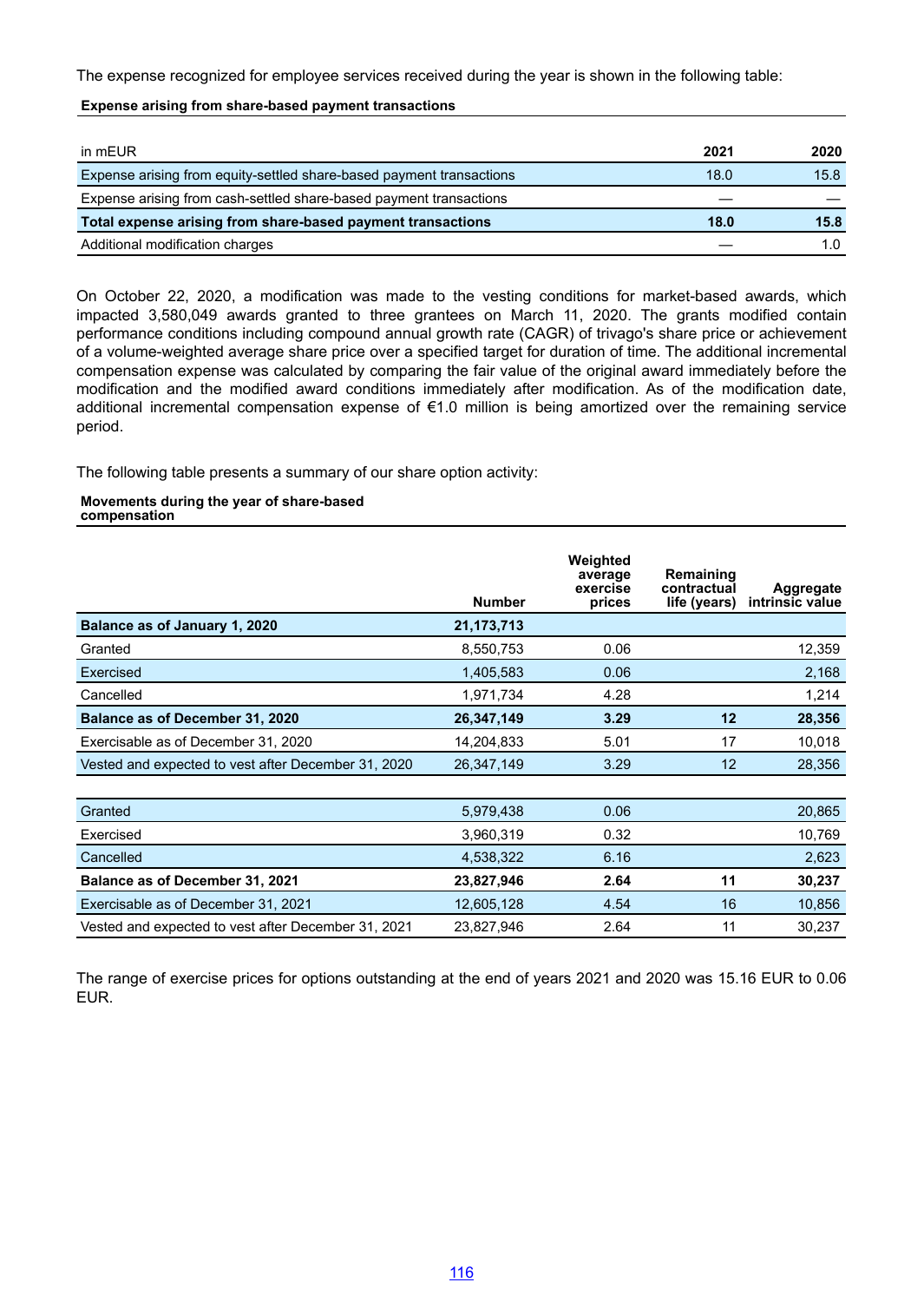The following table presents a summary of our restricted stock units (RSUs):

|                                        | <b>RSUs</b> | Weighted<br>average<br>grant date<br>fair value | Remaining<br>contractual<br>life in years |
|----------------------------------------|-------------|-------------------------------------------------|-------------------------------------------|
| Balance as of January 1, 2020          | 485,665     | 4.22                                            | 6                                         |
| Granted                                | 1,606,140   | 1.13                                            |                                           |
| Vested                                 | 245,687     | 4.30                                            |                                           |
| Cancelled                              | 221,657     | 2.43                                            |                                           |
| <b>Balance as of December 31, 2020</b> | 1,624,461   | 1.39                                            | 5                                         |
|                                        |             |                                                 |                                           |
| Granted                                | 1,035,151   | 3.81                                            |                                           |
| Vested                                 | 553,241     | 2.08                                            |                                           |
| Cancelled                              | 740,248     | 1.44                                            |                                           |
| <b>Balance as of December 31, 2021</b> | 1,366,123   | 2.92                                            | 6                                         |

The RSUs are service-based awards which generally vest between one and three years. The fair value of the RSUs granted are based on the stock price on the day of grant.

Cash received from share-based award exercises for the years ended December 31, 2020 and 2021 was 87 kEUR and 1,270 kEUR, respectively.

The fair value of share awards granted during the years ended December 31, 2020 and 2021 were estimated at the date of grant using appropriate valuation techniques, including the Black-Scholes and Monte Carlo simulation pricing models, assuming the following weighted average assumptions:

#### **Inputs to the models used for share-based compensation**

|                                                                   | 2021        | 2020                                               |
|-------------------------------------------------------------------|-------------|----------------------------------------------------|
| Weighted average fair values at the measurement date $(\epsilon)$ |             |                                                    |
| Dividend yield (%)                                                |             |                                                    |
| Expected volatility (%)                                           | 71 %        | 60 %                                               |
| Risk–free interest rate (%)                                       | $-0.46$     | $-0.20$                                            |
| Expected life of share options (years)                            | 4.41        | 4.12                                               |
| Weighted average share price (US \$)                              | 4.02        | 1.82                                               |
| Models used                                                       | Monte Carlo | Black-Scholes and Black-Scholes and<br>Monte Carlo |

The Monte Carlo simulation model, which simulated the probabilities of the potential outcomes of future stock prices of the Company over the performance period, was used to calculate the grant-date fair value for awards with market conditions.

The expected life of the share options is based on historical data and current expectations and is not necessarily indicative of exercise patterns that may occur. The expected volatility reflects the assumption that the historical volatility over a period similar to the life of the options is indicative of future trends, which may not necessarily be the actual outcome either.

# **9. Commitments and Contingencies**

trivago Group has purchase obligations, which could potentially require our payment in the event of demands by third parties or contingent events. Purchase obligations were as follows: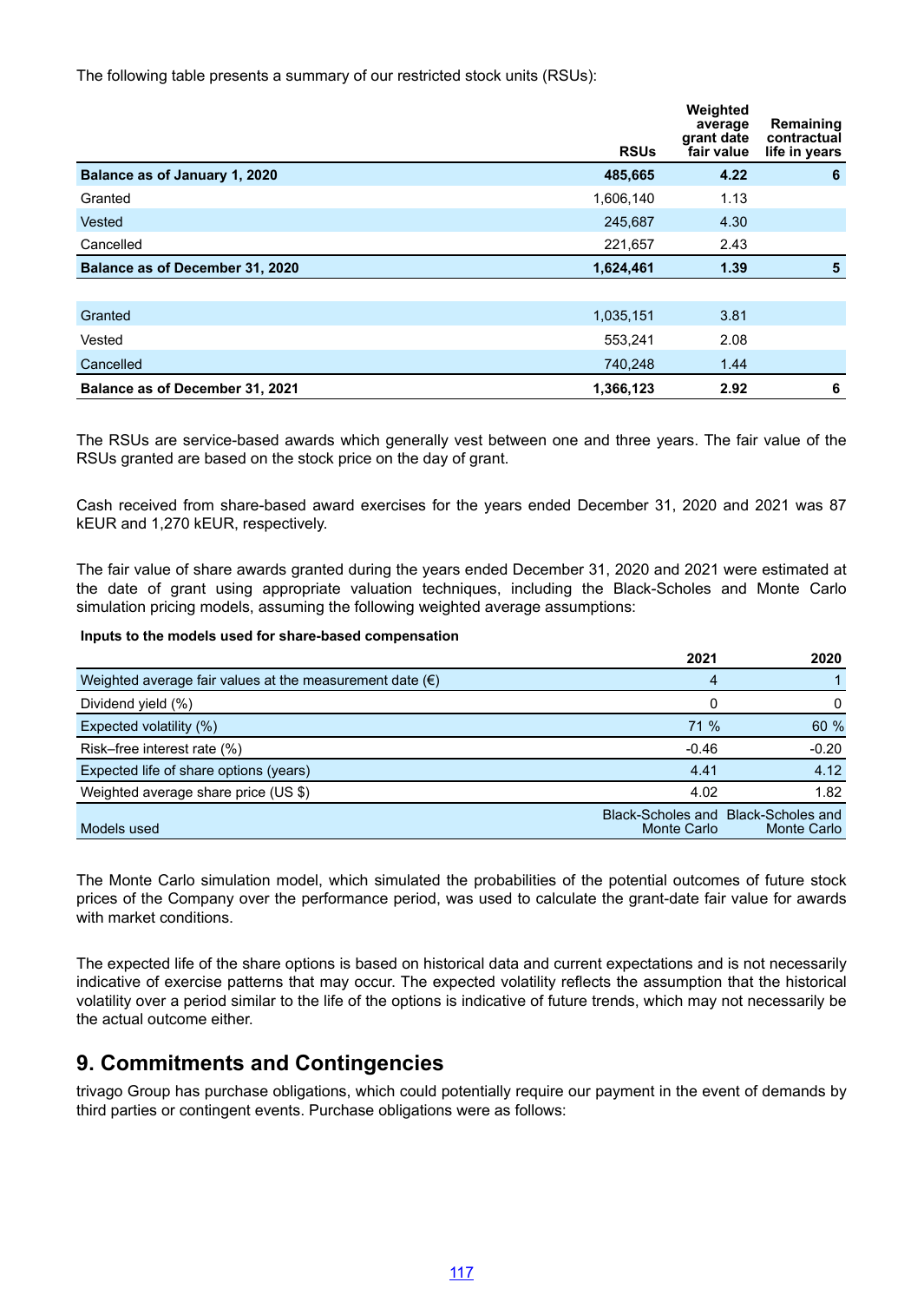#### **Purchase obligations**

| Nominal value of the future minimum<br>purchase obligations |               |  |
|-------------------------------------------------------------|---------------|--|
| 2021                                                        | 2020          |  |
| 19.1                                                        | 12.2          |  |
| 29.7                                                        | $5.5^{\circ}$ |  |
|                                                             |               |  |
| 48.8                                                        | 17.7          |  |
|                                                             |               |  |

The purchase obligations represent minimum obligations under agreements with certain of vendors and marketing partners. These minimum obligations are less than our projected use for those periods. Payments may be more than the minimum obligations based on actual use.

The Company assessed its contingencies and concluded there were no other contingencies that management expects to have a material adverse effect on the group's financial position as at December 31, 2021. A further description is included in the board report (section 2.4.14).

## **Legal proceedings**

A number of regulatory authorities in Europe, Australia, and elsewhere have initiated litigation and/or market studies, inquiries or investigations relating to online marketplaces and how information is presented to consumers using those marketplaces, including practices such as search results rankings and algorithms, discount claims, disclosure of charges and availability and similar messaging.

For example, on August 23, 2018, the Australian Competition and Consumer Commission, or ACCC, instituted proceeding in the Australian Federal Court against us. The ACCC alleged a number of breaches of the Australian Consumer Law, or ACL, relating to certain advertisements in Australia concerning the hotel prices available on our Australian site, our Australian strike-through pricing practice and other aspects of the way offers for accommodation were displayed on our Australian website. The matter went to trial in September 2019 and, on January 20, 2020, the Australian Federal Court issued a judgment finding that we had engaged in conduct in breach of the ACL. On March 4, 2020, we filed a notice of appeal at the Australian Federal Court appealing part of that judgment. On November 4, 2020, the Australian Federal Court dismissed trivago's appeal. On October 18 and 19, 2021, the Australian Federal Court heard submissions from the parties in relation to relief. On April 22, 2022, the Australian Federal Court issued a judgment ordering us to pay a penalty of €28.5 million (AUD44.7 million) and to cover the ACCC's costs arising from the proceeding. The court also enjoined us from engaging in misleading conduct of the type found by the Australian Federal Court to be in contravention of the ACL.

In addition, two purported consumer class actions have been filed in Israel and Ontario, Canada, making allegations about our advertising and/or display practices. These matters are still in their early stages.

# **10. Cash Flow Statement**

The cash flow statement was prepared in accordance with IAS 7 and classifies cash flow into operating, investing, and financing activities. Cash flow from operating activities was determined using the indirect method, whereas cash flow from investing activities was calculated on the basis of the direct method. Investing activities relate to the acquisition and disposal of non-current assets that are not included in cash equivalents. Cash flow from financing activities is also determined using the direct method. Financing activities that affect the extent and composition of equity items and the trivago Group borrowings.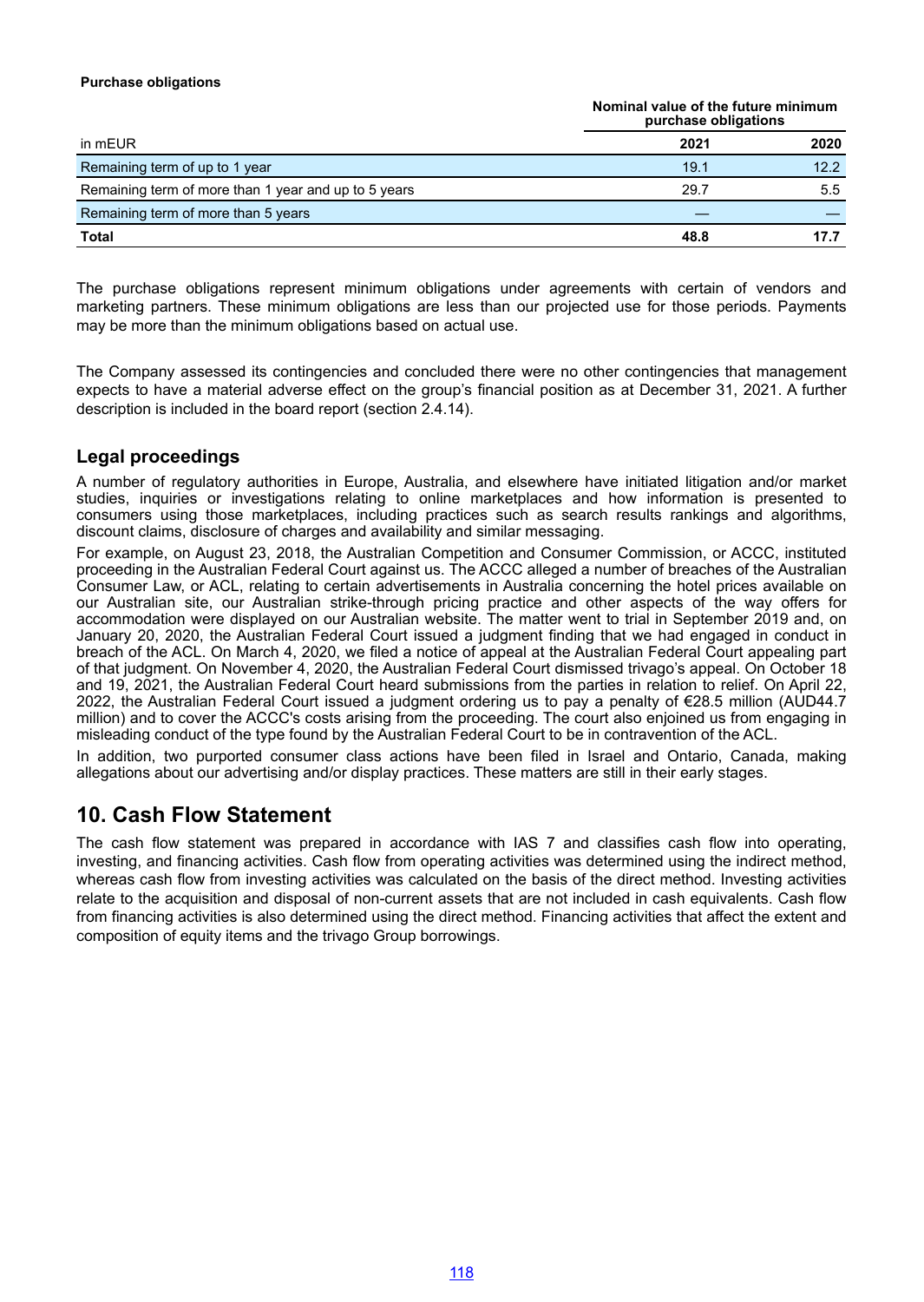# **11. Related Party Disclosures**

The subsidiaries of trivago Group are listed in Note 1.3 "Summary of significant accounting policies".

## **Related party transaction - management**

Management comprises the following members who are considered all related parties within the meaning of IAS 24:

- Axel Hefer
- James Carter<sup>(1)</sup>
- Matthias Tillmann

*(1) James Carter resigned from the management board with effect from December 31, 2021.*

We consider our management board as "key management".

We provided our management board with the following cash compensation with respect to their service as members of the management board during the fiscal year 2021:

| (in kEUR)                                 | Carter <sup>(1)</sup> | Hefer           | <b>Tillmann</b> |
|-------------------------------------------|-----------------------|-----------------|-----------------|
| Amounts of periodically-paid remuneration | 240                   | 240             | 240             |
| Bonuses                                   | 168                   | 192             | 216             |
| <b>Profit Participation</b>               |                       | 15 <sub>1</sub> |                 |
| <b>Total cash compensation</b>            | 408                   | 447             | 456             |

*(1) James Carter resigned from the management board with effect from December 31, 2021.*

In each case, our management board met the objectives set forth as a condition for the awarding of the respective bonus paid to them. In 2021, the compensation committee approved, subject to supervisory board approval, an all-cash performance bonus to Messrs. Carter, Hefer and Tillmann, which amounts are included in the bonus line in the table above. As of December 31, 2021, we have nothing set aside or accrued to provide pension, retirement or similar benefits to our management board members.

In 2021, Mr. Tillmann exercised options at a strike price of €0.06 to receive 110,000 ADSs that were subsequently sold pursuant to a trading plan established pursuant to Rule 10b5-1 of the Exchange Act. In 2021 Mr. Carter acquired 304,633 ADSs from the vesting of his restricted units that were subsequently sold pursuant to a trading plan established pursuant to Rule 10b5-1 of the Exchange Act. In 2021 Mr. Hefer exercised options at a strike price of €0.06 to receive 350,000 ADSs that were subsequently sold pursuant to a trading plan established pursuant to Rule 10b5-1 of the Exchange Act.

We provided our management board with the following cash compensation in the fiscal year 2020:

| (in kEUR)                                 | Carter <sup>(1)</sup> | Hefer | Thomas | Tillmann |
|-------------------------------------------|-----------------------|-------|--------|----------|
| Amounts of periodically-paid remuneration | 120                   | 240   | 120    | 120      |
| <b>Bonuses</b>                            | 228                   | 228   |        | 240      |
| <b>Total cash compensation</b>            | 348                   | 468   | 120    | 360      |

*(1) James Carter and Matthias Tillmann were appointed to our management board at our general meeting of shareholders, which was held on June 30, 2020. The periodically-paid remuneration amounts presented reflect cash compensation for the period as a member of our management board.*

*(2) Johannes Thomas ceased to be a member of our management board when he did not stand for reelection at the general meeting of shareholders, which was held on June 30, 2020.*

In each case, our management board met the objectives set forth as a condition for the awarding of the respective bonus paid to them. In 2020, the compensation committee approved, subject to supervisory board approval, an all-cash performance bonus to Messrs. Carter, Hefer and Tillmann, which amounts are included in the bonus line in the table above. As of December 31, 2020, we have nothing set aside or accrued to provide pension, retirement or similar benefits to our management board members.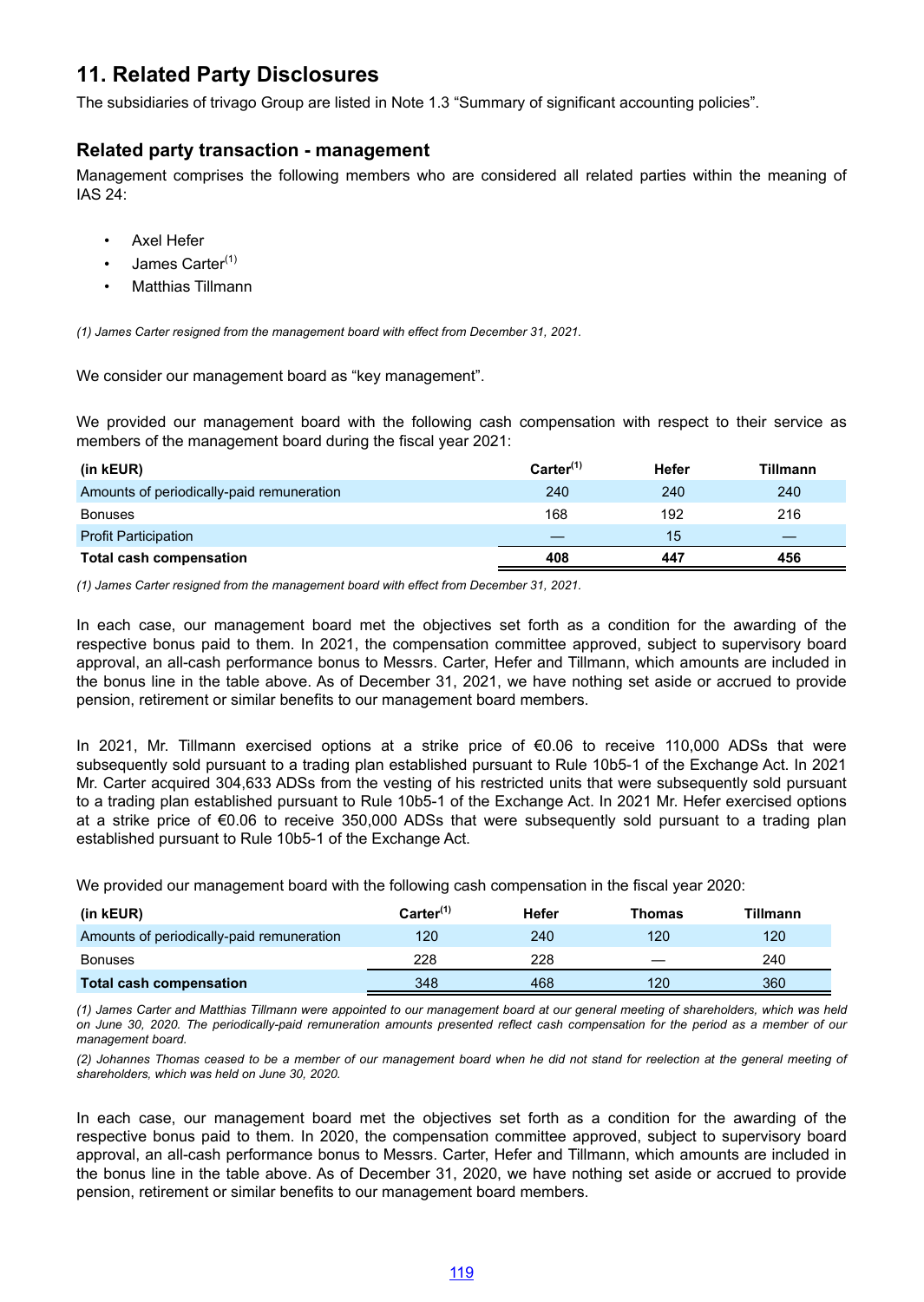In 2020, while still a member of the management board, Mr. Thomas exercised options at a strike price of €0.06 to receive 80,000 ADSs (American Depositary Shares). In 2020 after his appointment to the management board, Mr. Tillmann exercised options at a strike price of €0.06 to receive 17,500 ADSs that were subsequently sold pursuant to a trading plan established pursuant to Rule 10b5-1 of the Exchange Act. In 2020 after his appointment to the management board, Mr. Carter acquired 57,649 ADSs from the vesting of his restricted stock units that were subsequently sold pursuant to Rule 10b5-1 of the Exchange Act.

| <b>Beneficiary</b> | <b>Grant date</b>            | <b>Vesting date</b>             | <b>Number of options</b><br>outstanding <sup>(1)</sup> | <b>Strike price</b> | Expiration<br>date <sup>(2)</sup> |
|--------------------|------------------------------|---------------------------------|--------------------------------------------------------|---------------------|-----------------------------------|
| <b>Carter</b>      | Jul. 18, 2019                | Three Year Vest <sup>(7)</sup>  | 33,771                                                 | N/A <sup>(6)</sup>  | N/A <sup>(6)</sup>                |
|                    | Mar. 11, 2020 <sup>(4)</sup> | Three Year Vest <sup>(4)</sup>  | 73,076                                                 | N/A <sup>(6)</sup>  | N/A <sup>(6)</sup>                |
|                    | Mar. 11, 2020                | Three Year Vest <sup>(8)</sup>  | 182,275                                                | $N/A^{(6)}$         | N/A <sup>(6)</sup>                |
|                    | Mar. 2, 2021                 | Three Year Vest <sup>(10)</sup> | 356,823                                                | N/A <sup>(6)</sup>  | N/A <sup>(6)</sup>                |
| Hefer              | Sept. 23, 2016               | May 1, 2017, 2018, 2019         | 45,830                                                 | €0.12               | None                              |
|                    | Sept. 23, 2016               | May 1, 2017, 2018, 2019         | 153,192                                                | €11.75              | None                              |
|                    | Mar. 6, 2017                 | Jan. 3, 2018, 2019, 2020        | 600,000                                                | \$12.14             | Mar. 6, 2024                      |
|                    | Mar. 6, 2017                 | Jan. 2, 2019, 2020, 2021        | 224,000                                                | \$7.17              | Mar. 6, 2024                      |
|                    | Dec. 20, 2017                | Jan. 2, 2019, 2020, 2021        | 1,276,000                                              | \$7.17              | Dec. 20, 2024                     |
|                    | Dec. 20, 2017                | Jul. 2, 2020, Jan. 2, 2023      | 1,500,000                                              | \$7.17              | Dec. 20, 2024                     |
|                    | Jun. 28, 2019                | Three Year Vest <sup>(3)</sup>  | 767,606                                                | €0.06               | Jun. 28, 2026                     |
|                    | Mar. 11, 2020 <sup>(4)</sup> | Three Year Vest <sup>(4)</sup>  | 775,347                                                | €0.06               | Mar. 11, 2027                     |
|                    | Mar. 11, 2020 <sup>(5)</sup> | Jan. 2, 2023                    | 1,500,358                                              | €0.06               | Mar. 11, 2027                     |
|                    | Mar. 11, 2020                | Three Year Vest <sup>(8)</sup>  | 863,601                                                | €0.06               | Mar. 11, 2027                     |
|                    | Mar. 2, 2021                 | Three Year Vest <sup>(9)</sup>  | 698,376                                                | €0.06               | Mar. 2, 2028                      |
|                    | Mar. 2, 2021                 | Three Year Vest <sup>(10)</sup> | 917,372                                                | €0.06               | Mar. 2, 2028                      |
| <b>Tillmann</b>    | Mar. 6, 2017                 | Jan. 3, 2018, 2019, 2020        | 40,000                                                 | \$12.14             | Mar. 6 2024                       |
|                    | Mar. 21, 2018                | Jan. 2, 2019, 2020, 2021        | 100,000                                                | \$7.01              | Mar. 21, 2025                     |
|                    | Feb. 8, 2019                 | Three Year Vest <sup>(3)</sup>  | 2,500                                                  | €0.06               | Feb. 8, 2026                      |
|                    | Mar. 11, 2020 <sup>(4)</sup> | Three Year Vest <sup>(4)</sup>  | 115,189                                                | €0.06               | Mar. 11, 2027                     |
|                    | Mar. 11, 2020 <sup>(5)</sup> | Jan. 2, 2023                    | 532,385                                                | €0.06               | Mar. 11, 2027                     |
|                    | Mar. 11, 2020                | Three Year Vest <sup>(8)</sup>  | 423,674                                                | €0.06               | Mar. 11, 2027                     |
|                    | Mar. 2, 2021                 | Three Year Vest <sup>(9)</sup>  | 110,101                                                | €0.06               | Mar. 2, 2028                      |
|                    | Mar. 2, 2021                 | Three Year Vest <sup>(10)</sup> | 420,311                                                | €0.06               | Mar. 2, 2028                      |

Our management board held the following options (both vested and unvested) as of December 31, 2021:

*(1) Share options granted before our IPO are calculated by converting options relating to units of trivago GmbH into options relating to shares of trivago N.V. by using the following conversion method (simplified): numbers of options were multiplied by the multiplier ratio 8,510.66824 used for purposes of our IPO. In case of trivago GmbH class B options, the result was divided by 1,000. Holders of trivago GmbH class A options with a former strike price of € 1.00 received certain a portion of trivago N.V. options in addition as compensation for the requirement of a higher strike price for trivago N.V. options due to corporate law requirements. In case the numbers relate to the time before the completion of our IPO, they are for illustrative purposes only and calculated using the method described above, as the actual option grants and exercises took place on the trivago GmbH level. Minor deviations can occur due to rounding.*

*(2) Unvested options lapse when the beneficiary leaves the Company.*

*(3) This award vests as follows: 1/3rd vested on January 2, 2020, and an additional 1/12th will vest quarterly thereafter until the award is fully vested, subject to continued service on such vesting dates.*

*(4) The award vests 1/3rd on January 2, 2021, and an additional 1/12th will vest quarterly thereafter until the award is fully vested, subject to continued service on such vesting dates. The awards are not exercisable until the completion of the performance period. The award contains*  performance conditions which will determine the number of shares awardable at the end of the performance period pursuant to the respective vested stock options or restricted share units. The performance condition is based upon the two-year and three month compound annual growth rate (CAGR) of trivago's share price. Potential award levels range from 50-150% of the grant depending on the achievement *of a share price CAGR ranging from 10-20% over a two-year and three month period (sliding scale). The start and end stock price is based on the 30-day trailing volume-weighted average share price. The initial performance measurement period at grant was January 2, 2020 to December 31, 2022. On October 22, 2020, the performance measurement start date was subsequently modified to October 2, 2020, which*  resulted in a lower anchor stock price and a shorter performance period to be used in determining the CAGR at the end of the performance *period.* 

*(5) The award cliff vests on January 2, 2023 and is dependent on achieving a six or twelve month volume-weighted average share price ≥ USD \$2.74 for the last 6 or 12 months of 2022. If this performance condition is not satisfied, the award will lapse immediately and cease to be exercisable in respect of all of the award. The performance condition at grant was a volume-weighted average share price of USD \$5.00. On October 22, 2020, the performance condition was subsequently modified to a volume-weighted average share price of USD \$2.74.*

*(6) Restricted stock units are granted at zero grant price and have no expiration date.*

*(7) This award vests as follows: 1/3rd vested on July 18, 2020, and an additional 1/12th will vest quarterly thereafter until the award is fully vested, subject to continued service on such vesting dates.*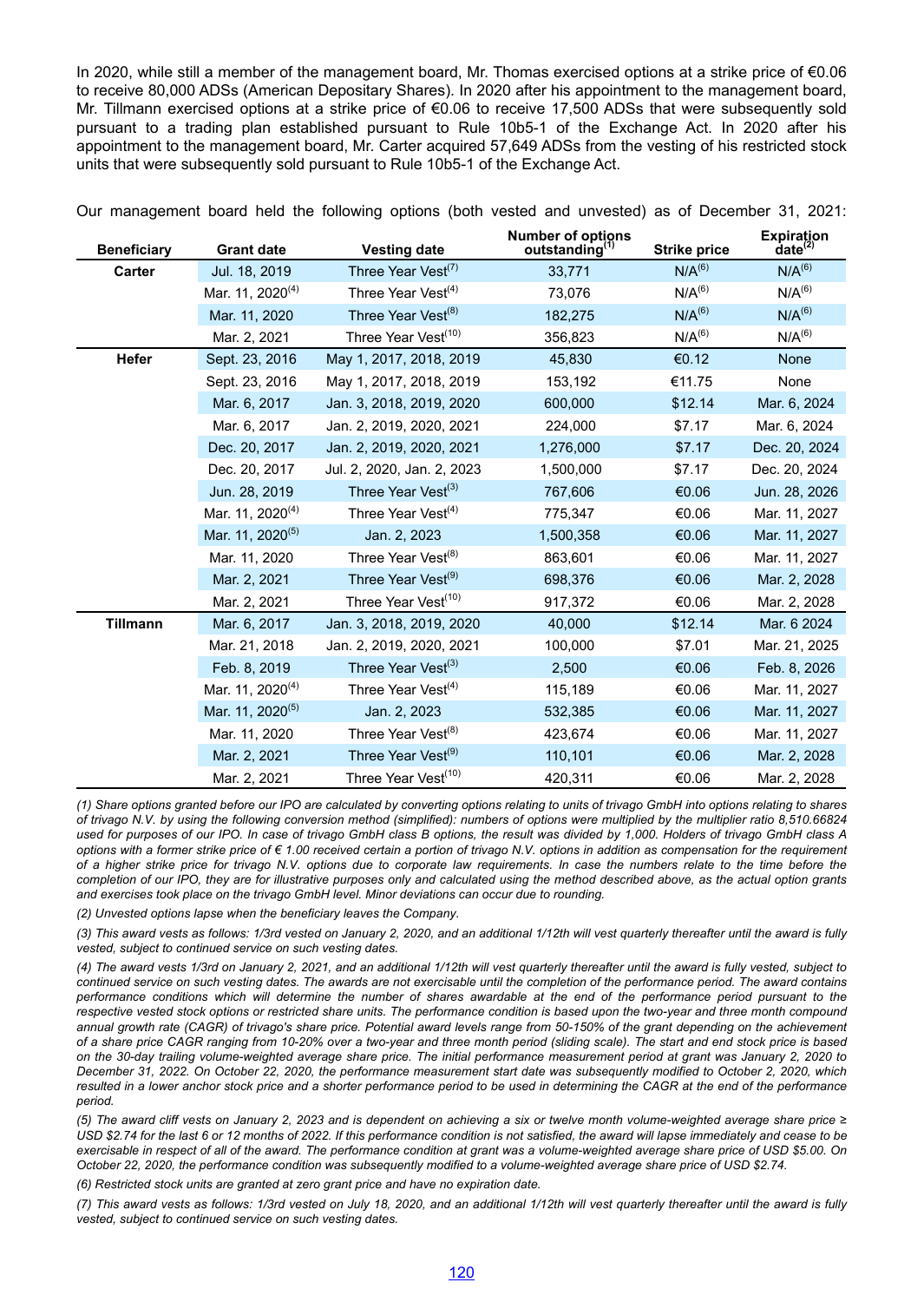*(8) This award vests as follows: 1/3rd vests on January 2, 2021, and an additional 1/12th will vest quarterly thereafter until the award is fully vested, subject to continued service on such vesting dates.*

*(9) The award vests 1/3rd on January 2, 2022, and an additional 1/12th will vest quarterly thereafter until the award is fully vested, subject to continued service on such vesting dates. The awards are not exercisable until the completion of the performance period. The award contains*  performance conditions which will determine the number of shares awardable at the end of the performance period pursuant to the respective vested stock options or restricted share units. The performance condition is based upon the three-year compound annual growth rate (CAGR) of trivago's share price. Potential award levels range from 0-200% of the grant depending on the achievement of a share price *CAGR ranging from 10-20% over a three-year period (sliding scale). The start and end stock price is based on the 30-day trailing volumeweighted average share price.* 

*(10) This award vests as follows: 1/3rd vests on January 2, 2022, and an additional 1/12th will vest quarterly thereafter until the award is fully vested, subject to continued service on such vesting dates.*

Our management board held the following options (both vested and unvested) as of December 31, 2020:

| <b>Beneficiary</b> | <b>Grant date</b>            | <b>Vesting date</b>            | <b>Number of options</b><br>outstanding <sup>(1)</sup> | <b>Strike price</b> | Expiration<br>date <sup>(2)</sup> |
|--------------------|------------------------------|--------------------------------|--------------------------------------------------------|---------------------|-----------------------------------|
| <b>Carter</b>      | Jul. 18, 2019                | Three Year Vest <sup>(8)</sup> | 78,799                                                 | N/A <sup>(7)</sup>  | N/A <sup>(7)</sup>                |
|                    | Mar. 11, 2020 <sup>(4)</sup> | Three Year Vest <sup>(4)</sup> | 124,385                                                | N/A <sup>(7)</sup>  | $N/A^{(7)}$                       |
|                    | Mar. 11, 2020 <sup>(5)</sup> | Jan. 2, 2023                   | 532,385                                                | N/A <sup>(7)</sup>  | N/A <sup>(7)</sup>                |
|                    | Mar. 11, 2020                | Three Year Vest <sup>(9)</sup> | 441,880                                                | $N/A^{(7)}$         | N/A <sup>(7)</sup>                |
| Hefer              | Sept. 23, 2016               | May 1, 2017, 2018, 2019        | 45,830                                                 | €0.12               | <b>None</b>                       |
|                    | Sept. 23, 2016               | May 1, 2017, 2018, 2019        | 153,192                                                | €11.75              | None                              |
|                    | Mar. 6, 2017                 | Jan. 3, 2018, 2019, 2020       | 600,000                                                | \$12.14             | Mar. 6, 2024                      |
|                    | Mar. 6, 2017                 | Jan. 2, 2019, 2020, 2021       | 224,000                                                | \$7.17              | Mar. 6, 2024                      |
|                    | Dec. 20, 2017                | Jan. 2, 2019, 2020, 2021       | 1,276,000                                              | \$7.17              | Dec. 20, 2024                     |
|                    | Dec. 20, 2017                | Jul. 2, 2020, Jan. 2, 2023     | 1,500,000                                              | \$7.17              | Dec. 20, 2024                     |
|                    | Jun. 28, 2019                | Three Year Vest <sup>(3)</sup> | 810,927                                                | €0.06               | Jun. 28, 2026                     |
|                    | Mar. 11, 2020 <sup>(4)</sup> | Three Year Vest <sup>(4)</sup> | 775,347                                                | €0.06               | Mar. 11 2027                      |
|                    | Mar. 11, 2020 <sup>(5)</sup> | Jan. 2, 2023                   | 1,500,358                                              | €0.06               | Mar. 11 2027                      |
|                    | Mar. 11, 2020                | Three Year Vest <sup>(9)</sup> | 1,170,280                                              | €0.06               | Mar. 11 2027                      |
| <b>Thomas</b>      | Mar. 18, 2014                | Jun. 7, 2015, 2017             | 170,213                                                | €2.11               | <b>None</b>                       |
|                    | May 15, 2015                 | Mar. 8, 2016, 2017, 2018       | 110,639                                                | €2.11               | None                              |
|                    | May 15, 2015                 | Jul. 31, 2017                  | 17,626                                                 | €0.06               | None                              |
|                    | Mar. 6, 2017                 | Jan. 3, 2018, 2019, 2020       | 400,000                                                | \$12.14             | Apr. 3, 2021                      |
|                    | Mar. 6, 2017                 | Jan. 2, 2019, 2020, 2021       | 224,000                                                | \$7.17              | Apr. 3, 2021                      |
|                    | Dec. 20, 2017                | Jan. 2, 2019, 2020, 2021       | 476,000                                                | \$7.17              | Apr. 3, 2021                      |
|                    | Jun. 28 2019                 | Three Year Vest <sup>(3)</sup> | 139,378                                                | €0.06               | Apr. 3, 2021                      |
|                    | Jul. 23, 2020 <sup>(6)</sup> | Jan. 2, 2021                   | 246,765                                                | €0.06               | Apr. 3, 2021                      |
| <b>Tillmann</b>    | Mar. 6, 2017                 | Jan. 3, 2018, 2019, 2020       | 40.000                                                 | \$12.14             | Mar. 6 2024                       |
|                    | Mar. 21, 2018                | Jan. 2, 2019, 2020, 2021       | 100,000                                                | \$7.01              | Mar. 21, 2025                     |
|                    | Feb. 8, 2019                 | Three Year Vest <sup>(3)</sup> | 12,500                                                 | €0.06               | Feb. 8, 2026                      |
|                    | Mar. 11, 2020 <sup>(4)</sup> | Three Year Vest <sup>(4)</sup> | 115,189                                                | €0.06               | Mar. 11 2027                      |
|                    | Mar. 11, 2020 <sup>(5)</sup> | Jan. 2, 2023                   | 532,385                                                | €0.06               | Mar. 11 2027                      |
|                    | Mar. 11, 2020                | Three Year Vest <sup>(9)</sup> | 523,674                                                | €0.06               | Mar. 11 2027                      |

*(1) Share options granted before our IPO are calculated by converting options relating to units of trivago GmbH into options relating to shares of trivago N.V. by using the following conversion method (simplified): numbers of options were multiplied by the multiplier ratio 8,510.66824 used for purposes of our IPO. In case of trivago GmbH class B options, the result was divided by 1,000. Holders of trivago GmbH class A options with a former strike price of € 1.00 received certain a portion of trivago N.V. options in addition as compensation for the requirement of a higher strike price for trivago N.V. options due to corporate law requirements. In case the numbers relate to the time before the completion of our IPO, they are for illustrative purposes only and calculated using the method described above, as the actual option grants and exercises took place on the trivago GmbH level. Minor deviations can occur due to rounding.*

*(2) Unvested options lapse when the beneficiary leaves the Company.*

*(3) This award vests as follows: 1/3rd vested on January 2, 2020, and an additional 1/12th will vest quarterly thereafter until the award is fully vested, subject to continued service on such vesting dates.*

*(4) The award vests 1/3rd on January 2, 2021, and an additional 1/12th will vest quarterly thereafter until the award is fully vested, subject to continued service on such vesting dates. The awards are not exercisable until the completion of the performance period. The award contains performance conditions which will determine the number of shares awardable at the end of the performance period pursuant to the*  respective vested stock options or restricted share units. The performance condition is based upon the two-year and three month compound *annual growth rate (CAGR) of trivago's share price. Potential award levels range from 50-150% of the grant depending on the achievement of a share price CAGR ranging from 10-20% over a two-year and three month period (sliding scale). The start and end stock price is based on the 30-day trailing volume-weighted average share price. The initial performance measurement period at grant was January 2, 2020 to*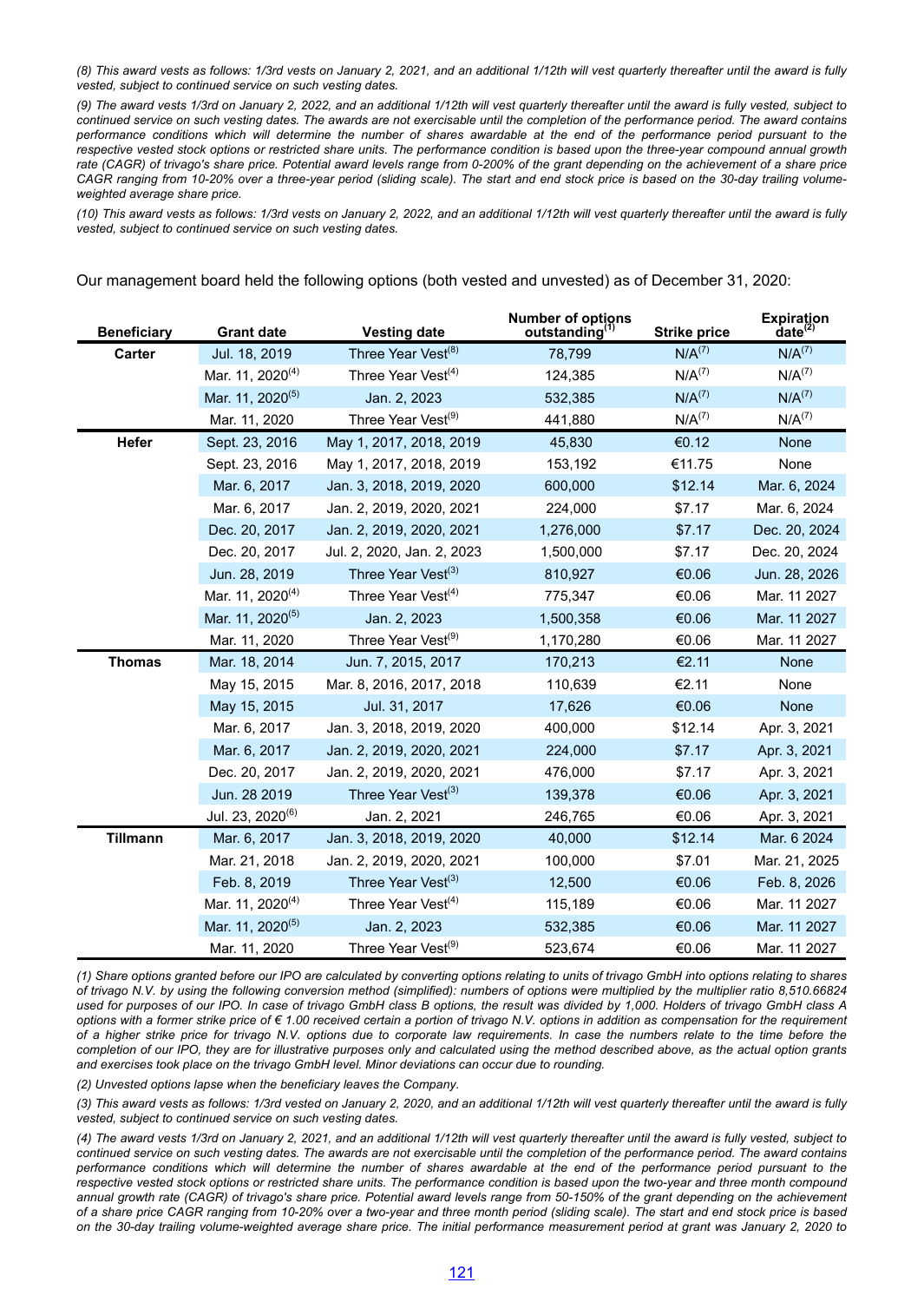*December 31, 2022. On October 22, 2020, the performance measurement start date was subsequently modified to October 2, 2020, which*  resulted in a lower anchor stock price and a shorter performance period to be used in determining the CAGR at the end of the performance *period.* 

*(5) The award cliff vests on January 2, 2023 and is dependent on achieving a six or twelve month volume-weighted average share price ≥ USD \$2.74 for the last 6 or 12 months of 2022. If this performance condition is not satisfied, the award will lapse immediately and cease to be exercisable in respect of all of the award. The performance condition at grant was a volume-weighted average share price of USD \$5.00. On October 22, 2020, the performance condition was subsequently modified to a volume-weighted average share price of USD \$2.74.*

*(6) Johannes Thomas received a consultancy award with 100% vesting on January 2. 2021.*

*(7) Restricted stock units are granted at zero grant price and have no expiration date.*

*(8) This award vests as follows: 1/3rd vested on July 18, 2020, and an additional 1/12th will vest quarterly thereafter until the award is fully vested, subject to continued service on such vesting dates.*

*(9) This award vests as follows: 1/3rd vests on January 2, 2021, and an additional 1/12th will vest quarterly thereafter until the award is fully vested, subject to continued service on such vesting dates.*

In connection with the share options and units granted to our management board above, we incurred the following expenses under IFRS in the fiscal years indicated:

| In kEUR  | 2021  | 2020  |
|----------|-------|-------|
| Carter   | 1,047 | 845   |
| Hefer    | 6,622 | 4,683 |
| Thomas   |       | 1,272 |
| Tillmann | 1.814 | 678   |

The primary objective of our senior management's compensation program is described in the *Compensation Principles - Senior management* section below.

## **Related party transaction - supervisory board**

The amount of compensation, including benefits in kind, accrued or paid to our supervisory board members with respect to the year ended December 31, 2021 is described in the tables below. Our supervisory board received the following cash compensation with respect to service in the fiscal year 2021:

| (\$ in thousands)                            | <b>Breidenbach</b> | Mazzella | Mankodi | Östbera |
|----------------------------------------------|--------------------|----------|---------|---------|
| Periodically-paid remuneration (base salary) | 23                 | 45       | 45      | 45      |
| <b>Bonuses</b>                               |                    |          |         |         |
| <b>Total cash compensation</b>               | 23                 | 45       | 45      | 45      |

Mr. Kern, Mr. Dzielak, Ms. Gorin, Mr. Hart and Mr. Schrömgens were not provided with any compensation for their service on our supervisory board for the year ended December 31, 2021.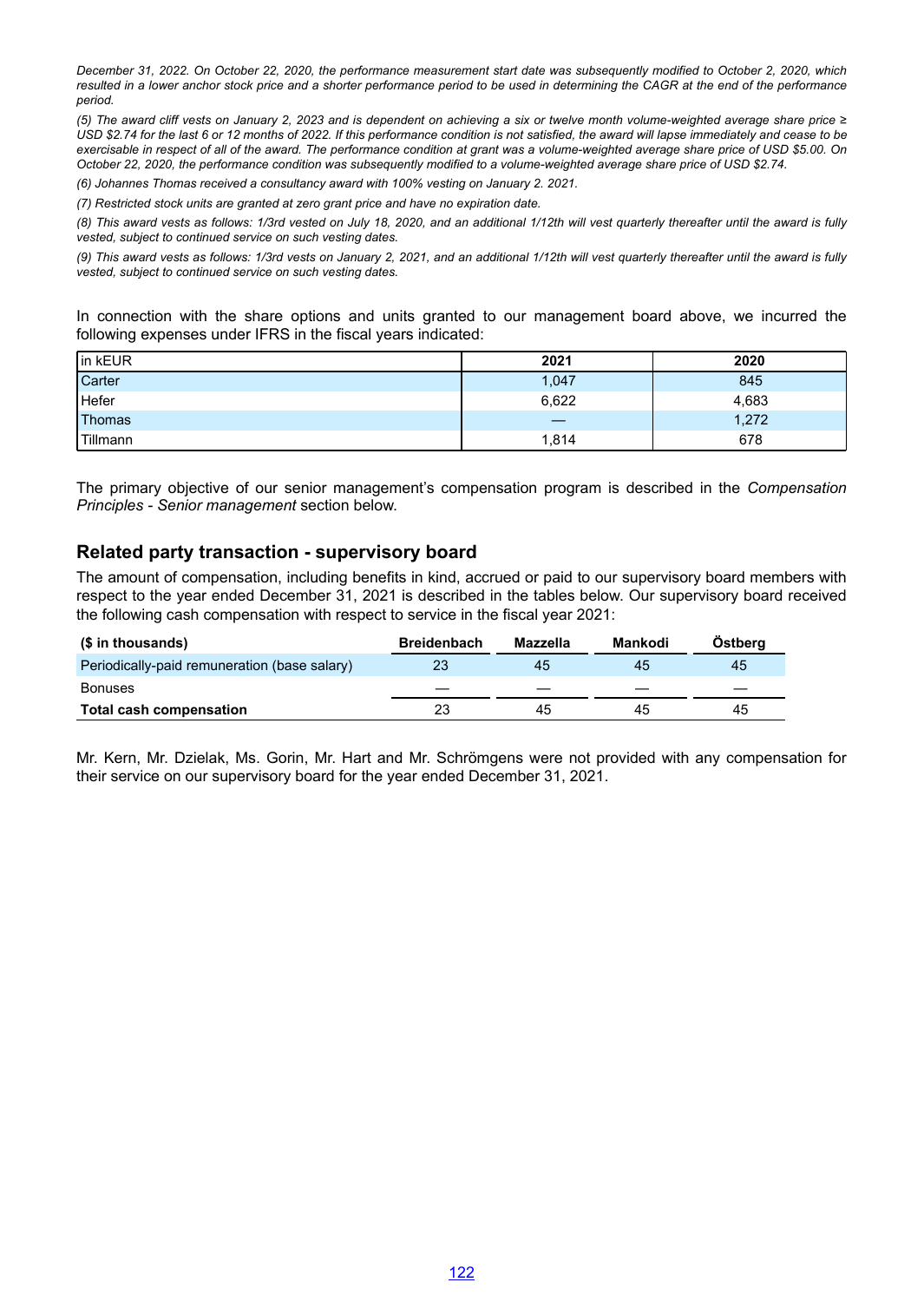Our supervisory board held the following options and/or restricted stock units (RSUs) (both vested and unvested) as of December 31, 2021:

| <b>Beneficiary</b> | <b>Grant date</b> | <b>Vesting date</b>        | Number of options/<br><b>RSUs outstanding</b> | <b>Strike price</b> | <b>Expiration</b><br>date |
|--------------------|-------------------|----------------------------|-----------------------------------------------|---------------------|---------------------------|
| <b>Breidenbach</b> | Jul. 22, 2021     | 3 Year Vest <sup>(6)</sup> | 39,820                                        | €0.06               | Jul. 22, 2028             |
| <b>Dzielak</b>     |                   |                            |                                               |                     |                           |
| Gorin              |                   |                            |                                               |                     |                           |
| Hart               |                   |                            |                                               |                     |                           |
| Kern               | Mar. 6, 2017      | Jan. 3, 2018, 2019, 2020   | 74,135                                        | \$12.14             | Mar. 6, 2024              |
|                    | Dec. 20, 2017     | Jan. 2, 2019, 2020, 2021   | 125,520                                       | \$7.17              | Dec. 20, 2024             |
|                    | Feb. 8, 2019      | 3 Year Vest <sup>(2)</sup> | 2,755                                         | N/A <sup>(1)</sup>  | N/A <sup>(1)</sup>        |
|                    | Mar. 11, 2020     | 3 Year Vest <sup>(4)</sup> | 11,270                                        | N/A <sup>(1)</sup>  | N/A <sup>(1)</sup>        |
| <b>Mankodi</b>     | Aug. 17, 2018     | Jul. 2, 2019, 2020, 2021   | 90,408                                        | \$4.42              | Aug. 17, 2025             |
|                    | Feb. 8, 2019      | 3 Year Vest <sup>(2)</sup> | 3,099                                         | $N/A^{(1)}$         | $N/A^{(1)}$               |
|                    | Mar. 11, 2020     | 3 Year Vest <sup>(4)</sup> | 41,434                                        | N/A <sup>(1)</sup>  | N/A <sup>(1)</sup>        |
|                    | Mar. 2, 2021      | 3 Year Vest <sup>(5)</sup> | 74,751                                        | $N/A^{(1)}$         | N/A <sup>(1)</sup>        |
| <b>Mazzella</b>    | Mar. 6, 2017      | Jan. 3, 2018, 2019, 2020   | 65,898                                        | \$12.14             | Mar. 6, 2024              |
|                    | Dec. 20, 2017     | Jan. 2, 2019, 2020, 2021   | 111,576                                       | \$7.17              | Dec. 20, 2024             |
|                    | Jun. 28, 2019     | 3 Year Vest <sup>(2)</sup> | 54,062                                        | €0.06               | Jun. 28, 2026             |
|                    | Nov. 5, 2019      | 3 Year Vest <sup>(3)</sup> | 831                                           | €0.06               | Nov. 5, 2026              |
|                    | Mar. 11, 2020     | 3 Year Vest <sup>(4)</sup> | 95,982                                        | €0.06               | Mar. 11, 2027             |
|                    | Mar. 2, 2021      | 3 Year Vest <sup>(5)</sup> | 71,429                                        | €0.06               | Mar. 2. 2028              |
| Östberg            | Mar. 6, 2017      | Jan. 3, 2018, 2019, 2020   | 70,840                                        | \$12.14             | Mar. 6, 2024              |
|                    | Dec. 20, 2017     | Jan. 2, 2019, 2020, 2021   | 119,944                                       | \$7.17              | Dec. 20, 2024             |
|                    | Jun. 28, 2019     | 3 Year Vest <sup>(2)</sup> | 58,117                                        | €0.06               | Jun. 28, 2026             |
|                    | Mar. 11, 2020     | 3 Year Vest <sup>(4)</sup> | 95,982                                        | €0.06               | Mar. 11, 2027             |
|                    | Mar. 2, 2021      | 3 Year Vest <sup>(5)</sup> | 71,429                                        | €0.06               | Mar. 2, 2028              |

*(1) Restricted stock units are granted at zero grant price and have no expiration date.*

*(2) This award vests as follows: 1/3rd vested on January 2, 2020, and an additional 1/12th will vest quarterly thereafter until the award is fully vested, subject to continued service on such vesting date.*

*(3) This award vests as follows: 1/3rd vested on November 5, 2020, and an additional 1/12th will vest quarterly thereafter until the award is fully vested, subject to continued service on such vesting date.*

*(4)This award vests as follows: 1/3rd vests on January 2, 2021, and an additional 1/12th will vest quarterly thereafter until the award is fully vested, subject to continued service on such vesting date.*

*(5)This award vests as follows: 1/3rd vests on January 2, 2022, and an additional 1/12th will vest quarterly thereafter until the award is fully vested, subject to continued service on such vesting date.*

*(6)This award vests as follows: 1/3rd vests on July 1, 2023, and an additional 1/12th will vest quarterly thereafter until the award is fully vested, subject to continued service on such vesting date*

As of December 31, 2021, we had nothing set aside or accrued to provide pension, retirement or similar benefits to our supervisory board members. In the year 2021, none of our supervisory board members exercised any options in trivago N.V. In 2021, 27,070 and 71,408 RSUs vested and were released to Mr. Kern and Mr. Mankodi, respectively.

The amount of compensation, including benefits in kind, accrued or paid to our supervisory board members with respect to the year ended December 31, 2020 is described in the tables below. Our supervisory board received the following cash compensation with respect to service in the fiscal year 2020:

| (\$ in thousands)              | $Kern^{(1)}$ | <b>Mazzella</b> | <b>Mankodi</b> | Ostbera |
|--------------------------------|--------------|-----------------|----------------|---------|
| Periodically-paid remuneration |              | 45              | ″″             | 45      |
| Total cash compensation        |              | 4⊦              | 45             | 45      |

*(1) Peter Kern was appointed as CEO of Expedia, Inc. and therefore no longer receives compensation for his services on our supervisory board beginning April 22, 2020 onwards.*

Mr. Kern (beginning on the date he became CEO of Expedia on April 22, 2020), Mr. Dzielak, Ms. Gorin, Mr. Hart and Mr. Schrömgens were not provided with any compensation for their service on our supervisory board for the year ended December 31, 2020.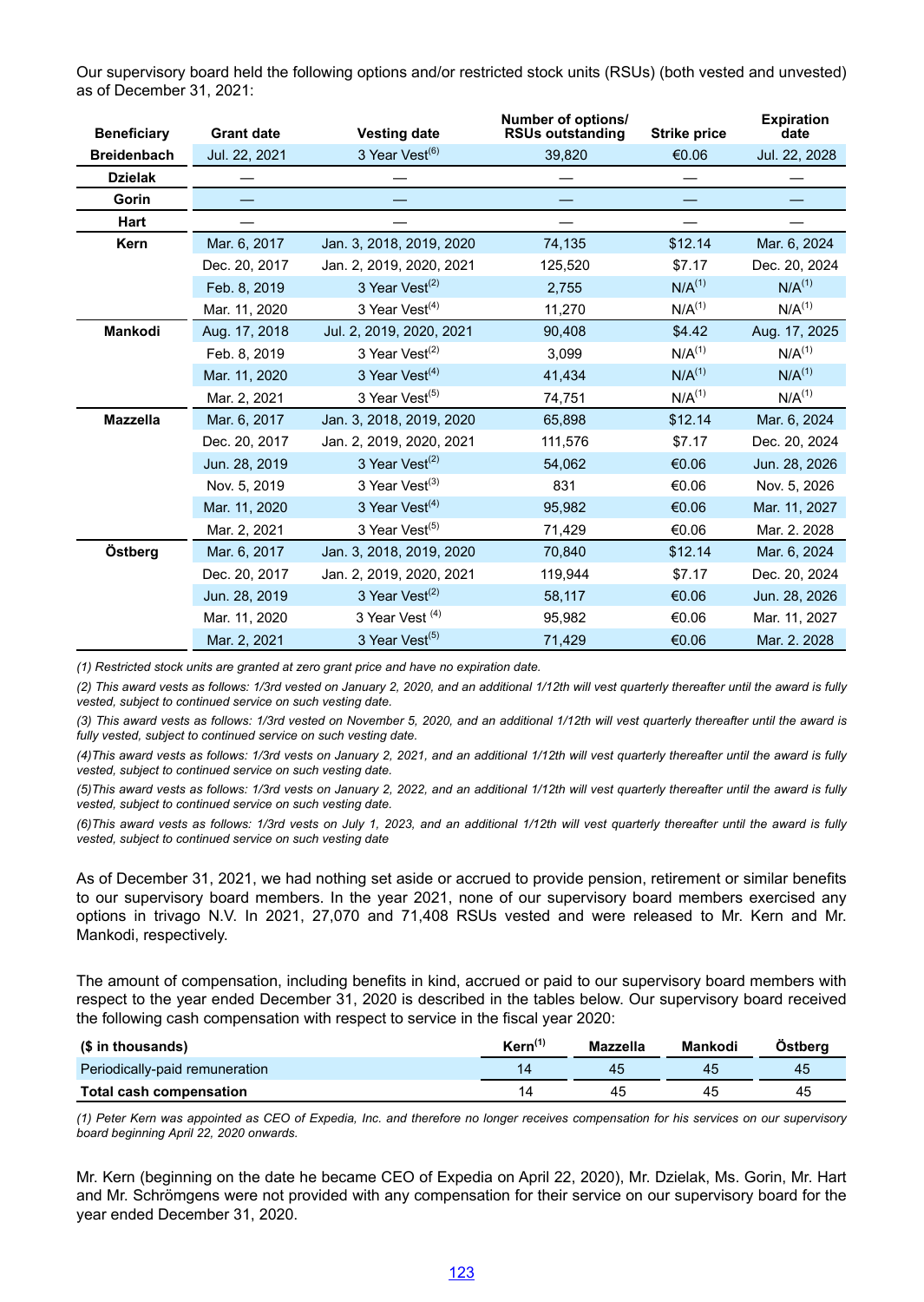Our supervisory board held the following options and/or restricted stock units (RSUs) (both vested and unvested) as of December 31, 2020:

| <b>Beneficiary</b> | <b>Grant date</b> | <b>Vesting date</b>        | Number of options/<br><b>RSUs outstanding</b> | <b>Strike price</b> | <b>Expiration</b><br>date |
|--------------------|-------------------|----------------------------|-----------------------------------------------|---------------------|---------------------------|
| <b>Dzielak</b>     |                   |                            |                                               |                     |                           |
| Gorin              |                   |                            |                                               |                     |                           |
| <b>Hart</b>        |                   |                            |                                               |                     |                           |
| Kern               | Mar. 6, 2017      | Jan. 3, 2018, 2019, 2020   | 74,135                                        | \$12.14             | Mar. 6, 2024              |
|                    | Dec. 20, 2017     | Jan. 2, 2019, 2020, 2021   | 125,520                                       | \$7.17              | Dec. 20, 2024             |
|                    | Feb. 8, 2019      | 3 Year Vest <sup>(2)</sup> | 13,773                                        | $N/A^{(1)}$         | N/A <sup>(1)</sup>        |
|                    | Mar. 11, 2020     | 3 Year Vest <sup>(4)</sup> | 27,322                                        | N/A <sup>(1)</sup>  | N/A <sup>(1)</sup>        |
| <b>Mankodi</b>     | Aug. 17, 2018     | Jul. 2, 2019, 2020, 2021   | 90,408                                        | \$4.42              | Aug. 17, 2025             |
|                    | Feb. 8, 2019      | 3 Year Vest $(2)$          | 15,495                                        | N/A <sup>(1)</sup>  | N/A <sup>(1)</sup>        |
|                    | Mar. 11, 2020     | 3 Year Vest <sup>(4)</sup> | 100.446                                       | $N/A^{(1)}$         | N/A <sup>(1)</sup>        |
| <b>Mazzella</b>    | Mar. 6, 2017      | Jan. 3, 2018, 2019, 2020   | 65,898                                        | \$12.14             | Mar. 6, 2024              |
|                    | Dec. 20, 2017     | Jan. 2, 2019, 2020, 2021   | 111,576                                       | \$7.17              | Dec. 20, 2024             |
|                    | Jun. 28, 2019     | 3 Year Vest <sup>(2)</sup> | 54,062                                        | €0.06               | Jun. 28, 2026             |
|                    | Nov. 5, 2019      | 3 Year Vest <sup>(3)</sup> | 831                                           | €0.06               | Nov. 5, 2026              |
|                    | Mar. 11, 2020     | 3 Year Vest <sup>(4)</sup> | 95,982                                        | €0.06               | Mar. 11, 2027             |
| Östberg            | Mar. 6, 2017      | Jan. 3, 2018, 2019, 2020   | 70,840                                        | \$12.14             | Mar. 6, 2024              |
|                    | Dec. 20, 2017     | Jan. 2, 2019, 2020, 2021   | 119,944                                       | \$7.17              | Dec. 20, 2024             |
|                    | Jun. 28, 2019     | 3 Year Vest <sup>(2)</sup> | 58,117                                        | €0.06               | Jun. 28, 2026             |
|                    | Mar. 11, 2020     | 3 Year Vest <sup>(4)</sup> | 95,982                                        | €0.06               | Mar. 11, 2027             |
| <b>Schrömgens</b>  | Mar. 6, 2017      | Jan. 3, 2018, 2019, 2020   | 400,000                                       | \$12.14             | Mar. 6, 2024              |
|                    | Mar. 6, 2017      | Jan. 2, 2019, 2020, 2021   | 224,00                                        | \$7.17              | Mar. 6, 2024              |

*(1) Restricted stock units are granted at zero grant price and have no expiration date.*

*(2) This award vests as follows: 1/3rd vested on January 2, 2020, and an additional 1/12th will vest quarterly thereafter until the award is fully vested, subject to continued service on such vesting date.*

*(3) This award vests as follows: 1/3rd vested on November 5, 2020, and an additional 1/12th will vest quarterly thereafter until the award is fully vested, subject to continued service on such vesting date.*

*(4)This award vests as follows: 1/3rd vests on January 2, 2021, and an additional 1/12th will vest quarterly thereafter until the award is fully vested, subject to continued service on such vesting date.*

As of December 31, 2020, we had nothing set aside or accrued to provide pension, retirement or similar benefits to our supervisory board members. In the year 2020, none of our supervisory board members exercised any options in trivago N.V. In 2020, 19,616 and 22,068 RSUs vested and were released to Mr. Kern and Mr. Mankodi, respectively.

## **Compensation principles**

#### *Senior management*

The primary objective of our senior management's compensation program is to attract, motivate, reward and retain the managerial talent needed to achieve our business objectives and drive sustainable business performance. We have mandated an external compensation specialist to benchmark our management's compensation, both in terms of their base cash compensation, cash bonus and equity incentive award, against that of the management of similarly situated companies in the United States and Europe including companies with a similar financial profile or those in the same sector (e.g., technology and online travel). While we have targeted total compensation amounts for senior management comparable to those of similarly situated companies, in 2020 and 2021, we have compensated our senior management with performance-based equity grants, based on performance targets (e.g. stock price improvement). We have opted to focus on this type of compensation to incentivize our management's value contribution to our business and to promote long-term value creation. Base salaries for our senior management were therefore a relatively smaller component of total compensation and were lower than base salaries of senior management at many of our peers. Bonus payments for our senior management are determined with respect to a given year based on primarily qualitative goals. For the purpose of determining the bonus amounts and compensation more generally, our supervisory board and compensation committee conduct an individualized analysis of each member of senior management and measure the performance of senior management with reference to alignment with our goals, the business impact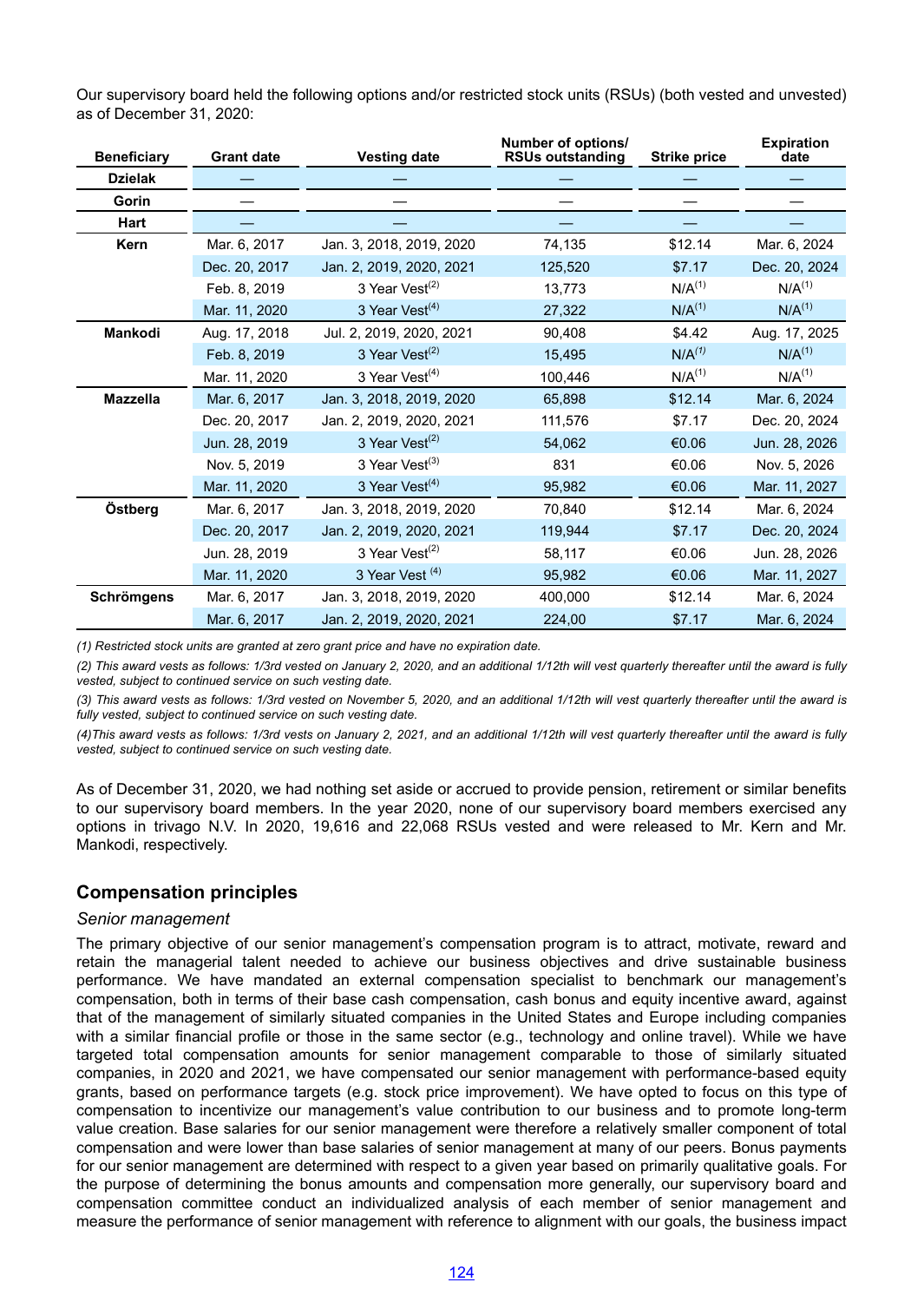of senior management on those goal and the team building capabilities of senior management. The base salary, any bonus payments and any equity award compensation are proposed by the CEO to our compensation committee. The proposal is then discussed (and amended, if needed) by the committee. The amount of compensation of the management board and those executives reporting to the CEO is then determined at the discretion of our supervisory board.

## *Employees*

We believe in cultivating an inspiring environment where our employees can thrive and feel empowered to do their best. Our aim is to attract intrinsically motivated individuals, and nurture and retain the most capable and driven of them to support our culture of learning, authenticity and entrepreneurship.

Our remuneration policy is designed to attract and retain employees, and reward them for achieving our goals and objectives as a business, and working productively together based on the "core values" (see above *"Item 2: Company and Business Overview - 2.4. Business Overview - 2.4.9. Our employees and culture").*

We use an individualized approach to compensation that reflects the value contribution of each employee to our organization. We believe that employees who contribute significantly to our success should receive increased compensation and measures should be taken to retain them, for example through the award of stock options. The unique context of the position profile - in particular in relation to similar roles both at trivago and externally as well as the scope of responsibilities taken on by that employee are other important factors for the development of employee compensation.

Salaried employees are rewarded on a total rewards basis, which includes fixed income and long-term incentive awards, such as stock options. Compensation is awarded on a fixed rather than variable basis in order to emphasize intrinsic (rather than extrinsic) motivation. We aim to ensure that each employee's compensation is fair and is aligned to the scope and breadth of his or her activities as well as to the value that person creates. At trivago, we review our compensation decisions on a yearly basis. We believe that fairness is created by analyzing compensation at one point in time for all our employees. Rather than negotiating salary increases, we aim to run a fair, objective and merit-based process for compensation decisions.

## **Related party transaction - shareholder**

Expedia Group Inc., the controlling shareholder, indirectly through it subsidiary ELPS, owns 58.3% of the shares. The Company and ELPS have entered into the Amended and Restated Shareholders' Agreement.

In 2013, Expedia Group completed the purchase of a 63% equity interest in the company, purchasing all outstanding equity not held by the Founders or employees for €477 million. During the second quarter of 2016, Expedia Group exercised its call right on certain shares held by non-Founder employees of the company, which were originally awarded in the form of stock options pursuant to the trivago employee stock option plan and subsequently exercised by such employees, and elected to do so at a premium to fair value resulting in a 63.5% ownership by Expedia Group.

## *Amended and Restated Shareholders' Agreement of trivago N.V.*

In connection with our IPO, travel B.V. (which subsequently converted into trivago N.V.), trivago GmbH, the Founders, Expedia Lodging Partner Services S.à.r.l. (ELPS) and certain other Expedia Group parties entered into an amended and restated shareholders' agreement, which we refer to as the Amended and Restated Shareholders' Agreement. On August 22, 2017, the parties thereto amended the Amended and Restated Shareholders' Agreement to make a technical correction to the definition of "Secondary Shares" in the agreement. On February 7, 2019, the parties thereto amended the Amended and Restated Shareholders' Agreement to reflect the change in number of members of the management board and the number of members of the Compensation Committee.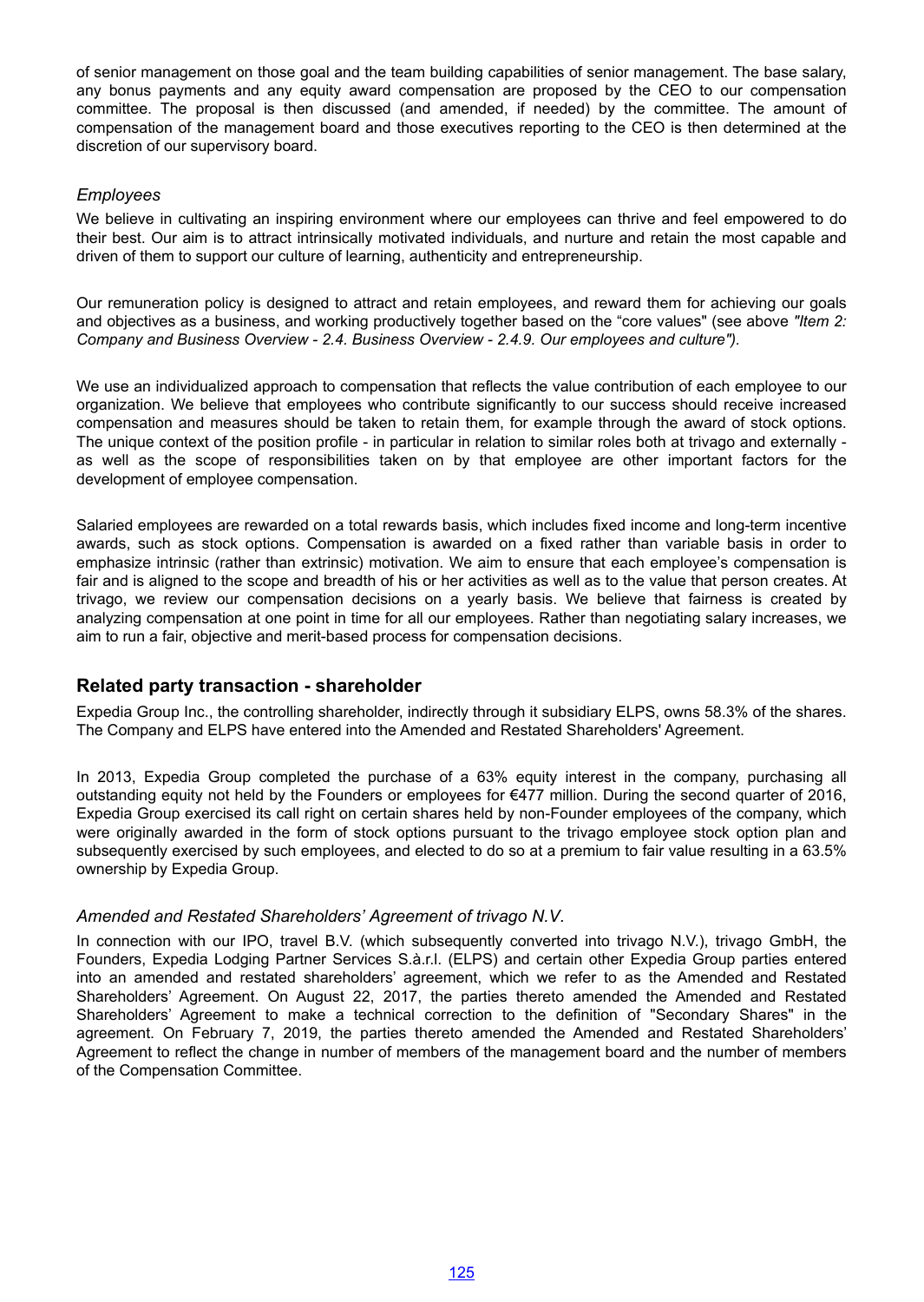## *Agreements regarding the supervisory board*

The Amended and Restated Shareholders' Agreement provides that our supervisory board be comprised of seven members who will each serve for a three year term. Subject to applicable law, including applicable Nasdaq standards: (a) for so long as the Founders and their affiliates hold, collectively, at least 15% of the total number outstanding of Class A and Class B shares, which are deemed to include any securities convertible into or exchangeable for, or any option, warrant, or other right to purchase or otherwise acquire, any Class A or Class B share (calculated as if all such securities had been converted, exercised or exchanged), the Founders will be entitled to designate for binding nomination three members to our supervisory board, all of whom must be independent; and (b) ELPS is entitled to designate for binding nomination all other members of our supervisory board, one of whom will be the chairperson of the board with a tie breaking vote and, if the nominee is qualified, one of whom will be the chairman of our audit committee. ELPS is entitled to increase or decrease the size of the supervisory board, provided that the number of members who the Founders are entitled to appoint is not less than three-sevenths (rounded to the nearest whole number) of the members of the supervisory board.

The Amended and Restated Shareholders' Agreement also sets forth agreements regarding the committees of the supervisory board and the rules of procedure.

Our supervisory board members were appointed by our shareholders acting at a general meeting of shareholders upon a binding nomination by the supervisory board as described in *"Item 5.6. Supervisory Board"* . Therefore, ELPS and each Founder is required to vote the shares held by them at the general meeting of shareholders in accordance with the voting arrangements set forth in the Amended and Restated Shareholders' Agreement.

## *Agreements regarding the management board*

Pursuant to the Amended and Restated Shareholders' Agreement, certain transition arrangements have been agreed for succession of our Chief Executive Officer. Mr. Schrömgens ceased to serve as our Chief Executive Officer on December 31, 2019, on which date a "Transition Period" of three years commenced. Also, during the Transition Period, the Amended and Restated Shareholders' Agreement stipulates certain arrangements for the appointment of our (successor) Chief Executive Officer, including by expanding our supervisory board by two seats (one of which to be filled on the basis of a selection by the Founders and the other on the basis of a selection by ELPS) and the formation of a three-person nomination committee of the supervisory board which shall be entitled to nominate a successor Chief Executive Officer, subject to the approval of ELPS, and thereafter, the supervisory board.

## *Registration and other rights*

Pursuant to the Amended and Restated Shareholders' Agreement, ELPS and the Founders have certain demand registration rights, short-form registration rights and piggyback registration rights in respect of any Class A shares and Class B shares, and related indemnification rights from the company, subject to customary restrictions and exceptions. All fees, costs and expenses of registrations, other than underwriting discounts and commissions, are expected to be borne by us.

The Amended and Restated Shareholders' Agreement also grants appropriate information rights to ELPS and the Founders.

ELPS and the Founders also agreed in the Amended and Restated Shareholders' Agreement that certain resolutions of the general meeting of shareholders require the consent of one Founder.

## *Share transfer restrictions*

The Amended and Restated Shareholders' Agreement provides certain restrictions on the transferability of the Class A shares and Class B shares held by ELPS and the Founders, including prohibitions on transfers by the Founders to our competitors. The Founders have tag-along rights on transfers of Class A or Class B shares to certain specified parties, and based on certain conditions. ELPS has the right to drag the Founders in connection with a sale of all of its Class A shares and Class B shares. Expedia and the Founders agreed to grant each other a right of first offer on any transfers of Class A shares or Class B shares to a third party.

*Call and put rights*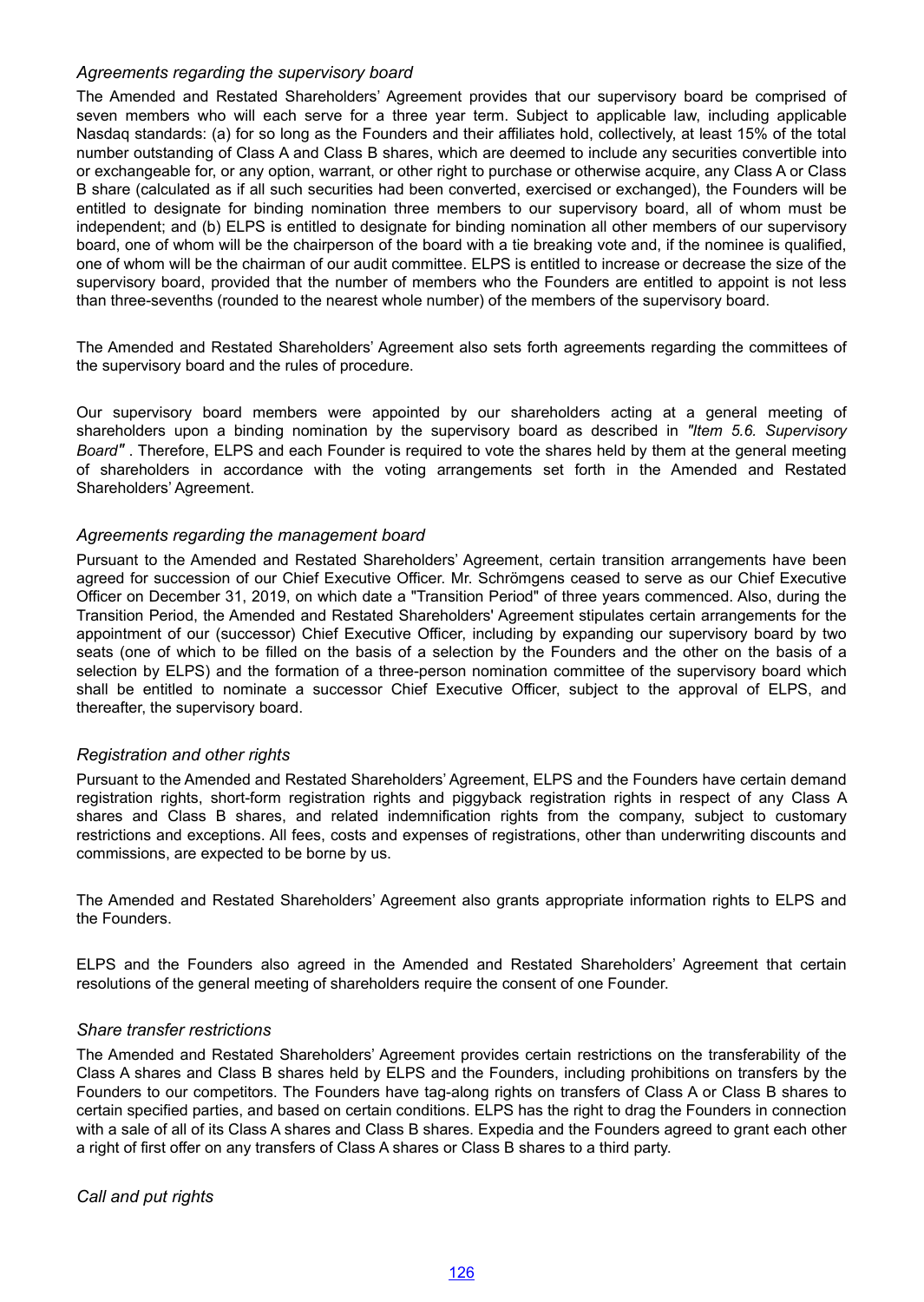If the Founders have to sell ordinary shares to pay taxes realized in connection with the cross-border merger or to repay a loan obtained by the Founders to pay such taxes, the ownership levels at which they lose certain rights in the Amended and Restated Shareholders' Agreement shall be equitably adjusted such that, in effect, all or a portion of the shares so sold are treated as having been retained by the Founders.

## *Contribution Agreement*

On August 21/22, 2017, the Founders, ELPS, trivago GmbH, trivago N.V. and certain other Expedia Group parties entered into a contribution agreement with respect to potential tax liability arising out of the cross-border merger, which we refer to as the contribution agreement. Following our IPO, we requested binding tax rulings from the German tax authorities regarding the tax neutrality to trivago GmbH, trivago N.V. and the Founders of the cross-border merger. Under the rulings, the German tax authorities have taken the opinion that trivago GmbH is liable for an immaterial tax amount. Under the contribution agreement, ELPS undertook, subject to the occurrence of a final, non-appealable and unchangeable tax assessment notice issued to us, to make an informal immaterial capital contribution (*informele kapitaalstorting*) on the Class B shares in cash in the amount of any (a) German Corporate Income Tax (*Körperschaftsteuer*), (b) German solidarity surcharge (*Solidaritätszuschlag*) thereon, and (c) German Trade Tax (*Gewerbesteuer*) that would not be made in exchange for any shares issued by us. In accordance with the terms and conditions of the contribution agreement, we and ELPS acknowledged that this contribution would be treated as share premium (*agio*) attached to the Class B shares and that the amount of this contribution would be attributed to our share premium reserve (*agioreserve*) attached to the Class B shares. The parties to the contribution agreement agreed that this contribution by ELPS shall be treated as a tax neutral shareholder contribution (*verdeckte Einlage*) at the trivago N.V. level for corporate tax purposes to the greatest extent possible. If and to the extent that German tax authorities challenge the neutral treatment of the contribution amount at the trivago N.V. level for corporate tax purposes, ELPS will contribute to us, in addition to the contribution amount referenced above, such additional amount as is necessary to ensure that the net amount actually received by us (after taking into account the payment by us of corporate taxes imposed on the contribution amount and any additional amounts payable to us pursuant the requiring payment of such additional amounts) that equals the full amount that we would have received had no such corporate taxes been imposed on the contribution amount.

## *Operating business*

We currently have commercial relationships with many Expedia Group affiliated brands, including Brand Expedia, Hotels.com, Orbitz, Travelocity, Hotwire, Wotif, Vrbo and ebookers. These are arrangements terminable at will or upon three to seven days' prior notice by either party and on customary commercial terms that enable Expedia Group's brands to advertise on our platform, and we receive payment for users we refer to them. We are also party to a letter agreement pursuant to which Expedia Group refers traffic to us when a particular hotel or region is unavailable on the applicable Expedia Group website. In 2020, we and Expedia Partner Solutions ("EPS") entered into an additional agreement pursuant to which EPS powers our platform with a template (hotels.com for partners). For the years ended December 31, 2020 and 2021, Expedia Group and its brands in each of the years accounted for €66.4 million, or 27% and €91.3 million, or 25% of our total revenues, respectively.

## *Service agreements*

On May 1, 2013, we entered into an Asset Purchase Agreement, pursuant to which Expedia Group purchased certain computer hardware and software from us, and a Data Hosting Services Agreement, pursuant to which Expedia Group provides us with certain data hosting services relating to all of the servers we use that are located within the United States. Either party may terminate the Data Hosting Services Agreement upon 30 days' prior written notice. We have not incurred material expenses under this agreement.

## *Services and Support Agreement*

On September 1, 2016, we entered into a Services and Support Agreement, pursuant to which ELPS agreed to provide us with certain services in connection with localizing content on our websites, such as translation services. Either party may terminate the Services and Support Agreement upon 90 days' prior notice. We have not incurred material expenses under this agreement.

## *myhotelshop*

Subsequent to the deconsolidation of myhotelshop in December 2017, myhotelshop remains a related party to trivago. Related-party revenue from myhotelshop of €2.8 million and €1.1 million for the years ended December 31, 2019 and 2020, respectively, primarily consists of referral revenue.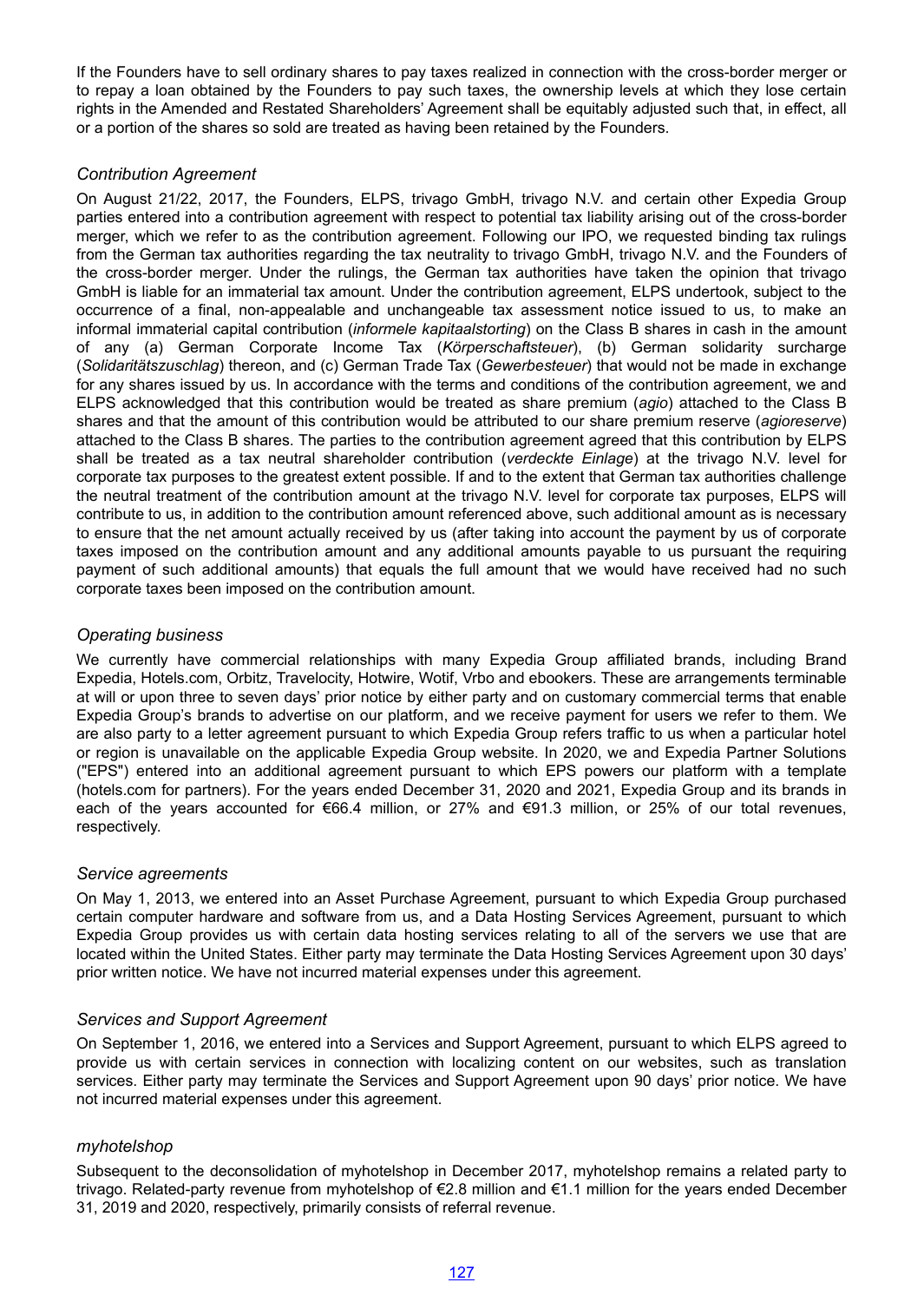Subsequent to the deconsolidation of myhotelshop in December 2017, myhotelshop remained a related party to trivago. Related party revenue of €1.1 million for the year ended December 31, 2020, primarily consists of referral revenue. Related-party revenue for the year ended December 31, 2021 was not significant.

In December 2020, we entered into an agreement to sell our minority interest in myhotelshop to its majority shareholder. As a result of the sale, we derecognized the remaining equity method investment of €70 thousand on our consolidated statement of financial position. The closing conditions were fulfilled on January 28, 2021, with myhotelshop not being a related party to us from that date on.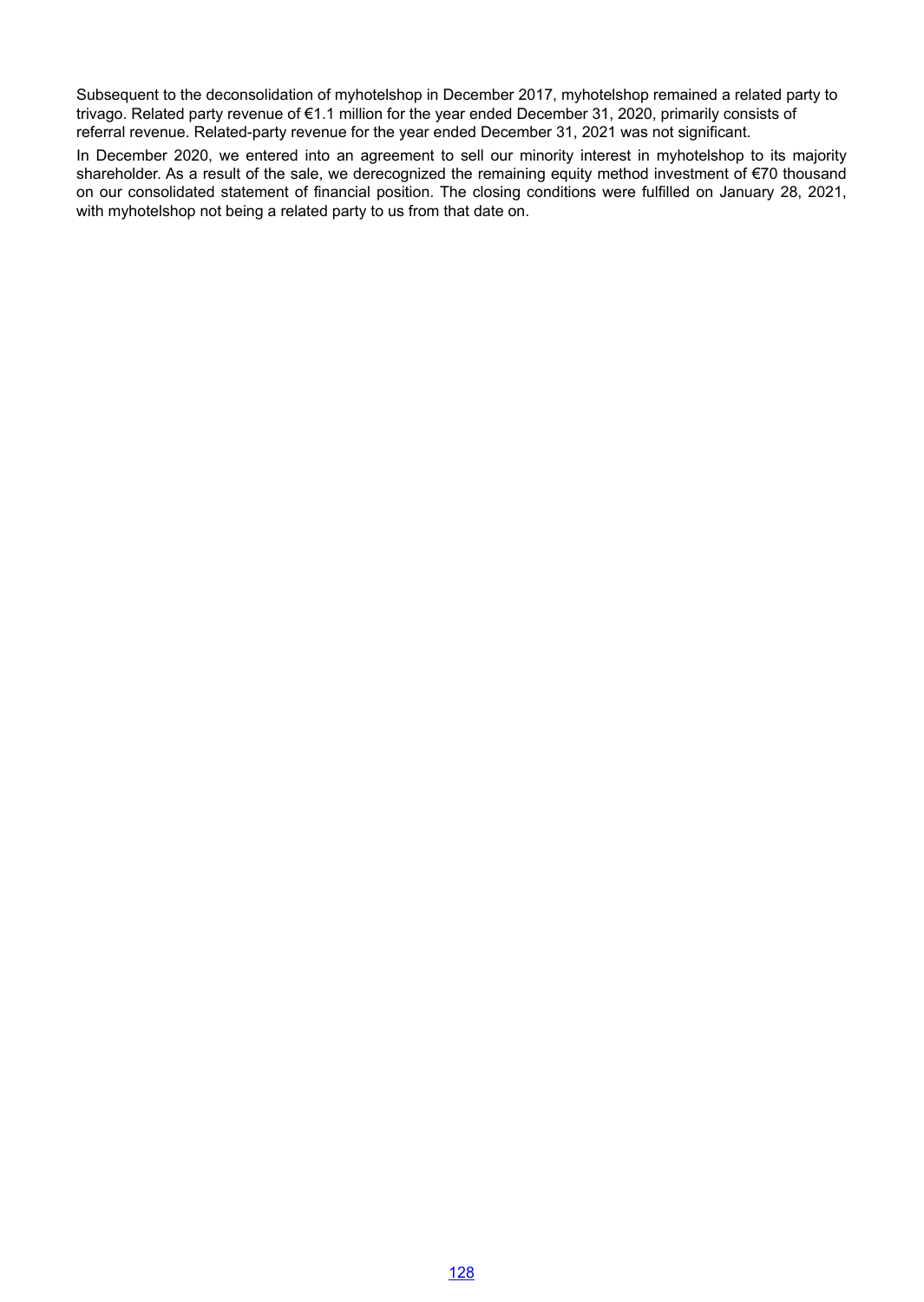## **12. Capital Management**

The primary objective of the Group's capital management activities is to ensure that the Company can discharge all of its financial obligations in the future and secure trivago Group as a going concern. trivago's capital management activities cover the whole Group. Policies for steering and optimising the existing financing structure are based on earnings and cash flow developments.

The Group continues to operate without any loans or borrowings for the years ended December 31, 2020 and 2021.

#### **Capital management**

|                                       | As of December 31, |          |  |
|---------------------------------------|--------------------|----------|--|
| in mEUR                               | 2021               | 2020     |  |
| Interest-bearing loans and borrowings | 0.0                | 0.0      |  |
| Less: Cash and cash equivalents       | $-256.4$           | $-208.4$ |  |
| Net debt                              | $-256.4$           | $-208.4$ |  |
| Equity                                | 276.5              | 266.5    |  |
| <b>Total capital</b>                  | 276.5              | 266.5    |  |
| <b>Capital and net debt</b>           | 20.1               | 58.1     |  |

## **13. Auditors' Fees**

The following expenses incurred for services provided by the auditors and related companies of the auditors for the trivago Group:

#### **Auditor's Fees**

| 2021 | 2020 |
|------|------|
| 2.4  | 2.5  |
| 0.0  | 0.0  |
| 2.4  | 2.5  |
|      |      |

*\* Thereof related to the audit of the financial statements included in the annual report by Ernst & Young Accountants LLP: €0.1 million (*2020*: €0.1 million)*

## **14. Events after the Reporting Date**

After the date of the balance sheet through the date of issuance of these consolidated financial statements, 24,485,793 Class B shares were converted into 24,485,793 Class A shares consistent with the conversion ratio discussed in *Note 7 - Equity*. Following the conversions, Class B shares are only held by Expedia Group and Rolf Schrömgens. Furthermore, 1,418,694 Class A shares were issued as a result of options exercised and RSUs released.

On January 13, 2022, the €0.5 million held in escrow pursuant to Weekengo's acquisition, was released to the former shareholders.

On March 2, 2022, our trivago.ru domain and related mobile application was discontinued. The domain and related mobile application are not material to the Company's operations.

On March 1, 2022, the Company's Supervisory Board authorized a program to repurchase up to 10 million of the Company's American Depositary Shares ("ADS"), each representing one Class A share, during the period commencing March 7, 2022 and expiring no later than May 30, 2022. Purchases of ADSs may be made from time to time depending on share price and trading volume, and will comply with the parameters set by the Company's general meeting of shareholders for such ADS repurchases. In order to facilitate these repurchases, the Company intends to enter into a plan that is designed to comply with the provisions of Rule 10b5-1 under the Securities Exchange Act of 1934, as amended. The repurchases of ADSs will be funded from available working capital.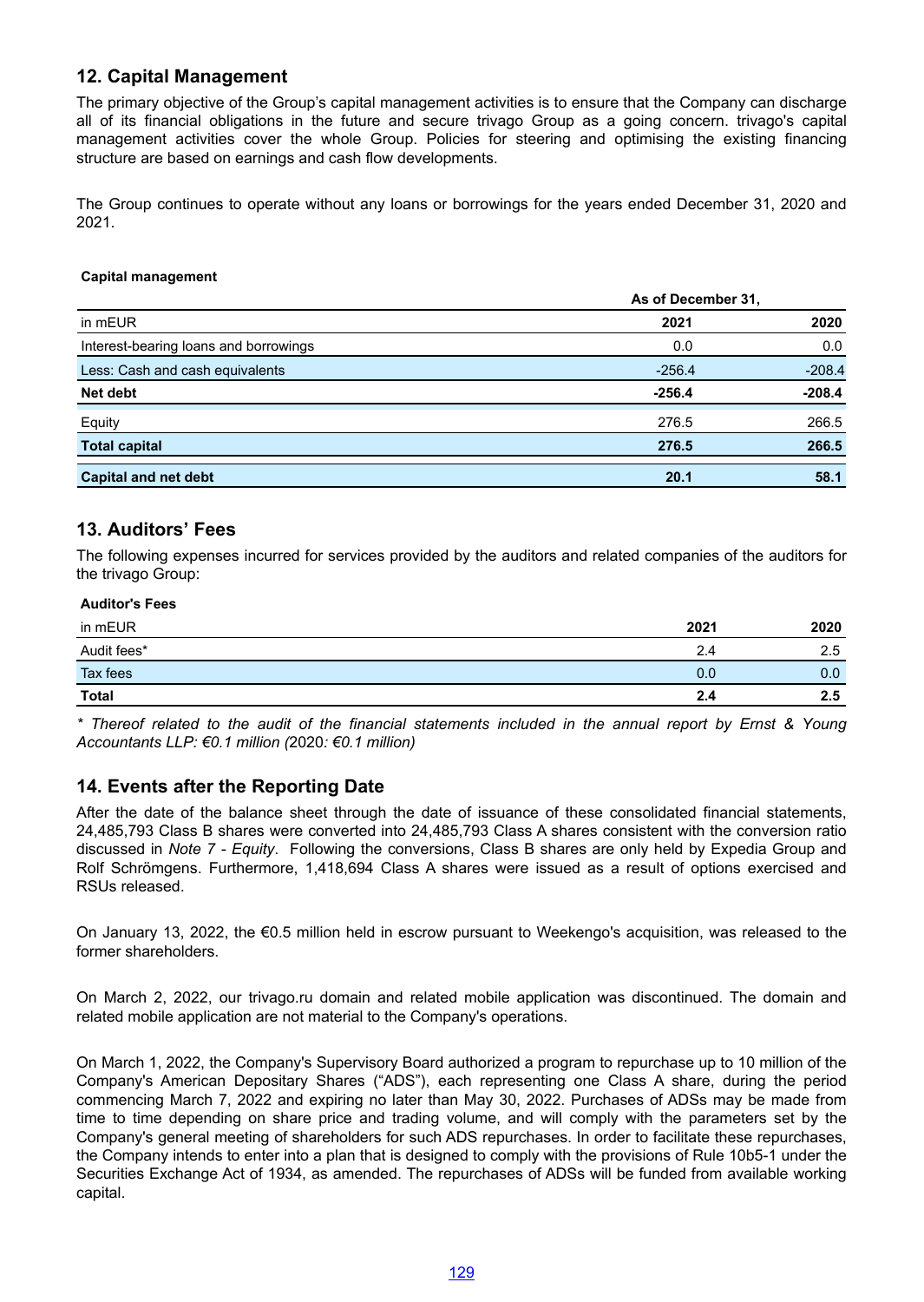On April 28, 2022, we entered into an investment for a 15.5% ownership interest in UBIO Limited for €5.9 million. UBIO Limited is a software company that develops robotic automation technology.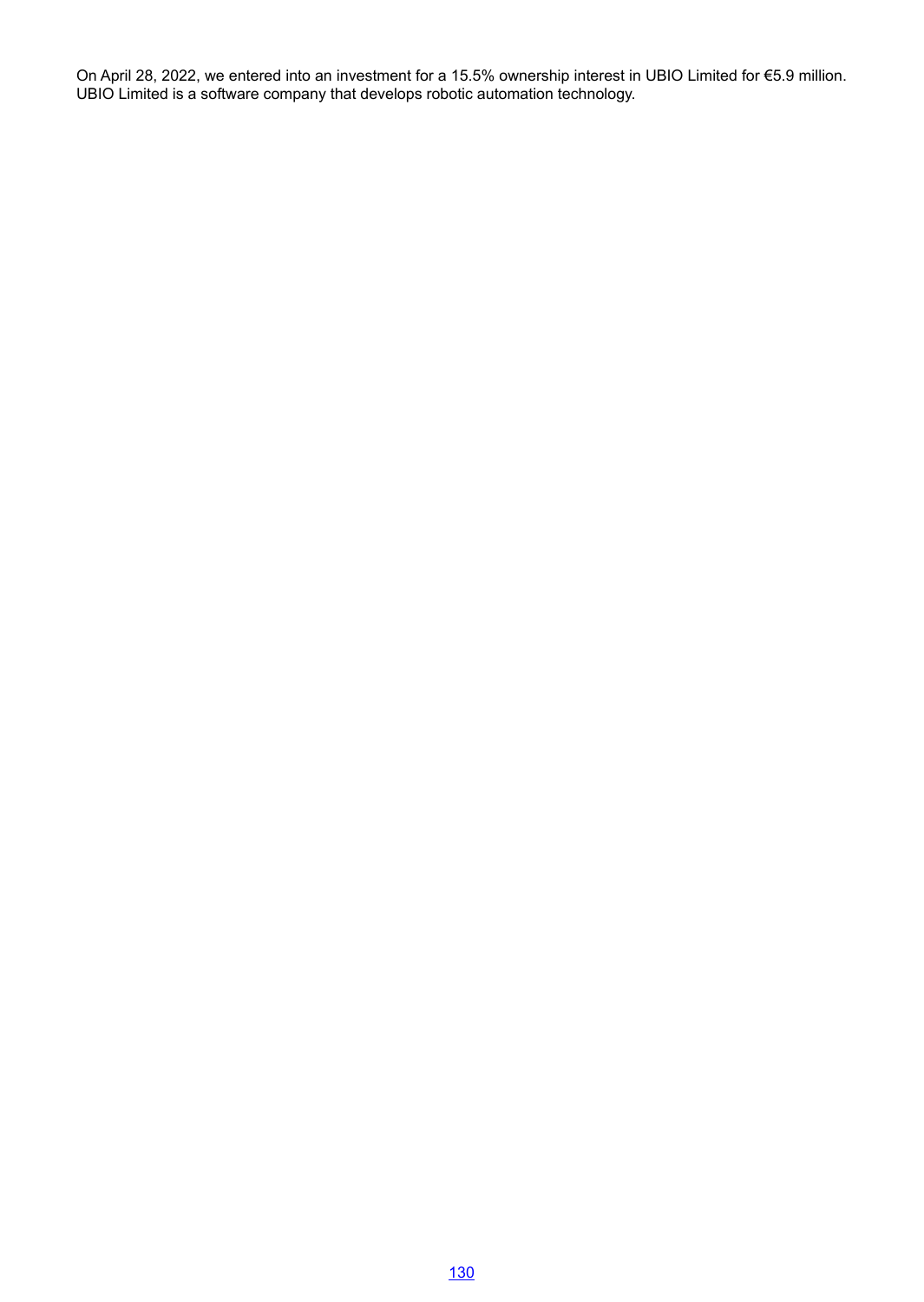**10. trivago N.V. Company Financial Statements as of December 31, 2021**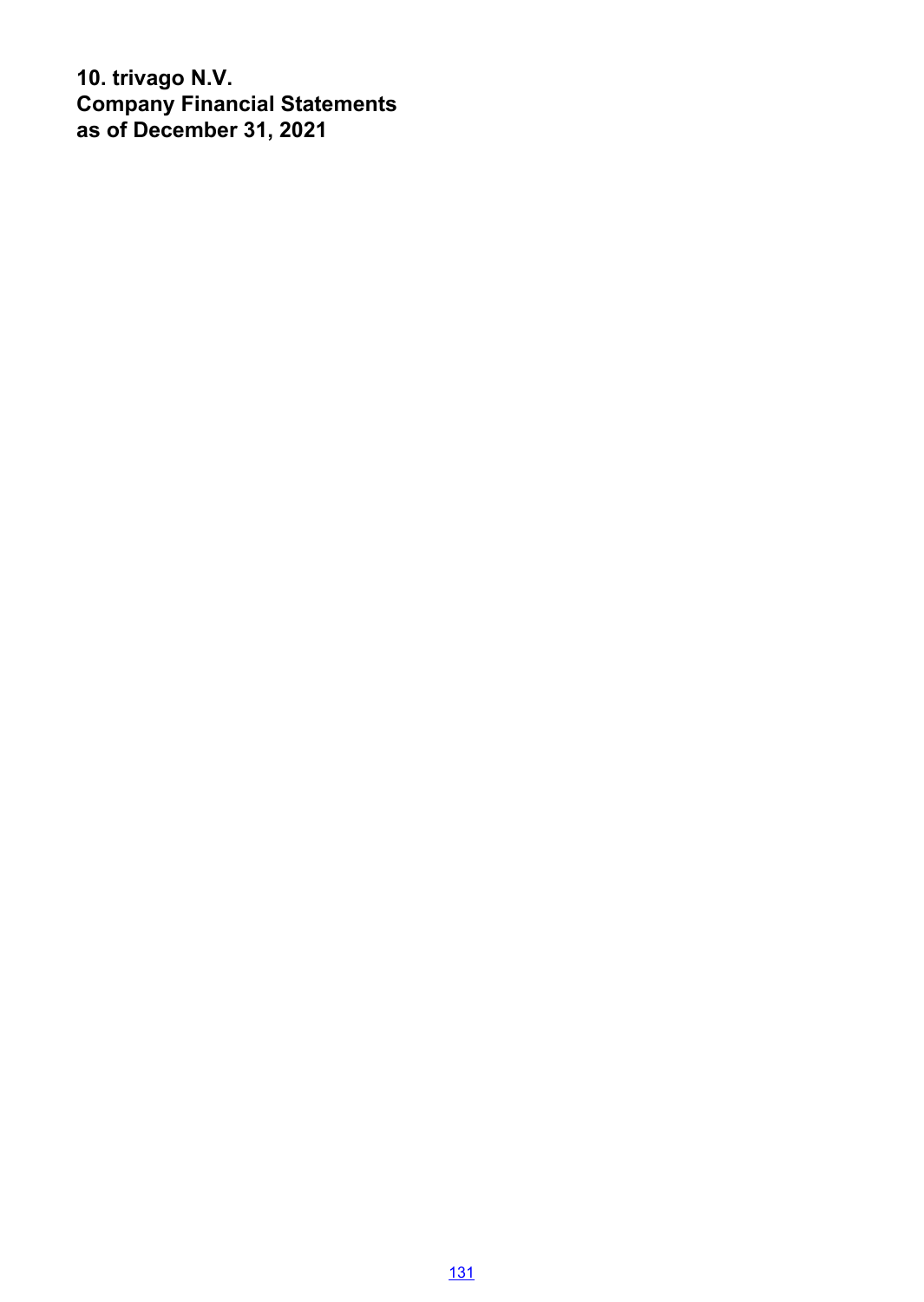# **Table of contents**

| Statement of Profit or Loss            | 133 |
|----------------------------------------|-----|
| <b>Statement of Financial Position</b> | 134 |
| Notes to the Financial Statements      | 135 |
| Other information                      | 144 |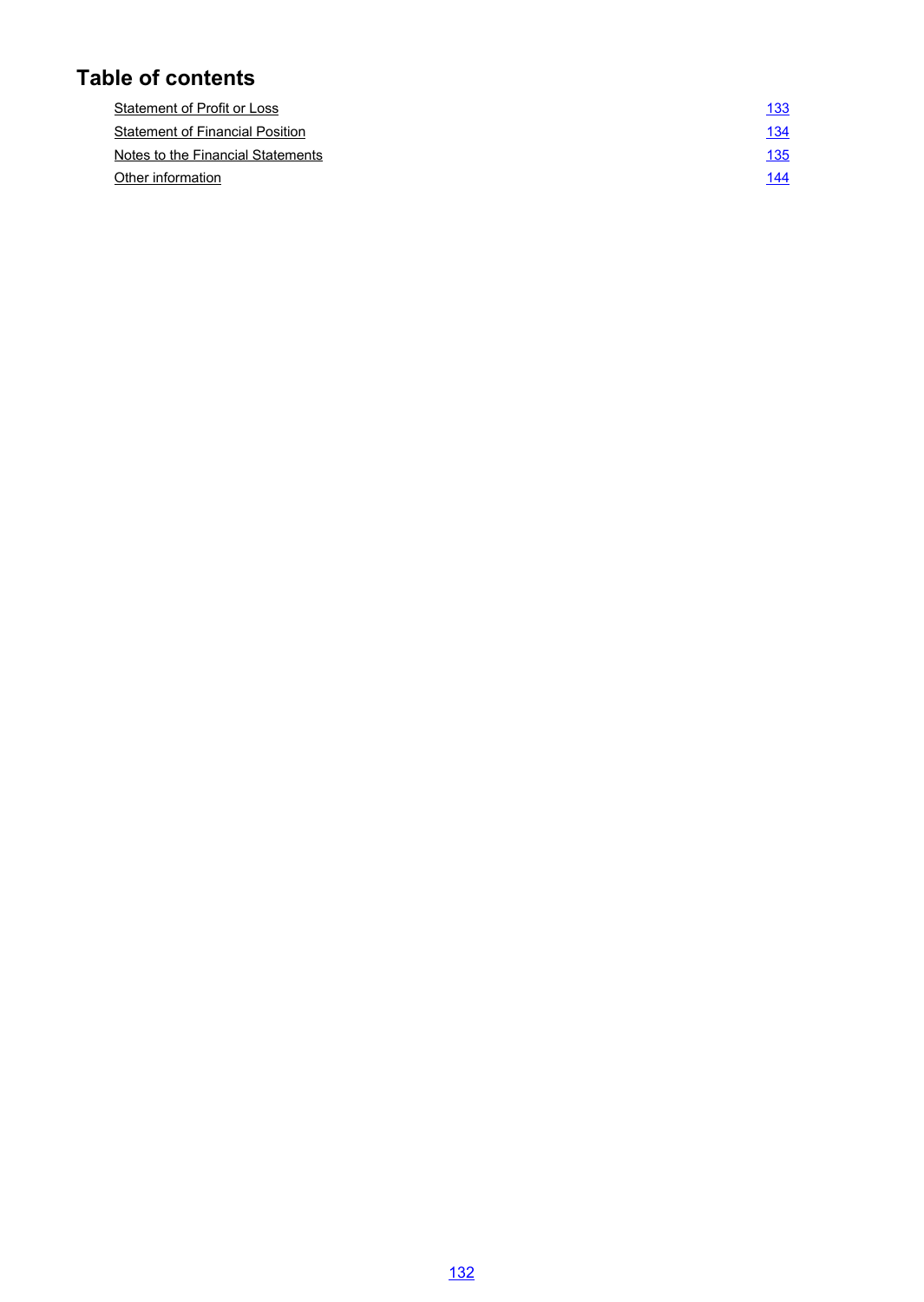# <span id="page-132-0"></span>**trivago N.V. Company Financial Statements Statement of Profit or Loss for the period from January 1, 2021 to December 31, 2021**

| in kEUR                                                | <b>Notes</b> | 2021     | 2020      |
|--------------------------------------------------------|--------------|----------|-----------|
|                                                        |              |          |           |
| Profit/(loss) from affiliated companies after taxation |              | (1,232)  | (74)      |
| Other income and losses after taxation                 |              | (8, 135) | (39,293)  |
| Profit/(loss) for the year after taxation              |              | (9,367)  | (39, 367) |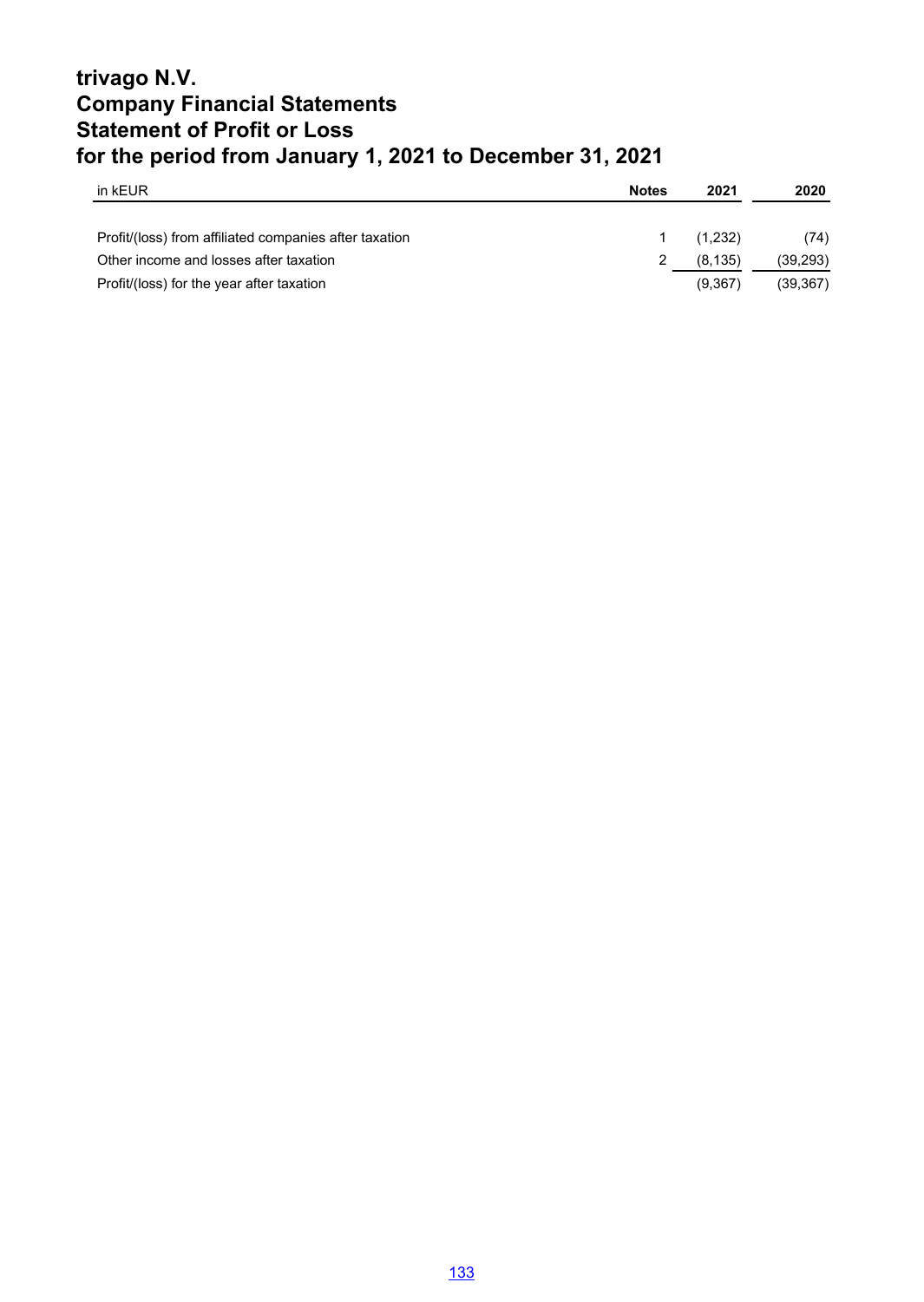# <span id="page-133-0"></span>**trivago N.V. Company Financial Statements Statement of Financial Position before appropriation of results as of December 31, 2021**

| in KEUR                            | <b>Notes</b>            | 2021     | 2020      |
|------------------------------------|-------------------------|----------|-----------|
| <b>Fixed assets</b>                |                         |          |           |
| Intangibles                        |                         |          |           |
| Intangible assets                  | 3                       | 7,508    | 7,246     |
| Goodwill                           | $\sqrt{3}$              | 6,836    | 3,187     |
| Total intangibles                  |                         | 14,344   | 10,433    |
| Tangible fixed assets              | $\overline{\mathbf{4}}$ | 8,770    | 18,586    |
| Right-of-use assets                |                         | 45,804   | 84,002    |
| Financial fixed assets             |                         |          |           |
| Participation in group companies   | 5                       | 9,125    | 3,780     |
| Other long term receivables        | 5                       | 3,337    | 3,977     |
| Deferred tax assets                | $\mathbf 5$             | 10,238   | 11,782    |
| Total financial fixed assets       |                         | 22,700   | 19,539    |
| <b>Non-current assets</b>          |                         | 91,618   | 132,560   |
| Trade receivables                  |                         | 22,902   | 10,235    |
| Trade receivables, related parties |                         | 16,506   | 4,018     |
| Income tax receivables             |                         | 3,509    | 7,737     |
| Other assets                       |                         | 11,854   | 11,900    |
| Short-term investments             |                         |          | 19,448    |
| Cash and cash equivalents          | $\,6\,$                 | 245,719  | 204,277   |
| <b>Current assets</b>              |                         | 300,490  | 257,615   |
| <b>Assets</b>                      |                         | 392,108  | 390,175   |
| Common stock A shares              | $\overline{7}$          | 5,802    | 3,358     |
| Common stock B shares              | $\overline{7}$          | 157,178  | 178,913   |
| Capital reserves                   | 7                       | 116,536  | 117,111   |
| Legal reserves                     | 7                       | 6,325    | 6,475     |
| Profit (loss) for the period       | $\boldsymbol{7}$        | (9, 367) | (39, 367) |
| <b>Total equity</b>                |                         | 276,474  | 266,490   |
| Lease liabilities                  | 8                       | 45,057   | 85,797    |
| Other liabilities                  |                         | 235      | 501       |
| <b>Non-current liabilities</b>     |                         | 45,292   | 86,298    |
| Trade payables                     |                         | 13,997   | 6,990     |
| Income tax liabilities             |                         | 12,604   | 2,955     |
| Lease liabilities                  | 8                       | 2,291    | 7,313     |
| Other liabilities                  | $\boldsymbol{9}$        | 41,450   | 20,129    |
| <b>Current liabilities</b>         |                         | 70,342   | 37,388    |
| <b>Equity and liabilities</b>      |                         | 392,108  | 390,175   |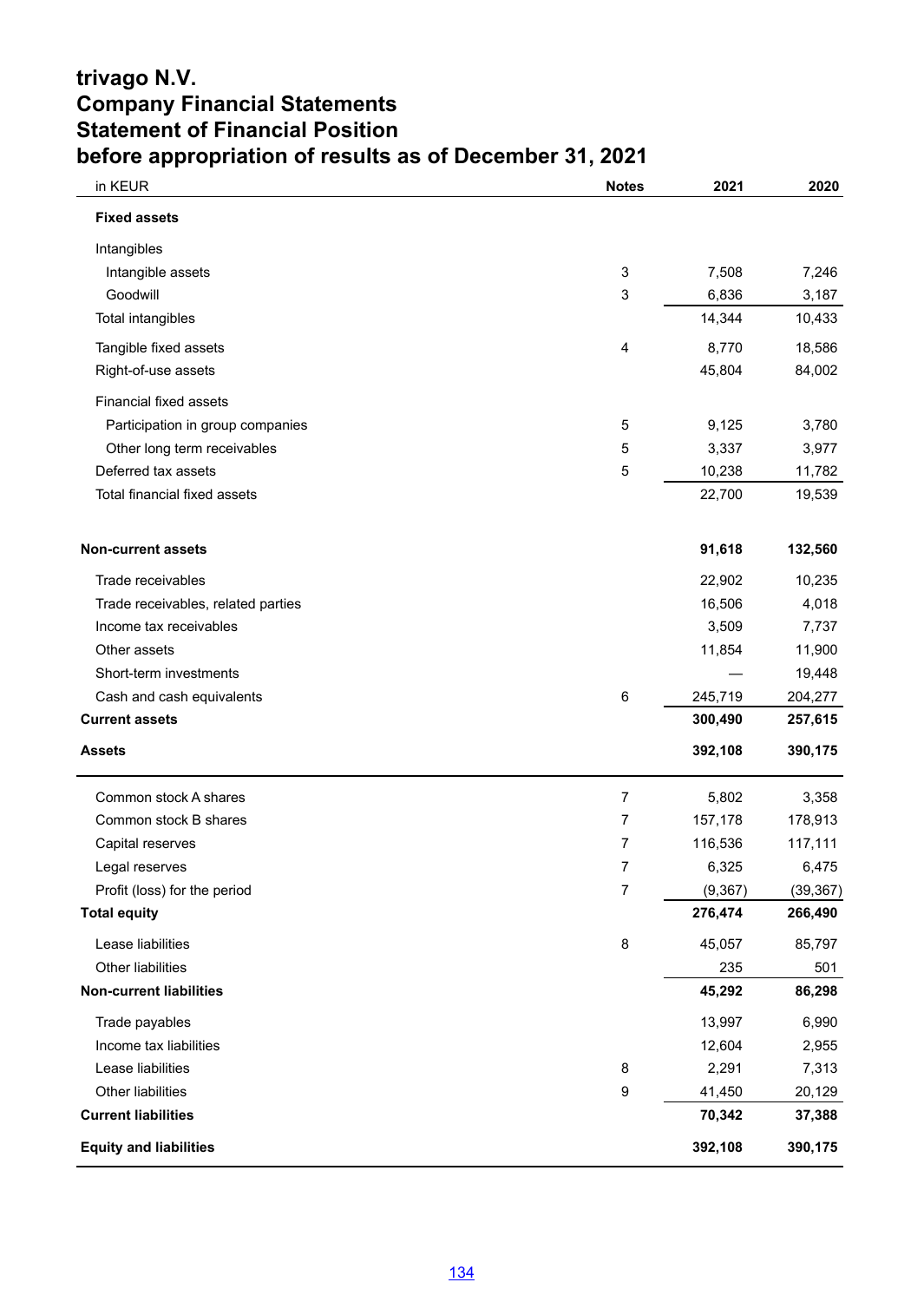# <span id="page-134-0"></span>**Notes to the Company Financial Statements**

# **General information & basis of preparation**

The description of the activities and the structure of trivago N.V ("the Company" or "trivago") as included in the notes to the consolidated financial statements also apply to to the Company Financial Statements.

The financial statements of trivago N.V included in this section are prepared in accordance with Part 9 of Book 2 of the Dutch Civil Code. Section 2:362 (8) of the Dutch Civil Code, allows companies that apply IFRS as endorsed by the European Union in their consolidated financial statements to use the same measurement principles in their company financial statements. The Company has prepared these Company financial statements using this provision.

The accounting policies are described in the Summary of significant accounting policies of the consolidated financial statements and are deemed incorporated and repeated herein by reference.

In the company financial statements we apply section 2:402 of the Dutch Civil Code and will present the abridged statement of profit and loss. This is applied because the company only accounts have been processed in the consolidated financial statements.

In case single balance sheet line items and profit and loss accounts are not further disclosed in the company financial statements, we refer to the disclosure to the consolidated financial statements.

## **Summary of significant accounting policies**

The accounting policies as included in the notes to the consolidated financial statements also apply to the company financial statements.

## **Investment in subsidiaries**

Investments in subsidiaries refers to contractual and non-contractual involvement that exposes an entity to variability of returns from the performance of the other entity. An investment in subsidiaries can be evidenced by, but is not limited to, the holding of equity or debt instruments as well as other forms of involvement such as the provision of funding, liquidity support, credit enhancement and guarantees. It includes the means by which an entity has control or joint control of, or significant influence over, another entity. An entity does not necessarily have an interest in another entity solely because of a typical customer supplier relationship.

Investments in subsidiaries are accounted at equity method.

For an overview of subsidiaries refer to the consolidated financial statements.

## **Expected credit losses**

Expected credit losses on intercompany receivables are eliminated against the intercompany receivables themselves.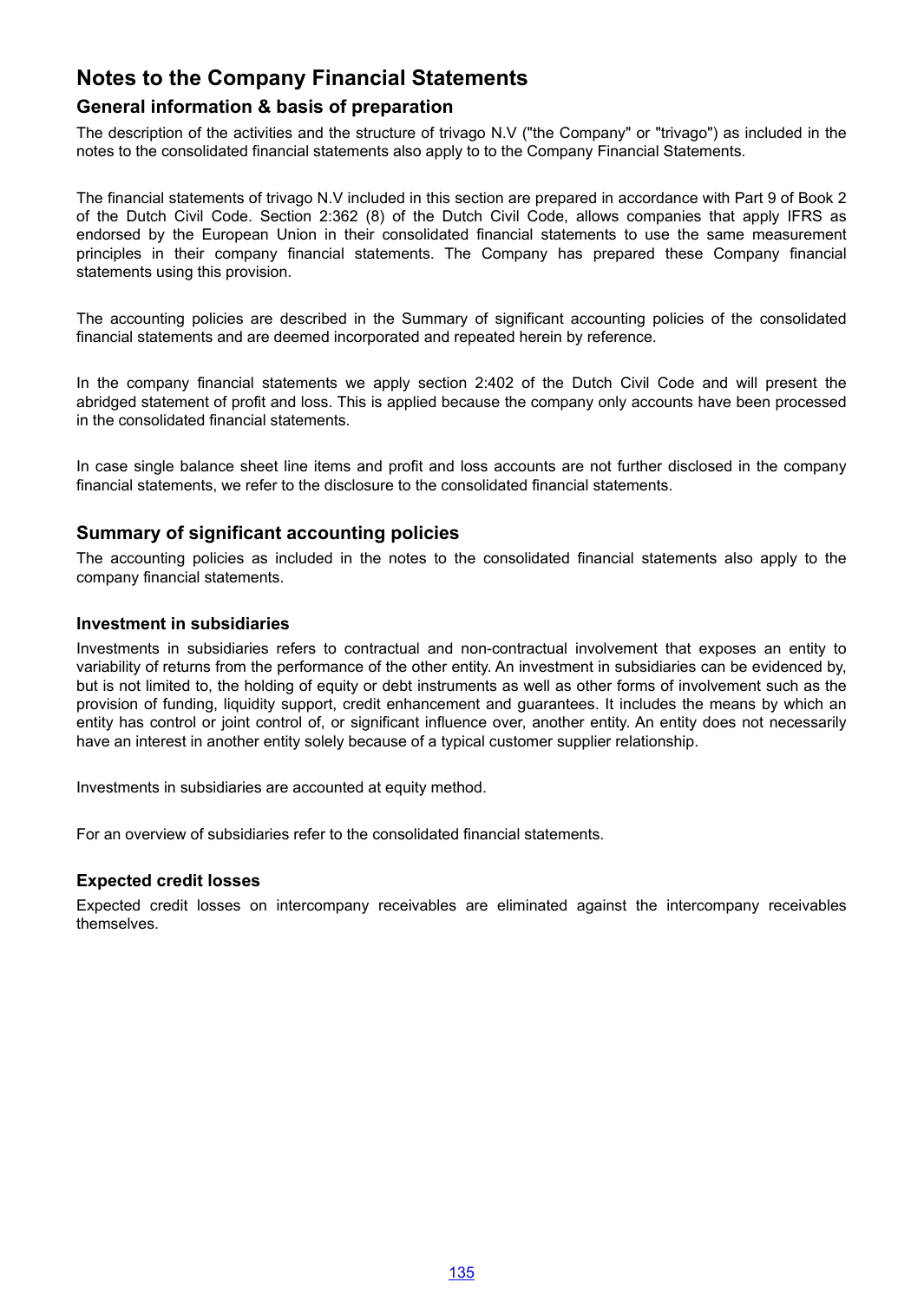# **Notes to the statement of Profit or Loss 1. Profit from affiliated companies after taxation**

The profit in 2021 from affiliated companies is determined as follows:

| in mEUR                                  | total |
|------------------------------------------|-------|
| Profit/(loss) other affiliated companies | (1.2) |
| <b>Total</b>                             | (1.2) |

The profit in 2020 from affiliated companies is determined as follows:

| in mEUR                                  | total |
|------------------------------------------|-------|
| Profit/(loss) other affiliated companies | (0.1) |
| <b>Total</b>                             | (0.1) |

# **2. Other income and losses after taxation**

With regard to company pension plans, trivago N.V. only has defined contribution plans. trivago N.V. pays contributions to publicly or privately administered pension insurance plans on a mandatory, contractual or voluntary basis. There are no other benefit obligations for trivago N.V. after payment of the contributions. The current contribution payments are disclosed as an expenses in the respective year.

The number of employees as of reporting date is included in the consolidated financial statements.

For the remuneration of the members of both the Board of Management and the Supervisory Board, please refer note *11. Related Party Disclosures* in the consolidated financial statements which is deemed incorporated and repeated herein by reference.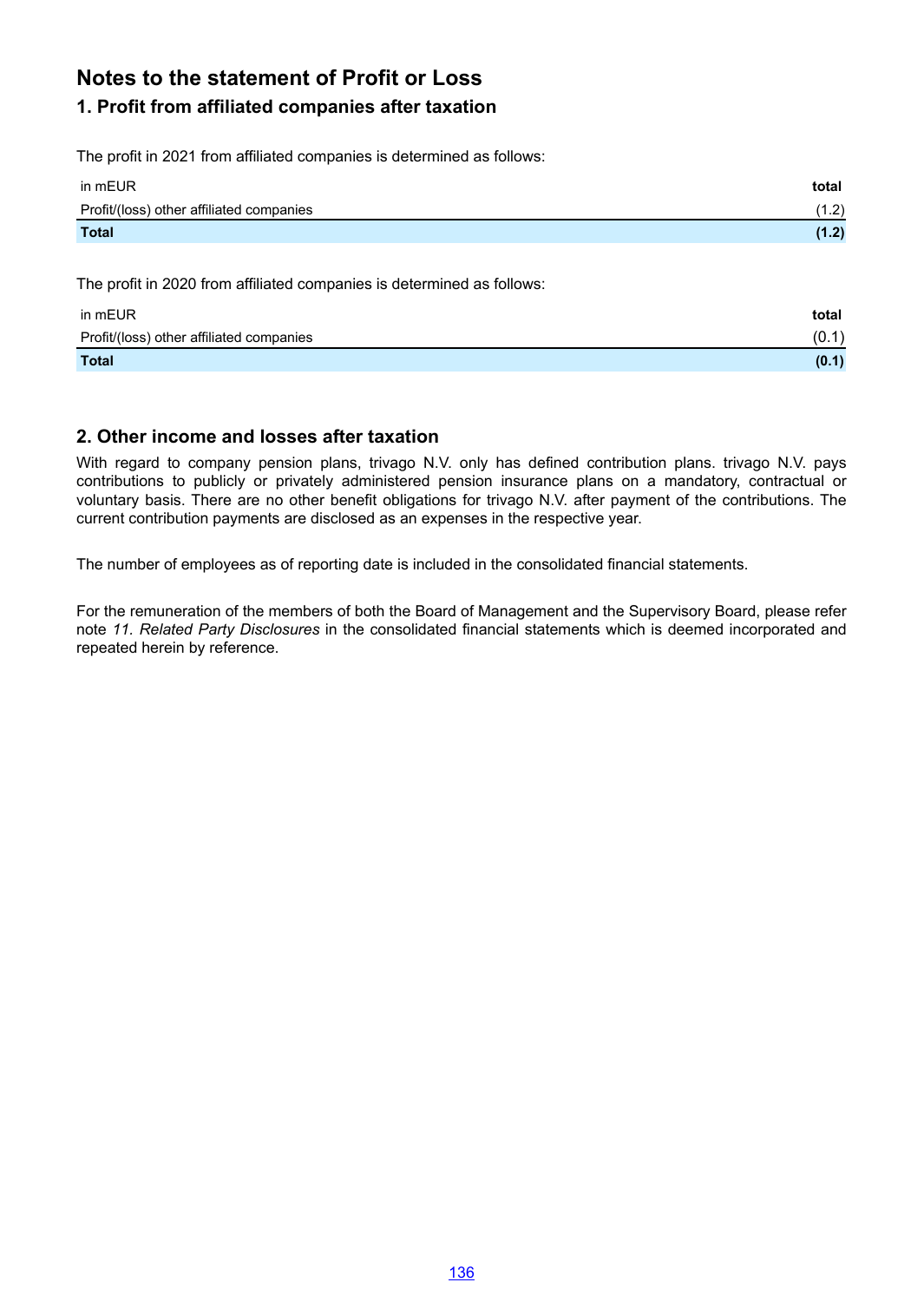# **Notes to the statement of Financial Position**

## **3. Intangible assets**

Disclosures related to the nature of the intangible assets and further information is included in note "5.1 Intangible assets" in the consolidated accounts.

The consolidated goodwill balance is fully comprised of trivago N.V. and further disclosures related to changes in the carrying amount of goodwill during the period is included in note "5.1 Intangible assets" in the consolidated accounts.

| in mEUR                              | <b>Other Intangibles</b>      | Capitalized<br>Software | <b>Total</b> |
|--------------------------------------|-------------------------------|-------------------------|--------------|
| <b>Historical cost</b>               |                               |                         |              |
| As of 01/01/2020                     | 0.5                           | 24.1                    | 24.5         |
| Additions                            | $\overbrace{\phantom{12332}}$ | 4.3                     | 4.3          |
| <b>Disposals</b>                     |                               | (3.7)                   | (3.7)        |
| As of 12/31/2020                     | 0.5                           | 24.7                    | 25.1         |
|                                      |                               |                         |              |
| As of 01/01/2021                     | 0.5                           | 24.7                    | 25.1         |
| Additions                            | 0.7                           | 4.8                     | 5.5          |
| <b>Disposals</b>                     | (0.1)                         |                         | (0.1)        |
| As of 12/31/2021                     | 1.1                           | 29.5                    | 30.5         |
|                                      |                               |                         |              |
| <b>Accumulated depreciation</b>      |                               |                         |              |
| As of 01/01/2020                     | (0.4)                         | (16.1)                  | (16.5)       |
| Additions                            | (0.1)                         | (4.9)                   | (5.0)        |
| <b>Disposals</b>                     |                               | 3.6                     | 3.6          |
| Impairments                          |                               | (0.1)                   | (0.1)        |
| As of 12/31/2020                     | (0.5)                         | (17.5)                  | (18.0)       |
|                                      |                               |                         |              |
| As of 01/01/2021                     | (0.5)                         | (17.5)                  | (18.0)       |
| Addition                             | (0.1)                         | (5.0)                   | (5.1)        |
| <b>Disposals</b>                     |                               |                         |              |
| Impairments                          |                               |                         |              |
| As of 12/31/2021                     | (0.6)                         | (22.5)                  | (23.1)       |
|                                      |                               |                         |              |
| Net carrying amount as of 1/1/2020   | 0.1                           | 8.0                     | 8.1          |
| Net carrying amount as of 31/12/2020 |                               | 7.2                     | 7.2          |
| Net carrying amount as of 31/12/2021 | 0.5                           | 7.0                     | 7.5          |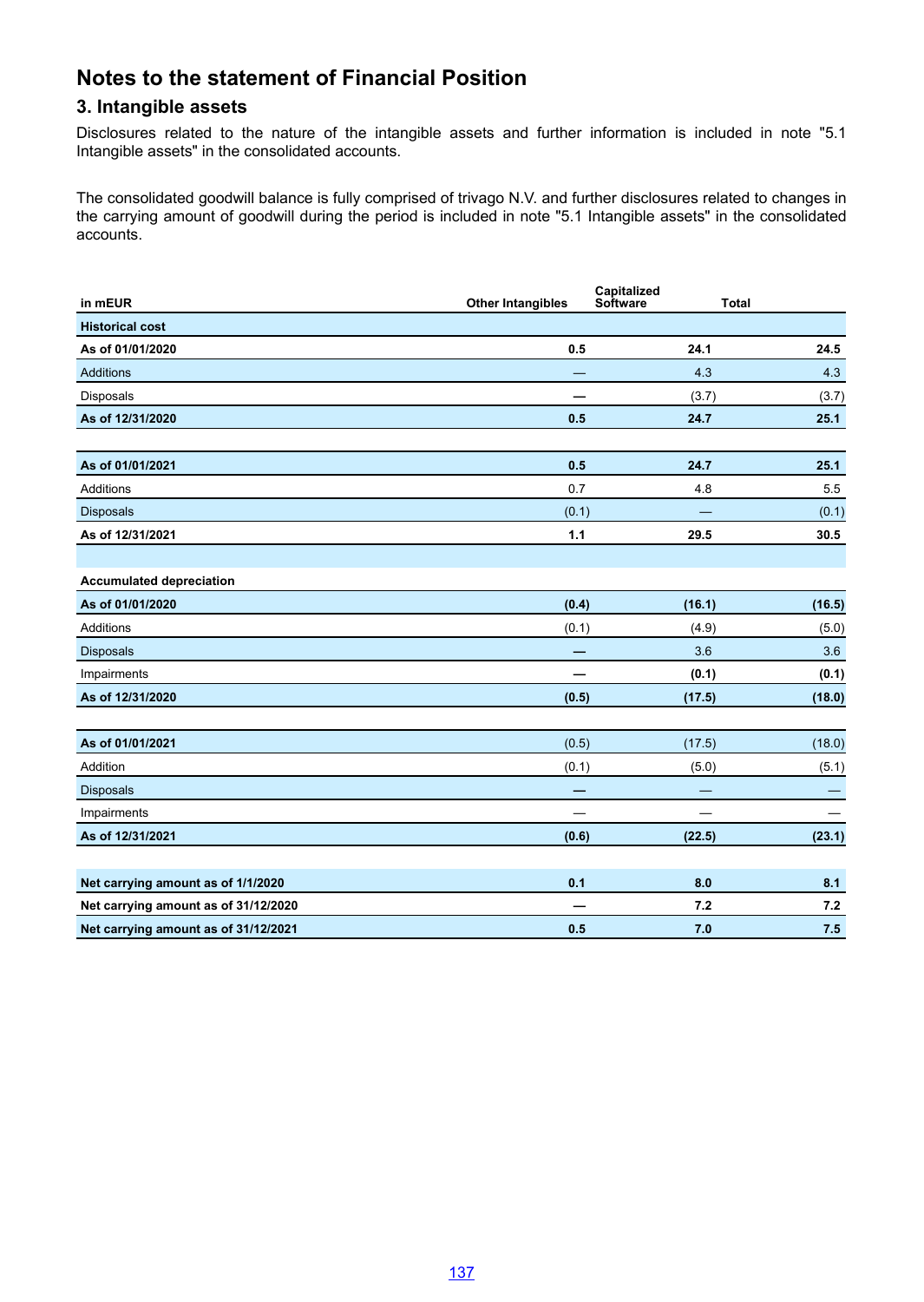# **4. Property, plant and equipment**

Disclosures related to the nature of the intangible assets and further information is included in note '5.2 Property, plant and equipment' in the consolidated accounts.

| in mEUR                                 | Computer<br>equipment | <b>Furniture and</b><br>fixtures | Office<br>equipment      | Leasehold<br>improvements | <b>Construction</b><br>in progress | <b>Total</b> |
|-----------------------------------------|-----------------------|----------------------------------|--------------------------|---------------------------|------------------------------------|--------------|
| <b>Historical cost</b>                  |                       |                                  |                          |                           |                                    |              |
| As of 01/01/2020                        | 17.1                  | 5.2                              | 0.5                      | 16.7                      | 0.1                                | 39.6         |
| <b>Additions</b>                        | 1.0                   |                                  |                          | 0.1                       |                                    | 1.1          |
| <b>Disposals</b>                        | (1.4)                 | (2.1)                            |                          | (0.4)                     |                                    | (3.9)        |
| <b>Transfers</b>                        | 0.1                   | 2.3                              | (0.5)                    | (1.8)                     | (0.1)                              |              |
| As of 12/31/2020                        | 16.8                  | 5.4                              | -                        | 14.6                      |                                    | 36.8         |
|                                         |                       |                                  |                          |                           |                                    |              |
| As of 01/01/2021                        | 16.8                  | 5.4                              | —                        | 14.6                      | —                                  | 36.8         |
| <b>Additions</b>                        | 0.5                   | 0.1                              |                          | 0.0                       |                                    | 0.6          |
| Disposals                               | (1.6)                 | (2.5)                            |                          | (8.0)                     |                                    | (12.1)       |
| <b>Transfers</b>                        | 0.0                   | 0.0                              |                          |                           |                                    | 0.0          |
| As of 12/31/2021                        | 15.7                  | 3.0                              |                          | 6.6                       |                                    | 25.3         |
|                                         |                       |                                  |                          |                           |                                    |              |
|                                         |                       |                                  |                          |                           |                                    |              |
| <b>Accumulated depreciation</b>         |                       |                                  |                          |                           |                                    |              |
| As of 01/01/2020                        | (12.4)                | (3.2)                            | (0.6)                    | (1.3)                     |                                    | (17.5)       |
| <b>Additions</b>                        | (2.7)                 | (0.6)                            |                          | (0.9)                     |                                    | (4.2)        |
| Disposals                               | 1.3                   | 2.0                              | $\overline{\phantom{0}}$ | 0.2                       |                                    | 3.5          |
| <b>Transfers</b>                        |                       | (0.9)                            | 0.6                      | 0.3                       |                                    |              |
| As of 12/31/2020                        | (13.8)                | (2.7)                            |                          | (1.7)                     |                                    | (18.2)       |
|                                         |                       |                                  |                          |                           |                                    |              |
| As of 01/01/2021                        | (13.8)                | (2.7)                            | —                        | (1.7)                     | -                                  | (18.2)       |
| <b>Additions</b>                        | (1.7)                 | (0.5)                            |                          | (0.4)                     |                                    | (2.6)        |
| Disposals                               | 1.6                   | 1.7                              |                          | 1.0                       |                                    | 4.3          |
| <b>Transfers</b>                        | 0.0                   | 0.0                              | —                        |                           |                                    | 0.0          |
| As of 12/31/2021                        | (13.9)                | (1.5)                            |                          | (1.1)                     |                                    | (16.5)       |
|                                         |                       |                                  |                          |                           |                                    |              |
| Net carrying amount as of<br>01/01/2020 | 4.7                   | 2.0                              | (0.1)                    | 15.4                      | 0.1                                | 22.1         |
| Net carrying amount as of<br>12/31/2020 | 3.0                   | 2.7                              |                          | 12.9                      |                                    | 18.6         |
| Net carrying amount as of<br>12/31/2021 | 1.8                   | 1.5                              |                          | 5.5                       |                                    | 8.8          |

We record property and equipment at cost, net of accumulated depreciation and impairment. We compute depreciation using the straight-line method over the estimated useful lives of the assets, which is generally three to five years for computer equipment and furniture and other equipment. We depreciate leasehold improvement using the straight-line method, over the shorter of the estimated useful life of the improvement or the remaining term of the lease.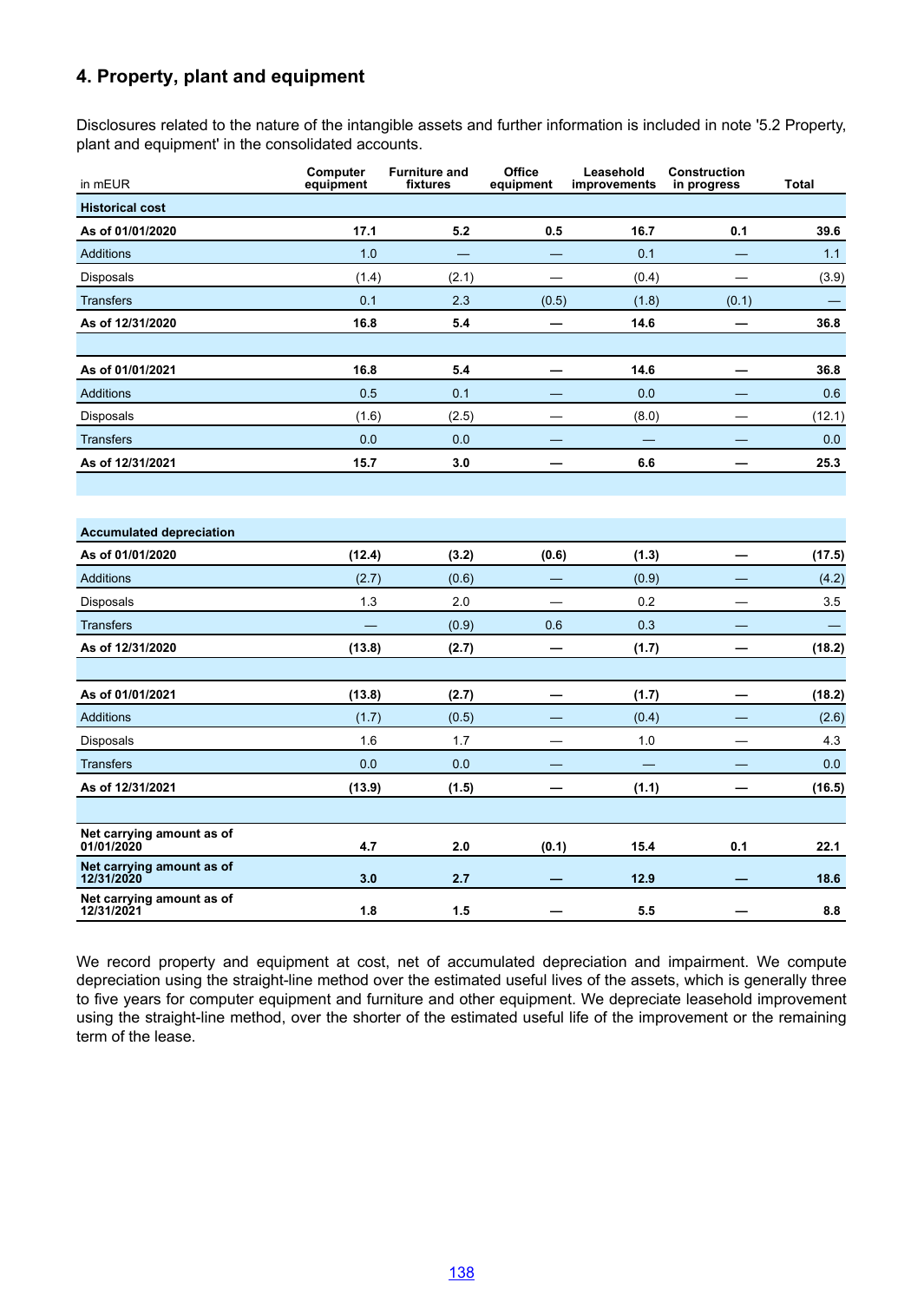# **5. Financial fixed assets**

As of December 31, 2021 trivago holds the following direct and indirect participating interests in subsidiaries:

| Name, location                             |                      | Interest in % |
|--------------------------------------------|----------------------|---------------|
| <b>Fully consolidated</b>                  |                      |               |
| base7booking.com S.à.r.l. (in liquidation) | Switzerland          | 100 %         |
| base7Germany GmbH                          | Germany              | 100 %         |
| Stichting trivago Warehousing              | The Netherlands      | 100 %         |
| TGO (Thailand) Ltd.                        | Thailand             | 100 %         |
| trivago Hong Kong Ltd.                     | Hong Kong            | 100 %         |
| trivago Hotel Relations GmbH               | Germany              | 100 %         |
| Trivago Hotel Relations Spain S.L.U        | Spain                | 100 %         |
| trivago Service B.V.                       | The Netherlands      | 100 %         |
| trivago Services US LLC                    | <b>United States</b> | 100 %         |
| weekengo GmbH                              | Germany              | 100 %         |

trivago Group acquired 100% of weekengo GmbH on January 12, 2021. Refer to *Note 9.2 Business Combinations* in the consolidated financial statements.

For all consolidated subsidiaries trivago operates and controls all of the business and affairs of the subsidiary and its respective subsidiaries.

| Investments in subsidiaries                  |       |
|----------------------------------------------|-------|
| in mEUR                                      |       |
|                                              |       |
| <b>Opening balance 1 January 2020</b>        | 5.0   |
| Capital transactions                         | (1.1) |
| Results from subsidiaries                    | (0.1) |
| Investments, ending balance 31 December 2020 | 3.8   |
|                                              |       |
| <b>Opening balance 1 January 2021</b>        | 3.8   |
| Capital transactions                         | 6.5   |
| Results from subsidiaries                    | (1.2) |
| Investments, ending balance 31 December 2021 | 9.1   |
| Other long term receivables                  |       |
| in mEUR                                      |       |
| Opening balance January 1, 2020:             | 9.5   |
| Decrease various                             | (5.5) |
| Balance as of December 31, 2020:             | 4.0   |
|                                              |       |
| Opening balance January 1, 2021:             | 4.0   |
| Decrease various                             | (0.7) |

**Balance as of December 31, 2021: 3.3** 

For the year ended December 31, 2021, there was no impairment charges, revaluations or depreciation charges related to investments in subsidiaries. Accumulated impairment charges related to investments in subsidiaries totaled 1.1 mEUR and no accumulated revaluations or depreciation charges related to investments in subsidiaries.

For the year ended December 31, 2020, there was a 1.1 mEUR impairment charge relating to the participating interest in myhotelshop.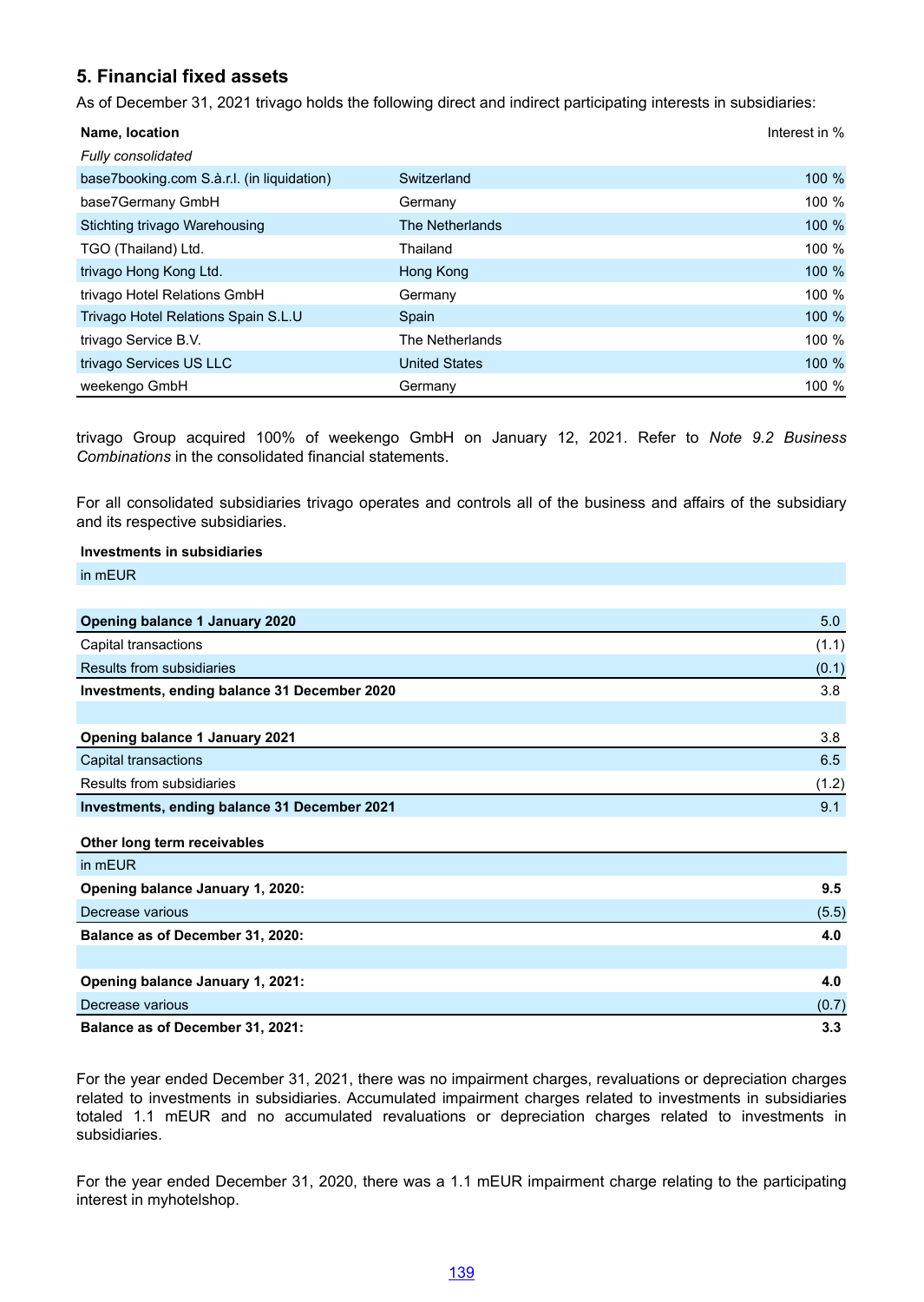| <b>Deferred Tax Asset</b>        |       |
|----------------------------------|-------|
| in mEUR                          |       |
| Opening balance January 1, 2020: | 3.3   |
| Additions/(Reductions)           | 8.5   |
| Balance as of December 31, 2020: | 11.8  |
|                                  |       |
| Opening balance January 1, 2021: | 11.8  |
| Additions/(Reductions)           | (1.6) |
| Balance as of December 31, 2021: | 10.2  |

## **6. Cash and cash equivalents**

| in mEUR                   | As of December 31, | As of December 31, |
|---------------------------|--------------------|--------------------|
|                           | 2021               | 2020               |
| Cash at banks and on hand | 245.7              | 204.3              |
| Total                     | 245.7              | 204.3              |

The development and application of cash and cash equivalents is stated in the consolidated statement of cash flows. All cash at banks and on hand is available for immediate use by the group, without any restrictions.

## **7. Equity**

|                                              | <b>Issued</b><br>capital | Capital<br>reserves | Legal<br>reserves | Unappropriated<br>results | <b>Retained</b><br>earnings | <b>Total</b><br>equity |
|----------------------------------------------|--------------------------|---------------------|-------------------|---------------------------|-----------------------------|------------------------|
| <b>January 1, 2020</b>                       | 184,062                  | 117,749             | 6,640             | 19,675                    | (38, 074)                   | 290,052                |
| Appropriation of prior year's result         |                          |                     |                   | (19,675.0)                | 19,675                      |                        |
| Other comprehensive income (net of tax)      |                          | (58)                |                   |                           |                             | (58)                   |
| Share-based compensation expense NV<br>level |                          | 15,776              |                   |                           |                             | 15,776                 |
| <b>Conversion of Class B shares</b>          | (1,890)                  | 1,890               |                   |                           |                             |                        |
| Issued capital, options exercised            | 99                       | (12)                |                   |                           |                             | 87                     |
| Transfer of reserves to legal reserve        |                          | 165                 | (165)             |                           |                             |                        |
| Net profit (loss)                            |                          |                     |                   | (39, 367.0)               |                             | (39, 367)              |
| <b>December 31, 2020</b>                     | 182,271                  | 135,510             | 6,475             | (39, 367.0)               | (18, 399)                   | 266,490                |
|                                              |                          |                     |                   |                           |                             |                        |
| <b>January 1, 2021</b>                       | 182,271                  | 135,510             | 6,475             | (39, 367.0)               | (18, 399)                   | 266,490                |
| Appropriation of prior year's result         |                          |                     |                   | 39,367.0                  | (39, 367)                   |                        |
| Other comprehensive income (net of tax)      |                          | 32                  |                   |                           |                             | 32                     |
| Share-based compensation expense NV<br>level |                          | 18,049              |                   |                           |                             | 18,049                 |
| Conversion of Class B shares                 | (19, 561)                | 19,561              |                   |                           |                             |                        |
| Issued capital, options exercised            | 270                      | 1,000               |                   |                           |                             | 1,270                  |
| Transfer of reserves to legal reserve        |                          | 150                 | (150)             |                           |                             |                        |
| Net profit (loss)                            |                          |                     |                   | (9,367.0)                 |                             | (9, 367)               |
| <b>December 31, 2021</b>                     | 162,980                  | 174.302             | 6,325             | (9, 367.0)                | (57, 766)                   | 276,474                |

## **Capital stock**

As of December 31, 2021, we had ADSs representing 96,704,815 Class A shares outstanding, 261,008,088 Class B shares outstanding.

As of December 31, 2020, we had ADSs representing 55,967,976 Class A shares outstanding, 298,187,967 Class B shares outstanding.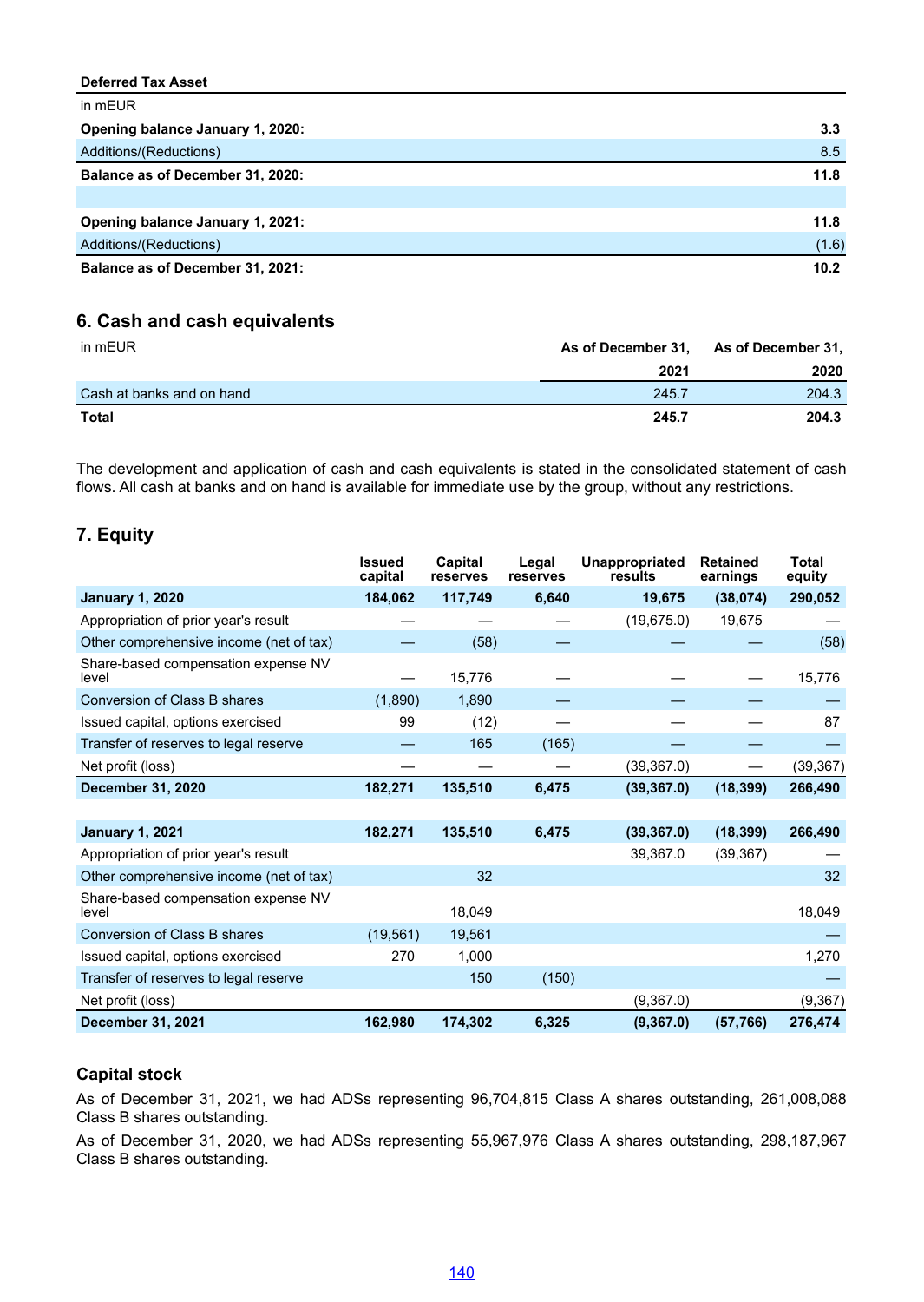Class A and Class B common stock has a par value of €0.06 and €0.60, respectively. The holder of our Class B shares, ELPS and Founders, are entitled to ten votes per share, and holders of our Class A shares are entitled to one vote per share. All other terms and preferences of Class A and Class B common stock are the same.

## **Legal reserves**

A legal reserve is included for internally developed capitalized software which is included in trivago N.V. as December 31, 2021.

## **Income for the period**

An unappropriated income/(loss) of (39.4) mEUR and (9.4) mEUR exists for the year ended December 31, 2020 and December 31, 2021, respectively.

We plan to add our income/(loss) for the year to retained earnings.

## **8. Leases**

Set out below are the carrying amounts of lease liabilities and the movements during the period:

| in mEUR                        | <b>Year ended December</b><br>31, 2021 | <b>Year ended December</b><br>31, 2020 |
|--------------------------------|----------------------------------------|----------------------------------------|
| Balance, beginning of year     | 93.1                                   | 96.1                                   |
| Additions                      |                                        | 0.0                                    |
| Derecognitions and other items | (37.0)                                 | $-1.6$                                 |
| Accretion of interest          | 1.8                                    | 3.6                                    |
| Payments                       | (10.6)                                 | $-5.1$                                 |
| Balance, end of year           | 47.3                                   | 93.1                                   |
| Of which:                      |                                        |                                        |
| Current                        | 2.3                                    | 7.3                                    |
| Non-current                    | 45.1                                   | 85.8                                   |

## **9. Other liabilities**

Other liabilities in the amount of 41.5 mEUR (2020: 20.1 mEUR consist of both financial liabilities and nonfinancial liabilities and are specified in the table below.

Presented within the other for the period ended December 31, 2021 in the other financial liabilities table below, the balance mainly includes the penalty of €28.5 million and the estimated amounts to cover the ACCC's costs arising from the proceeding described in Note *9. Commitments and Contingencies* within the consolidated financial statements.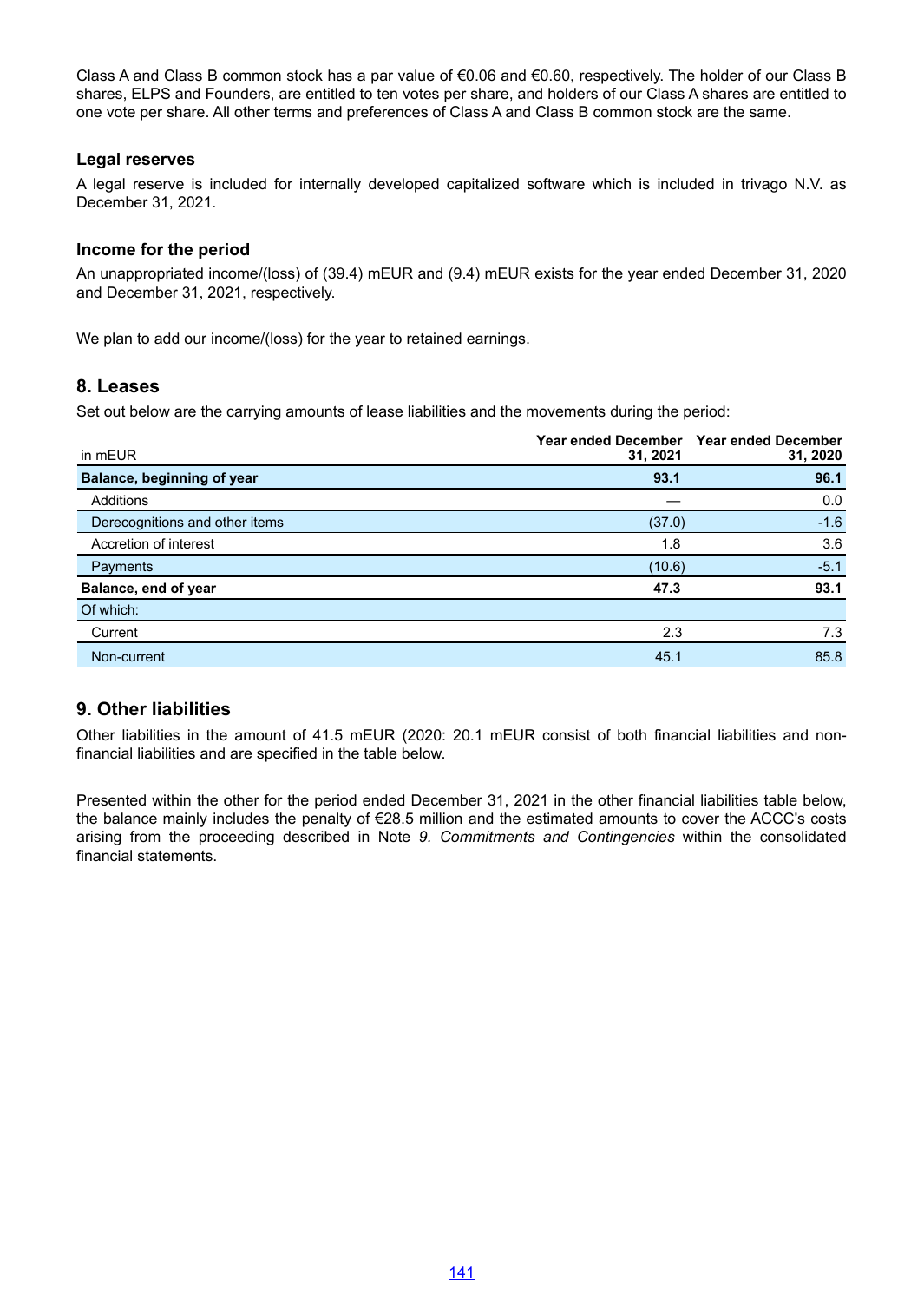### **Other financial liabilities**

|                          | 2021           | 2020           |
|--------------------------|----------------|----------------|
| in mEUR                  | <b>Current</b> | <b>Current</b> |
| Deposit                  | 0.7            | 0.5            |
| Liabilities to employees | 1.1            | 0.7            |
| Invoices to be received  | 3.0            | 2.5            |
| Other                    | 30.0           | 0.3            |
| <b>Total</b>             | 34.8           | 4.0            |

#### **Other non-financial liabilities**

|                                | 2021           | 2020           |
|--------------------------------|----------------|----------------|
| in mEUR                        | <b>Current</b> | <b>Current</b> |
| Deferred income                | 2.2            | 2.8            |
| Other taxes liabilities        | 3.3            | 2.5            |
| Liabilities to employees       | 1.1            | 1.2            |
| Other                          | 0.1            | 9.6            |
| <b>Total</b>                   | 6.7            | 16.1           |
|                                |                |                |
| <b>Total other liabilities</b> | 41.5           | 20.1           |

## **10. Auditors' Fees**

For the auditors' fees for the year refer to the consolidated financial statements.

# **11. Events after reporting date10. Events after the reporting date**

For the events after the reporting date refer to the consolidated financial statements.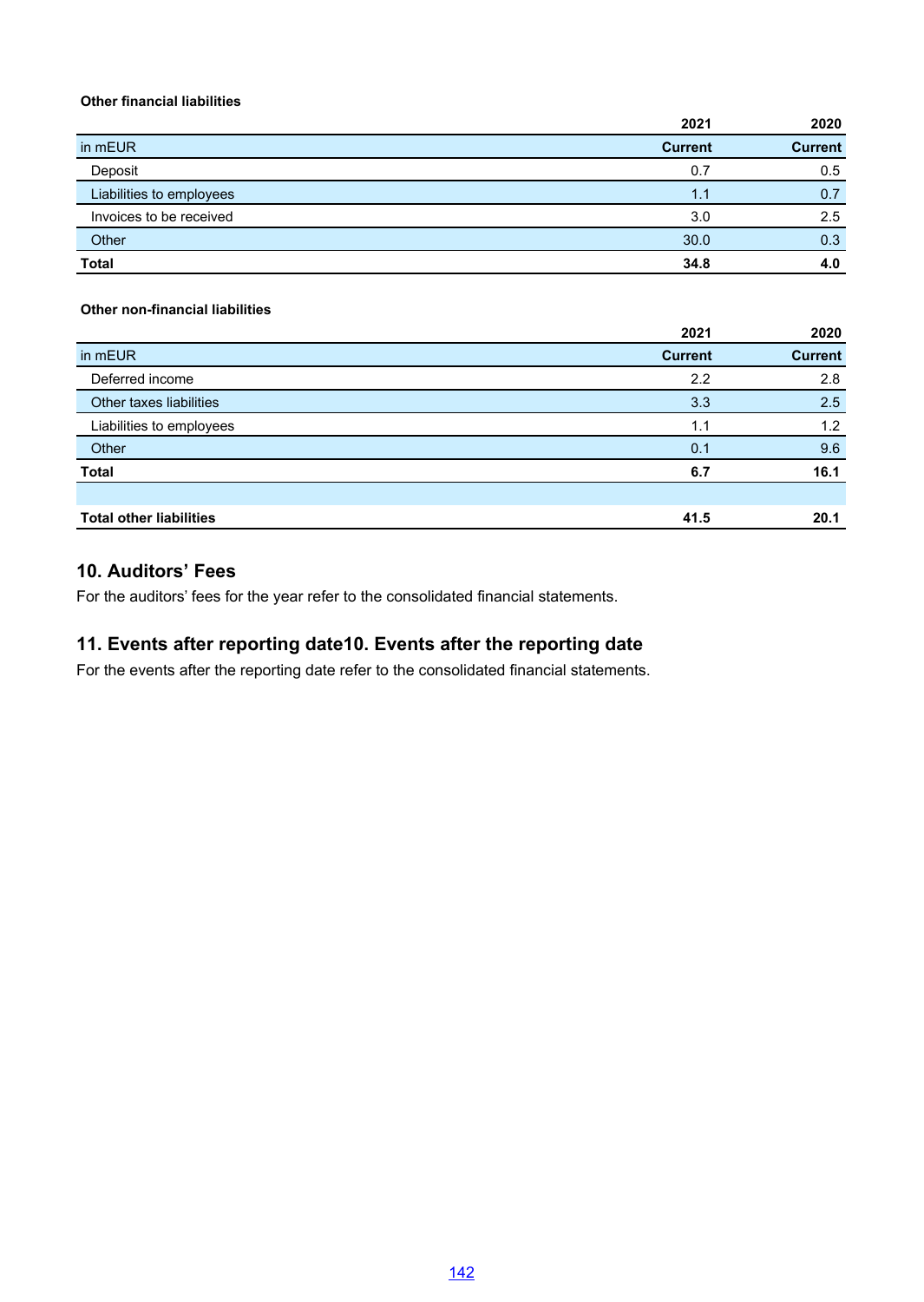*Signature page to the Dutch statutory board report and financial statements of trivago N.V. for the fiscal year ended 31 December 2021.* 

*Düsseldorf, Germany May 24, 2022.*

*Management Board*

/s/ A.P. Hefer /s/ M. Tillmann *Supervisory Board* /s/ R. Dzielak /s/ E. Hart /s/ L.N. Östberg /s/ P.M. Kern

/s/ M. De Schepper /s/ Mankodi

/s/ J. Breidenbach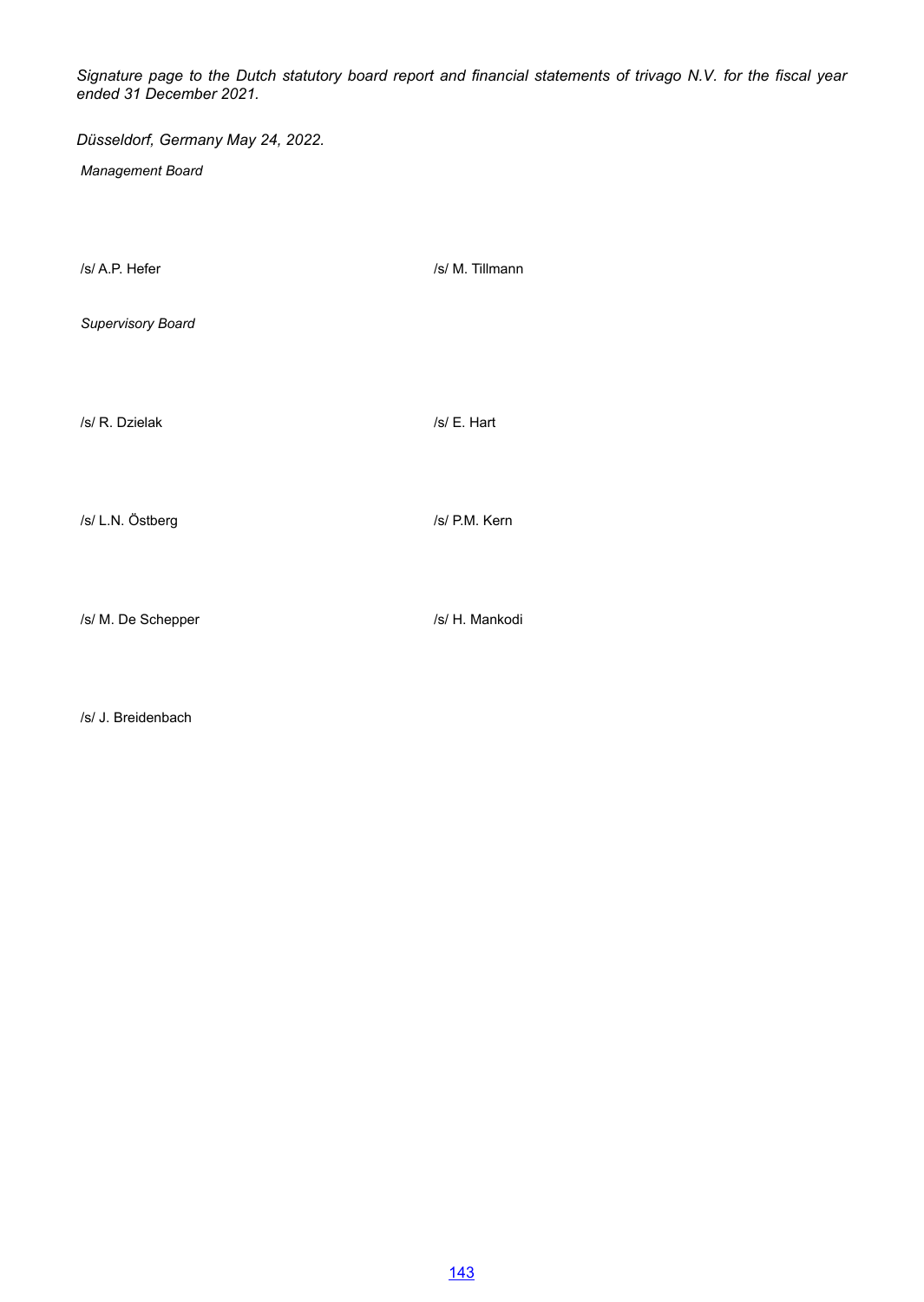# <span id="page-143-0"></span>**11. Other Information**

## *11.1. Profit appropriation*

Under the Articles, subject to applicable law, the profits shown in the Company's annual accounts in respect of any fiscal year shall be appropriated as follows, and in the following order of priority:

a. subject to the approval of the Supervisory Board, the Management Board shall determine which part of the profits shall be added to the Company's reserves; and

b. any remaining profits shall be at the disposal of the General Meeting for distribution on the class A shares and the class B shares as if they are shares of the same class.

We plan to add our income to retained earnings.

## *11.2. Special rights of control under the Articles*

As indicated in section 7 of the financial statements, the authorized share capital of the Company includes and the Company has issued class B shares, which are not listed and carry ten votes in the General Meeting each, whereas a class A shares (represented by the Nasdaq listed American Depositary Shares) carry only one vote in the General Meeting each. As at December 31, 2021, majority of class B shares were held by ELPS and the minority of class B shares was held by the founders.

As of December 31, 2021, Expedia Group's ownership interest and voting interest in trivago N.V. is 58.3% and 76.9%, respectively, and the Founders had an ownership interest and voting interest of 14.8% and 19.5%, respectively.

Other than the class B shares, the Articles do not grant any party special rights of control (*zeggenschap*) in respect of the Company.

## *11.3. Non-voting shares and shares carrying limited economic entitlement*

Not applicable. The Company has not issued non-voting shares and all class A shares and all class B shares rank *pari passu* in respect of their economic entitlements.

## *11.4. Other establishments*

The Company does not have any other establishments in addition to the Company's offices in Düsseldorf, Germany.

## **12. Independent Auditor's Report**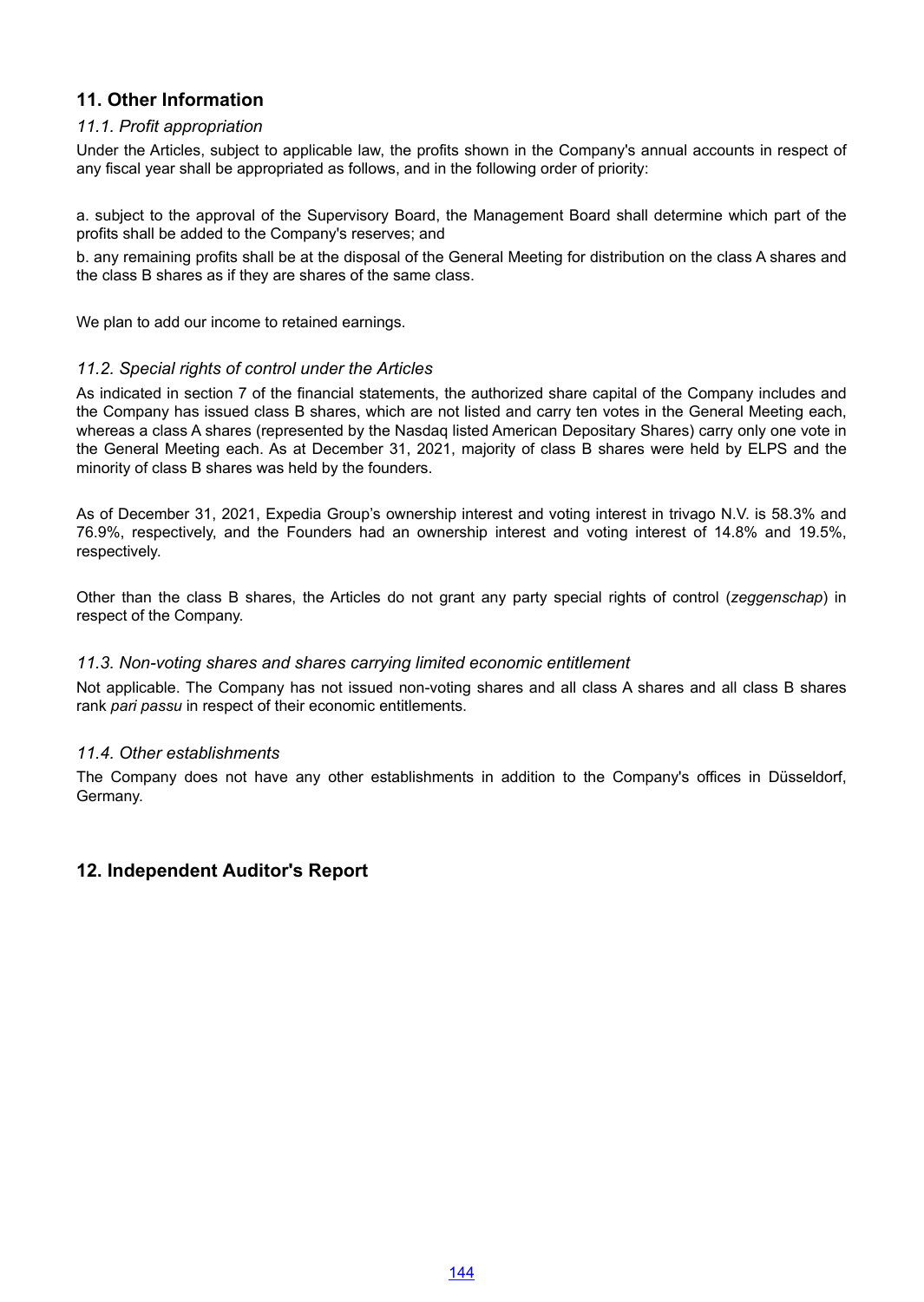

# **Independent auditor's report**

To: the shareholders and supervisory board of trivago N.V.

# **Report on the audit of the financial statements 2021 included in the annual report**

### Our opinion

We have audited the financial statements 2021 of trivago N.V. based in Amsterdam.

The financial statements comprise the consolidated and company financial statements.

In our opinion:

- **•** The accompanying consolidated financial statements give a true and fair view of the financial position of trivago N.V. as at 31 December 2021 and of its result and its cash flows for 2021 in accordance with International Financial Reporting Standards as adopted by the European Union (EU-IFRS) and with Part 9 of Book 2 of the Dutch Civil Code
- **•** The accompanying company financial statements give a true and fair view of the financial position of trivago N.V. as at 31 December 2021 and of its result for 2021 in accordance with Part 9 of Book 2 of the Dutch Civil Code

The consolidated financial statements comprise:

- **•** The consolidated statement of financial position as at 31 December 2021
- **•** The following statements for 2021: the consolidated statements of profit or loss, other comprehensive income or loss, changes of equity and cash flows
- **•** The notes comprising a summary of the significant accounting policies and other explanatory information

The company financial statements comprise:

- **•** The company statement of financial position as at 31 December 2021
- **•** The company statement of profit or loss for 2021
- **•** The notes comprising a summary of the accounting policies and other explanatory information

### Basis for our opinion

We conducted our audit in accordance with Dutch law, including the Dutch Standards on Auditing. Our responsibilities under those standards are further described in the Our responsibilities for the audit of the financial statements section of our report.

We are independent of trivago N.V. (the company) in accordance with the "Wet toezicht accountantsorganisaties" (Wta, Audit firms supervision act), the "Verordening inzake de onafhankelijkheid van accountants bij assuranceopdrachten" (ViO, Code of Ethics for Professional Accountants, a regulation with respect to independence) and other relevant independence regulations in the Netherlands. Furthermore we have complied with the "Verordening gedrags- en beroepsregels accountants" (VGBA, Dutch Code of Ethics).

We believe the audit evidence we have obtained is sufficient and appropriate to provide a basis for our opinion.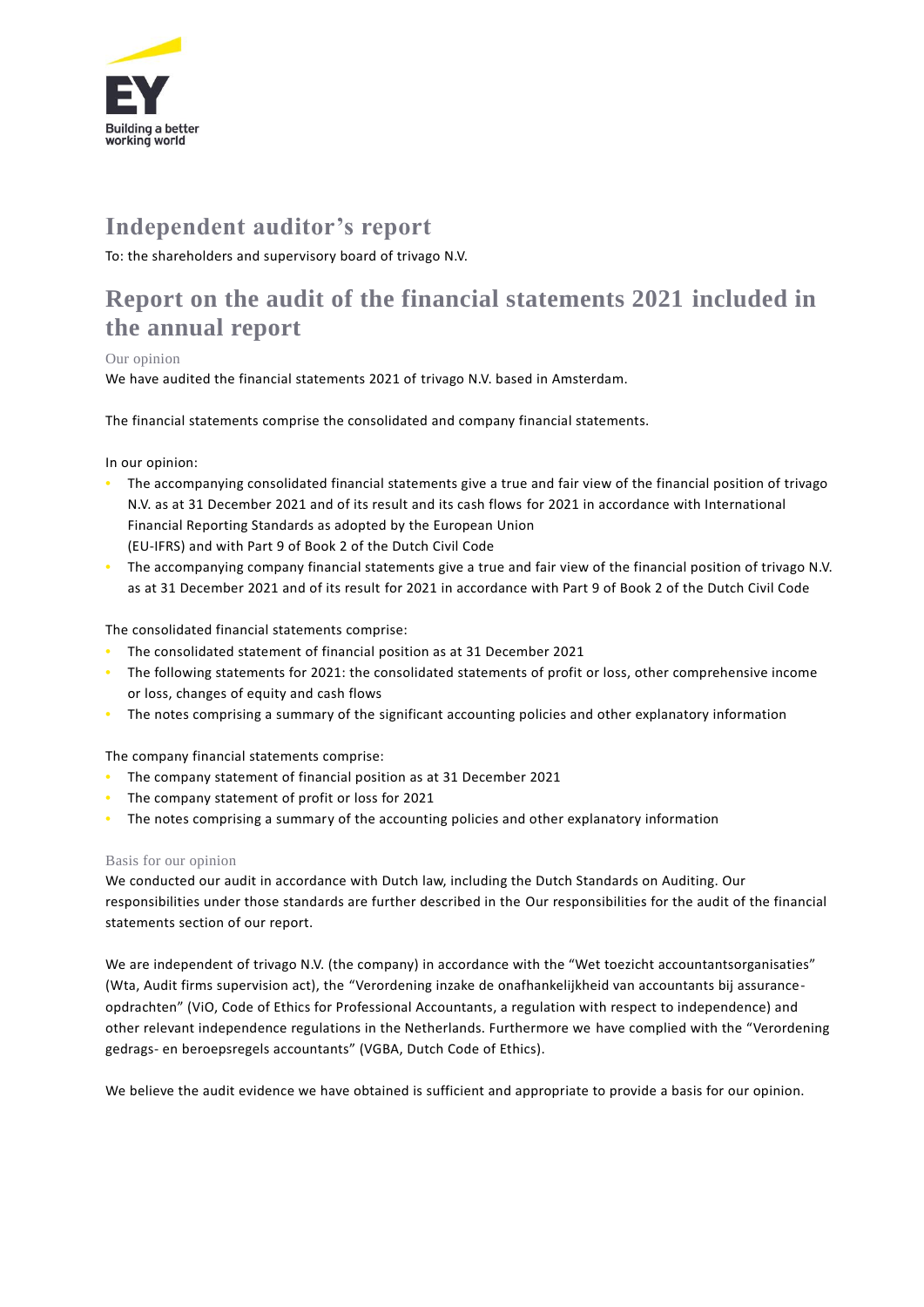

### **Information in support of our opinion**

We designed our audit procedures in the context of our audit of the financial statements as a whole and in forming our opinion thereon. The following information in support of our opinion and any findings were addressed in this context, and we do not provide a separate opinion or conclusion on these matters.

#### Our understanding of the business

trivago and its subsidiaries offer online meta-search for hotel and accommodation, generally employing a "cost-perclick" pricing structure. The group is structured in components and we tailored our group audit approach accordingly. We paid specific attention in our audit to a number of areas driven by the operations of the group and our risk assessment.

We start by determining materiality and identifying and assessing the risks of material misstatement of the financial statements, whether due to fraud or error in order to design audit procedures responsive to those risks and to obtain audit evidence that is sufficient and appropriate to provide a basis for our opinion. The risk of not detecting a material misstatement resulting from fraud is higher than for one resulting from error, as fraud may involve collusion, forgery, intentional omissions, misrepresentations, or the override of internal control.

Materiality

| Materiality       | €2,650,000 (2020: €1,870,000)                                                                                                                                                                                                                                                                                                                                       |
|-------------------|---------------------------------------------------------------------------------------------------------------------------------------------------------------------------------------------------------------------------------------------------------------------------------------------------------------------------------------------------------------------|
| Benchmark applied | 0.75% of revenue from contracts with customers (2020: 0.75% of revenue)                                                                                                                                                                                                                                                                                             |
| Explanation       | Based on our professional judgment we have considered an<br>activity-based measure as the appropriate benchmark to determine<br>materiality. We consider revenue from contracts with customers to be the<br>most relevant measure given the nature of the business, the strategy of the<br>company and the expected focus of the users of the financial statements. |

We have also taken into account misstatements and/or possible misstatements that in our opinion are material for the users of the financial statements for qualitative reasons.

We agreed with the supervisory board that misstatements in excess of €132,000, which are identified during the audit, would be reported to them, as well as smaller misstatements that in our view must be reported on qualitative grounds.

#### Scope of the group audit

trivago N.V. is at the head of a group of entities. The financial information of this group is included in the consolidated financial statements.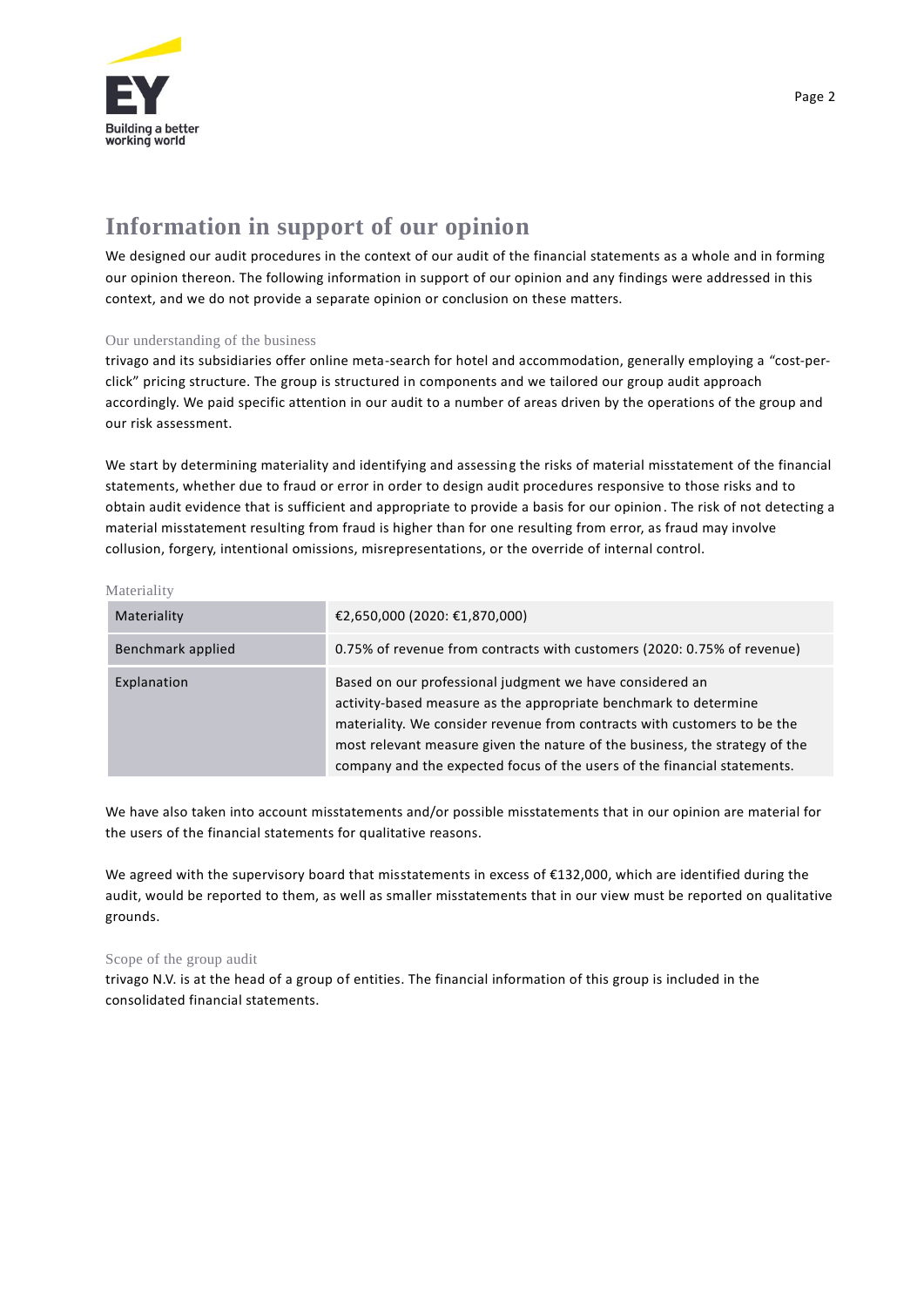

Because we are ultimately responsible for the opinion, we are also responsible for directing, supervising and performing the group audit. In this respect we have determined the nature and extent of the audit procedures to be carried out for group entities. Decisive were the size and/or the risk profile of the group entities or operations. On this basis, we selected group entities for which an audit or review had to be carried out on the complete set of financial information or specific items.

As processes at trivago N.V. are centralized, we have applied a centralized audit approach together with EY Germany. Our audit mainly focused on the statutory entity trivago N.V., as the majority of the operations of the group take place within that entity.

Our audit coverage for total revenues and for total assets can be summarized as follows:

- **•** For revenue from contracts with customers, our audit procedures achieved a coverage of 99%
- **•** For (total) assets, our audit procedures achieved a coverage of 99%

By performing the procedures mentioned above at group entities, together with additional procedures at group level, we have been able to obtain sufficient and appropriate audit evidence about the group's financial information to provide an opinion on the consolidated financial statements.

#### Teaming and use of specialists

We ensured that the audit teams both at group and at component levels included the appropriate skills and competences which are needed for the audit of a listed client in the technology industry. We included team members with specialized knowledge in the areas of IT audit and income tax and we included valuation specialists.

#### Our focus on fraud and non-compliance with laws and regulations

#### **Our responsibility**

Although we are not responsible for preventing fraud or non-compliance and we cannot be expected to detect noncompliance with all laws and regulations, it is our responsibility to obtain reasonable assurance that the financial statements, taken as a whole, are free from material misstatement, whether caused by fraud or error.

#### **Our audit response related to fraud risks**

We identify and assess the risks of material misstatements of the financial statements due to fraud. During our audit we obtained an understanding of the company and its environment and the components of the system of internal control, including the risk assessment process and the management board's process for responding to the risks of fraud and monitoring the system of internal control and how the supervisory board exercises oversight, as well as the outcomes. We refer to section 4 of the Dutch Statutory Board Report for the management board's (fraud) risk assessment.

We evaluated the design and relevant aspects of the system of internal control and in particular the fraud risk assessment, as well as the code of conduct, whistle blower procedures and incident registration. We evaluated the design and the implementation and, where considered appropriate, tested the operating effectiveness, of internal controls designed to mitigate fraud risks.

As part of our process of identifying fraud risks, we evaluated fraud risk factors with respect to financial reporting fraud, misappropriation of assets and bribery and corruption. We evaluated whether these factors indicate that a risk of material misstatement due to fraud is present.

We incorporated elements of unpredictability in our audit. We also considered the outcome of our other audit procedures and evaluated whether any findings were indicative of fraud or non-compliance.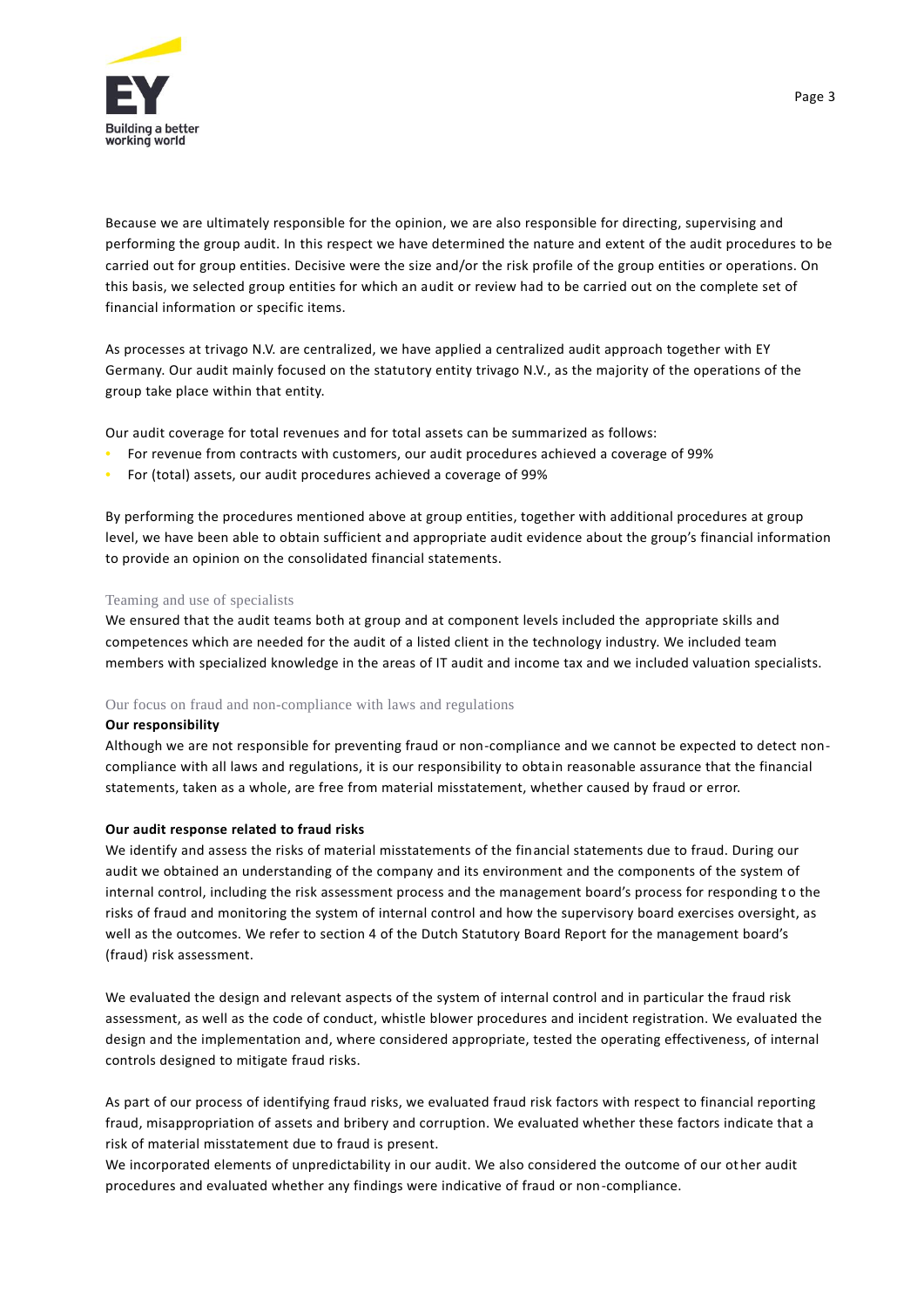

As in all of our audits, we addressed the risks related to management override of controls and when identifying and assessing fraud risks we presumed that there are risks of fraud in revenue recognition. For the presumed risks of fraud in revenue recognition, we refer to our key audit matter "Revenue recognition". For the risks related to management override of controls, we have used data analysis to identify and address high -risk journal entries. We evaluated the business rationale of transactions with related parties and whether these were accounted for at-arm's length and in accordance with transfer pricing documentation. We have also performed procedures among others to evaluate key accounting estimates for management bias that may represent a risk of material misstatement due to fraud, in particular relating to important judgment areas and significant accounting estimates, as disclosed in "Estimation uncertainty and management judgments" in Note 1.2 to the consolidated financial statements. The risks related to management override of controls did, however, not require significant auditor's attention during our audit.

We considered available information and made enquiries of relevant executives, directors (including internal audit, legal and compliance) and the supervisory board.

The fraud risks we identified, enquiries and other available information did not lead to specific indications for fraud or suspected fraud potentially materially impacting the view of the financial statements.

#### **Our audit response related to risks of non-compliance with laws and regulations**

We assessed factors related to the risks of non-compliance with laws and regulations that could reasonably be expected to have a material effect on the financial statements from our general industry experience, through discussions with the management board, reading minutes, inspection of internal audit and compliance reports, and performing substantive tests of details of classes of transactions, account balances or disclosures. We refer to note 9 to the consolidated financial statements under "Legal proceedings" and section 2.4.14 of the Dutch Statutory Board Report.

We also inspected lawyers' letters and correspondence with regulatory authorities and remained alert to any indication of (suspected) non-compliance throughout the audit in particular relating to compliance of (international) advertisement practices with national consumer laws. In case of potential non-compliance with laws and regulations that may have a material effect on the financial statements, we assessed whether the company has an adequate process in place to evaluate the impact of non-compliance for its activities and financial reporting and, where relevant, whether the company implemented remediation plans. Finally we obtained written representations that all known instances of non-compliance with laws and regulations have been disclosed to us.

#### Our audit response related to going concern

As disclosed in Note 1.2 to the financial statements, the management board made a specific assessment of the company's ability to continue as a going concern and to continue its operations for at least the next twelve months.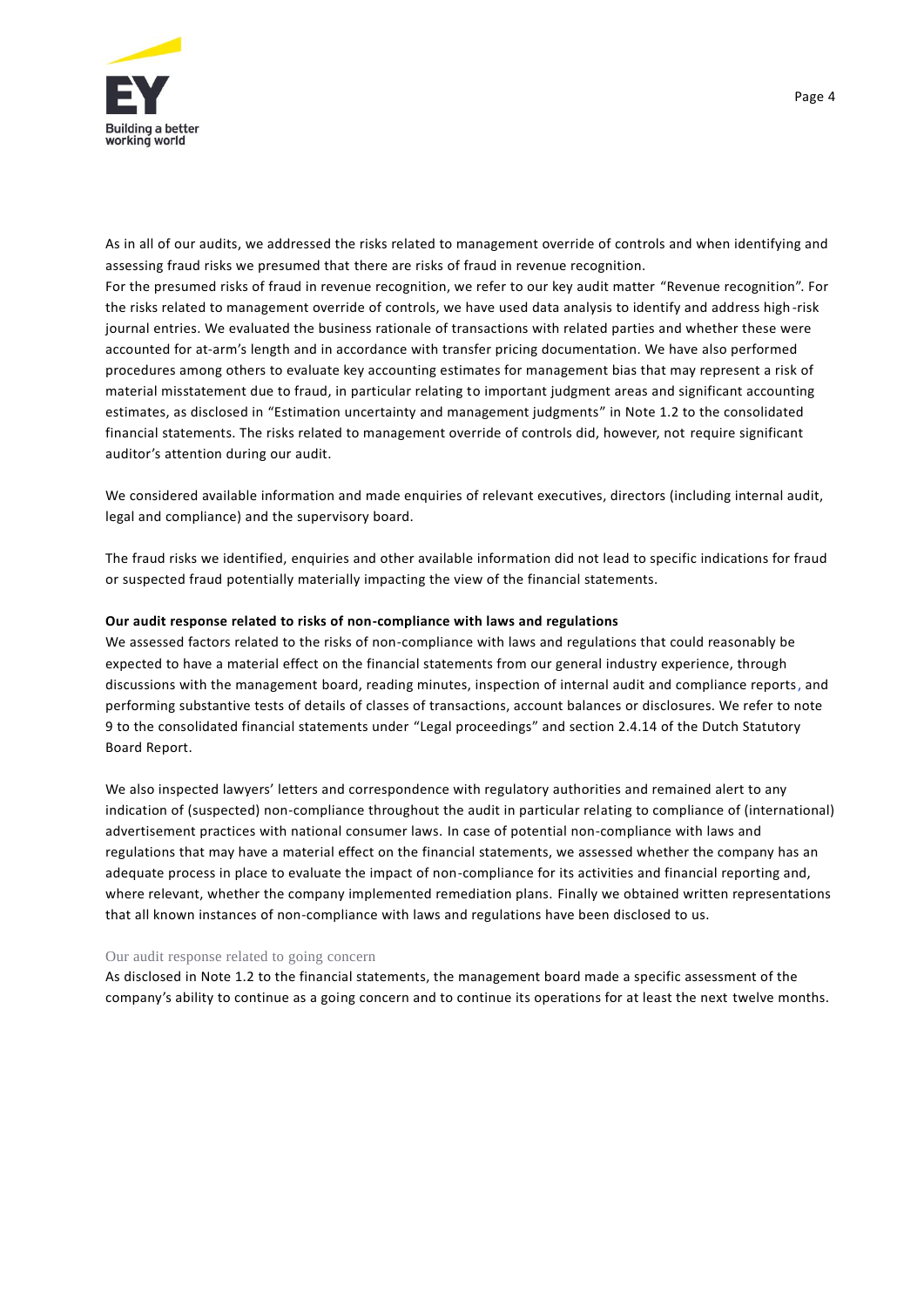

We discussed and evaluated the specific assessment with the management board exercising professional judgment and maintaining professional skepticism. We considered whether the management board's going concern assessment, based on our knowledge and understanding obtained through our audit of the financial statements or otherwise, contains all events or conditions that may cast significant doubt on the company's ability to continue as a going concern. If we conclude that a material uncertainty exists, we are required to draw attention in our auditor's report to the related disclosures in the financial statements or, if such disclosures are inadequate, to modify our opinion.

Based on our procedures performed, we did not identify serious doubts on the company's ability to continue as a going concern for the next twelve months.

Our conclusions are based on the audit evidence obtained up to the date of our auditor's report. However, future events or conditions may cause a company to cease to continue as a going concern.

#### Our key audit matters

Key audit matters are those matters that, in our professional judgment, were of most significance in our audit of the financial statements. We have communicated the key audit matter to the supervisory board. The key audit matter is not a comprehensive reflection of all matters discussed.

The key audit matter on the impact of COVID-19 which was included in our last year's auditor's report, is not considered a key audit matter for this year as we no longer consider the uncertainties associated with prospective financial information significantly increased because of the developments around the COVID-19 pandemic.

| <b>Revenue recognition</b> |                                                                                                                                                                                                                                                                                                                                                                                                                                                                                                                                                    |  |
|----------------------------|----------------------------------------------------------------------------------------------------------------------------------------------------------------------------------------------------------------------------------------------------------------------------------------------------------------------------------------------------------------------------------------------------------------------------------------------------------------------------------------------------------------------------------------------------|--|
| <b>Risk</b>                | Revenue from contracts with customers (hereinafter: revenue) is one of the key indicators of<br>the company's performance and considered a main focus of the users of the financial<br>statements.                                                                                                                                                                                                                                                                                                                                                 |  |
|                            | We refer to Note 1.3 under "Revenue from contracts with customers" and note 4.1 to the<br>consolidated financial statements. Cost per click (CPC) (or referral) revenue accounts for the<br>majority of the company's revenue, which is driven by each user's click on an offer in the<br>search results. Revenue is recognized at a point in time, which relates to the moment when<br>the user clicks on an advertisement and is referred to one of the advertisers. CPC revenue is<br>processed within underlying<br>IT systems at the company. |  |
|                            | As mentioned in the above section Our audit response related to fraud risks we presumed<br>that there are risks of fraud in revenue recognition. Given the complexity of related IT systems<br>regarding which clicks to record, we considered, among other things the potential risk of<br>modifying click filters, and therefore identified revenue recognition as a key audit matter.                                                                                                                                                           |  |

| Our audit | Our audit procedures included an assessment of the appropriateness of company's revenue     |
|-----------|---------------------------------------------------------------------------------------------|
| approach  | recognition policies in accordance with IFRS 15 "Revenue from Contracts with Customers" and |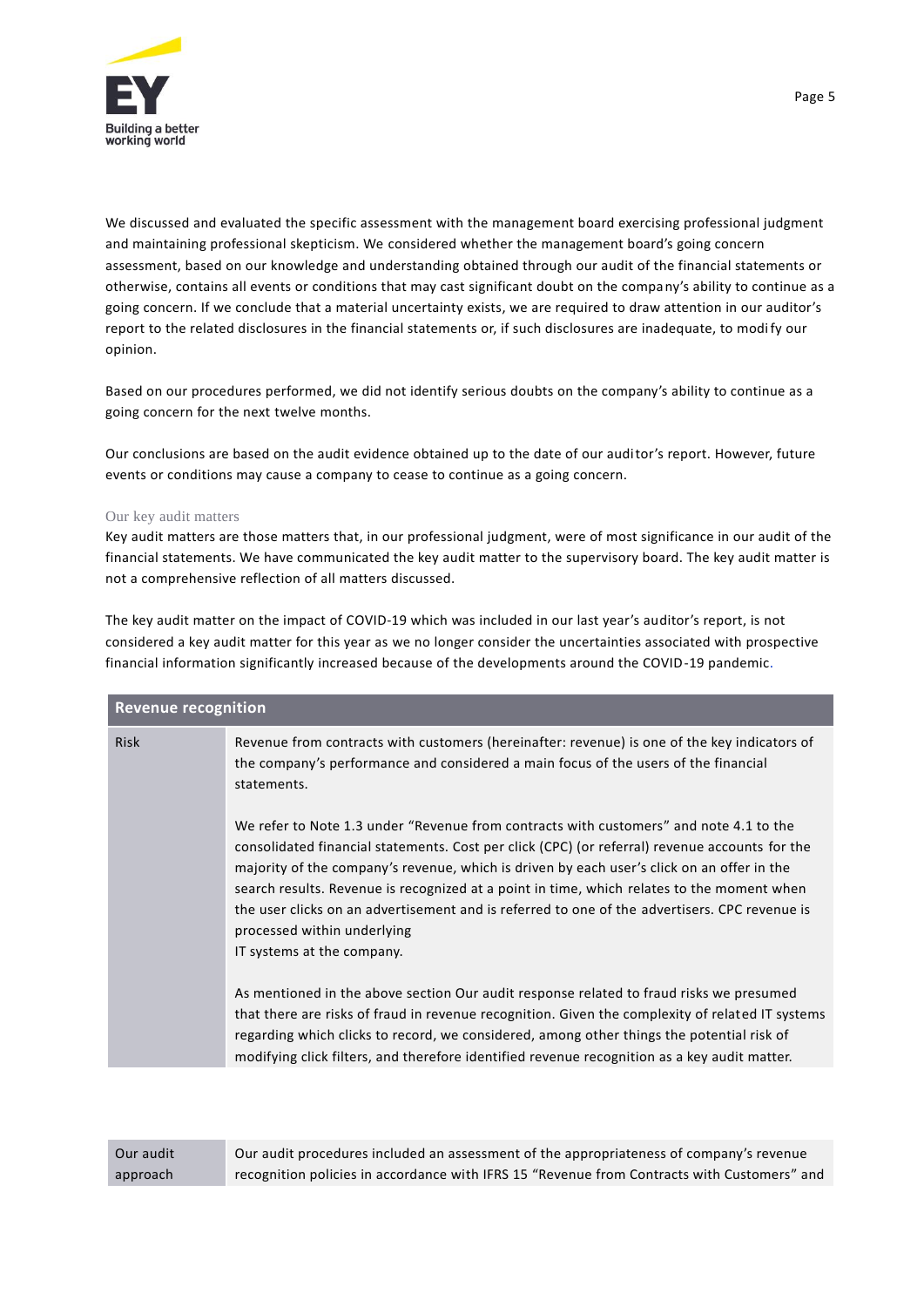

| <b>Revenue recognition</b> |                                                                                                                                                                                                                                                                                                                                                                                                                                                                                                                                                                                                                                                                                                                                                                                                                                             |  |
|----------------------------|---------------------------------------------------------------------------------------------------------------------------------------------------------------------------------------------------------------------------------------------------------------------------------------------------------------------------------------------------------------------------------------------------------------------------------------------------------------------------------------------------------------------------------------------------------------------------------------------------------------------------------------------------------------------------------------------------------------------------------------------------------------------------------------------------------------------------------------------|--|
|                            | understanding of the internal (IT) control environment with evaluation of design and testing<br>of control effectiveness in the area of revenue recognition.                                                                                                                                                                                                                                                                                                                                                                                                                                                                                                                                                                                                                                                                                |  |
|                            | In addition, we performed a combination of substantive audit procedures to address the risk<br>relating to revenue recognition. Our procedures included obtaining revenue confirmations<br>from significant customers, detailed testing of modification of click filters in related IT<br>systems, review of (manual) journal entries and debit entries to revenues, and data analytics<br>procedures over key revenue streams including an analysis per unique user and of click<br>activity in comparison with prior periods.<br>For a sample of revenue invoices we independently confirmed with the company's significant<br>customers the occurrence of revenue recorded and clicks generated for the period.<br>Finally, we evaluated the adequacy of the disclosures in the financial statements relating to<br>revenue recognition. |  |
| Key                        | We determined that the Company's revenue recognition accounting policies were                                                                                                                                                                                                                                                                                                                                                                                                                                                                                                                                                                                                                                                                                                                                                               |  |
| observations               | appropriately applied.<br>Based on the audit procedures performed, we did not identify any material misstatements in<br>the revenue reported and conclude that the related disclosures in the financial statements<br>are adequate.                                                                                                                                                                                                                                                                                                                                                                                                                                                                                                                                                                                                         |  |

# **Report on other information included in the annual report**

The annual report contains other information in addition to the financial statements and our auditor's report thereon.

Based on the following procedures performed, we conclude that the other information:

- **•** Is consistent with the financial statements and does not contain material misstatements
- **•** Contains the information as required by Part 9 of Book 2 for the management report and the other informati on as required by Part 9 of Book 2 of the Dutch Civil Code

We have read the other information. Based on our knowledge and understanding obtained through our audit of the financial statements or otherwise, we have considered whether the other information contains material misstatements. By performing these procedures, we comply with the requirements of Part 9 of Book 2 of the Dutch Civil Code and the Dutch Standard 720. The scope of the procedures performed is substantially less than the scope of those performed in our audit of the financial statements.

The management board is responsible for the preparation of the other information, including the management report in accordance with Part 9 of Book 2 of the Dutch Civil Code and other information required by Part 9 of Book 2 of the Dutch Civil Code.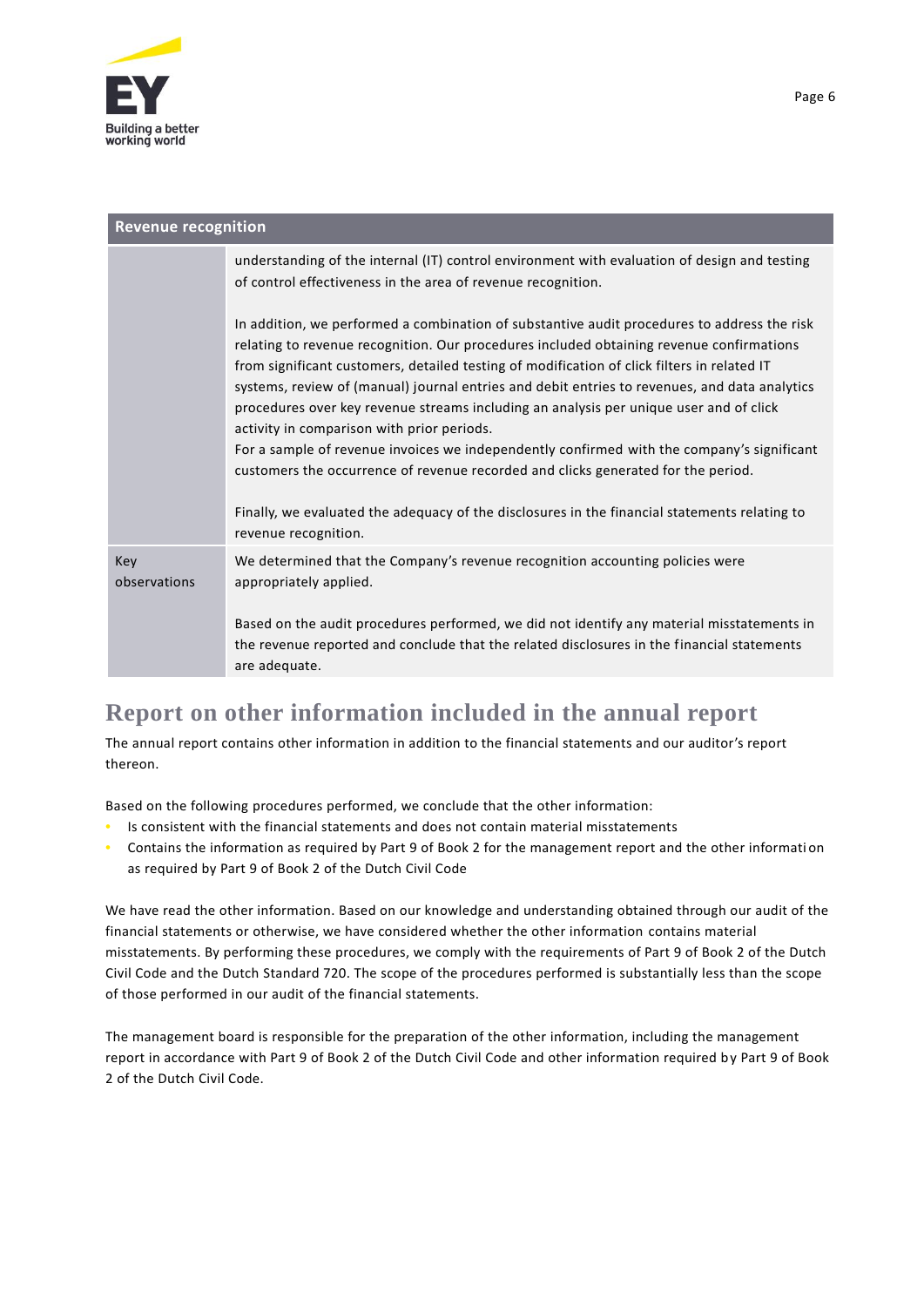

# **Report on other legal and regulatory requirements**

#### Engagement

We were engaged by the supervisory board as auditor of trivago N.V. on 21 February 2017 as of the audit for the year 2016 and have operated as statutory auditor ever since that date.

### **Description of responsibilities regarding the financial statements**

Responsibilities of the management board and the supervisory board for the financial statements The management board is responsible for the preparation and fair presentation of the financial statements in accordance with EU-IFRS and Part 9 of Book 2 of the Dutch Civil Code. Furthermore, the management board is responsible for such internal control as the management board determines is necessary to enable the preparation of the financial statements that are free from material misstatement, whether due to fraud or error.

As part of the preparation of the financial statements, the management board is responsible for assessing the company's ability to continue as a going concern. Based on the financial reporting frameworks mentioned, the management board should prepare the financial statements using the going concern basis of accounting unless the management board either intends to liquidate the company or to cease operations, or has no realistic alternative but to do so. The management board should disclose events and circumstances that may cast significant doubt on the company's ability to continue as a going concern in the financial statements.

The supervisory board is responsible for overseeing the company's financial reporting process.

### Our responsibilities for the audit of the financial statements

Our objective is to plan and perform the audit engagement in a manner that allows us to obtain sufficient and appropriate audit evidence for our opinion.

Our audit has been performed with a high, but not absolute, level of assurance, which means we may not detect all material errors and fraud during our audit.

Misstatements can arise from fraud or error and are considered material if, individually or in the aggregate, they could reasonably be expected to influence the economic decisions of users taken on the basis of these financial statements. The materiality affects the nature, timing and extent of our audit procedures and the evaluation of the effect of identified misstatements on our opinion.

We have exercised professional judgment and have maintained professional skepticism throughout the audit, in accordance with Dutch Standards on Auditing, ethical requirements and independence requirements. The Information in support of our opinion section above includes an informative summary of our responsibilities and the work performed as the basis for our opinion.

Our audit further included among others:

- **•** Performing audit procedures responsive to the risks identified, and obtaining audit evidence that is sufficient and appropriate to provide a basis for our opinion
- **•** Obtaining an understanding of internal control relevant to the audit in order to design audit procedures that are appropriate in the circumstances, but not for the purpose of expressing an opinion on the effectiveness of the company's internal control